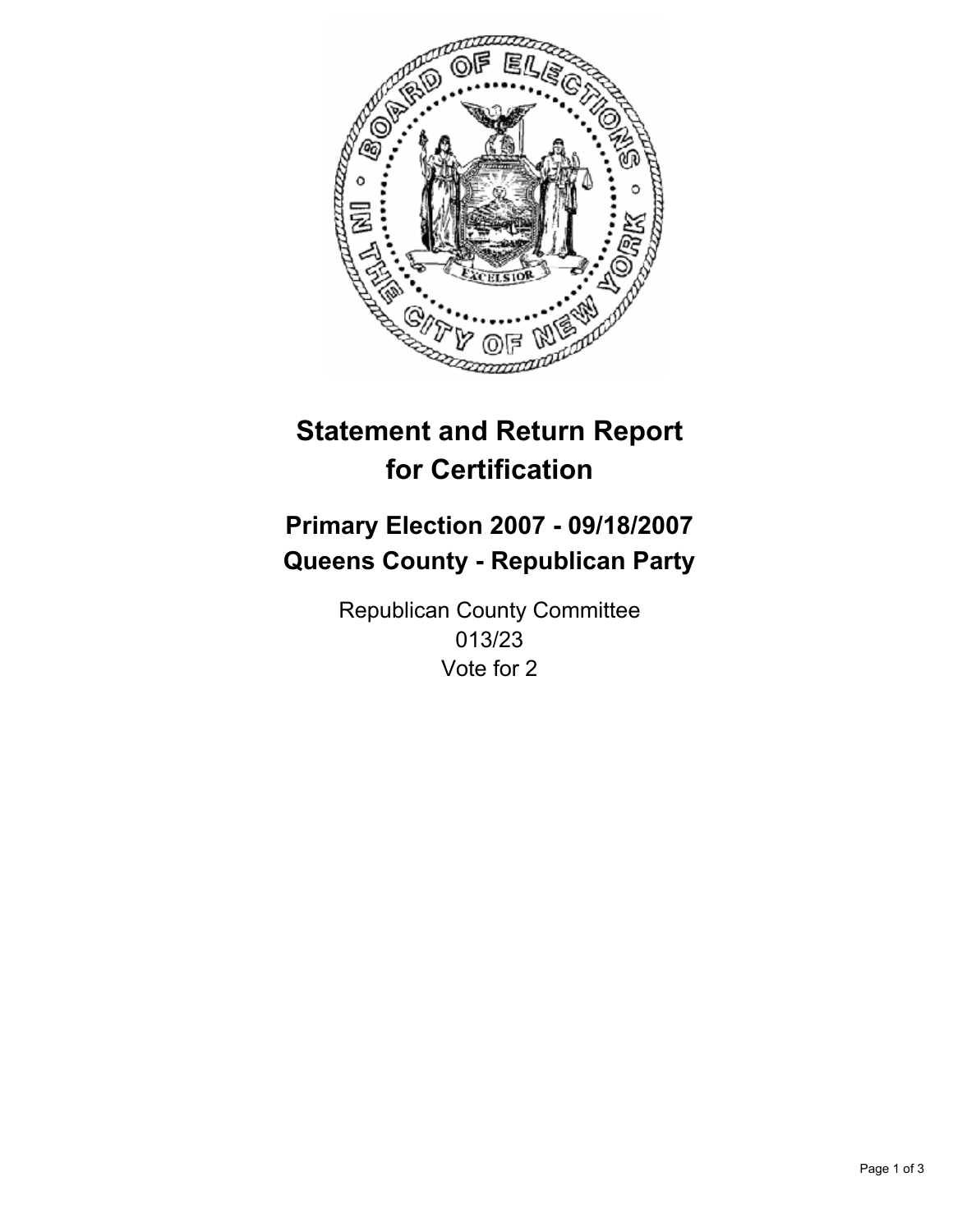

| <b>EMERGENCY</b>        |    |
|-------------------------|----|
| ABSENTEE/MILITARY       |    |
| AFFIDAVIT               |    |
| <b>CHRISTINE GULINO</b> |    |
| JOSEPH S GULINO SR.     |    |
| <b>SARAH KLAUS</b>      |    |
| ALIDA M KOUMBIS         |    |
| <b>Total Votes</b>      | 13 |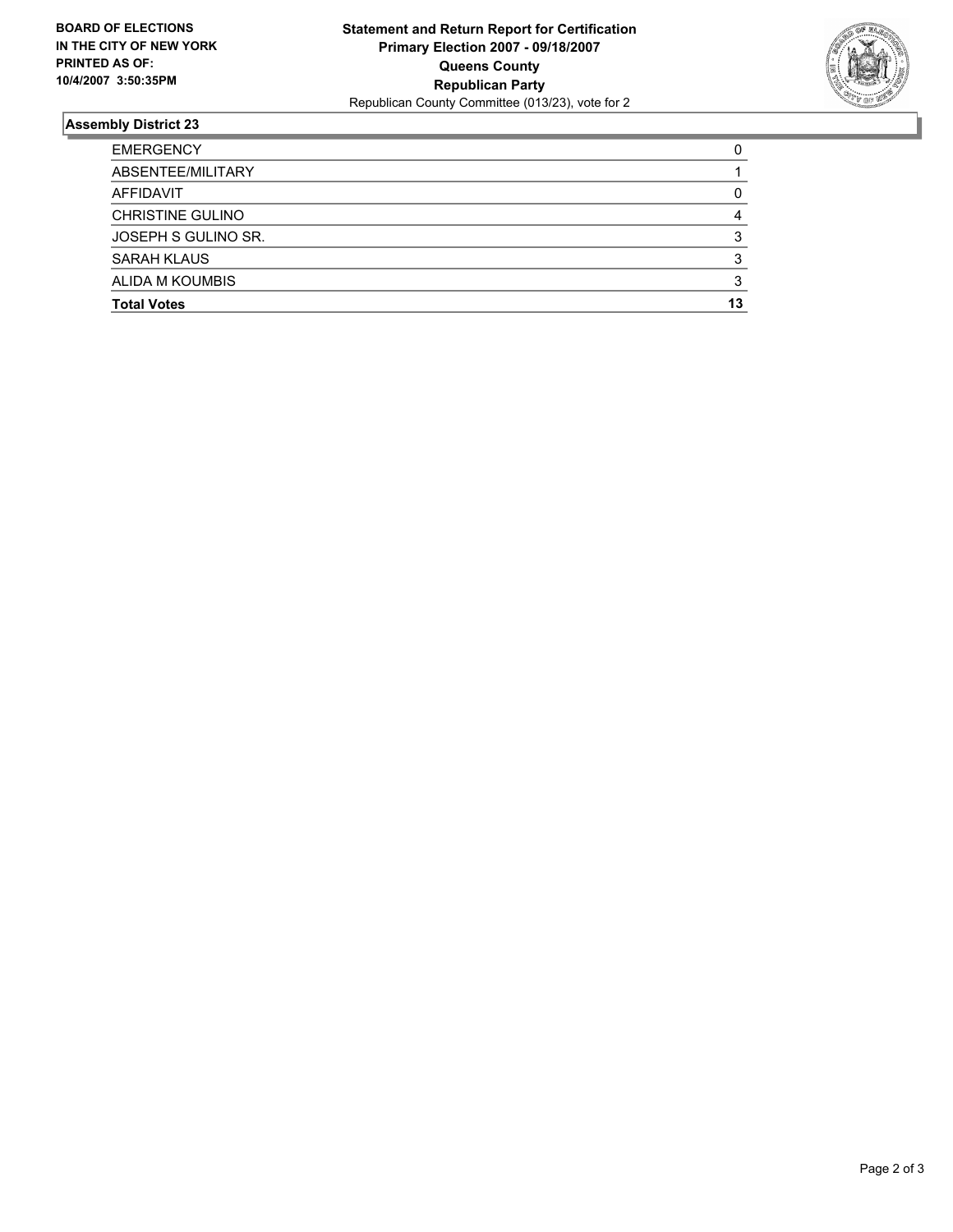## **Statement and Return Report for Certification Primary Election 2007 - 09/18/2007 Queens County Republican Party** Republican County Committee (013/23), vote for 2

## **Total for Republican County Committee (013/23) - Queens County**

| <b>EMERGENCY</b>        |    |
|-------------------------|----|
| ABSENTEE/MILITARY       |    |
| AFFIDAVIT               |    |
| <b>CHRISTINE GULINO</b> |    |
| JOSEPH S GULINO SR.     |    |
| <b>SARAH KLAUS</b>      |    |
| <b>ALIDA M KOUMBIS</b>  |    |
| <b>Total Votes</b>      | 13 |

We certify this statement to be correct, and have caused the same to be attested by the signatures of the members of the board, or a majority thereof, on

Secretary **Chairman** 

Canvassing Board

Canvassing Board Canvassing Board Canvassing Canvassing Board Deputy Chief Clerk

Chief Clerk



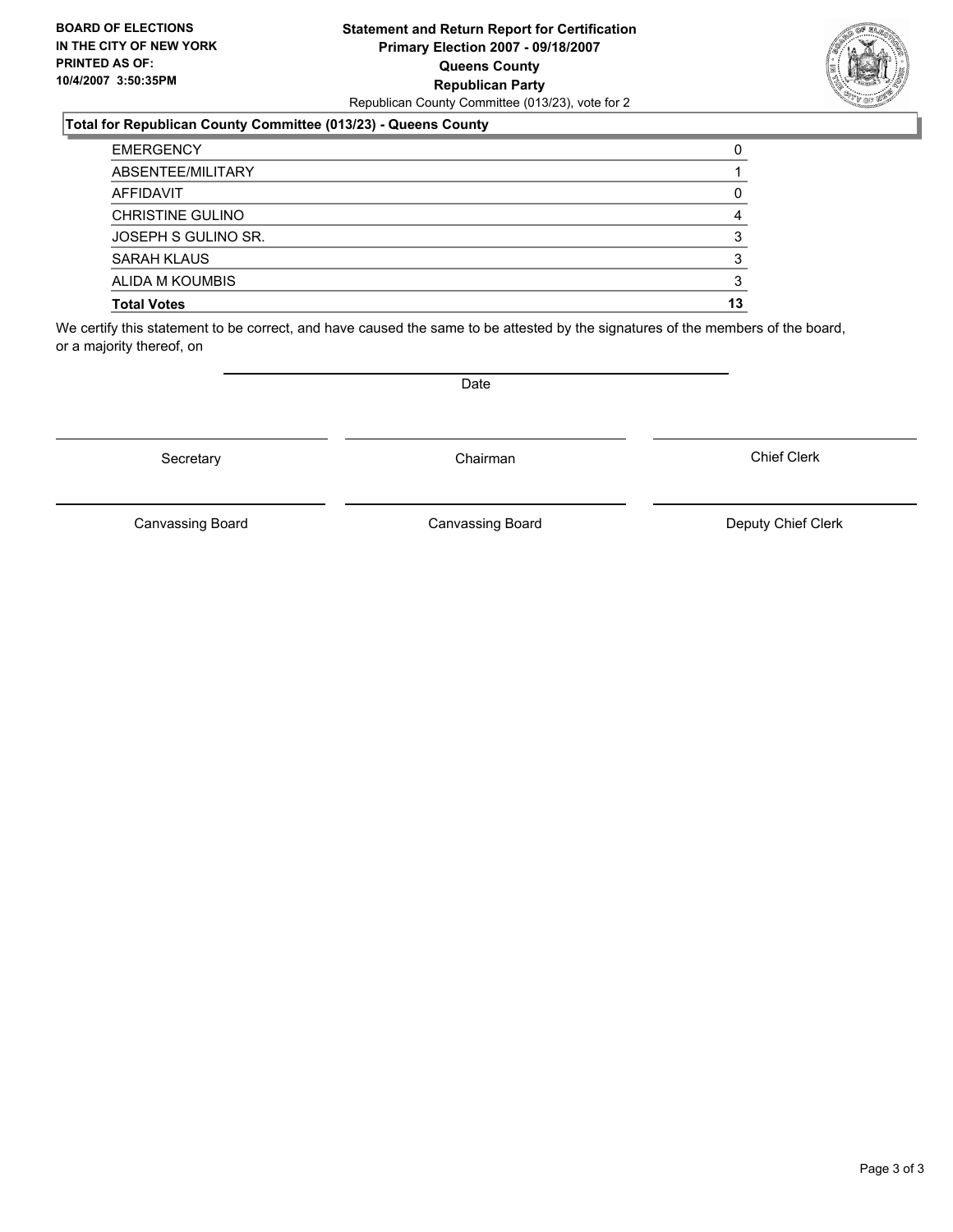

## **Primary Election 2007 - 09/18/2007 Queens County - Republican Party**

Republican County Committee 017/23 Vote for 2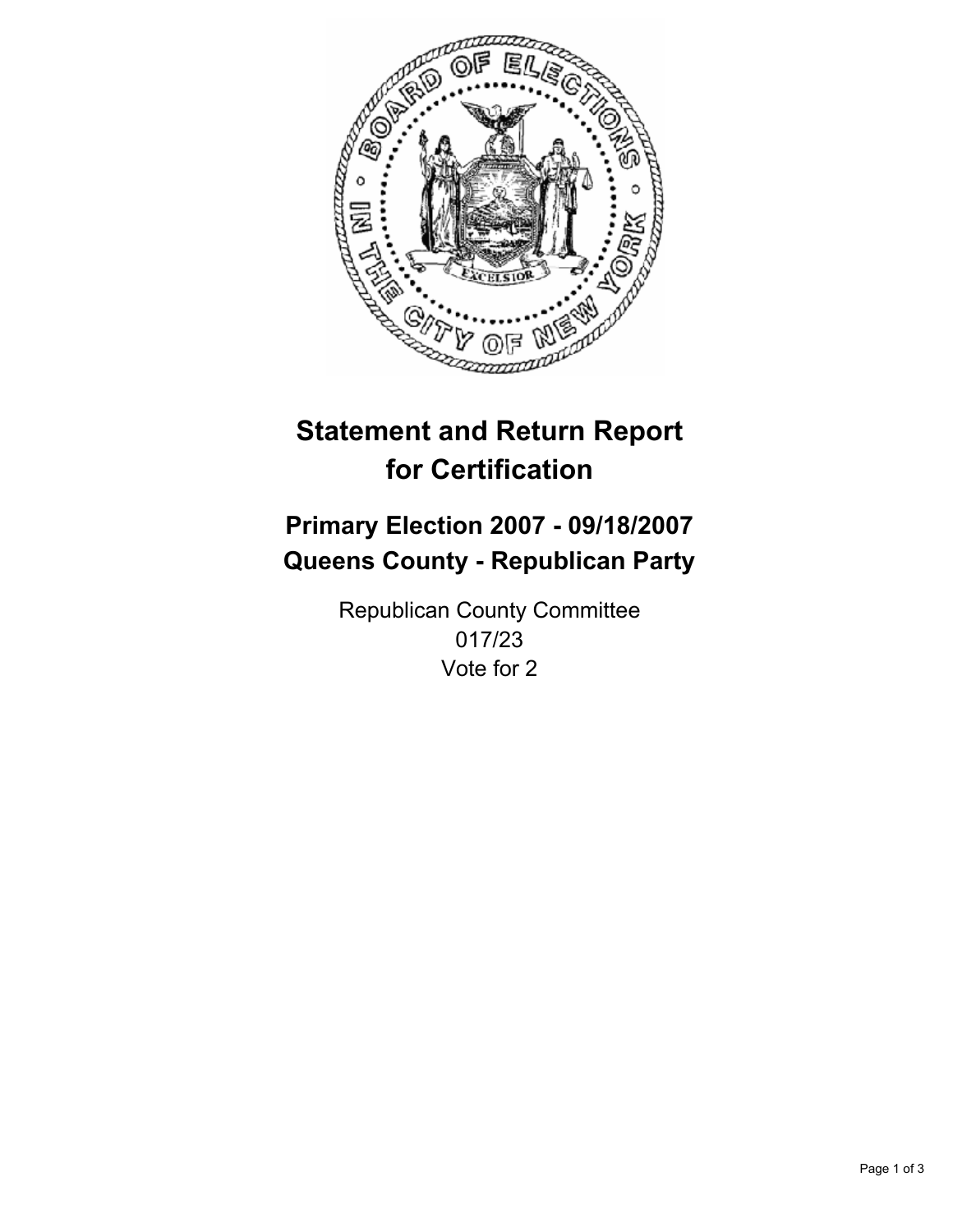

| <b>EMERGENCY</b>        |    |
|-------------------------|----|
| ABSENTEE/MILITARY       |    |
| AFFIDAVIT               |    |
| EDWARD J GUSTER         |    |
| ROSEMARY DUFFY          |    |
| ANTOINETTE TUFANO       |    |
| <b>SALVATORE TUFANO</b> |    |
| <b>Total Votes</b>      | 16 |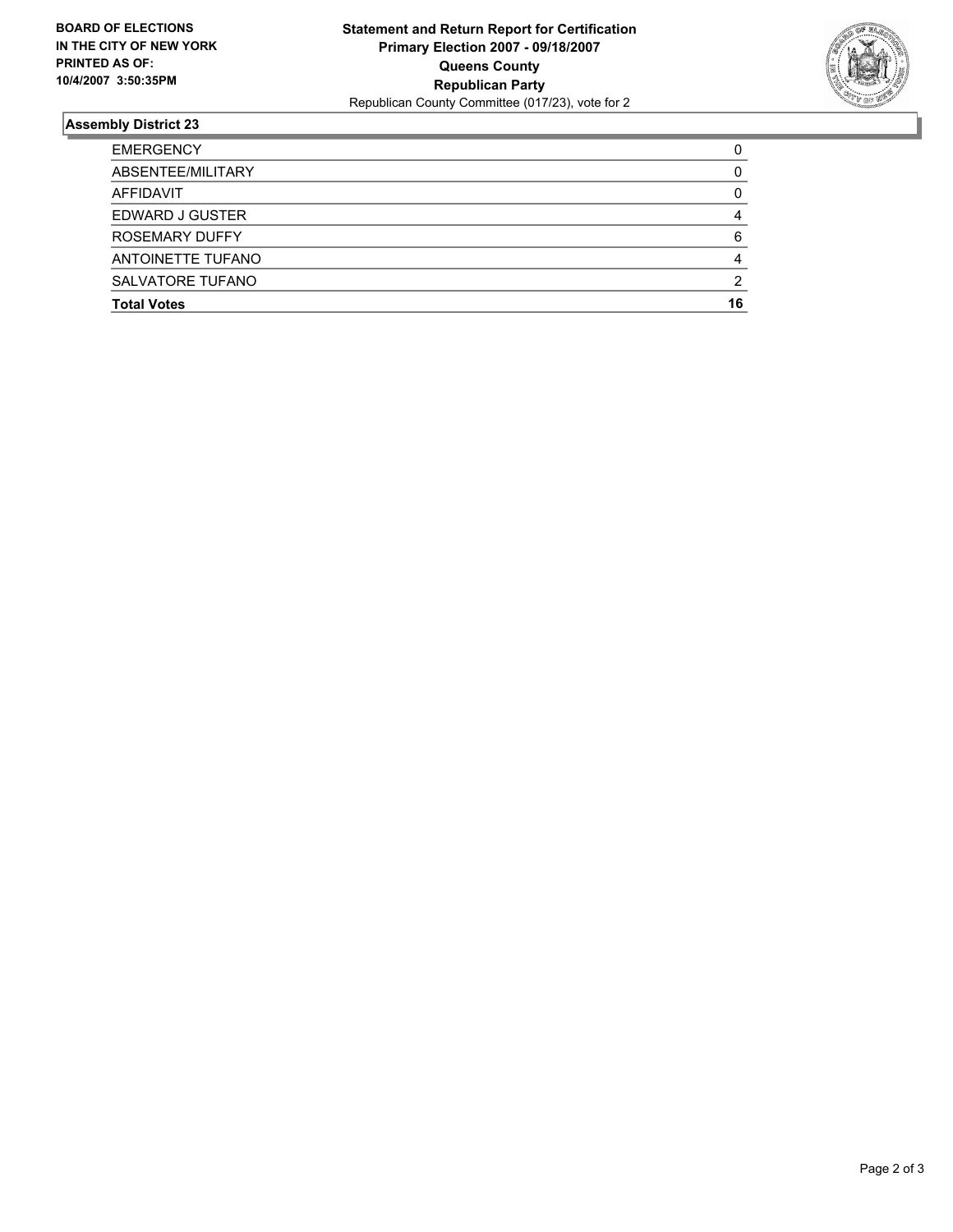## **Statement and Return Report for Certification Primary Election 2007 - 09/18/2007 Queens County Republican Party** Republican County Committee (017/23), vote for 2

## **Total for Republican County Committee (017/23) - Queens County**

| <b>EMERGENCY</b>   |    |
|--------------------|----|
| ABSENTEE/MILITARY  |    |
| AFFIDAVIT          |    |
| EDWARD J GUSTER    |    |
| ROSEMARY DUFFY     | 6  |
| ANTOINETTE TUFANO  |    |
| SALVATORE TUFANO   | າ  |
| <b>Total Votes</b> | 16 |

We certify this statement to be correct, and have caused the same to be attested by the signatures of the members of the board, or a majority thereof, on

Secretary **Chairman** 

Canvassing Board

Date

Canvassing Board Canvassing Board Canvassing Canvassing Board Deputy Chief Clerk

Chief Clerk

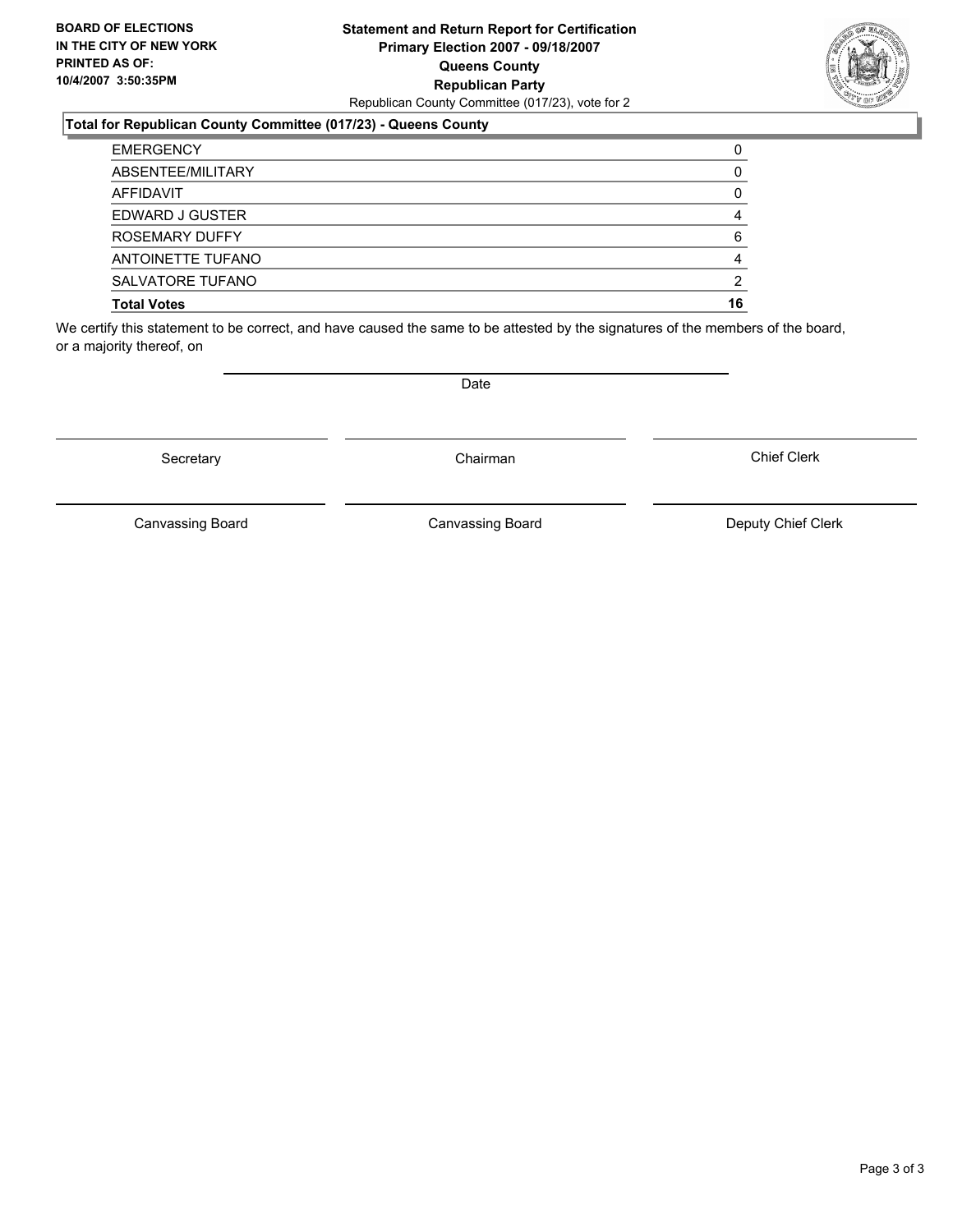

## **Primary Election 2007 - 09/18/2007 Queens County - Republican Party**

Republican County Committee 018/23 Vote for 2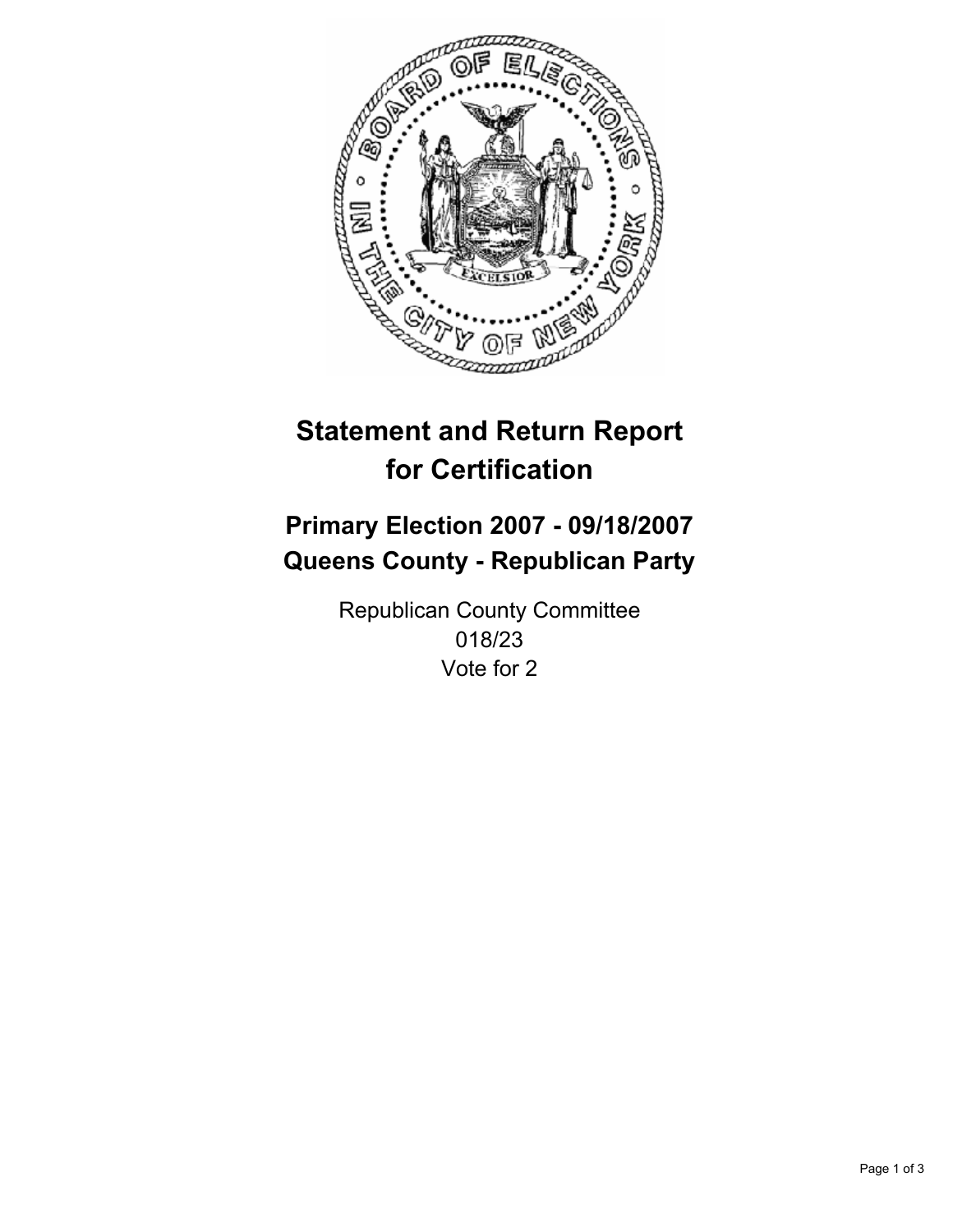

| <b>EMERGENCY</b>     |    |
|----------------------|----|
| ABSENTEE/MILITARY    |    |
| AFFIDAVIT            |    |
| <b>FRANCES ADAMS</b> |    |
| <b>TIMOTHY DUFFY</b> | ◠  |
| <b>MARIA COMELLA</b> |    |
| ANTONINO COMELLA     |    |
| <b>Total Votes</b>   | 12 |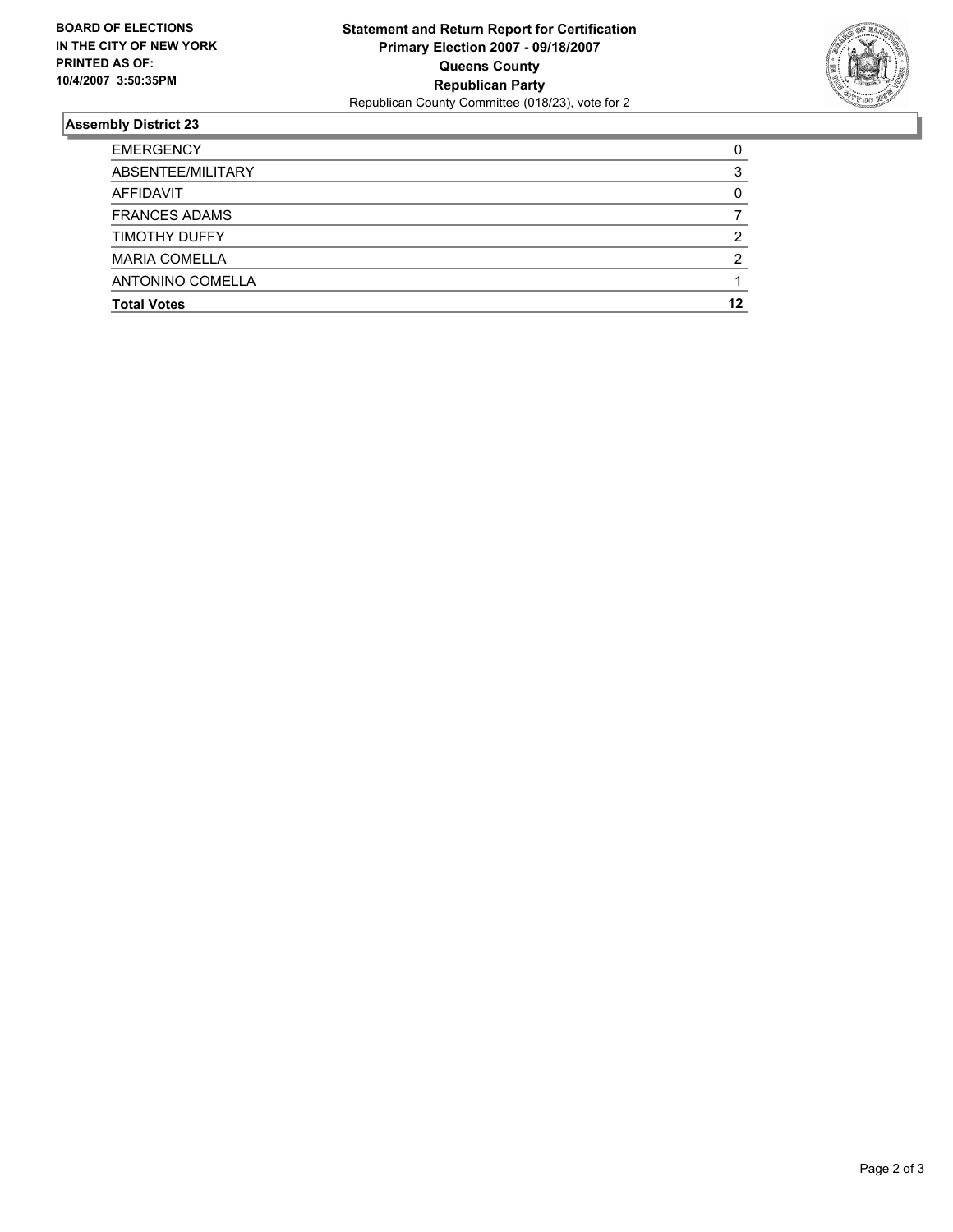## **Statement and Return Report for Certification Primary Election 2007 - 09/18/2007 Queens County Republican Party** Republican County Committee (018/23), vote for 2

## **Total for Republican County Committee (018/23) - Queens County**

| <b>EMERGENCY</b>     |    |
|----------------------|----|
| ABSENTEE/MILITARY    |    |
| AFFIDAVIT            |    |
| <b>FRANCES ADAMS</b> |    |
| <b>TIMOTHY DUFFY</b> |    |
| <b>MARIA COMELLA</b> |    |
| ANTONINO COMELLA     |    |
| <b>Total Votes</b>   | 12 |

We certify this statement to be correct, and have caused the same to be attested by the signatures of the members of the board, or a majority thereof, on

Secretary **Chairman** 

Canvassing Board

Canvassing Board Canvassing Board Canvassing Canvassing Board Deputy Chief Clerk

Chief Clerk

Page 3 of 3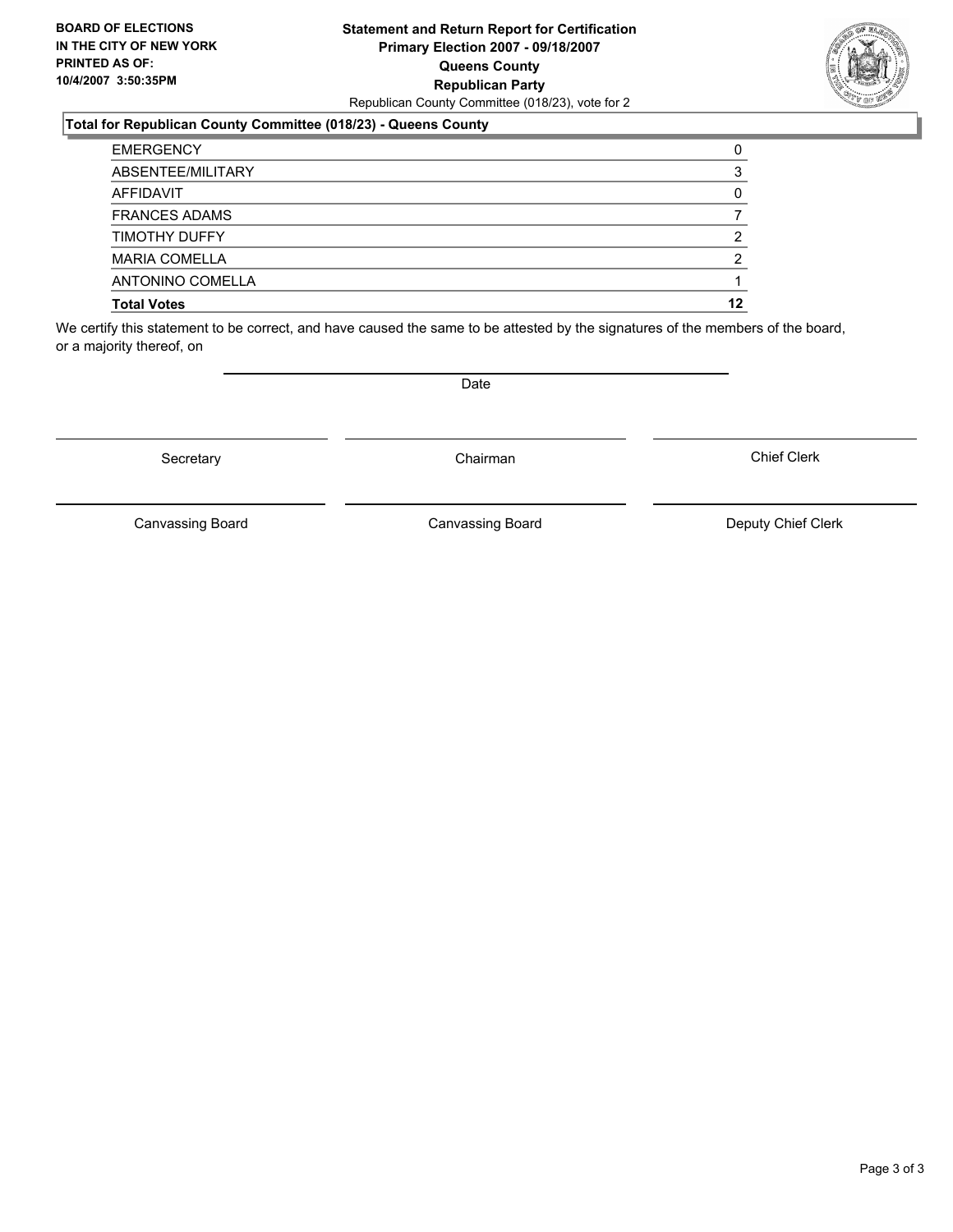

## **Primary Election 2007 - 09/18/2007 Queens County - Republican Party**

Republican County Committee 042/23 Vote for 2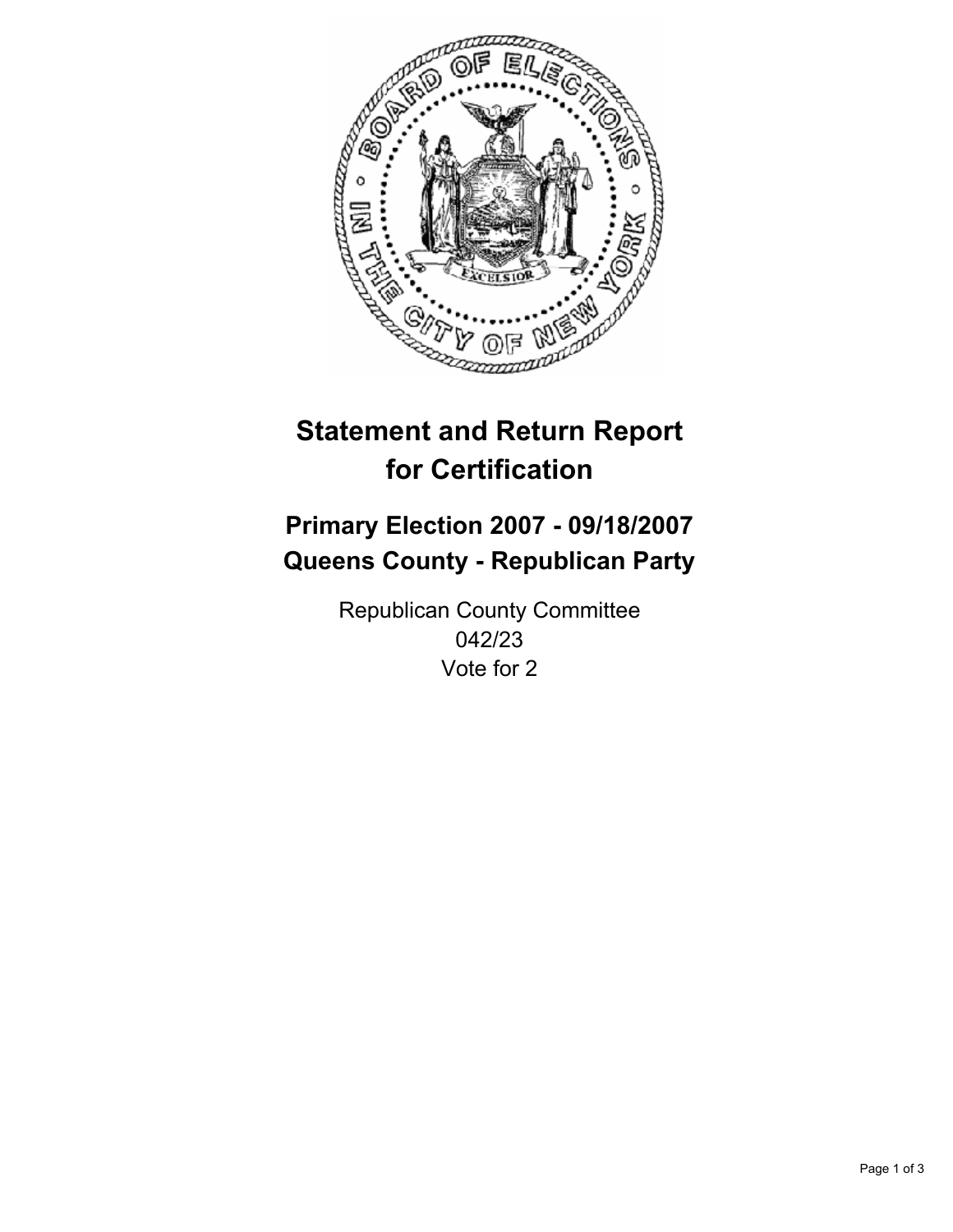

| <b>EMERGENCY</b>        |    |
|-------------------------|----|
| ABSENTEE/MILITARY       |    |
| AFFIDAVIT               |    |
| <b>VINCENT J DERUVO</b> | 14 |
| <b>EVERETT SHARKEY</b>  |    |
| PAUL A DOROGOFF         | 24 |
| <b>JOANNE COLELLA</b>   | 22 |
| <b>Total Votes</b>      | 67 |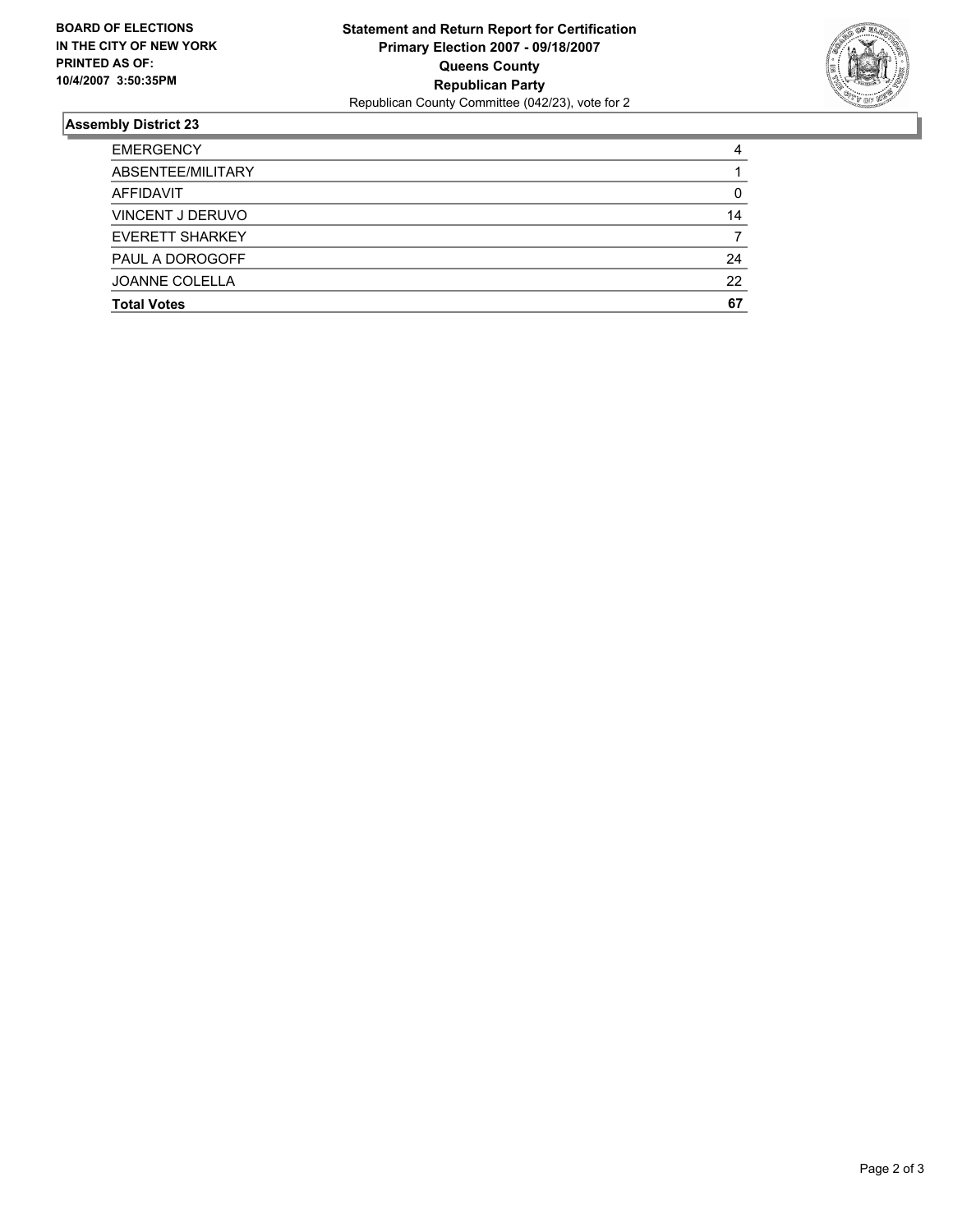## **Statement and Return Report for Certification Primary Election 2007 - 09/18/2007 Queens County Republican Party** Republican County Committee (042/23), vote for 2

## **Total for Republican County Committee (042/23) - Queens County**

| <b>EMERGENCY</b>        | 4  |
|-------------------------|----|
| ABSENTEE/MILITARY       |    |
| AFFIDAVIT               | 0  |
| <b>VINCENT J DERUVO</b> | 14 |
| EVERETT SHARKEY         |    |
| <b>PAUL A DOROGOFF</b>  | 24 |
| <b>JOANNE COLELLA</b>   | 22 |
| <b>Total Votes</b>      | 67 |

We certify this statement to be correct, and have caused the same to be attested by the signatures of the members of the board, or a majority thereof, on

Secretary **Chairman** 

Canvassing Board

Canvassing Board Canvassing Board Canvassing Canvassing Board Deputy Chief Clerk

Chief Clerk

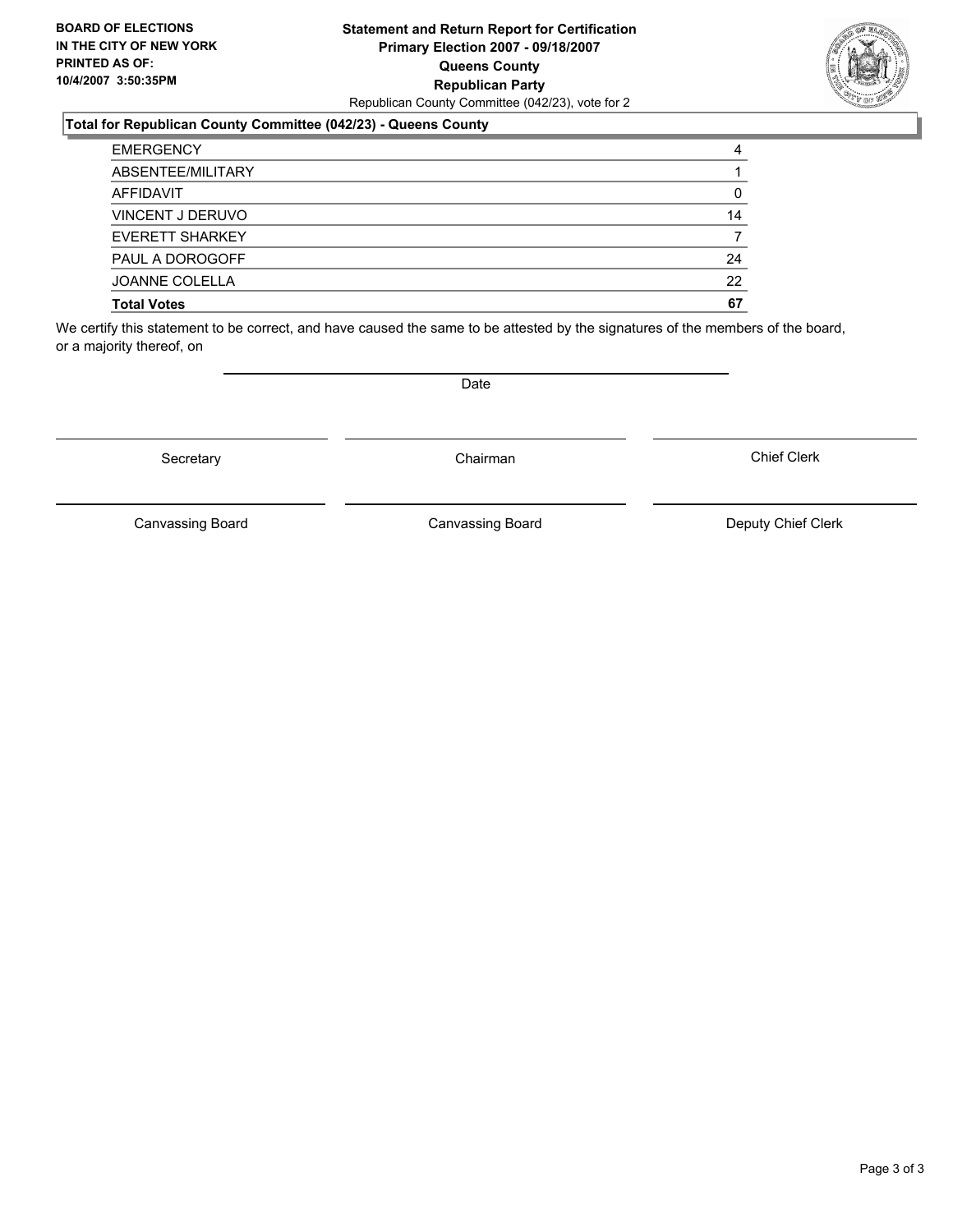

## **Primary Election 2007 - 09/18/2007 Queens County - Republican Party**

Republican County Committee 043/23 Vote for 2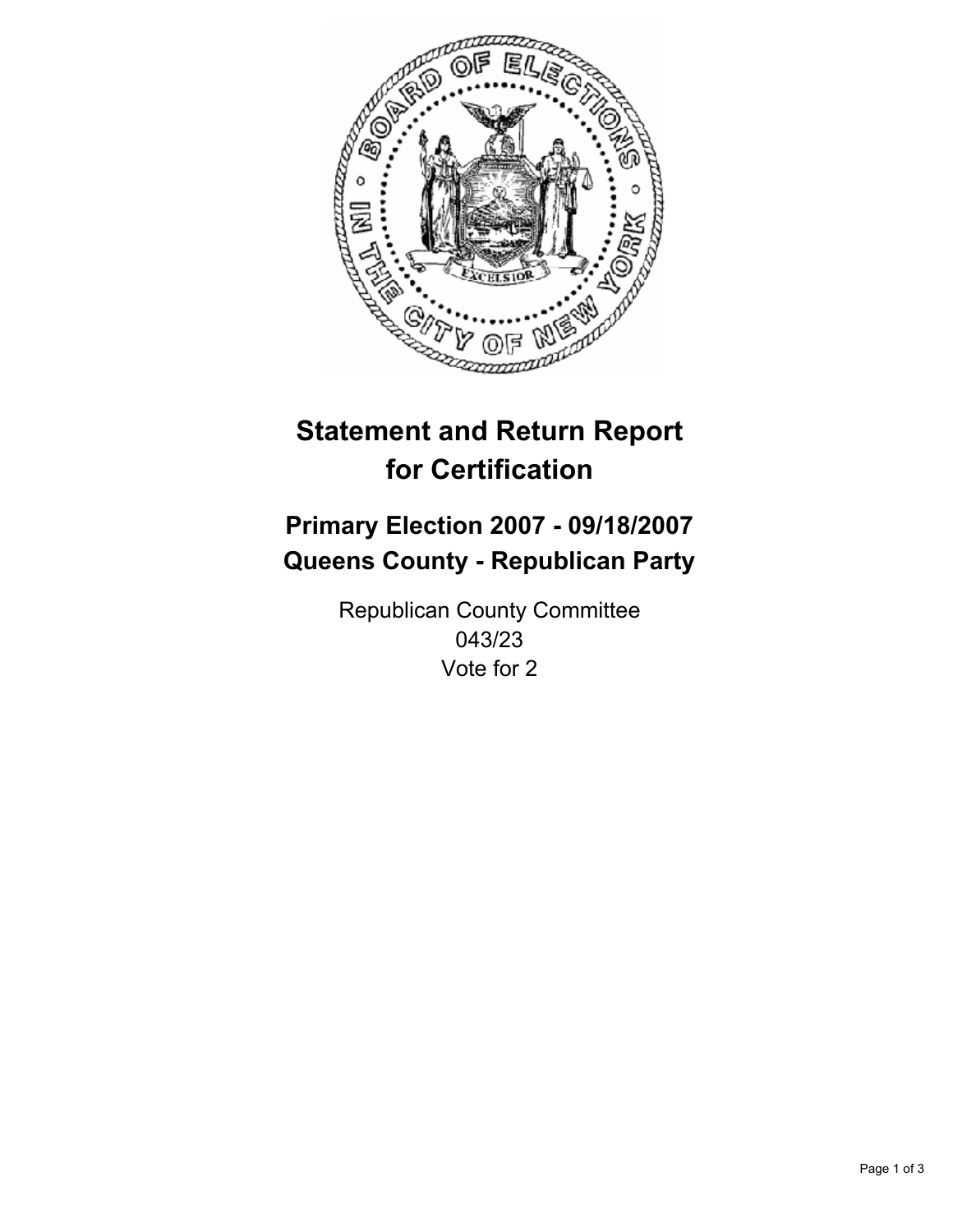

| ABSENTEE/MILITARY<br>AFFIDAVIT<br><b>CATHERINE R BRENNAN</b><br><b>LUCIA GREENBERG</b><br><b>PATRICK G CONNOLLY</b><br>THERESA A CONNOLLY | <b>EMERGENCY</b>   |     |
|-------------------------------------------------------------------------------------------------------------------------------------------|--------------------|-----|
|                                                                                                                                           |                    |     |
|                                                                                                                                           |                    |     |
|                                                                                                                                           |                    | 41  |
|                                                                                                                                           |                    | 45  |
|                                                                                                                                           |                    | 17  |
|                                                                                                                                           |                    | g   |
|                                                                                                                                           | <b>Total Votes</b> | 112 |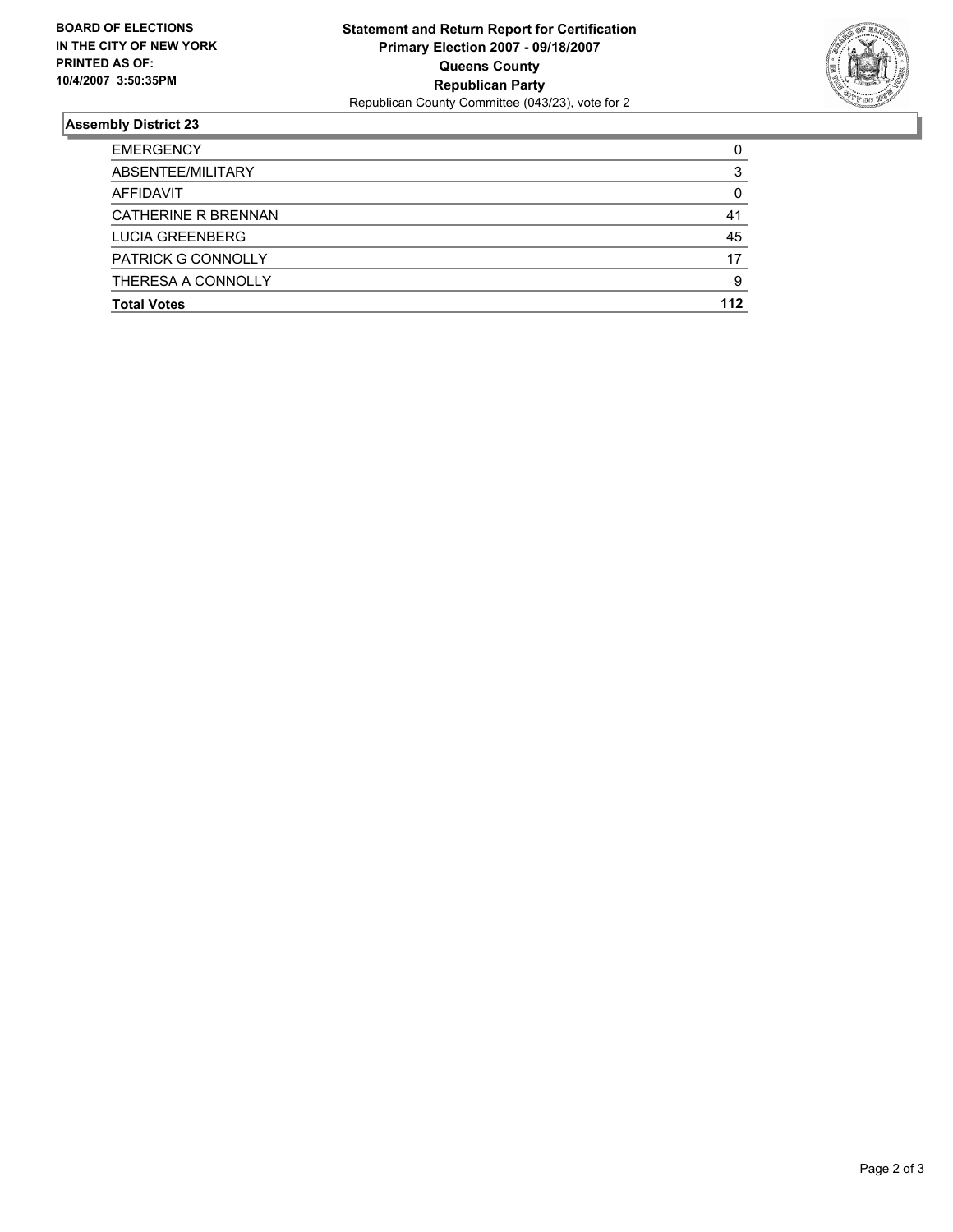## **Statement and Return Report for Certification Primary Election 2007 - 09/18/2007 Queens County Republican Party** Republican County Committee (043/23), vote for 2



### **Total for Republican County Committee (043/23) - Queens County**

| <b>EMERGENCY</b>           |     |
|----------------------------|-----|
| ABSENTEE/MILITARY          |     |
| AFFIDAVIT                  |     |
| <b>CATHERINE R BRENNAN</b> | 41  |
| LUCIA GREENBERG            | 45  |
| <b>PATRICK G CONNOLLY</b>  | 17  |
| THERESA A CONNOLLY         | g   |
| <b>Total Votes</b>         | 112 |

We certify this statement to be correct, and have caused the same to be attested by the signatures of the members of the board, or a majority thereof, on

Secretary **Chairman** 

Date

Chief Clerk

Canvassing Board

Canvassing Board **Canvassing Board** Canvassing Board **Deputy Chief Clerk**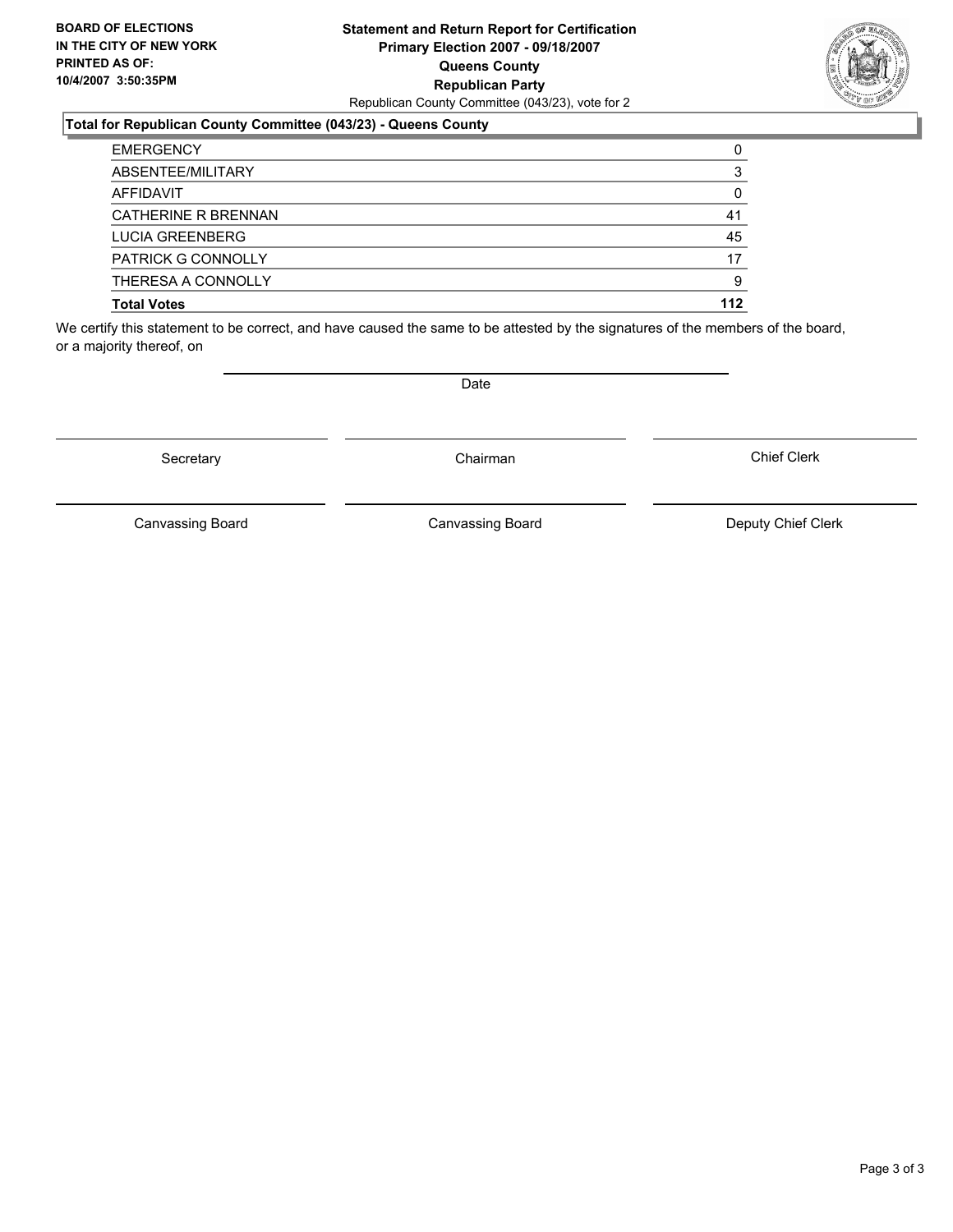

## **Primary Election 2007 - 09/18/2007 Queens County - Republican Party**

Republican County Committee 044/23 Vote for 2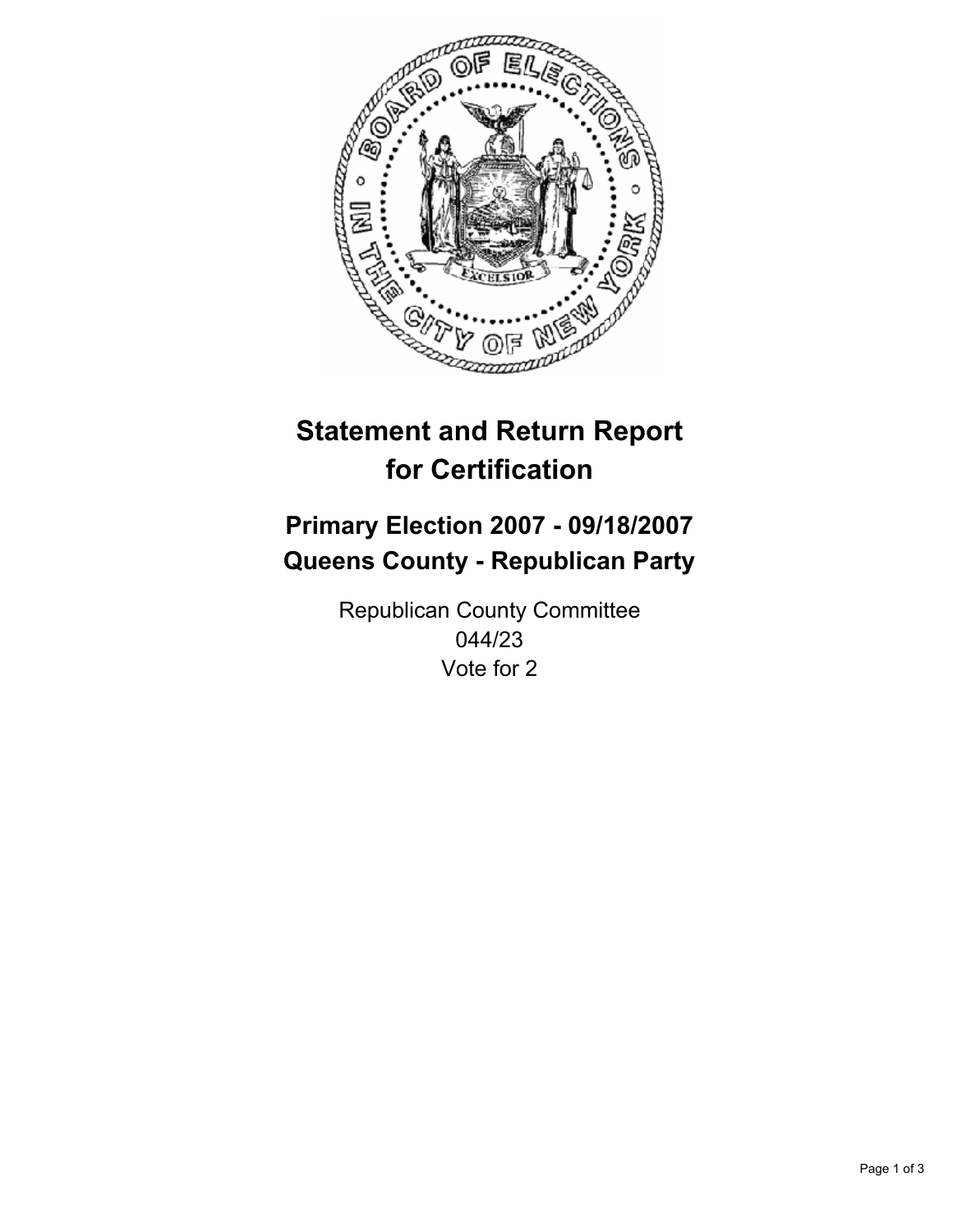

| <b>EMERGENCY</b>        |    |
|-------------------------|----|
| ABSENTEE/MILITARY       |    |
| AFFIDAVIT               |    |
| <b>ALAN BEMBEN</b>      |    |
| <b>JOAN BEMBEN</b>      | 6  |
| EDWARD DEACY            | 26 |
| <b>STEVEN GREENBERG</b> | 19 |
| <b>Total Votes</b>      | 54 |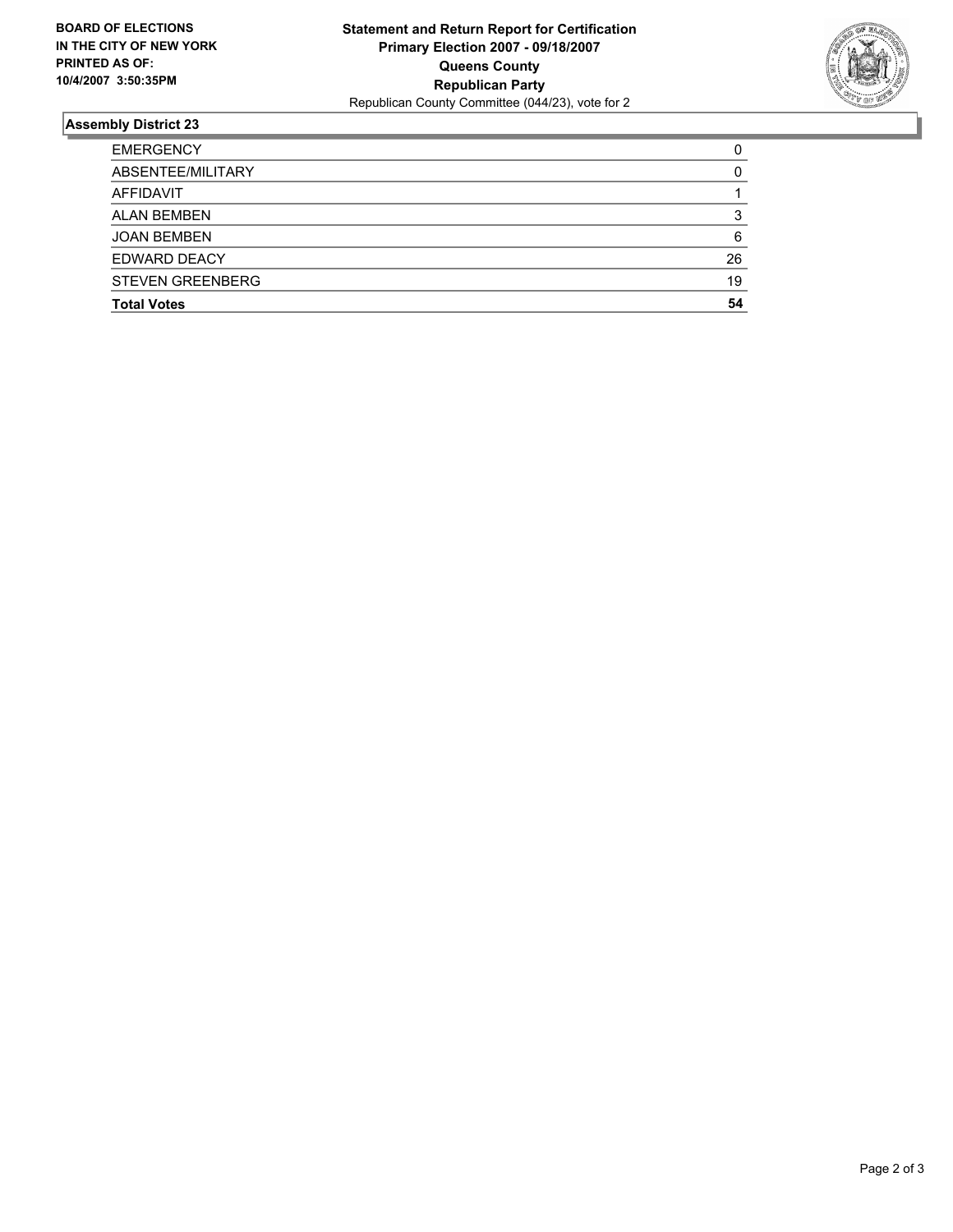## **Statement and Return Report for Certification Primary Election 2007 - 09/18/2007 Queens County Republican Party** Republican County Committee (044/23), vote for 2

## **Total for Republican County Committee (044/23) - Queens County**

| <b>EMERGENCY</b>        |    |
|-------------------------|----|
| ABSENTEE/MILITARY       |    |
| AFFIDAVIT               |    |
| <b>ALAN BEMBEN</b>      |    |
| <b>JOAN BEMBEN</b>      | 6  |
| EDWARD DEACY            | 26 |
| <b>STEVEN GREENBERG</b> | 19 |
| <b>Total Votes</b>      | 54 |

We certify this statement to be correct, and have caused the same to be attested by the signatures of the members of the board, or a majority thereof, on

Secretary **Chairman** 

Chief Clerk

Canvassing Board Canvassing Board Canvassing Board Canvassing Canvassing Board Deputy Chief Clerk

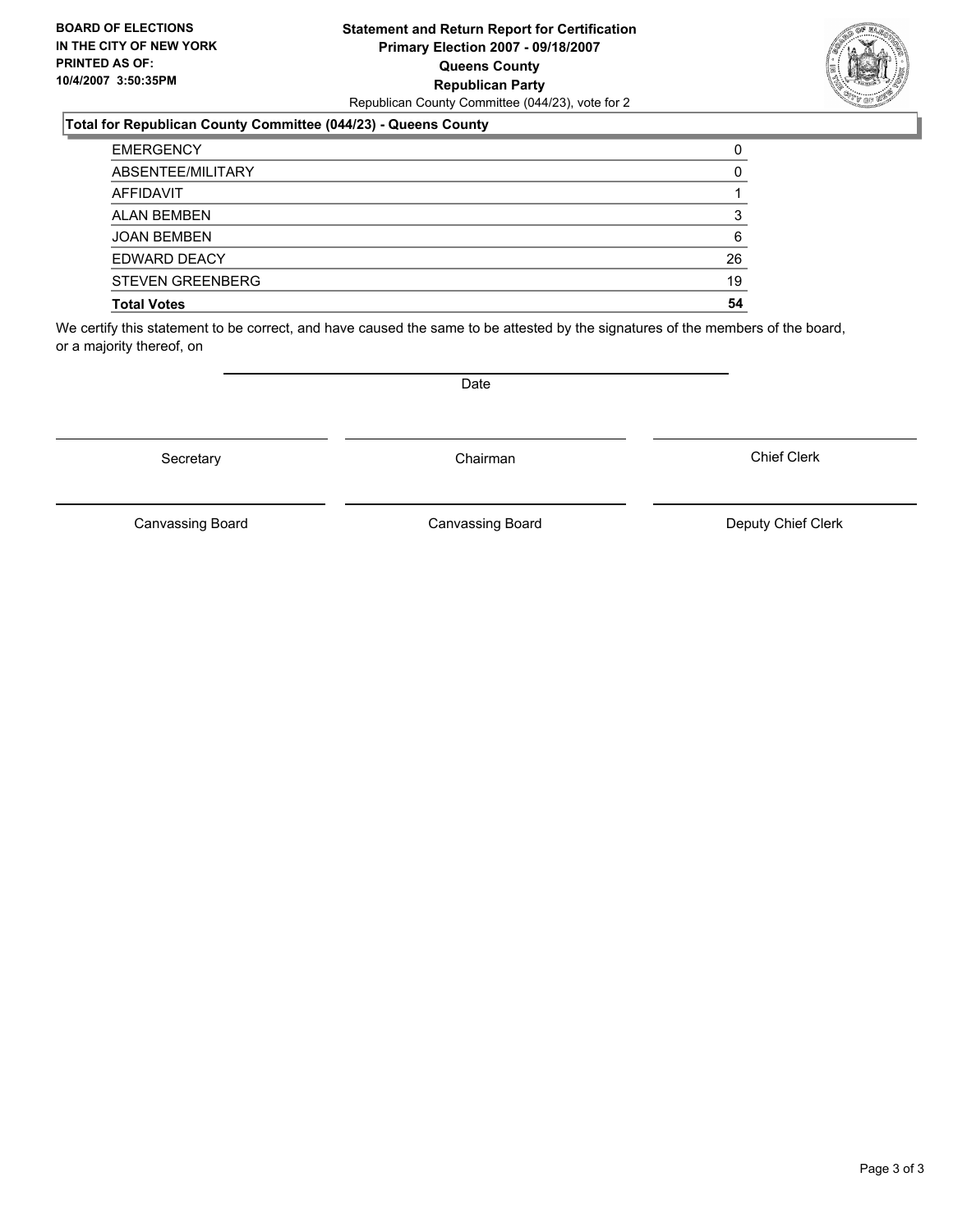

## **Primary Election 2007 - 09/18/2007 Queens County - Republican Party**

Republican County Committee 046/23 Vote for 2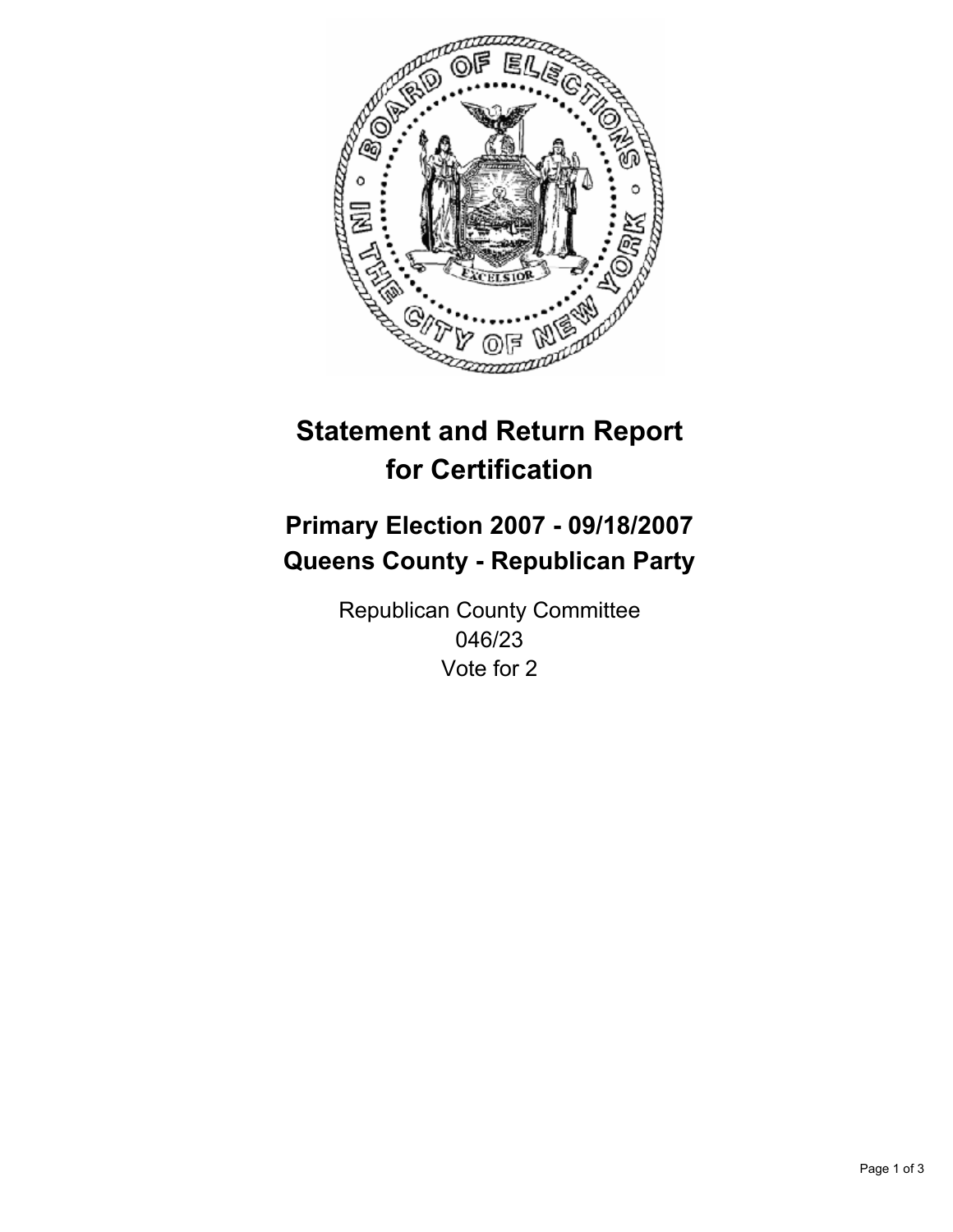

| <b>EMERGENCY</b>        |    |
|-------------------------|----|
| ABSENTEE/MILITARY       |    |
| AFFIDAVIT               |    |
| <b>CHRISTIAN DIBONO</b> |    |
| NINAMARIE DEBLASIO      |    |
| JOHN MERINGOLO JR.      |    |
| <b>GEORGE GRECO</b>     |    |
| <b>Total Votes</b>      | 14 |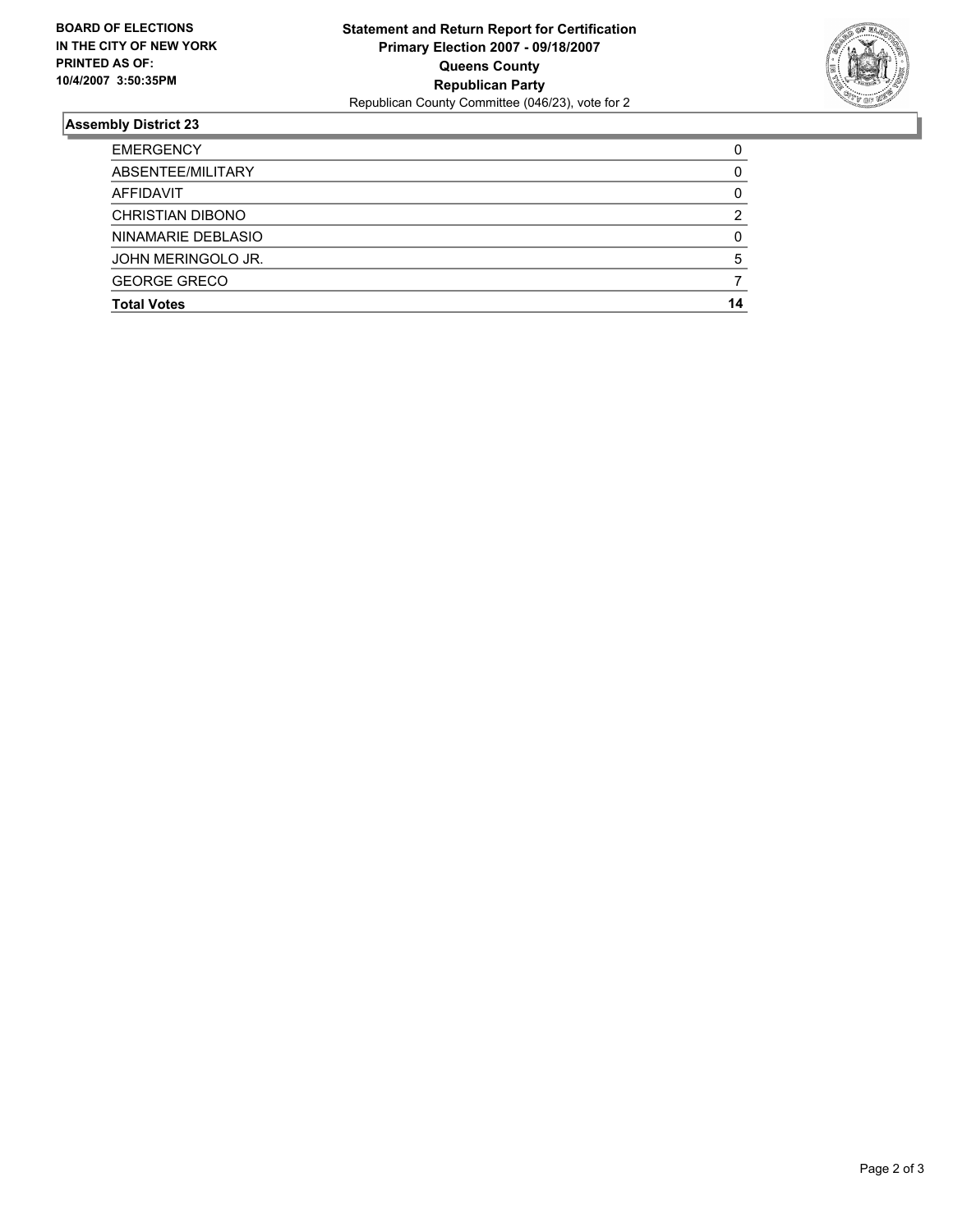## **Statement and Return Report for Certification Primary Election 2007 - 09/18/2007 Queens County Republican Party** Republican County Committee (046/23), vote for 2

## **Total for Republican County Committee (046/23) - Queens County**

| <b>EMERGENCY</b>        |  |
|-------------------------|--|
| ABSENTEE/MILITARY       |  |
| AFFIDAVIT               |  |
| <b>CHRISTIAN DIBONO</b> |  |
| NINAMARIE DEBLASIO      |  |
| JOHN MERINGOLO JR.      |  |
| <b>GEORGE GRECO</b>     |  |
| <b>Total Votes</b>      |  |

We certify this statement to be correct, and have caused the same to be attested by the signatures of the members of the board, or a majority thereof, on

Secretary **Chairman** 

Date

Chief Clerk

Canvassing Board

Canvassing Board **Canvassing Board** Canvassing Board **Deputy Chief Clerk**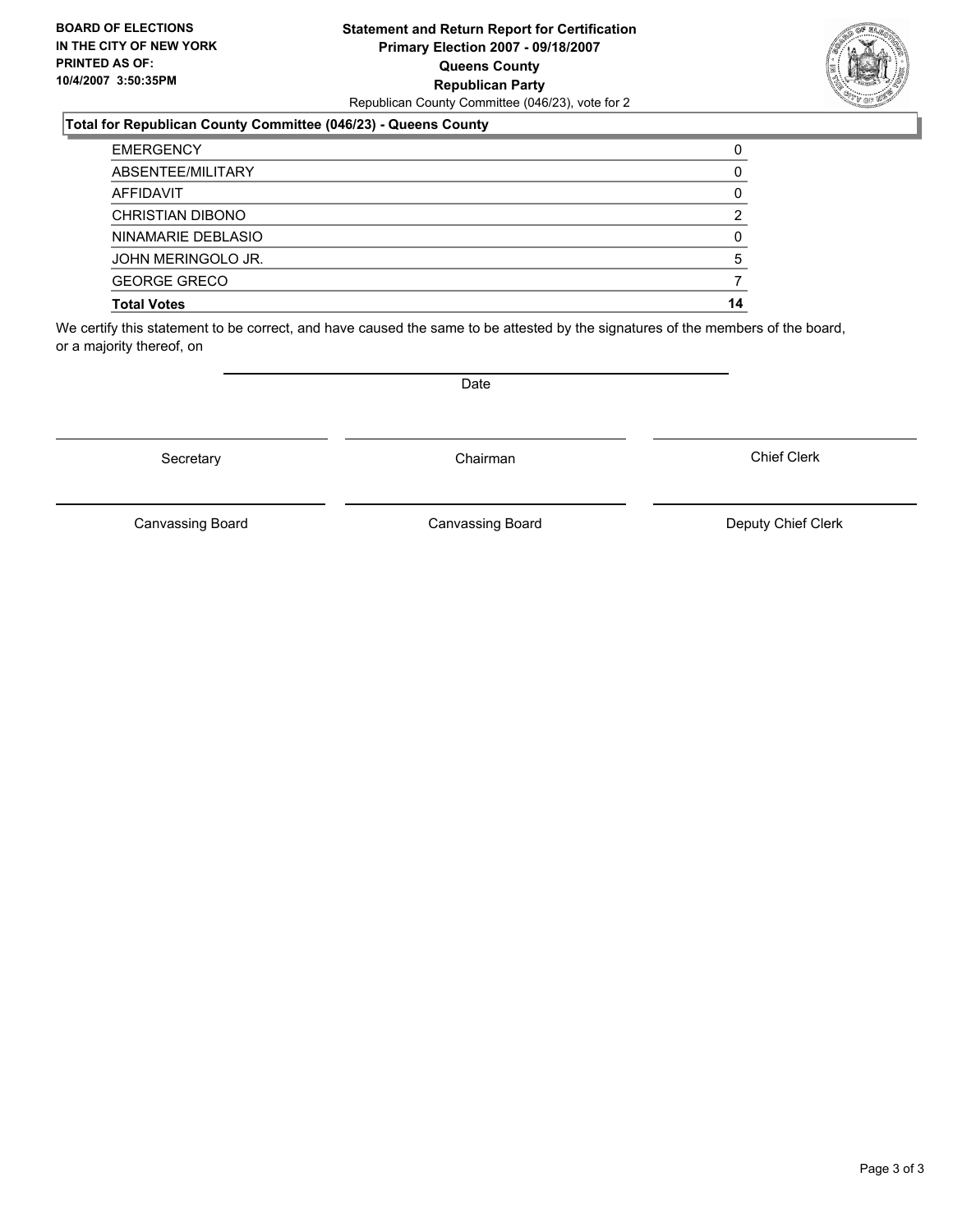

## **Primary Election 2007 - 09/18/2007 Queens County - Republican Party**

Republican County Committee 050/23 Vote for 2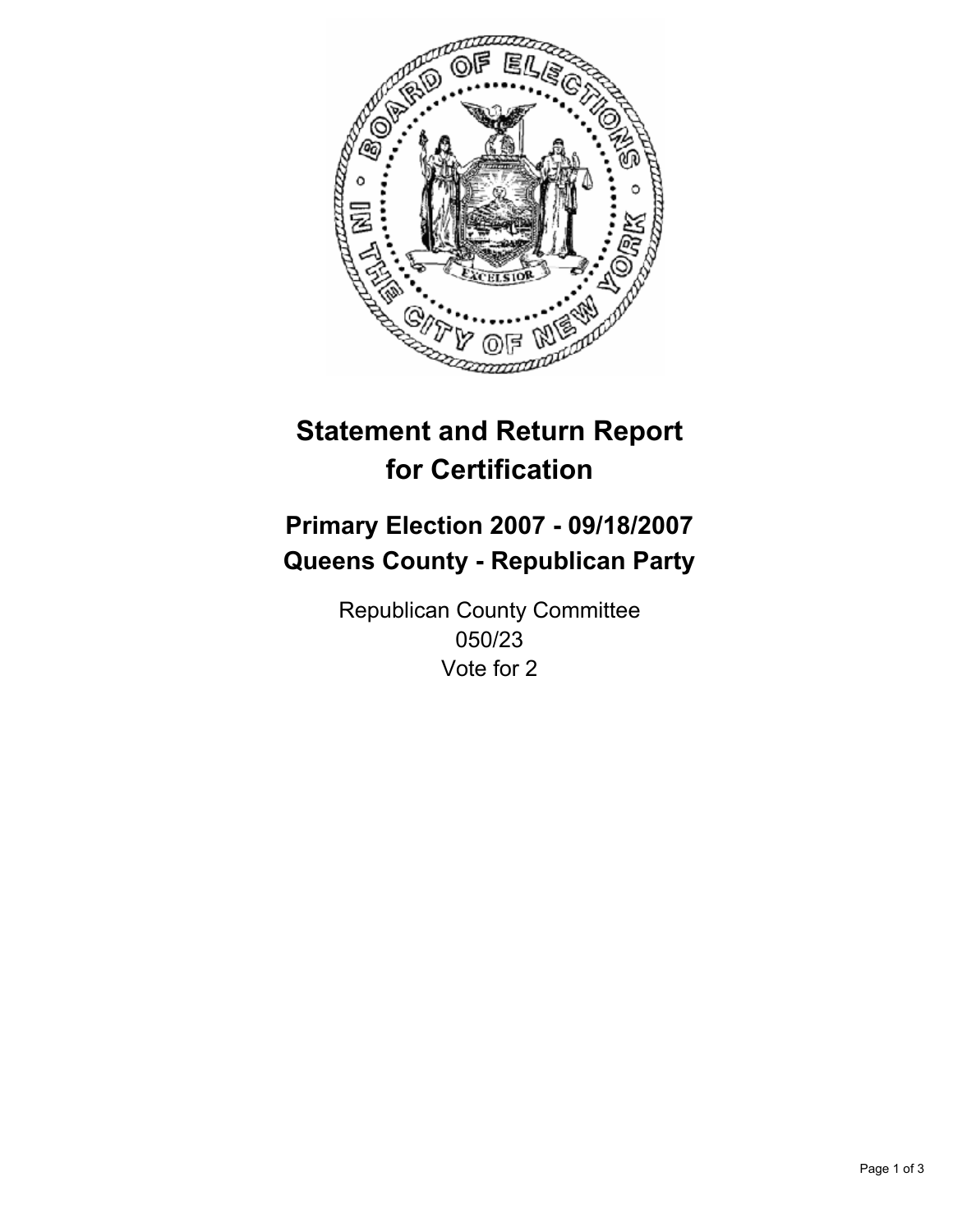

| <b>EMERGENCY</b>        |    |
|-------------------------|----|
| ABSENTEE/MILITARY       |    |
| AFFIDAVIT               |    |
| <b>BRIAN CLAYMAN</b>    |    |
| <b>ANNEMARIE BOGART</b> | 12 |
| <b>RITA PRISTINA</b>    |    |
| <b>MAUREEN RINGLE</b>   |    |
| <b>Total Votes</b>      | 31 |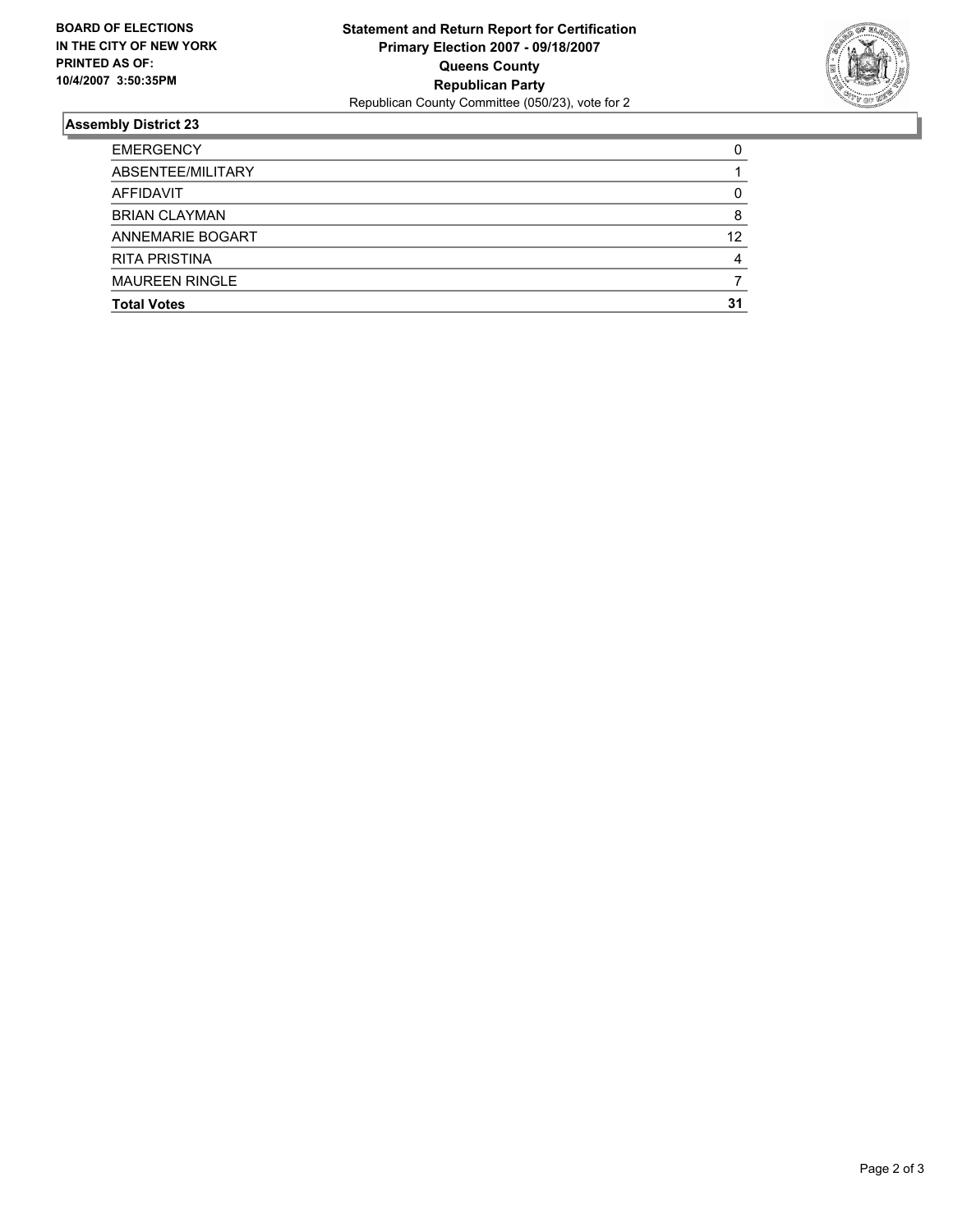## **Statement and Return Report for Certification Primary Election 2007 - 09/18/2007 Queens County Republican Party** Republican County Committee (050/23), vote for 2

## **Total for Republican County Committee (050/23) - Queens County**

| <b>EMERGENCY</b>        |    |
|-------------------------|----|
| ABSENTEE/MILITARY       |    |
| AFFIDAVIT               |    |
| <b>BRIAN CLAYMAN</b>    |    |
| <b>ANNEMARIE BOGART</b> | 12 |
| <b>RITA PRISTINA</b>    |    |
| <b>MAUREEN RINGLE</b>   |    |
| <b>Total Votes</b>      | 31 |

We certify this statement to be correct, and have caused the same to be attested by the signatures of the members of the board, or a majority thereof, on

Secretary **Chairman** 

Chief Clerk

Canvassing Board

Canvassing Board Canvassing Board Canvassing Canvassing Board Deputy Chief Clerk

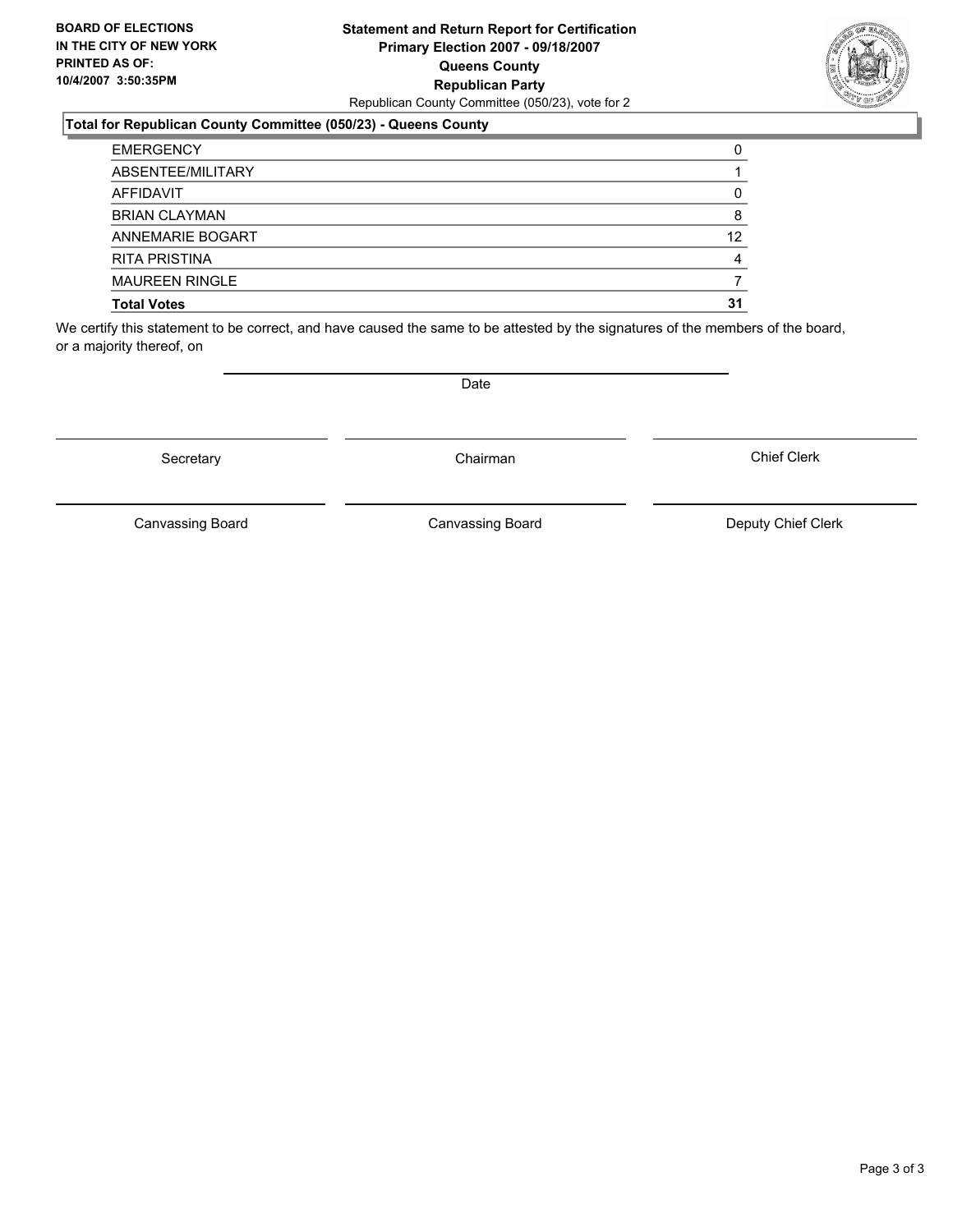

## **Primary Election 2007 - 09/18/2007 Queens County - Republican Party**

Republican County Committee 051/23 Vote for 2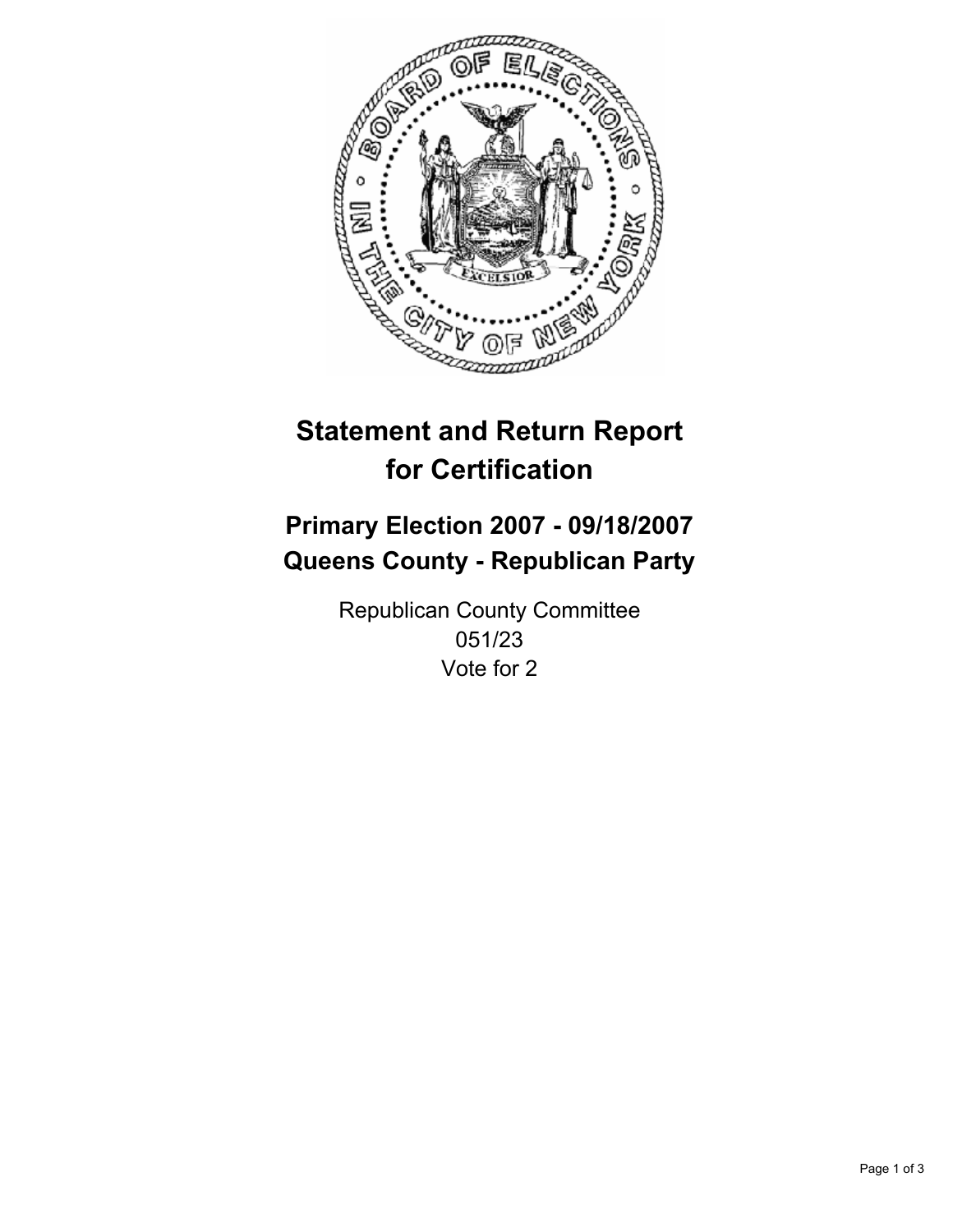

| <b>EMERGENCY</b>      |    |
|-----------------------|----|
| ABSENTEE/MILITARY     |    |
| AFFIDAVIT             |    |
| <b>FRANK DESANTO</b>  |    |
| <b>PATRICK TANSEY</b> |    |
| <b>NANCY SHARKEY</b>  |    |
| KATHERINE SHARKEY     |    |
| <b>Total Votes</b>    | 21 |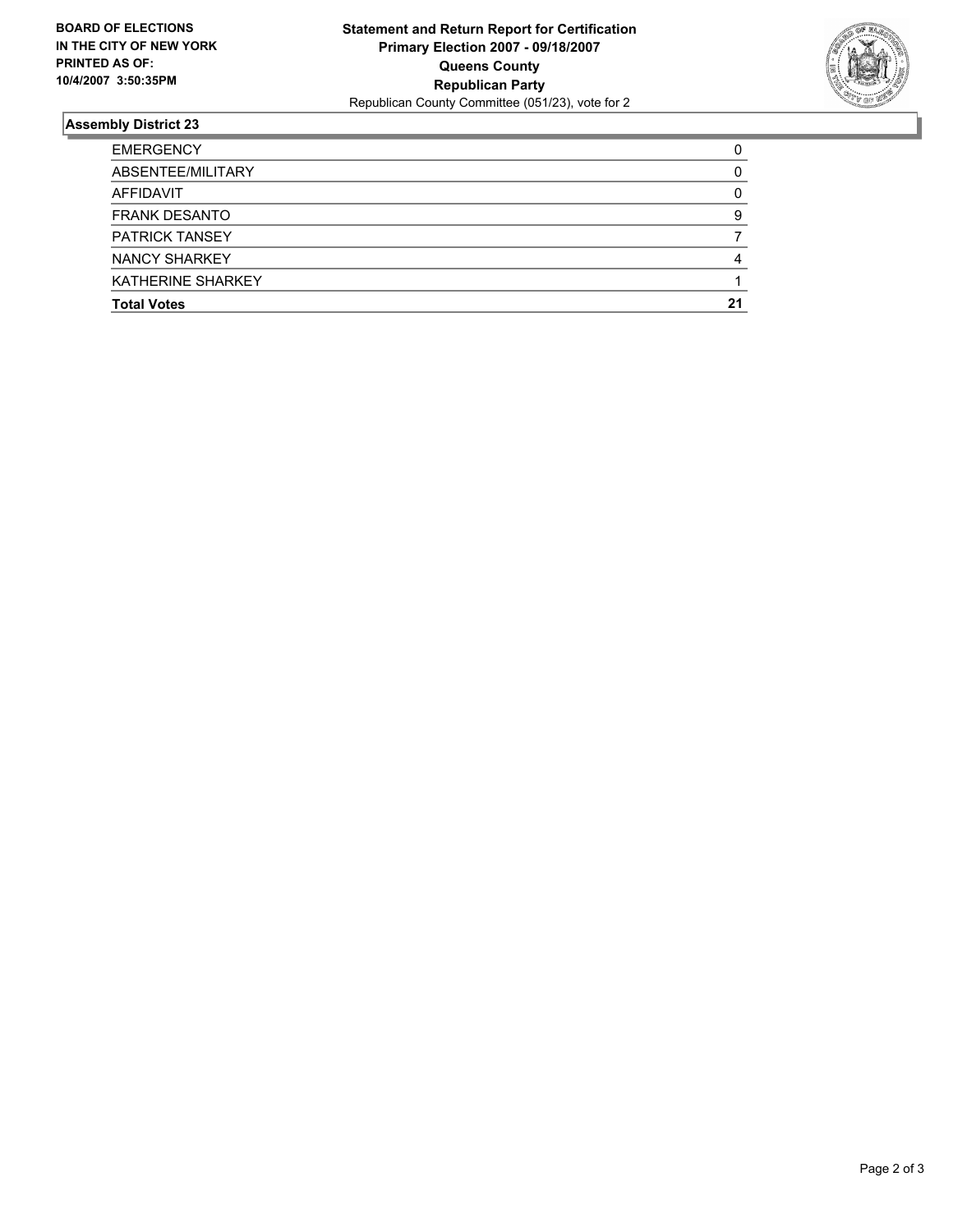## **Statement and Return Report for Certification Primary Election 2007 - 09/18/2007 Queens County Republican Party** Republican County Committee (051/23), vote for 2

## **Total for Republican County Committee (051/23) - Queens County**

| <b>EMERGENCY</b>         |    |
|--------------------------|----|
| ABSENTEE/MILITARY        |    |
| AFFIDAVIT                |    |
| <b>FRANK DESANTO</b>     |    |
| <b>PATRICK TANSEY</b>    |    |
| NANCY SHARKEY            |    |
| <b>KATHERINE SHARKEY</b> |    |
| <b>Total Votes</b>       | 21 |

We certify this statement to be correct, and have caused the same to be attested by the signatures of the members of the board, or a majority thereof, on

Secretary **Chairman** 

Canvassing Board Canvassing Board Canvassing Canvassing Board Deputy Chief Clerk

Chief Clerk

Canvassing Board

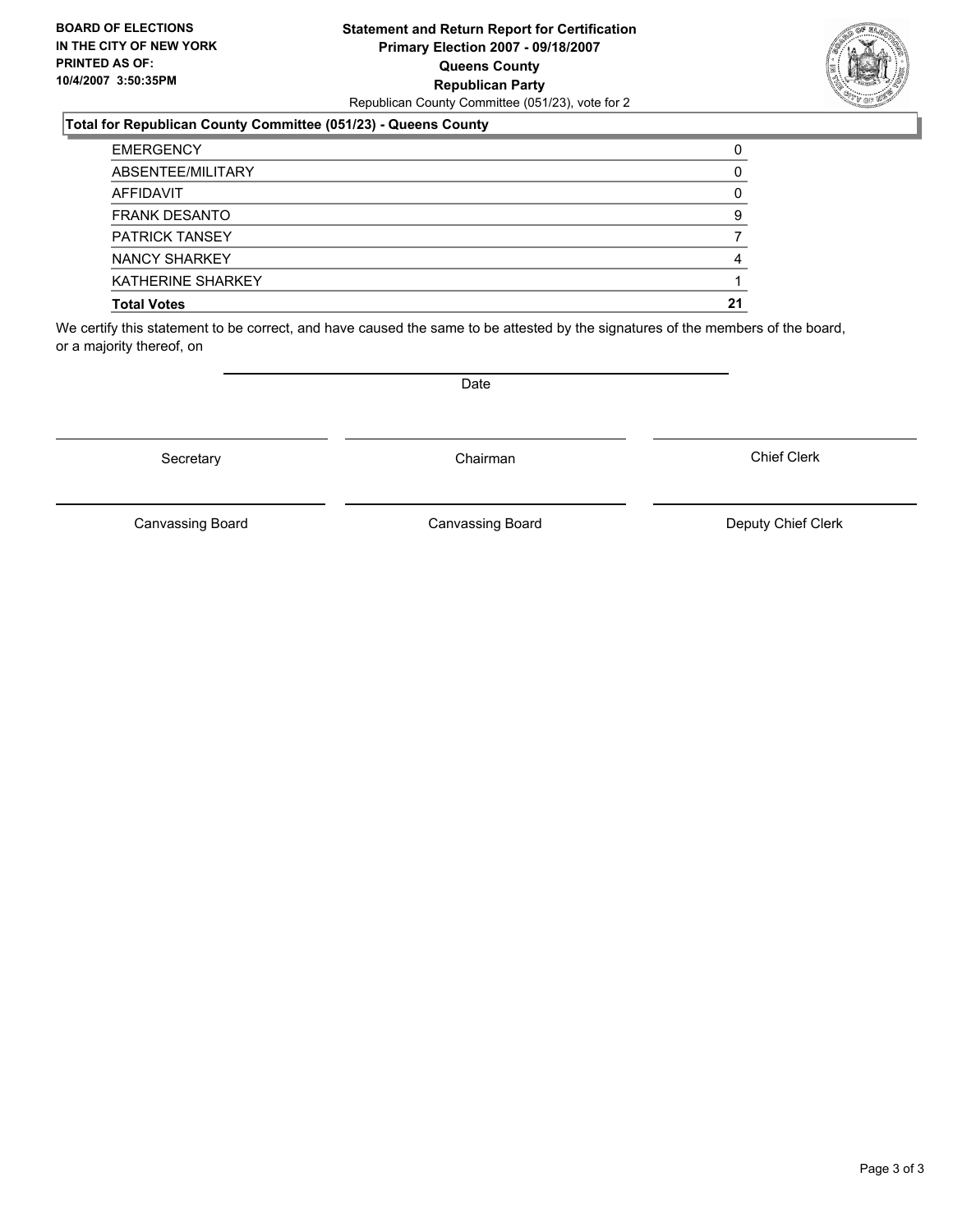

## **Primary Election 2007 - 09/18/2007 Queens County - Republican Party**

Republican County Committee 052/23 Vote for 2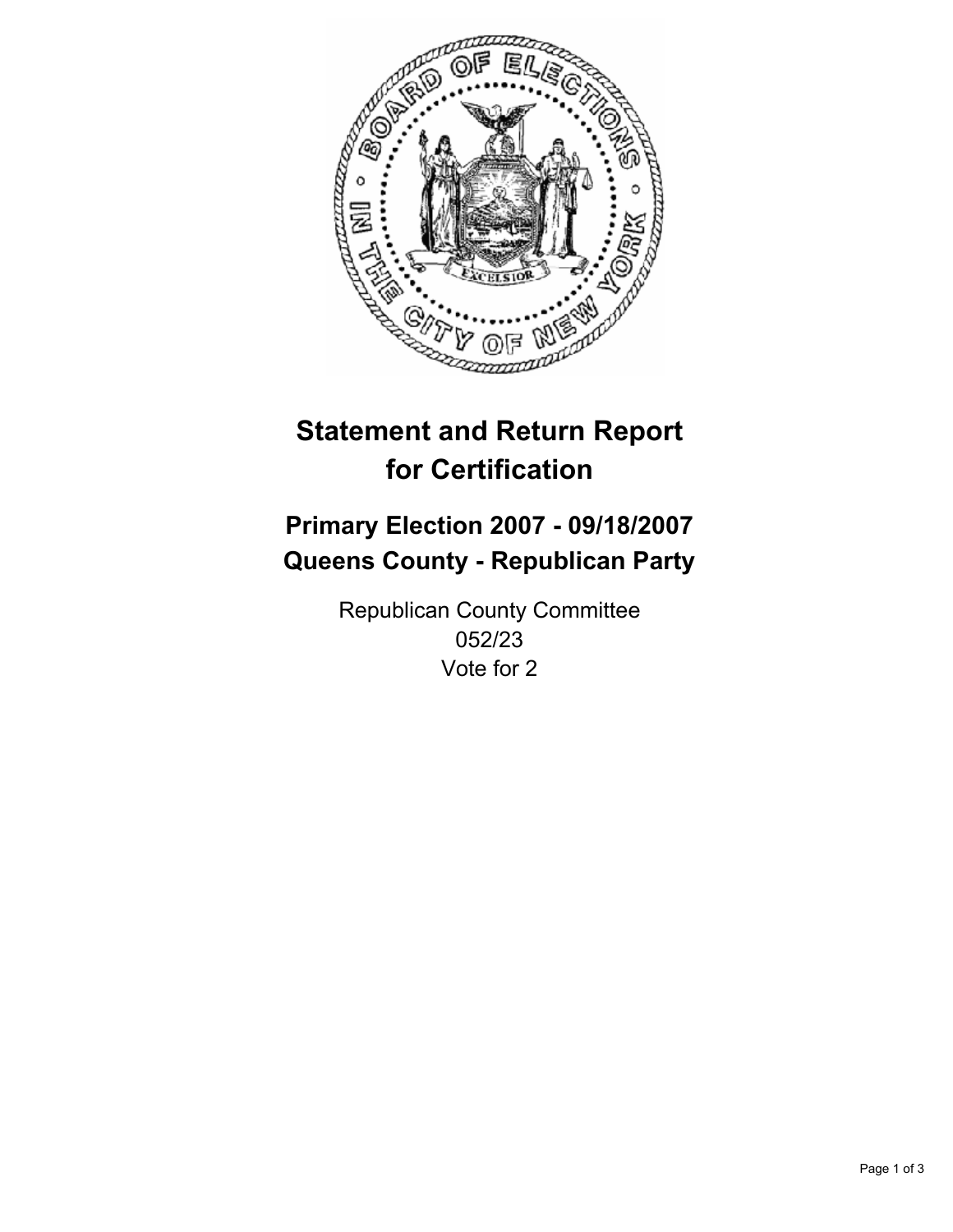

| <b>EMERGENCY</b>       |  |
|------------------------|--|
| ABSENTEE/MILITARY      |  |
| AFFIDAVIT              |  |
| <b>ANDREW GALENO</b>   |  |
| <b>VIRGINIA GALENO</b> |  |
| <b>HAROLD PAEZ</b>     |  |
| <b>ADRIENNE PAEZ</b>   |  |
| <b>Total Votes</b>     |  |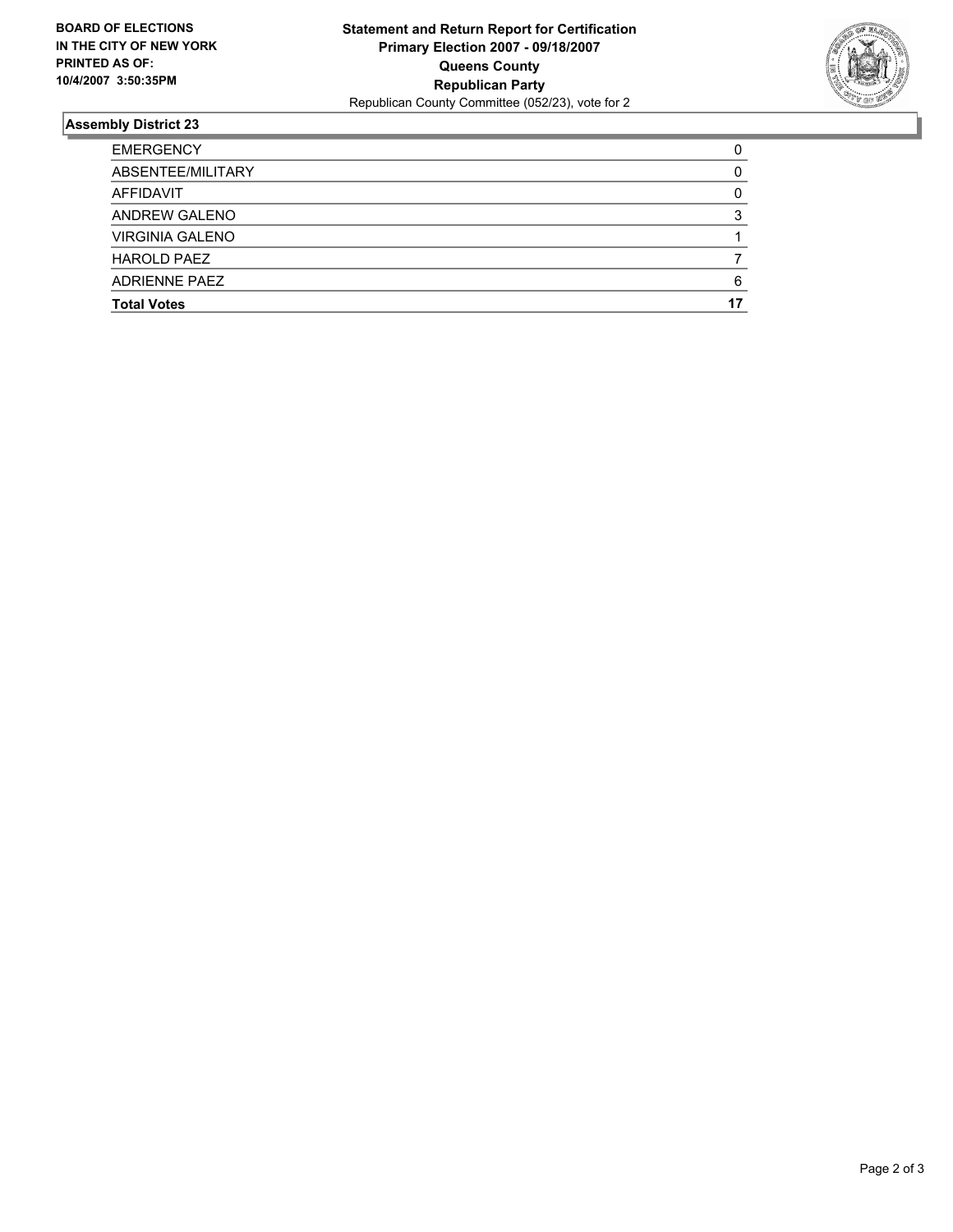## **Statement and Return Report for Certification Primary Election 2007 - 09/18/2007 Queens County Republican Party** Republican County Committee (052/23), vote for 2

## **Total for Republican County Committee (052/23) - Queens County**

| <b>EMERGENCY</b>       |  |
|------------------------|--|
| ABSENTEE/MILITARY      |  |
| AFFIDAVIT              |  |
| <b>ANDREW GALENO</b>   |  |
| <b>VIRGINIA GALENO</b> |  |
| <b>HAROLD PAEZ</b>     |  |
| ADRIFNNF PAFZ          |  |
| <b>Total Votes</b>     |  |

We certify this statement to be correct, and have caused the same to be attested by the signatures of the members of the board, or a majority thereof, on

Secretary **Chairman** 

Chief Clerk

Canvassing Board Canvassing Board Canvassing Board Canvassing Canvassing Board Deputy Chief Clerk

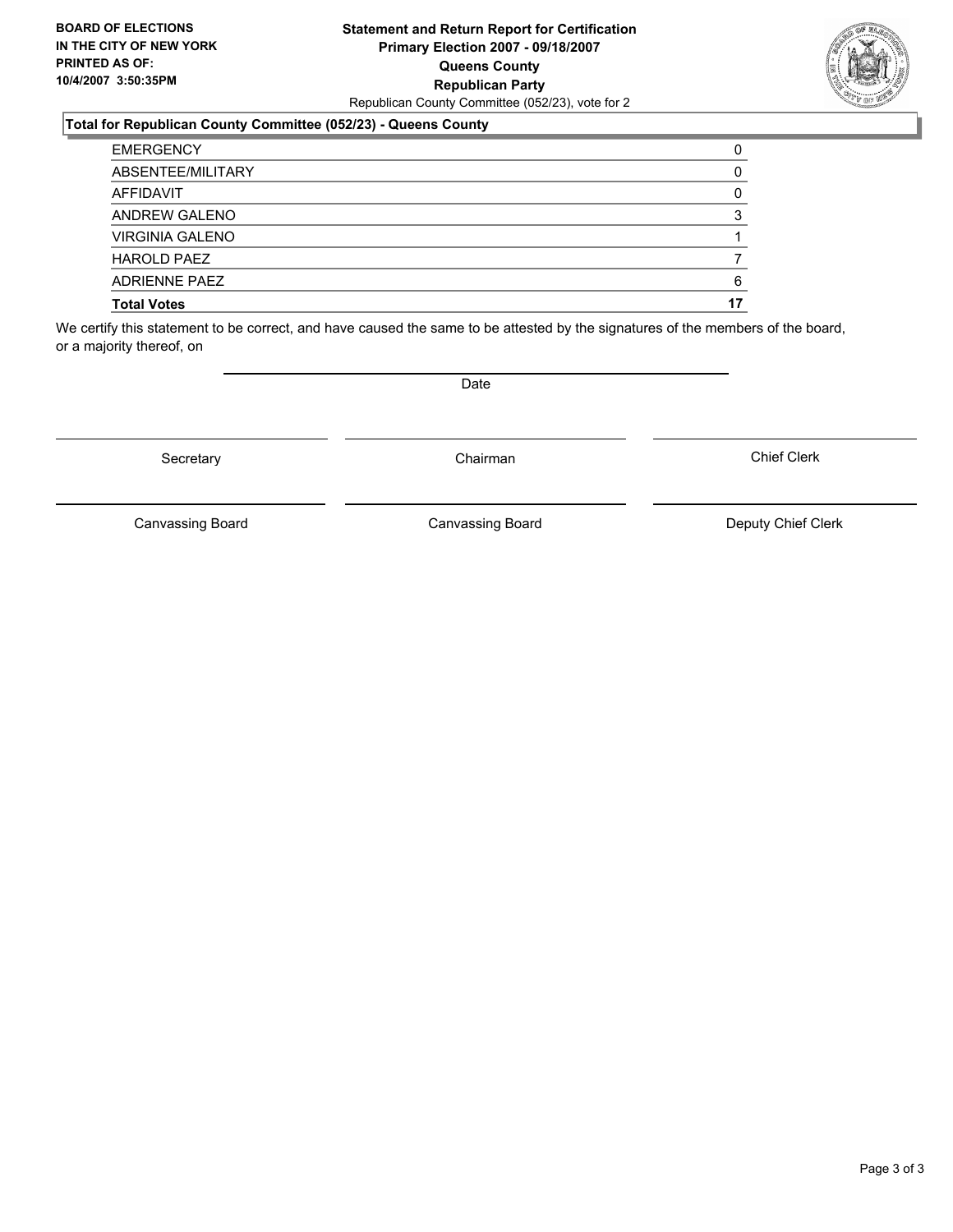

## **Primary Election 2007 - 09/18/2007 Queens County - Republican Party**

Republican County Committee 055/23 Vote for 2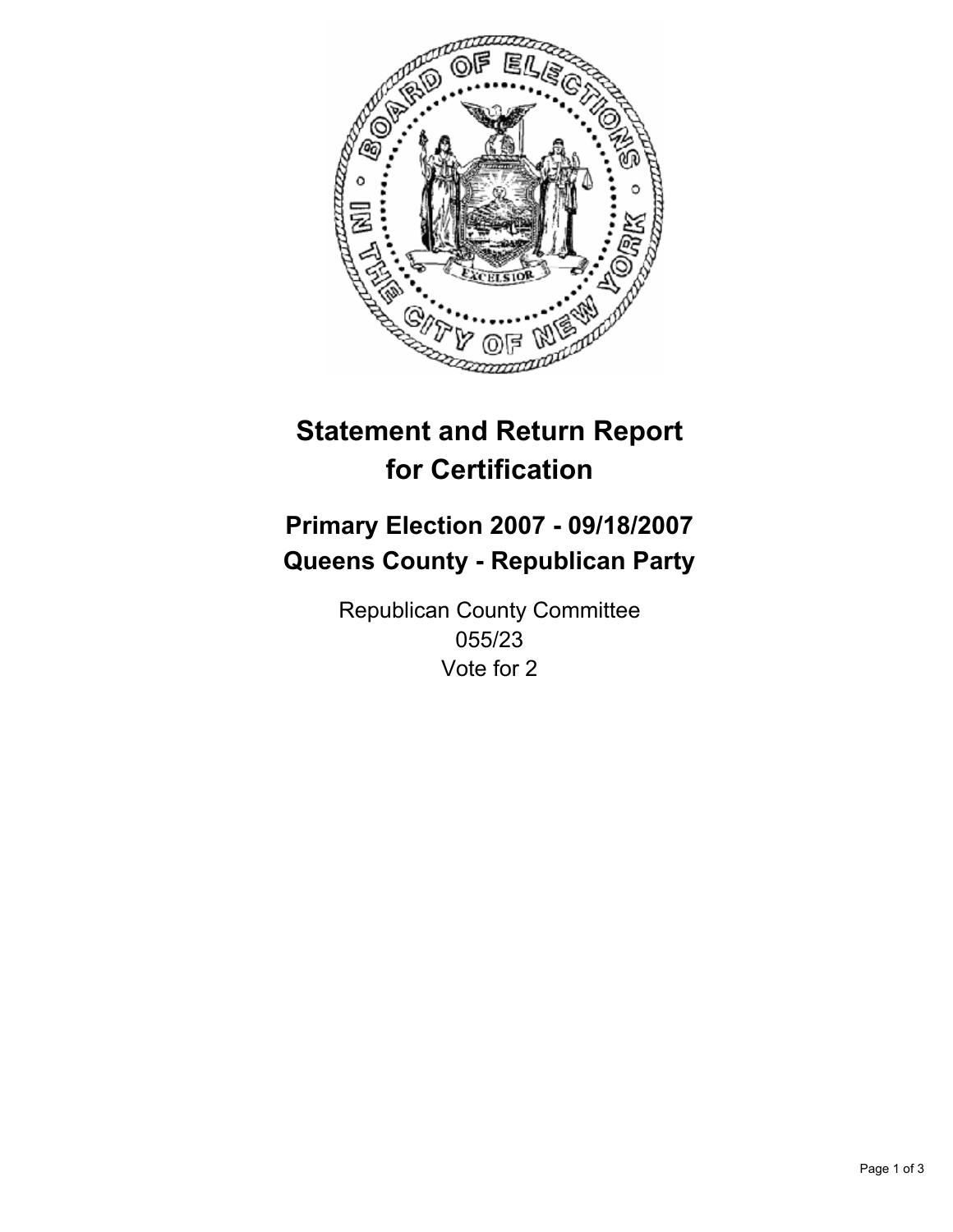

| <b>EMERGENCY</b>        |    |
|-------------------------|----|
| ABSENTEE/MILITARY       |    |
| AFFIDAVIT               |    |
| CYNTHIA HERNANDEZ       |    |
| <b>GERALD SULLIVAN</b>  | 13 |
| <b>FRANCES TORRES</b>   |    |
| <b>MORRIS R. BEMBEN</b> |    |
| <b>Total Votes</b>      | 31 |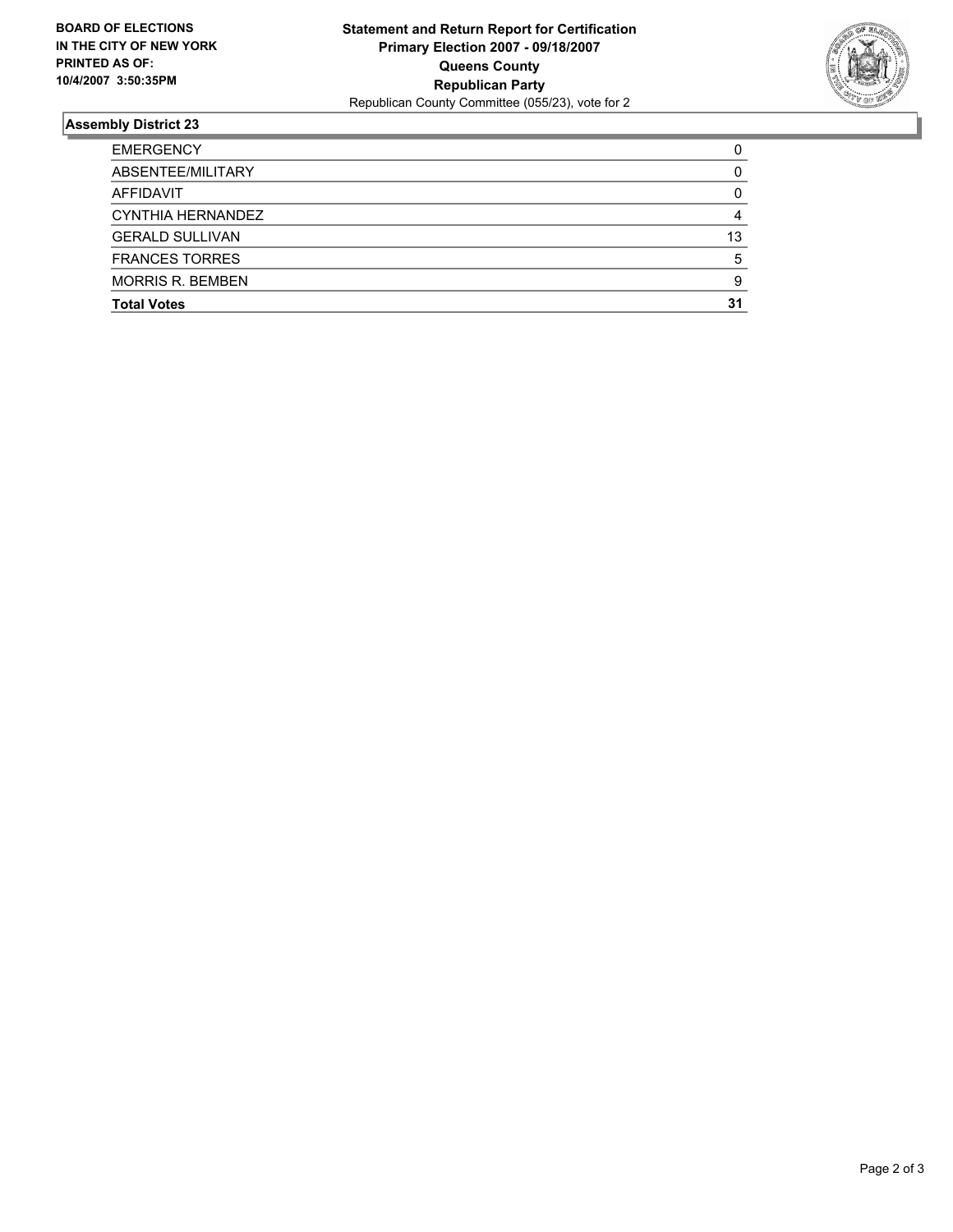## **Statement and Return Report for Certification Primary Election 2007 - 09/18/2007 Queens County Republican Party** Republican County Committee (055/23), vote for 2

## **Total for Republican County Committee (055/23) - Queens County**

| <b>EMERGENCY</b>        |    |
|-------------------------|----|
| ABSENTEE/MILITARY       |    |
| AFFIDAVIT               |    |
| CYNTHIA HERNANDEZ       |    |
| <b>GERALD SULLIVAN</b>  | 13 |
| <b>FRANCES TORRES</b>   |    |
| <b>MORRIS R. BEMBEN</b> |    |
| <b>Total Votes</b>      | 31 |

We certify this statement to be correct, and have caused the same to be attested by the signatures of the members of the board, or a majority thereof, on

Canvassing Board

Chief Clerk



Secretary **Chairman** 

Date

Canvassing Board Canvassing Board Canvassing Canvassing Board Deputy Chief Clerk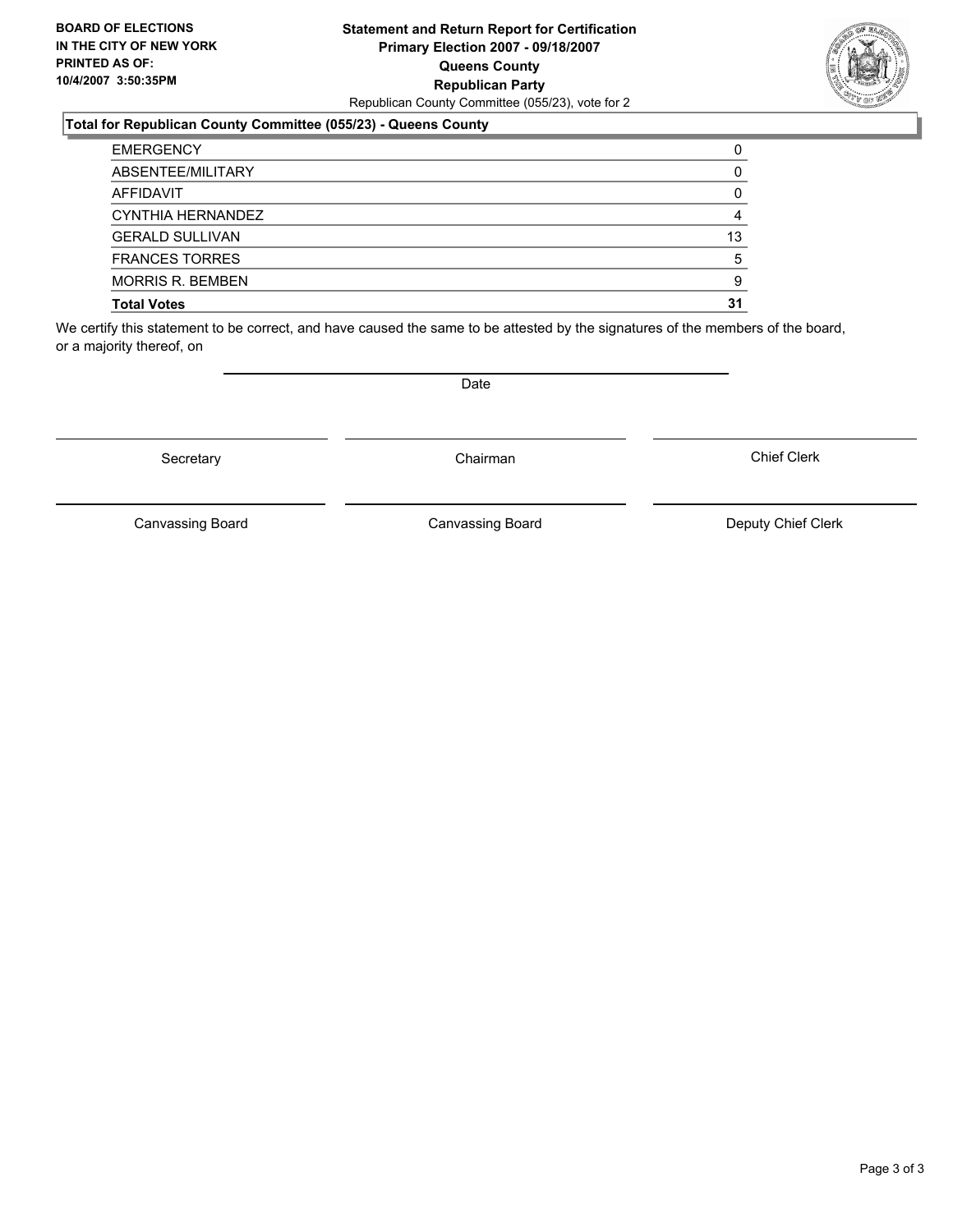

## **Primary Election 2007 - 09/18/2007 Queens County - Republican Party**

Republican County Committee 001/25 Vote for 2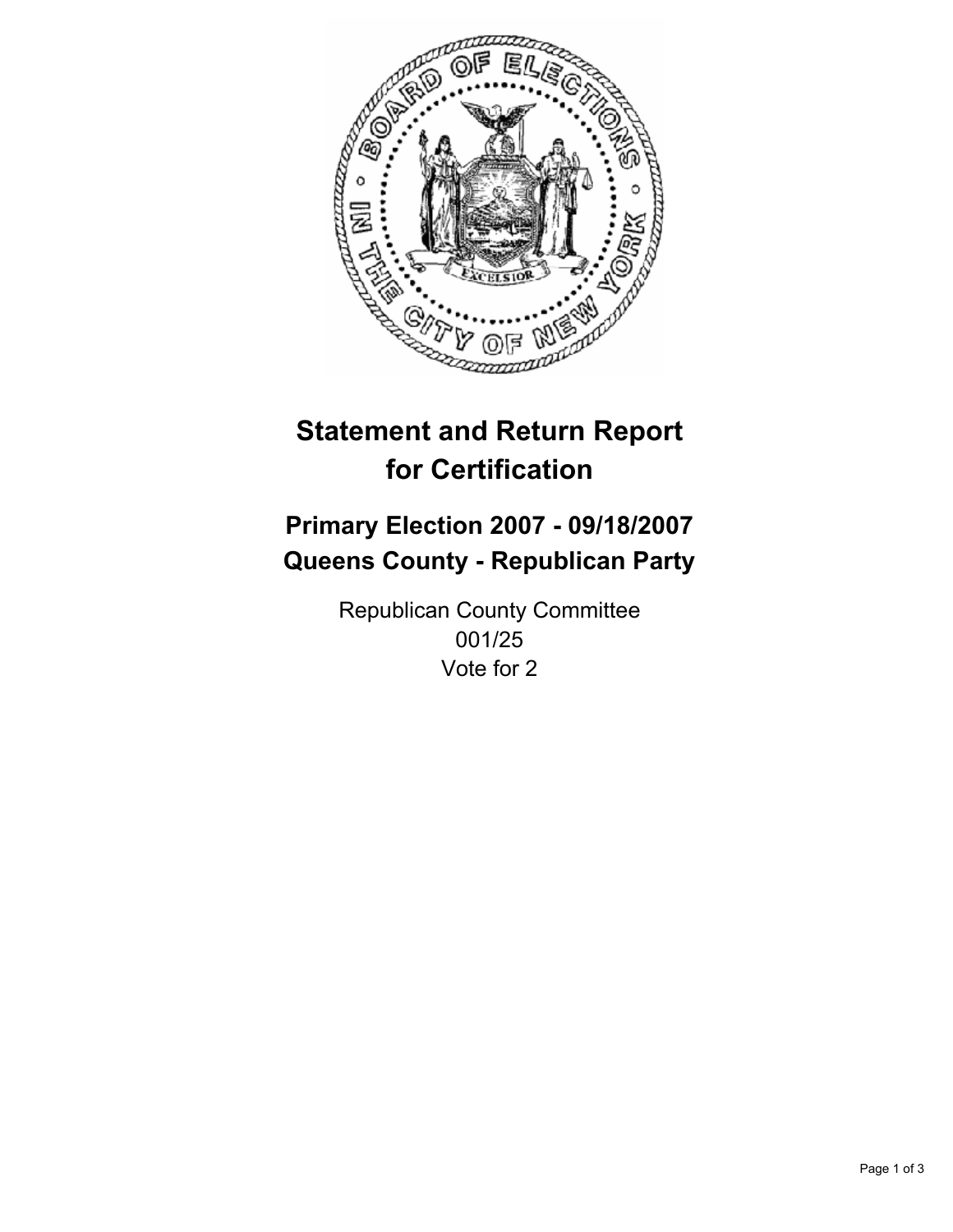

| <b>EMERGENCY</b>        |   |
|-------------------------|---|
| ABSENTEE/MILITARY       |   |
| AFFIDAVIT               |   |
| YU-YING H CHANG         | ◠ |
| JOHN NAGLE              |   |
| <b>WILLIAM J HURLEY</b> |   |
| <b>Total Votes</b>      |   |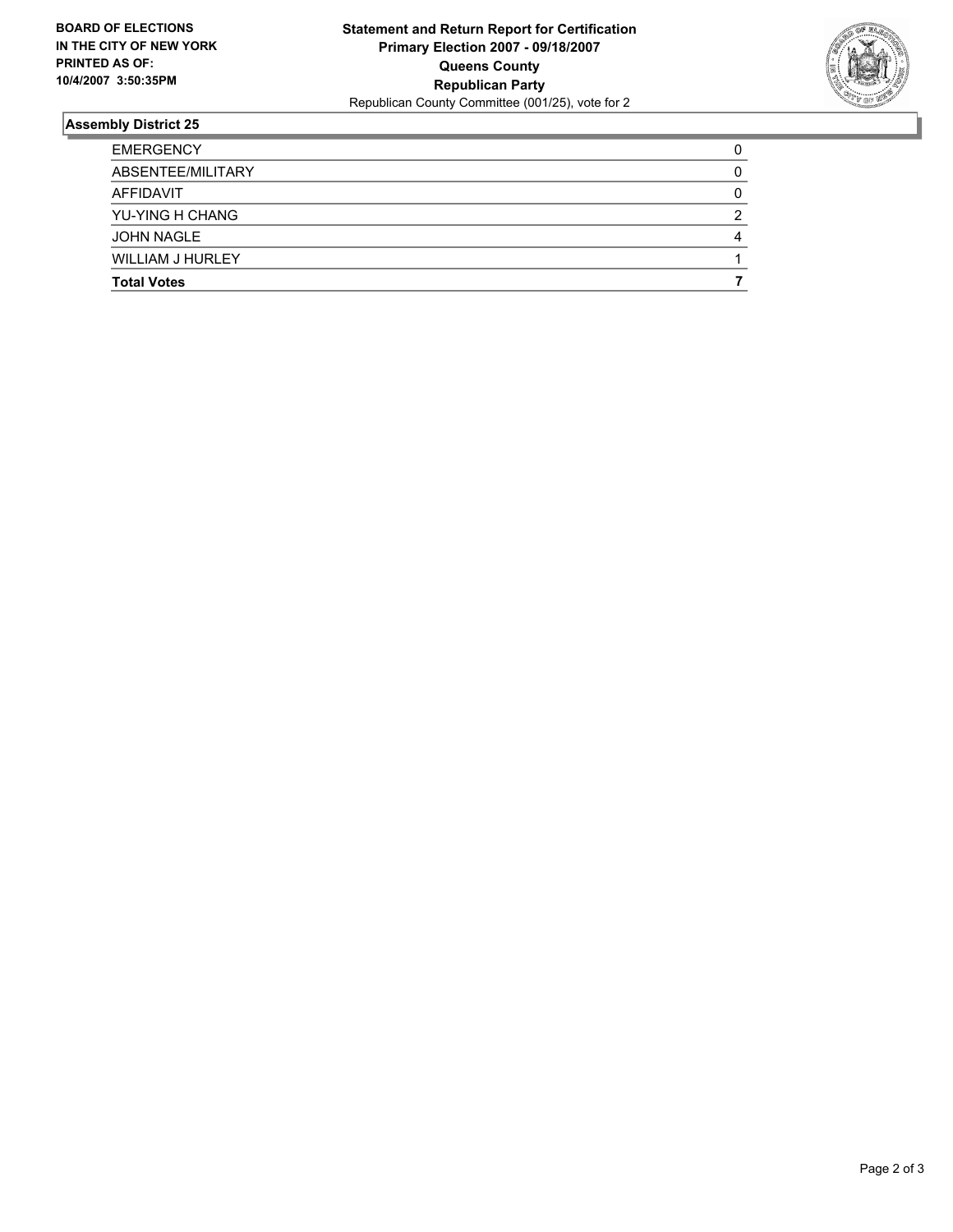## **Statement and Return Report for Certification Primary Election 2007 - 09/18/2007 Queens County Republican Party** Republican County Committee (001/25), vote for 2

### **Total for Republican County Committee (001/25) - Queens County**

| <b>EMERGENCY</b>        |  |
|-------------------------|--|
| ABSENTEE/MILITARY       |  |
| AFFIDAVIT               |  |
| YU-YING H CHANG         |  |
| <b>JOHN NAGLE</b>       |  |
| <b>WILLIAM J HURLEY</b> |  |
| <b>Total Votes</b>      |  |

We certify this statement to be correct, and have caused the same to be attested by the signatures of the members of the board, or a majority thereof, on

Secretary **Chairman** 

Canvassing Board **Canvassing Board** Canvassing Board **Deputy Chief Clerk** 

Canvassing Board

Chief Clerk

Page 3 of 3

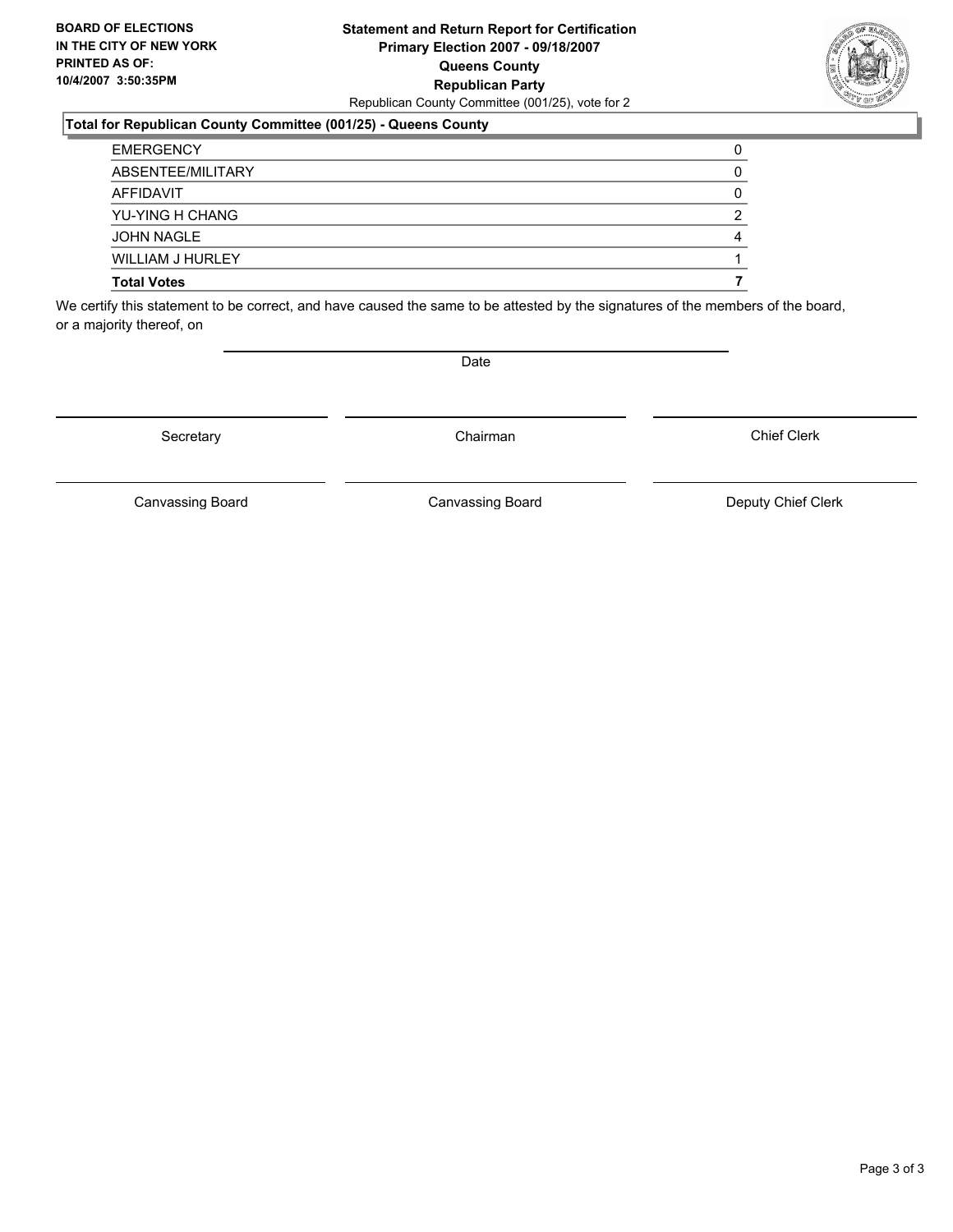

## **Primary Election 2007 - 09/18/2007 Queens County - Republican Party**

Republican County Committee 003/25 Vote for 2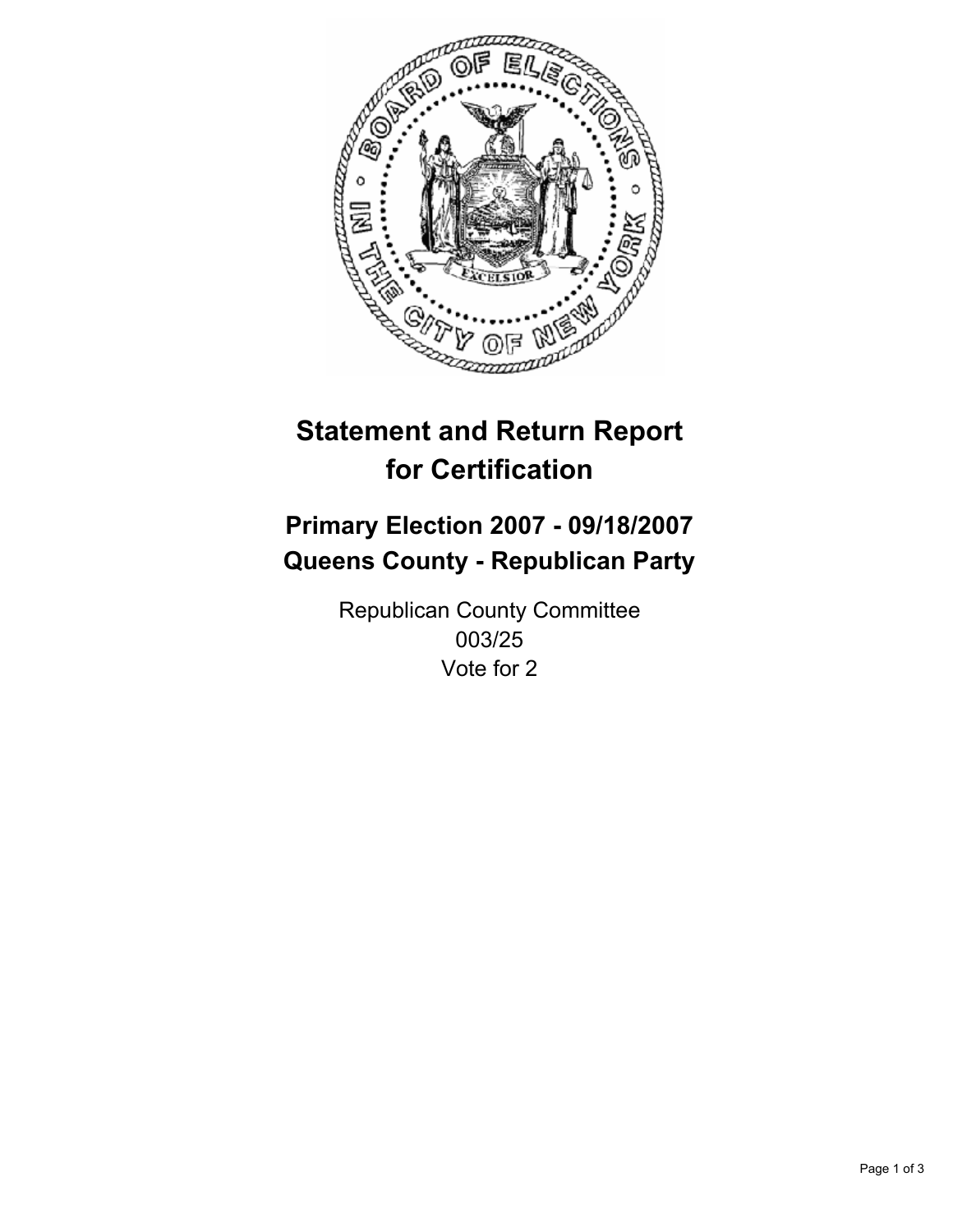

| <b>EMERGENCY</b>        |  |
|-------------------------|--|
| ABSENTEE/MILITARY       |  |
| AFFIDAVIT               |  |
| SANDRA FERNENDEZ        |  |
| RALPH A AMBROSIO        |  |
| <b>ANTHONY FRANKINI</b> |  |
| <b>MARY JANE HYNES</b>  |  |
| <b>Total Votes</b>      |  |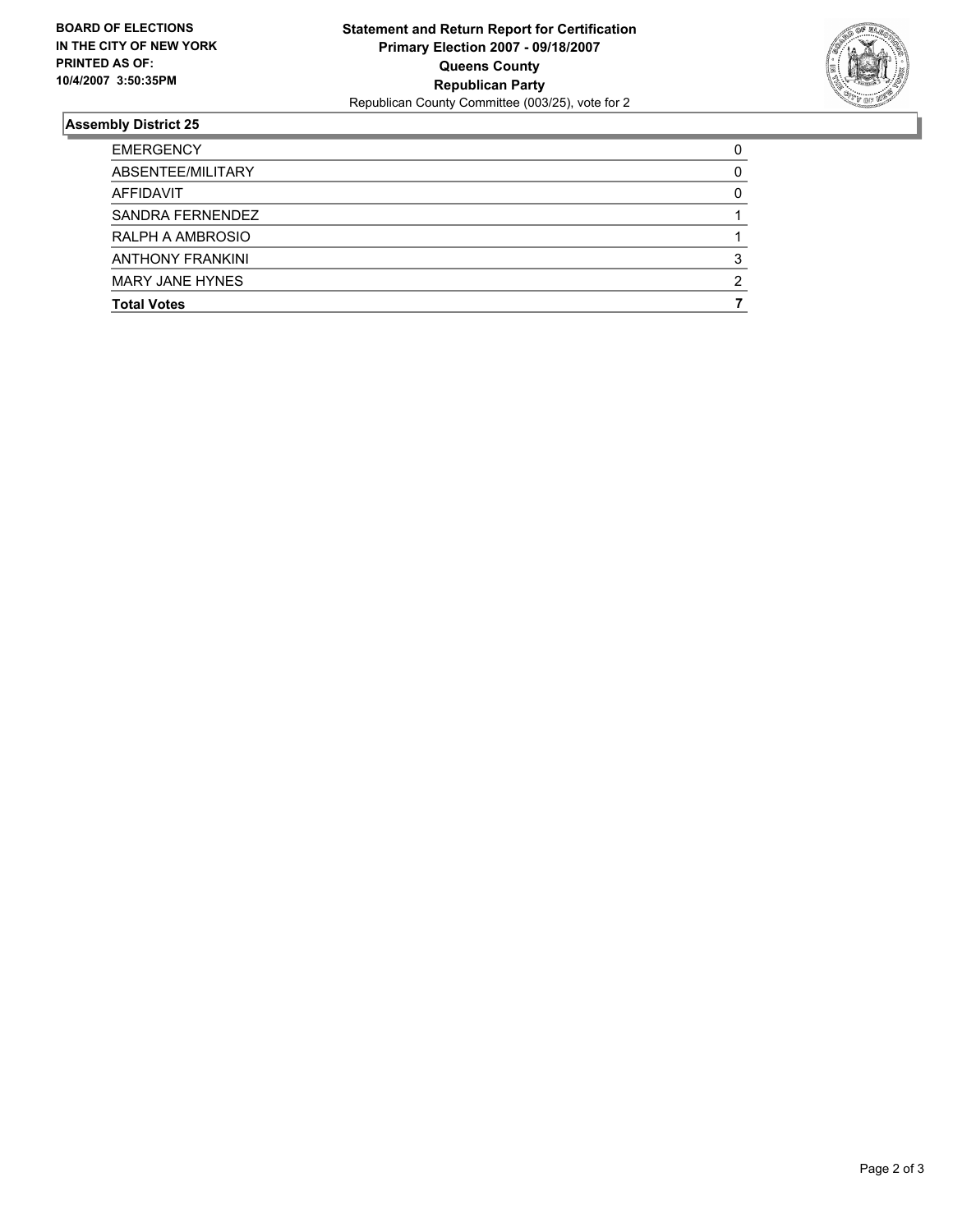#### **Statement and Return Report for Certification Primary Election 2007 - 09/18/2007 Queens County Republican Party** Republican County Committee (003/25), vote for 2

#### **Total for Republican County Committee (003/25) - Queens County**

| <b>EMERGENCY</b>        |   |
|-------------------------|---|
| ABSENTEE/MILITARY       |   |
| AFFIDAVIT               |   |
| SANDRA FERNENDEZ        |   |
| RALPH A AMBROSIO        |   |
| <b>ANTHONY FRANKINI</b> |   |
| MARY JANE HYNES         | ◠ |
| <b>Total Votes</b>      |   |

We certify this statement to be correct, and have caused the same to be attested by the signatures of the members of the board, or a majority thereof, on

Secretary **Chairman** 

Canvassing Board

Canvassing Board Canvassing Board Canvassing Canvassing Board Deputy Chief Clerk

Chief Clerk



Date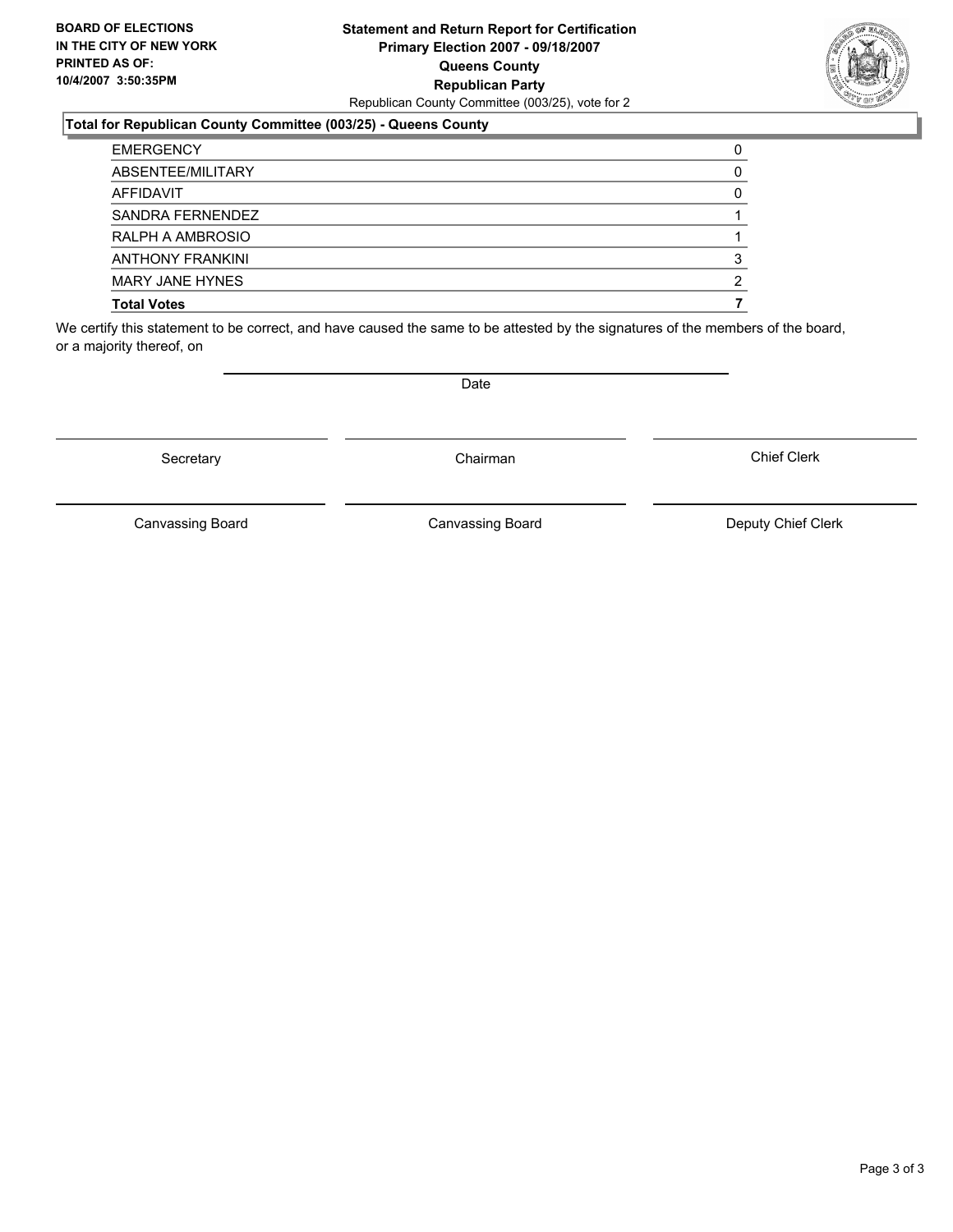

## **Primary Election 2007 - 09/18/2007 Queens County - Republican Party**

Republican County Committee 004/25 Vote for 2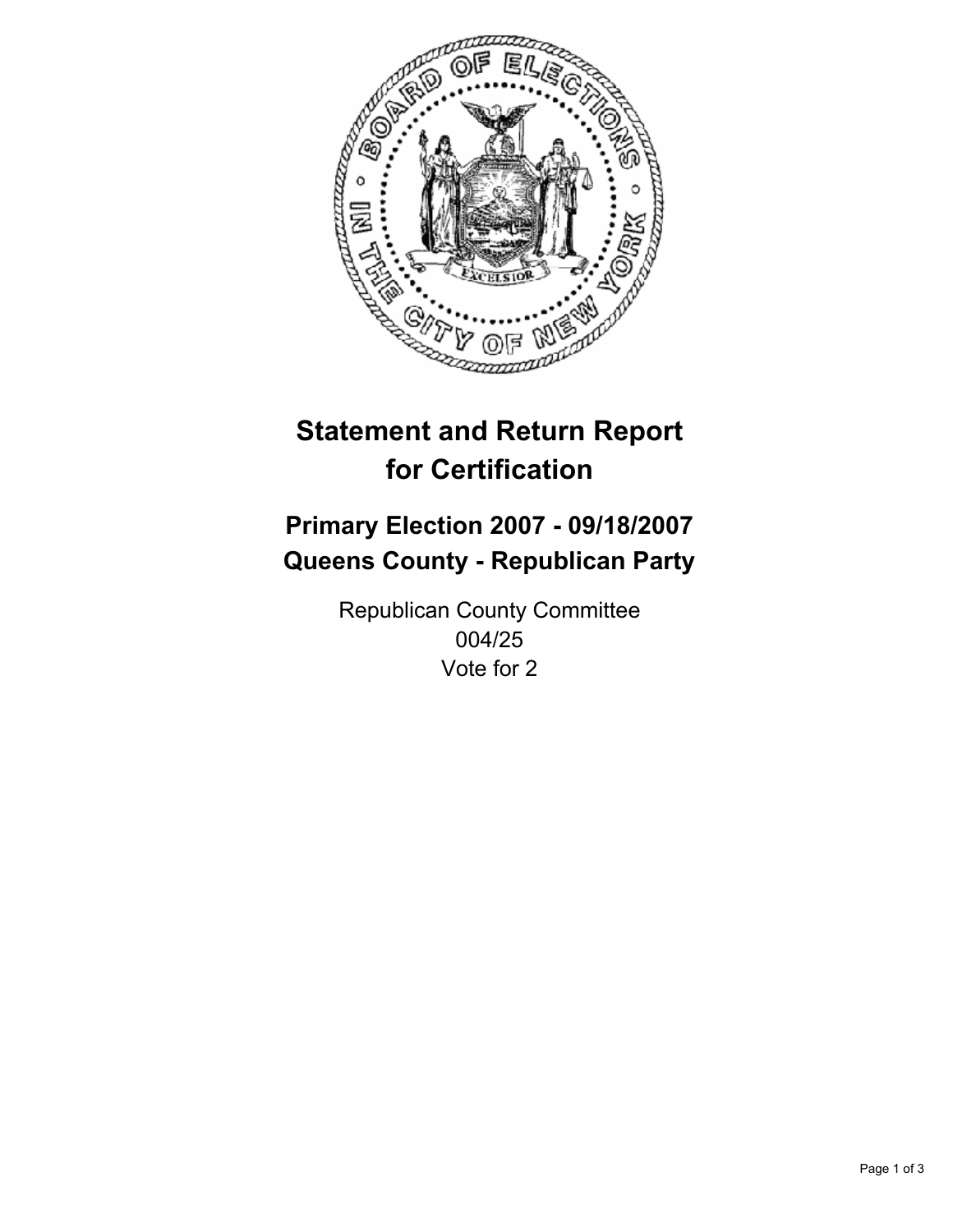

| <b>EMERGENCY</b>      |    |
|-----------------------|----|
| ABSENTEE/MILITARY     |    |
| AFFIDAVIT             |    |
| <b>WANDA ANTOSH</b>   |    |
| <b>PAUL SMITELLI</b>  |    |
| <b>ALEX RODRIGUEZ</b> |    |
| EILEEN ANNE RYAN      |    |
| <b>Total Votes</b>    | 12 |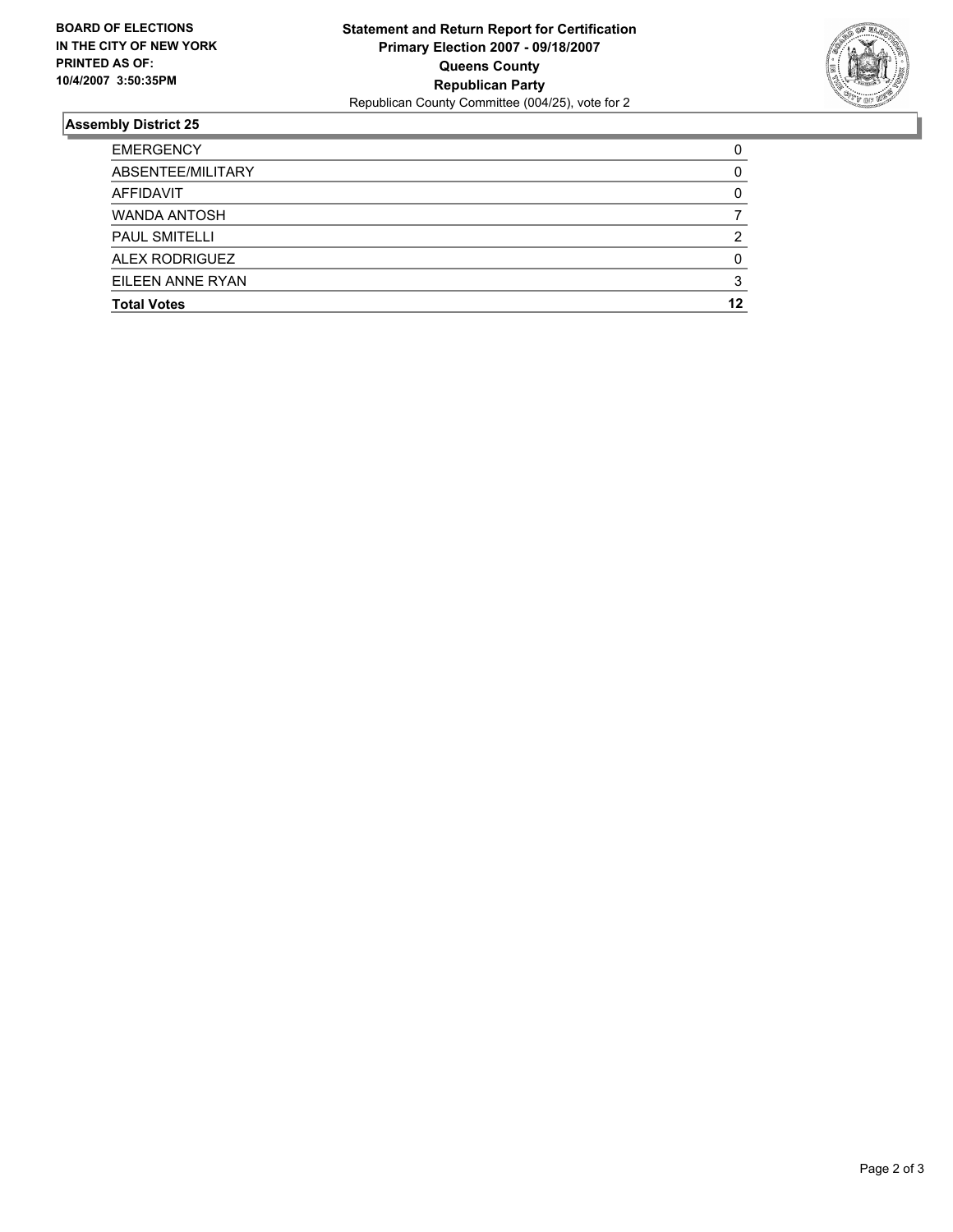#### **Statement and Return Report for Certification Primary Election 2007 - 09/18/2007 Queens County Republican Party** Republican County Committee (004/25), vote for 2

#### **Total for Republican County Committee (004/25) - Queens County**

| <b>EMERGENCY</b>      |    |
|-----------------------|----|
| ABSENTEE/MILITARY     |    |
| AFFIDAVIT             |    |
| <b>WANDA ANTOSH</b>   |    |
| <b>PAUL SMITELLI</b>  |    |
| <b>ALEX RODRIGUEZ</b> |    |
| EILEEN ANNE RYAN      |    |
| <b>Total Votes</b>    | 12 |

We certify this statement to be correct, and have caused the same to be attested by the signatures of the members of the board, or a majority thereof, on

Secretary **Chairman** 

Canvassing Board **Canvassing Board** Canvassing Board **Deputy Chief Clerk** 

Chief Clerk

Canvassing Board



Date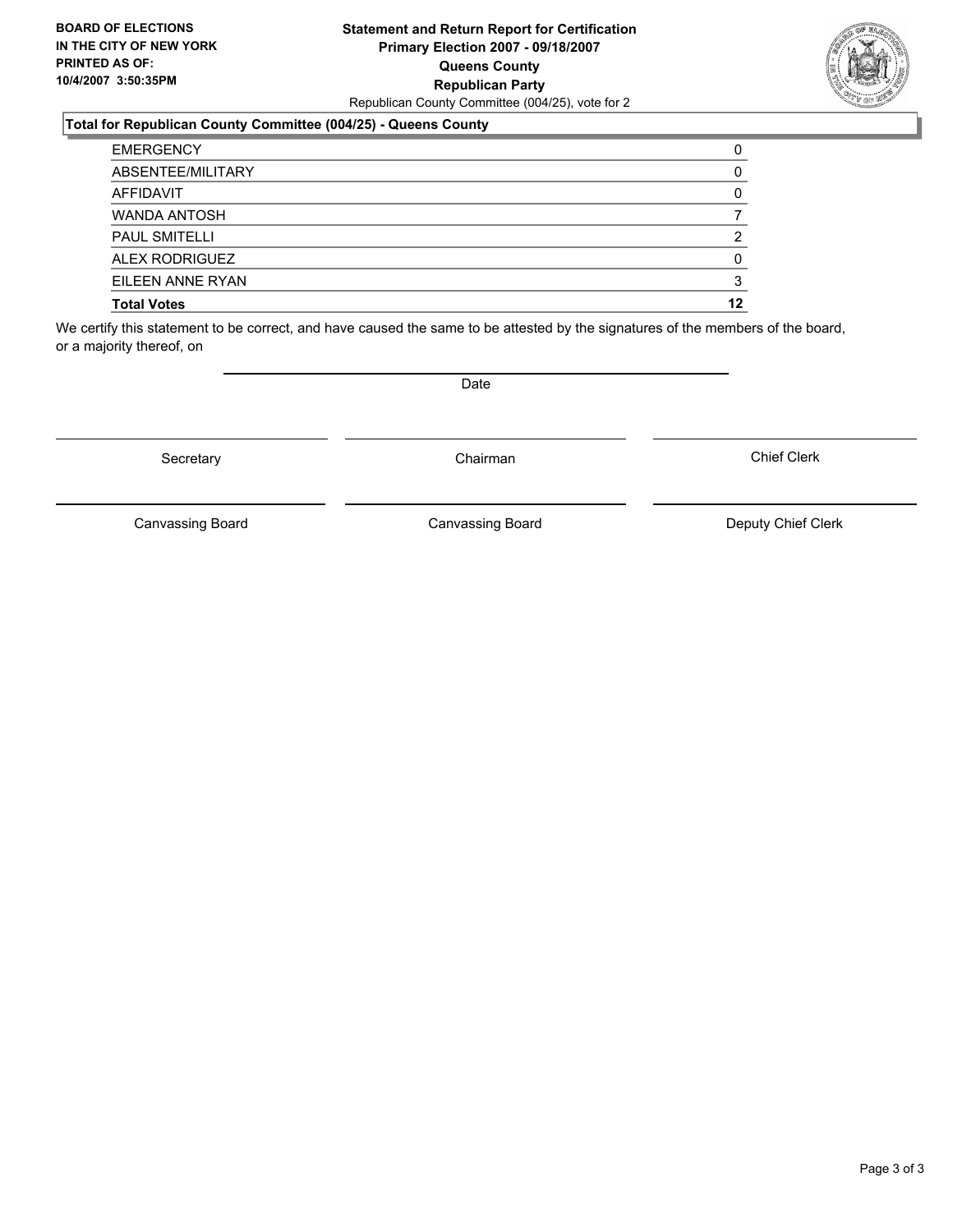

## **Primary Election 2007 - 09/18/2007 Queens County - Republican Party**

Republican County Committee 005/25 Vote for 2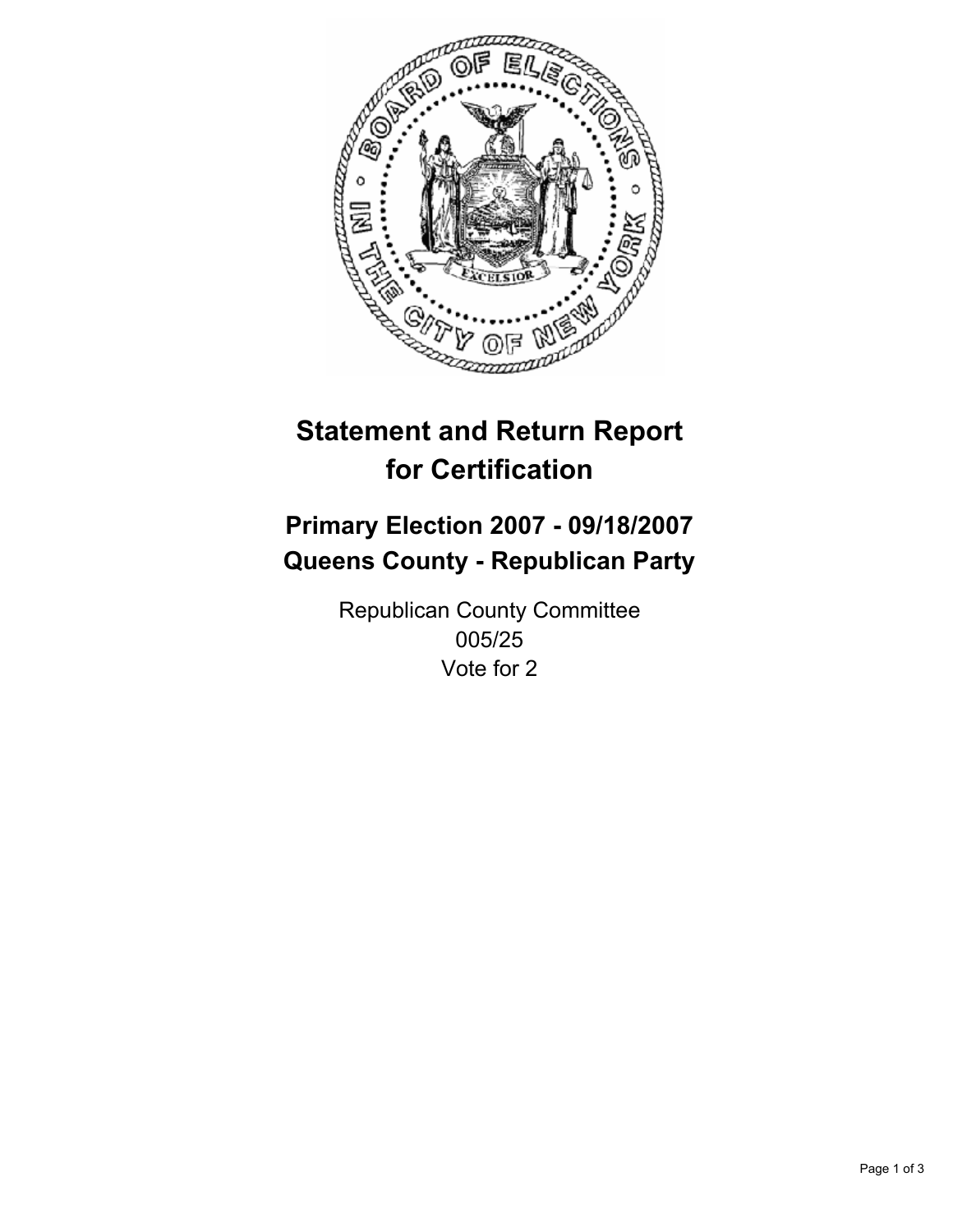

| <b>TARUN KANTI CHOUDHURY</b> |  |
|------------------------------|--|
| ANNA LIENDO                  |  |
| MARGARET ZIMMER              |  |
| NINA DAMILATIS               |  |
| AFFIDAVIT                    |  |
| ABSENTEE/MILITARY            |  |
| <b>EMERGENCY</b>             |  |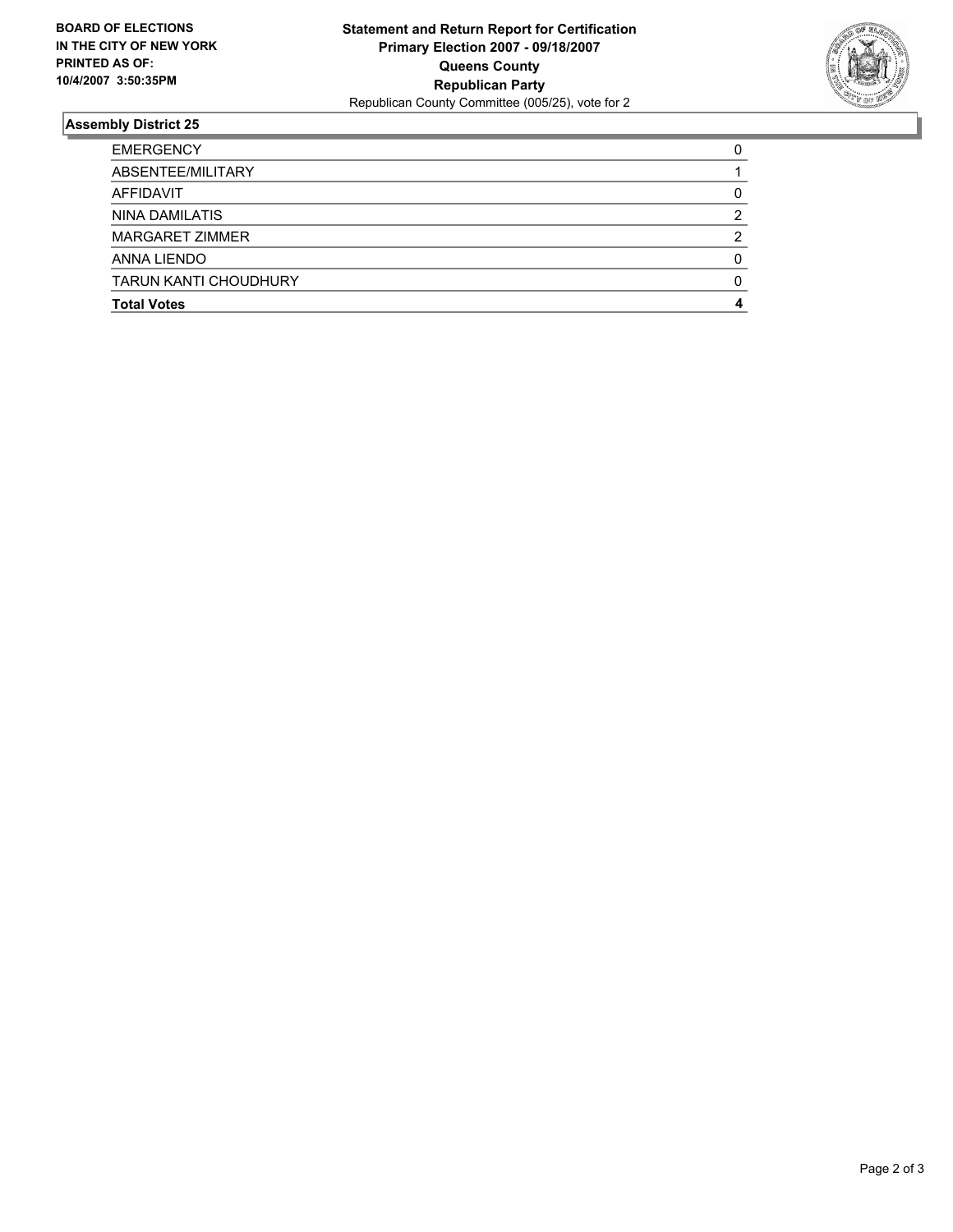#### **Statement and Return Report for Certification Primary Election 2007 - 09/18/2007 Queens County Republican Party** Republican County Committee (005/25), vote for 2

#### **Total for Republican County Committee (005/25) - Queens County**

| <b>EMERGENCY</b>             |  |
|------------------------------|--|
| ABSENTEE/MILITARY            |  |
| AFFIDAVIT                    |  |
| NINA DAMILATIS               |  |
| MARGARET ZIMMER              |  |
| ANNA LIENDO                  |  |
| <b>TARUN KANTI CHOUDHURY</b> |  |
| <b>Total Votes</b>           |  |

We certify this statement to be correct, and have caused the same to be attested by the signatures of the members of the board, or a majority thereof, on

Secretary **Chairman** 

Canvassing Board

Date

Chief Clerk



Canvassing Board Canvassing Board Canvassing Canvassing Board Deputy Chief Clerk

Page 3 of 3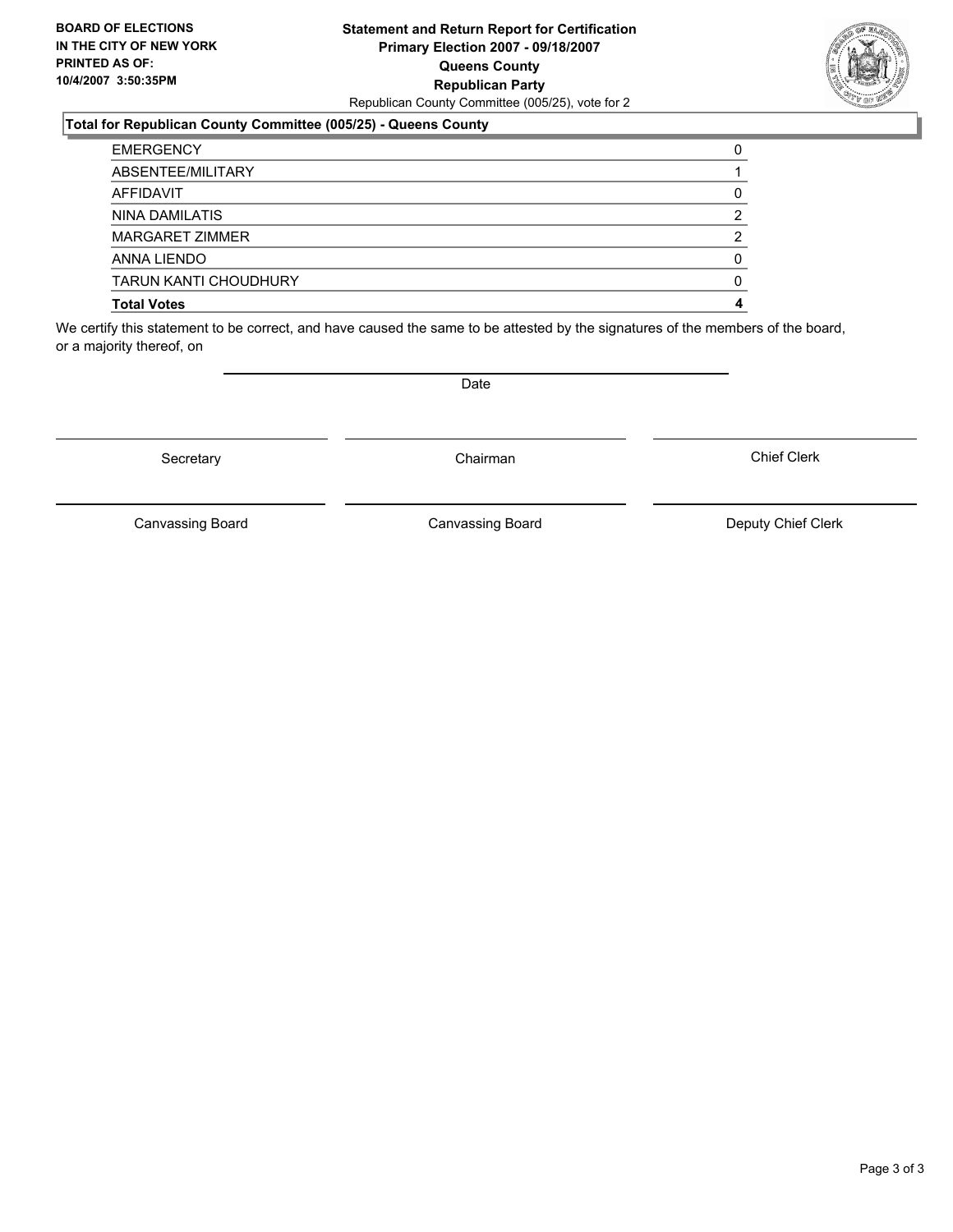

## **Primary Election 2007 - 09/18/2007 Queens County - Republican Party**

Republican County Committee 006/25 Vote for 2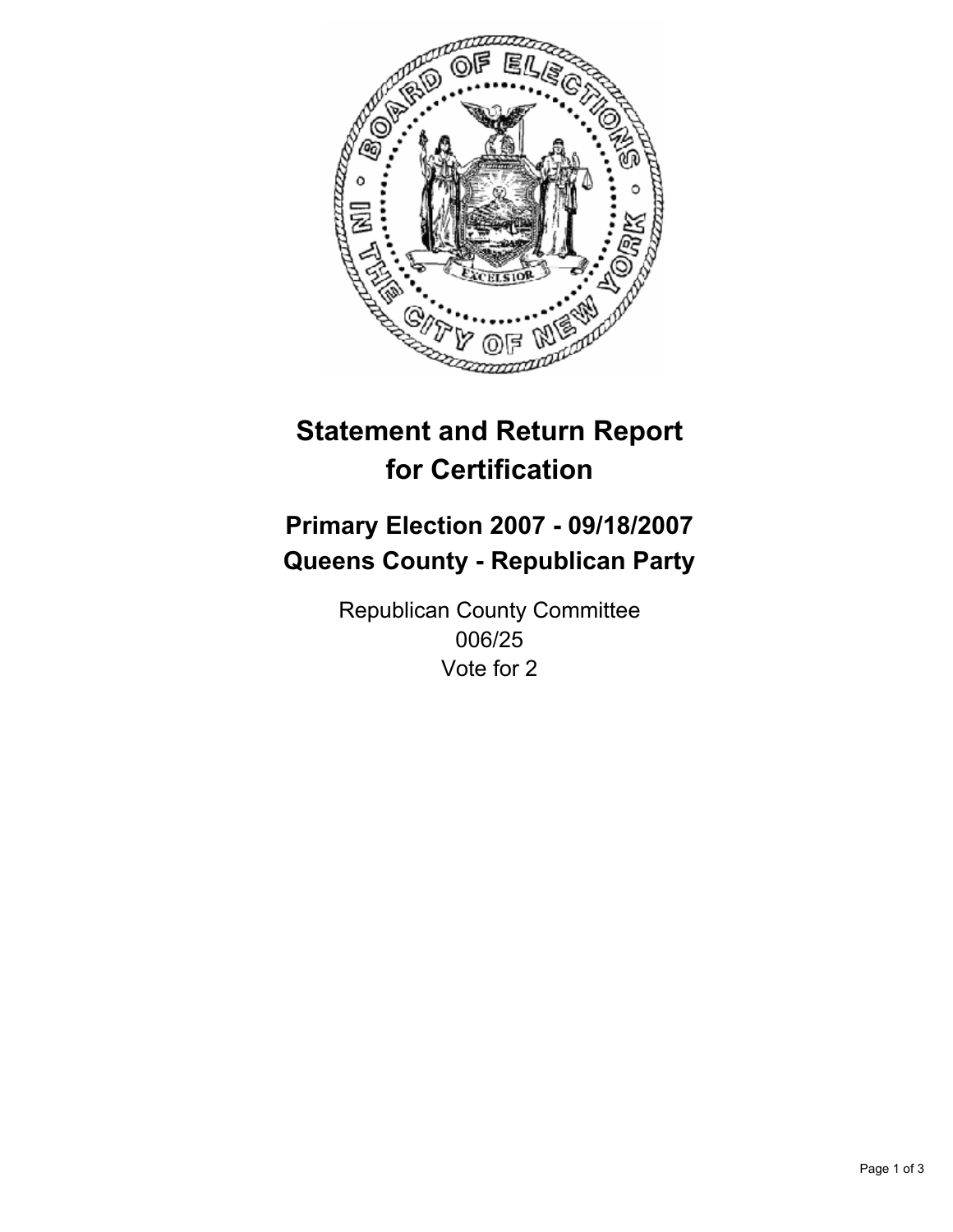

| <b>Total Votes</b>      |  |
|-------------------------|--|
| <b>GEORGIA LIBONE</b>   |  |
| <b>BARBARA SMITELLI</b> |  |
| <b>SEAN ENNIS</b>       |  |
| AFFIDAVIT               |  |
| ABSENTEE/MILITARY       |  |
| <b>EMERGENCY</b>        |  |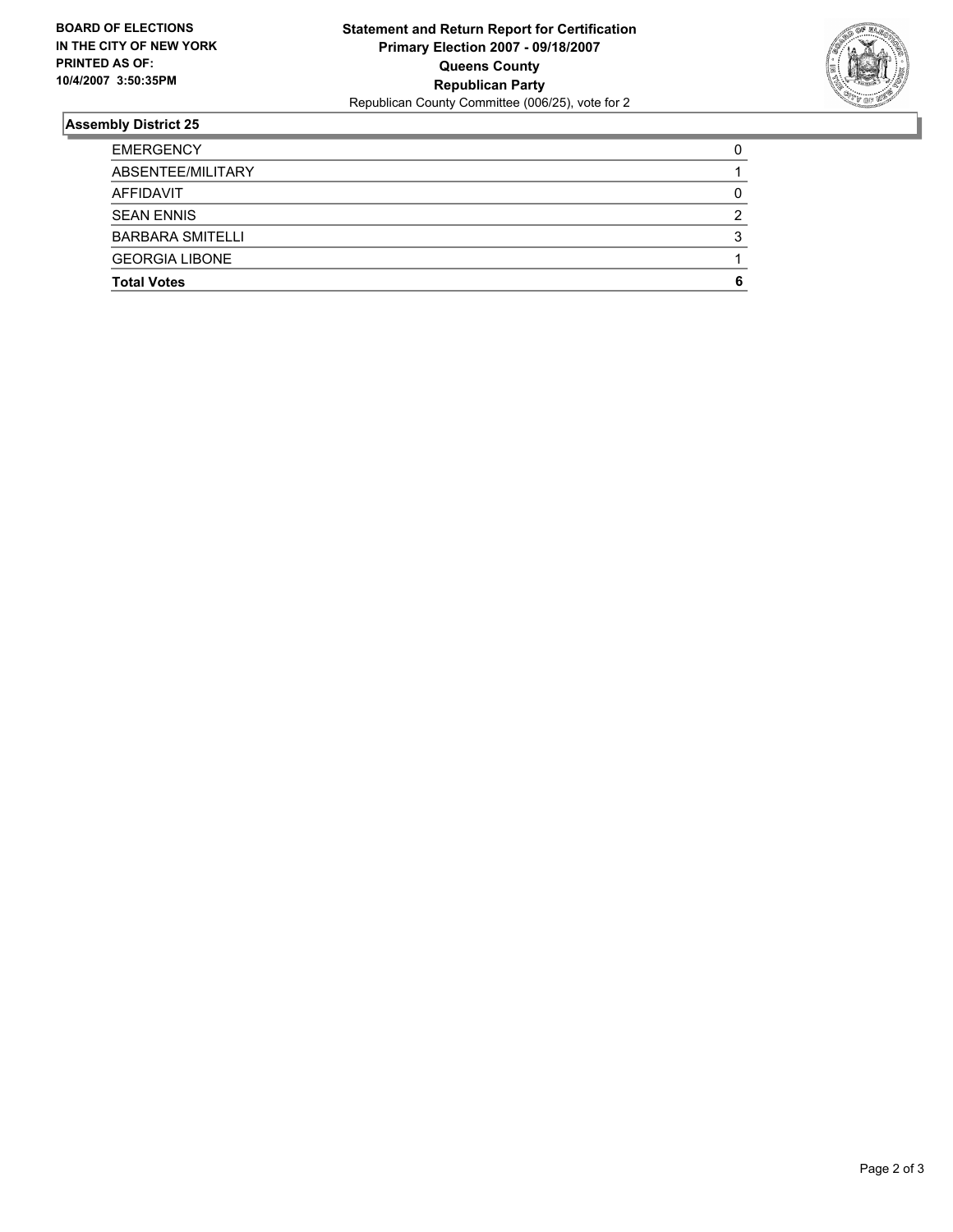#### **Statement and Return Report for Certification Primary Election 2007 - 09/18/2007 Queens County Republican Party** Republican County Committee (006/25), vote for 2

#### **Total for Republican County Committee (006/25) - Queens County**

| <b>EMERGENCY</b>        |  |
|-------------------------|--|
| ABSENTEE/MILITARY       |  |
| AFFIDAVIT               |  |
| <b>SEAN ENNIS</b>       |  |
| <b>BARBARA SMITELLI</b> |  |
| <b>GEORGIA LIBONE</b>   |  |
| <b>Total Votes</b>      |  |

We certify this statement to be correct, and have caused the same to be attested by the signatures of the members of the board, or a majority thereof, on

Secretary **Chairman** 

Chief Clerk

Canvassing Board **Canvassing Board** Canvassing Board **Deputy Chief Clerk** 

Canvassing Board



Date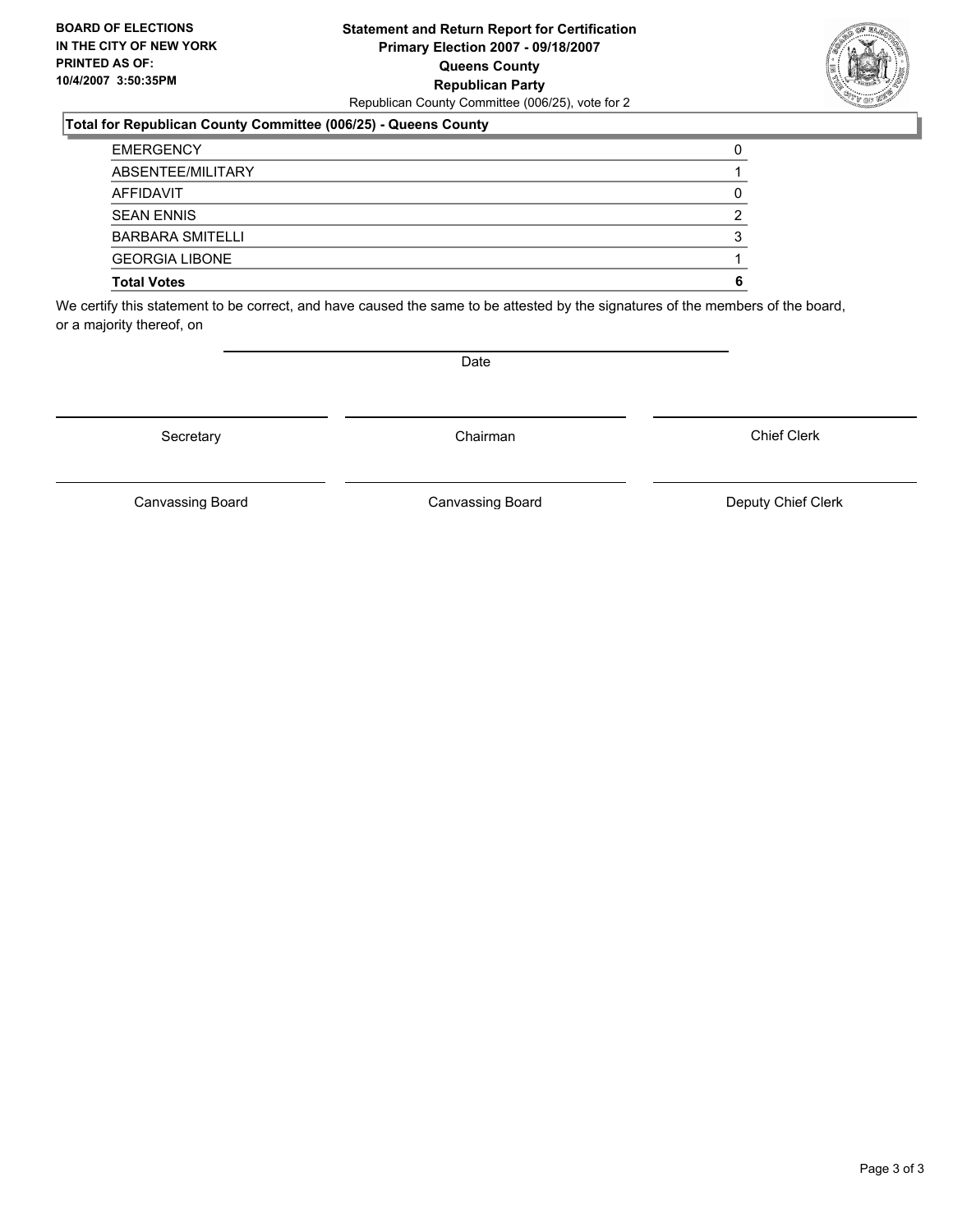

## **Primary Election 2007 - 09/18/2007 Queens County - Republican Party**

Republican County Committee 008/25 Vote for 2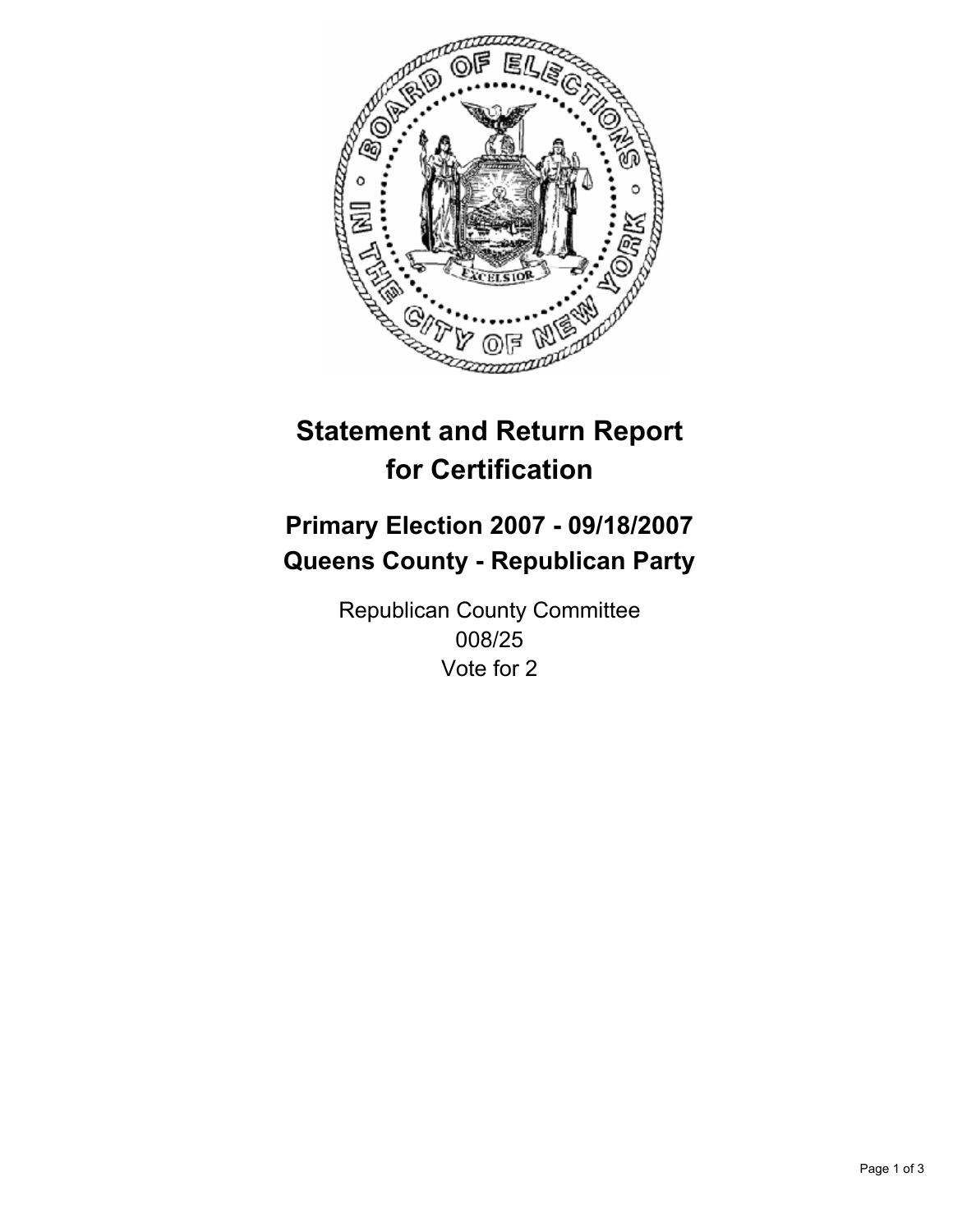

| <b>Total Votes</b>     | 31 |
|------------------------|----|
| ROBERT ZIMMER          | 12 |
| SHEILA E PERALTA       | 16 |
| <b>RATNA CHOUDHURY</b> |    |
| AFFIDAVIT              |    |
| ABSENTEE/MILITARY      |    |
| <b>EMERGENCY</b>       |    |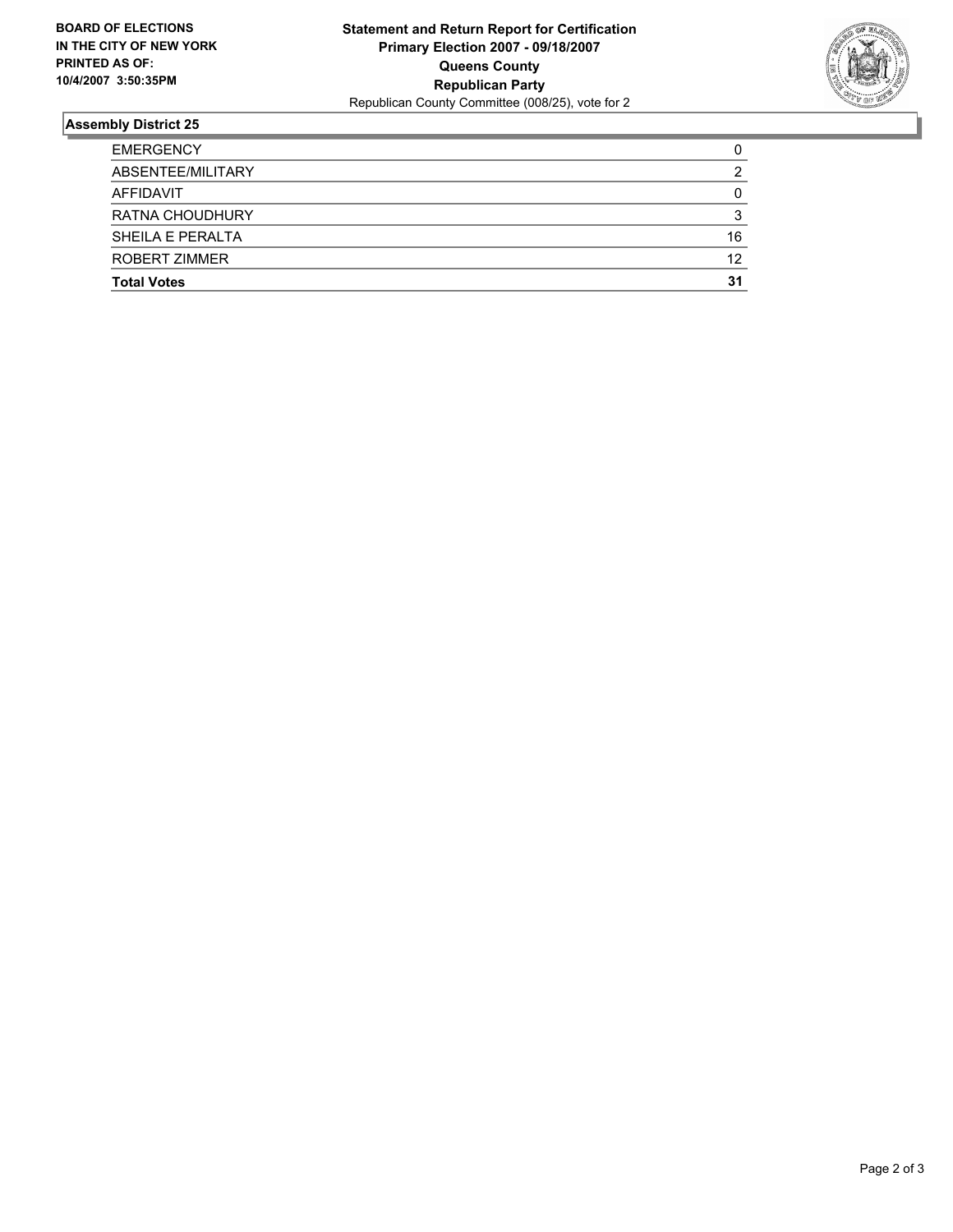#### **Statement and Return Report for Certification Primary Election 2007 - 09/18/2007 Queens County Republican Party** Republican County Committee (008/25), vote for 2

#### **Total for Republican County Committee (008/25) - Queens County**

| <b>EMERGENCY</b>   |    |
|--------------------|----|
| ABSENTEE/MILITARY  |    |
| AFFIDAVIT          |    |
| RATNA CHOUDHURY    |    |
| SHEILA E PERALTA   | 16 |
| ROBERT ZIMMER      | 12 |
| <b>Total Votes</b> | 31 |

We certify this statement to be correct, and have caused the same to be attested by the signatures of the members of the board, or a majority thereof, on

Date

Secretary **Chairman** 

Chief Clerk

Canvassing Board **Canvassing Board** Canvassing Board **Deputy Chief Clerk** 

Canvassing Board

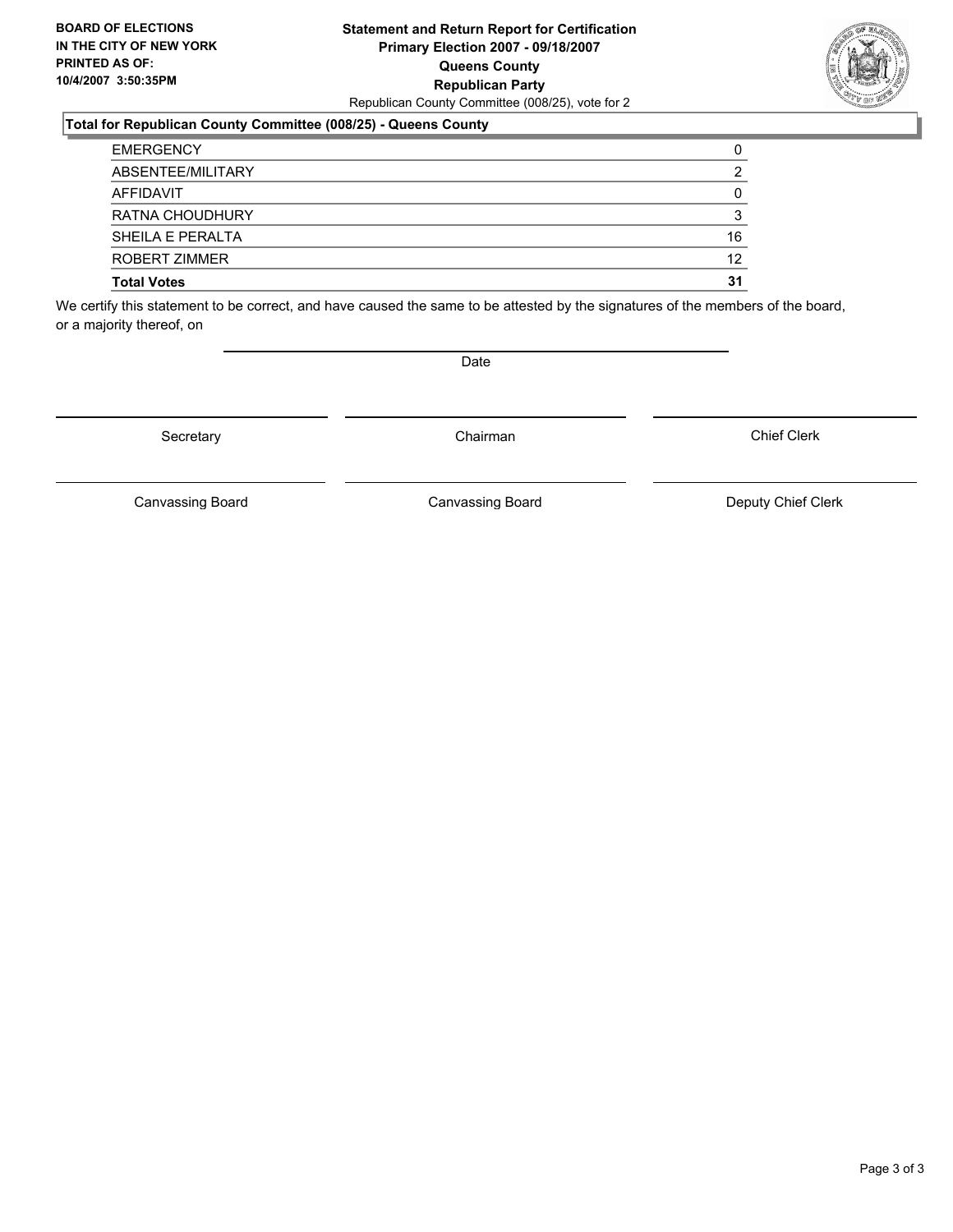

## **Primary Election 2007 - 09/18/2007 Queens County - Republican Party**

Republican County Committee 011/25 Vote for 2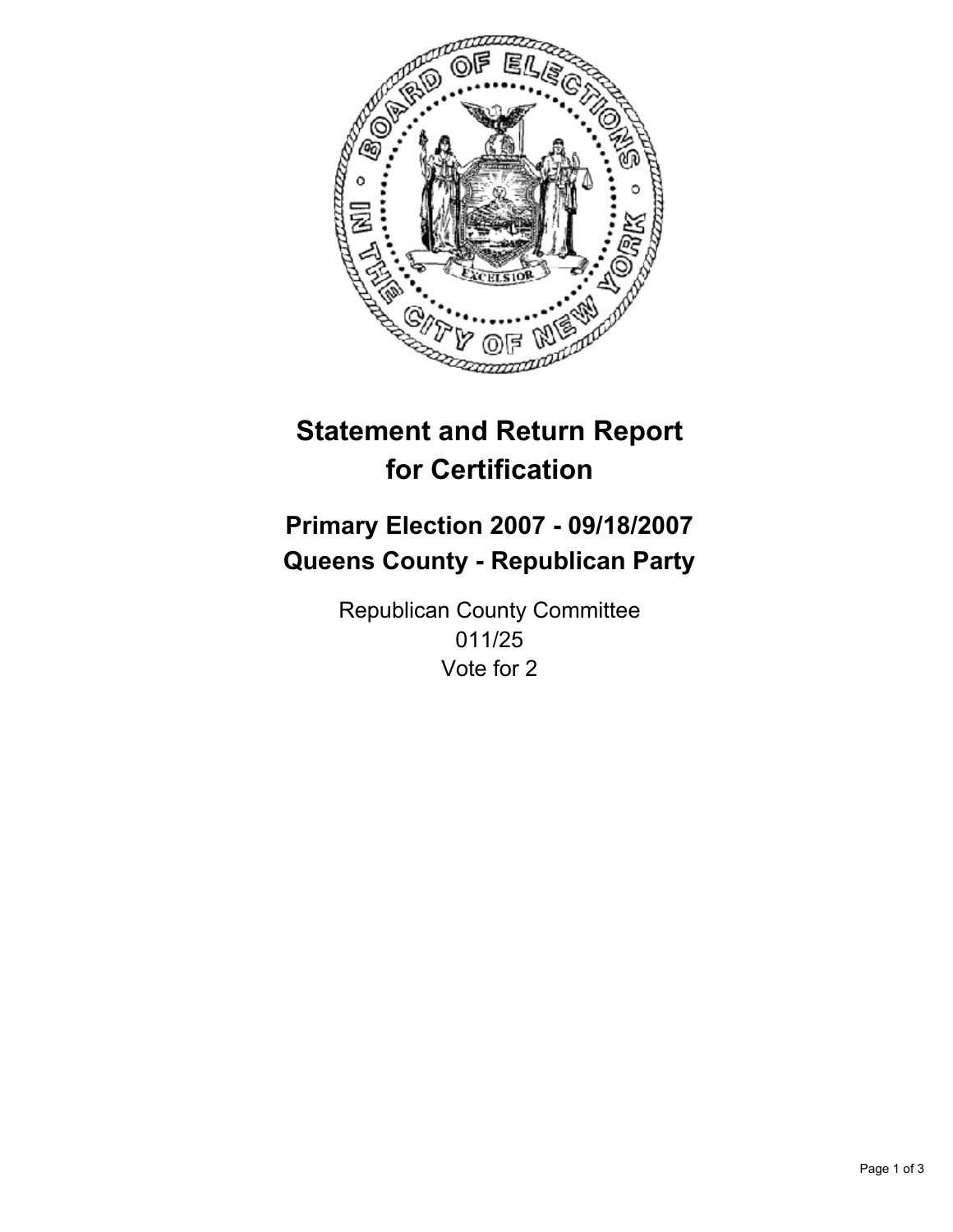

| <b>EMERGENCY</b>       |    |
|------------------------|----|
| ABSENTEE/MILITARY      |    |
| AFFIDAVIT              |    |
| <b>KENNETH GODFREY</b> |    |
| DOROTHY PATENAUDE      |    |
| ANNE M ROBINSON        | ◠  |
| <b>Total Votes</b>     | 10 |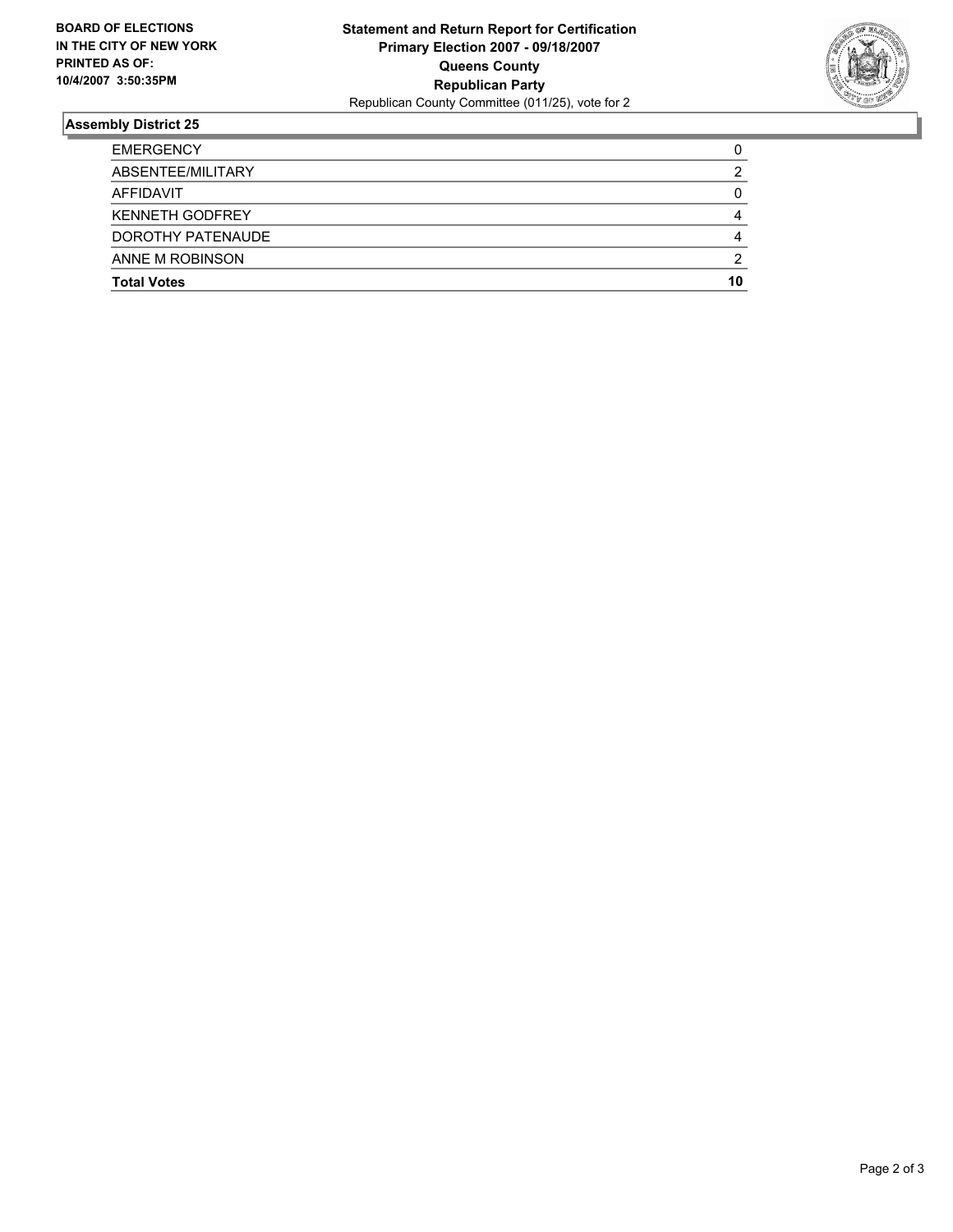#### **Statement and Return Report for Certification Primary Election 2007 - 09/18/2007 Queens County Republican Party** Republican County Committee (011/25), vote for 2

#### **Total for Republican County Committee (011/25) - Queens County**

| <b>EMERGENCY</b>       |    |
|------------------------|----|
| ABSENTEE/MILITARY      |    |
| AFFIDAVIT              |    |
| <b>KENNETH GODFREY</b> |    |
| DOROTHY PATENAUDE      |    |
| ANNE M ROBINSON        | c  |
| <b>Total Votes</b>     | 10 |

We certify this statement to be correct, and have caused the same to be attested by the signatures of the members of the board, or a majority thereof, on

Secretary **Chairman** 

Date

Chief Clerk

Canvassing Board **Canvassing Board** Canvassing Board **Deputy Chief Clerk** 

Canvassing Board

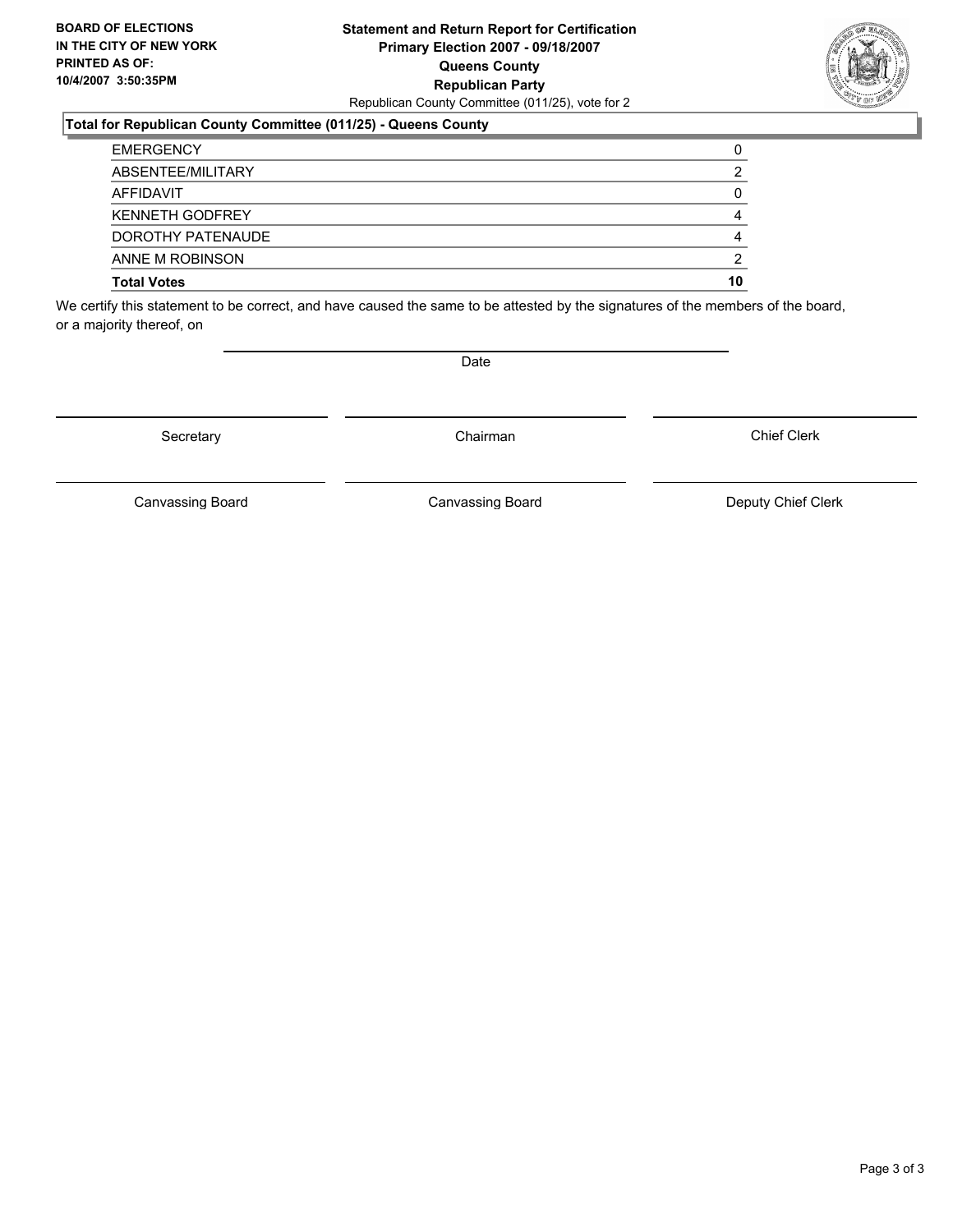

## **Primary Election 2007 - 09/18/2007 Queens County - Republican Party**

Republican County Committee 019/25 Vote for 2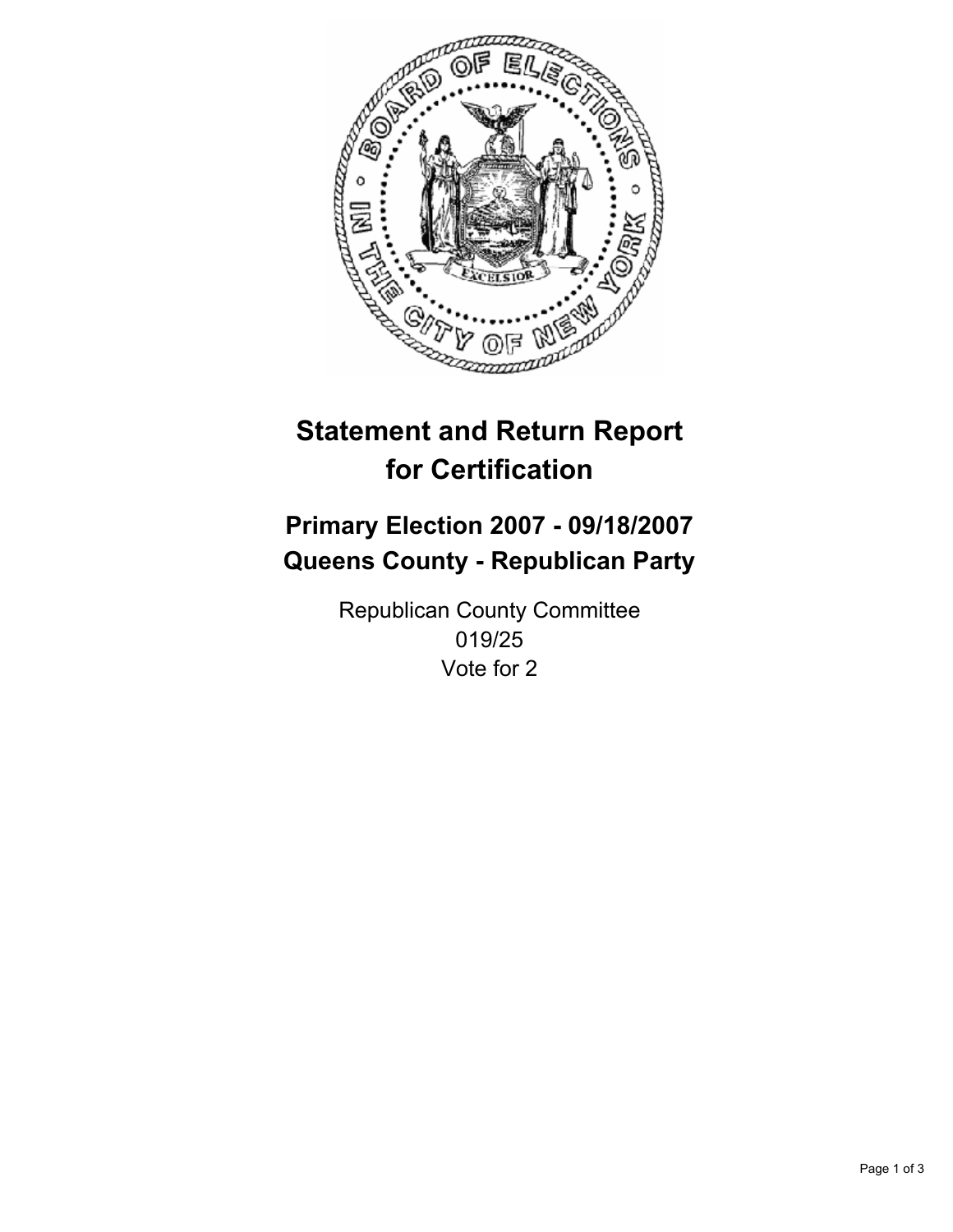

| <b>EMERGENCY</b>          |  |
|---------------------------|--|
| ABSENTEE/MILITARY         |  |
| AFFIDAVIT                 |  |
| <b>MARY ELLEN DITUCCI</b> |  |
| THOMAS SOLTAN             |  |
| DHANESHWAR SUKHDEO        |  |
| <b>Total Votes</b>        |  |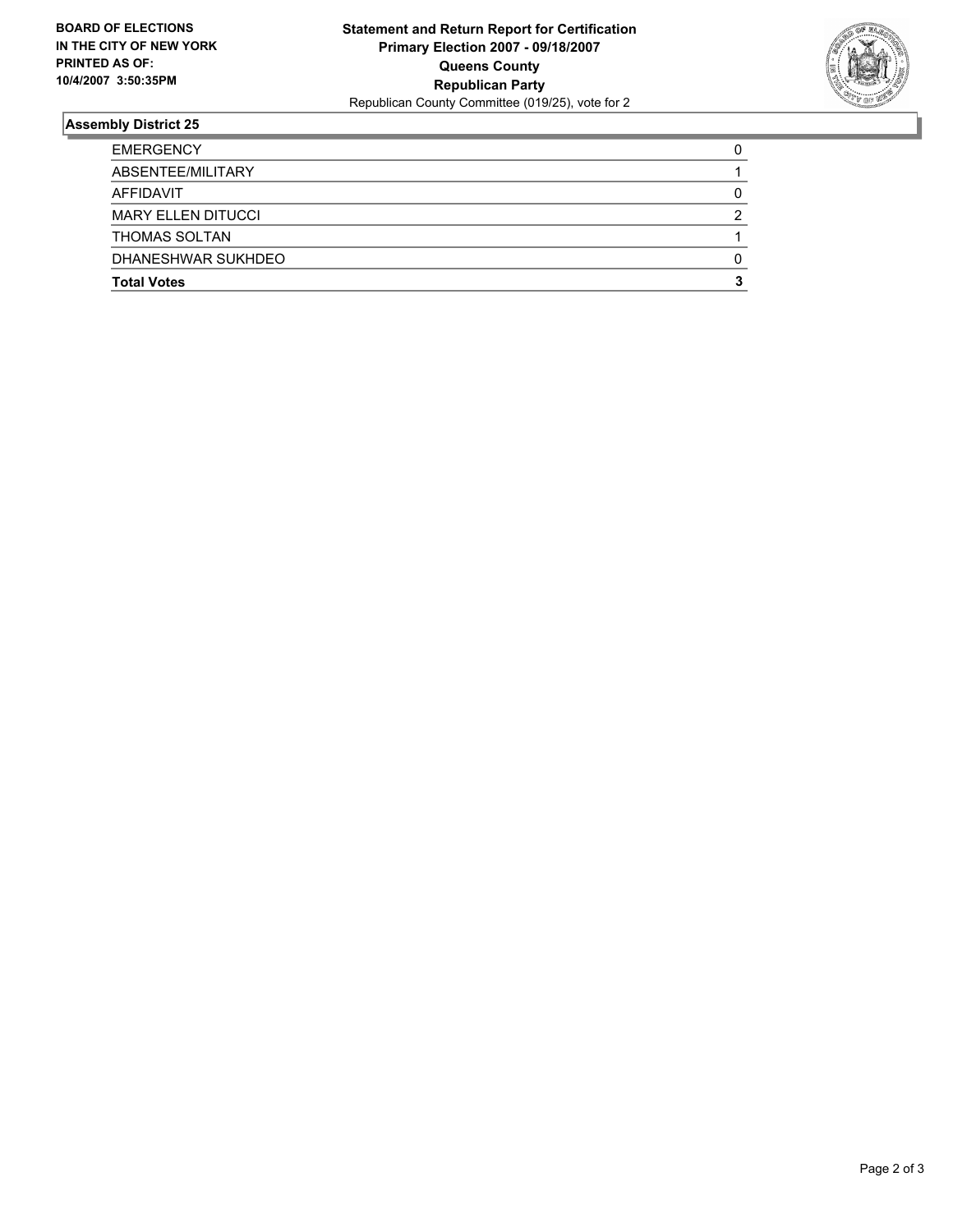#### **Statement and Return Report for Certification Primary Election 2007 - 09/18/2007 Queens County Republican Party** Republican County Committee (019/25), vote for 2

#### **Total for Republican County Committee (019/25) - Queens County**

| <b>Total Votes</b>        |  |
|---------------------------|--|
| DHANESHWAR SUKHDEO        |  |
| <b>THOMAS SOLTAN</b>      |  |
| <b>MARY ELLEN DITUCCI</b> |  |
| AFFIDAVIT                 |  |
| ABSENTEE/MILITARY         |  |
| <b>EMERGENCY</b>          |  |

We certify this statement to be correct, and have caused the same to be attested by the signatures of the members of the board, or a majority thereof, on

Secretary **Chairman** 

Chief Clerk

Canvassing Board **Canvassing Board** Canvassing Board **Deputy Chief Clerk** 

Canvassing Board



Date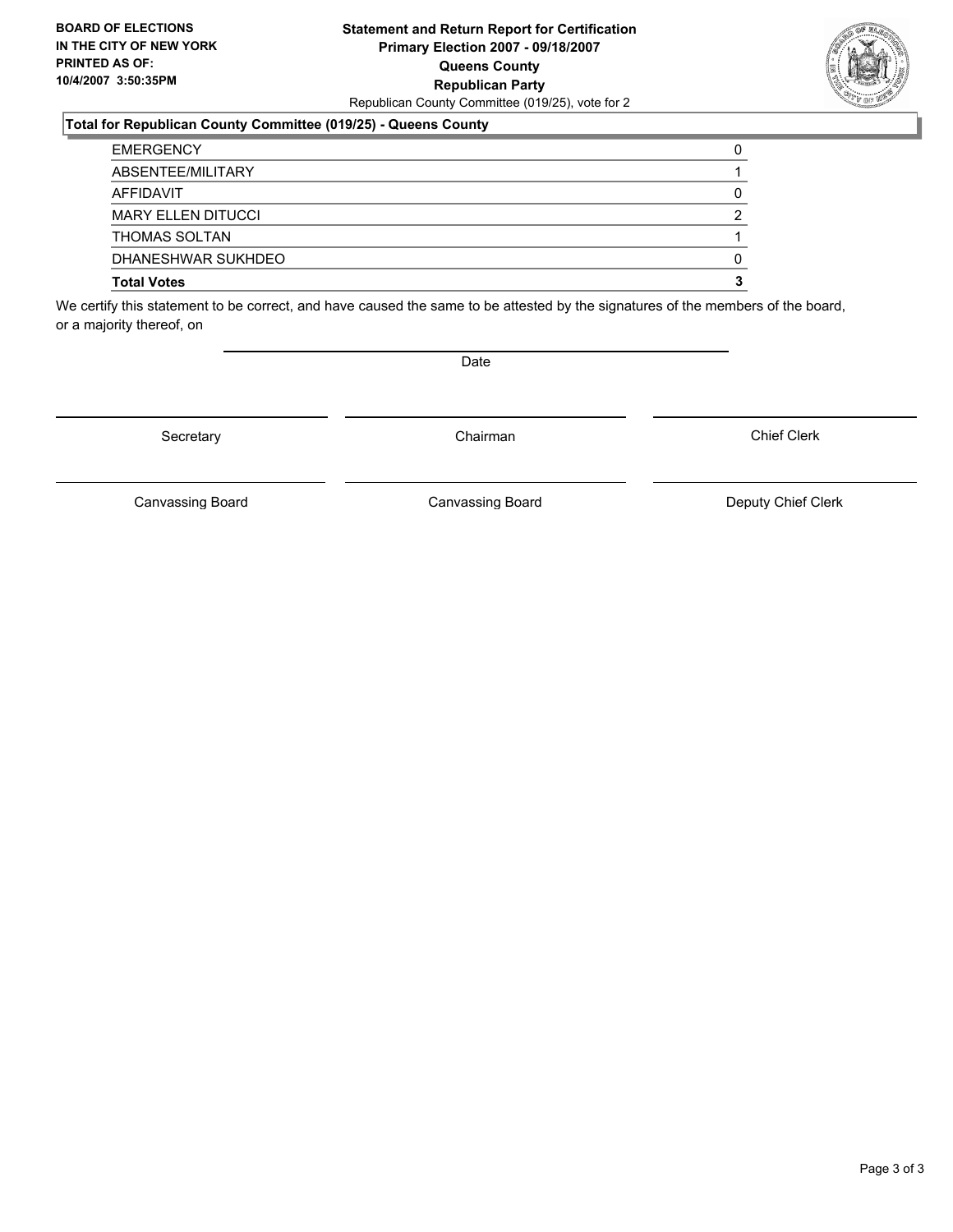

## **Primary Election 2007 - 09/18/2007 Queens County - Republican Party**

Republican County Committee 020/25 Vote for 2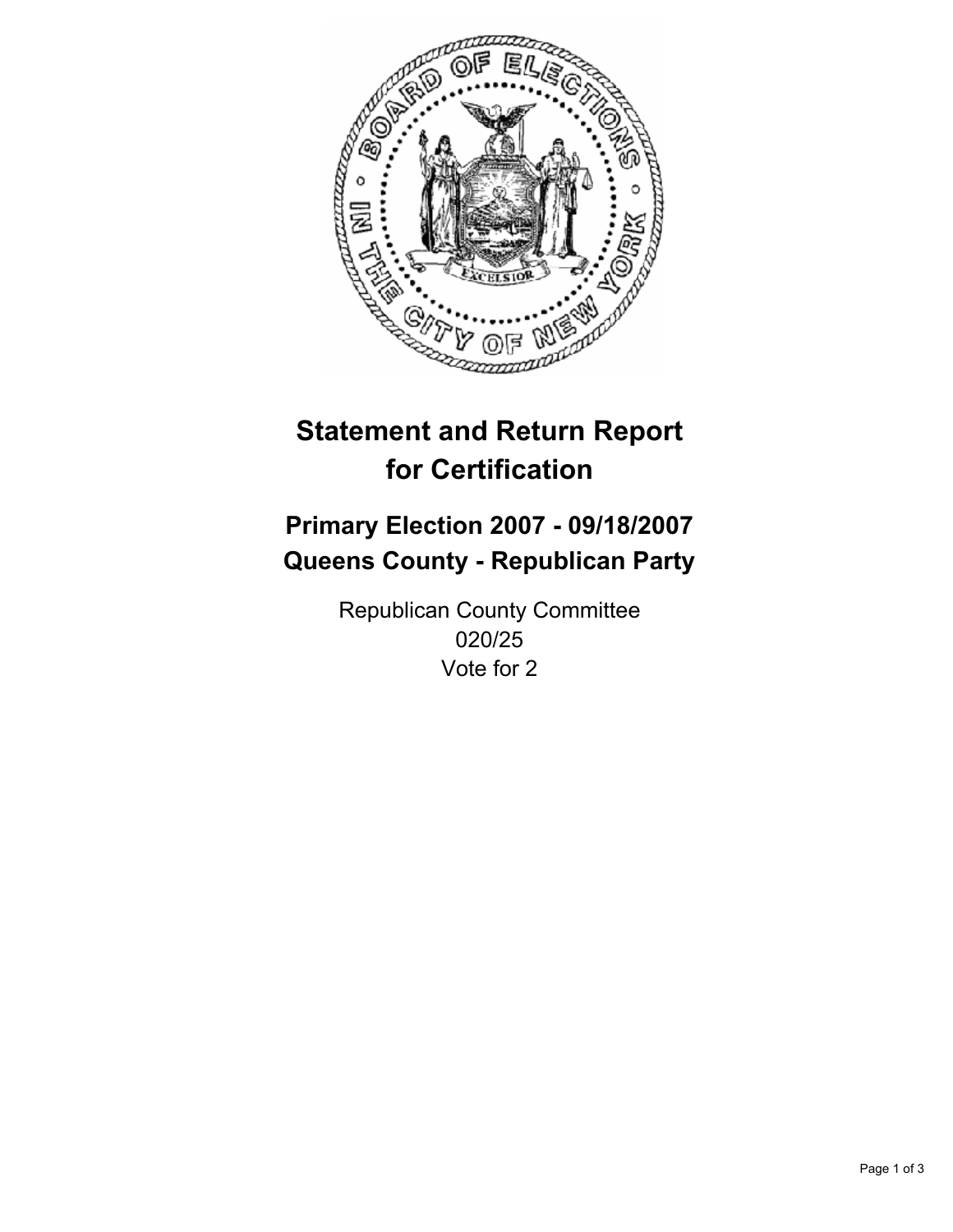

| <b>EMERGENCY</b>         |  |
|--------------------------|--|
| ABSENTEE/MILITARY        |  |
| <b>AFFIDAVIT</b>         |  |
| THERESA CORNELIUS        |  |
| <b>THOMAS F SOLTAN</b>   |  |
| <b>MOHANLALL SUKHDEO</b> |  |
| <b>Total Votes</b>       |  |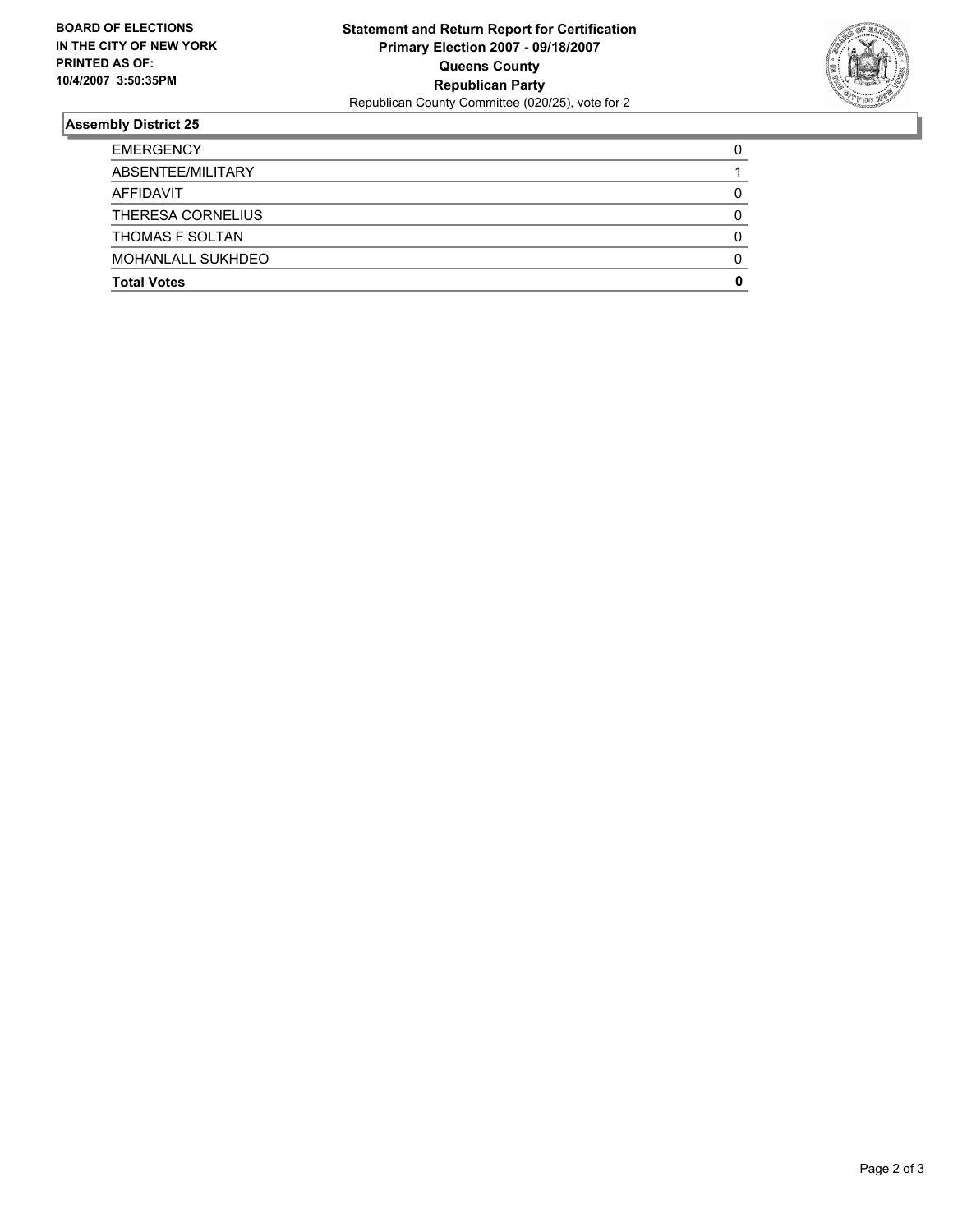#### **Statement and Return Report for Certification Primary Election 2007 - 09/18/2007 Queens County Republican Party** Republican County Committee (020/25), vote for 2

#### **Total for Republican County Committee (020/25) - Queens County**

| <b>EMERGENCY</b>         |  |
|--------------------------|--|
| ABSENTEE/MILITARY        |  |
| AFFIDAVIT                |  |
| <b>THERESA CORNELIUS</b> |  |
| THOMAS F SOLTAN          |  |
| MOHANLALL SUKHDEO        |  |
| <b>Total Votes</b>       |  |

We certify this statement to be correct, and have caused the same to be attested by the signatures of the members of the board, or a majority thereof, on

Secretary **Chairman** 

Chief Clerk

Canvassing Board **Canvassing Board** Canvassing Board **Deputy Chief Clerk** 

Canvassing Board



Date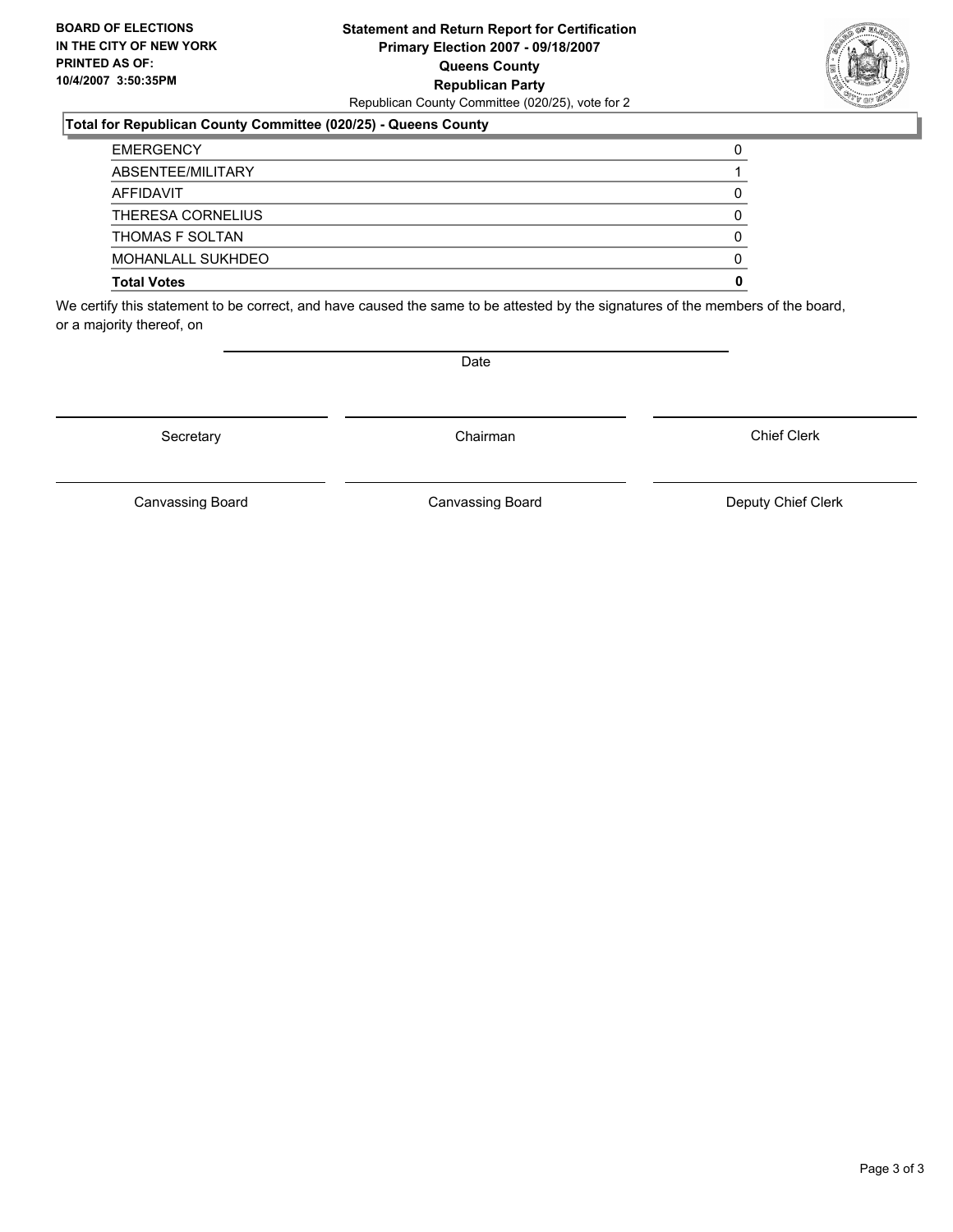

## **Primary Election 2007 - 09/18/2007 Queens County - Republican Party**

Republican County Committee 001/26 Vote for 2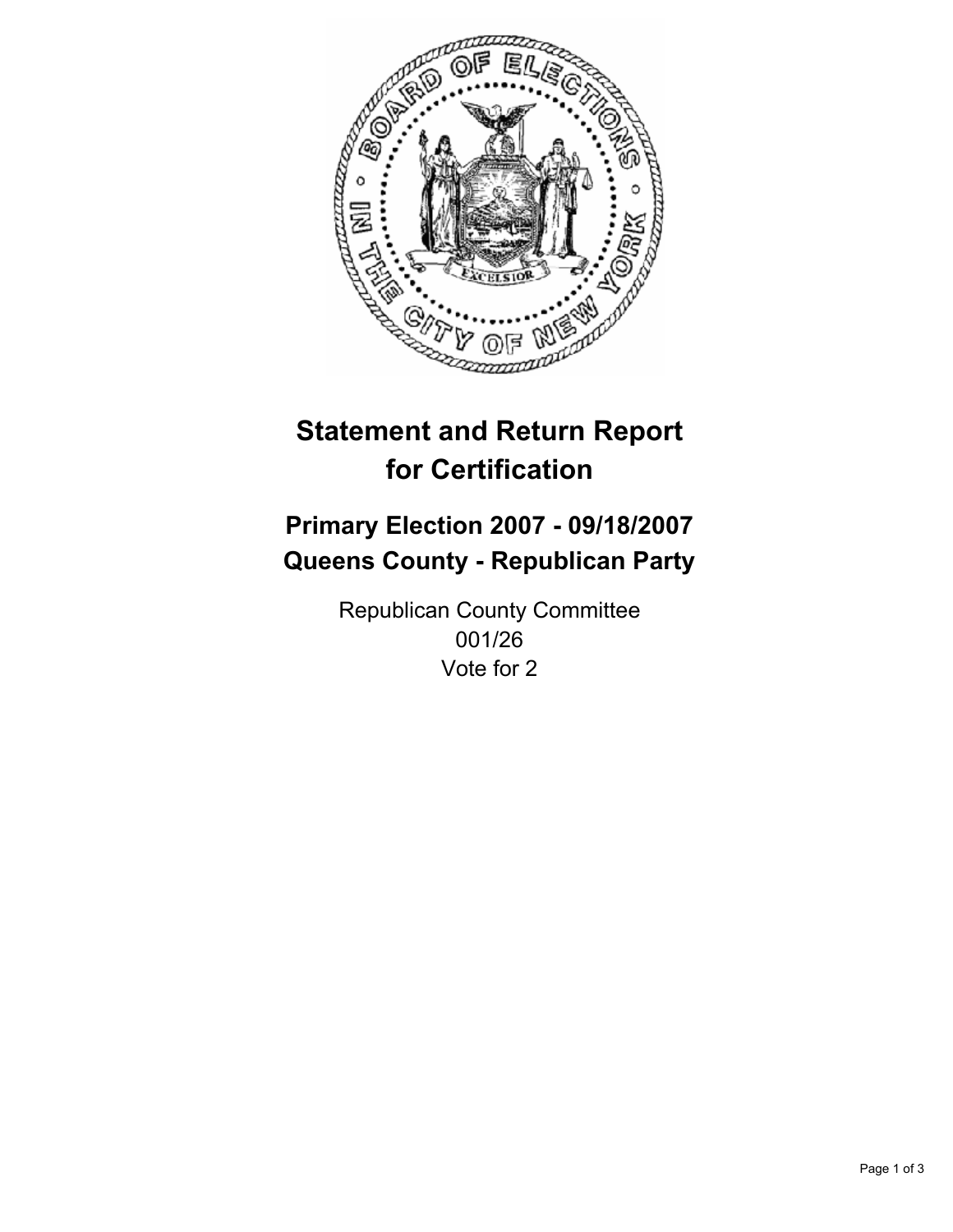

| <b>EMERGENCY</b>      |    |
|-----------------------|----|
| ABSENTEE/MILITARY     |    |
| <b>AFFIDAVIT</b>      |    |
| <b>MICHAEL CAWLEY</b> |    |
| <b>SUSAN CAWLEY</b>   |    |
| PAULA CEFALO          |    |
| RALPH CEFALO          |    |
| <b>Total Votes</b>    | 23 |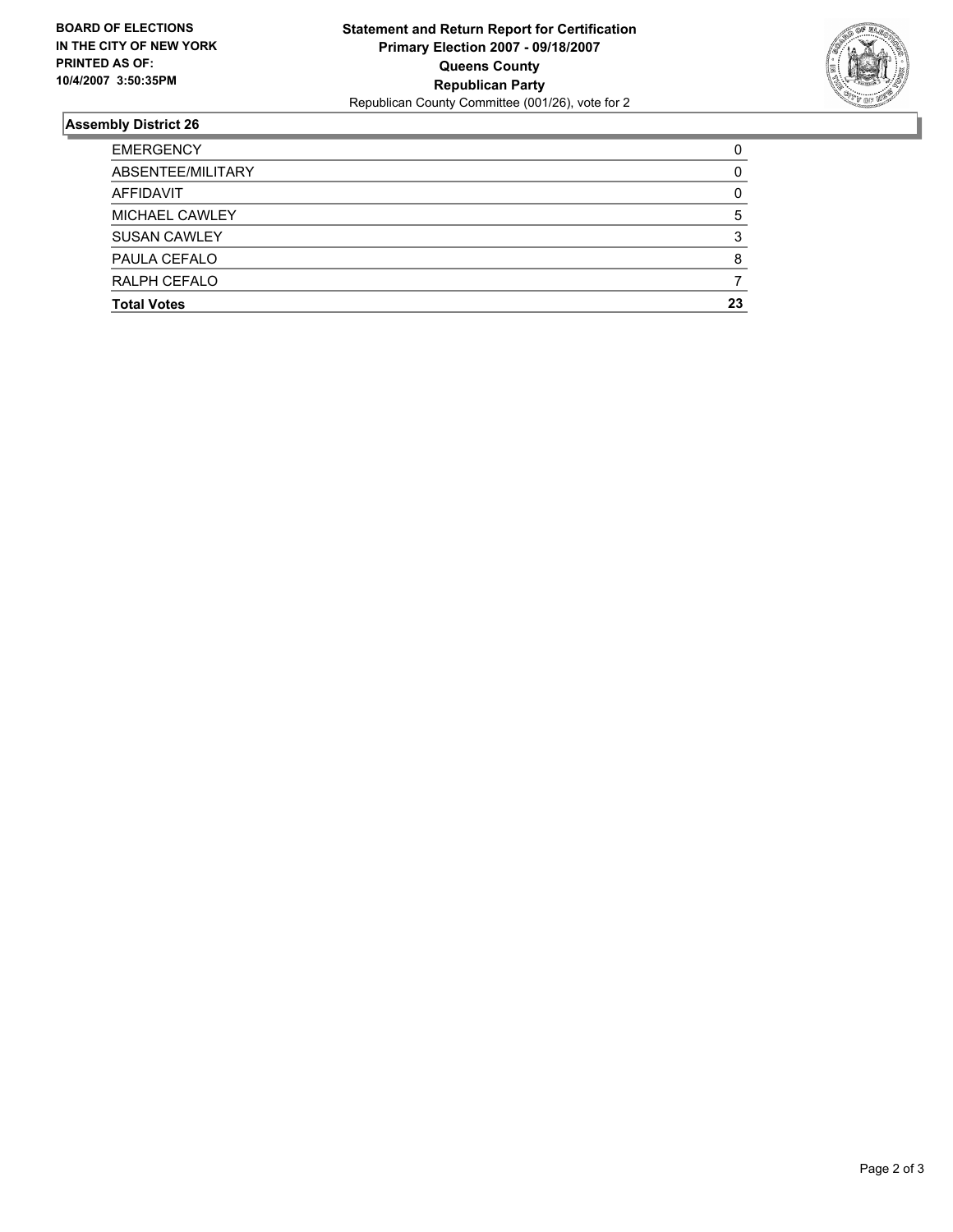#### **Statement and Return Report for Certification Primary Election 2007 - 09/18/2007 Queens County Republican Party** Republican County Committee (001/26), vote for 2

#### **Total for Republican County Committee (001/26) - Queens County**

| <b>Total Votes</b>  | 23 |
|---------------------|----|
| RALPH CEFALO        |    |
| PAULA CEFALO        |    |
| <b>SUSAN CAWLEY</b> |    |
| MICHAEL CAWLEY      |    |
| AFFIDAVIT           |    |
| ABSENTEE/MILITARY   |    |
| <b>EMERGENCY</b>    |    |

We certify this statement to be correct, and have caused the same to be attested by the signatures of the members of the board, or a majority thereof, on

Date

Canvassing Board Canvassing Board Canvassing Canvassing Board Deputy Chief Clerk

Chief Clerk

Canvassing Board



Secretary **Chairman**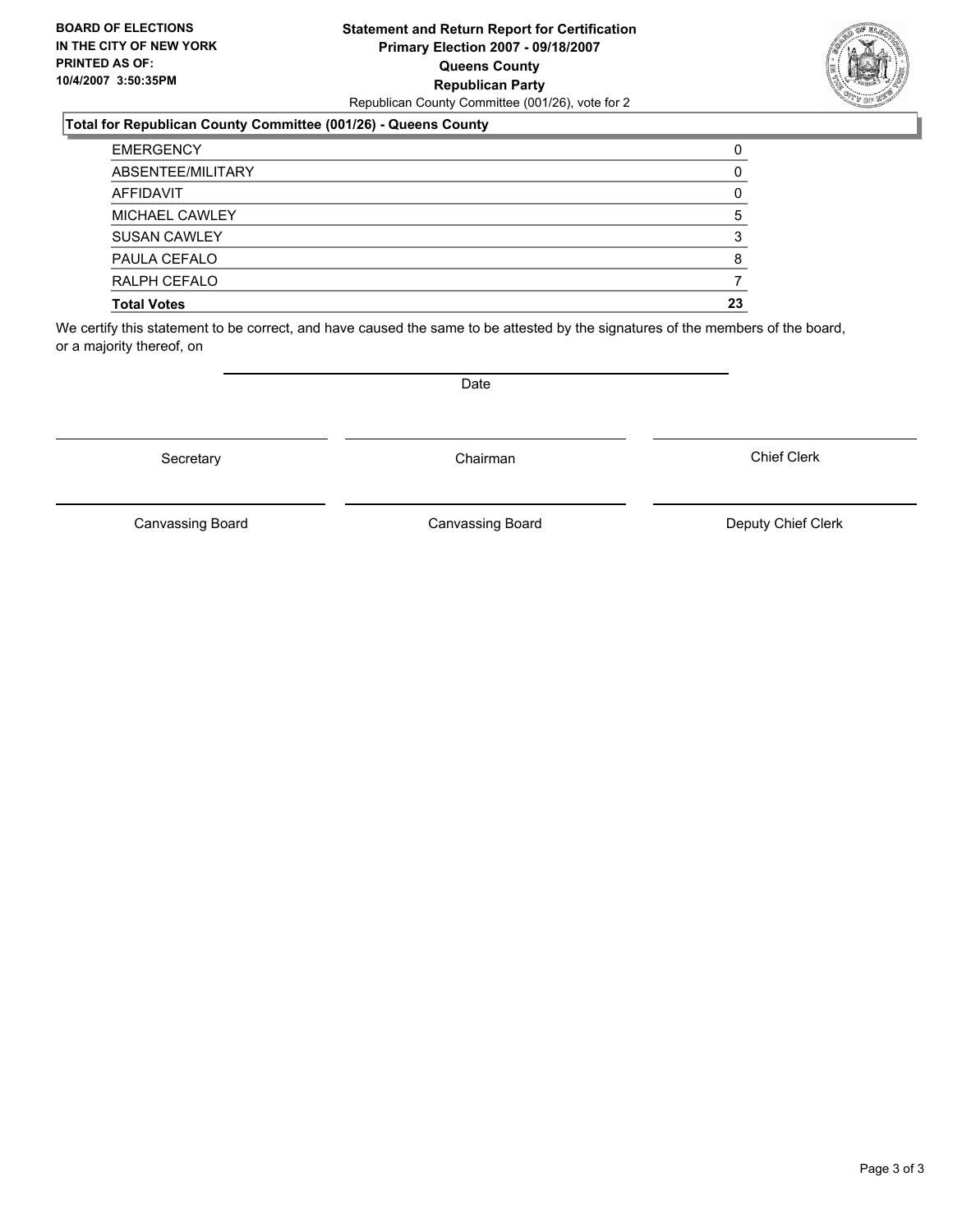

## **Primary Election 2007 - 09/18/2007 Queens County - Republican Party**

Republican County Committee 003/26 Vote for 2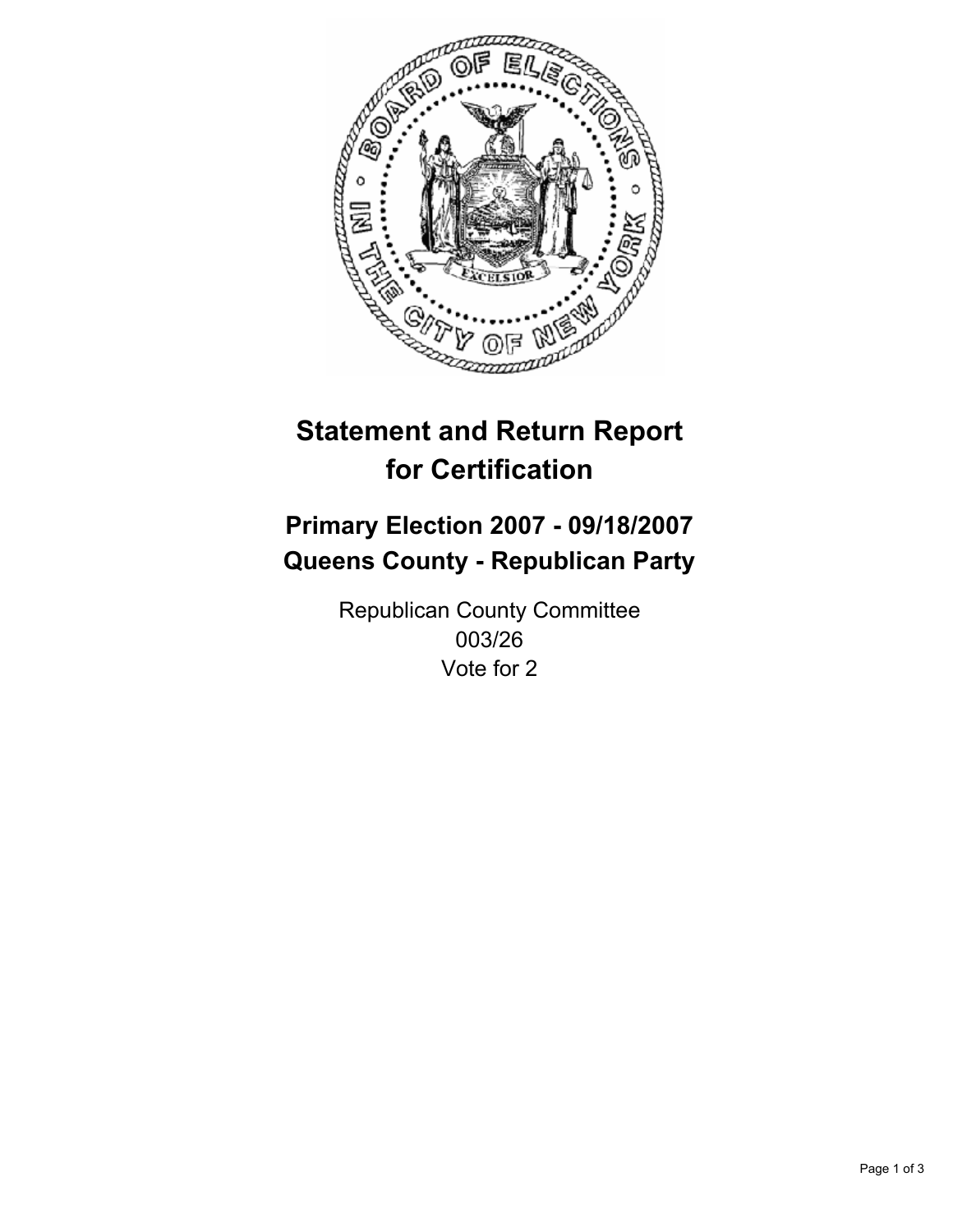

| <b>EMERGENCY</b>      |    |
|-----------------------|----|
| ABSENTEE/MILITARY     |    |
| AFFIDAVIT             |    |
| <b>MARIE DI TUCCI</b> |    |
| ROSEMARIE NICHOLAS    |    |
| <b>FREDRICK FINK</b>  |    |
| <b>ARLENE FINK</b>    |    |
| <b>Total Votes</b>    | 29 |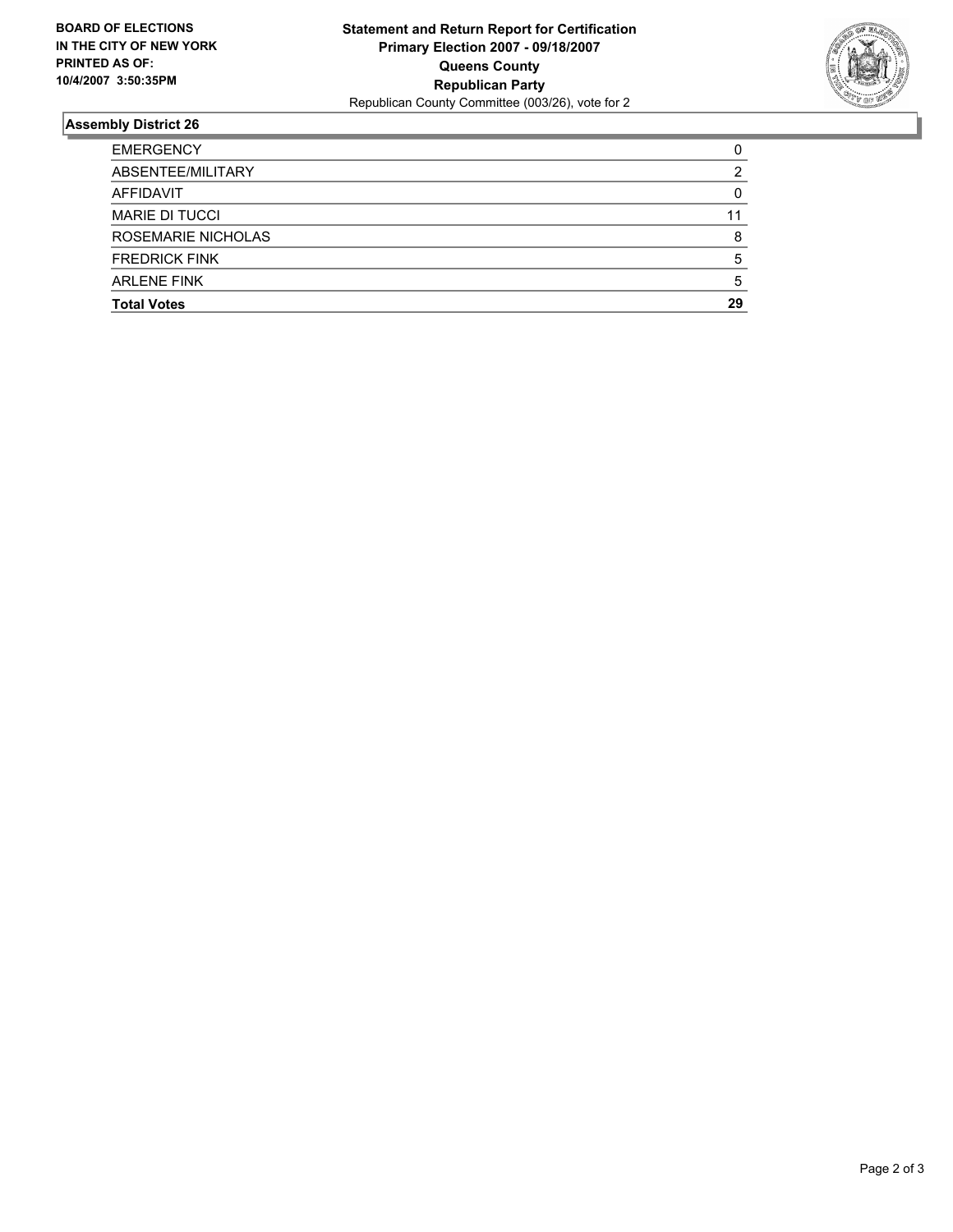#### **Statement and Return Report for Certification Primary Election 2007 - 09/18/2007 Queens County Republican Party** Republican County Committee (003/26), vote for 2

#### **Total for Republican County Committee (003/26) - Queens County**

| <b>EMERGENCY</b>      |    |
|-----------------------|----|
| ABSENTEE/MILITARY     |    |
| AFFIDAVIT             |    |
| <b>MARIE DI TUCCI</b> |    |
| ROSEMARIE NICHOLAS    |    |
| <b>FREDRICK FINK</b>  |    |
| <b>ARLENE FINK</b>    |    |
| <b>Total Votes</b>    | 29 |

We certify this statement to be correct, and have caused the same to be attested by the signatures of the members of the board, or a majority thereof, on

Secretary **Chairman** 

Date

Chief Clerk

Canvassing Board

Canvassing Board **Canvassing Board** Canvassing Board **Deputy Chief Clerk**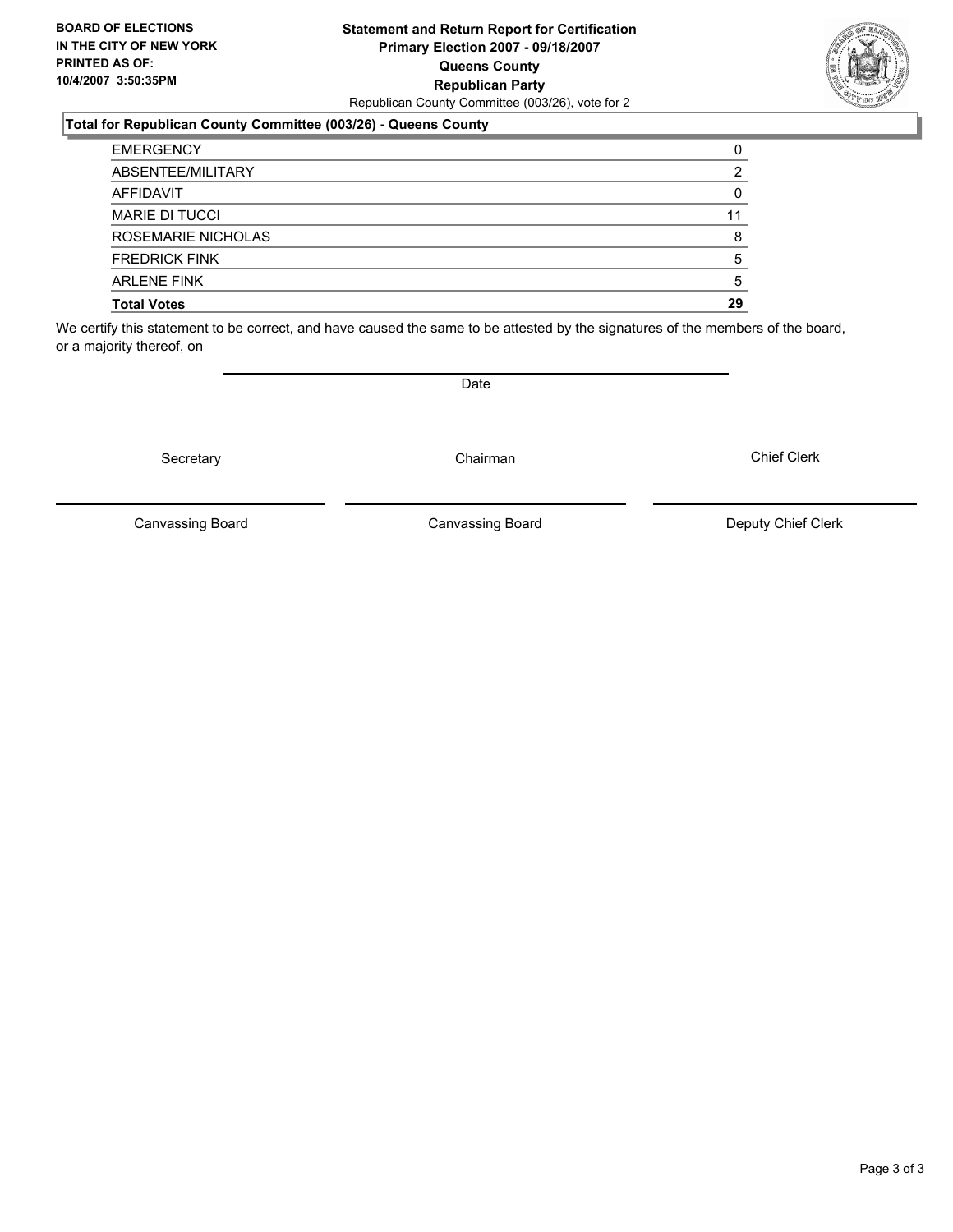

## **Primary Election 2007 - 09/18/2007 Queens County - Republican Party**

Republican County Committee 004/26 Vote for 2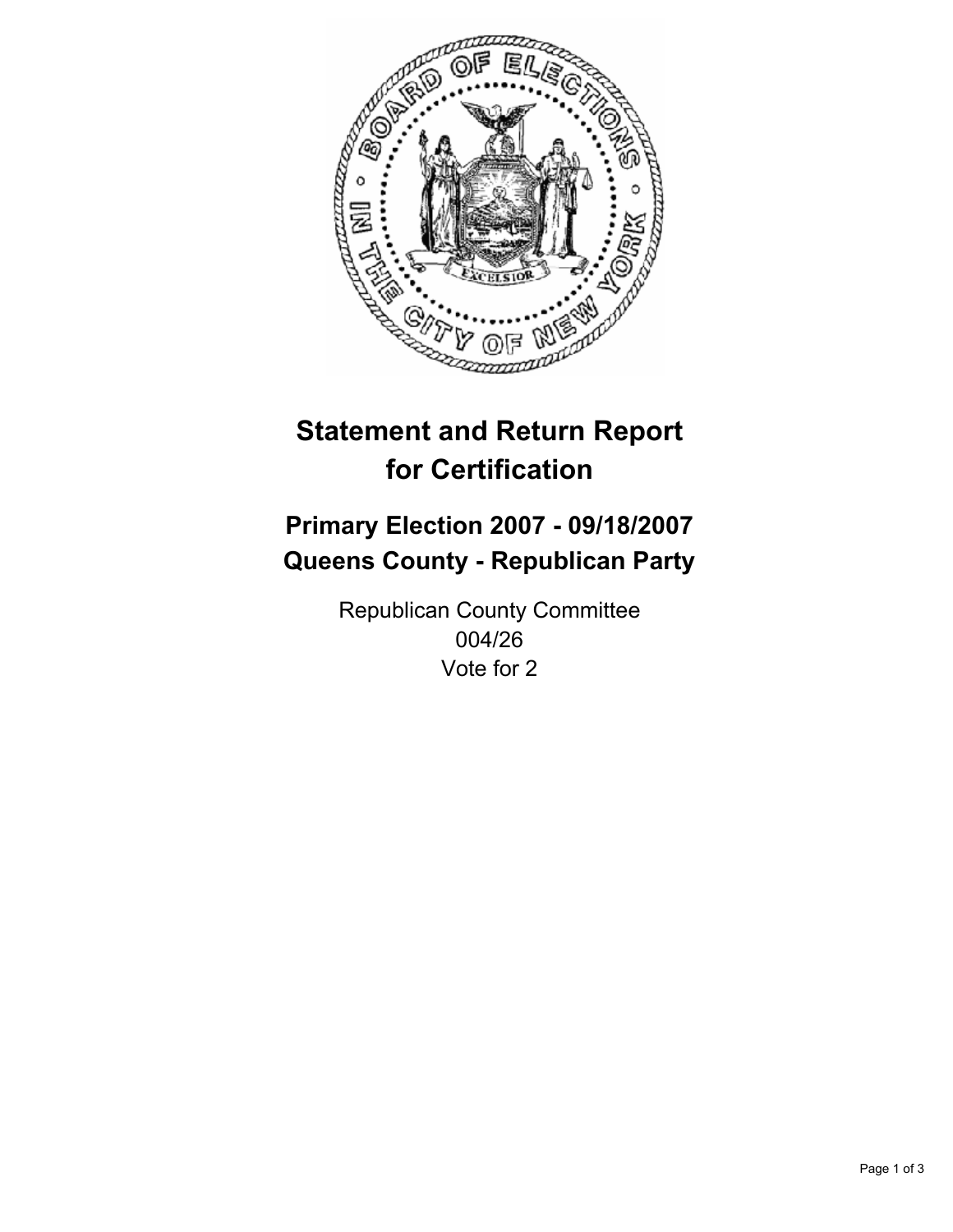

| <b>EMERGENCY</b>        |   |
|-------------------------|---|
| ABSENTEE/MILITARY       |   |
| AFFIDAVIT               |   |
| <b>CAROLYN BRINK</b>    |   |
| ROBERT BRINK            |   |
| <b>OURANIA KALOURIS</b> | ≏ |
| <b>Total Votes</b>      |   |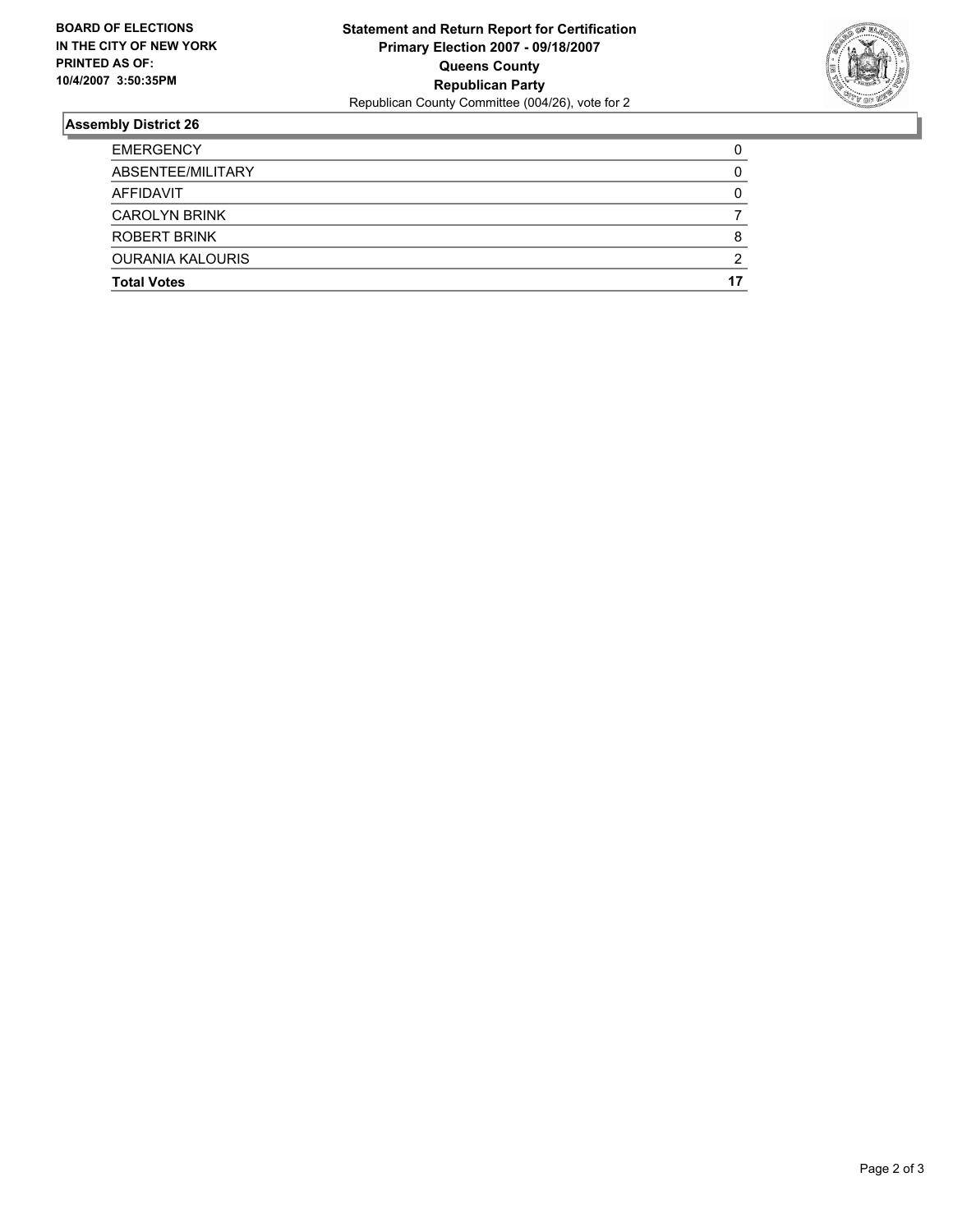#### **Statement and Return Report for Certification Primary Election 2007 - 09/18/2007 Queens County Republican Party** Republican County Committee (004/26), vote for 2

#### **Total for Republican County Committee (004/26) - Queens County**

| <b>Total Votes</b>      |  |
|-------------------------|--|
| <b>OURANIA KALOURIS</b> |  |
| ROBERT BRINK            |  |
| <b>CAROLYN BRINK</b>    |  |
| AFFIDAVIT               |  |
| ABSENTEE/MILITARY       |  |
| <b>EMERGENCY</b>        |  |

We certify this statement to be correct, and have caused the same to be attested by the signatures of the members of the board, or a majority thereof, on

Secretary **Chairman** 

Chief Clerk

Canvassing Board **Canvassing Board** Canvassing Board **Deputy Chief Clerk** 

Canvassing Board



Date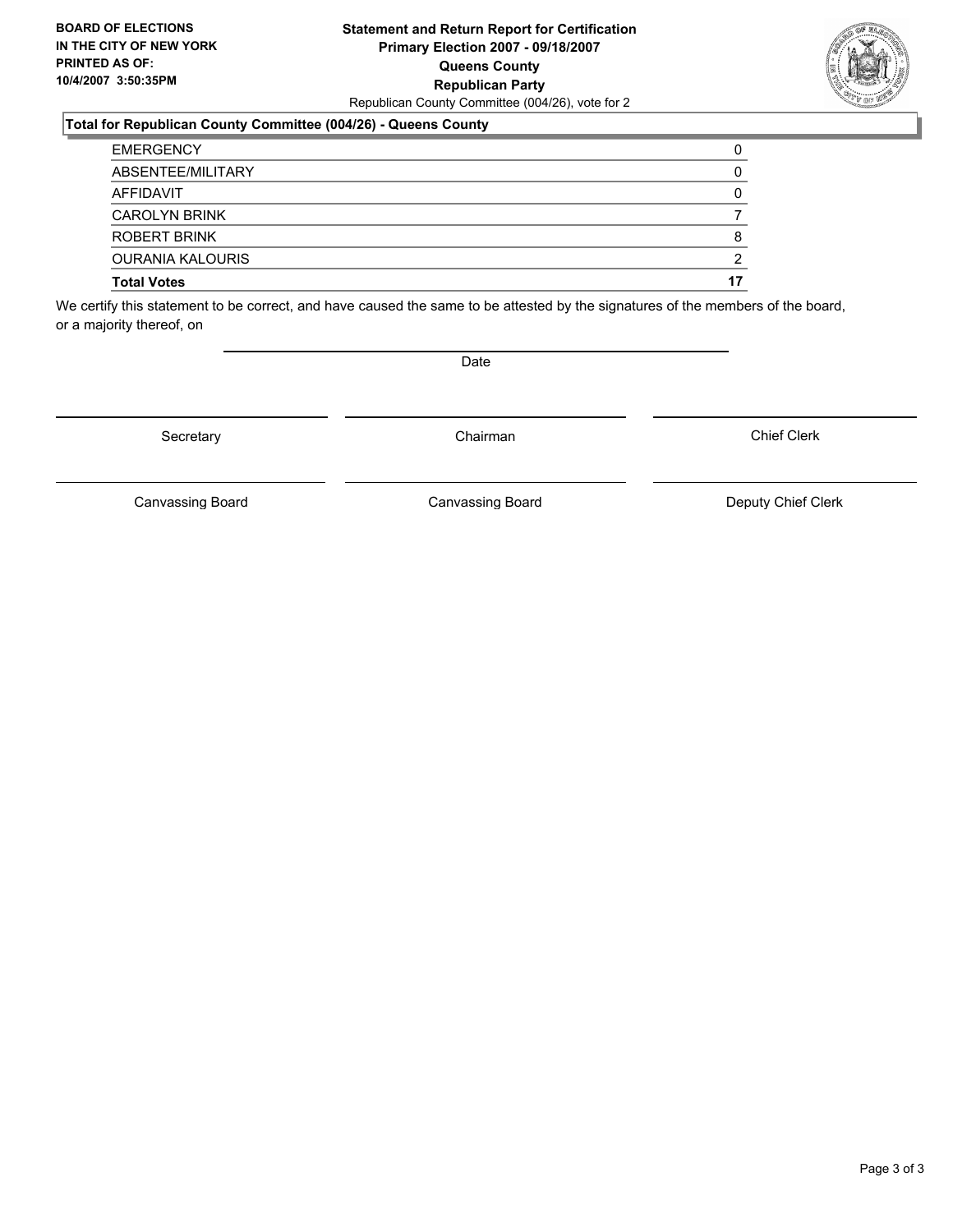

## **Primary Election 2007 - 09/18/2007 Queens County - Republican Party**

Republican County Committee 011/26 Vote for 2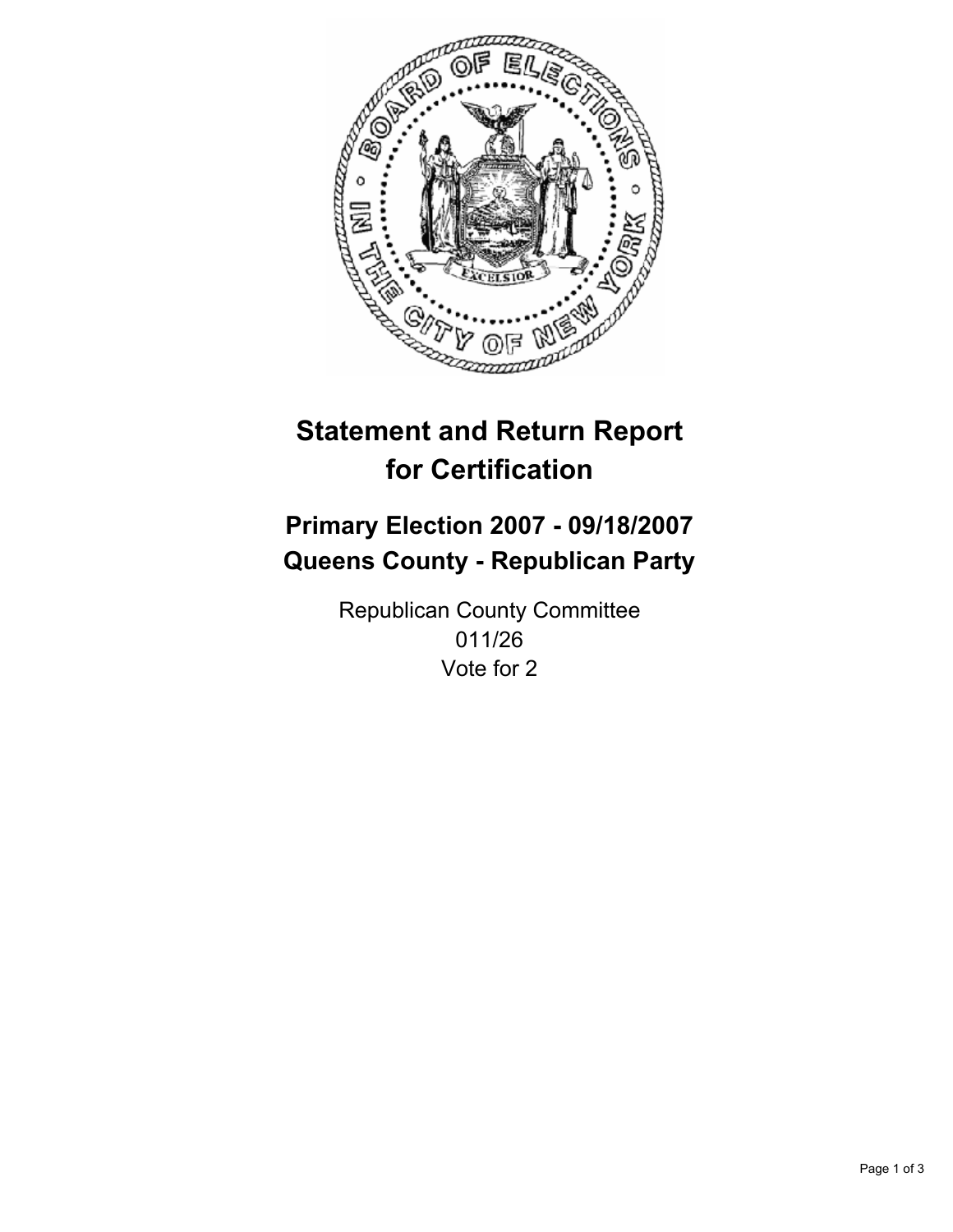

| <b>EMERGENCY</b>       |    |
|------------------------|----|
| ABSENTEE/MILITARY      |    |
| AFFIDAVIT              |    |
| <b>RICHARD BLATUS</b>  |    |
| <b>MARIE BLATUS</b>    |    |
| <b>JOSEPH GRAVAGNA</b> |    |
| NICHOLAS GRAVAGNA      |    |
| <b>Total Votes</b>     | 10 |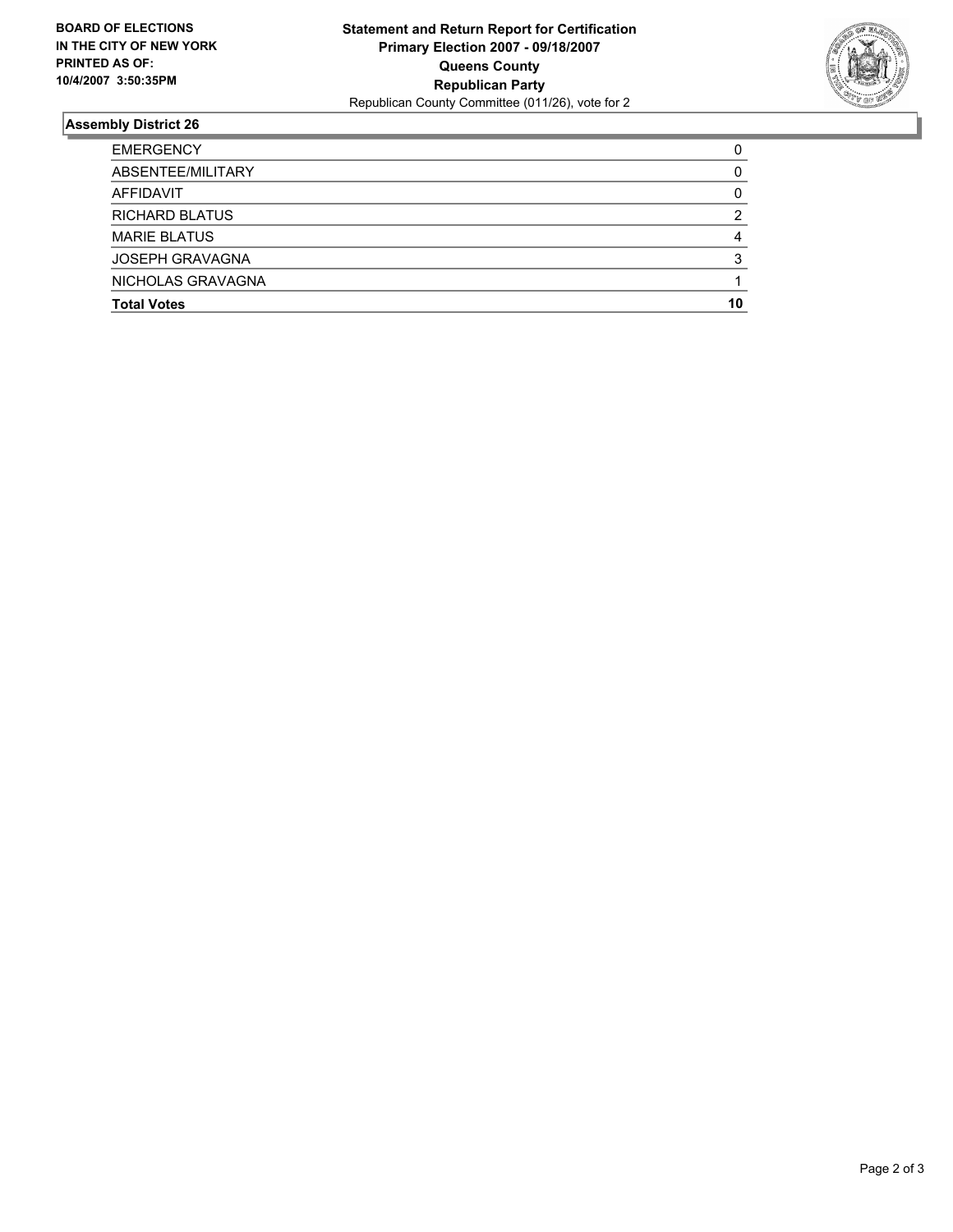#### **Statement and Return Report for Certification Primary Election 2007 - 09/18/2007 Queens County Republican Party** Republican County Committee (011/26), vote for 2

#### **Total for Republican County Committee (011/26) - Queens County**

| <b>EMERGENCY</b>       |    |
|------------------------|----|
| ABSENTEE/MILITARY      |    |
| AFFIDAVIT              |    |
| <b>RICHARD BLATUS</b>  |    |
| <b>MARIE BLATUS</b>    |    |
| <b>JOSEPH GRAVAGNA</b> |    |
| NICHOLAS GRAVAGNA      |    |
| <b>Total Votes</b>     | 10 |

We certify this statement to be correct, and have caused the same to be attested by the signatures of the members of the board, or a majority thereof, on

Canvassing Board

Canvassing Board Canvassing Board Canvassing Canvassing Board Deputy Chief Clerk

Chief Clerk

Page 3 of 3



Secretary **Chairman** 

Date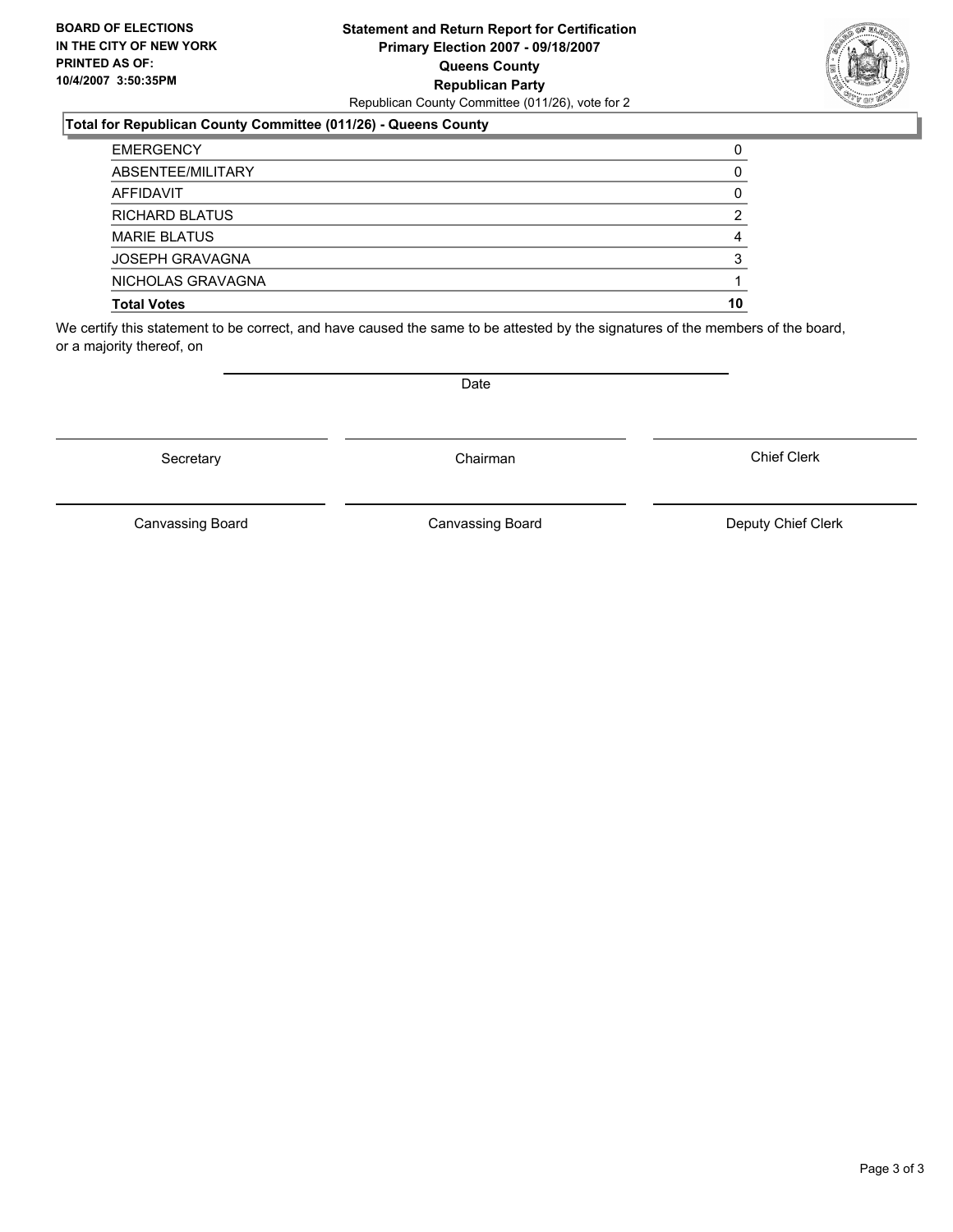

# **Primary Election 2007 - 09/18/2007 Queens County - Republican Party**

Republican County Committee 013/26 Vote for 2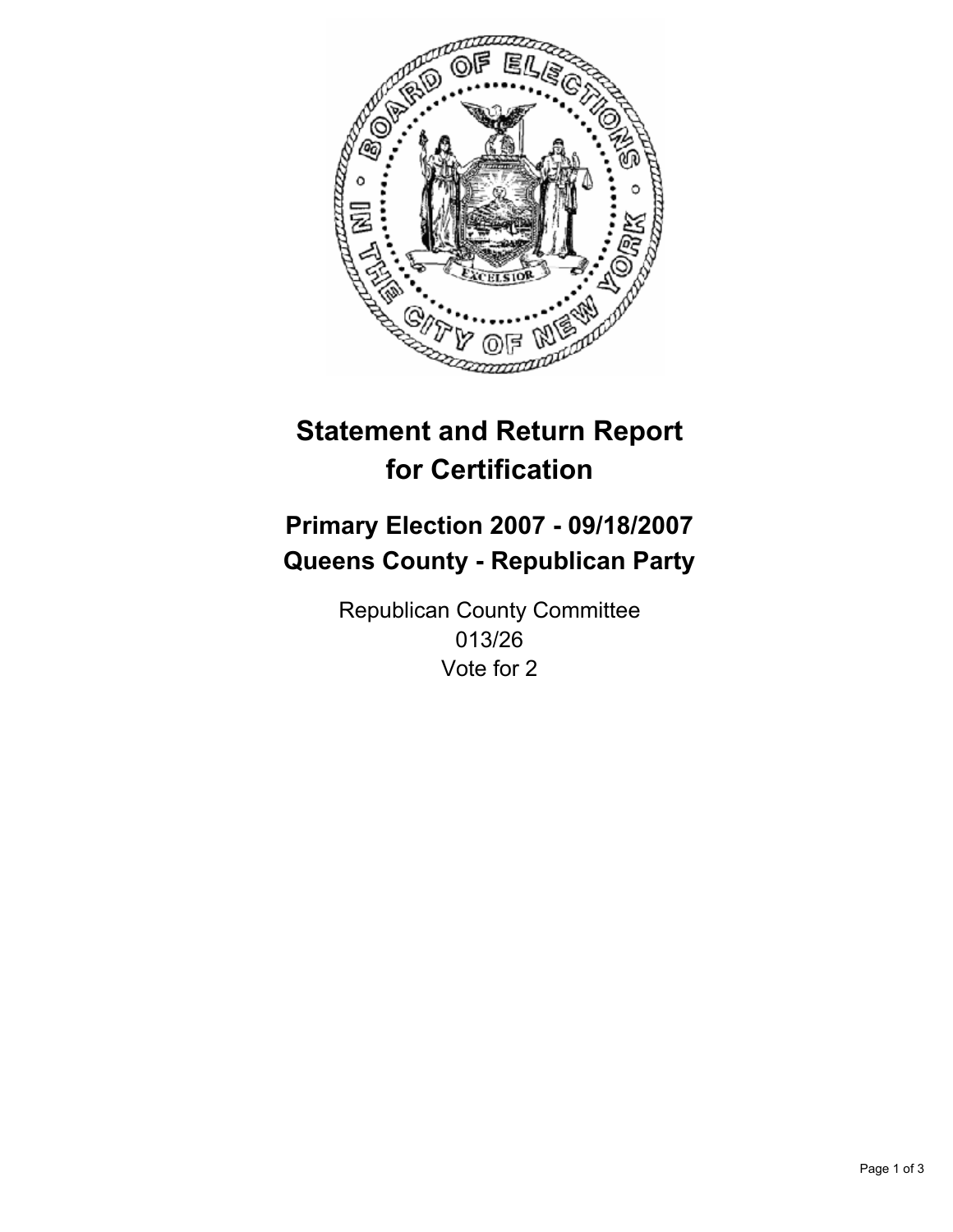

| <b>EMERGENCY</b>      |    |
|-----------------------|----|
| ABSENTEE/MILITARY     |    |
| AFFIDAVIT             |    |
| <b>MARY CHEVOLA</b>   |    |
| <b>LOUISE WEISS</b>   |    |
| <b>JAMES DARMOS</b>   |    |
| <b>LESLEY STEVENS</b> |    |
| <b>Total Votes</b>    | 15 |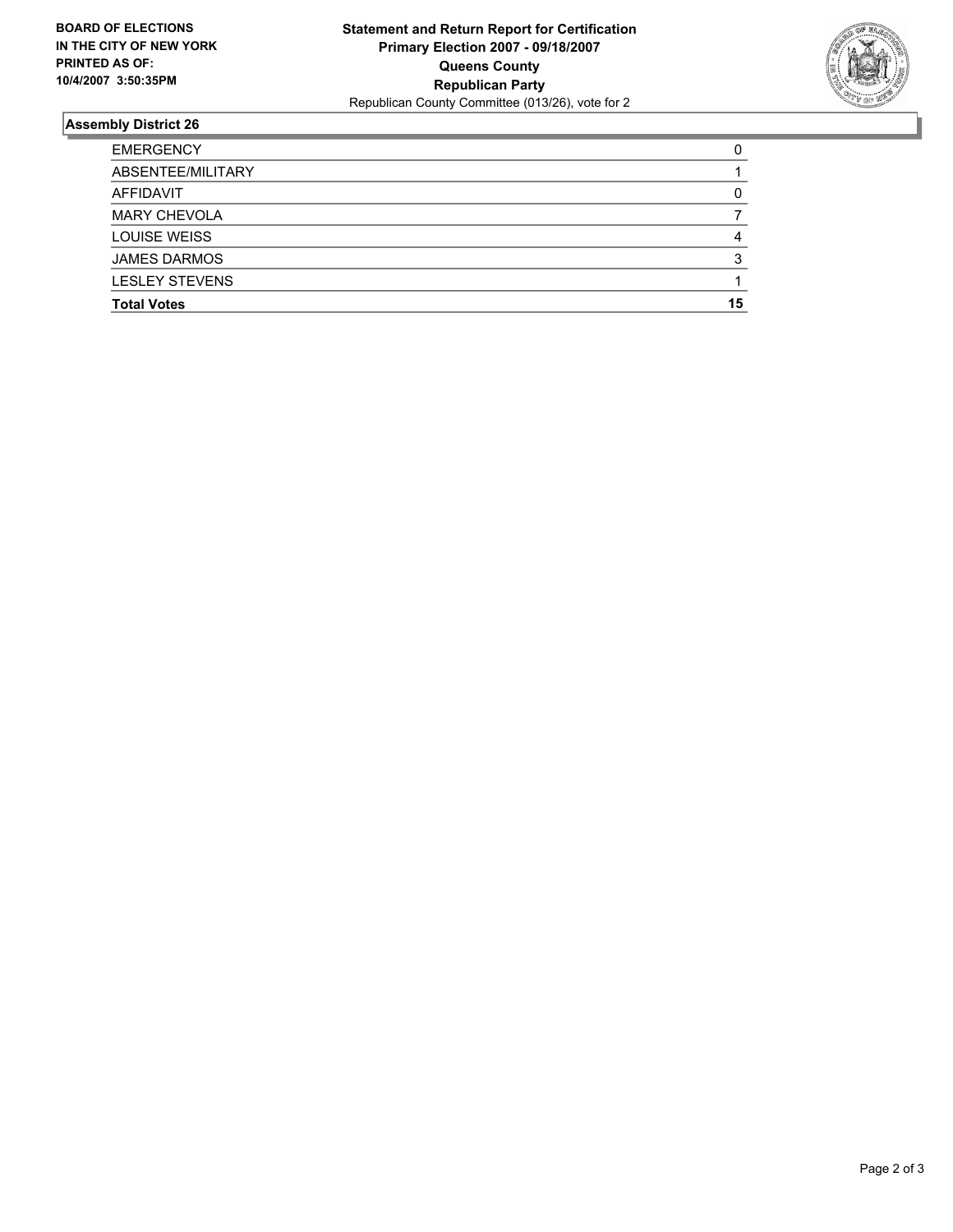### **Statement and Return Report for Certification Primary Election 2007 - 09/18/2007 Queens County Republican Party** Republican County Committee (013/26), vote for 2

### **Total for Republican County Committee (013/26) - Queens County**

| <b>EMERGENCY</b>      |    |
|-----------------------|----|
| ABSENTEE/MILITARY     |    |
| AFFIDAVIT             |    |
| <b>MARY CHEVOLA</b>   |    |
| <b>LOUISE WEISS</b>   |    |
| <b>JAMES DARMOS</b>   |    |
| <b>LESLEY STEVENS</b> |    |
| <b>Total Votes</b>    | 15 |

We certify this statement to be correct, and have caused the same to be attested by the signatures of the members of the board, or a majority thereof, on

Secretary **Chairman** 

Canvassing Board

Canvassing Board Canvassing Board Canvassing Canvassing Board Deputy Chief Clerk

Chief Clerk

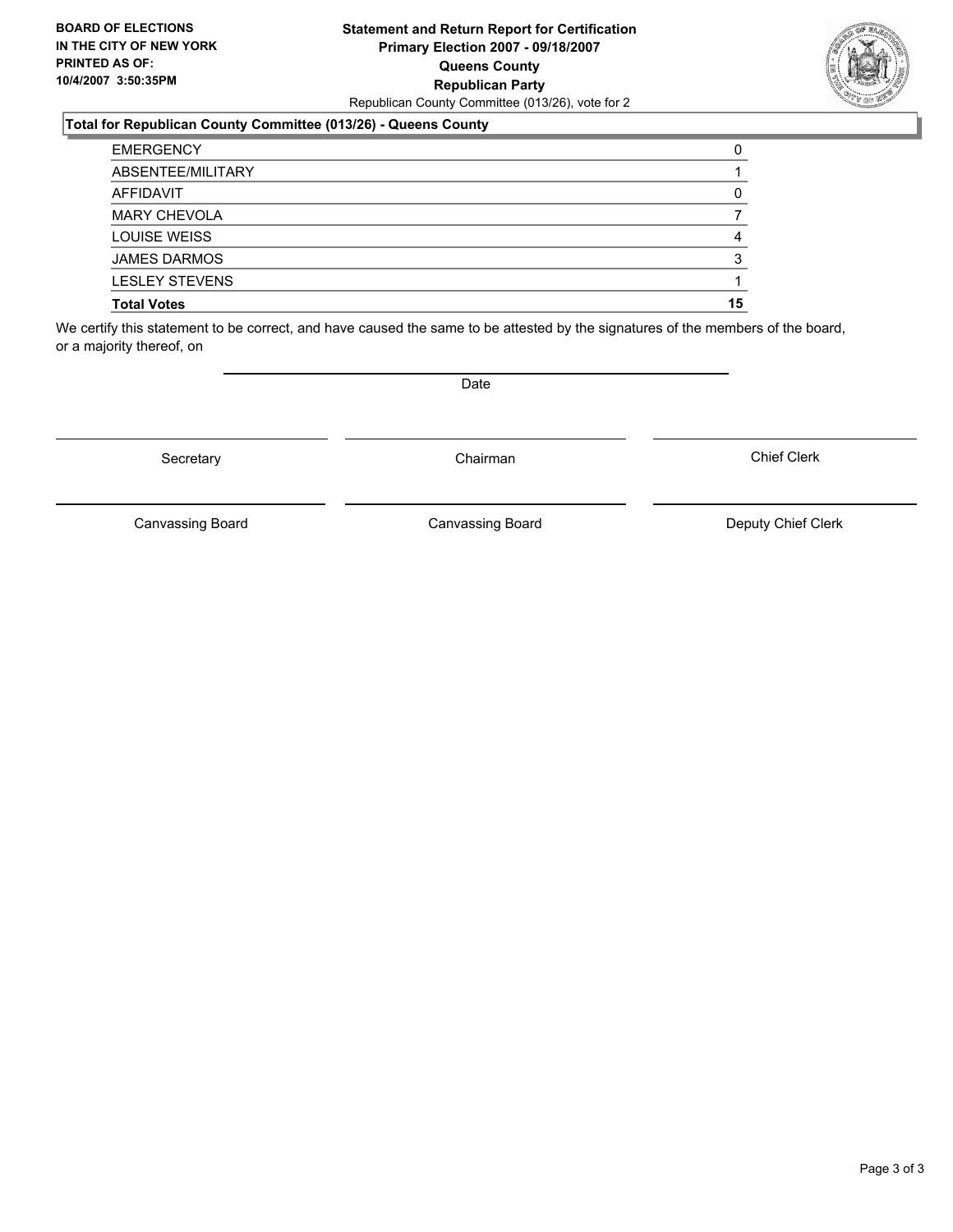

# **Primary Election 2007 - 09/18/2007 Queens County - Republican Party**

Republican County Committee 036/26 Vote for 2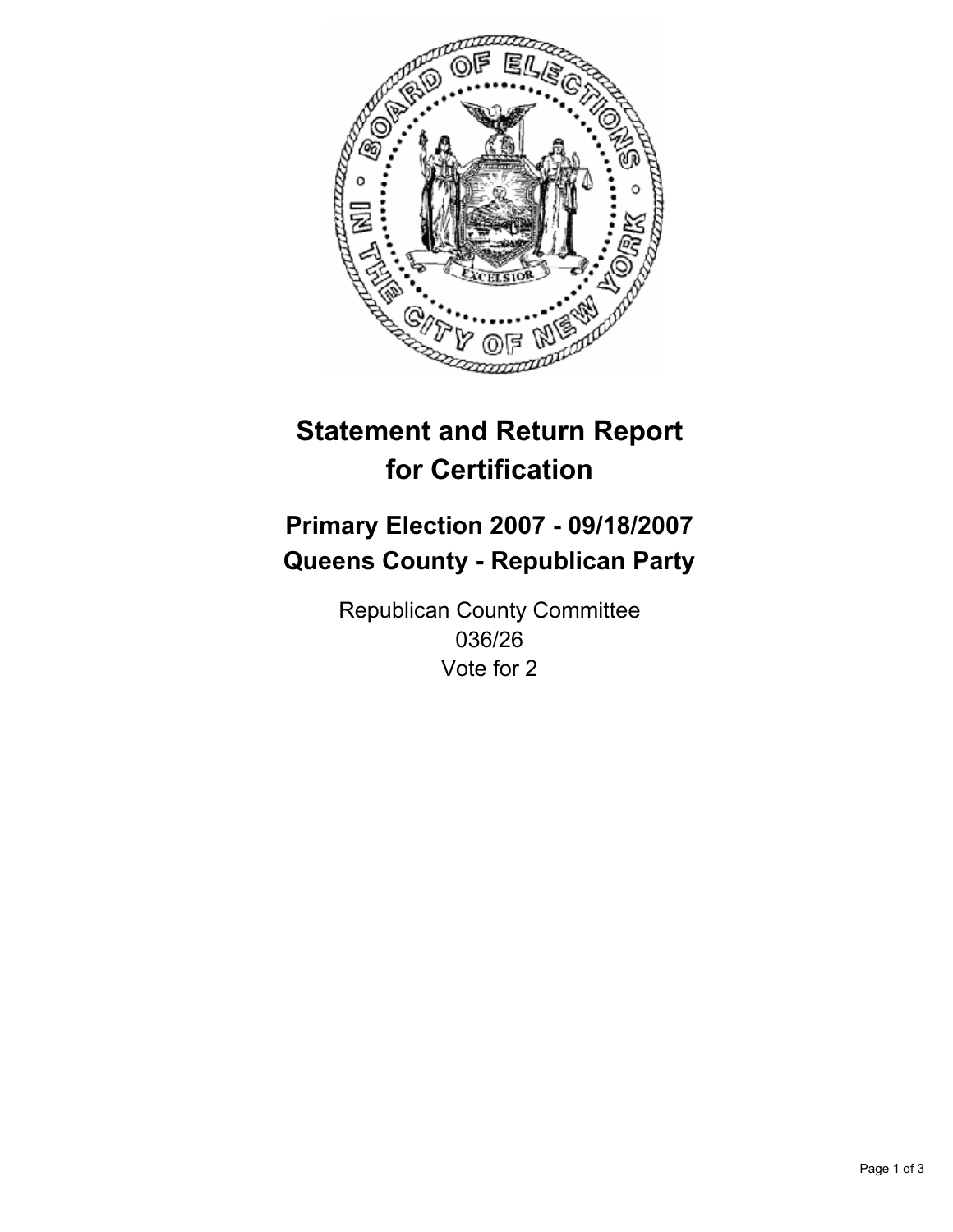

| <b>Total Votes</b>    | 20 |
|-----------------------|----|
| ROSE PAPAGNO          |    |
| ELIZABETH PAPAGNO     |    |
| <b>MATTHEW STUPP</b>  |    |
| <b>ERIC FEFFERMAN</b> |    |
| AFFIDAVIT             |    |
| ABSENTEE/MILITARY     |    |
| <b>EMERGENCY</b>      |    |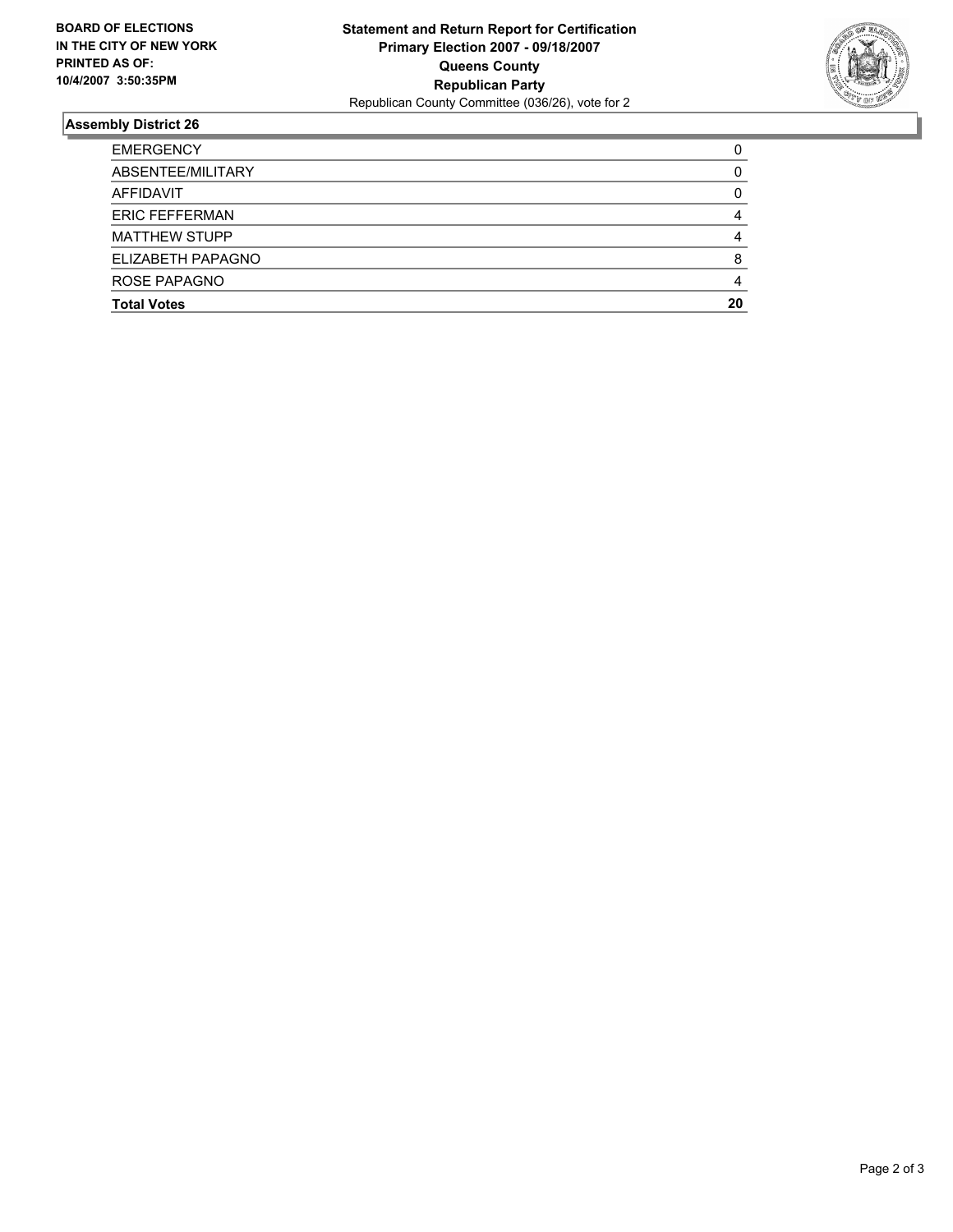### **Statement and Return Report for Certification Primary Election 2007 - 09/18/2007 Queens County Republican Party** Republican County Committee (036/26), vote for 2

### **Total for Republican County Committee (036/26) - Queens County**

| <b>EMERGENCY</b>      |    |
|-----------------------|----|
| ABSENTEE/MILITARY     |    |
| AFFIDAVIT             |    |
| <b>ERIC FEFFERMAN</b> |    |
| <b>MATTHEW STUPP</b>  |    |
| ELIZABETH PAPAGNO     |    |
| ROSE PAPAGNO          |    |
| <b>Total Votes</b>    | 20 |

We certify this statement to be correct, and have caused the same to be attested by the signatures of the members of the board, or a majority thereof, on

Secretary **Chairman** 

Canvassing Board

Canvassing Board Canvassing Board Canvassing Canvassing Board Deputy Chief Clerk

Chief Clerk

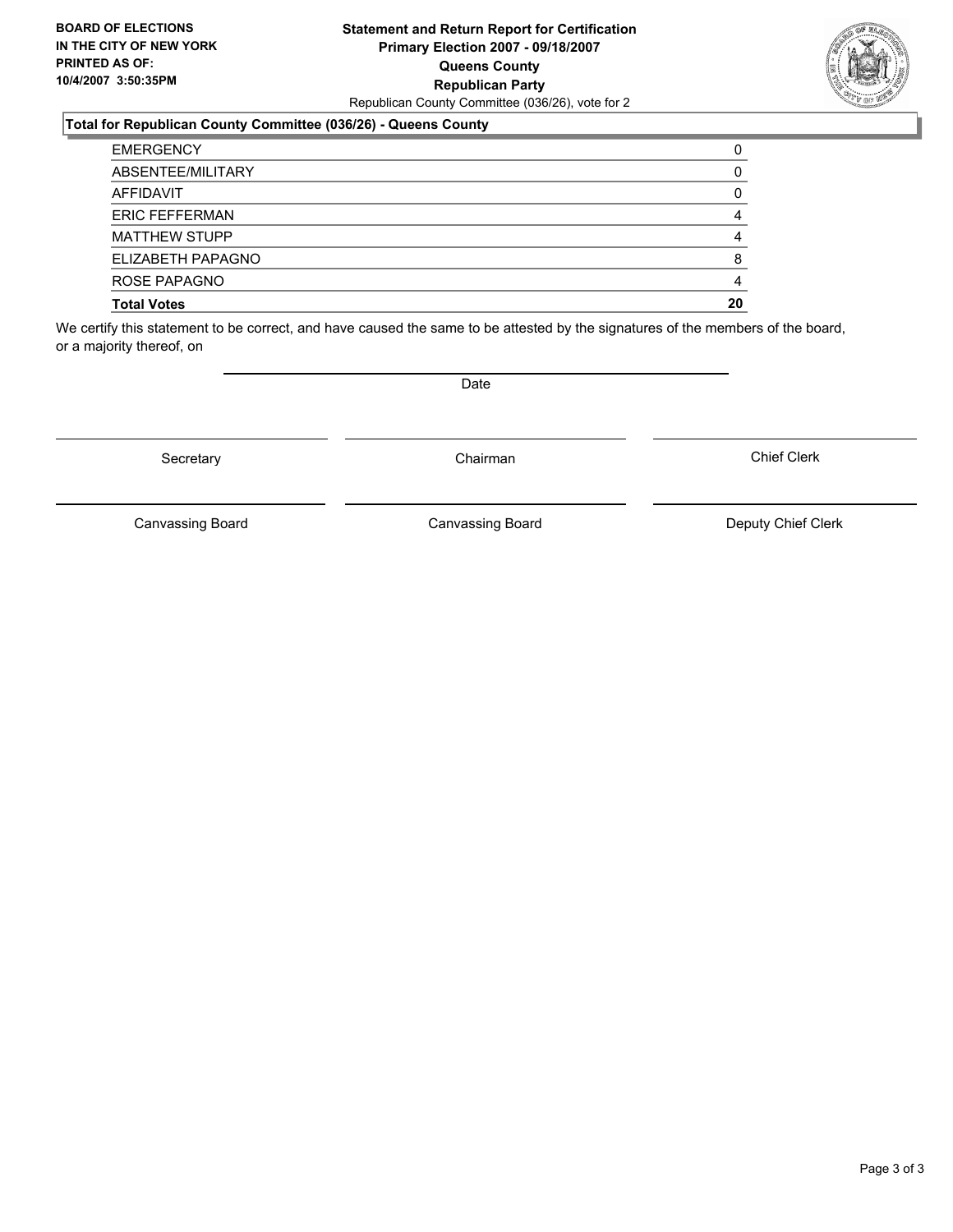

# **Primary Election 2007 - 09/18/2007 Queens County - Republican Party**

Republican County Committee 037/26 Vote for 2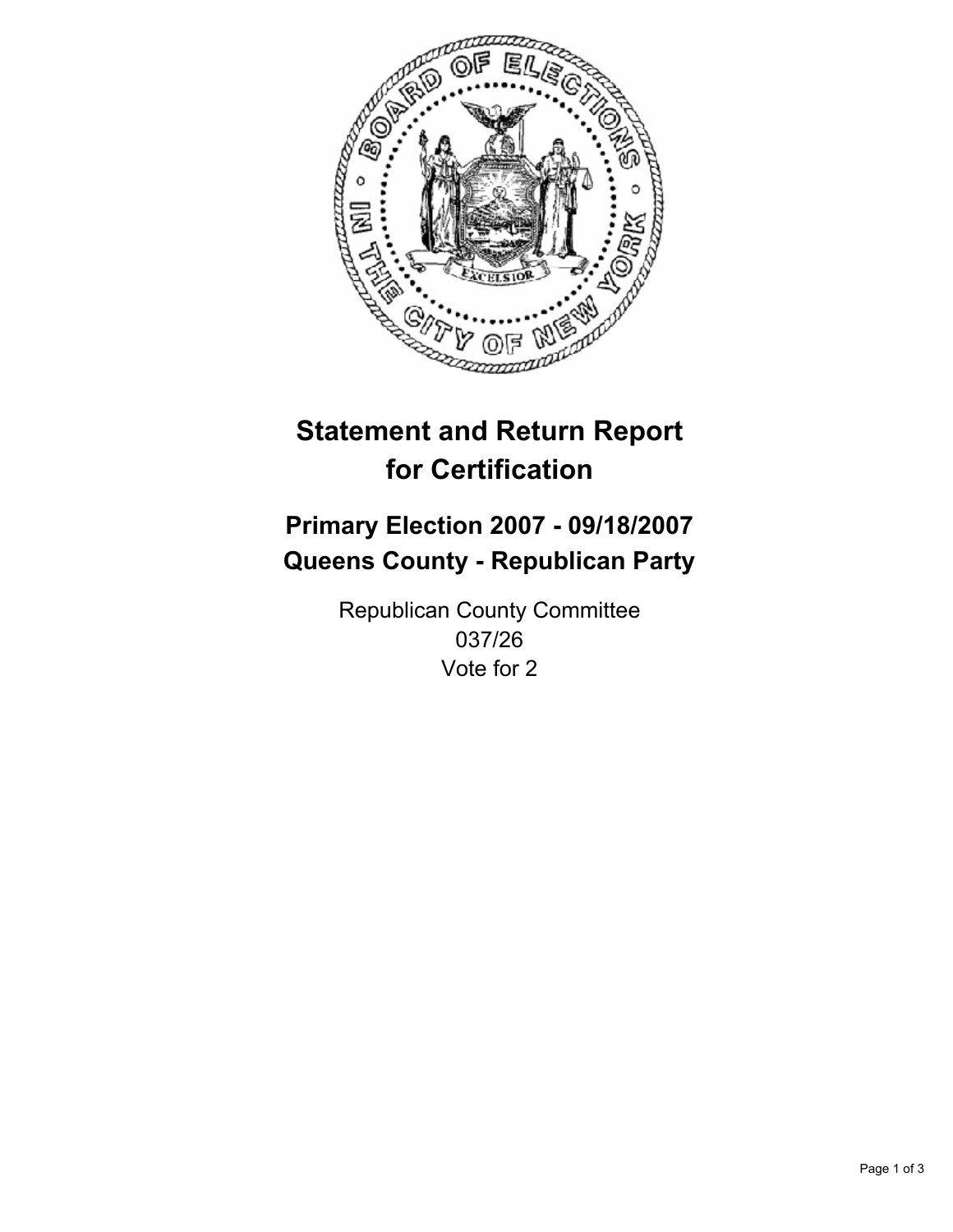

| <b>EMERGENCY</b>         |    |
|--------------------------|----|
| ABSENTEE/MILITARY        |    |
| AFFIDAVIT                |    |
| <b>GEORGE KONTOMIHOS</b> |    |
| <b>BOBBY GLAVAN</b>      |    |
| <b>MARION SODARO</b>     |    |
| <b>NANCY SYNDELIS</b>    |    |
| <b>Total Votes</b>       | 13 |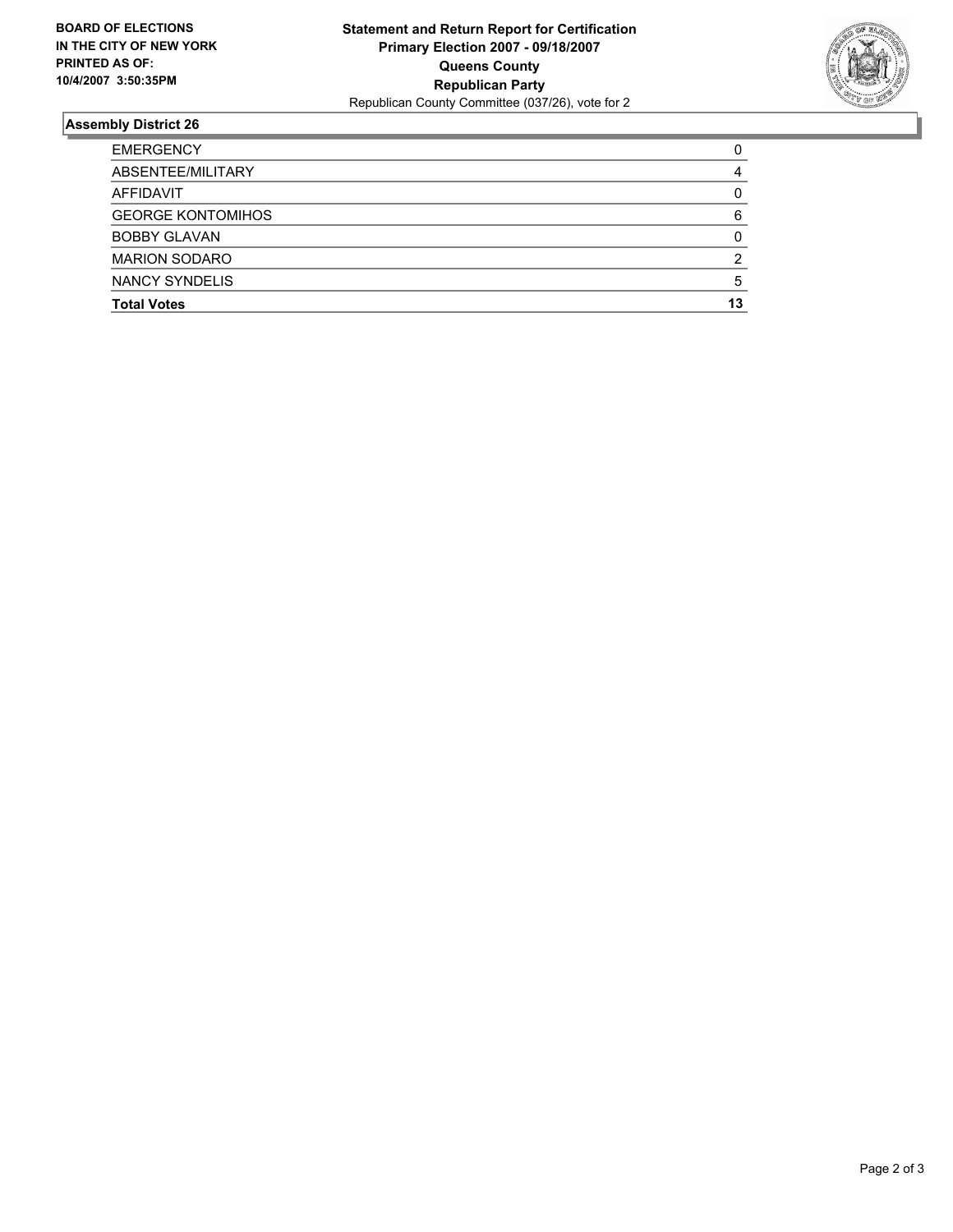### **Statement and Return Report for Certification Primary Election 2007 - 09/18/2007 Queens County Republican Party** Republican County Committee (037/26), vote for 2

## **Total for Republican County Committee (037/26) - Queens County**

| <b>EMERGENCY</b>         |    |
|--------------------------|----|
| ABSENTEE/MILITARY        |    |
| AFFIDAVIT                |    |
| <b>GEORGE KONTOMIHOS</b> | 6  |
| <b>BOBBY GLAVAN</b>      |    |
| <b>MARION SODARO</b>     |    |
| NANCY SYNDELIS           | 5  |
| <b>Total Votes</b>       | 13 |

We certify this statement to be correct, and have caused the same to be attested by the signatures of the members of the board, or a majority thereof, on

Secretary **Chairman** 

Canvassing Board

Chief Clerk

Canvassing Board Canvassing Board Canvassing Canvassing Board Deputy Chief Clerk

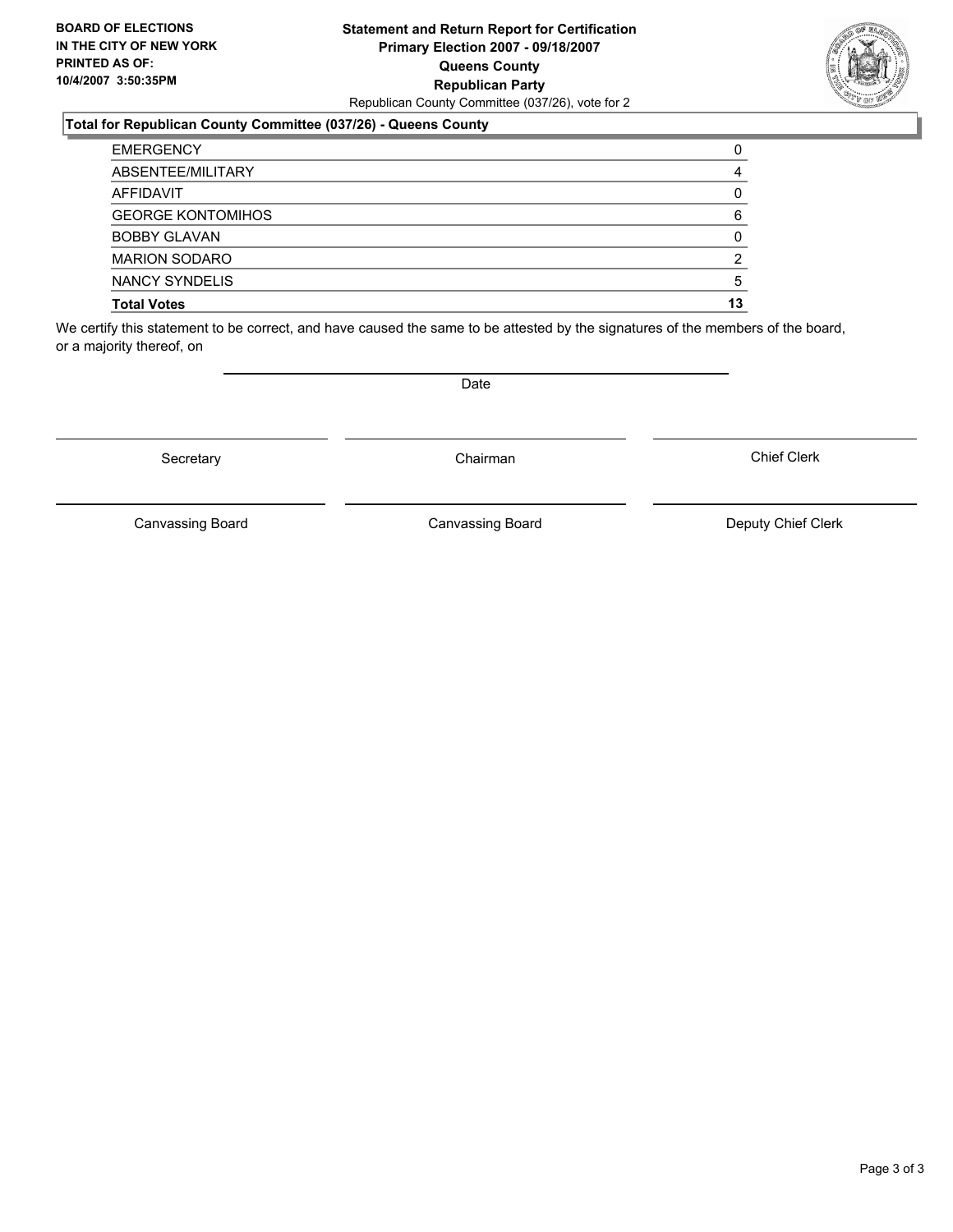

# **Primary Election 2007 - 09/18/2007 Queens County - Republican Party**

Republican County Committee 045/26 Vote for 2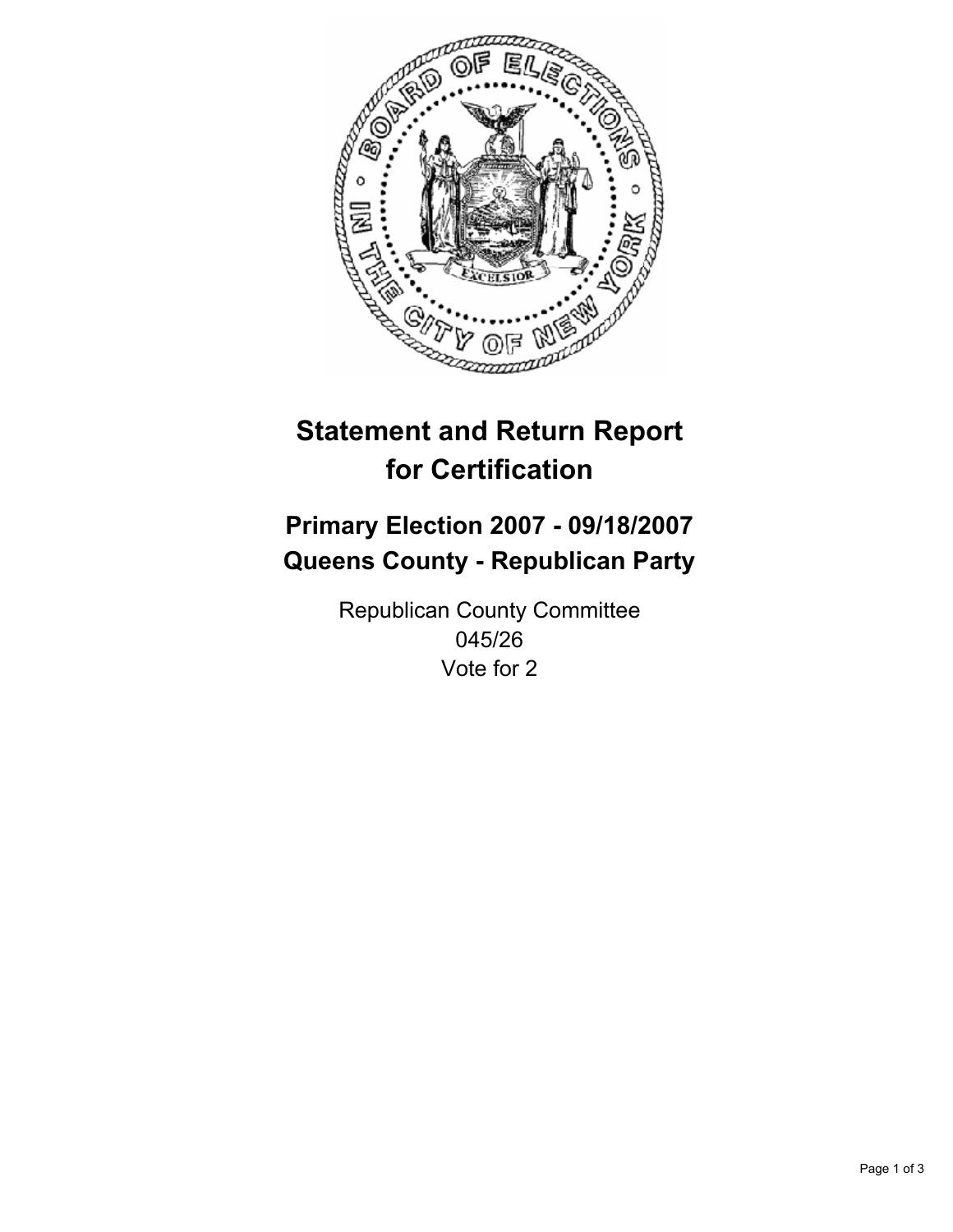

| <b>EMERGENCY</b>               |    |
|--------------------------------|----|
| ABSENTEE/MILITARY              |    |
| AFFIDAVIT                      |    |
| PETER T BOUDOUVAS              | 20 |
| ROSE SPONDELLO                 | 16 |
| SOPHIE STAMBOULIDIS            |    |
| VASOS PETER J. PANAGIOTOPOULOS |    |
| <b>Total Votes</b>             |    |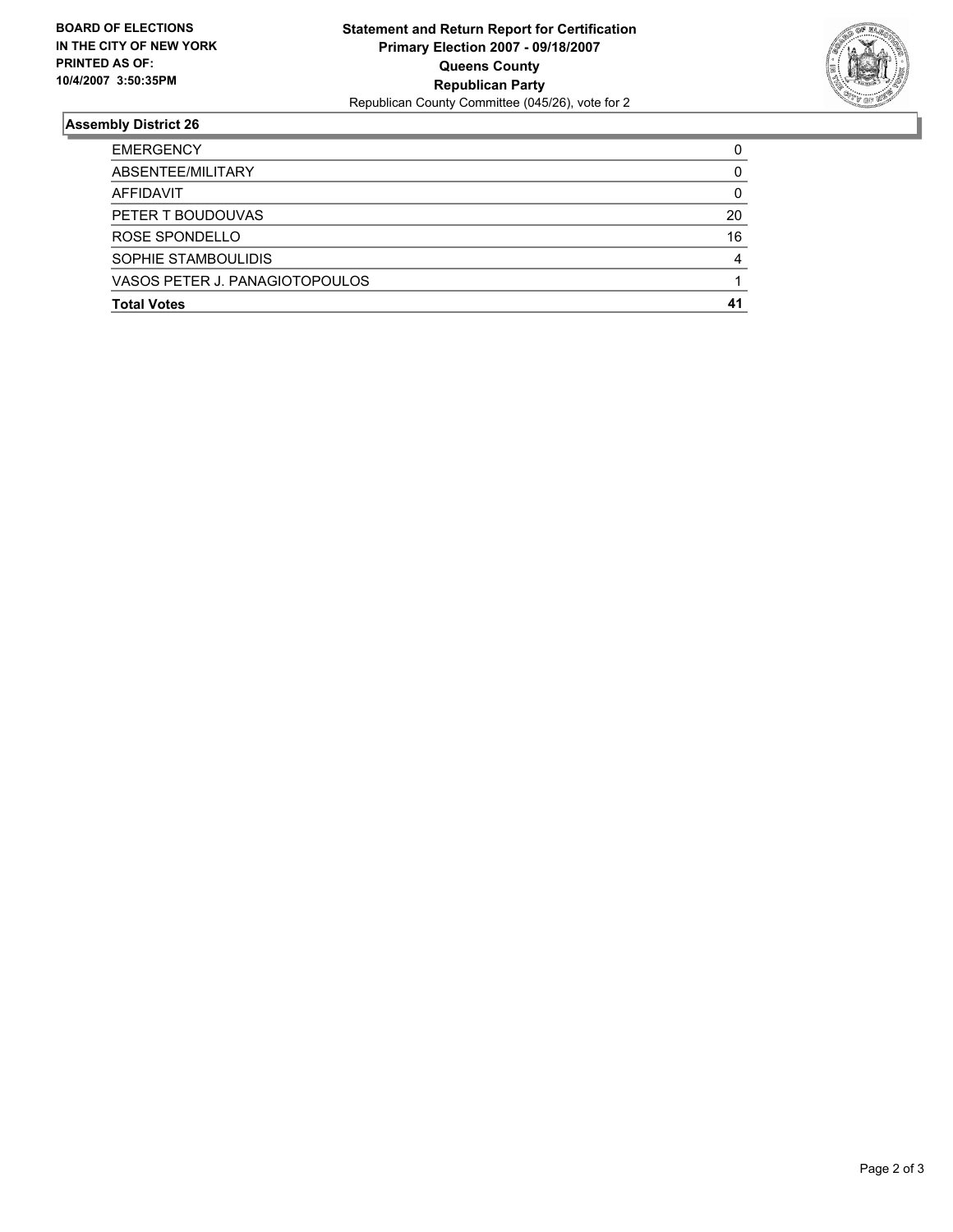### **Statement and Return Report for Certification Primary Election 2007 - 09/18/2007 Queens County Republican Party** Republican County Committee (045/26), vote for 2

## **Total for Republican County Committee (045/26) - Queens County**

| <b>EMERGENCY</b>               |    |
|--------------------------------|----|
| ABSENTEE/MILITARY              |    |
| AFFIDAVIT                      |    |
| PETER T BOUDOUVAS              | 20 |
| ROSE SPONDELLO                 | 16 |
| SOPHIE STAMBOULIDIS            |    |
| VASOS PETER J. PANAGIOTOPOULOS |    |
| <b>Total Votes</b>             | 41 |

We certify this statement to be correct, and have caused the same to be attested by the signatures of the members of the board, or a majority thereof, on

Secretary **Chairman** 

Canvassing Board Canvassing Board Canvassing Canvassing Board Deputy Chief Clerk

Chief Clerk

Canvassing Board

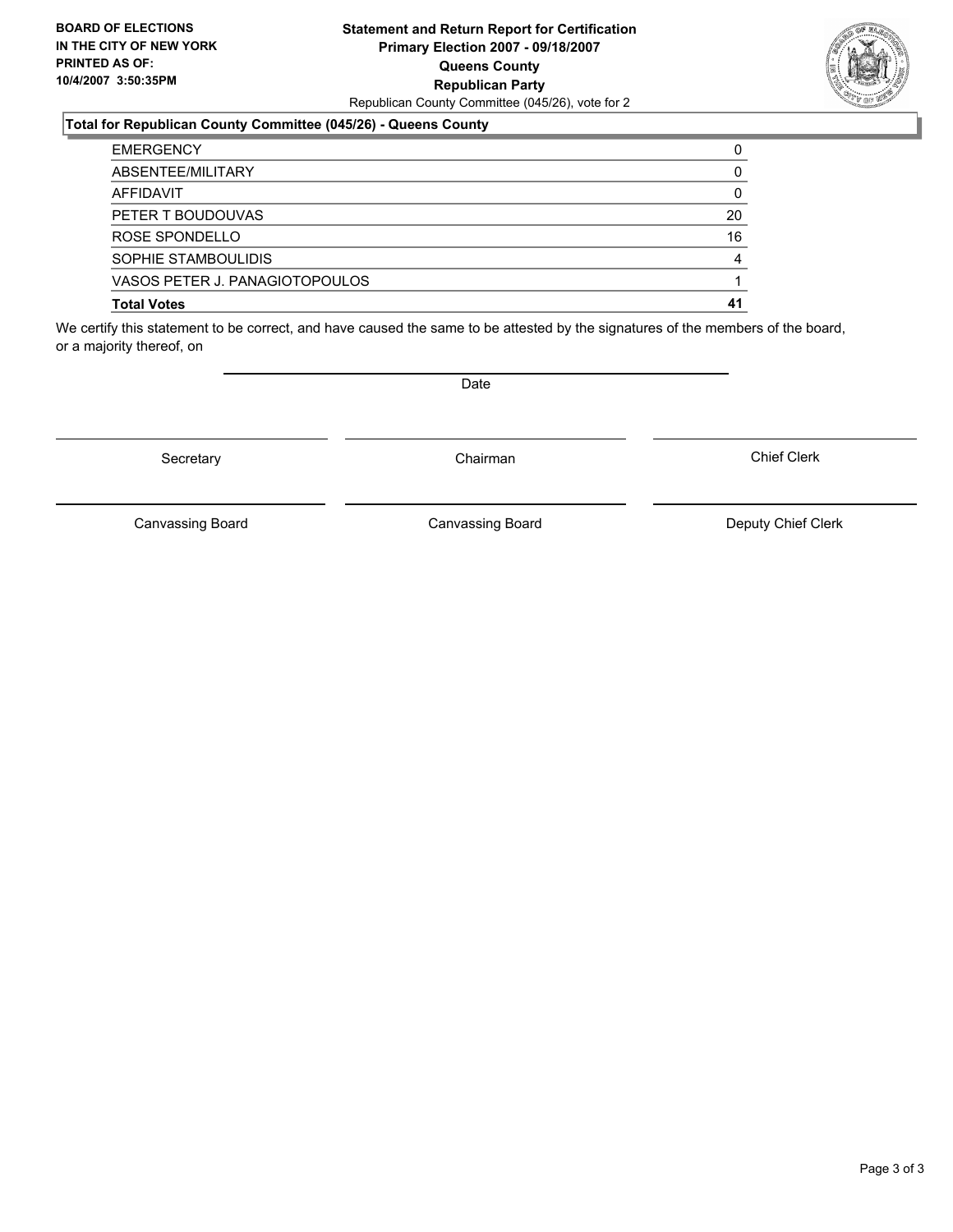

# **Primary Election 2007 - 09/18/2007 Queens County - Republican Party**

Republican County Committee 052/26 Vote for 2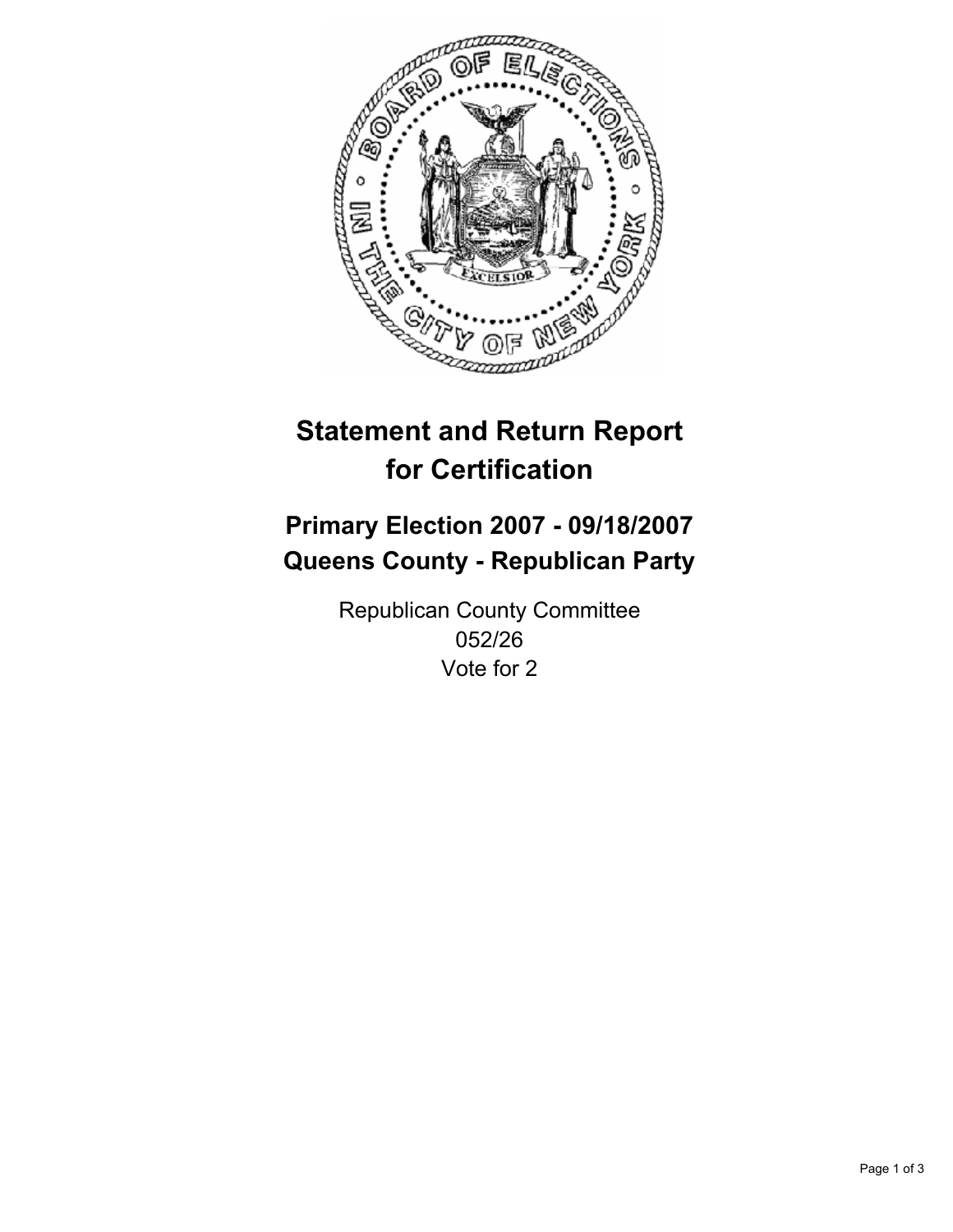

| <b>EMERGENCY</b>   |  |
|--------------------|--|
| ABSENTEE/MILITARY  |  |
| AFFIDAVIT          |  |
| MICHAEL J EUBANK   |  |
| DESIREE POLICARPIO |  |
| ROBERT J SPERANZA  |  |
| PAUL GARGAGLIANO   |  |
| <b>Total Votes</b> |  |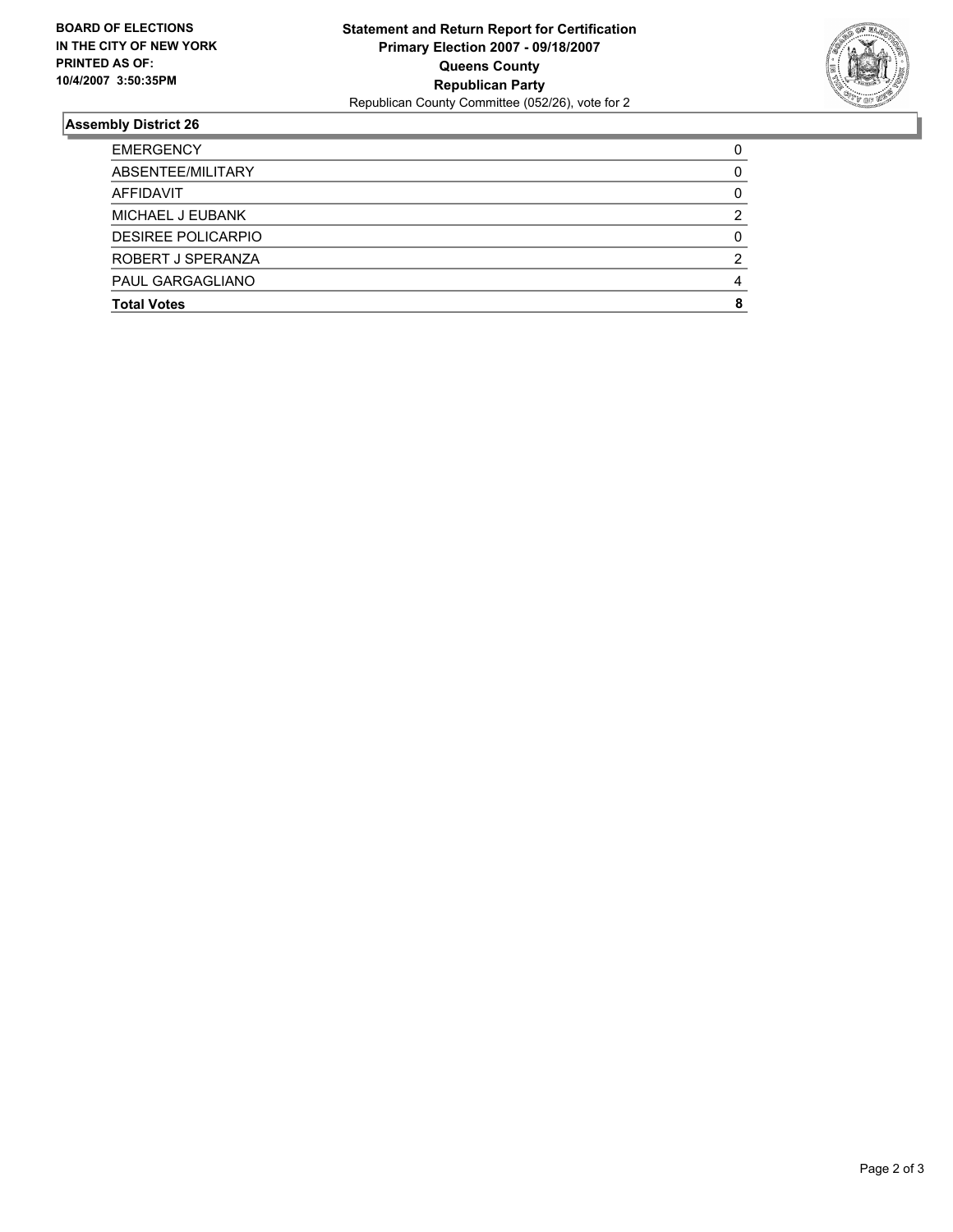### **Statement and Return Report for Certification Primary Election 2007 - 09/18/2007 Queens County Republican Party** Republican County Committee (052/26), vote for 2

### **Total for Republican County Committee (052/26) - Queens County**

| <b>EMERGENCY</b>   |  |
|--------------------|--|
| ABSENTEE/MILITARY  |  |
| AFFIDAVIT          |  |
| MICHAEL J EUBANK   |  |
| DESIREE POLICARPIO |  |
| ROBERT J SPERANZA  |  |
| PAUL GARGAGLIANO   |  |
| <b>Total Votes</b> |  |

We certify this statement to be correct, and have caused the same to be attested by the signatures of the members of the board, or a majority thereof, on

Secretary **Chairman** 

Canvassing Board

Canvassing Board Canvassing Board Canvassing Canvassing Board Deputy Chief Clerk

Chief Clerk

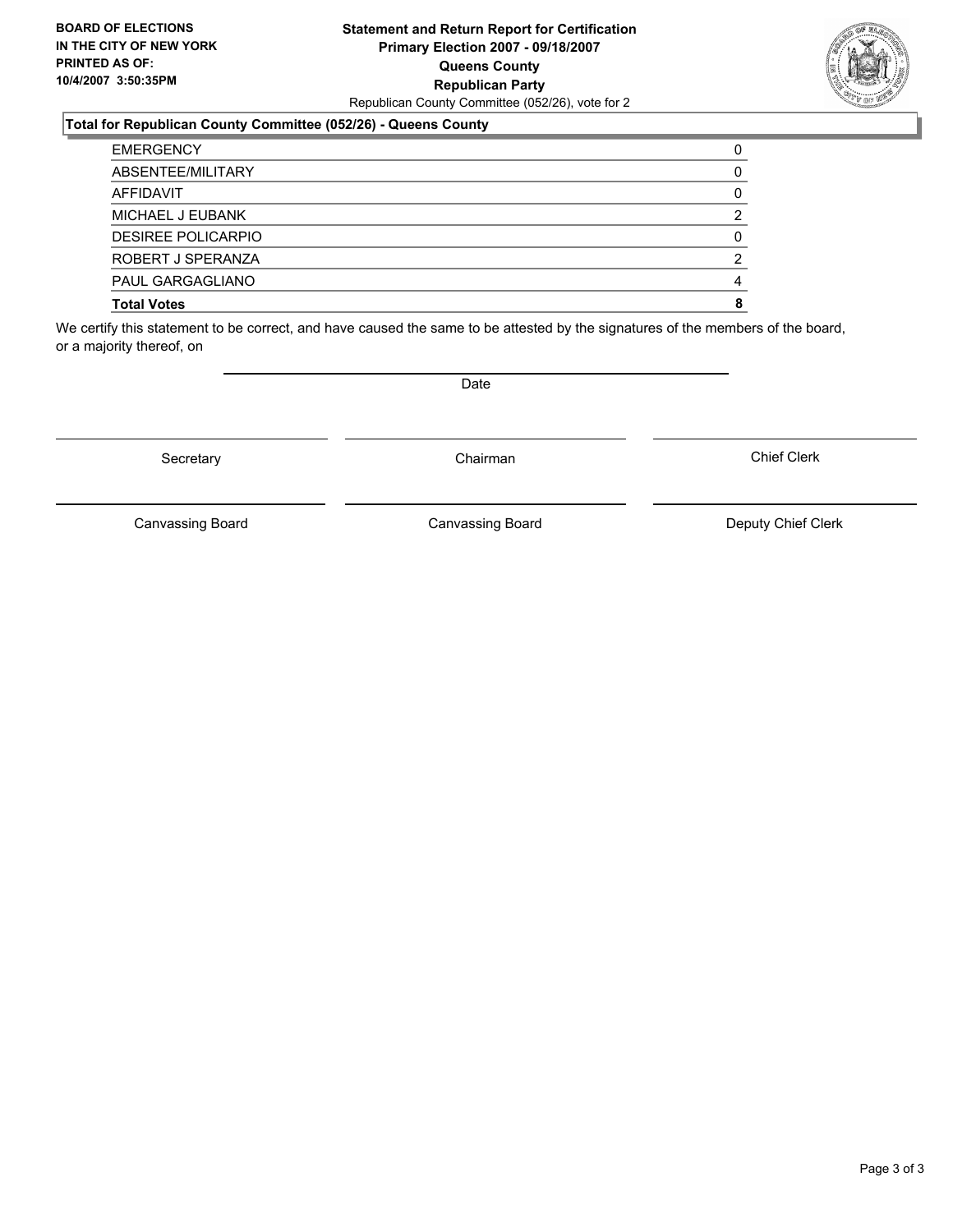

# **Primary Election 2007 - 09/18/2007 Queens County - Republican Party**

Republican County Committee 053/26 Vote for 2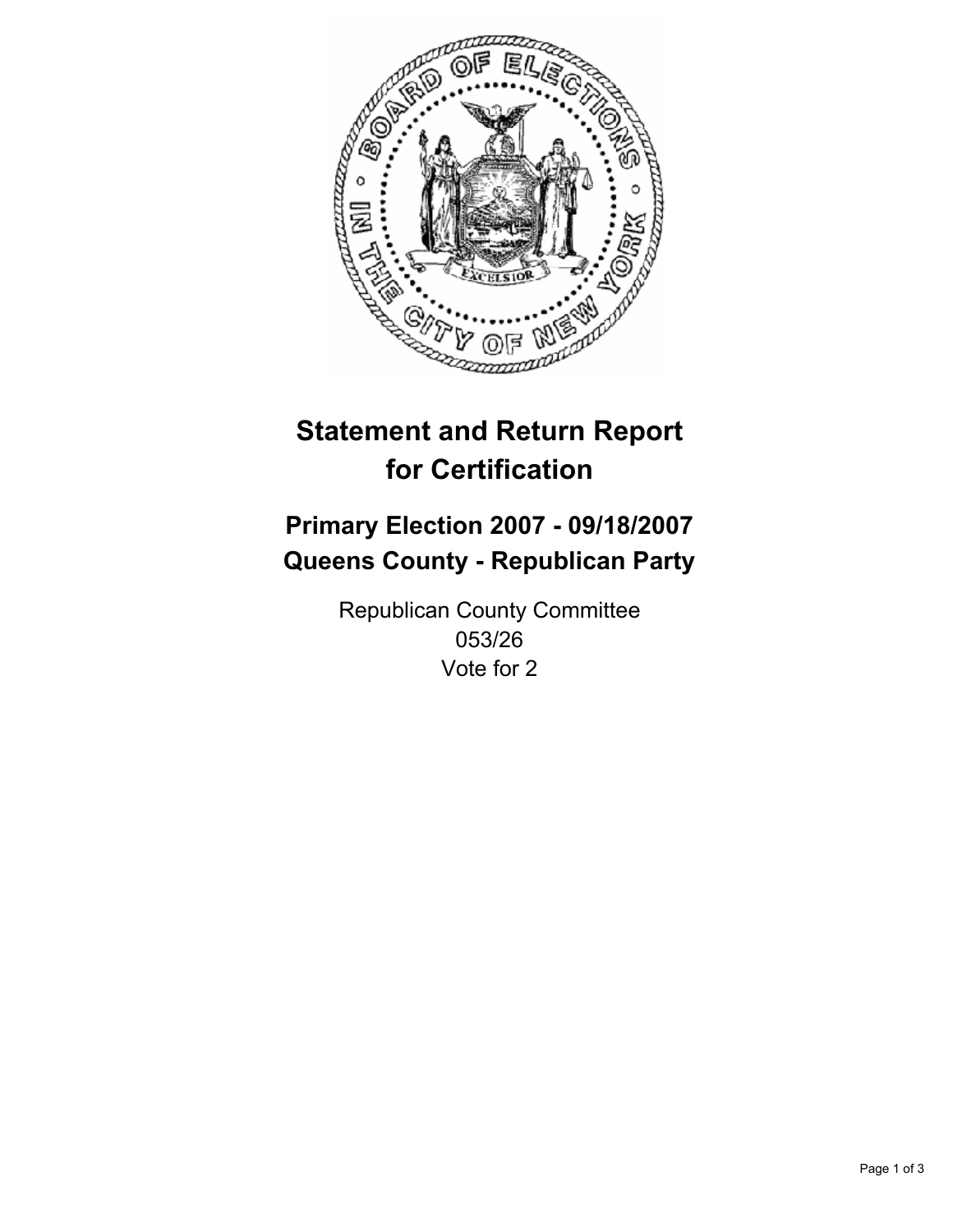

| <b>EMERGENCY</b>     |    |
|----------------------|----|
| ABSENTEE/MILITARY    |    |
| AFFIDAVIT            |    |
| ATHANASIOS AYFANTIS  |    |
| <b>MARIA FILIPAS</b> |    |
| <b>RITA SOPAR</b>    |    |
| <b>Total Votes</b>   | 10 |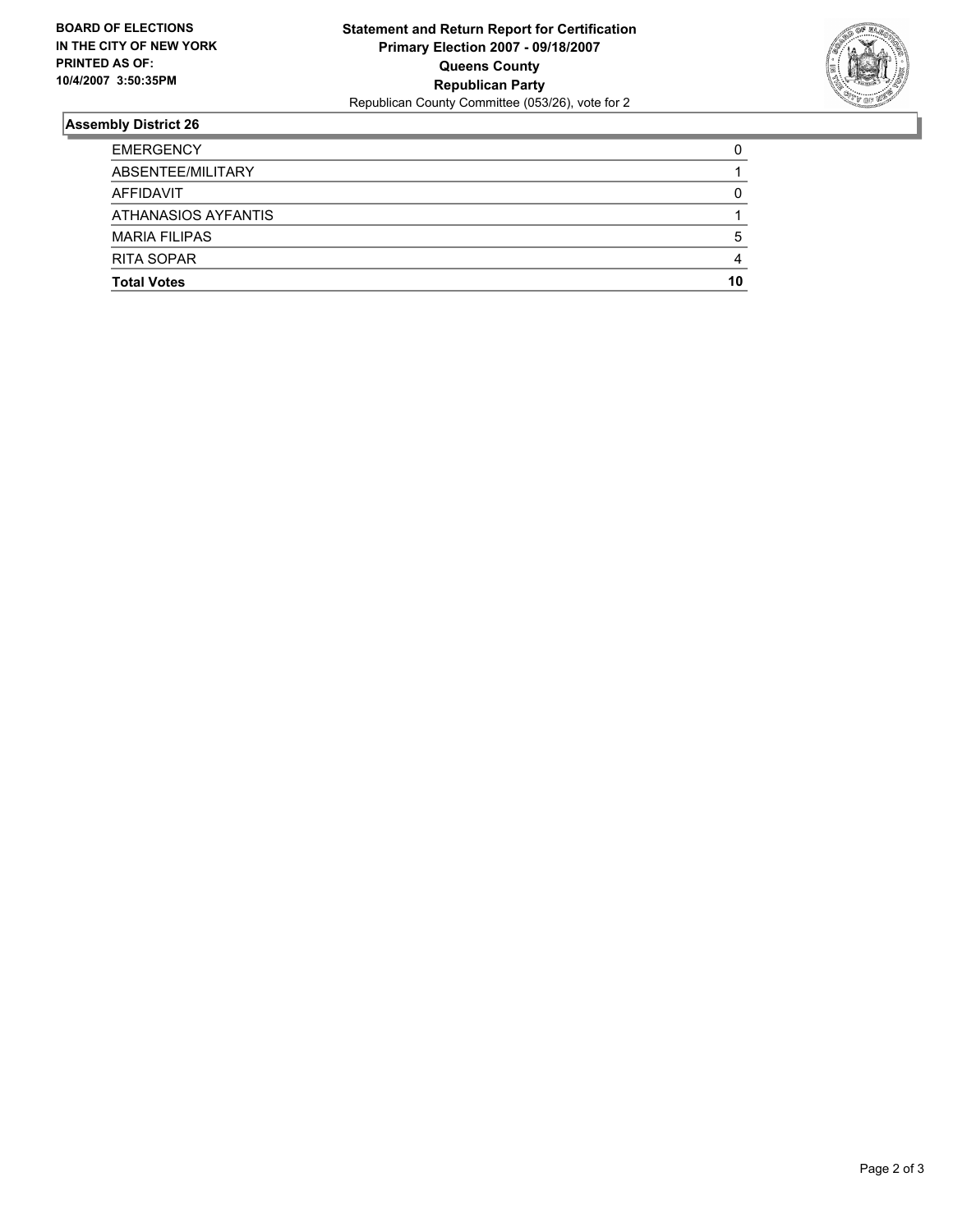### **Statement and Return Report for Certification Primary Election 2007 - 09/18/2007 Queens County Republican Party** Republican County Committee (053/26), vote for 2

### **Total for Republican County Committee (053/26) - Queens County**

| <b>EMERGENCY</b>     |    |
|----------------------|----|
| ABSENTEE/MILITARY    |    |
| AFFIDAVIT            |    |
| ATHANASIOS AYFANTIS  |    |
| <b>MARIA FILIPAS</b> |    |
| <b>RITA SOPAR</b>    |    |
| <b>Total Votes</b>   | 10 |

We certify this statement to be correct, and have caused the same to be attested by the signatures of the members of the board, or a majority thereof, on

Secretary **Chairman** 

Chief Clerk

Canvassing Board **Canvassing Board** Canvassing Board **Deputy Chief Clerk** 

Canvassing Board

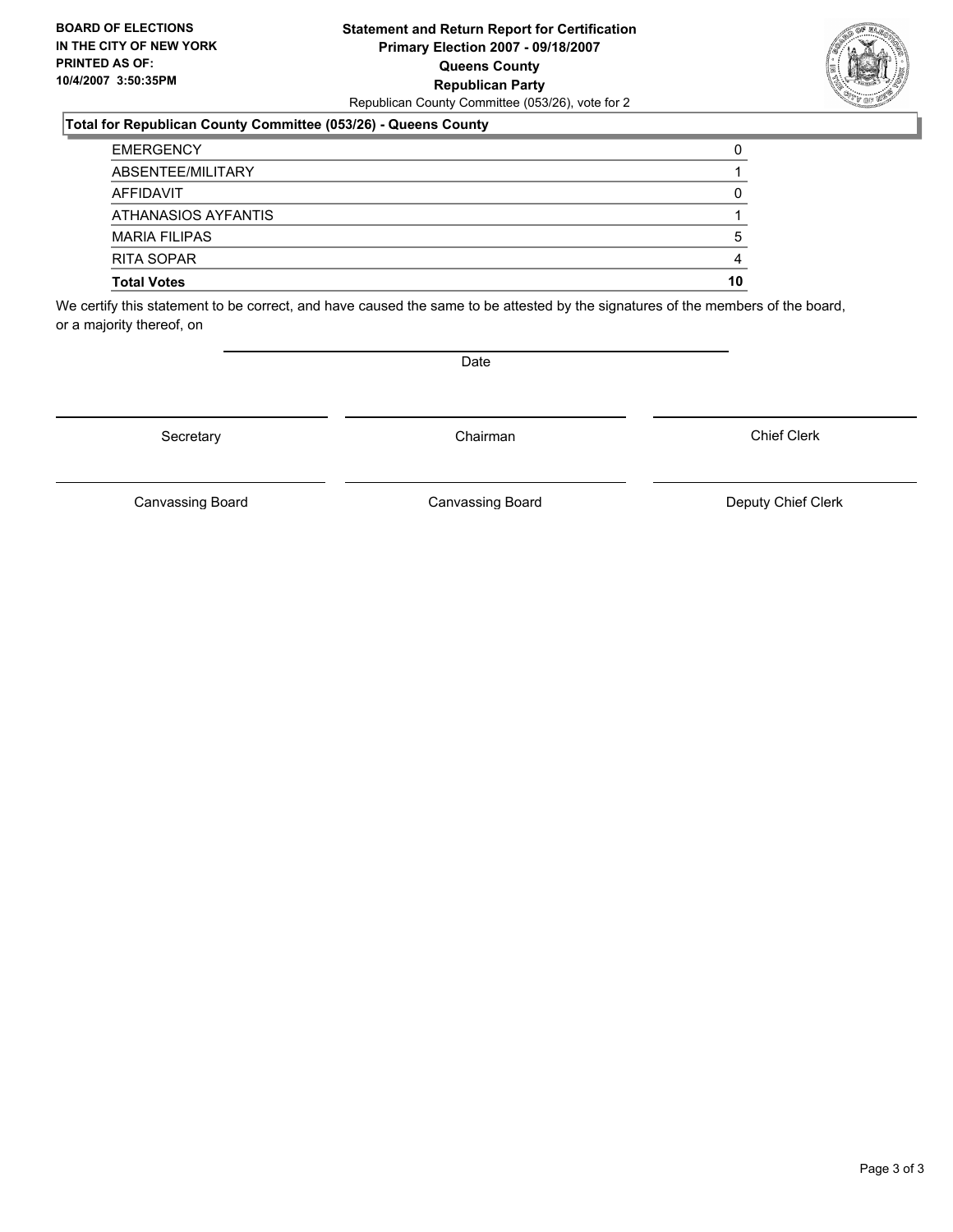

# **Primary Election 2007 - 09/18/2007 Queens County - Republican Party**

Republican County Committee 054/26 Vote for 2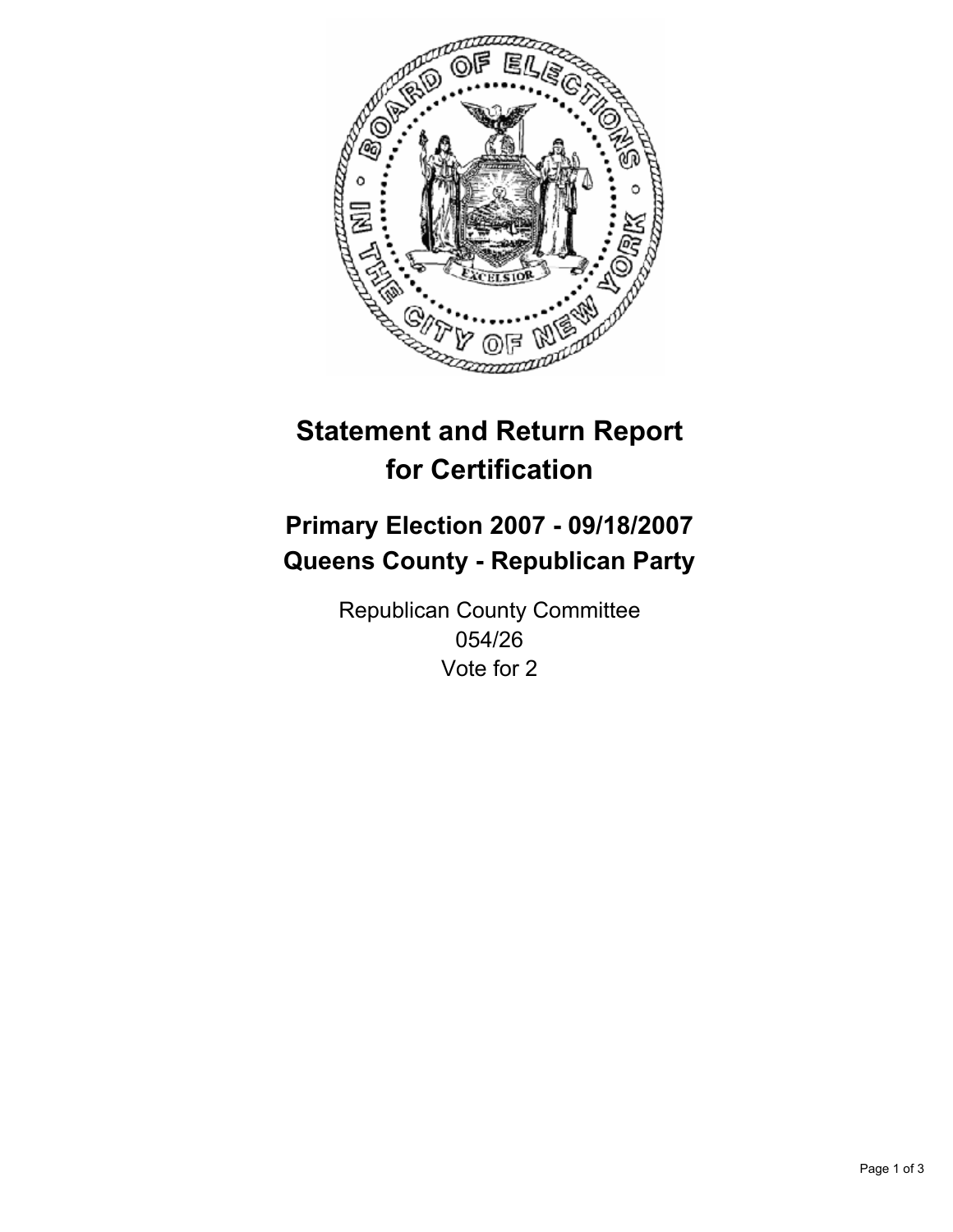

| <b>EMERGENCY</b>         |    |
|--------------------------|----|
| ABSENTEE/MILITARY        |    |
| AFFIDAVIT                |    |
| <b>REVEKA AGOPIANIS</b>  |    |
| PANAGIOTIS KALABOKIS     |    |
| AL PISTONE               |    |
| <b>JOANNE SANTORELLI</b> |    |
| <b>Total Votes</b>       | 19 |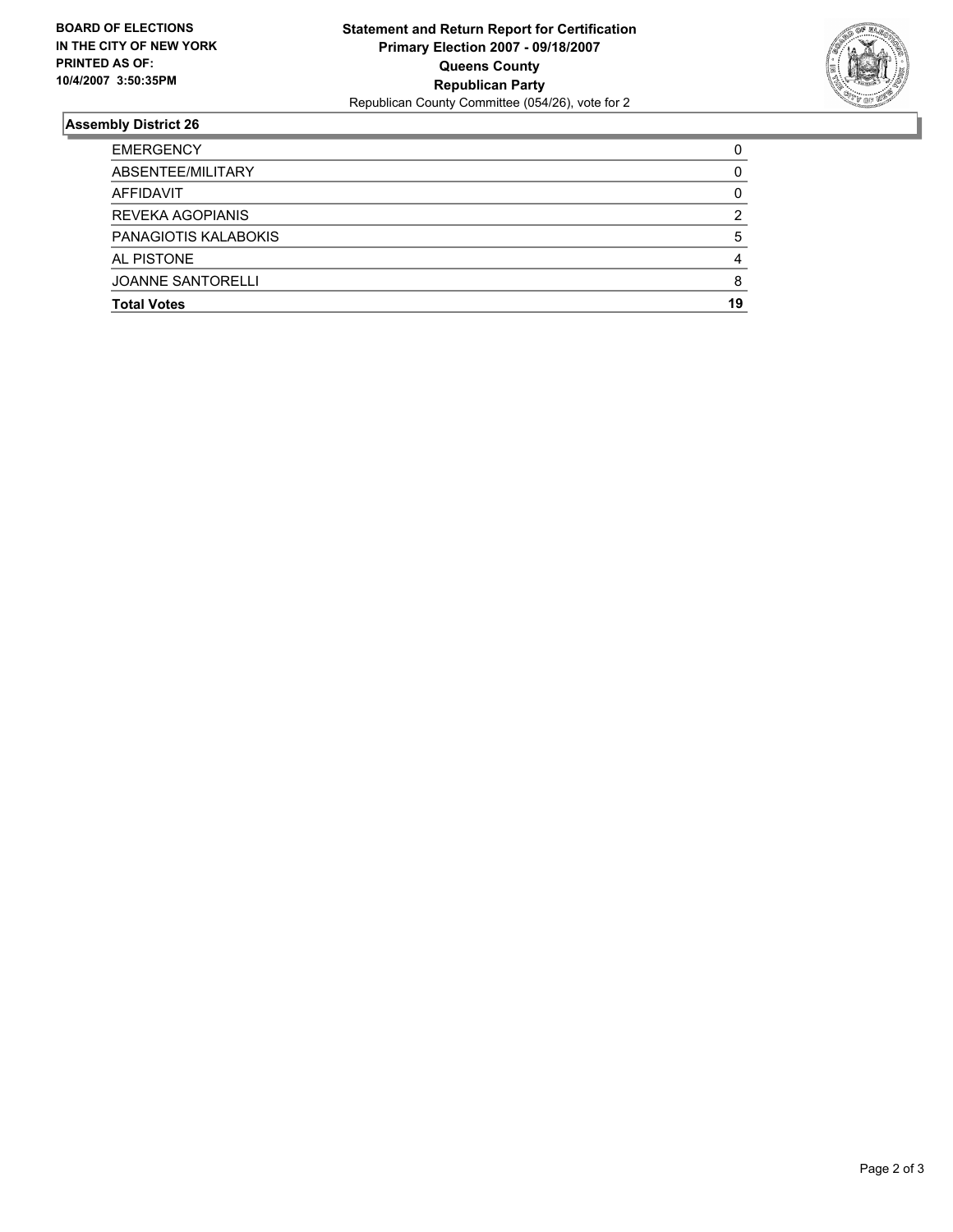### **Statement and Return Report for Certification Primary Election 2007 - 09/18/2007 Queens County Republican Party** Republican County Committee (054/26), vote for 2



#### **Total for Republican County Committee (054/26) - Queens County**

| <b>EMERGENCY</b>         |    |
|--------------------------|----|
| ABSENTEE/MILITARY        |    |
| AFFIDAVIT                |    |
| <b>REVEKA AGOPIANIS</b>  |    |
| PANAGIOTIS KALABOKIS     |    |
| AL PISTONE               |    |
| <b>JOANNE SANTORELLI</b> |    |
| <b>Total Votes</b>       | 19 |

We certify this statement to be correct, and have caused the same to be attested by the signatures of the members of the board, or a majority thereof, on

Secretary **Chairman** 

Date

Chief Clerk

Canvassing Board

Canvassing Board **Canvassing Board** Canvassing Board **Deputy Chief Clerk**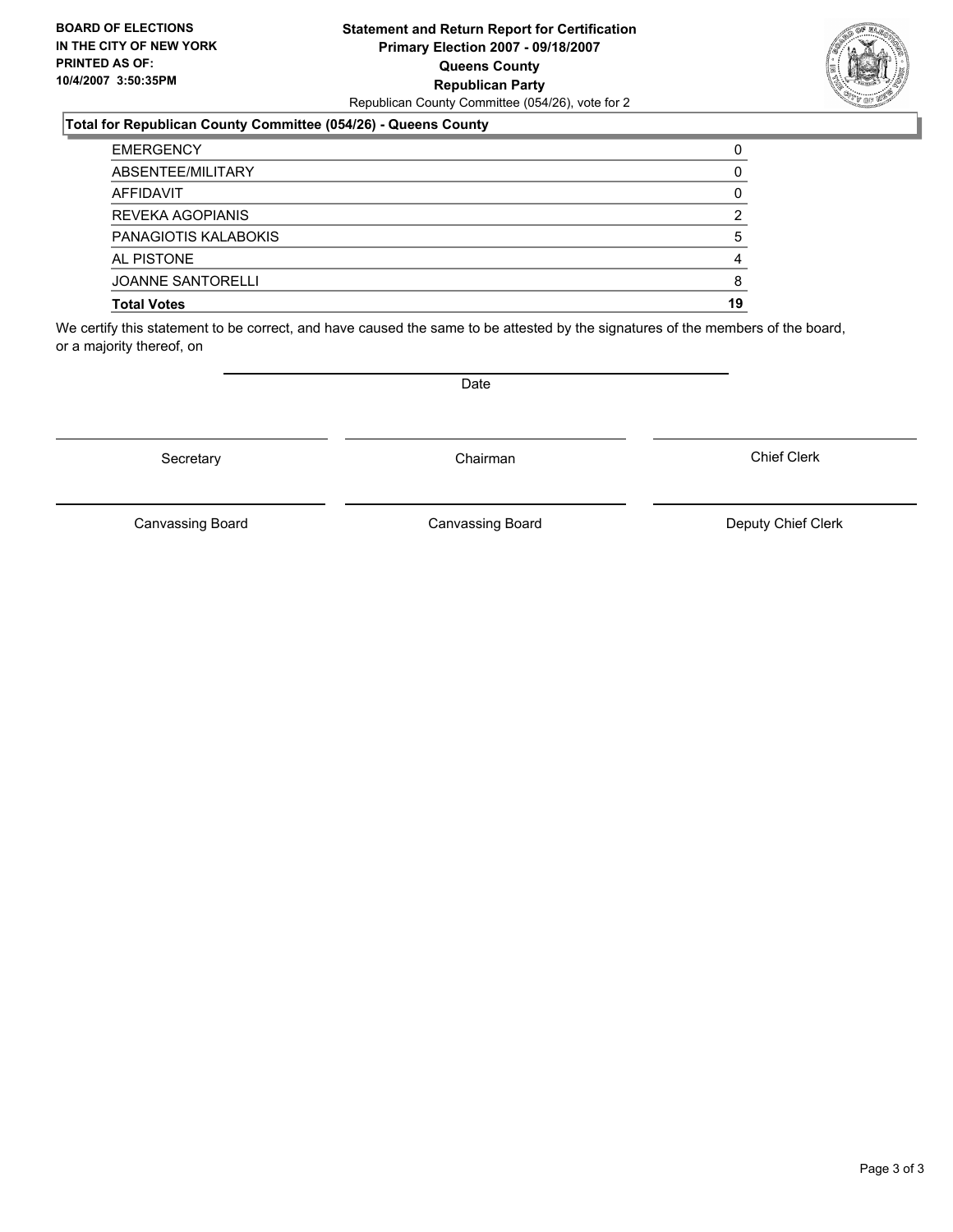

# **Primary Election 2007 - 09/18/2007 Queens County - Republican Party**

Republican County Committee 059/26 Vote for 2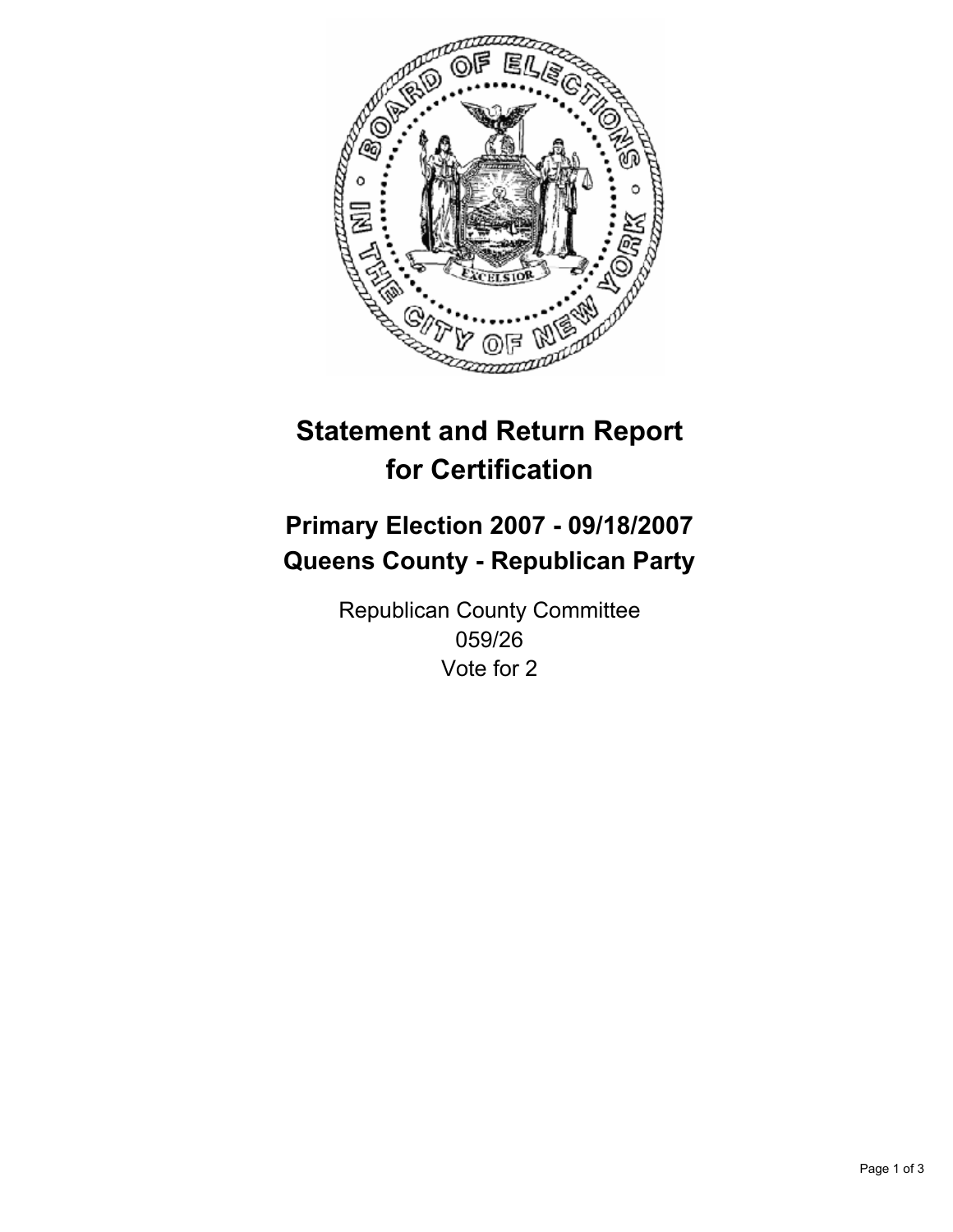

| <b>Total Votes</b>  | 16 |
|---------------------|----|
| THEODOROS BOUDOUVAS |    |
| <b>FRANK SKALA</b>  |    |
| ANGELA CAPARELLA    |    |
| MICHAEL CAPARELLA   |    |
| AFFIDAVIT           |    |
| ABSENTEE/MILITARY   |    |
| <b>EMERGENCY</b>    |    |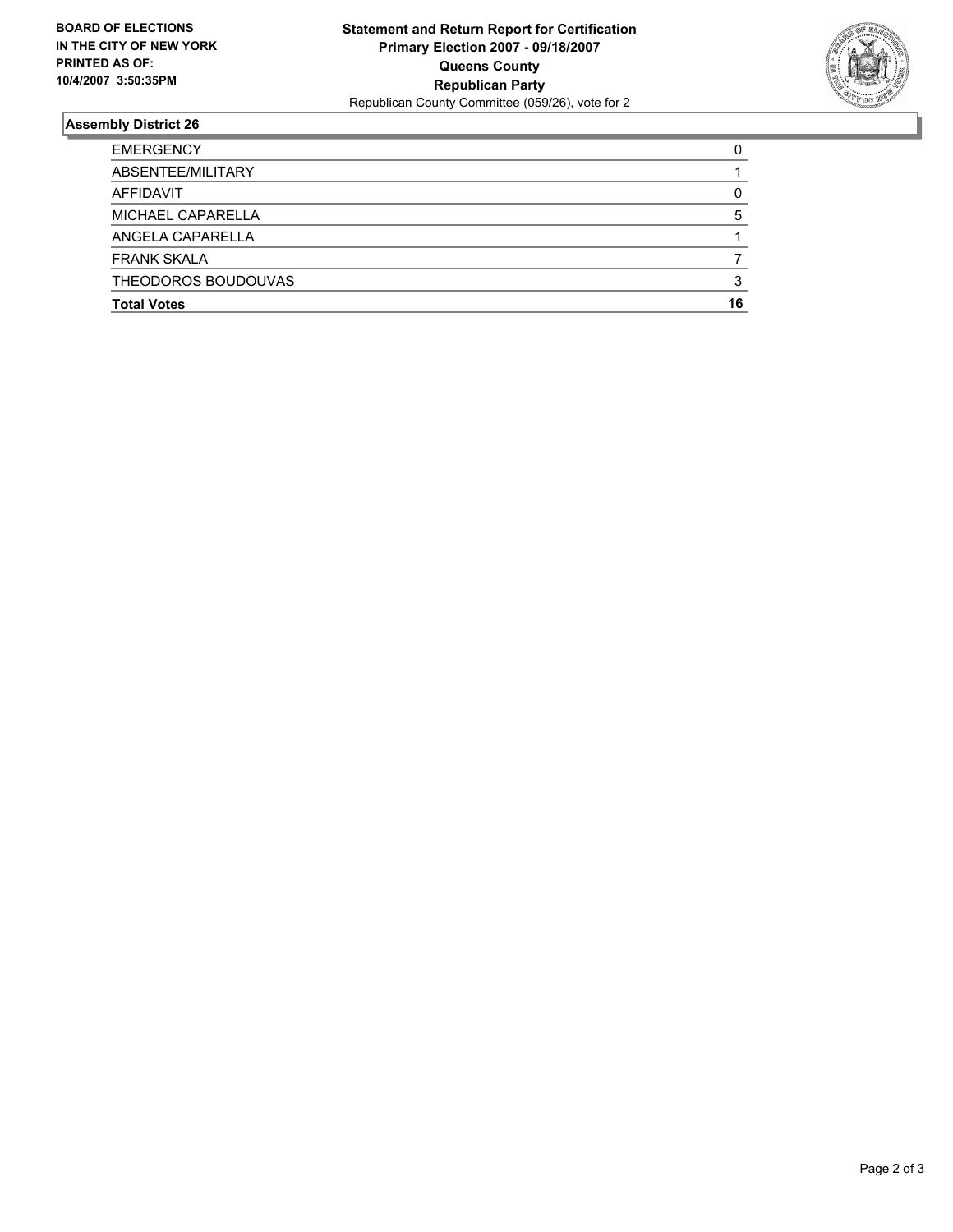### **Statement and Return Report for Certification Primary Election 2007 - 09/18/2007 Queens County Republican Party** Republican County Committee (059/26), vote for 2

### **Total for Republican County Committee (059/26) - Queens County**

| <b>EMERGENCY</b>    |    |
|---------------------|----|
| ABSENTEE/MILITARY   |    |
| AFFIDAVIT           |    |
| MICHAEL CAPARELLA   |    |
| ANGELA CAPARELLA    |    |
| <b>FRANK SKALA</b>  |    |
| THEODOROS BOUDOUVAS |    |
| <b>Total Votes</b>  | 16 |

We certify this statement to be correct, and have caused the same to be attested by the signatures of the members of the board, or a majority thereof, on

Secretary **Chairman** 

Canvassing Board

Canvassing Board Canvassing Board Canvassing Canvassing Board Deputy Chief Clerk

Chief Clerk

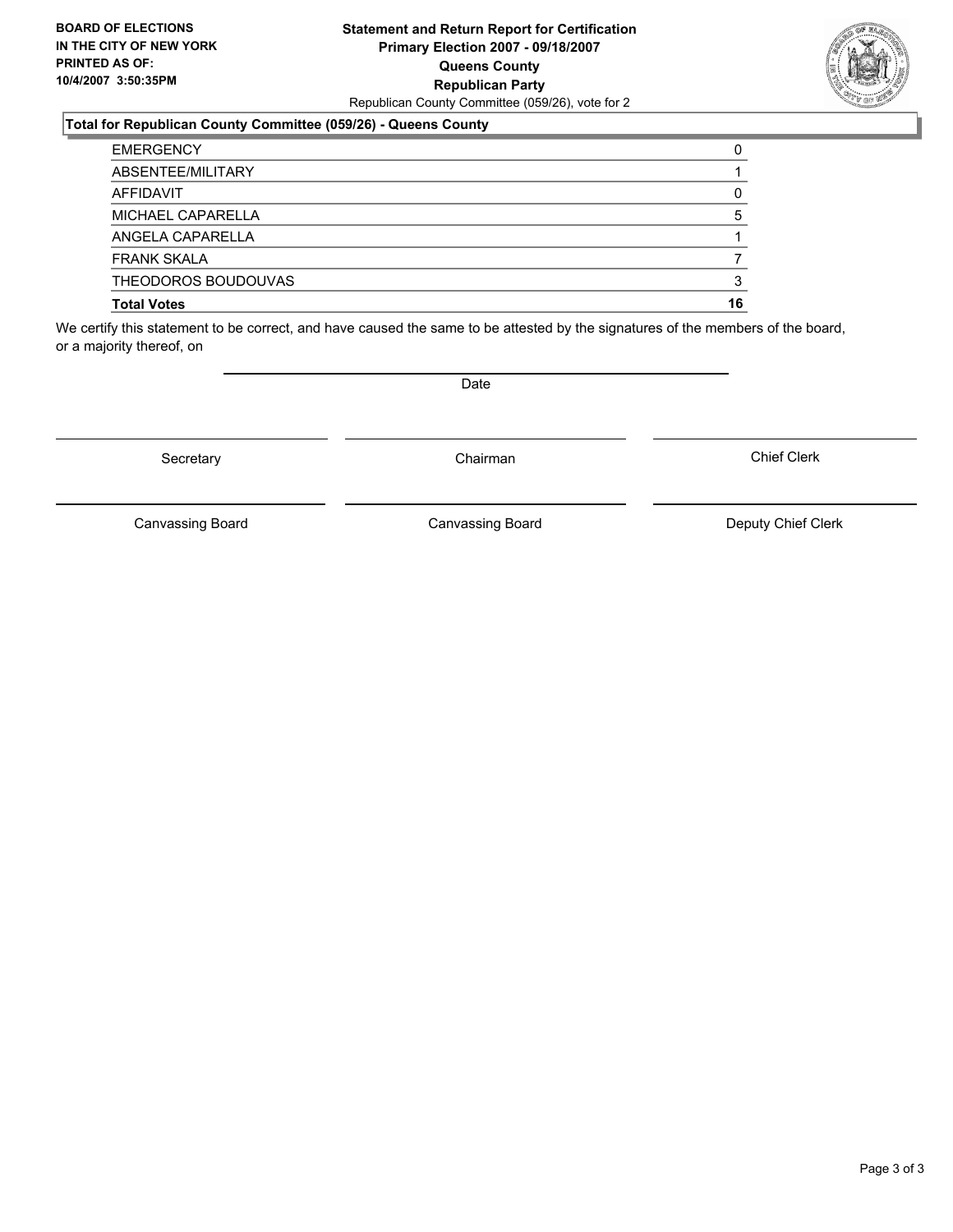

# **Primary Election 2007 - 09/18/2007 Queens County - Republican Party**

Republican County Committee 066/26 Vote for 2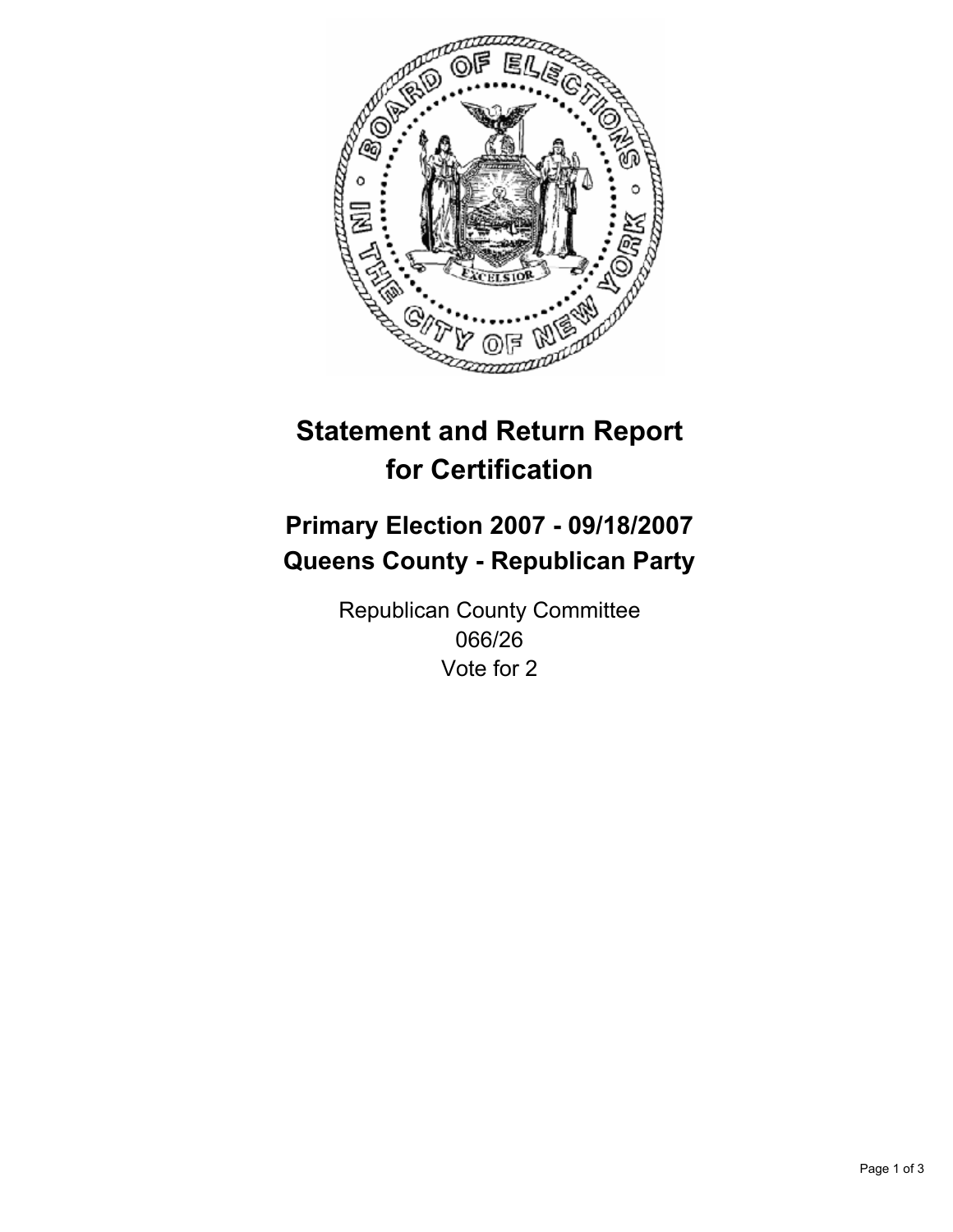

| <b>EMERGENCY</b>        |    |
|-------------------------|----|
| ABSENTEE/MILITARY       |    |
| AFFIDAVIT               |    |
| GONZALO POLICARPIO      | 13 |
| EDELWINA POLICARPIO     | 8  |
| <b>DENNIS SAFFRAN</b>   | 25 |
| <b>JONESIE CLEMENCE</b> | 20 |
| <b>Total Votes</b>      | 66 |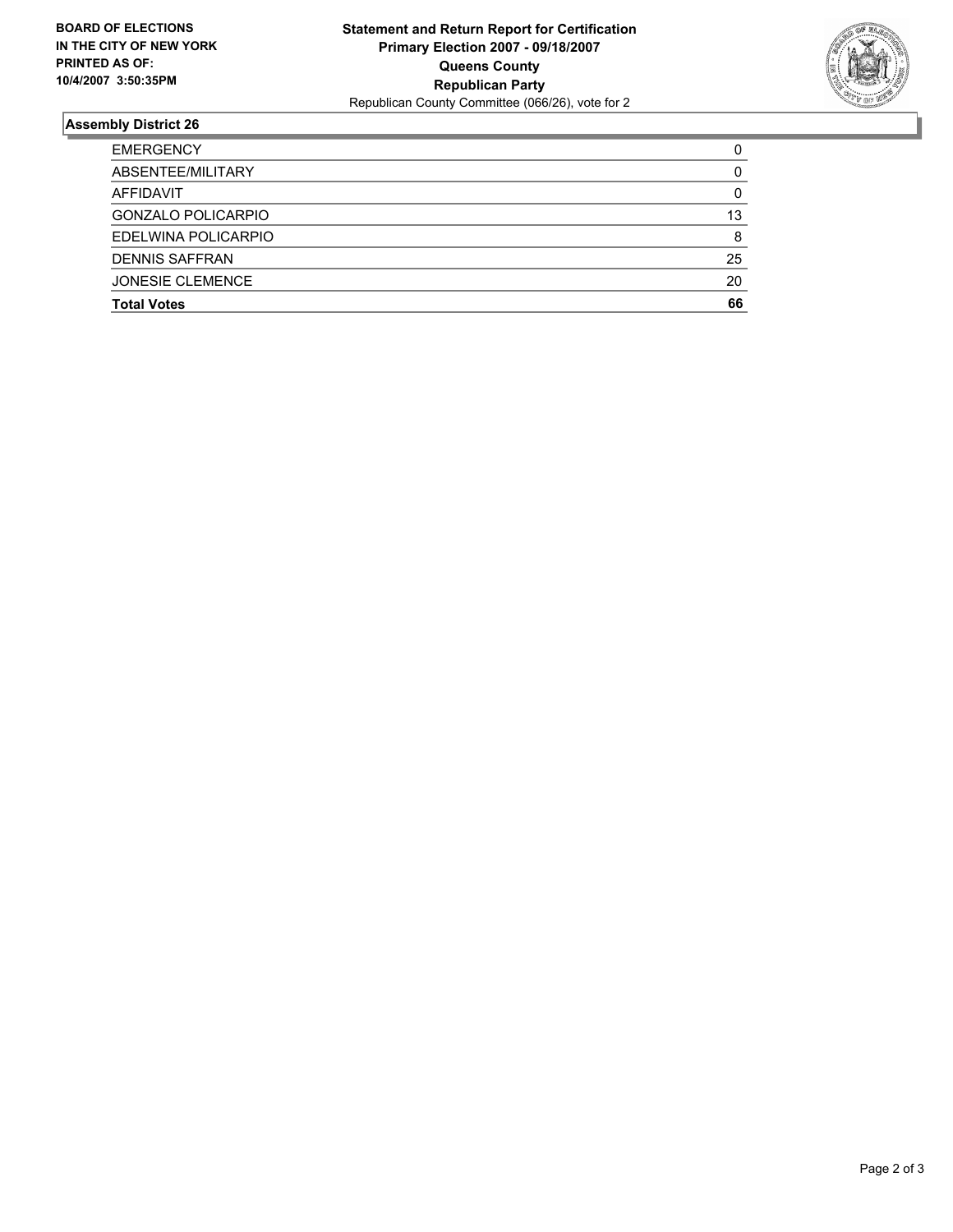### **Statement and Return Report for Certification Primary Election 2007 - 09/18/2007 Queens County Republican Party** Republican County Committee (066/26), vote for 2



#### **Total for Republican County Committee (066/26) - Queens County**

| <b>EMERGENCY</b>          |    |
|---------------------------|----|
| ABSENTEE/MILITARY         |    |
| AFFIDAVIT                 |    |
| <b>GONZALO POLICARPIO</b> | 13 |
| EDELWINA POLICARPIO       |    |
| <b>DENNIS SAFFRAN</b>     | 25 |
| <b>JONESIE CLEMENCE</b>   | 20 |
| <b>Total Votes</b>        | 66 |

We certify this statement to be correct, and have caused the same to be attested by the signatures of the members of the board, or a majority thereof, on

Secretary **Chairman** 

Date

Chief Clerk

Canvassing Board

Canvassing Board Canvassing Board Canvassing Canvassing Board Deputy Chief Clerk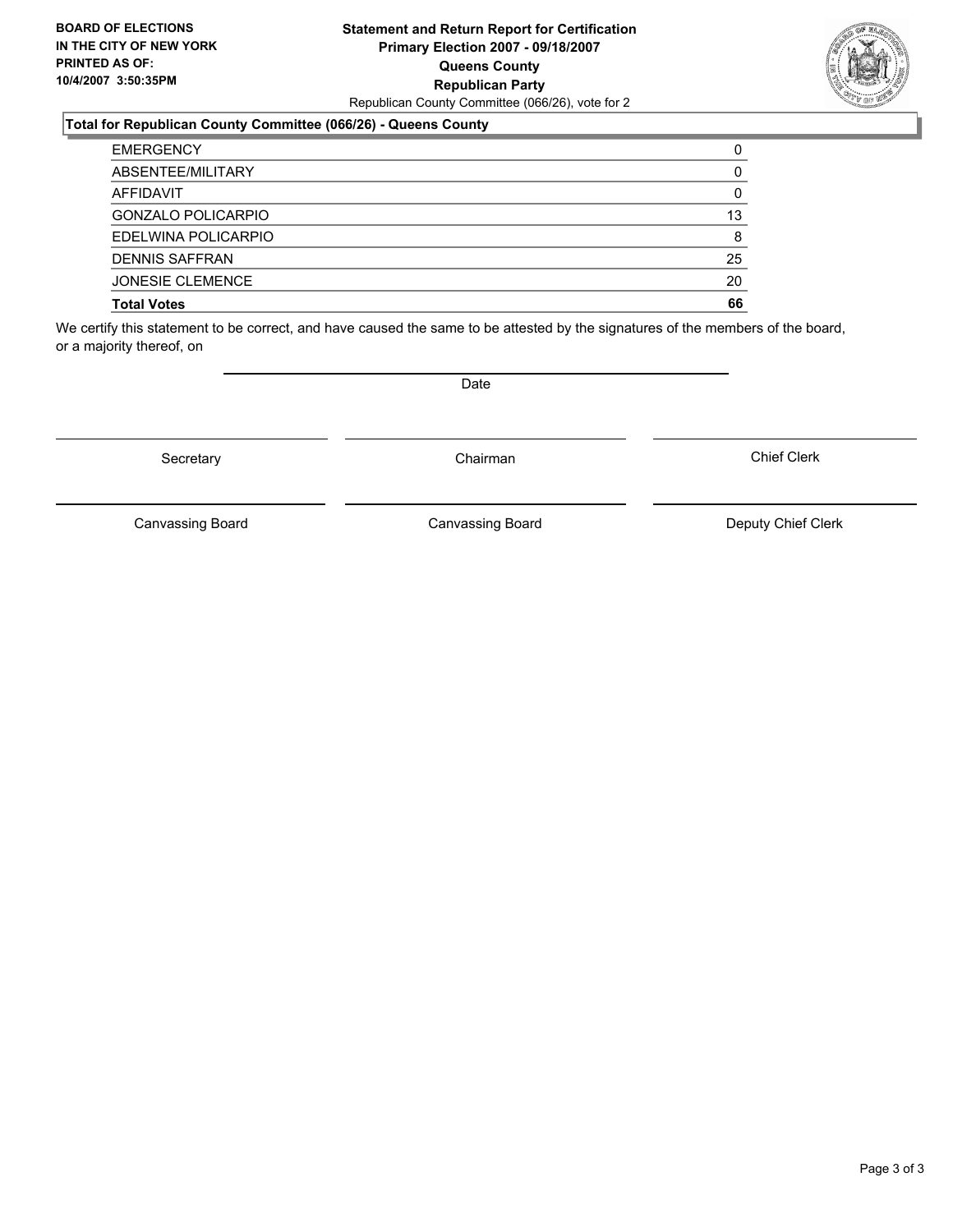

# **Primary Election 2007 - 09/18/2007 Queens County - Republican Party**

Republican County Committee 067/26 Vote for 2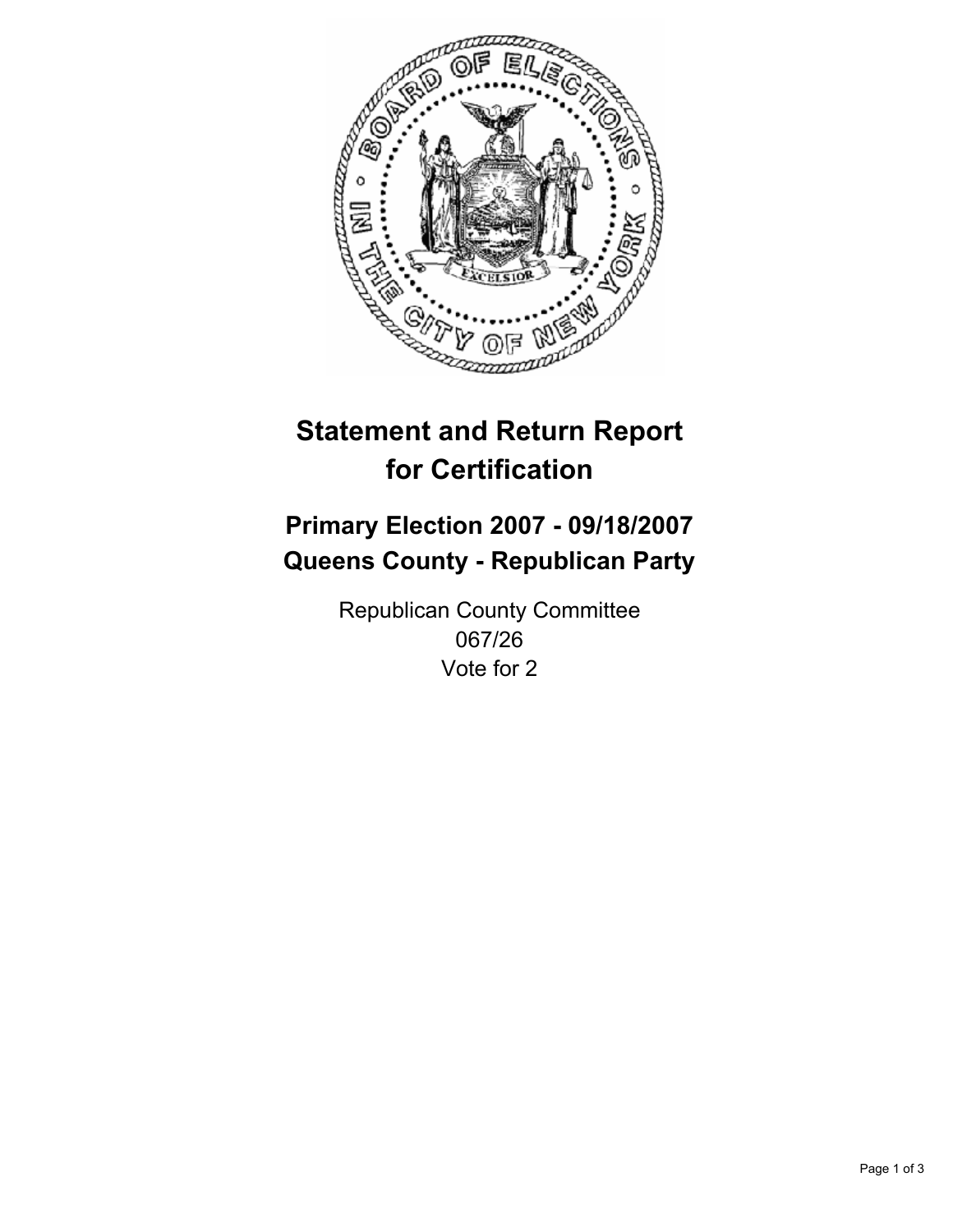

| <b>Total Votes</b>       | 19 |
|--------------------------|----|
| <b>MARIE AMELLER</b>     |    |
| <b>LAURA CONTE</b>       |    |
| <b>LAZAROS AGOPIANIS</b> |    |
| ANASTASI BOUDOUVAS       |    |
| AFFIDAVIT                |    |
| ABSENTEE/MILITARY        |    |
| <b>EMERGENCY</b>         |    |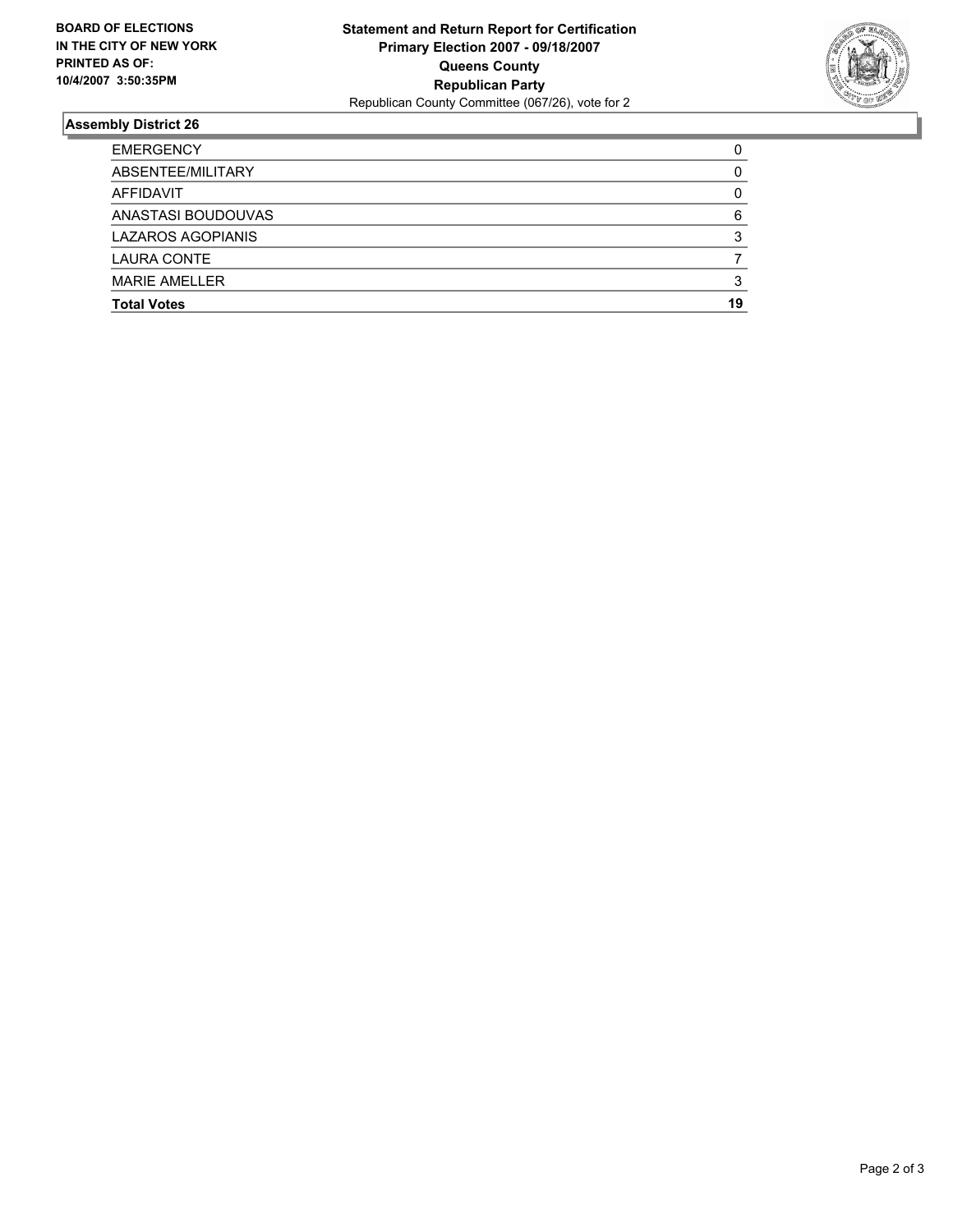### **Statement and Return Report for Certification Primary Election 2007 - 09/18/2007 Queens County Republican Party** Republican County Committee (067/26), vote for 2

### **Total for Republican County Committee (067/26) - Queens County**

| <b>EMERGENCY</b>         |    |
|--------------------------|----|
| ABSENTEE/MILITARY        |    |
| AFFIDAVIT                |    |
| ANASTASI BOUDOUVAS       |    |
| <b>LAZAROS AGOPIANIS</b> |    |
| <b>LAURA CONTE</b>       |    |
| <b>MARIE AMELLER</b>     |    |
| <b>Total Votes</b>       | 19 |

We certify this statement to be correct, and have caused the same to be attested by the signatures of the members of the board, or a majority thereof, on

Secretary **Chairman** 

Canvassing Board

Canvassing Board Canvassing Board Canvassing Canvassing Board Deputy Chief Clerk

Chief Clerk

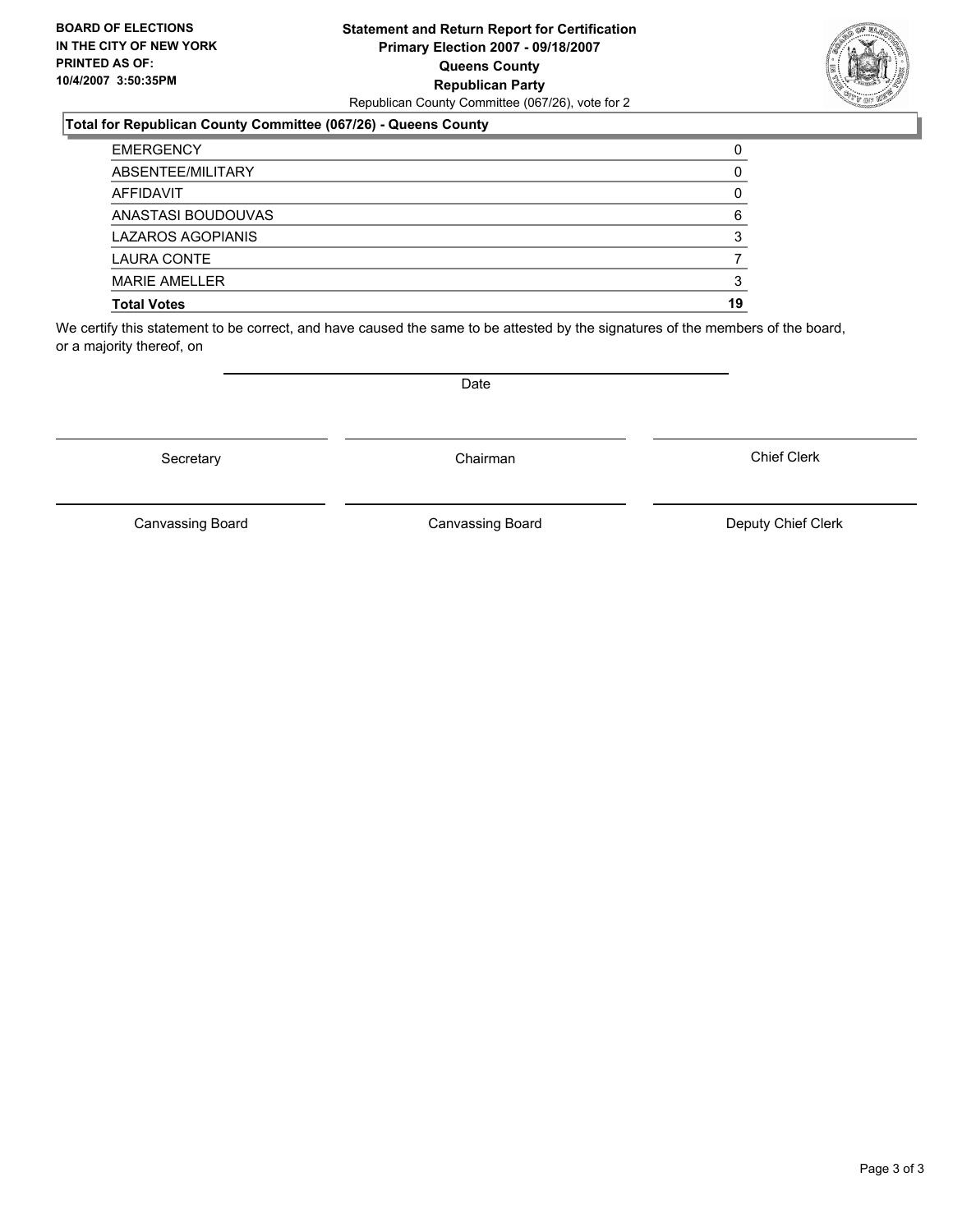

# **Primary Election 2007 - 09/18/2007 Queens County - Republican Party**

Republican County Committee 071/26 Vote for 2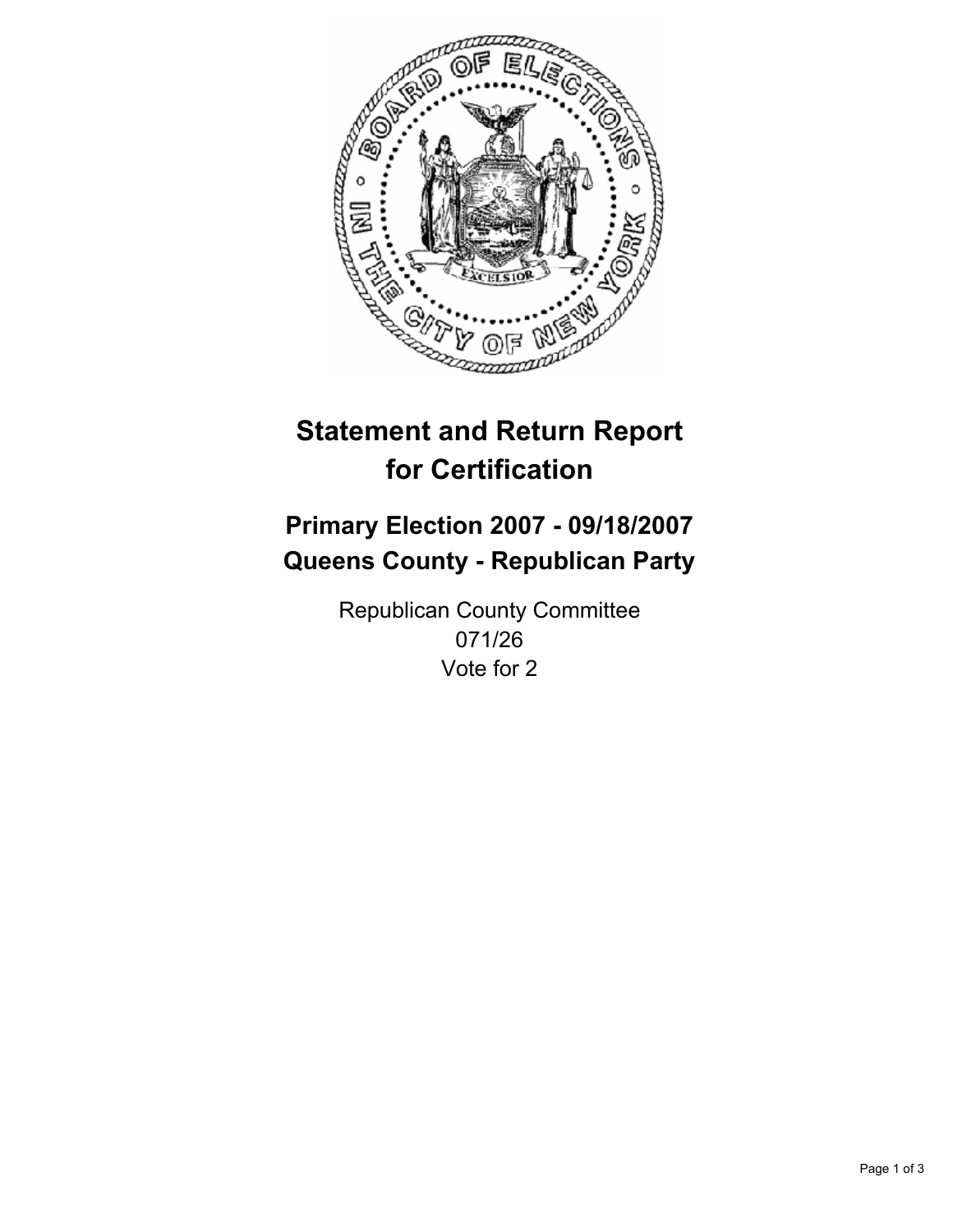

| 10 |
|----|
|    |
|    |
|    |
| 30 |
|    |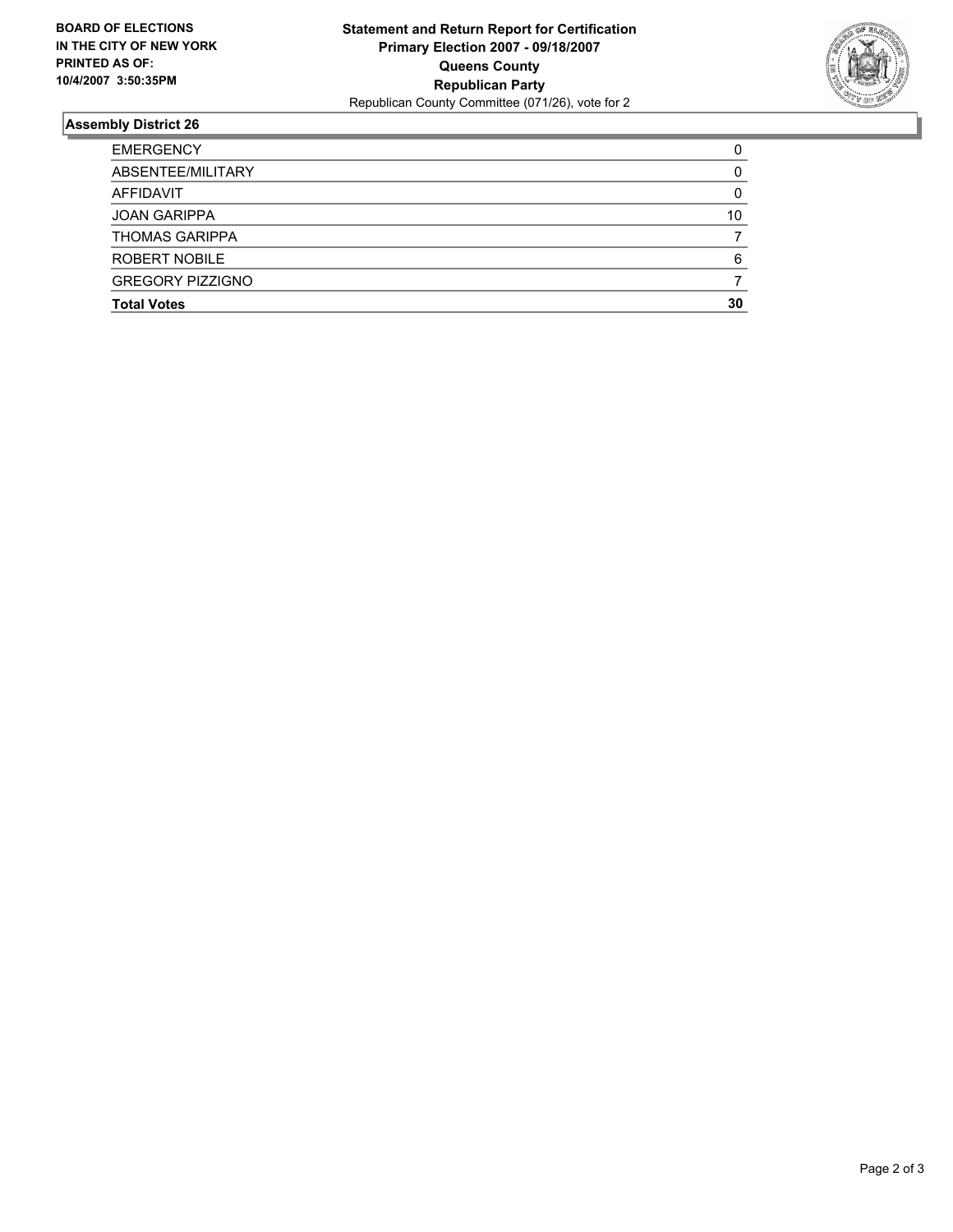### **Statement and Return Report for Certification Primary Election 2007 - 09/18/2007 Queens County Republican Party** Republican County Committee (071/26), vote for 2

### **Total for Republican County Committee (071/26) - Queens County**

| <b>EMERGENCY</b>        |    |
|-------------------------|----|
| ABSENTEE/MILITARY       |    |
| AFFIDAVIT               |    |
| <b>JOAN GARIPPA</b>     | 10 |
| <b>THOMAS GARIPPA</b>   |    |
| ROBERT NOBILE           | 6  |
| <b>GREGORY PIZZIGNO</b> |    |
| <b>Total Votes</b>      | 30 |

We certify this statement to be correct, and have caused the same to be attested by the signatures of the members of the board, or a majority thereof, on

Canvassing Board

Chief Clerk





Date

Secretary **Chairman** 

Canvassing Board Canvassing Board Canvassing Canvassing Board Deputy Chief Clerk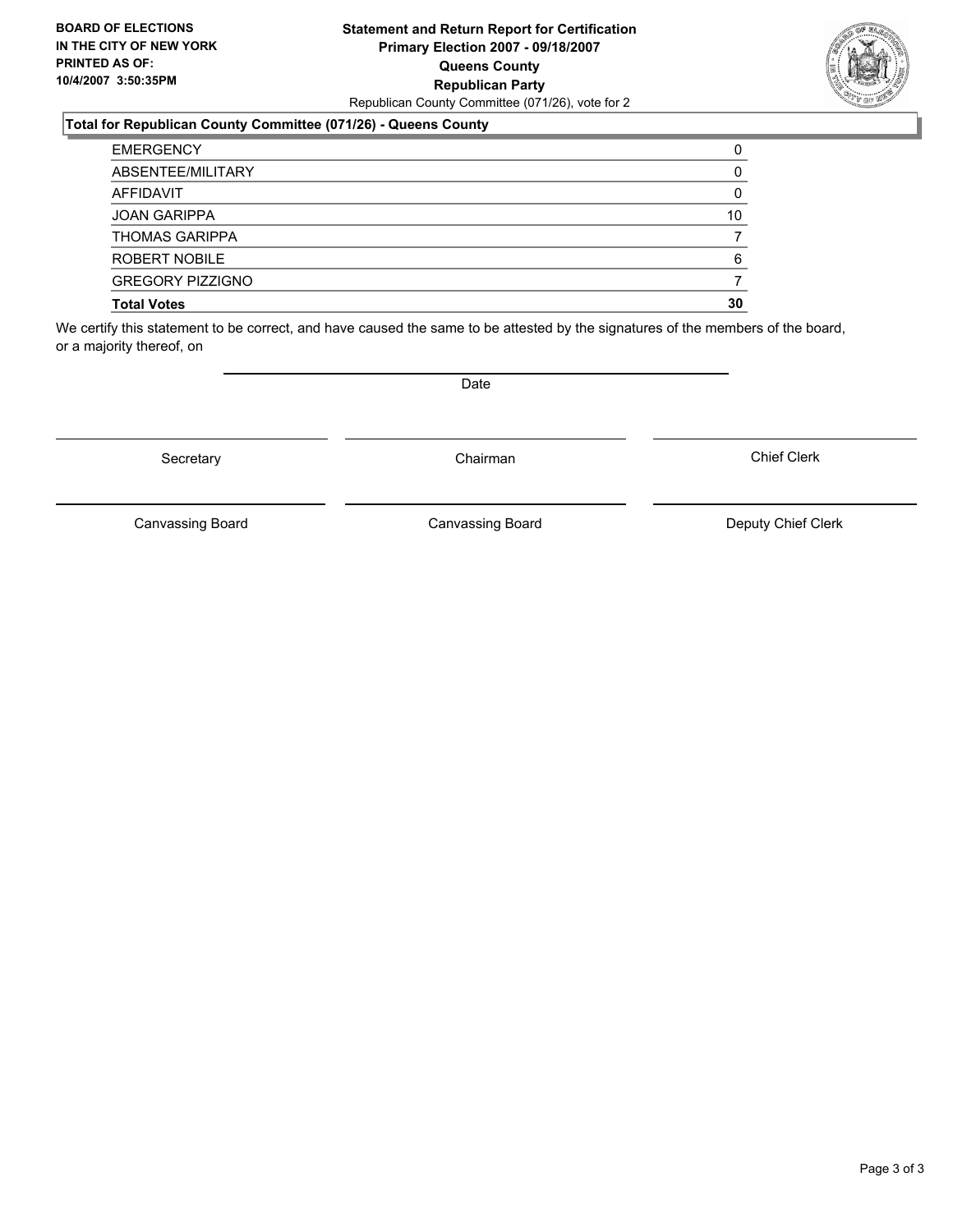

# **Primary Election 2007 - 09/18/2007 Queens County - Republican Party**

Republican County Committee 072/26 Vote for 2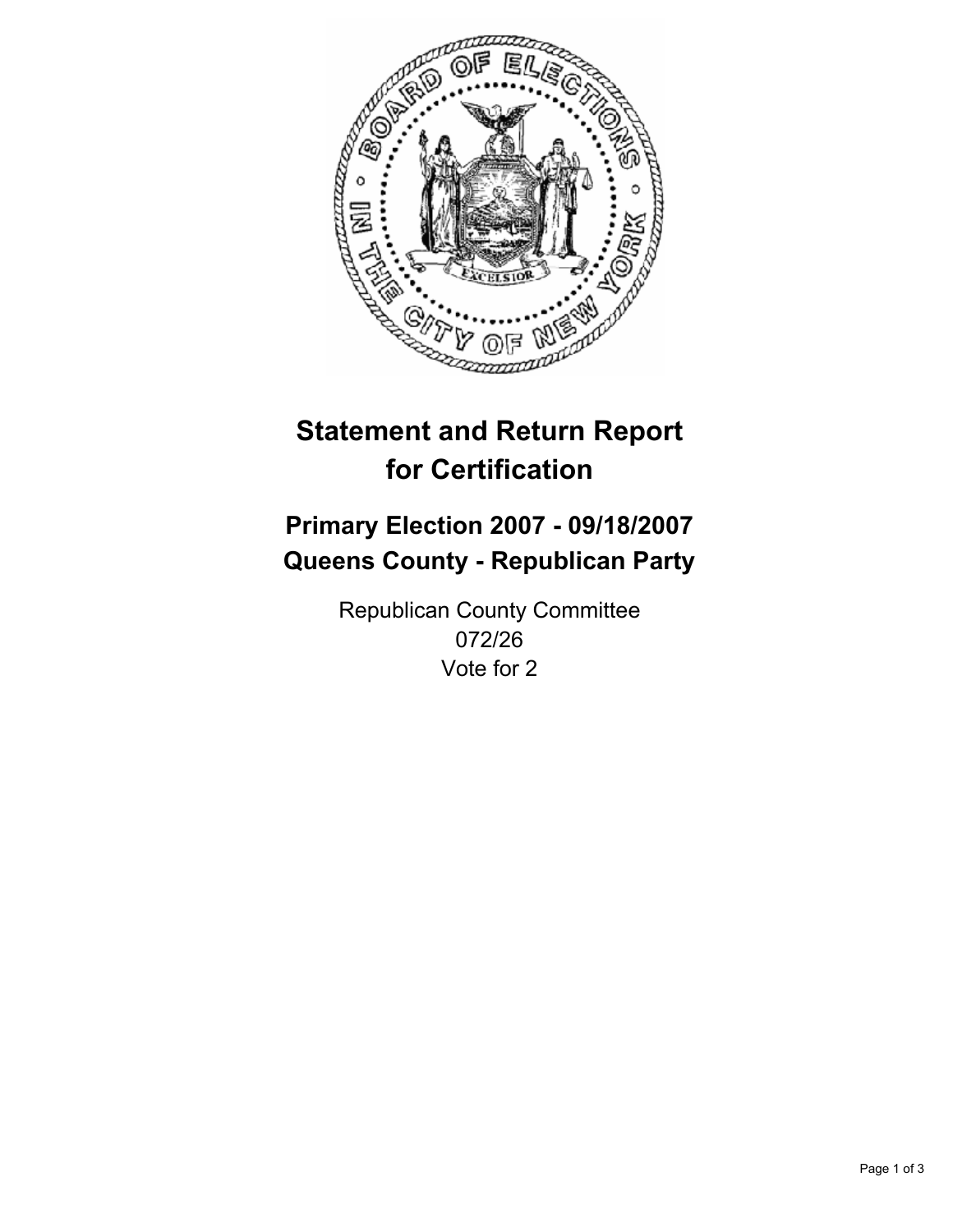

| <b>EMERGENCY</b>        |  |
|-------------------------|--|
| ABSENTEE/MILITARY       |  |
| AFFIDAVIT               |  |
| <b>ALICE MACKAY</b>     |  |
| MICHAEL DEPRINO         |  |
| JOHN MANIS JR.          |  |
| <b>LILLIAN AYFANTIS</b> |  |
| <b>Total Votes</b>      |  |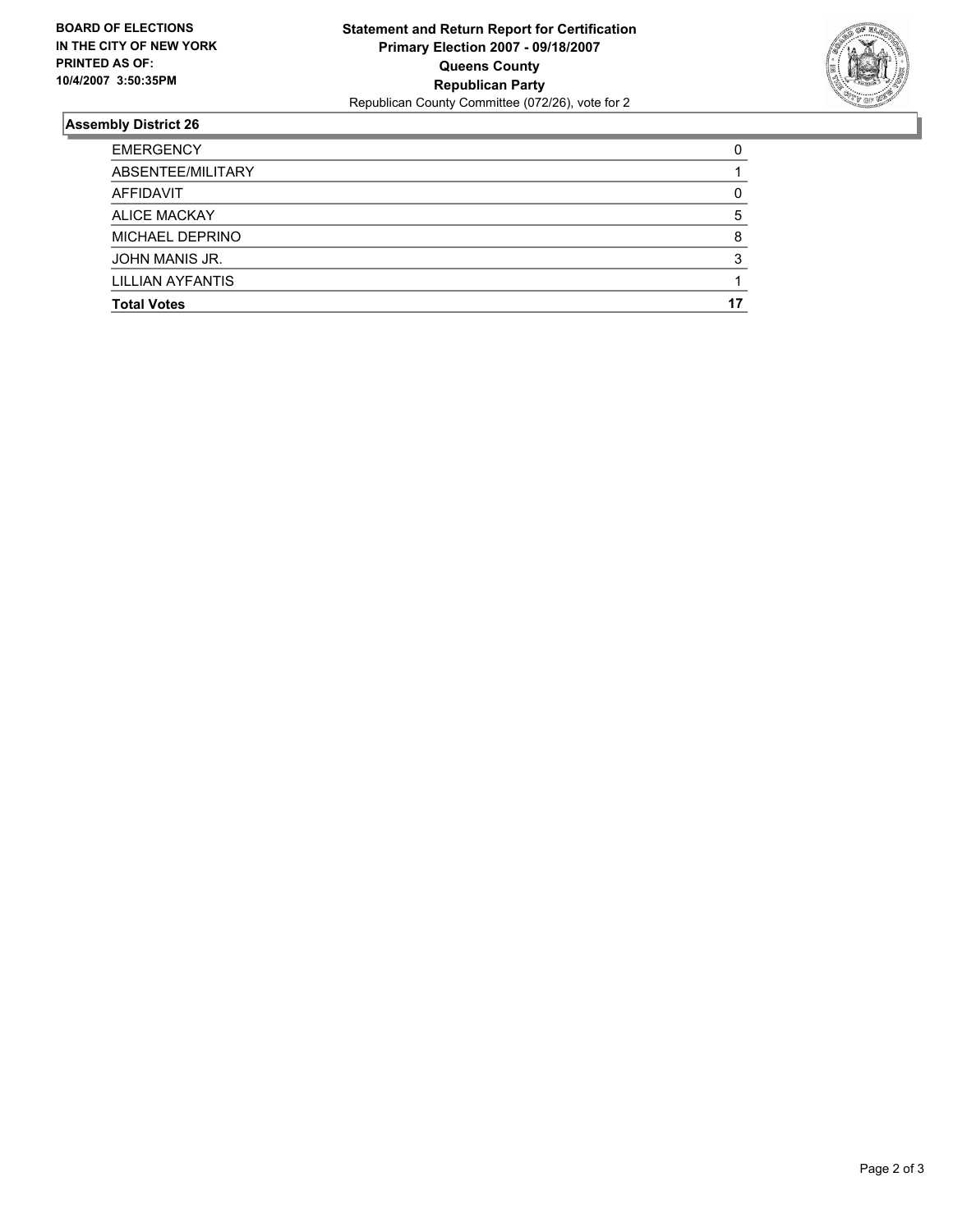### **Statement and Return Report for Certification Primary Election 2007 - 09/18/2007 Queens County Republican Party** Republican County Committee (072/26), vote for 2

### **Total for Republican County Committee (072/26) - Queens County**

| <b>Total Votes</b> |  |
|--------------------|--|
| LILLIAN AYFANTIS   |  |
| JOHN MANIS JR.     |  |
| MICHAEL DEPRINO    |  |
| ALICE MACKAY       |  |
| AFFIDAVIT          |  |
| ABSENTEE/MILITARY  |  |
| <b>EMERGENCY</b>   |  |

We certify this statement to be correct, and have caused the same to be attested by the signatures of the members of the board, or a majority thereof, on

Secretary **Chairman** 

Canvassing Board Canvassing Board Canvassing Canvassing Board Deputy Chief Clerk

Chief Clerk

Canvassing Board

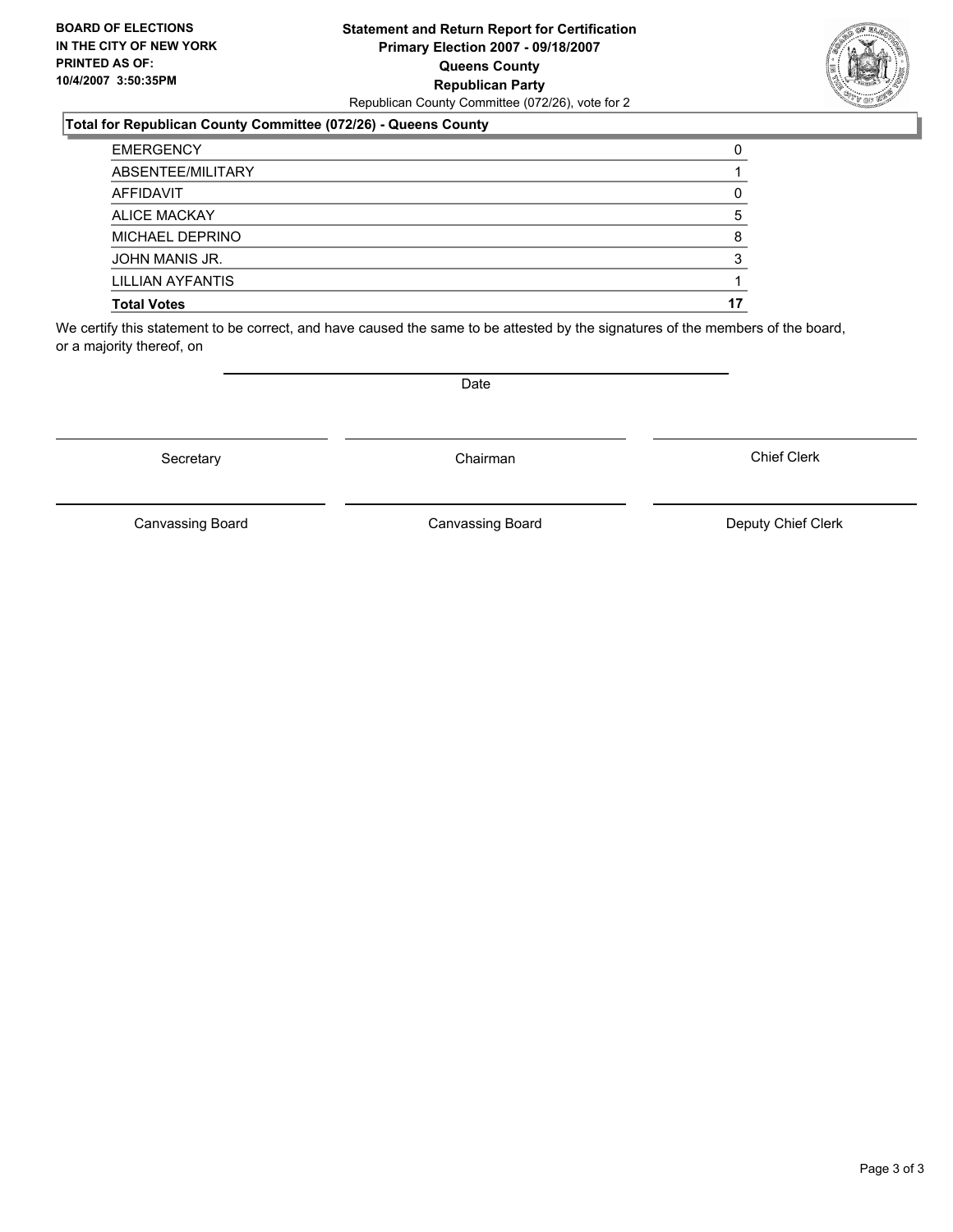

# **Primary Election 2007 - 09/18/2007 Queens County - Republican Party**

Republican County Committee 087/26 Vote for 2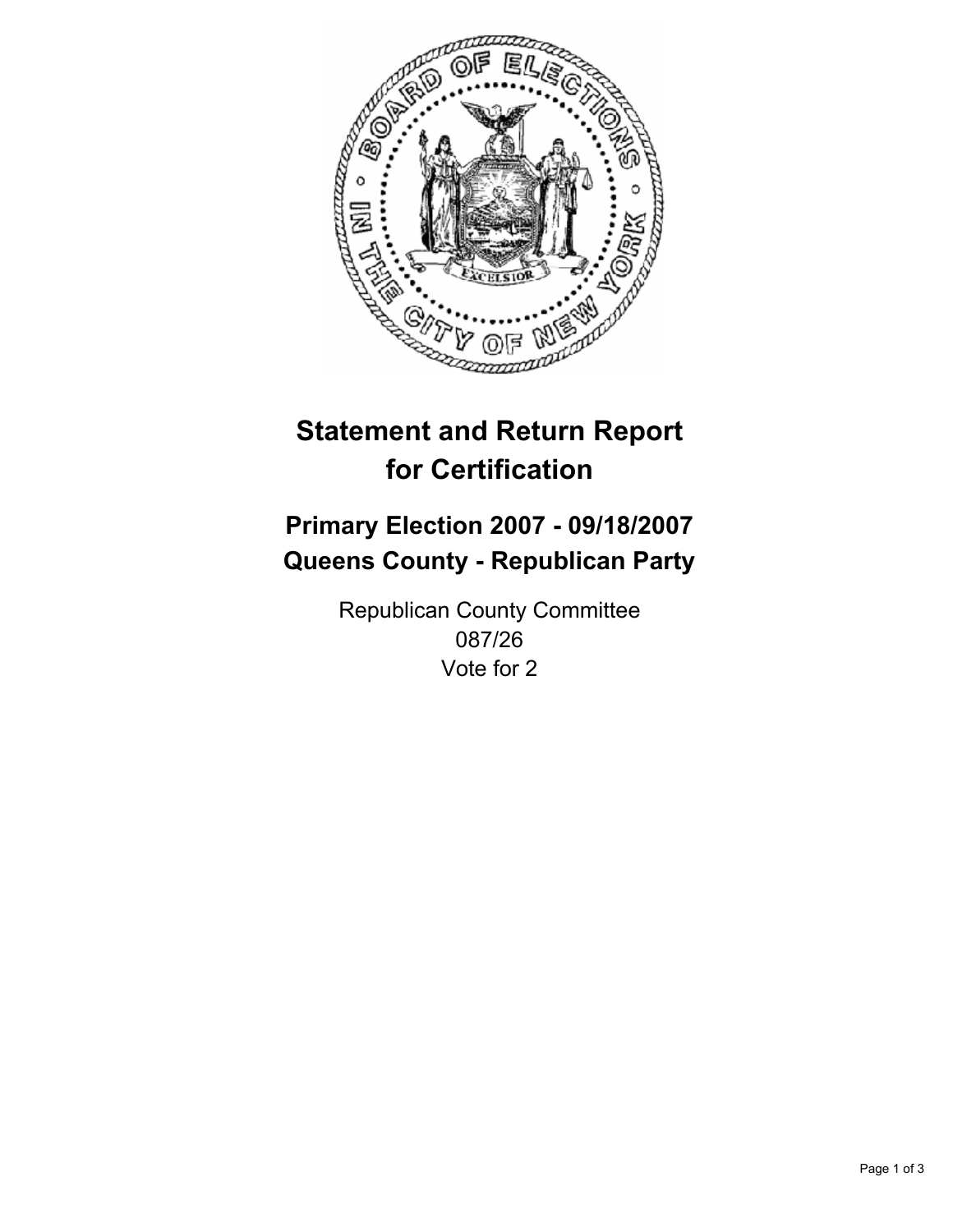

| <b>Total Votes</b>        | 19 |
|---------------------------|----|
| <b>MITCHELL SCHWADRON</b> | :  |
| <b>BRIAN FEFFERMAN</b>    | 6  |
| <b>MARCIA FEFFERMAN</b>   |    |
| AFFIDAVIT                 |    |
| ABSENTEE/MILITARY         |    |
| <b>EMERGENCY</b>          |    |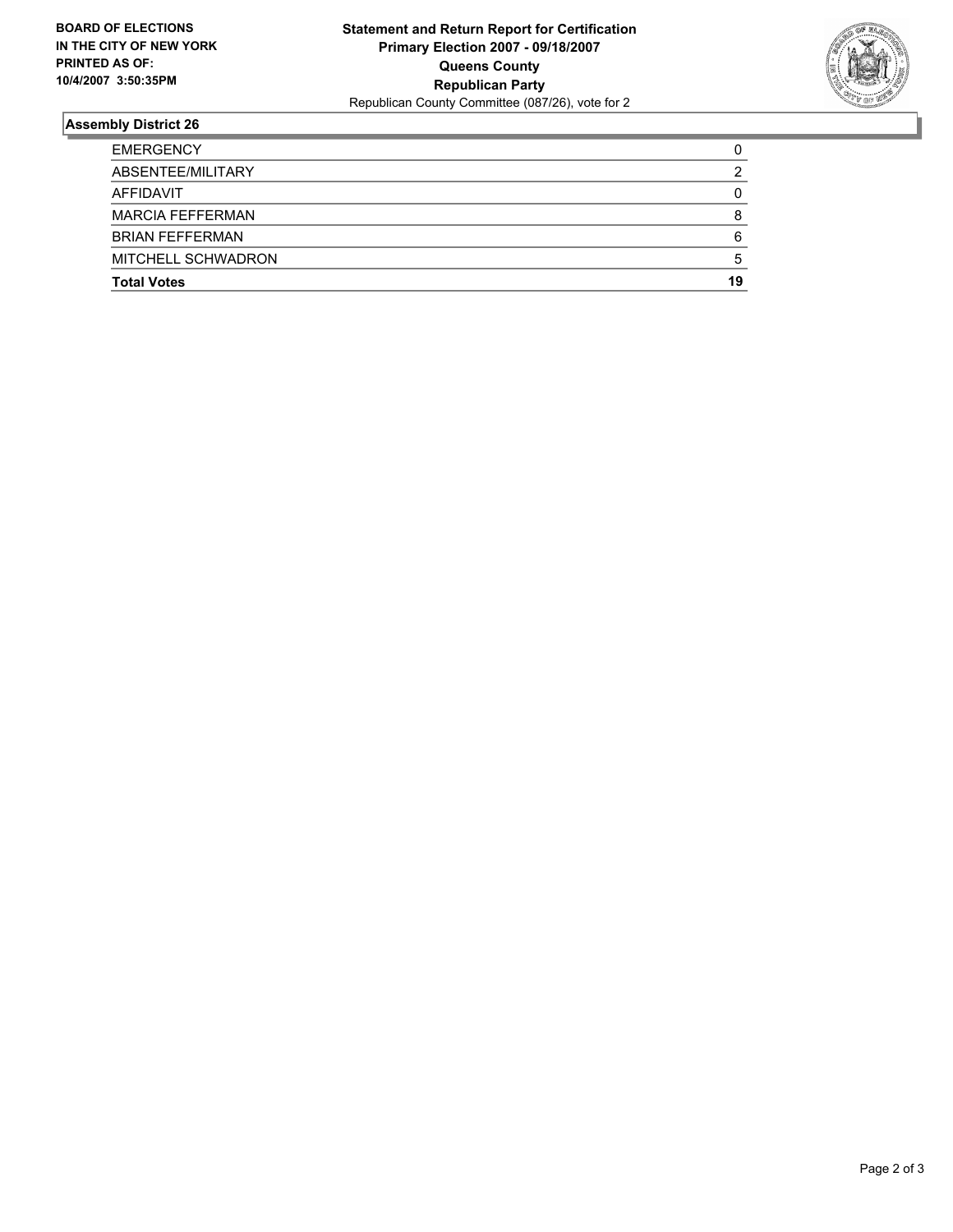### **Statement and Return Report for Certification Primary Election 2007 - 09/18/2007 Queens County Republican Party** Republican County Committee (087/26), vote for 2

### **Total for Republican County Committee (087/26) - Queens County**

| <b>EMERGENCY</b>        |    |
|-------------------------|----|
| ABSENTEE/MILITARY       |    |
| AFFIDAVIT               |    |
| <b>MARCIA FEFFERMAN</b> |    |
| <b>BRIAN FEFFERMAN</b>  | 6  |
| MITCHELL SCHWADRON      | ∽  |
| <b>Total Votes</b>      | 19 |

We certify this statement to be correct, and have caused the same to be attested by the signatures of the members of the board, or a majority thereof, on

Secretary **Chairman** 

Chief Clerk

Canvassing Board **Canvassing Board** Canvassing Board **Deputy Chief Clerk** 

Canvassing Board



Date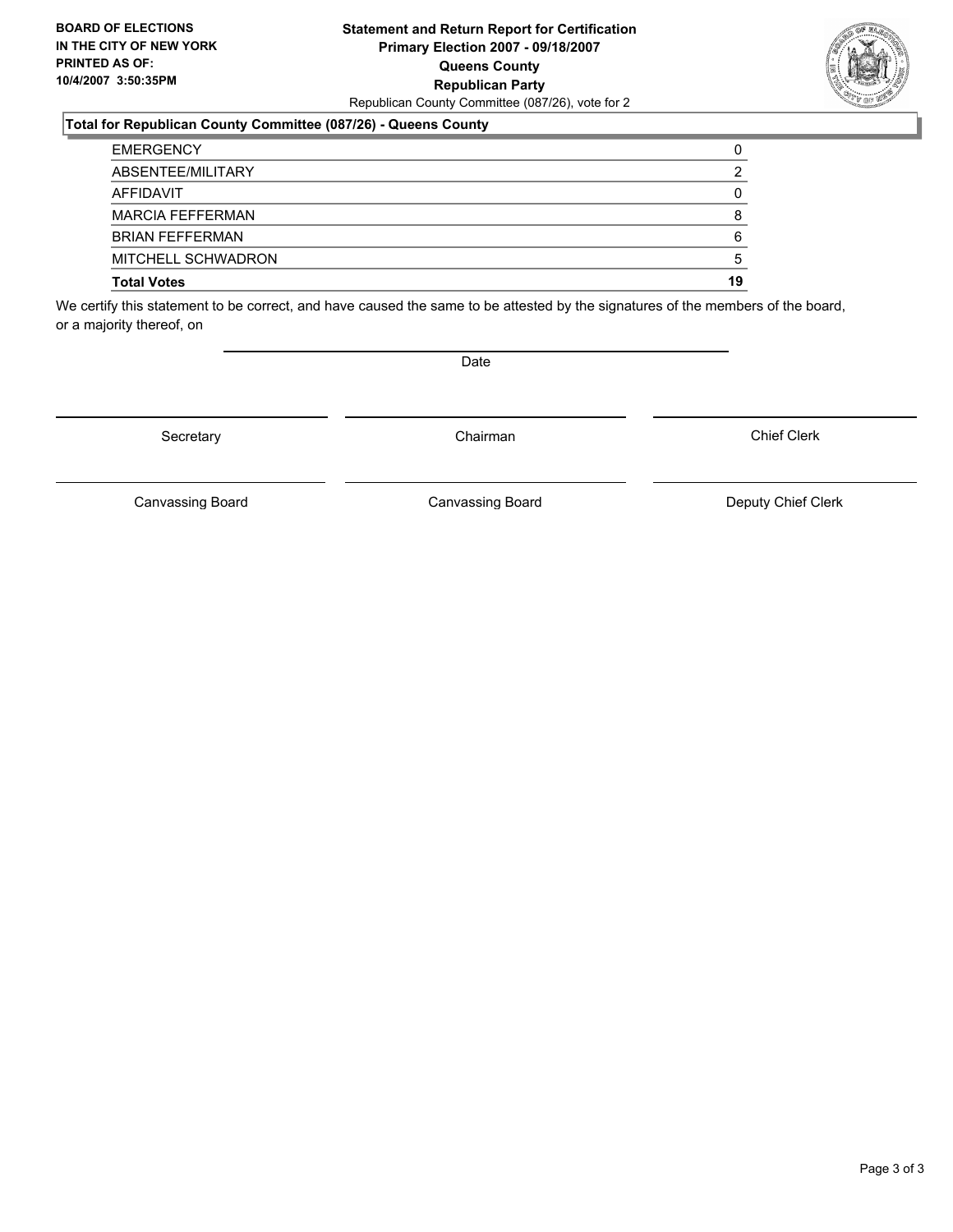

# **Primary Election 2007 - 09/18/2007 Queens County - Republican Party**

Republican County Committee 095/26 Vote for 2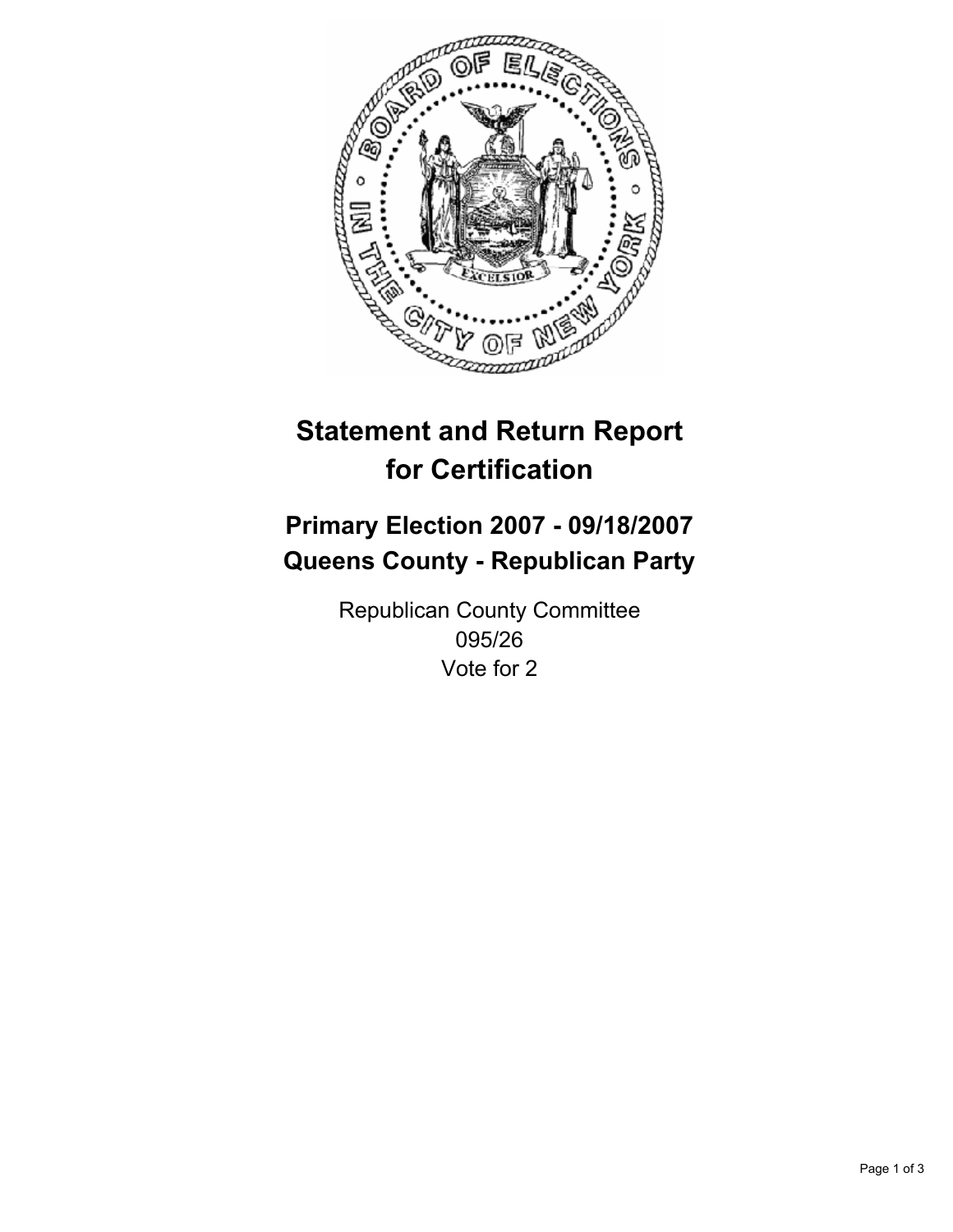

| <b>EMERGENCY</b>            |    |
|-----------------------------|----|
| ABSENTEE/MILITARY           |    |
| AFFIDAVIT                   |    |
| <b>BRIAN KRITZER</b>        | 12 |
| DIMITRA AYFANTIS            |    |
| <b>FRANCES MANGIARACINA</b> | 11 |
| EDWARD W PIEKARSKI III      |    |
| <b>Total Votes</b>          | 34 |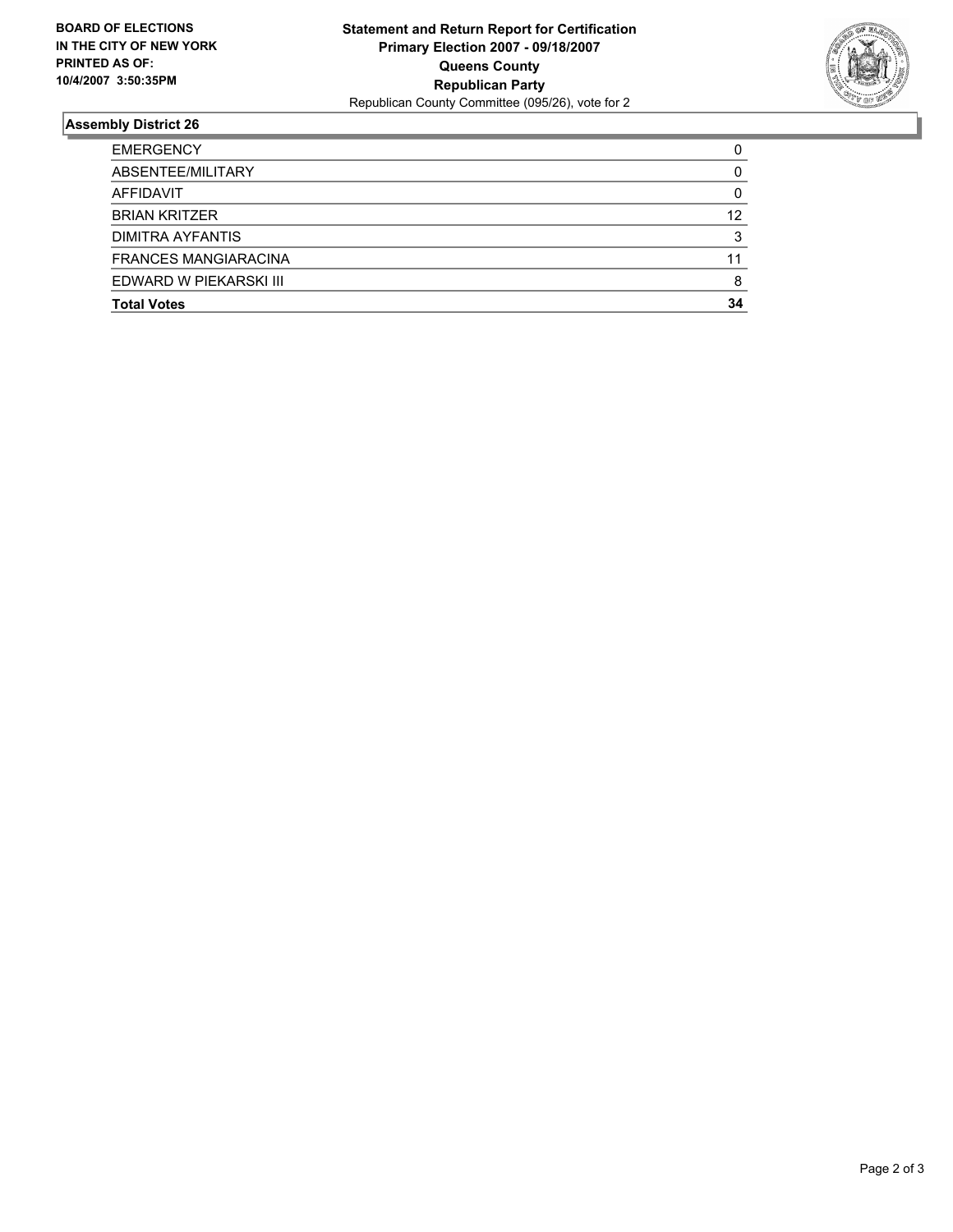### **Statement and Return Report for Certification Primary Election 2007 - 09/18/2007 Queens County Republican Party** Republican County Committee (095/26), vote for 2

### **Total for Republican County Committee (095/26) - Queens County**

| <b>EMERGENCY</b>            |    |
|-----------------------------|----|
| ABSENTEE/MILITARY           |    |
| AFFIDAVIT                   |    |
| <b>BRIAN KRITZER</b>        | 12 |
| DIMITRA AYFANTIS            |    |
| <b>FRANCES MANGIARACINA</b> | 11 |
| EDWARD W PIEKARSKI III      |    |
| <b>Total Votes</b>          | 34 |

We certify this statement to be correct, and have caused the same to be attested by the signatures of the members of the board, or a majority thereof, on

Canvassing Board

Canvassing Board Canvassing Board Canvassing Canvassing Board Deputy Chief Clerk

Chief Clerk



Secretary **Chairman** 

Date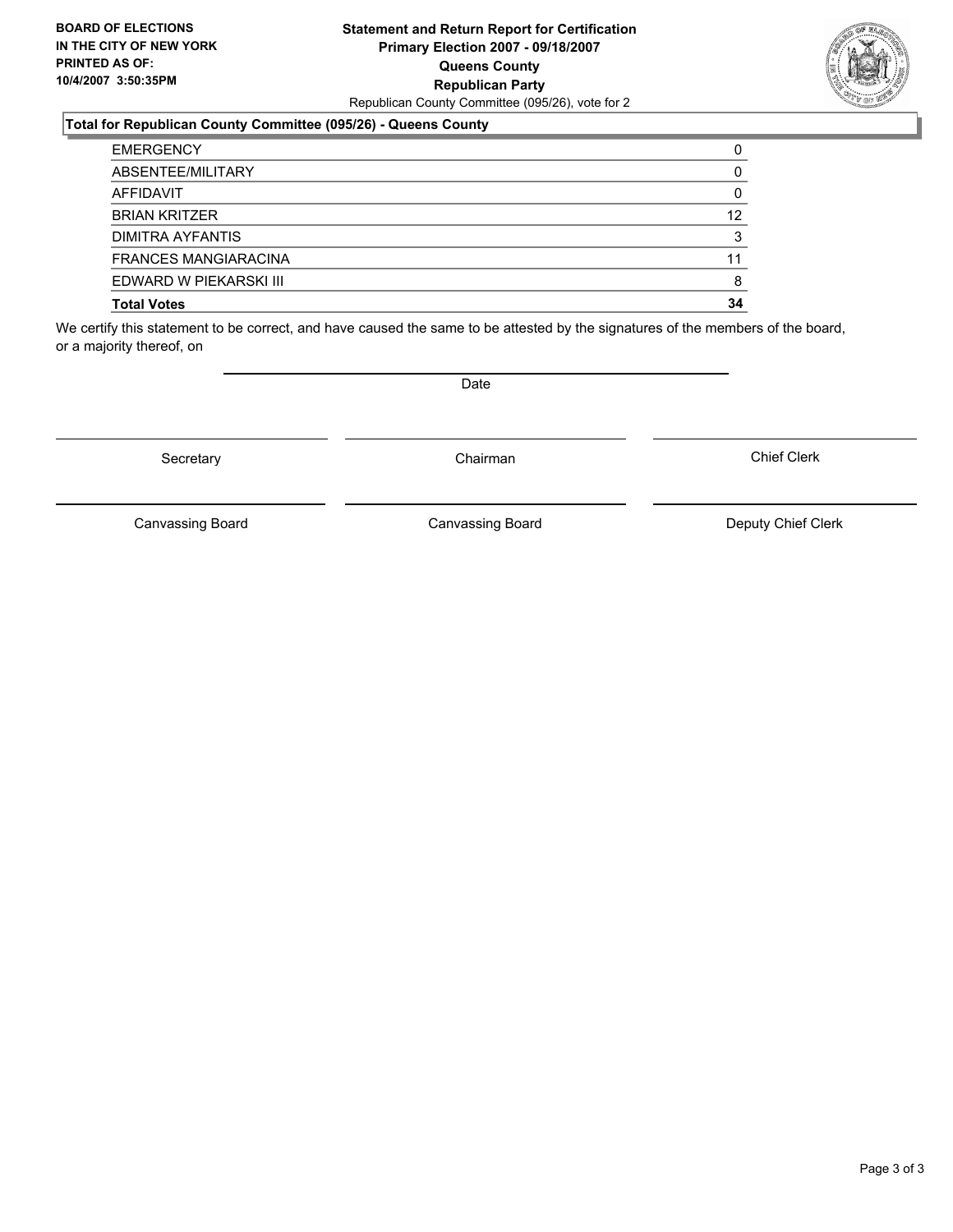

# **Primary Election 2007 - 09/18/2007 Queens County - Republican Party**

Republican County Committee 001/28 Vote for 2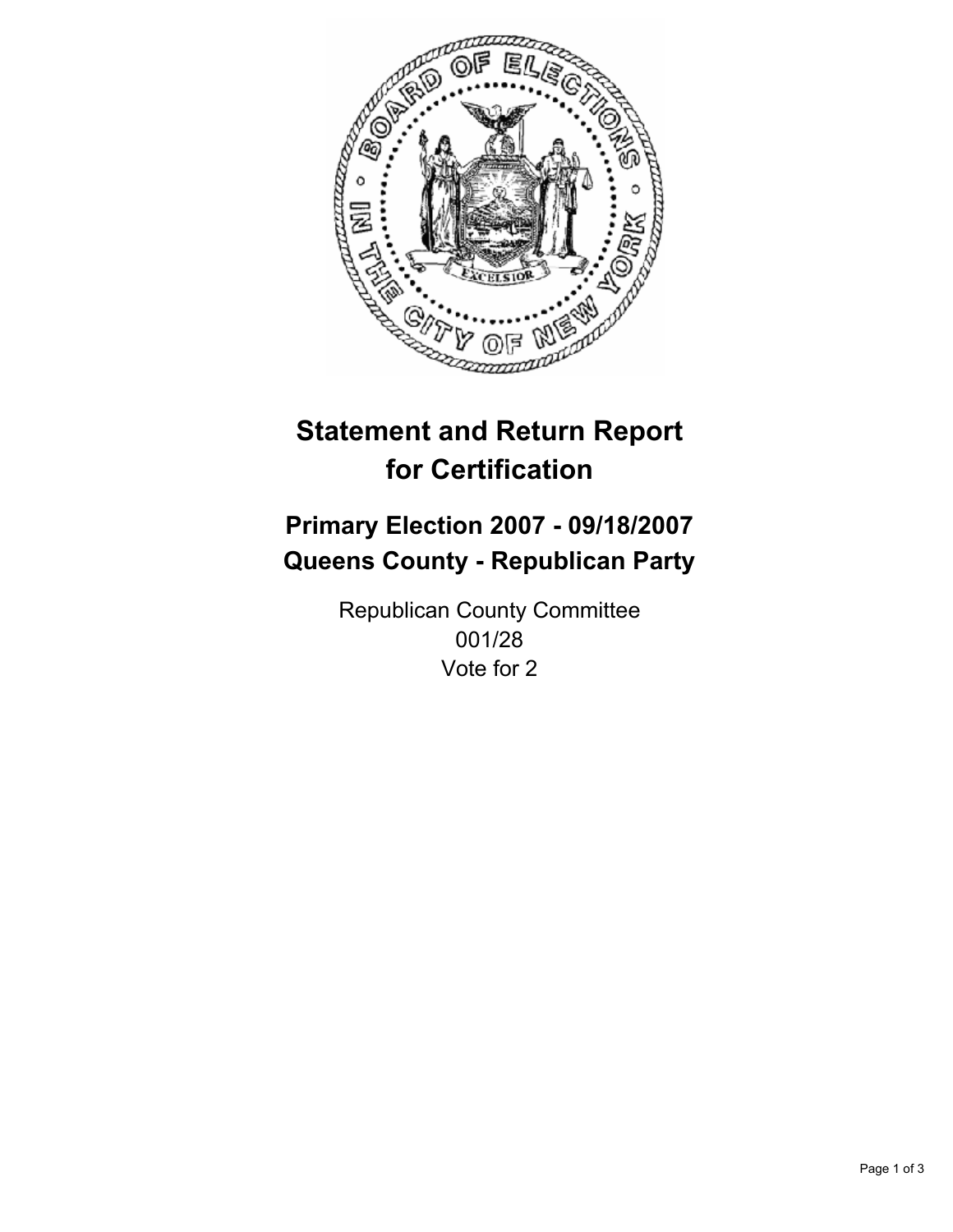

| <b>EMERGENCY</b>       |  |
|------------------------|--|
| ABSENTEE/MILITARY      |  |
| AFFIDAVIT              |  |
| <b>TINA EVOLA</b>      |  |
| <b>NICU KEMPIJAN</b>   |  |
| ROBERT A MALETTA       |  |
| <b>BETTE J VANBECK</b> |  |
| <b>Total Votes</b>     |  |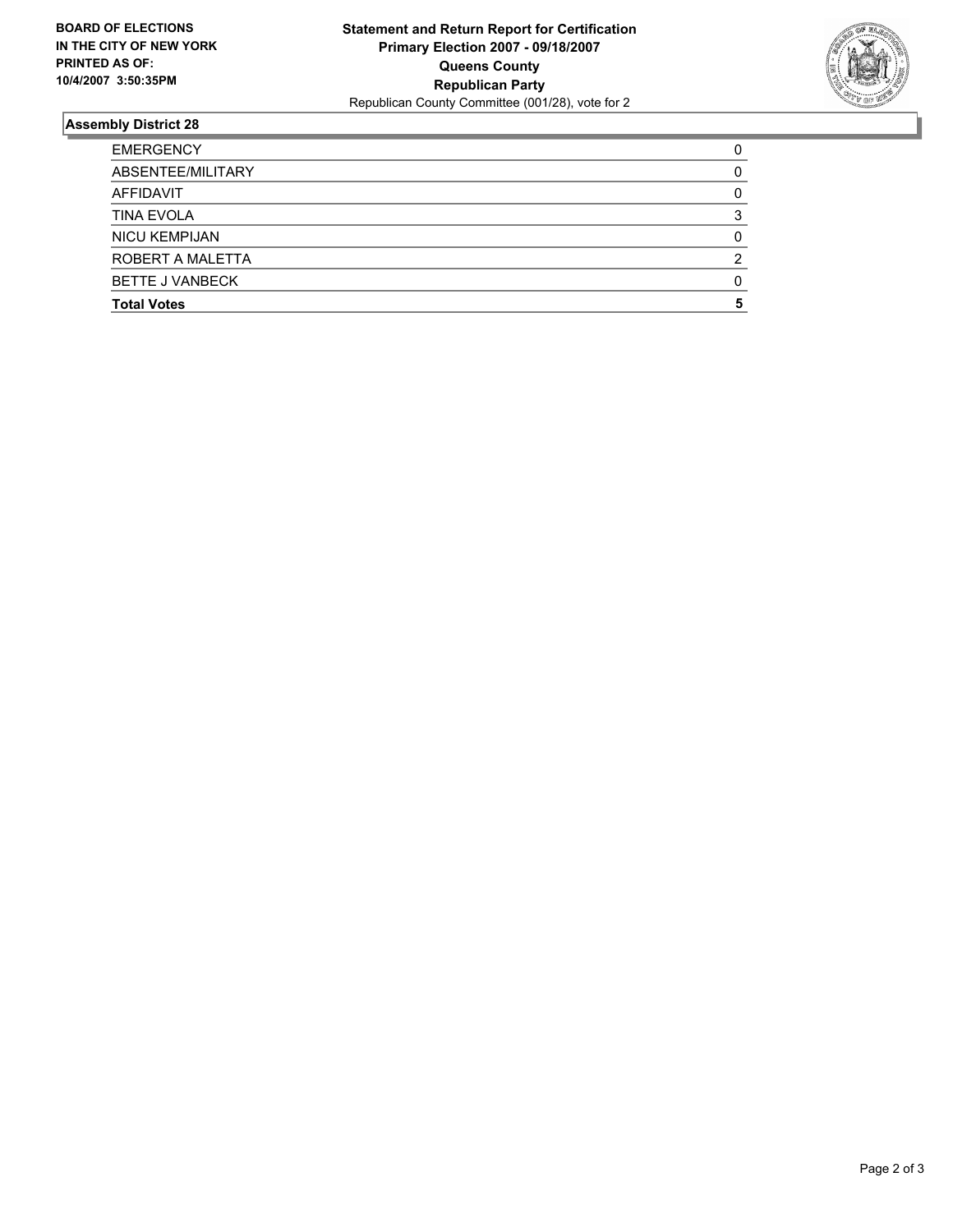### **Statement and Return Report for Certification Primary Election 2007 - 09/18/2007 Queens County Republican Party** Republican County Committee (001/28), vote for 2

### **Total for Republican County Committee (001/28) - Queens County**

| <b>EMERGENCY</b>       |  |
|------------------------|--|
| ABSENTEE/MILITARY      |  |
| AFFIDAVIT              |  |
| <b>TINA EVOLA</b>      |  |
| <b>NICU KEMPIJAN</b>   |  |
| ROBERT A MALETTA       |  |
| <b>BETTE J VANBECK</b> |  |
| <b>Total Votes</b>     |  |

We certify this statement to be correct, and have caused the same to be attested by the signatures of the members of the board, or a majority thereof, on

Canvassing Board

Date

Canvassing Board Canvassing Board Canvassing Canvassing Board Deputy Chief Clerk

Chief Clerk



Secretary **Chairman**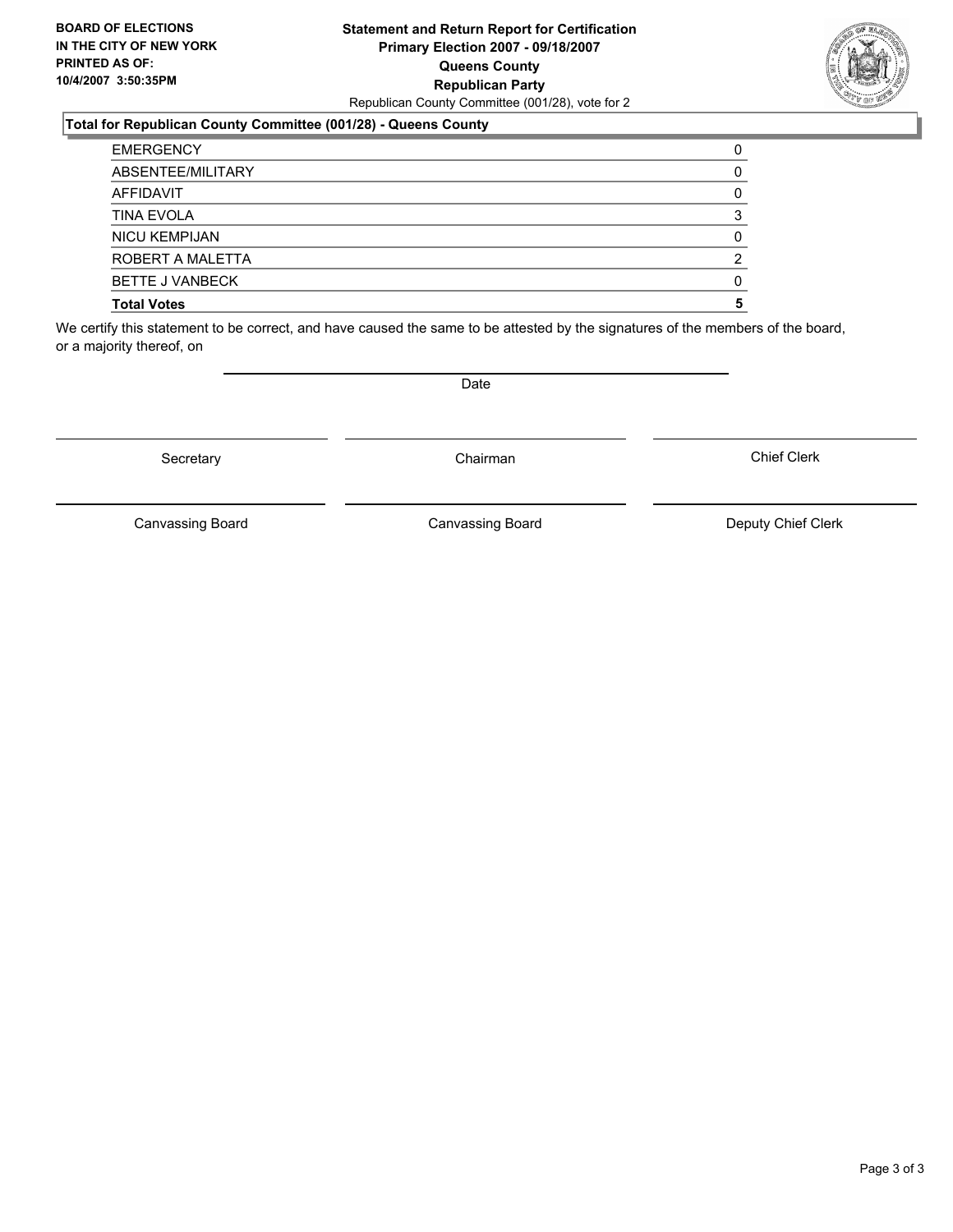

# **Primary Election 2007 - 09/18/2007 Queens County - Republican Party**

Republican County Committee 002/28 Vote for 2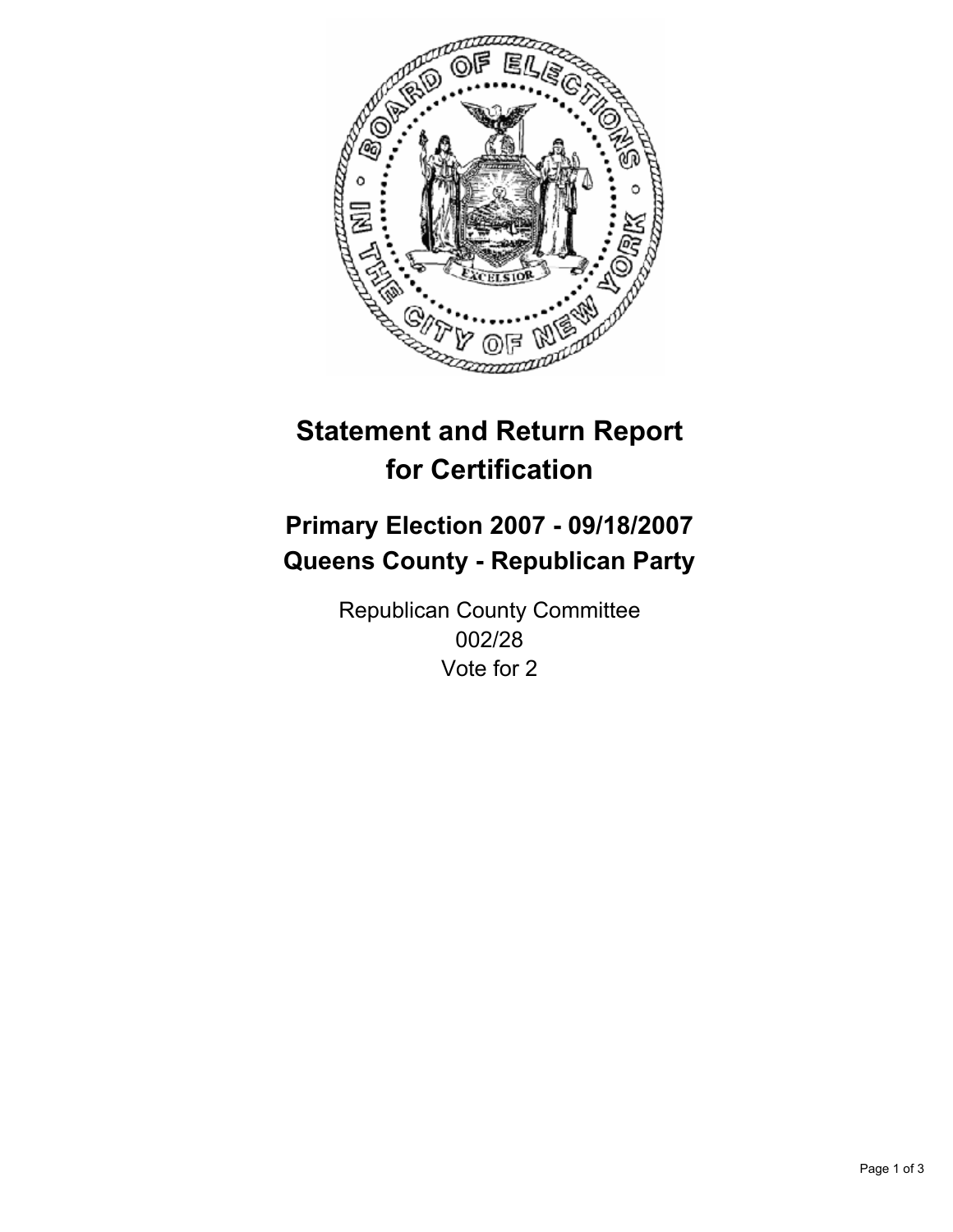

| <b>EMERGENCY</b>   |  |
|--------------------|--|
| ABSENTEE/MILITARY  |  |
| AFFIDAVIT          |  |
| LYNDA BELLETTI     |  |
| ROBERT A MORRA     |  |
| DANIEL S O'CONNOR  |  |
| <b>Total Votes</b> |  |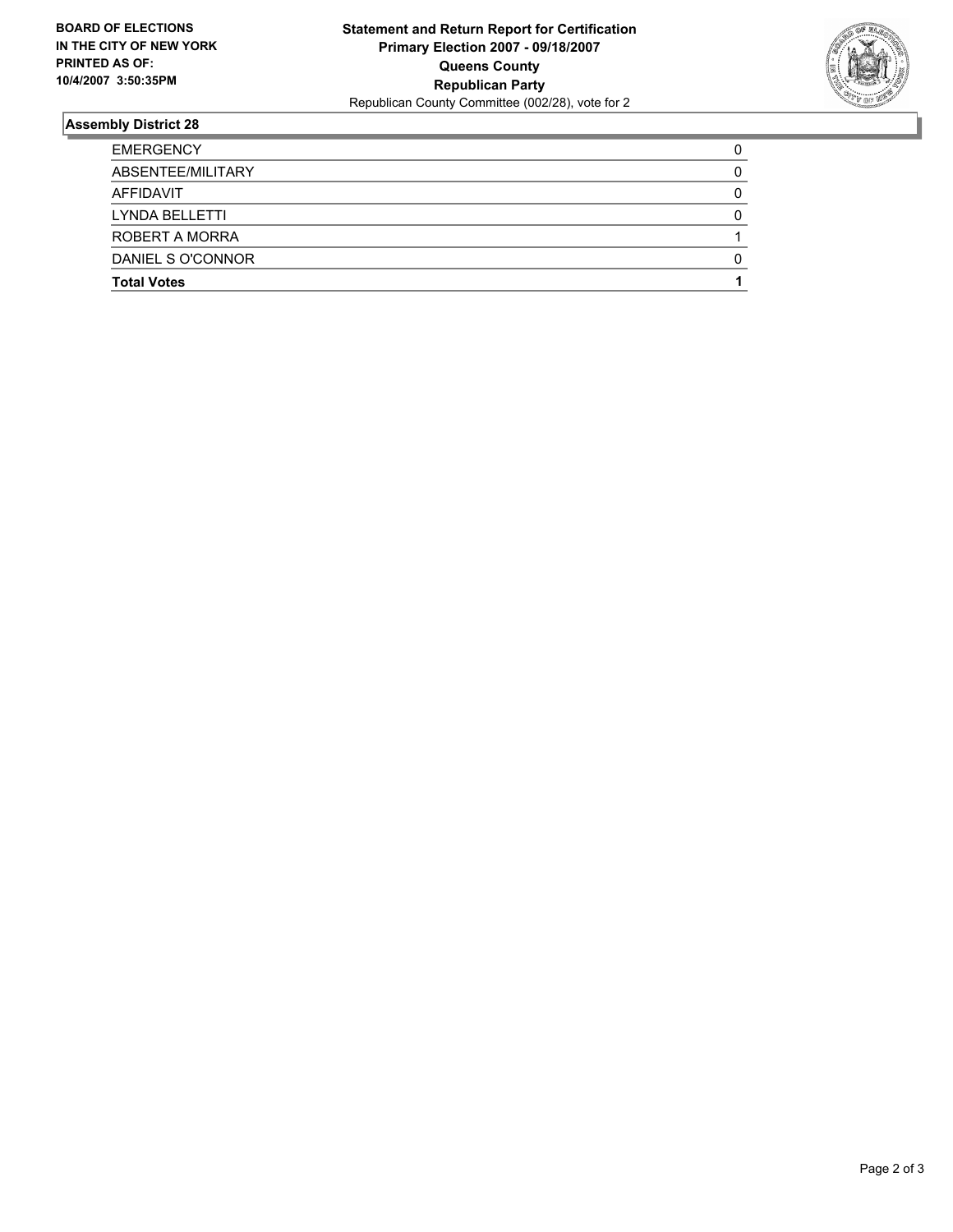### **Statement and Return Report for Certification Primary Election 2007 - 09/18/2007 Queens County Republican Party** Republican County Committee (002/28), vote for 2

### **Total for Republican County Committee (002/28) - Queens County**

| <b>Total Votes</b> |  |
|--------------------|--|
| DANIEL S O'CONNOR  |  |
| ROBERT A MORRA     |  |
| LYNDA BELLETTI     |  |
| AFFIDAVIT          |  |
| ABSENTEE/MILITARY  |  |
| <b>EMERGENCY</b>   |  |

We certify this statement to be correct, and have caused the same to be attested by the signatures of the members of the board, or a majority thereof, on

Secretary **Chairman** 

Chief Clerk

Canvassing Board **Canvassing Board** Canvassing Board **Deputy Chief Clerk** 

Canvassing Board



Date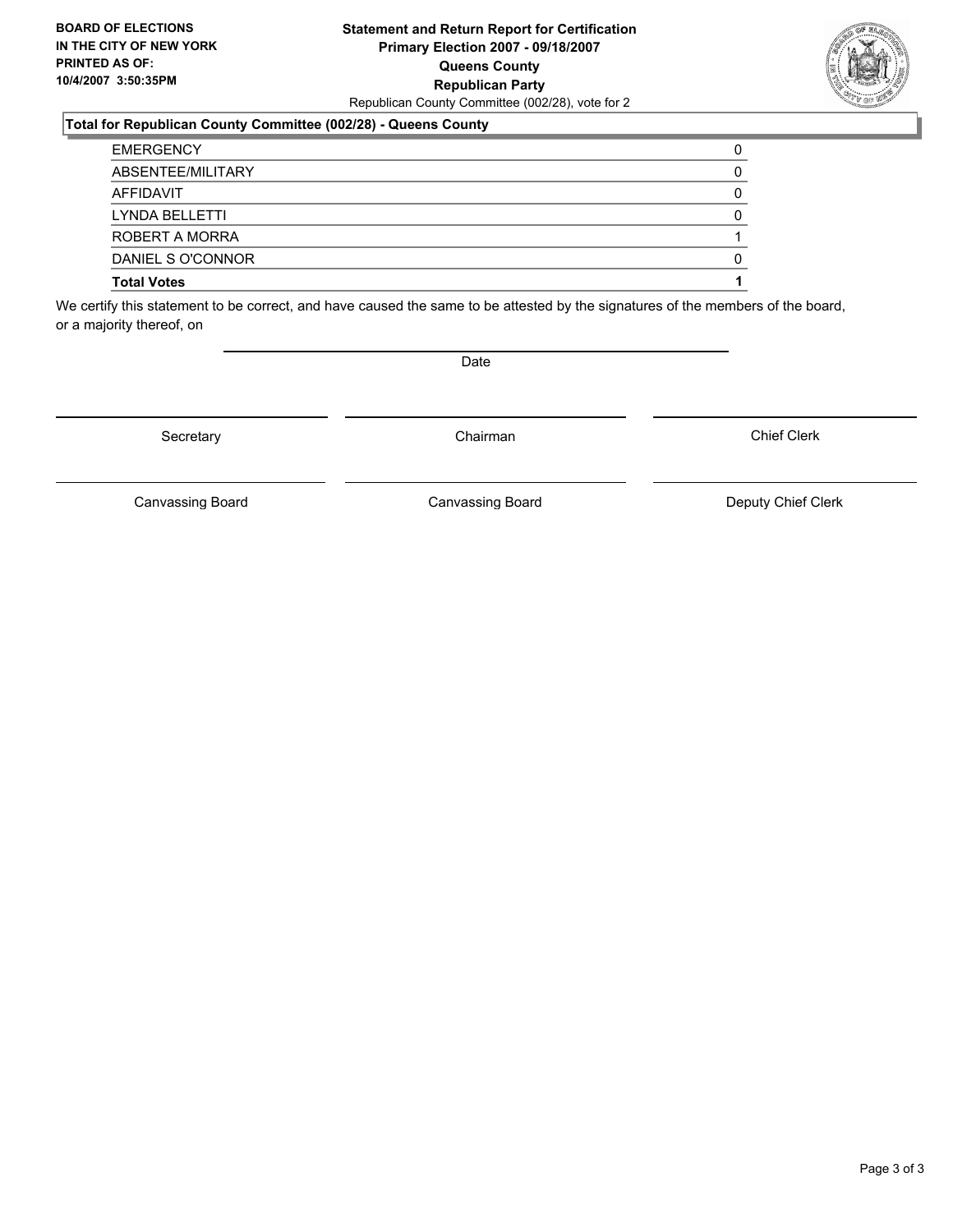

# **Primary Election 2007 - 09/18/2007 Queens County - Republican Party**

Republican County Committee 003/28 Vote for 2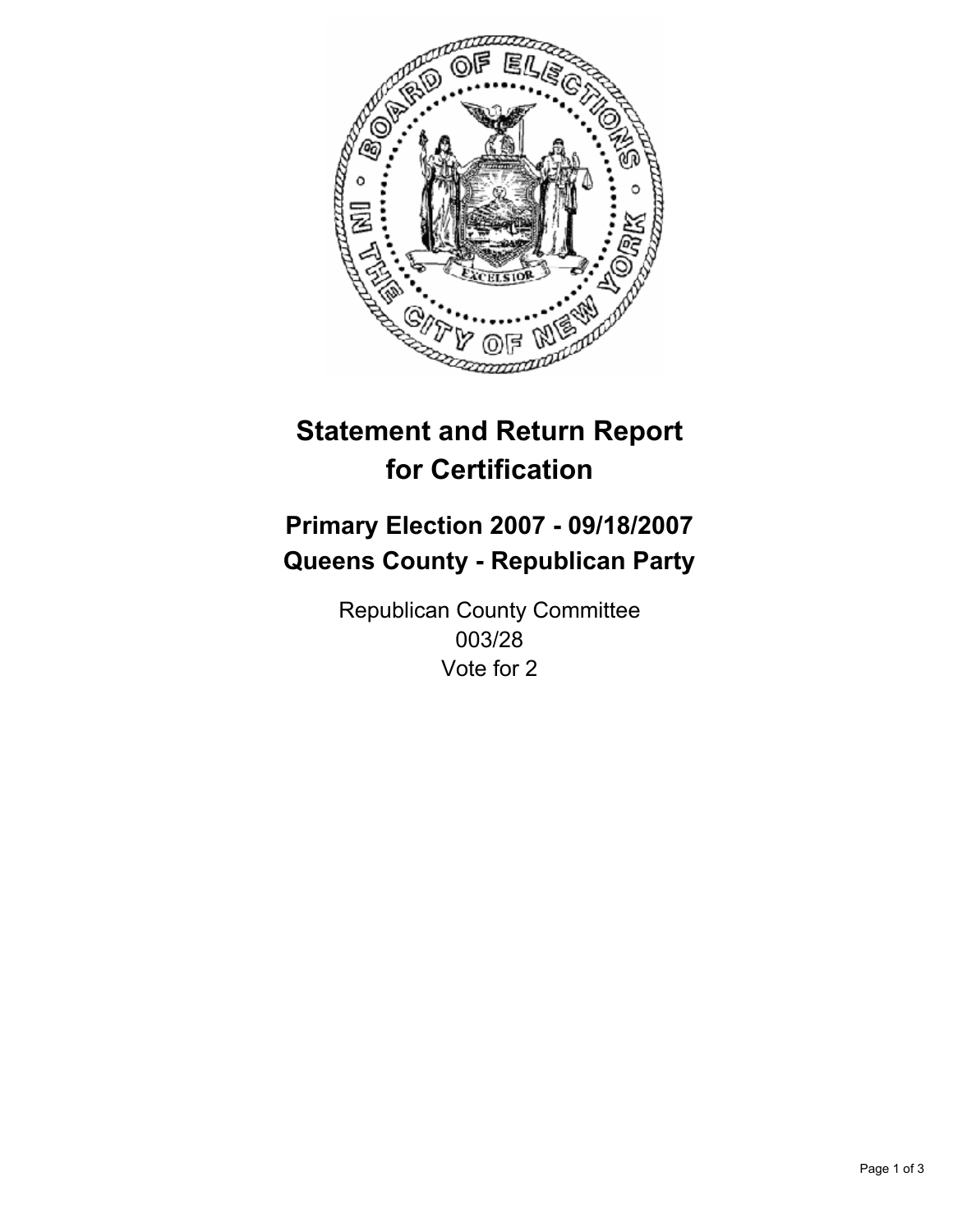

| <b>EMERGENCY</b>      |    |
|-----------------------|----|
| ABSENTEE/MILITARY     |    |
| AFFIDAVIT             |    |
| ANGELINA M BLASIO     |    |
| <b>RICHARD RUBINO</b> |    |
| <b>DEBRA MORHART</b>  |    |
| <b>JOHN MORHART</b>   |    |
| <b>Total Votes</b>    | 13 |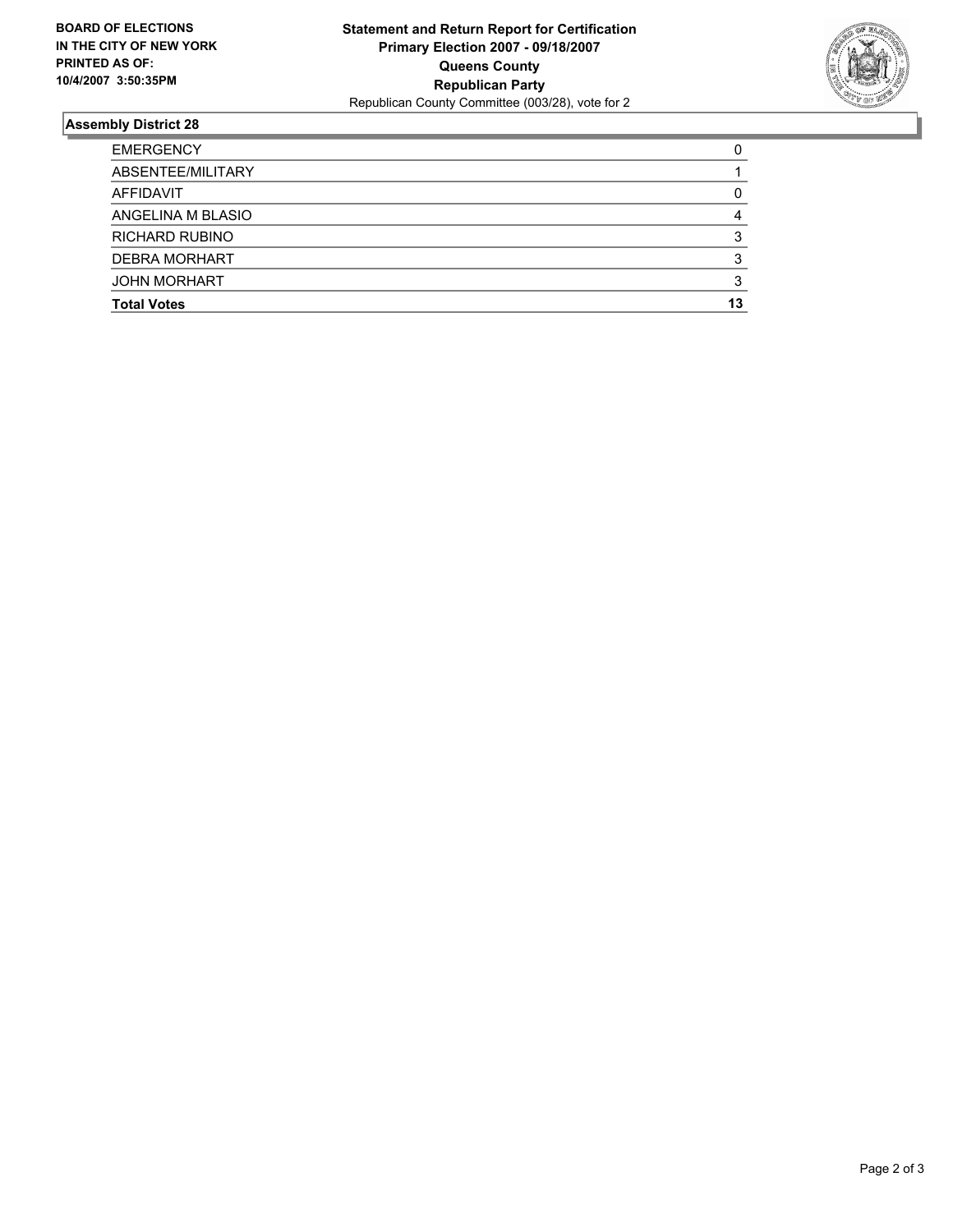### **Statement and Return Report for Certification Primary Election 2007 - 09/18/2007 Queens County Republican Party** Republican County Committee (003/28), vote for 2

### **Total for Republican County Committee (003/28) - Queens County**

| <b>EMERGENCY</b>      |    |
|-----------------------|----|
| ABSENTEE/MILITARY     |    |
| AFFIDAVIT             |    |
| ANGELINA M BLASIO     |    |
| <b>RICHARD RUBINO</b> |    |
| <b>DEBRA MORHART</b>  |    |
| <b>JOHN MORHART</b>   |    |
| <b>Total Votes</b>    | 13 |

We certify this statement to be correct, and have caused the same to be attested by the signatures of the members of the board, or a majority thereof, on

Secretary **Chairman** 

Canvassing Board Canvassing Board Canvassing Canvassing Board Deputy Chief Clerk

Chief Clerk

Canvassing Board



Date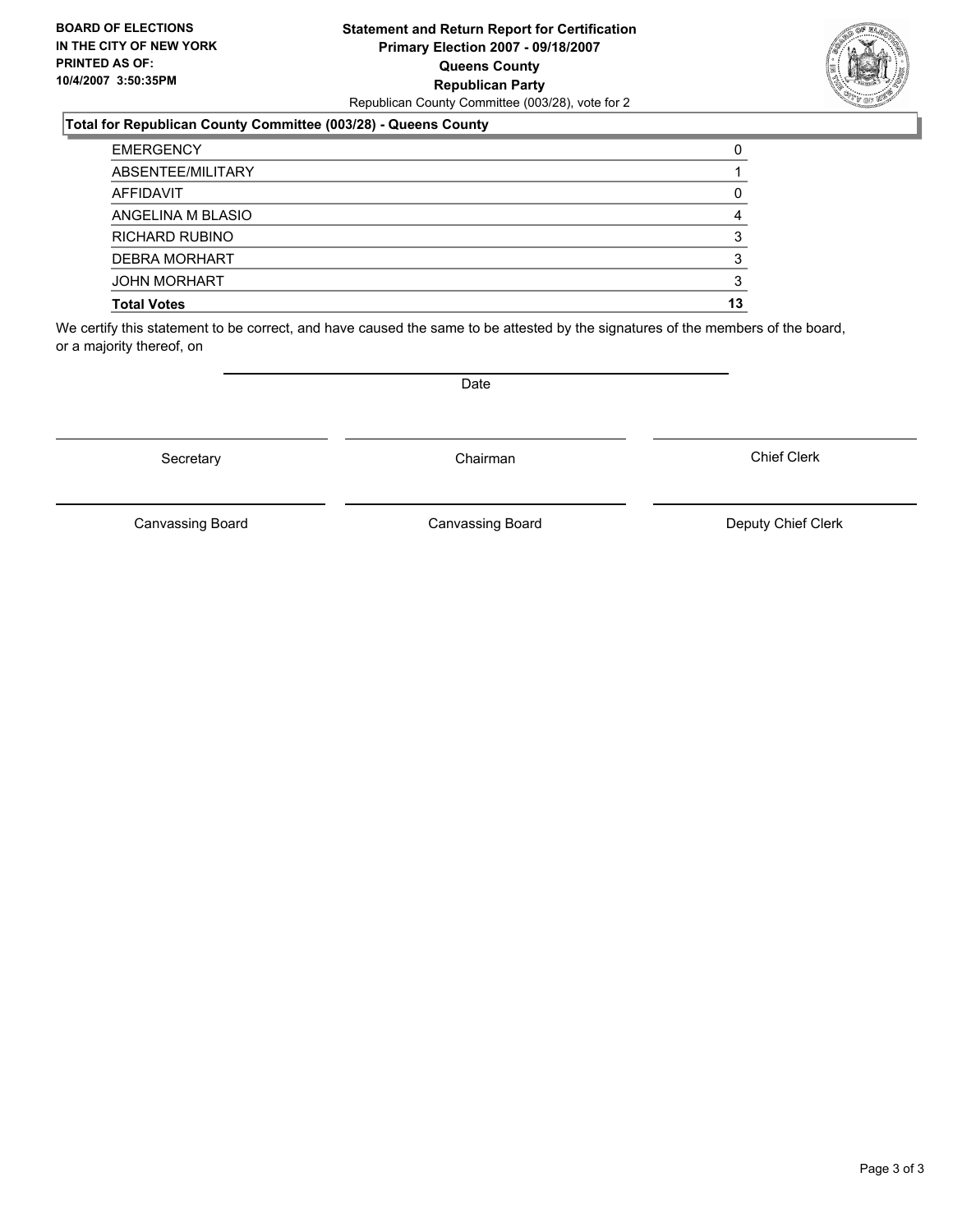

# **Primary Election 2007 - 09/18/2007 Queens County - Republican Party**

Republican County Committee 004/28 Vote for 2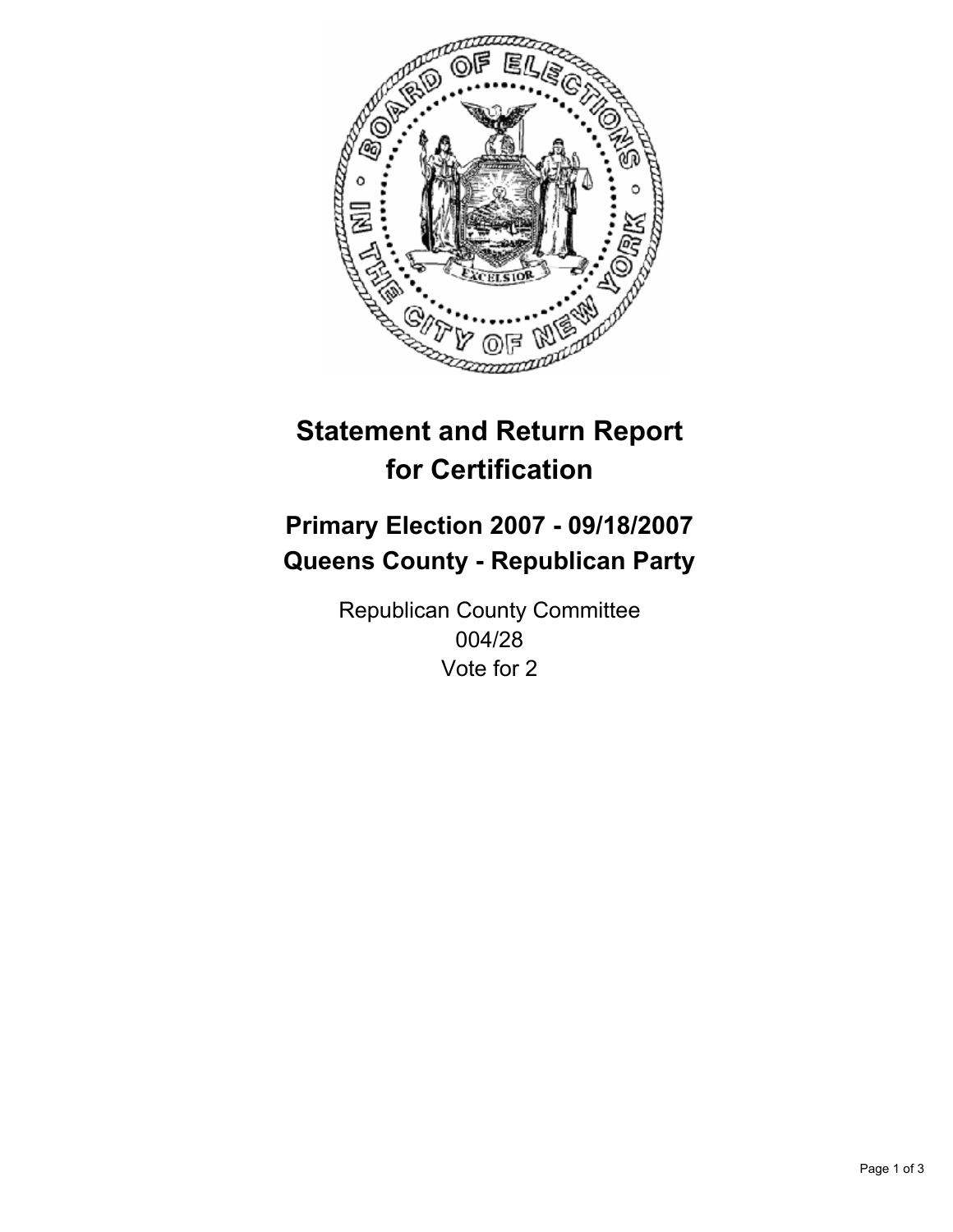

| <b>EMERGENCY</b>        |    |
|-------------------------|----|
| ABSENTEE/MILITARY       |    |
| AFFIDAVIT               |    |
| <b>HARRY J DURANDO</b>  |    |
| <b>LAURETTA K LEDDY</b> |    |
| ANGELA FORTE            |    |
| ANTHONY GUCCIARDO       |    |
| <b>Total Votes</b>      | 16 |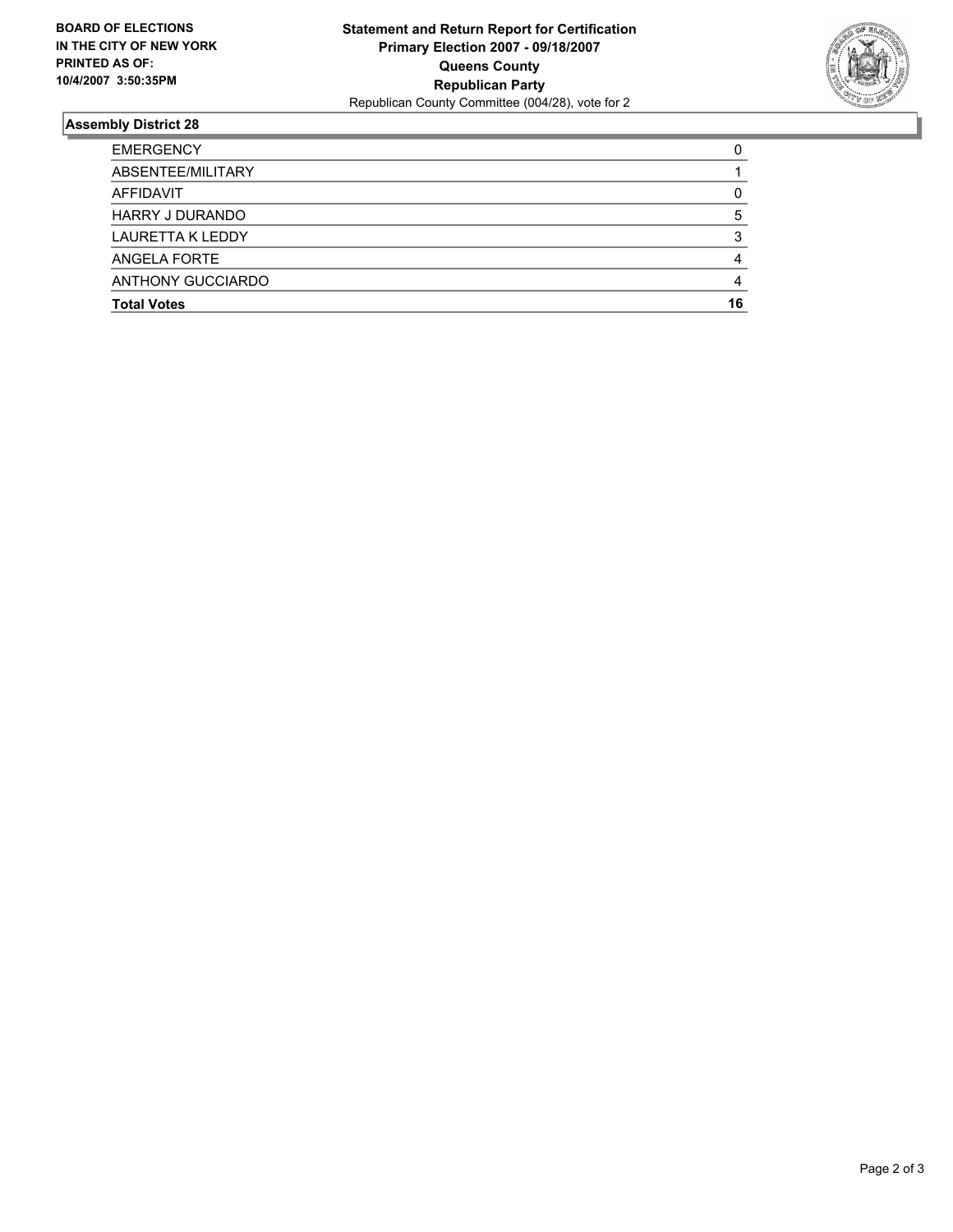### **Statement and Return Report for Certification Primary Election 2007 - 09/18/2007 Queens County Republican Party** Republican County Committee (004/28), vote for 2

### **Total for Republican County Committee (004/28) - Queens County**

| <b>EMERGENCY</b>   |    |
|--------------------|----|
| ABSENTEE/MILITARY  |    |
| AFFIDAVIT          |    |
| HARRY J DURANDO    |    |
| LAURETTA K LEDDY   |    |
| ANGELA FORTE       |    |
| ANTHONY GUCCIARDO  |    |
| <b>Total Votes</b> | 16 |

We certify this statement to be correct, and have caused the same to be attested by the signatures of the members of the board, or a majority thereof, on

Date

Canvassing Board

Canvassing Board Canvassing Board Canvassing Canvassing Board Deputy Chief Clerk

Chief Clerk

Page 3 of 3



Secretary **Chairman**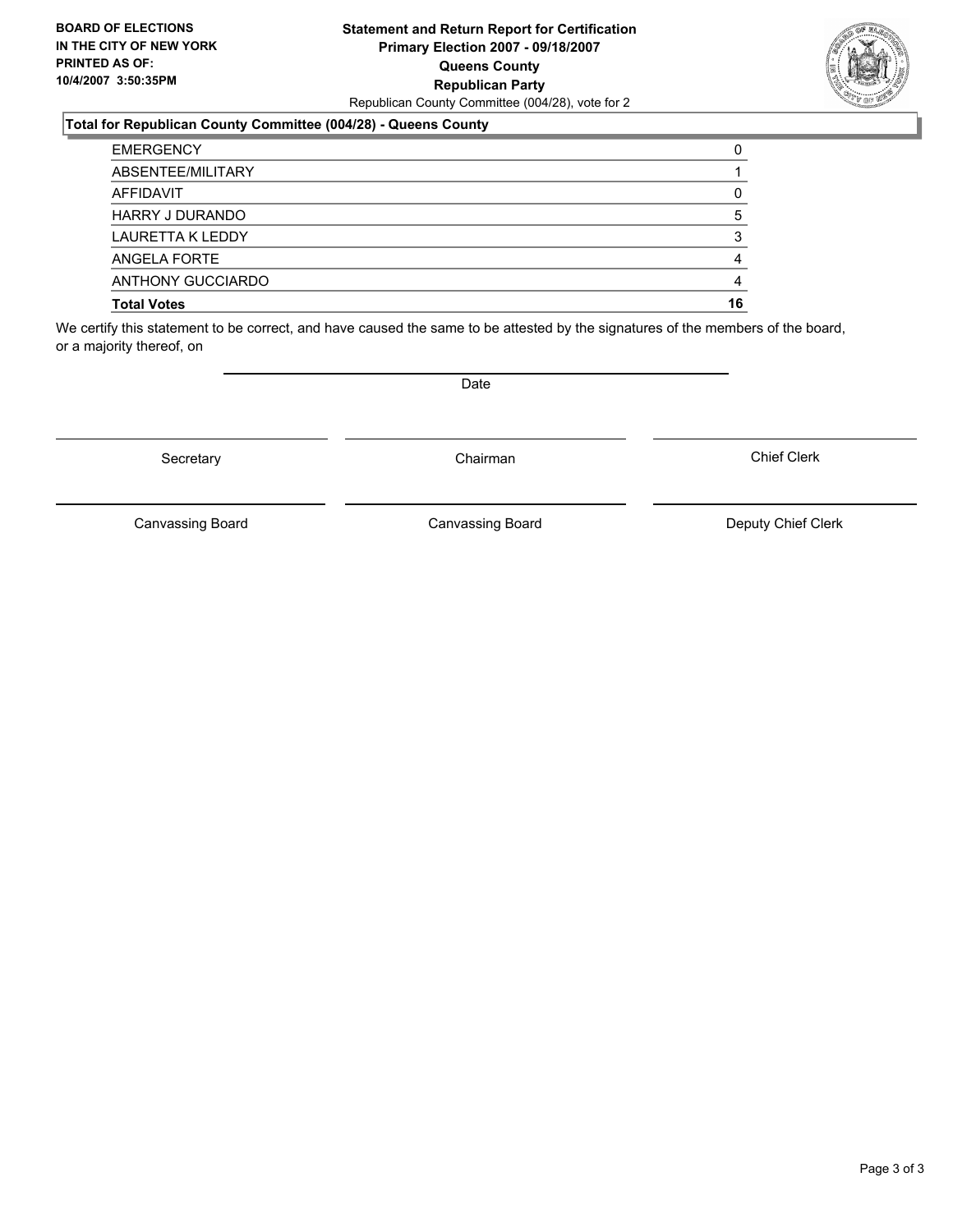

# **Primary Election 2007 - 09/18/2007 Queens County - Republican Party**

Republican County Committee 005/28 Vote for 2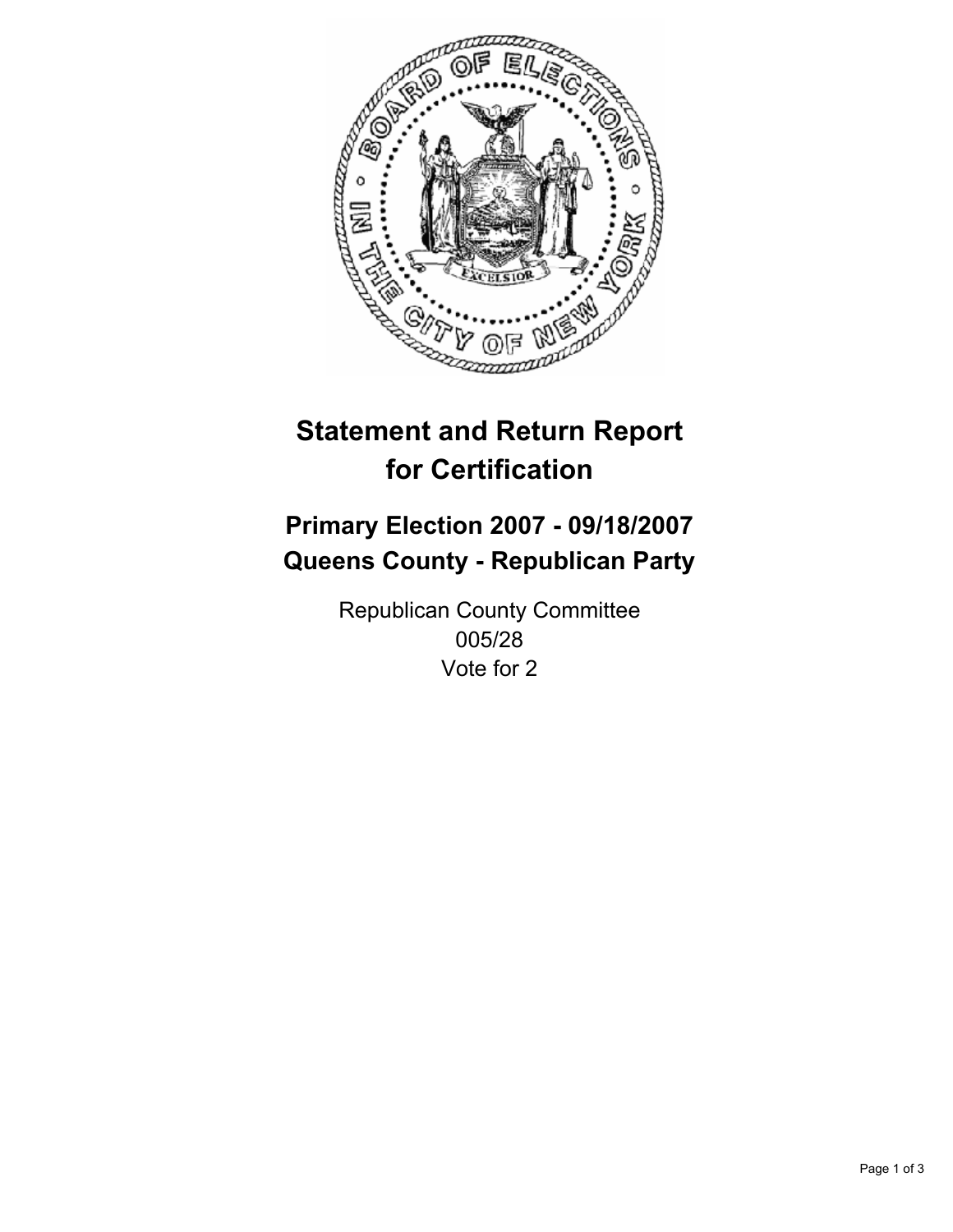

| <b>Total Votes</b>     | 23 |
|------------------------|----|
| <b>JOHN NIEDERKORN</b> |    |
| SUZANNA NIEDERKORN     |    |
| INGA J LAMONACA        |    |
| DONATO R LAMONACA      |    |
| AFFIDAVIT              |    |
| ABSENTEE/MILITARY      |    |
| <b>EMERGENCY</b>       |    |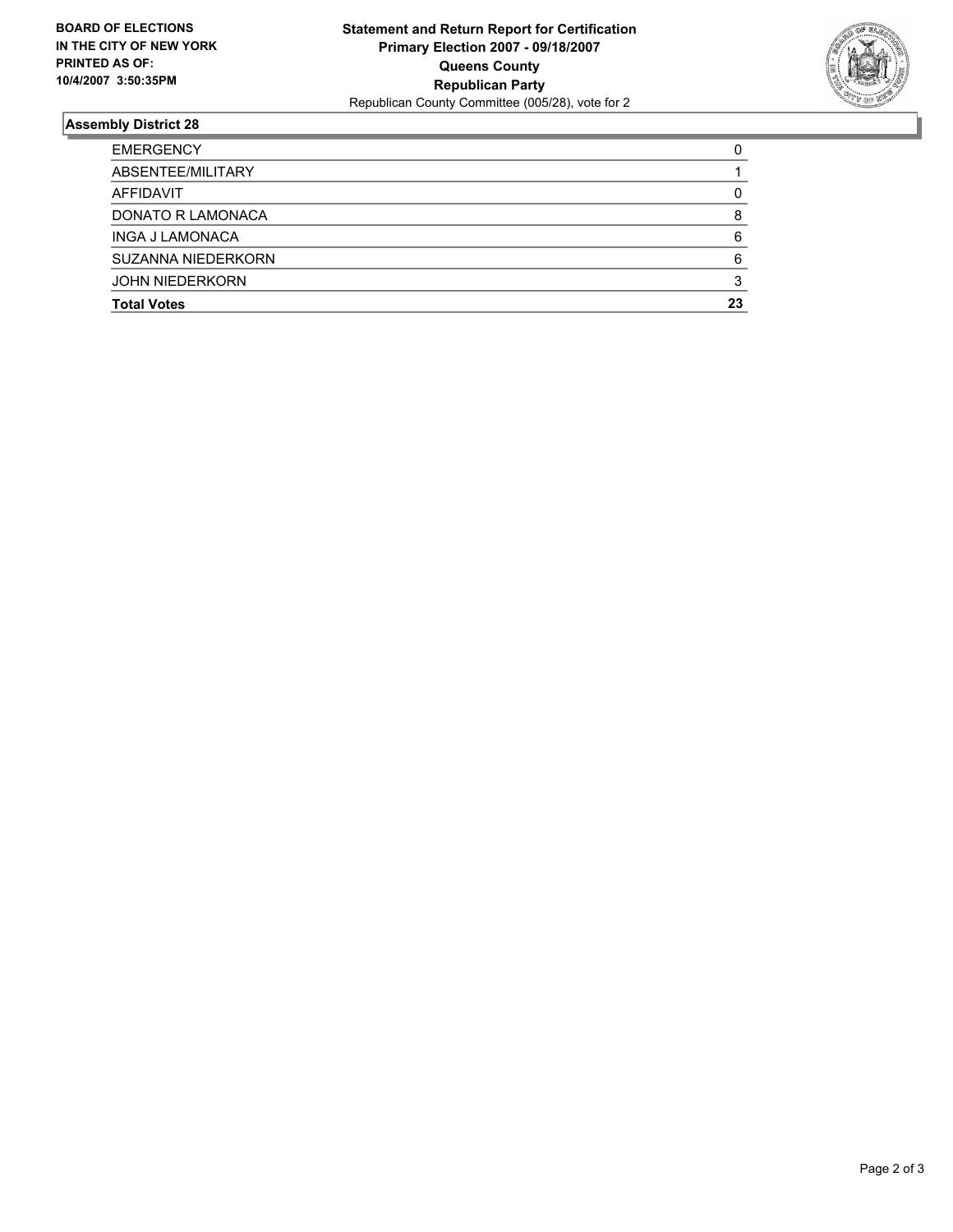### **Statement and Return Report for Certification Primary Election 2007 - 09/18/2007 Queens County Republican Party** Republican County Committee (005/28), vote for 2



#### **Total for Republican County Committee (005/28) - Queens County**

| <b>EMERGENCY</b>       |    |
|------------------------|----|
| ABSENTEE/MILITARY      |    |
| AFFIDAVIT              |    |
| DONATO R LAMONACA      |    |
| <b>INGA J LAMONACA</b> |    |
| SUZANNA NIEDERKORN     |    |
| <b>JOHN NIEDERKORN</b> |    |
| <b>Total Votes</b>     | 23 |

We certify this statement to be correct, and have caused the same to be attested by the signatures of the members of the board, or a majority thereof, on

Secretary **Chairman** 

Date

Chief Clerk

Canvassing Board

Canvassing Board Canvassing Board Canvassing Canvassing Board Deputy Chief Clerk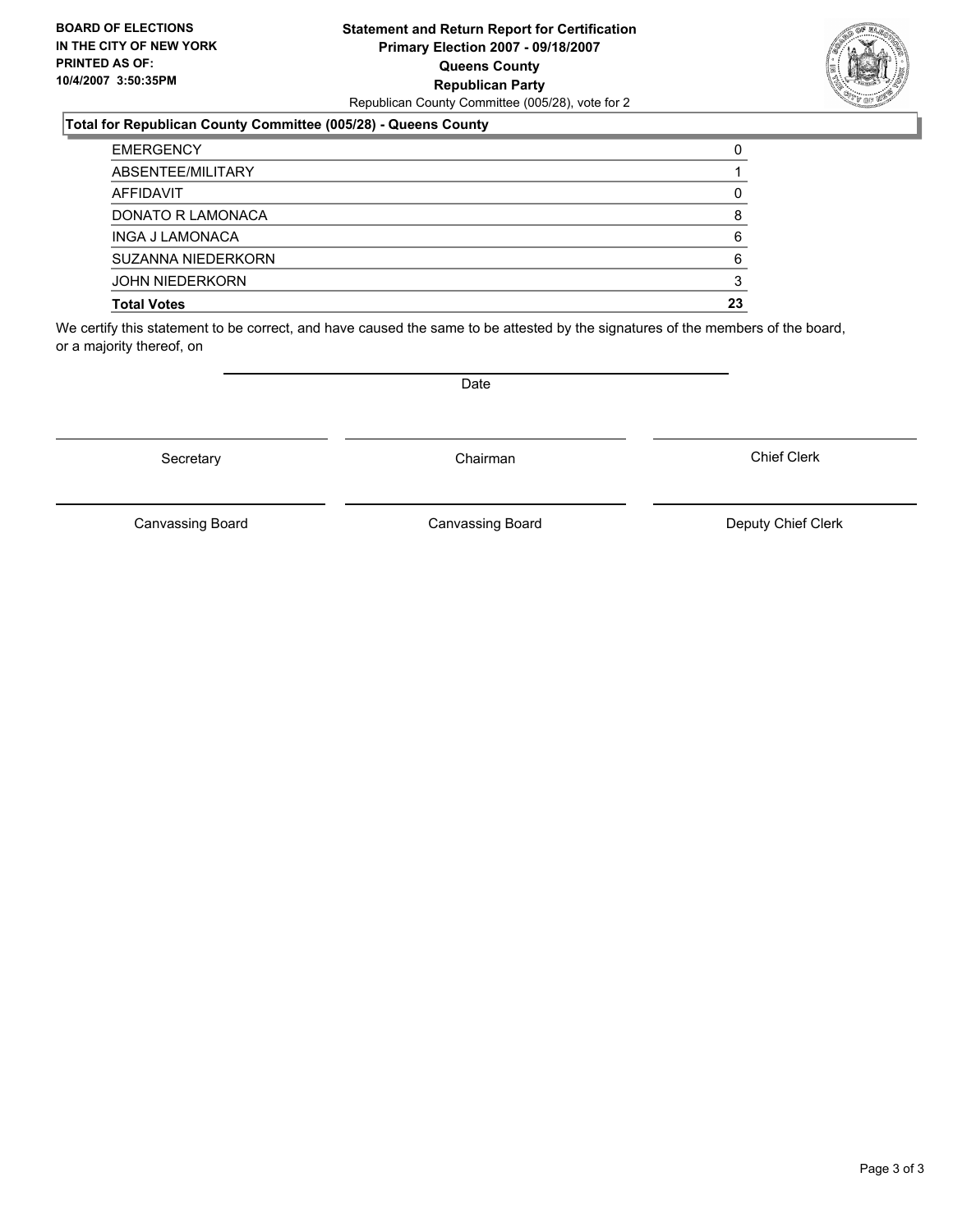

# **Primary Election 2007 - 09/18/2007 Queens County - Republican Party**

Republican County Committee 006/28 Vote for 2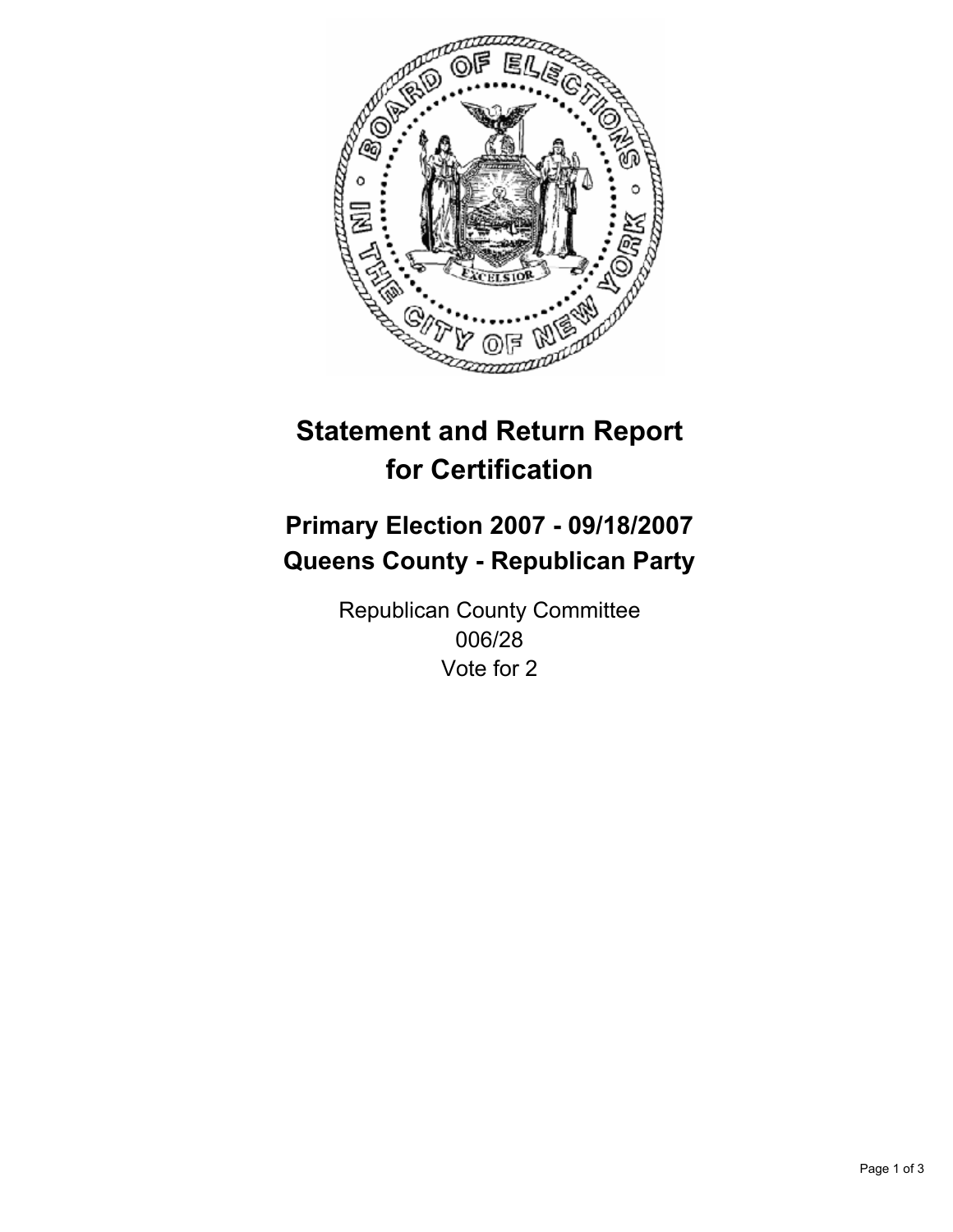

| <b>EMERGENCY</b>       |    |
|------------------------|----|
| ABSENTEE/MILITARY      |    |
| AFFIDAVIT              |    |
| ANNA MESSINA           |    |
| <b>ANTHONY TIRINO</b>  |    |
| LINDA J O'CONNOR       |    |
| <b>JOSEPH O'CONNOR</b> |    |
| <b>Total Votes</b>     | 14 |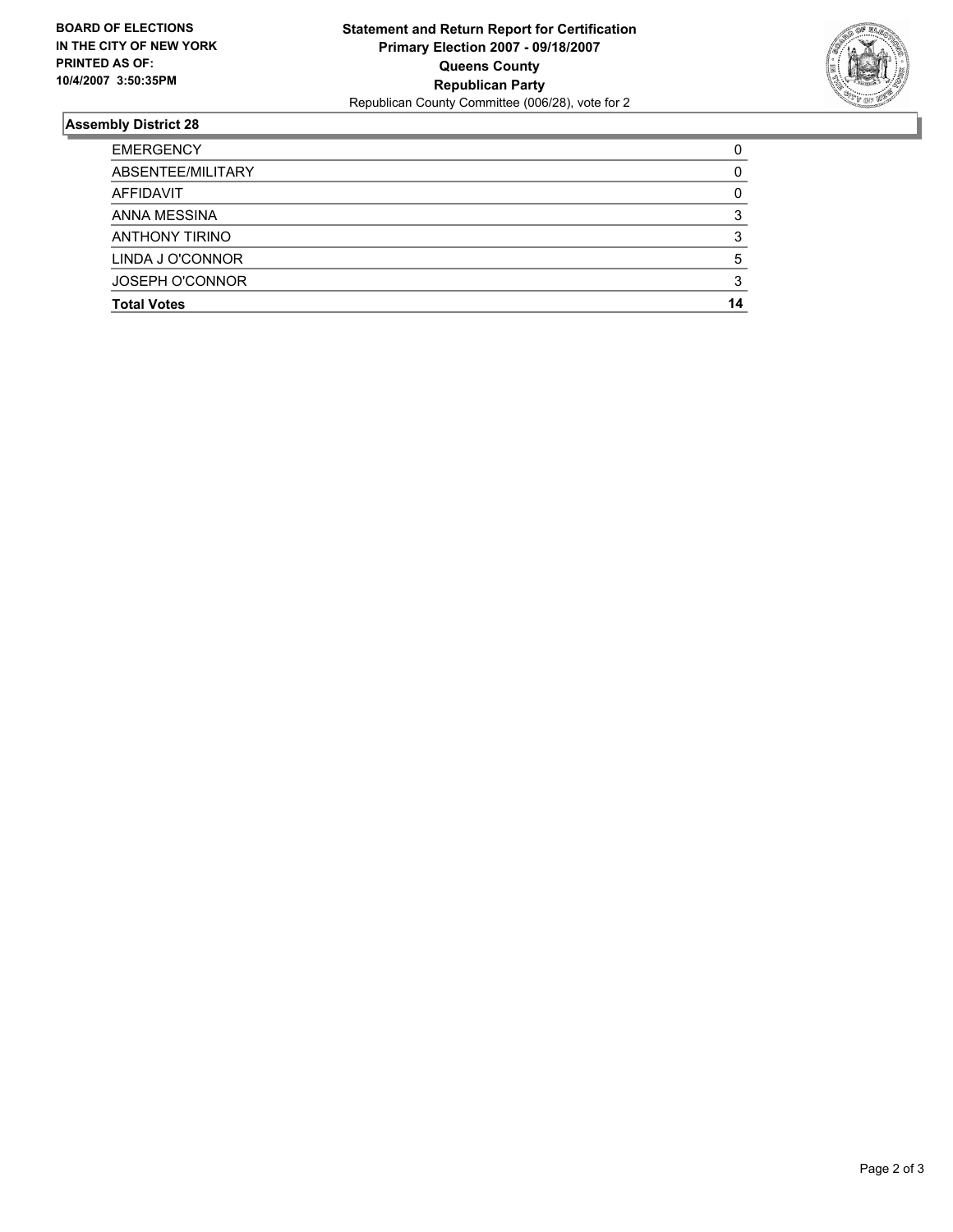### **Statement and Return Report for Certification Primary Election 2007 - 09/18/2007 Queens County Republican Party** Republican County Committee (006/28), vote for 2

### **Total for Republican County Committee (006/28) - Queens County**

| <b>EMERGENCY</b>       |    |
|------------------------|----|
| ABSENTEE/MILITARY      |    |
| AFFIDAVIT              |    |
| ANNA MESSINA           |    |
| <b>ANTHONY TIRINO</b>  |    |
| LINDA J O'CONNOR       |    |
| <b>JOSEPH O'CONNOR</b> |    |
| <b>Total Votes</b>     | 14 |

We certify this statement to be correct, and have caused the same to be attested by the signatures of the members of the board, or a majority thereof, on

Date

Secretary **Chairman** 

Canvassing Board Canvassing Board Canvassing Canvassing Board Deputy Chief Clerk

Chief Clerk

Canvassing Board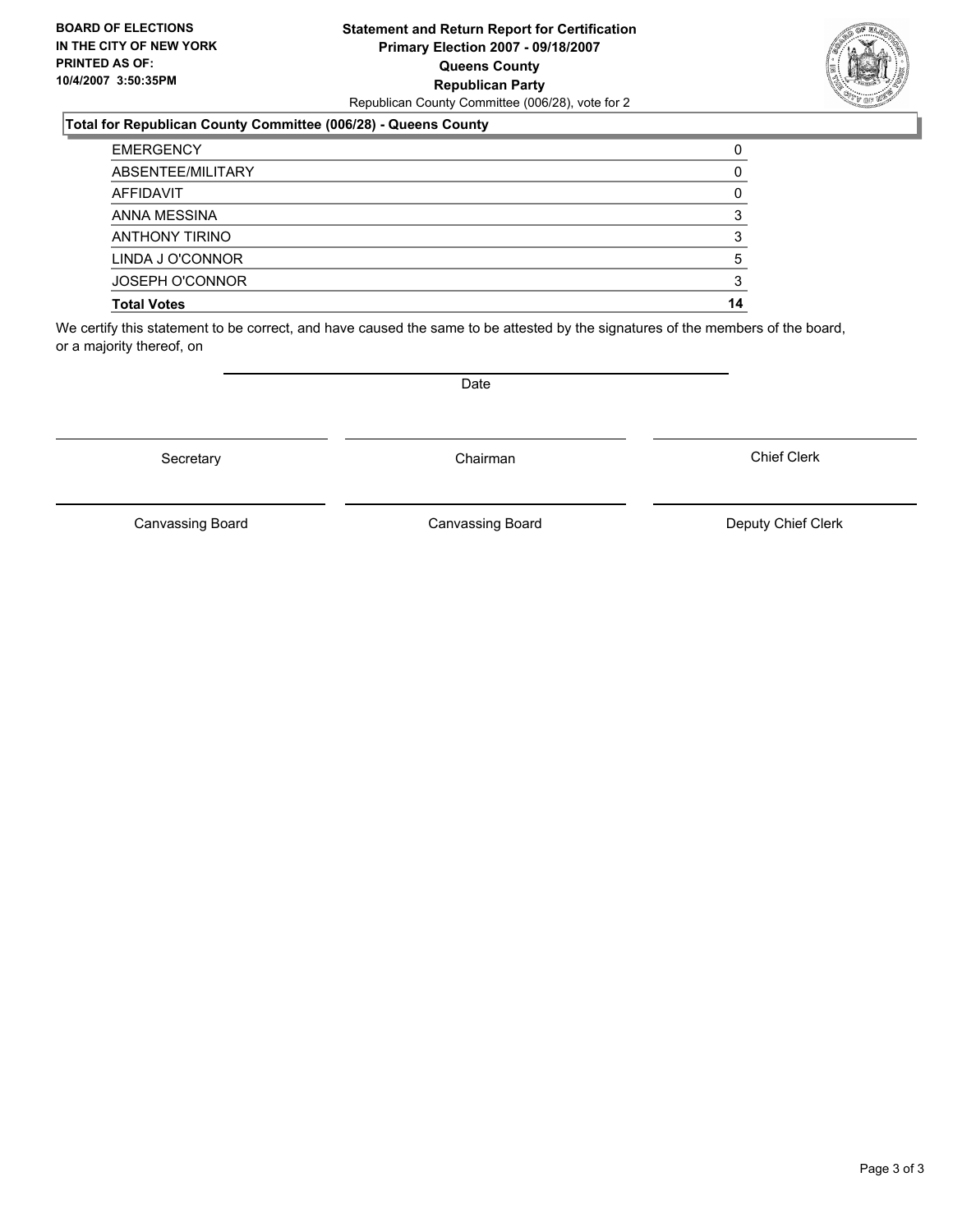

# **Primary Election 2007 - 09/18/2007 Queens County - Republican Party**

Republican County Committee 007/28 Vote for 2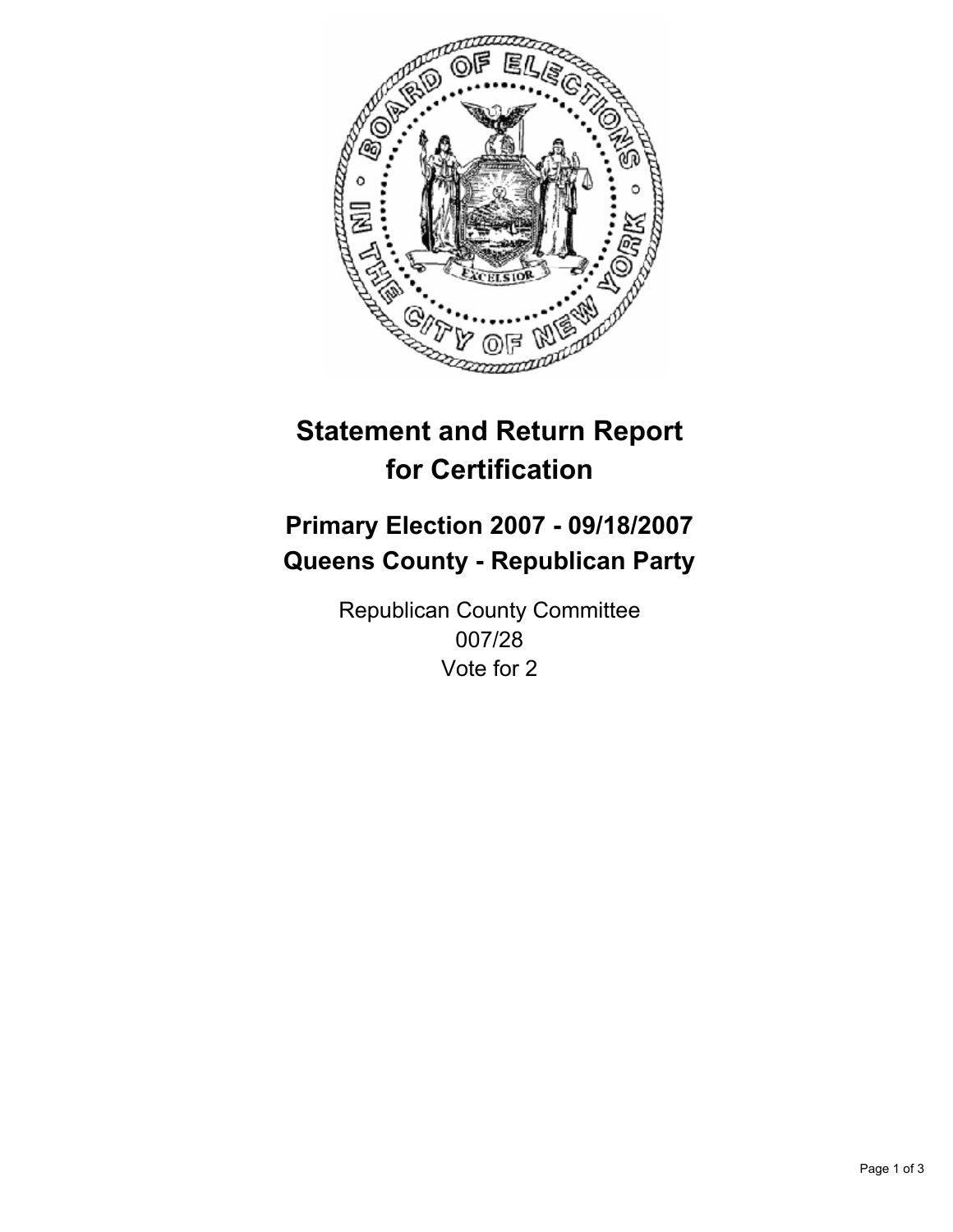

| <b>Total Votes</b>          | 25 |
|-----------------------------|----|
| <b>PATRICIA SCHUSTERICH</b> |    |
| <b>EDWARD G SCHUSTERICH</b> | 11 |
| VINCENZO MARTINO            |    |
| <b>JAMES A MARTINO</b>      |    |
| AFFIDAVIT                   |    |
| ABSENTEE/MILITARY           |    |
| <b>EMERGENCY</b>            |    |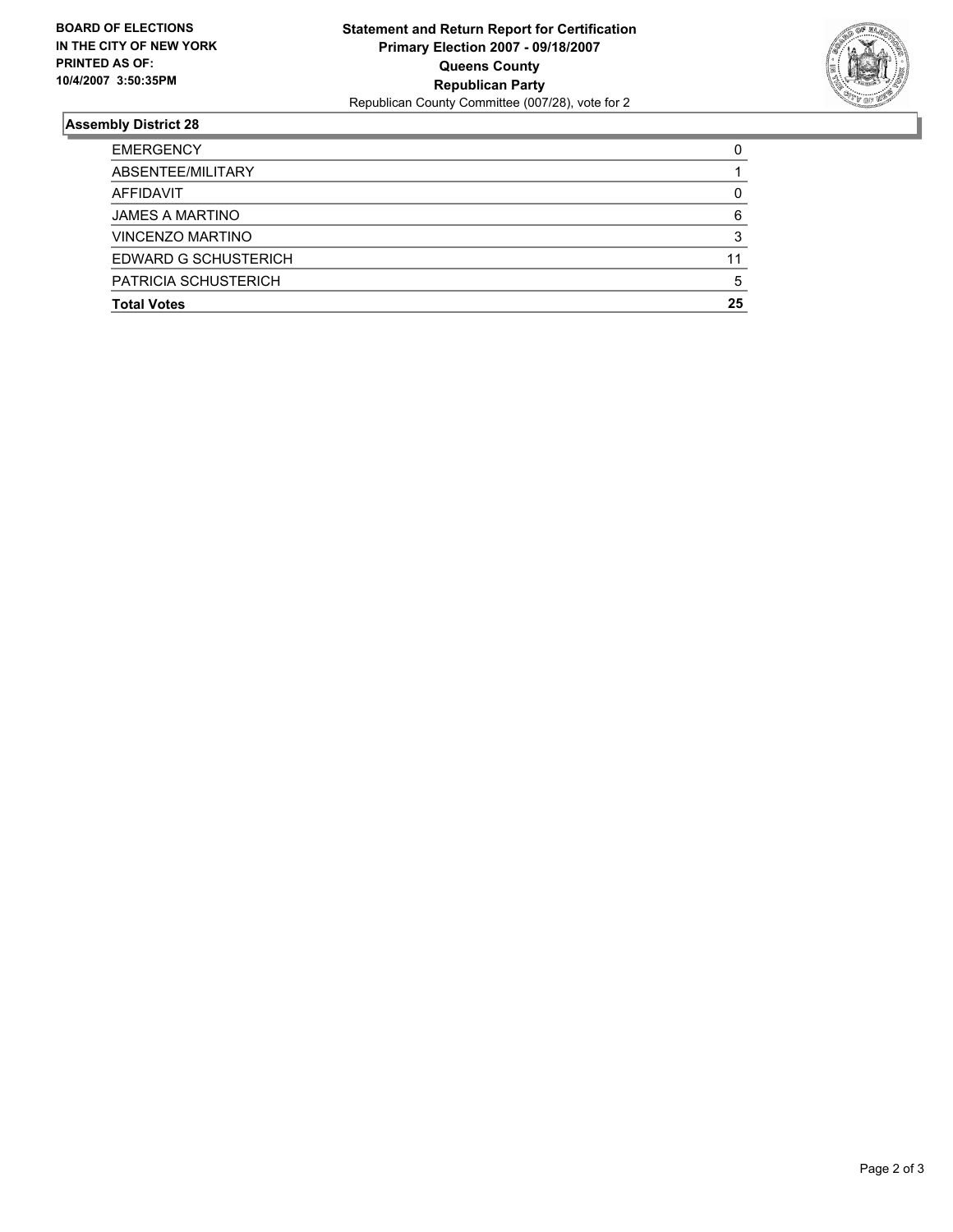### **Statement and Return Report for Certification Primary Election 2007 - 09/18/2007 Queens County Republican Party** Republican County Committee (007/28), vote for 2



#### **Total for Republican County Committee (007/28) - Queens County**

| <b>EMERGENCY</b>            |    |
|-----------------------------|----|
| ABSENTEE/MILITARY           |    |
| AFFIDAVIT                   |    |
| <b>JAMES A MARTINO</b>      | 6  |
| <b>VINCENZO MARTINO</b>     |    |
| EDWARD G SCHUSTERICH        |    |
| <b>PATRICIA SCHUSTERICH</b> |    |
| <b>Total Votes</b>          | 25 |

We certify this statement to be correct, and have caused the same to be attested by the signatures of the members of the board, or a majority thereof, on

Secretary **Chairman** 

Date

Chief Clerk

Canvassing Board

Canvassing Board Canvassing Board Canvassing Canvassing Board Deputy Chief Clerk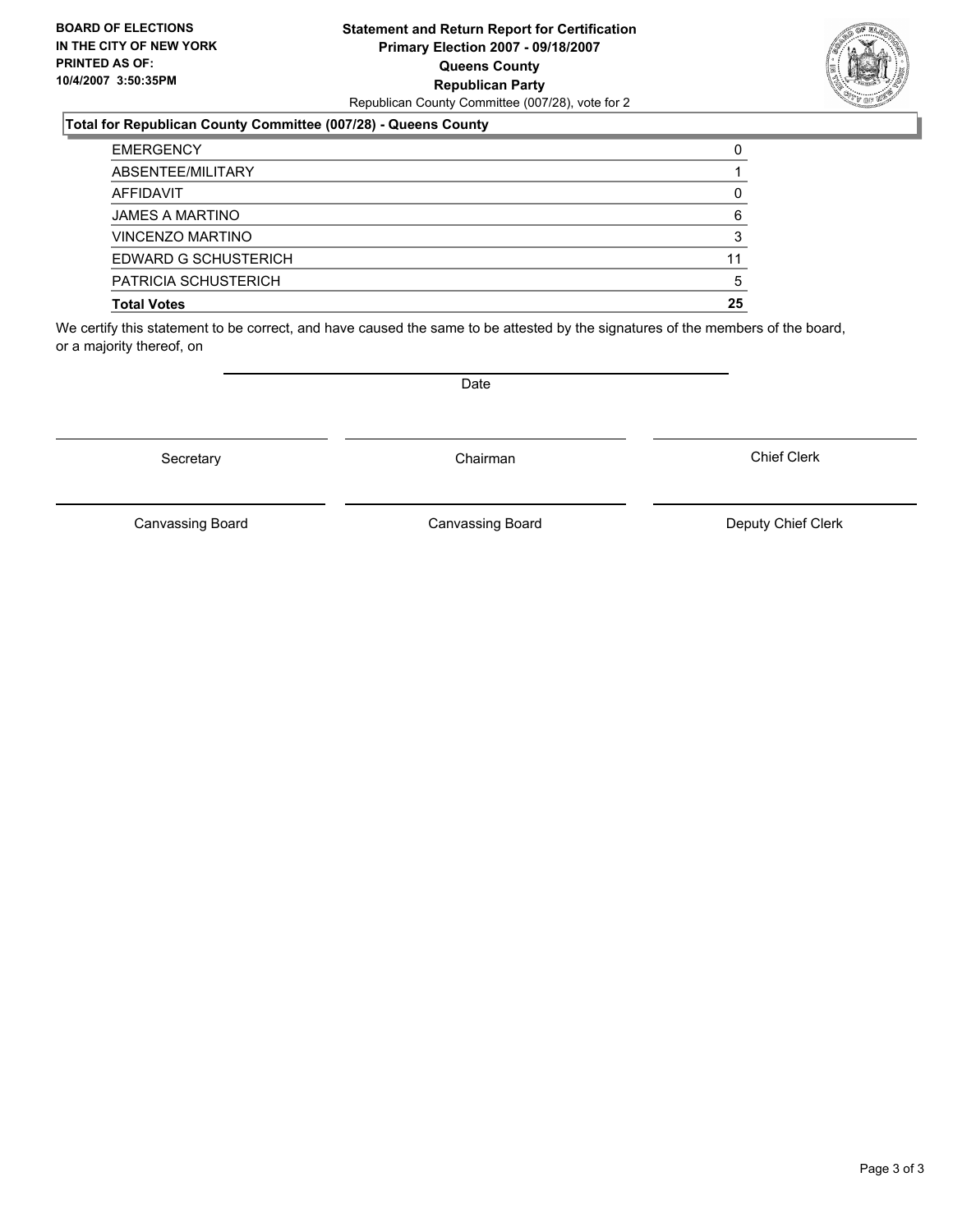

# **Primary Election 2007 - 09/18/2007 Queens County - Republican Party**

Republican County Committee 008/28 Vote for 2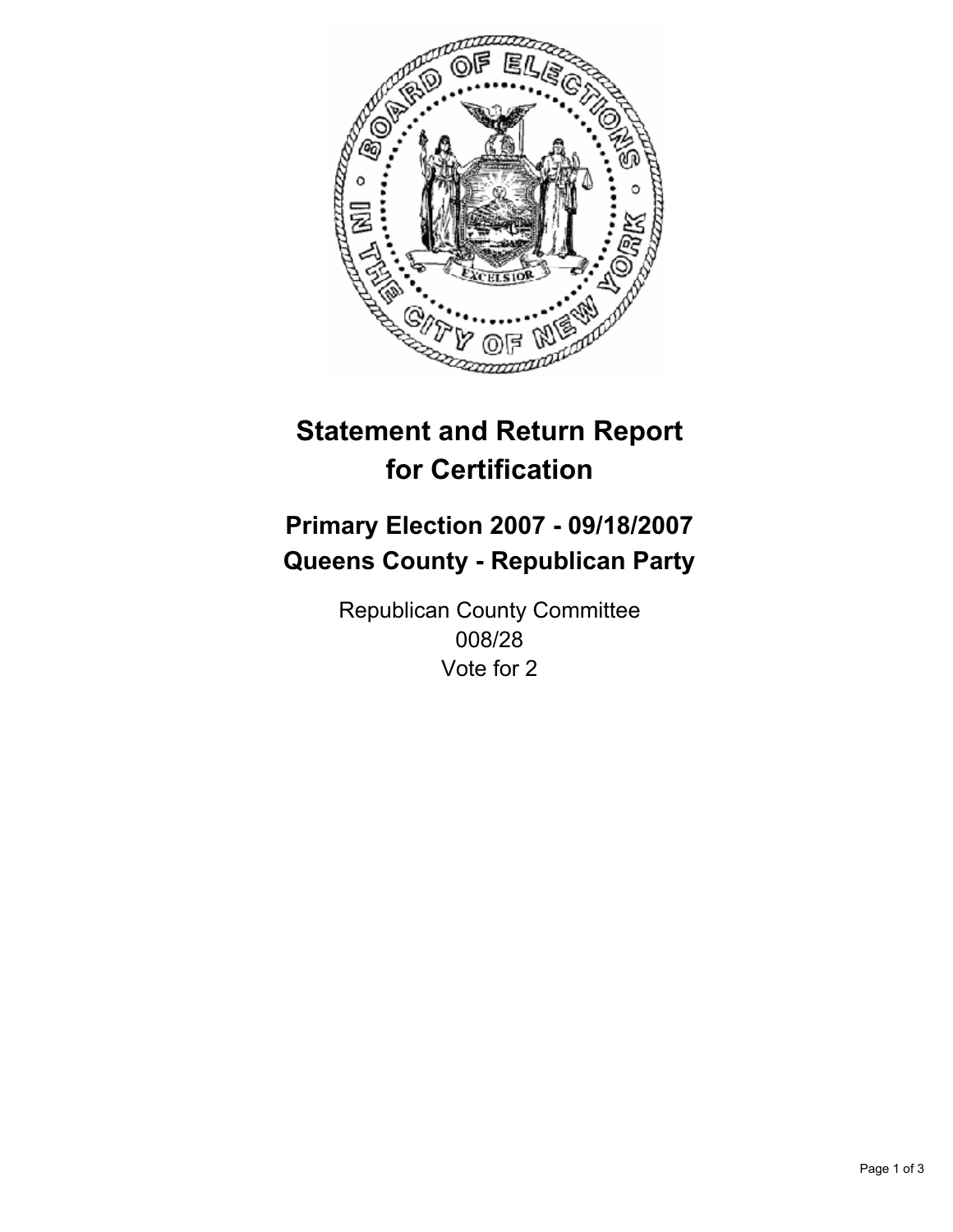

| <b>EMERGENCY</b>     |    |
|----------------------|----|
| ABSENTEE/MILITARY    |    |
| AFFIDAVIT            |    |
| <b>ANTHONY COMO</b>  |    |
| <b>JOSEPH COMO</b>   |    |
| PAUL S SZABO         |    |
| <b>JOSEPH TROTTI</b> |    |
| <b>Total Votes</b>   | 39 |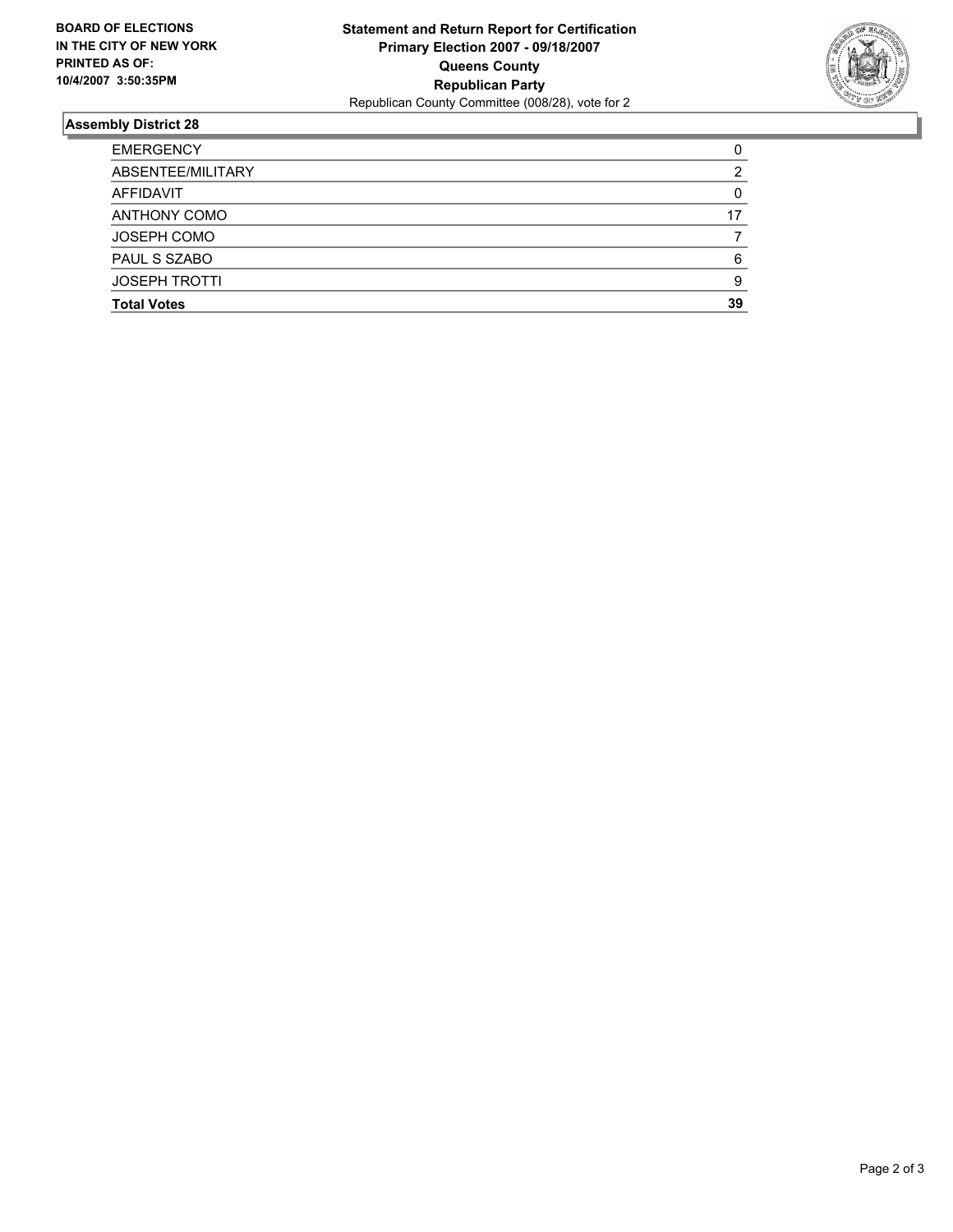### **Statement and Return Report for Certification Primary Election 2007 - 09/18/2007 Queens County Republican Party** Republican County Committee (008/28), vote for 2

### **Total for Republican County Committee (008/28) - Queens County**

| <b>EMERGENCY</b>     |    |
|----------------------|----|
| ABSENTEE/MILITARY    |    |
| AFFIDAVIT            |    |
| <b>ANTHONY COMO</b>  |    |
| <b>JOSEPH COMO</b>   |    |
| PAUL S SZABO         |    |
| <b>JOSEPH TROTTI</b> |    |
| <b>Total Votes</b>   | 39 |

We certify this statement to be correct, and have caused the same to be attested by the signatures of the members of the board, or a majority thereof, on

Date

Secretary **Chairman** 

Canvassing Board

Canvassing Board Canvassing Board Canvassing Canvassing Board Deputy Chief Clerk

Chief Clerk

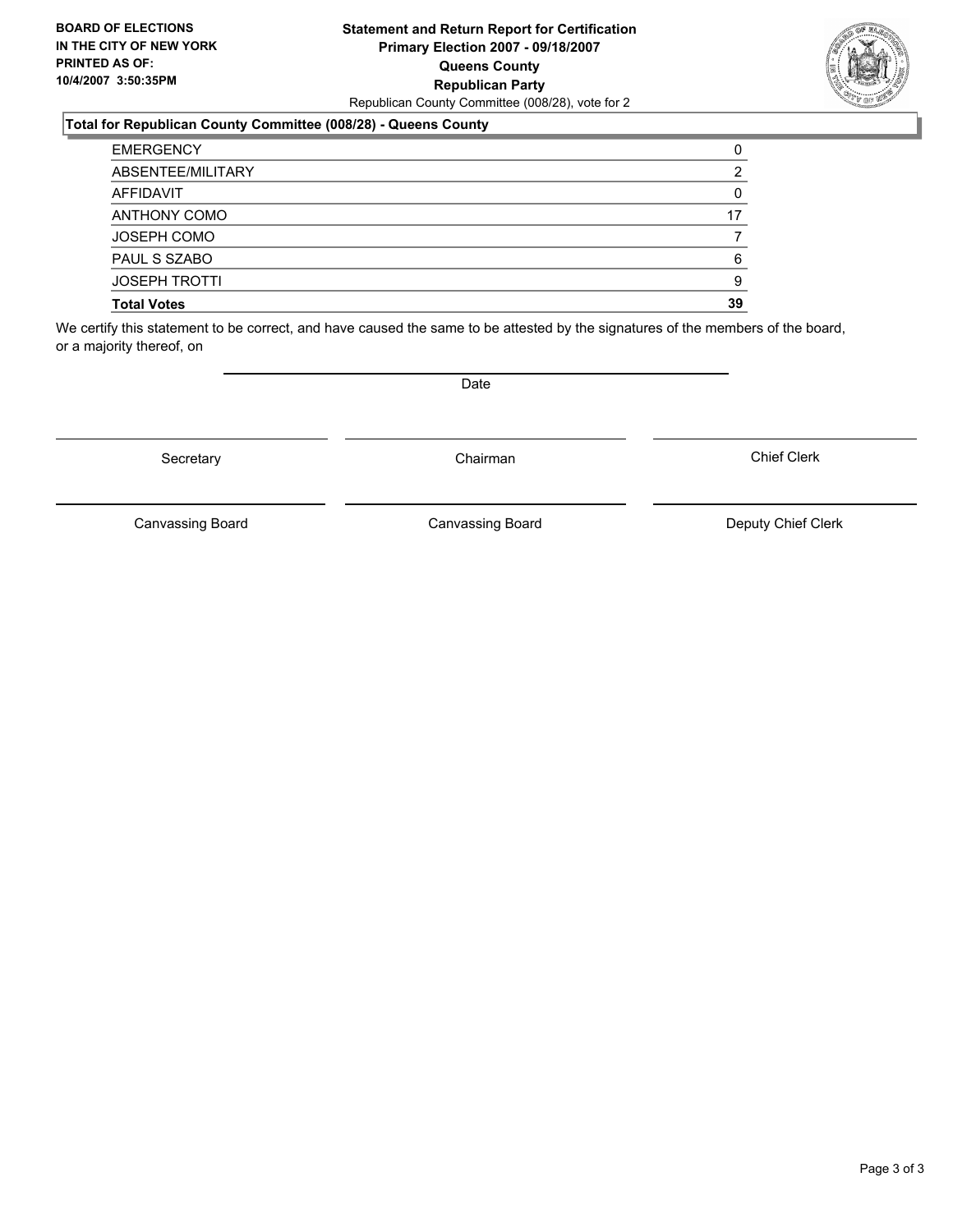

# **Primary Election 2007 - 09/18/2007 Queens County - Republican Party**

Republican County Committee 009/28 Vote for 2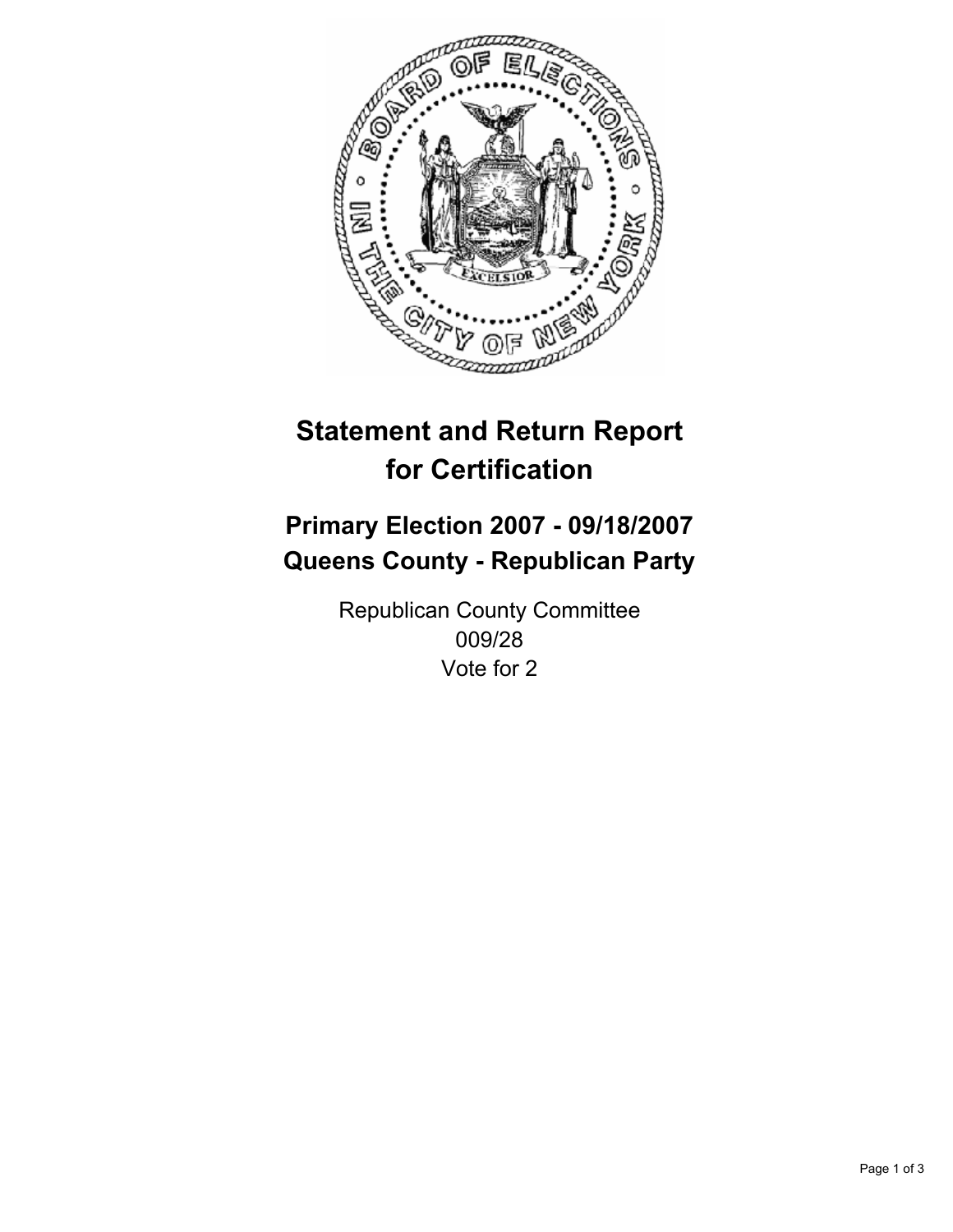

| <b>EMERGENCY</b>      |  |
|-----------------------|--|
| ABSENTEE/MILITARY     |  |
| AFFIDAVIT             |  |
| NICOLA AGUANNO        |  |
| <b>MAUREEN MCEVOY</b> |  |
| MARCELLO LORUSSO      |  |
| PATRICIA E MALON      |  |
| <b>Total Votes</b>    |  |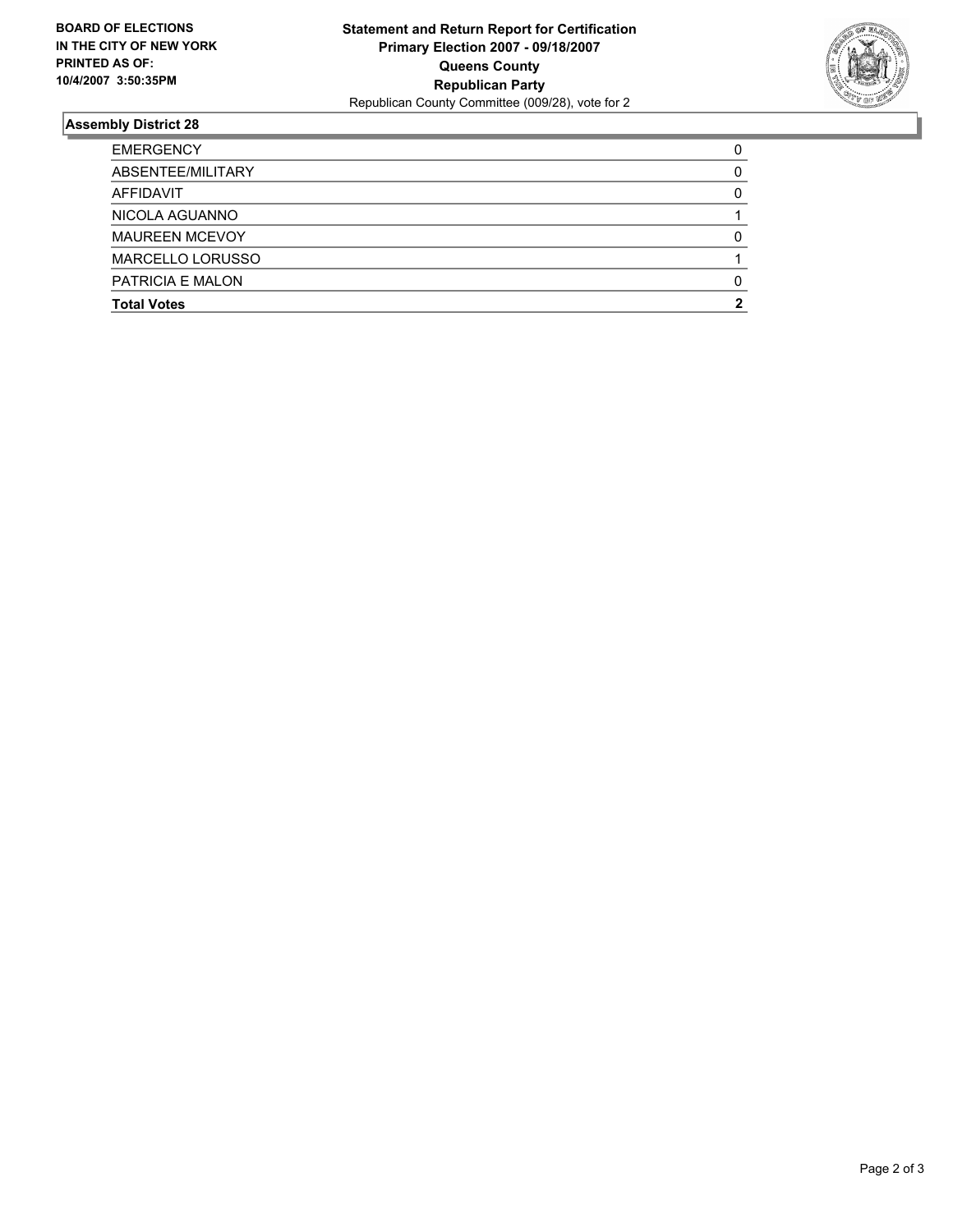### **Statement and Return Report for Certification Primary Election 2007 - 09/18/2007 Queens County Republican Party** Republican County Committee (009/28), vote for 2

### **Total for Republican County Committee (009/28) - Queens County**

| <b>EMERGENCY</b>      |  |
|-----------------------|--|
| ABSENTEE/MILITARY     |  |
| AFFIDAVIT             |  |
| NICOLA AGUANNO        |  |
| <b>MAUREEN MCEVOY</b> |  |
| MARCELLO LORUSSO      |  |
| PATRICIA E MALON      |  |
| <b>Total Votes</b>    |  |

We certify this statement to be correct, and have caused the same to be attested by the signatures of the members of the board, or a majority thereof, on

Secretary **Chairman** 

Canvassing Board

Canvassing Board Canvassing Board Canvassing Canvassing Board Deputy Chief Clerk

Chief Clerk



Date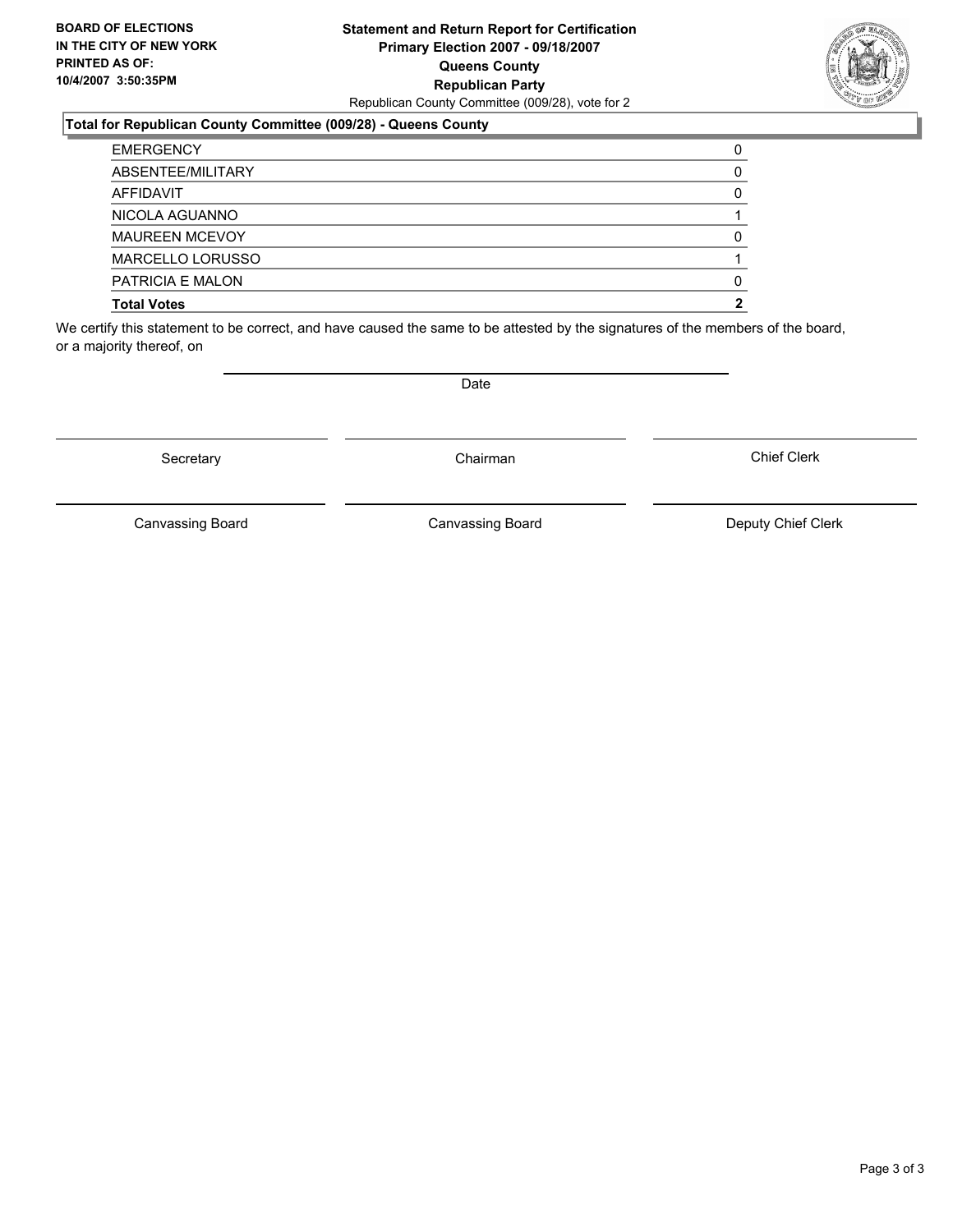

# **Primary Election 2007 - 09/18/2007 Queens County - Republican Party**

Republican County Committee 010/28 Vote for 2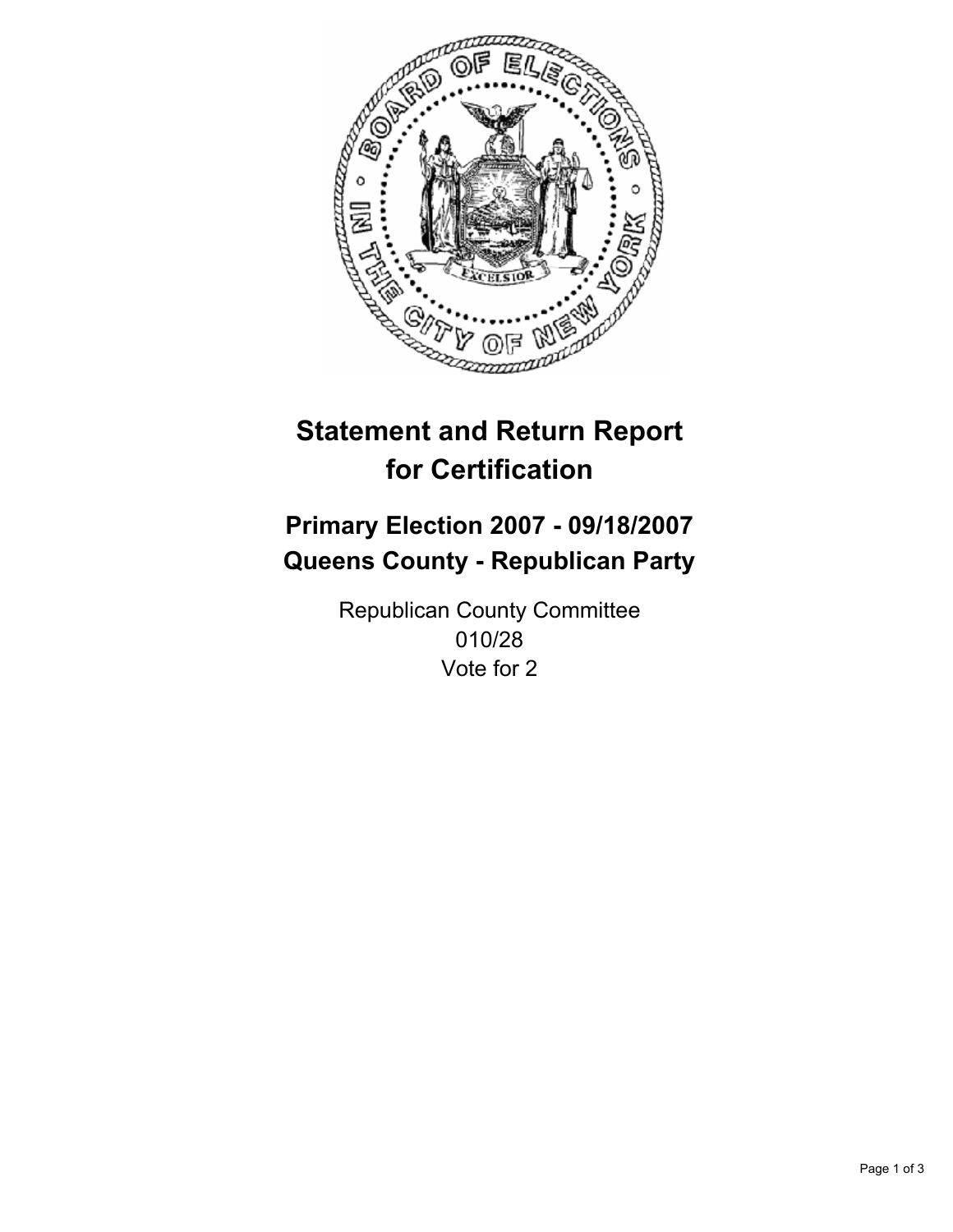

| <b>EMERGENCY</b>         |    |
|--------------------------|----|
| ABSENTEE/MILITARY        |    |
| AFFIDAVIT                |    |
| <b>MICHAEL G BUCKLEY</b> |    |
| <b>MARION GRECO</b>      |    |
| <b>LISA FERRANTI</b>     |    |
| <b>JAMES ZICCARDI</b>    |    |
| <b>Total Votes</b>       | 14 |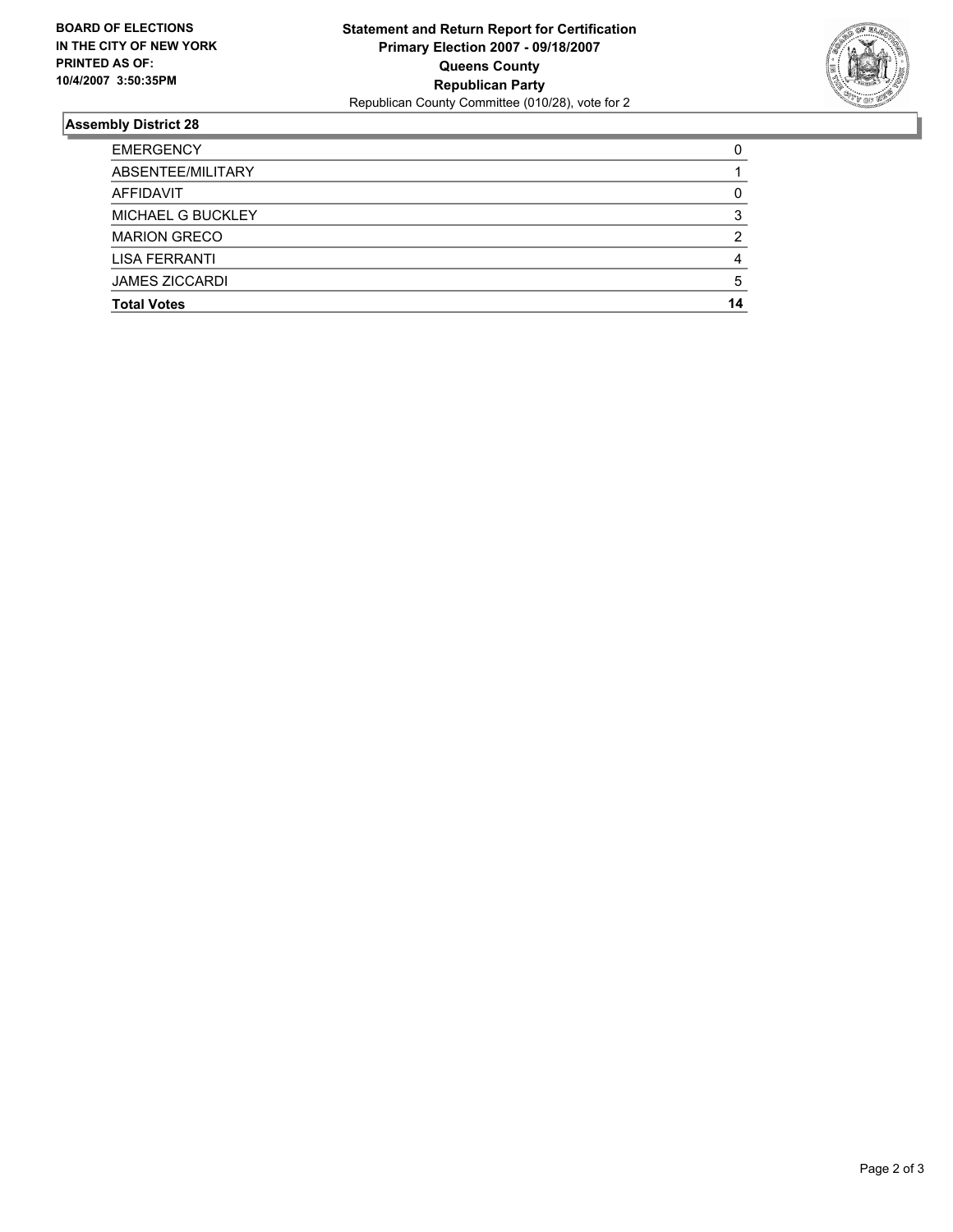### **Statement and Return Report for Certification Primary Election 2007 - 09/18/2007 Queens County Republican Party** Republican County Committee (010/28), vote for 2

### **Total for Republican County Committee (010/28) - Queens County**

| <b>EMERGENCY</b>         |    |
|--------------------------|----|
| ABSENTEE/MILITARY        |    |
| AFFIDAVIT                |    |
| <b>MICHAEL G BUCKLEY</b> |    |
| <b>MARION GRECO</b>      |    |
| LISA FERRANTI            |    |
| <b>JAMES ZICCARDI</b>    |    |
| <b>Total Votes</b>       | 14 |

We certify this statement to be correct, and have caused the same to be attested by the signatures of the members of the board, or a majority thereof, on

Secretary **Chairman** 

Canvassing Board

Canvassing Board Canvassing Board Canvassing Canvassing Board Deputy Chief Clerk

Chief Clerk

Page 3 of 3

Date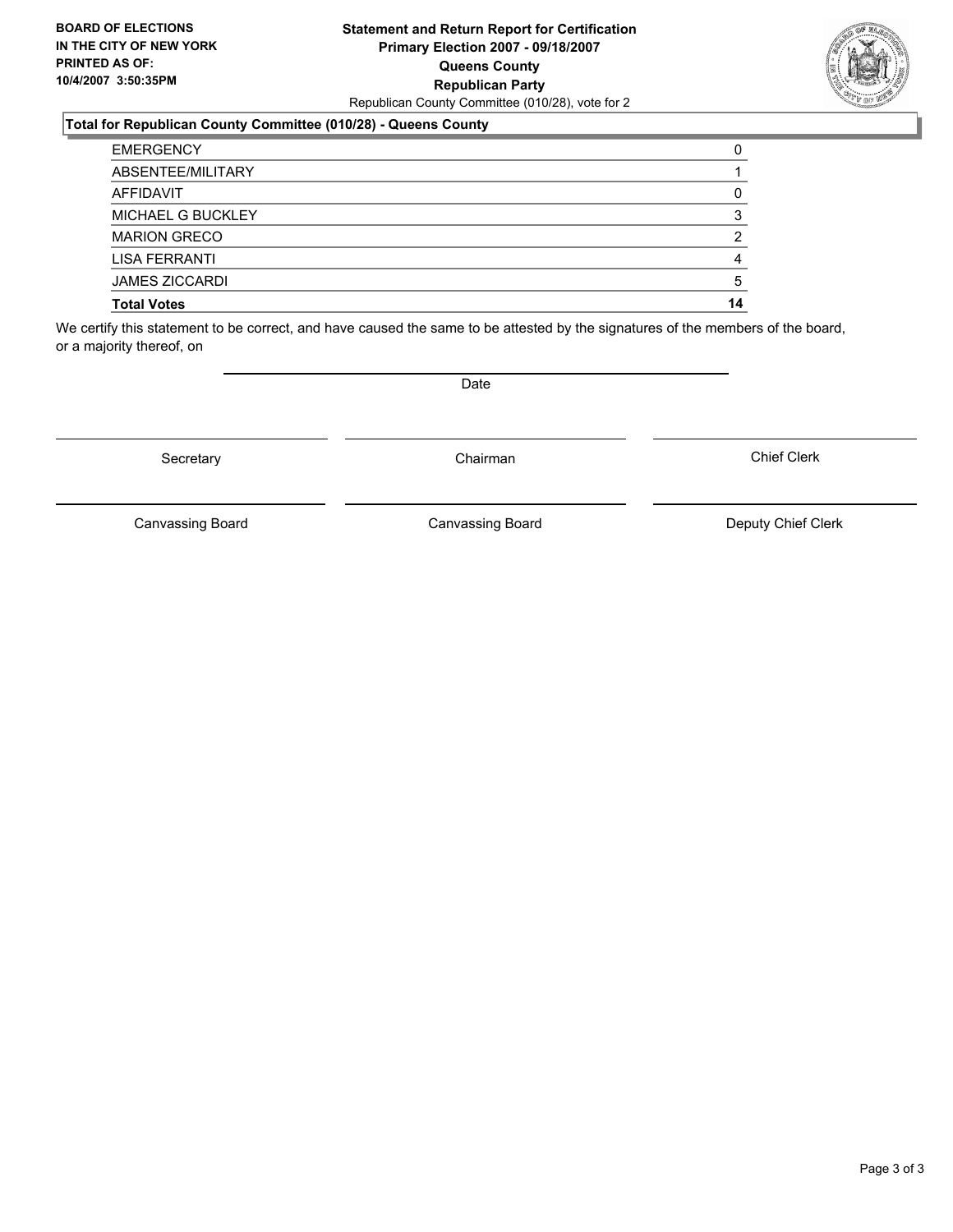

## **Primary Election 2007 - 09/18/2007 Queens County - Republican Party**

Republican County Committee 011/28 Vote for 2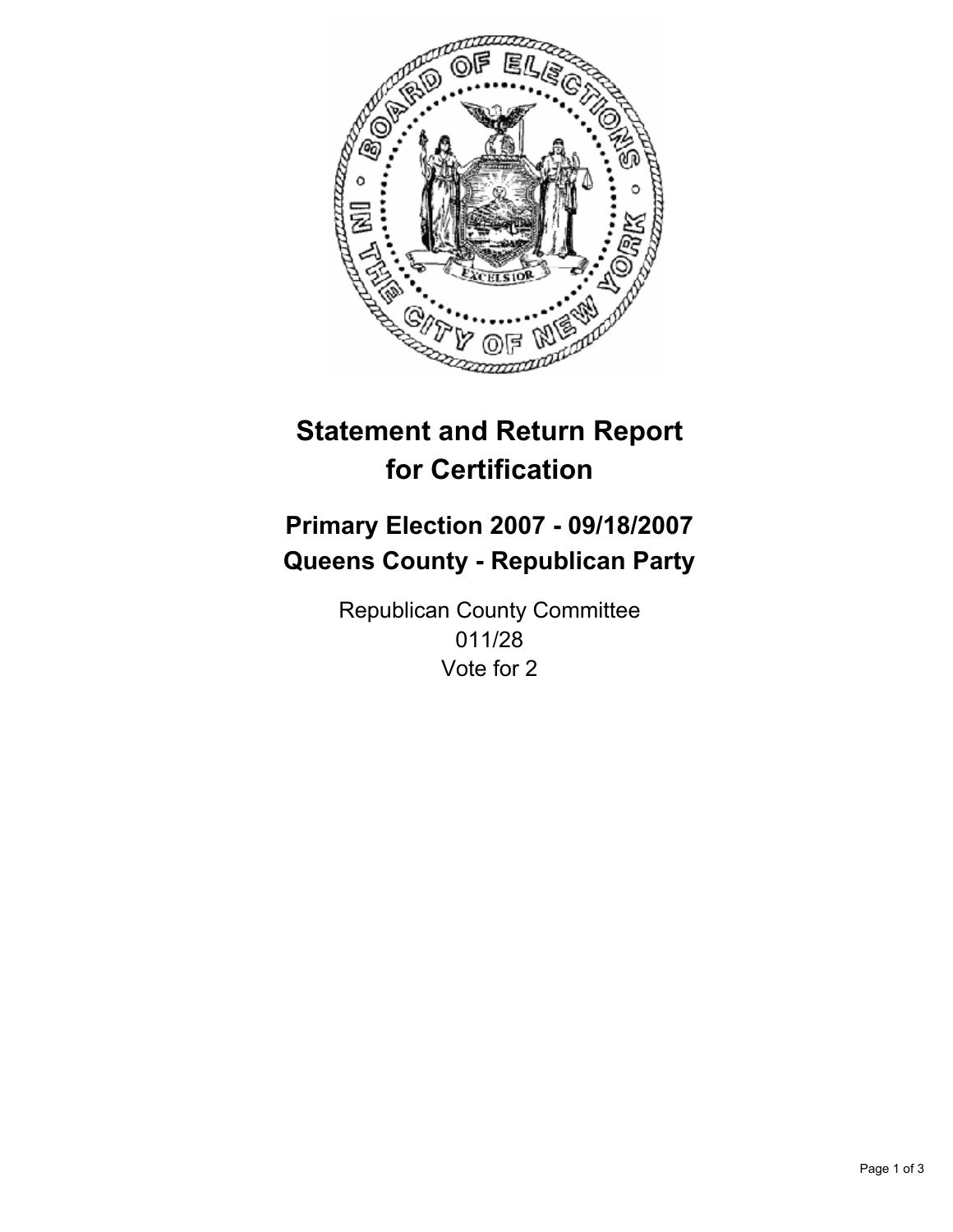

| <b>EMERGENCY</b>       |    |
|------------------------|----|
| ABSENTEE/MILITARY      |    |
| AFFIDAVIT              |    |
| <b>RITA BELLETTI</b>   |    |
| DONALD F DIMARCO       |    |
| <b>OLGA FINNERAN</b>   |    |
| <b>JANINE M MICHEL</b> |    |
| <b>Total Votes</b>     | 24 |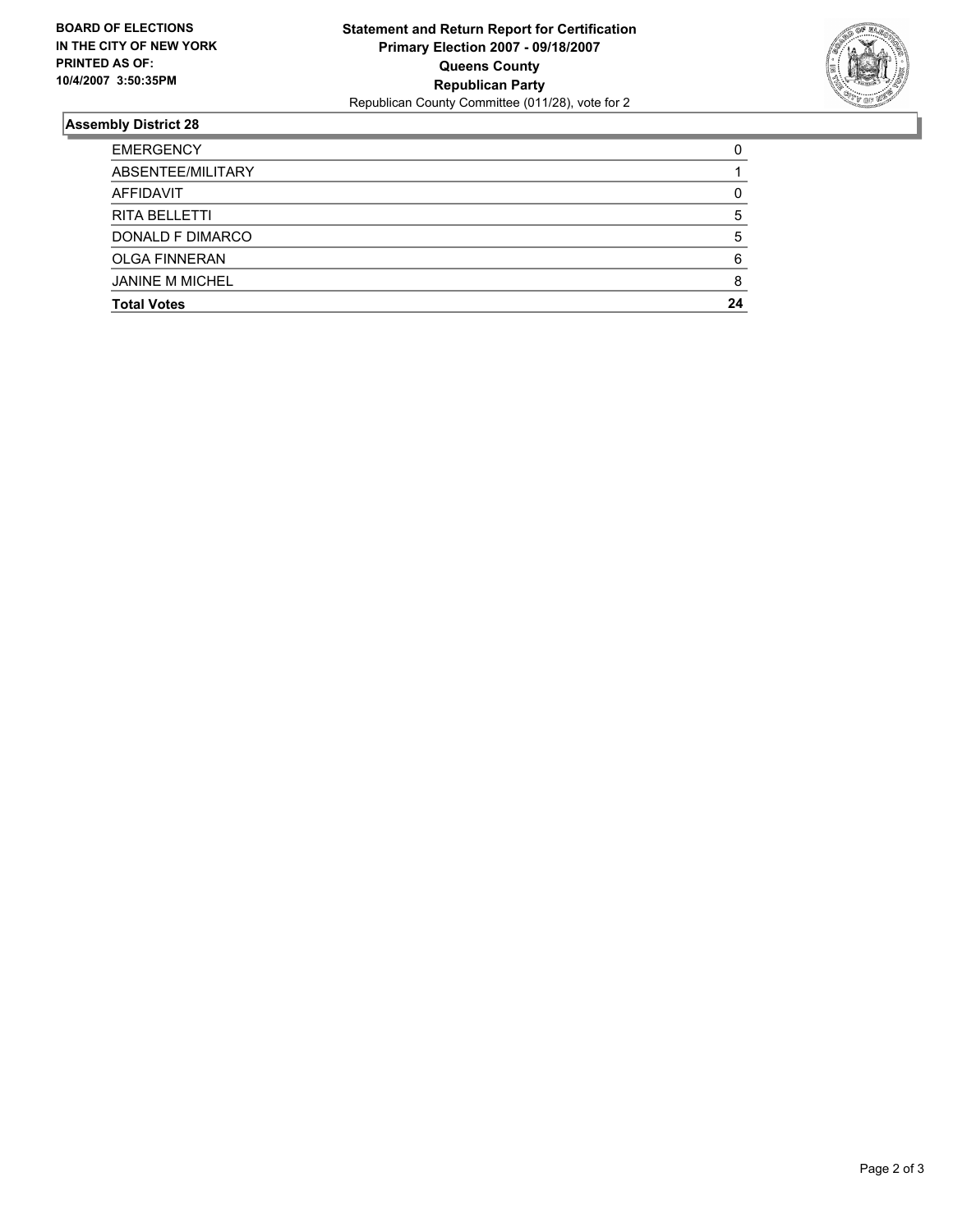#### **Statement and Return Report for Certification Primary Election 2007 - 09/18/2007 Queens County Republican Party** Republican County Committee (011/28), vote for 2

#### **Total for Republican County Committee (011/28) - Queens County**

| <b>EMERGENCY</b>       |    |
|------------------------|----|
| ABSENTEE/MILITARY      |    |
| AFFIDAVIT              |    |
| <b>RITA BELLETTI</b>   |    |
| DONALD F DIMARCO       |    |
| <b>OLGA FINNERAN</b>   |    |
| <b>JANINE M MICHEL</b> |    |
| <b>Total Votes</b>     | 24 |

We certify this statement to be correct, and have caused the same to be attested by the signatures of the members of the board, or a majority thereof, on

Canvassing Board

Canvassing Board Canvassing Board Canvassing Canvassing Board Deputy Chief Clerk

Chief Clerk



Date

Secretary **Chairman**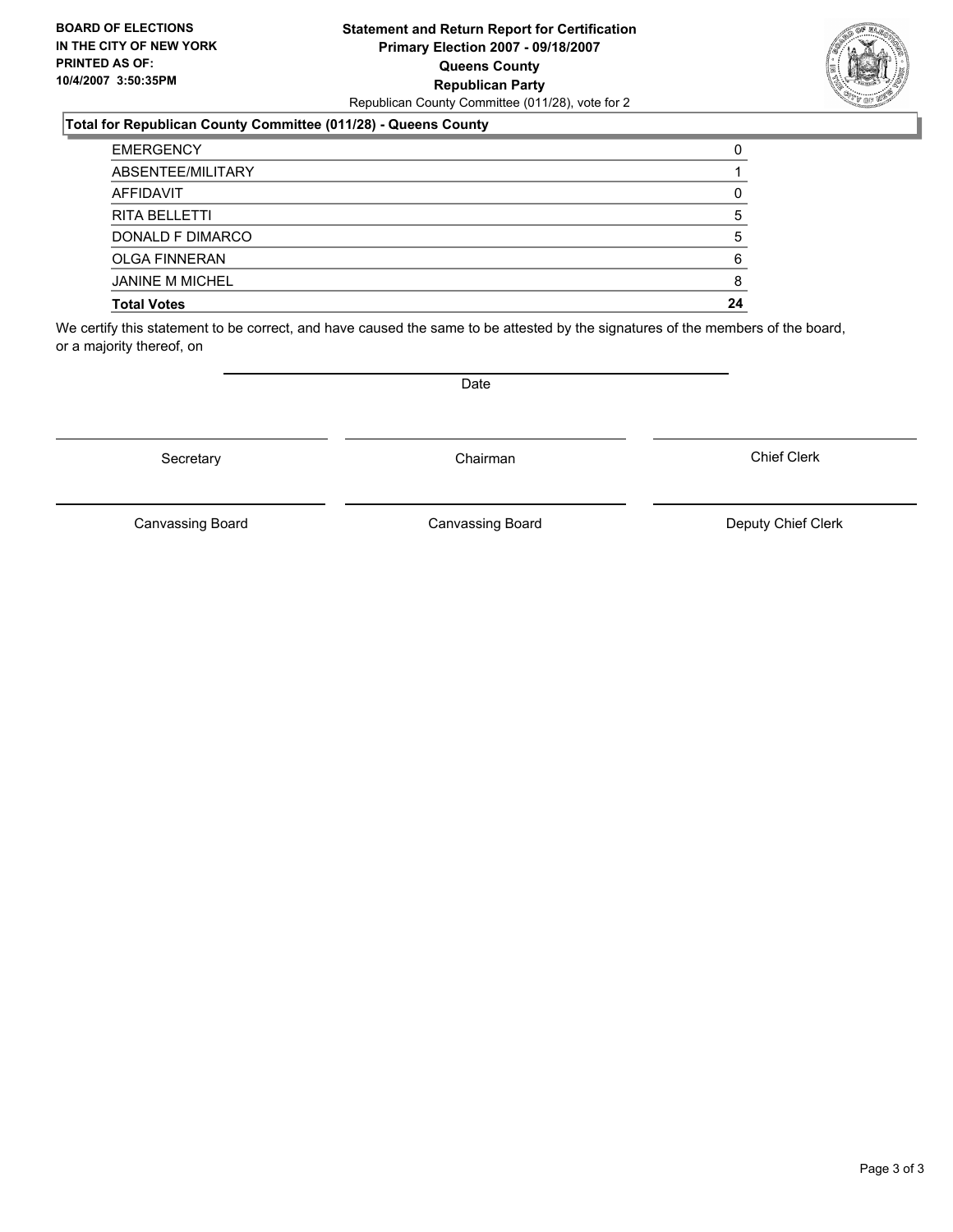

## **Primary Election 2007 - 09/18/2007 Queens County - Republican Party**

Republican County Committee 014/28 Vote for 2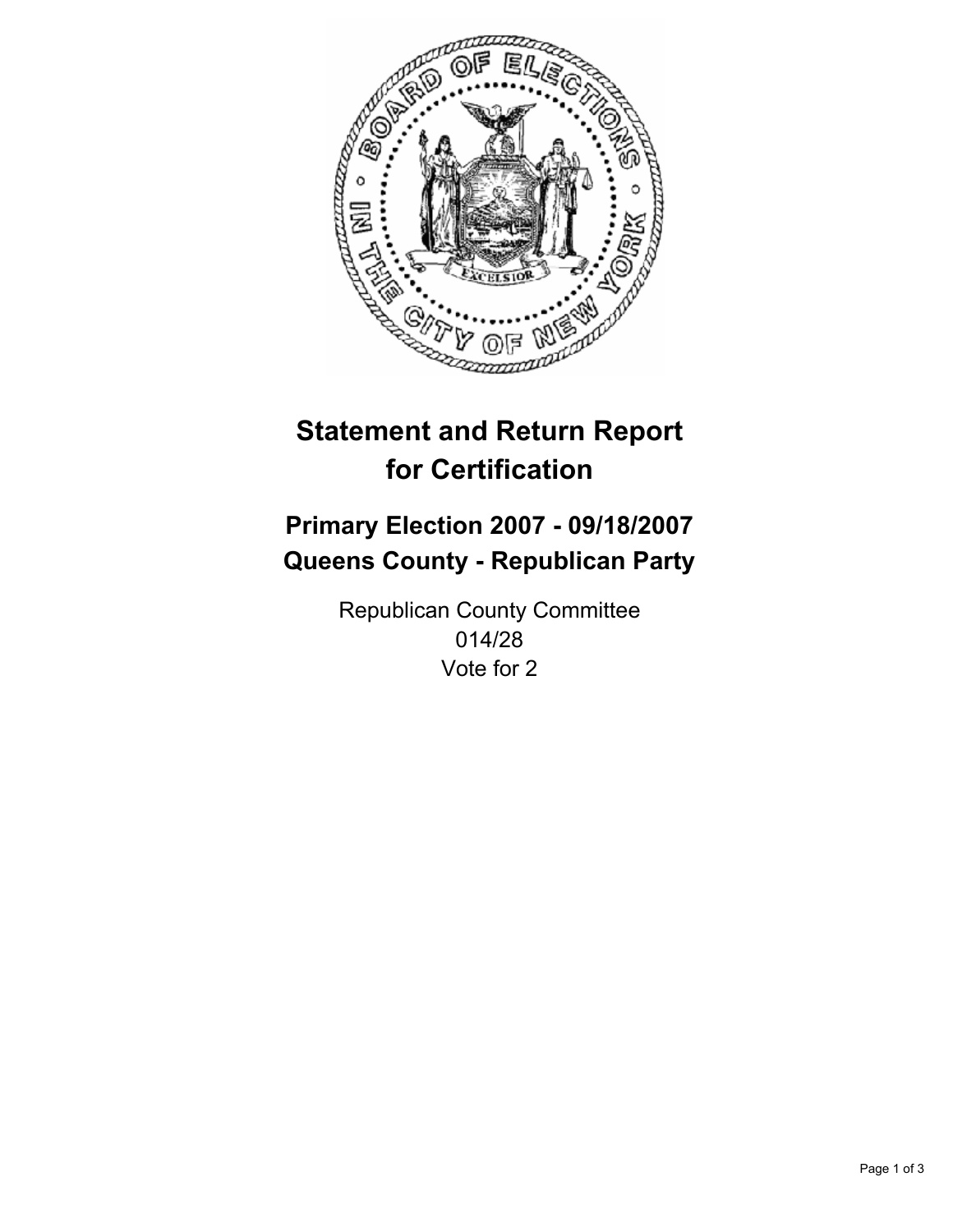

| 19 |
|----|
| 12 |
| 43 |
|    |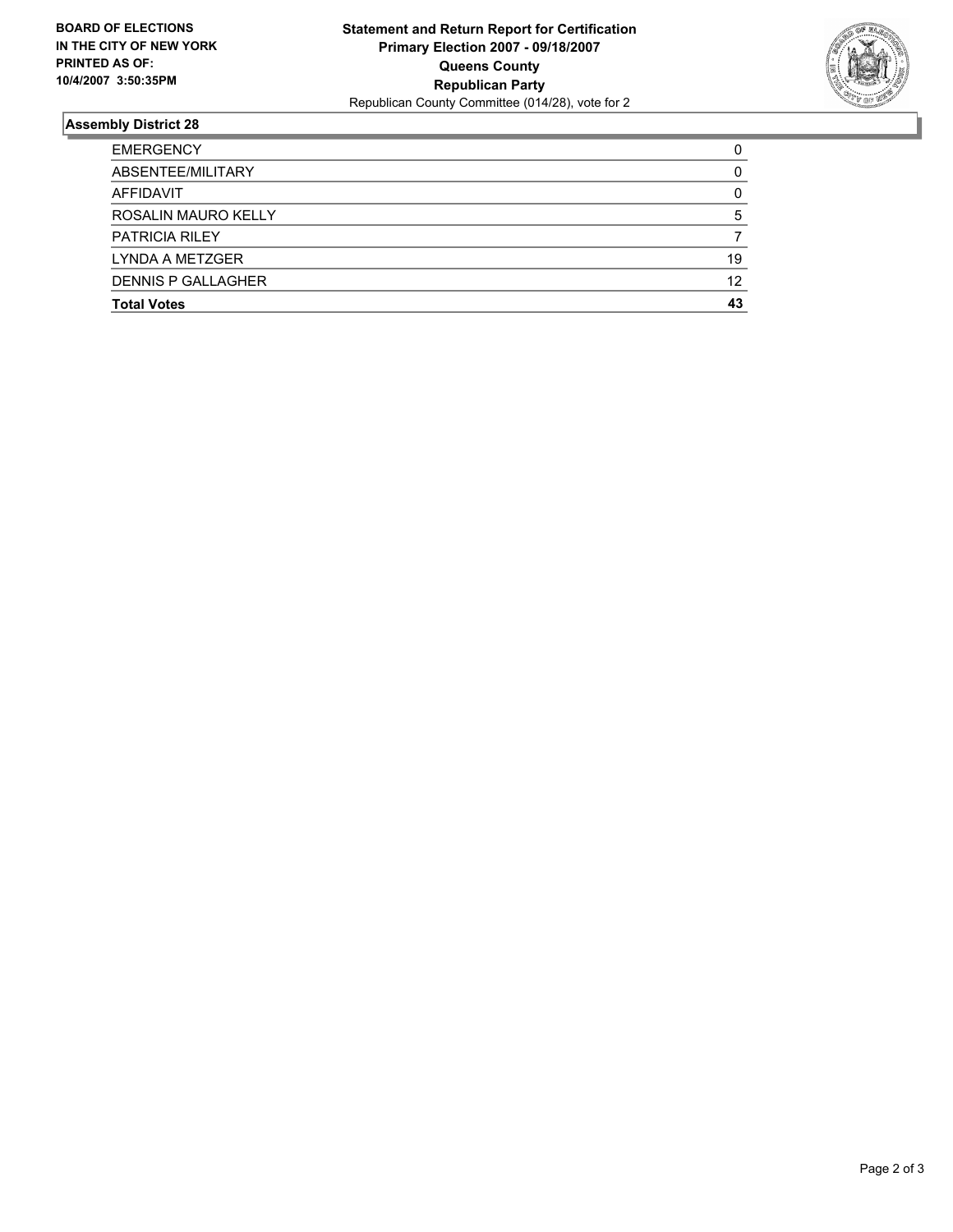#### **Statement and Return Report for Certification Primary Election 2007 - 09/18/2007 Queens County Republican Party** Republican County Committee (014/28), vote for 2

#### **Total for Republican County Committee (014/28) - Queens County**

| <b>EMERGENCY</b>          |    |
|---------------------------|----|
| ABSENTEE/MILITARY         |    |
| AFFIDAVIT                 |    |
| ROSALIN MAURO KELLY       | 5  |
| <b>PATRICIA RILEY</b>     |    |
| LYNDA A METZGER           | 19 |
| <b>DENNIS P GALLAGHER</b> | 12 |
| <b>Total Votes</b>        | 43 |

We certify this statement to be correct, and have caused the same to be attested by the signatures of the members of the board, or a majority thereof, on

Date

Secretary **Chairman** 

Canvassing Board

Canvassing Board Canvassing Board Canvassing Canvassing Board Deputy Chief Clerk

Chief Clerk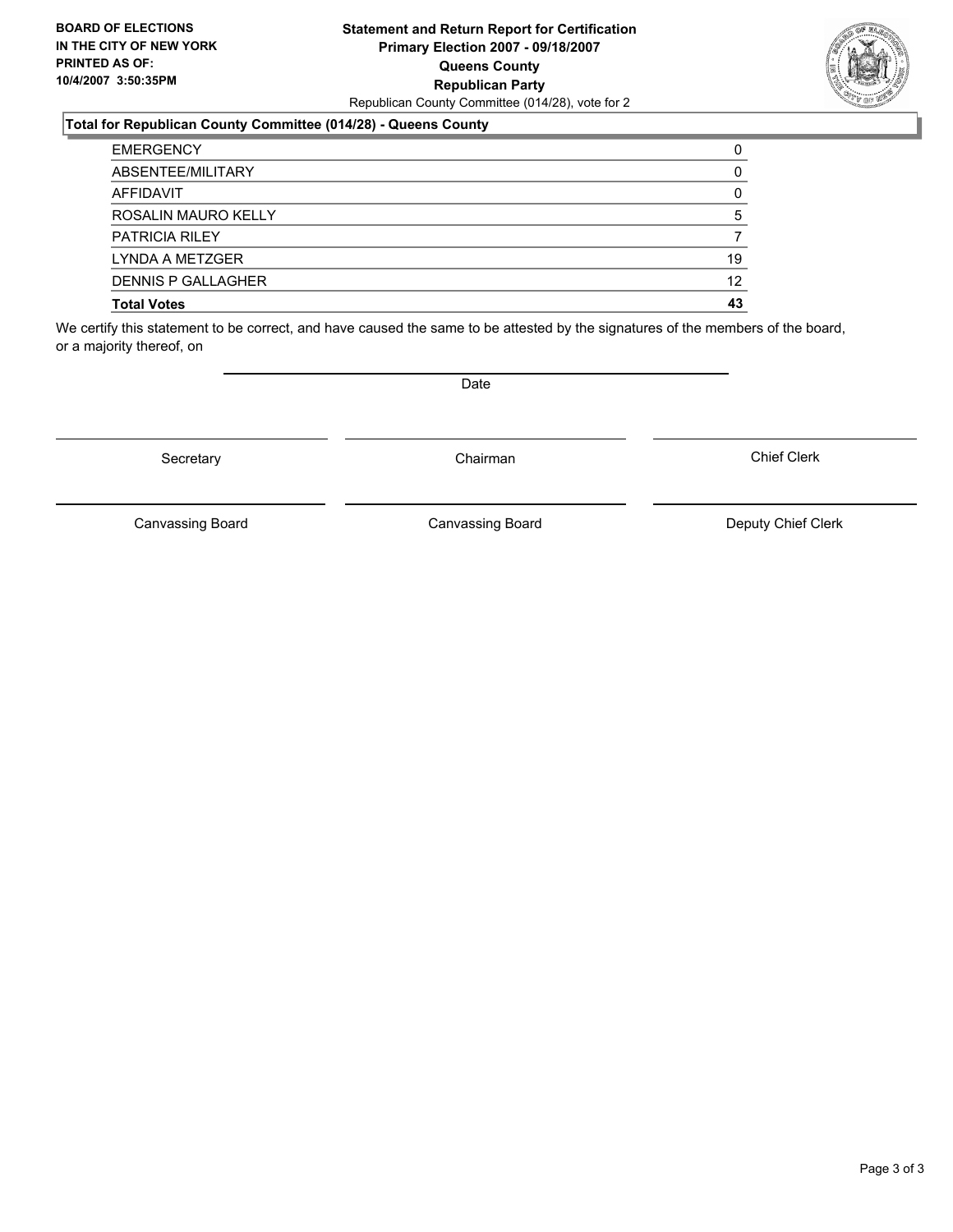

## **Primary Election 2007 - 09/18/2007 Queens County - Republican Party**

Republican County Committee 015/28 Vote for 2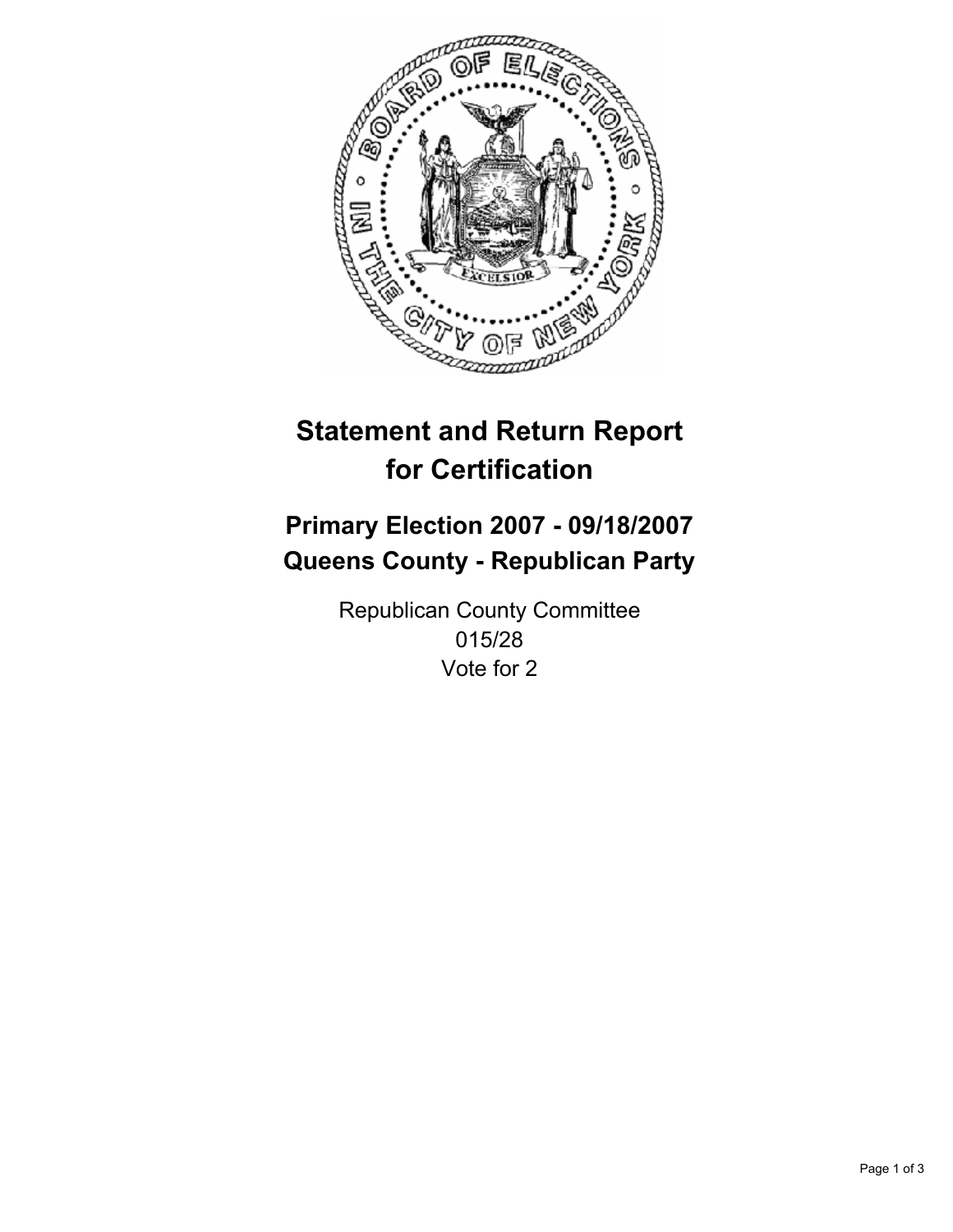

| <b>EMERGENCY</b>         |    |
|--------------------------|----|
| ABSENTEE/MILITARY        |    |
| AFFIDAVIT                |    |
| <b>PATRICK GALLAGHER</b> |    |
| ROSA GUCCIARDO           |    |
| DONNA M OSTERMANN        |    |
| MICHAEL J OSTERMANN      |    |
| <b>Total Votes</b>       | 23 |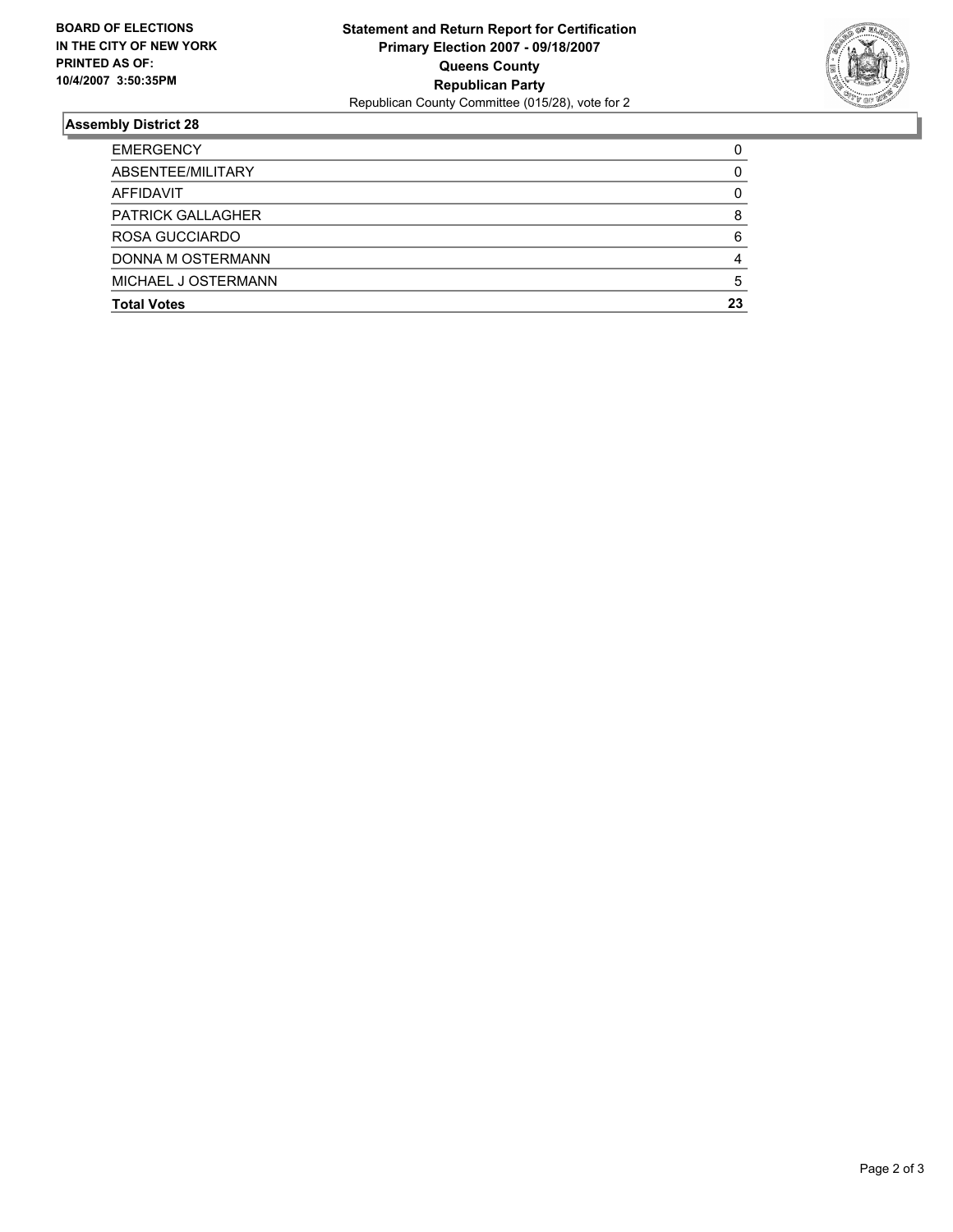#### **Statement and Return Report for Certification Primary Election 2007 - 09/18/2007 Queens County Republican Party** Republican County Committee (015/28), vote for 2



#### **Total for Republican County Committee (015/28) - Queens County**

| <b>EMERGENCY</b>         |    |
|--------------------------|----|
| ABSENTEE/MILITARY        |    |
| AFFIDAVIT                |    |
| <b>PATRICK GALLAGHER</b> |    |
| ROSA GUCCIARDO           |    |
| DONNA M OSTERMANN        |    |
| MICHAEL J OSTERMANN      |    |
| <b>Total Votes</b>       | 23 |

We certify this statement to be correct, and have caused the same to be attested by the signatures of the members of the board, or a majority thereof, on

Secretary **Chairman** 

Date

Chief Clerk

Canvassing Board

Canvassing Board Canvassing Board Canvassing Canvassing Board Deputy Chief Clerk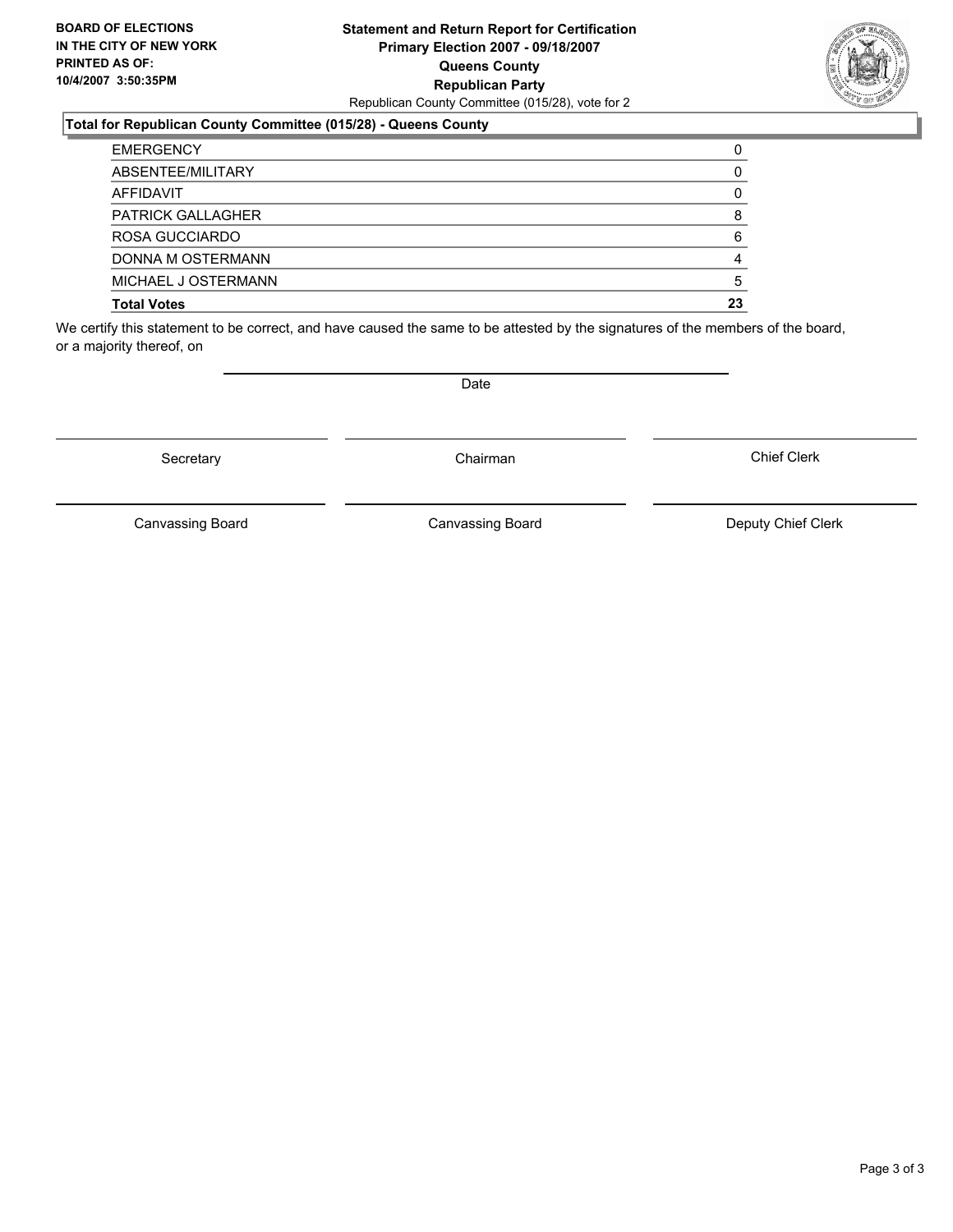

## **Primary Election 2007 - 09/18/2007 Queens County - Republican Party**

Republican County Committee 016/28 Vote for 2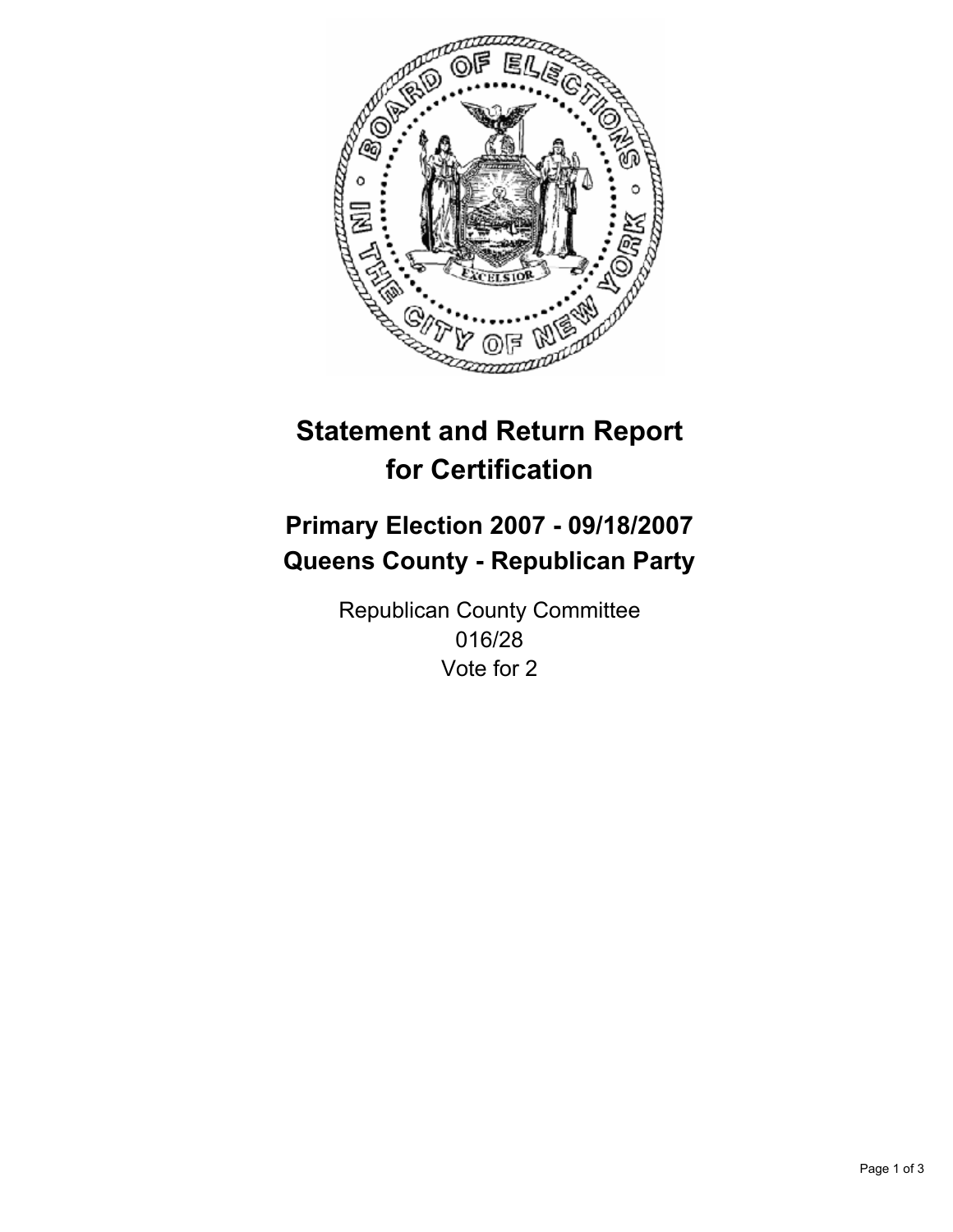

| <b>EMERGENCY</b>       | ,  |
|------------------------|----|
| ABSENTEE/MILITARY      |    |
| AFFIDAVIT              |    |
| PETER GIFFEN           |    |
| <b>JUDITH BEDENICK</b> |    |
| <b>HENRY C MALON</b>   |    |
| <b>HELEN SURACE</b>    | ◠  |
| <b>Total Votes</b>     | 18 |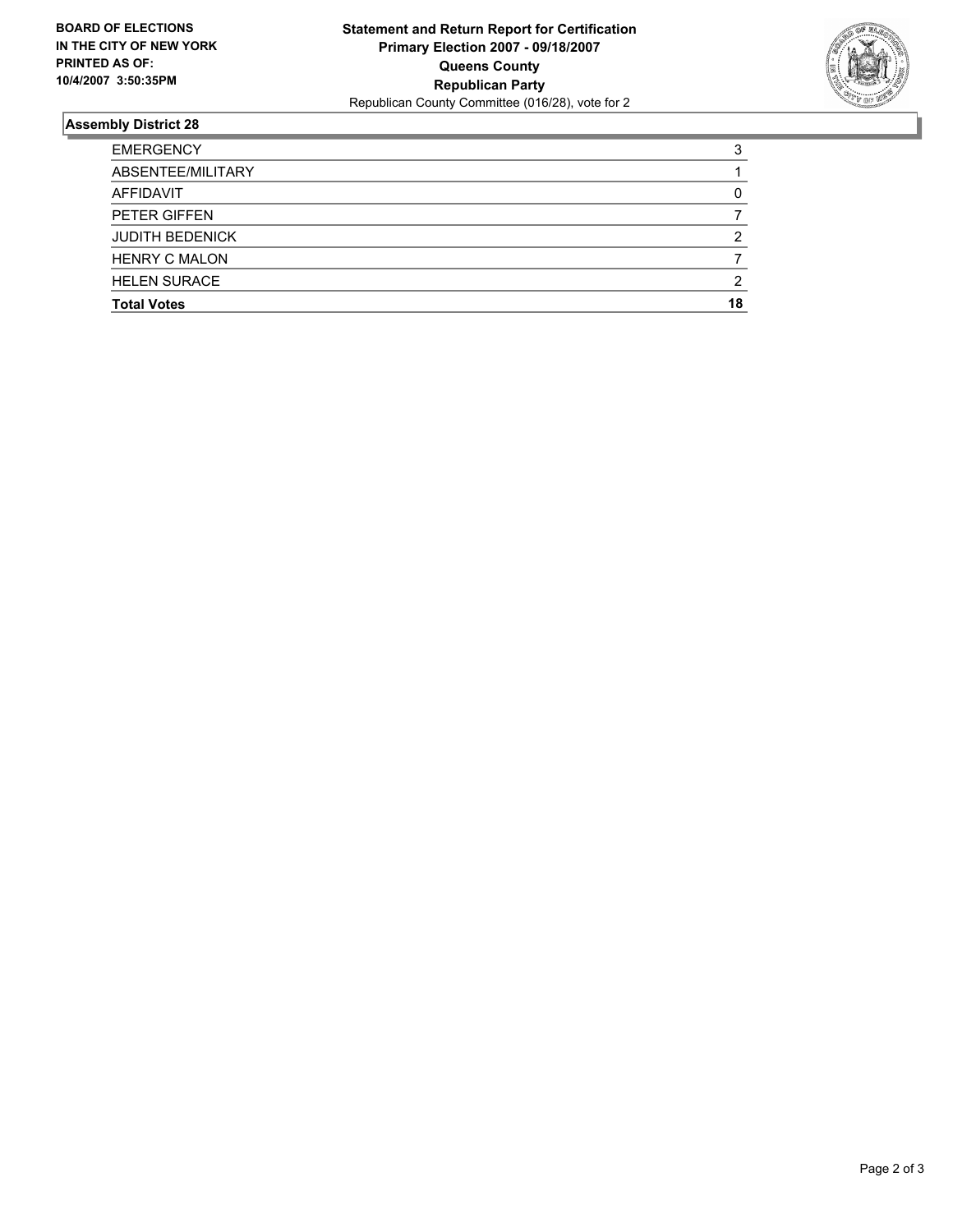#### **Statement and Return Report for Certification Primary Election 2007 - 09/18/2007 Queens County Republican Party** Republican County Committee (016/28), vote for 2

#### **Total for Republican County Committee (016/28) - Queens County**

| <b>EMERGENCY</b>       |    |
|------------------------|----|
| ABSENTEE/MILITARY      |    |
| AFFIDAVIT              |    |
| PETER GIFFEN           |    |
| <b>JUDITH BEDENICK</b> |    |
| <b>HENRY C MALON</b>   |    |
| <b>HELEN SURACE</b>    | ◠  |
| <b>Total Votes</b>     | 18 |

We certify this statement to be correct, and have caused the same to be attested by the signatures of the members of the board, or a majority thereof, on

Secretary **Chairman** 

Canvassing Board

Canvassing Board Canvassing Board Canvassing Canvassing Board Deputy Chief Clerk

Chief Clerk



Date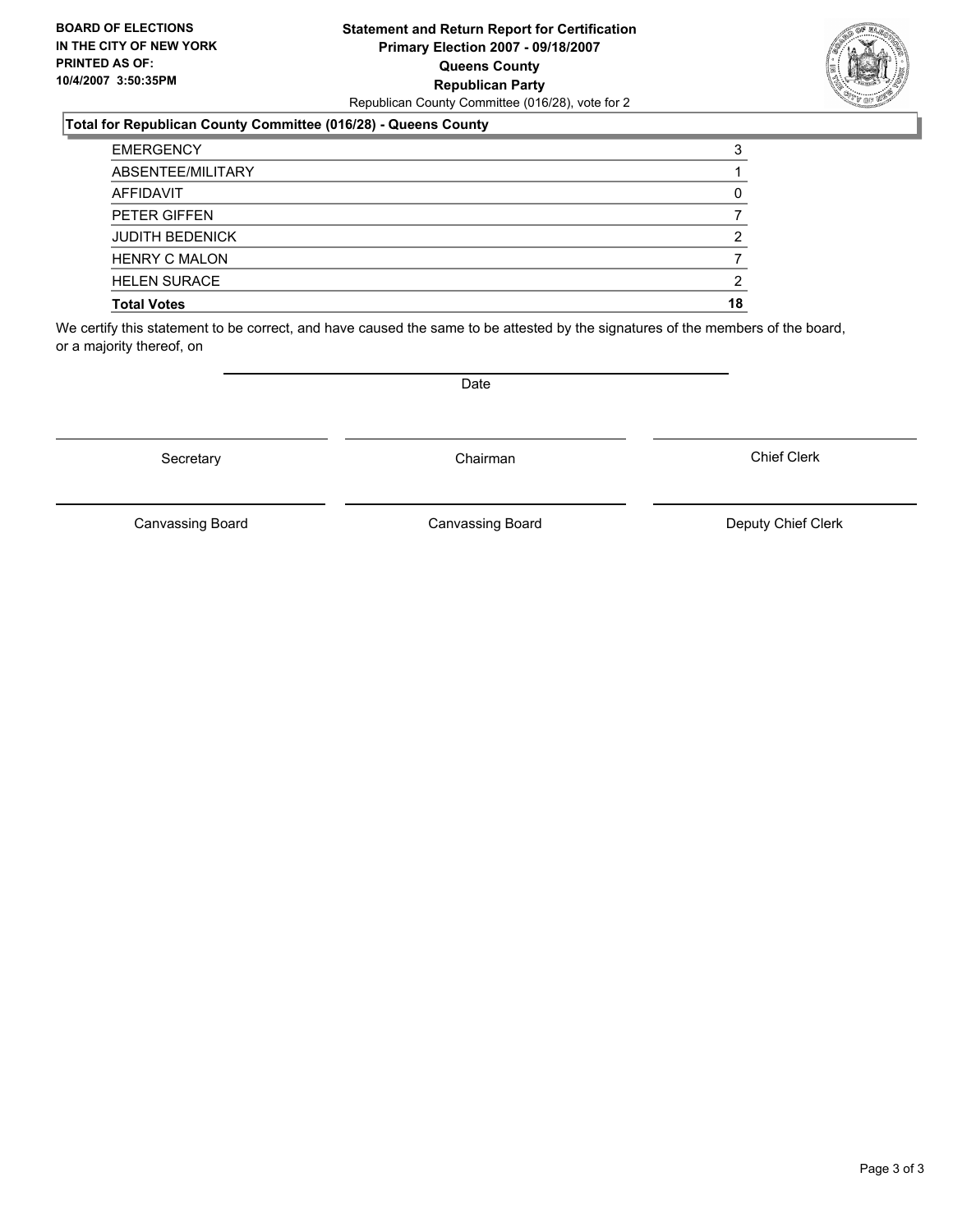

## **Primary Election 2007 - 09/18/2007 Queens County - Republican Party**

Republican County Committee 017/28 Vote for 2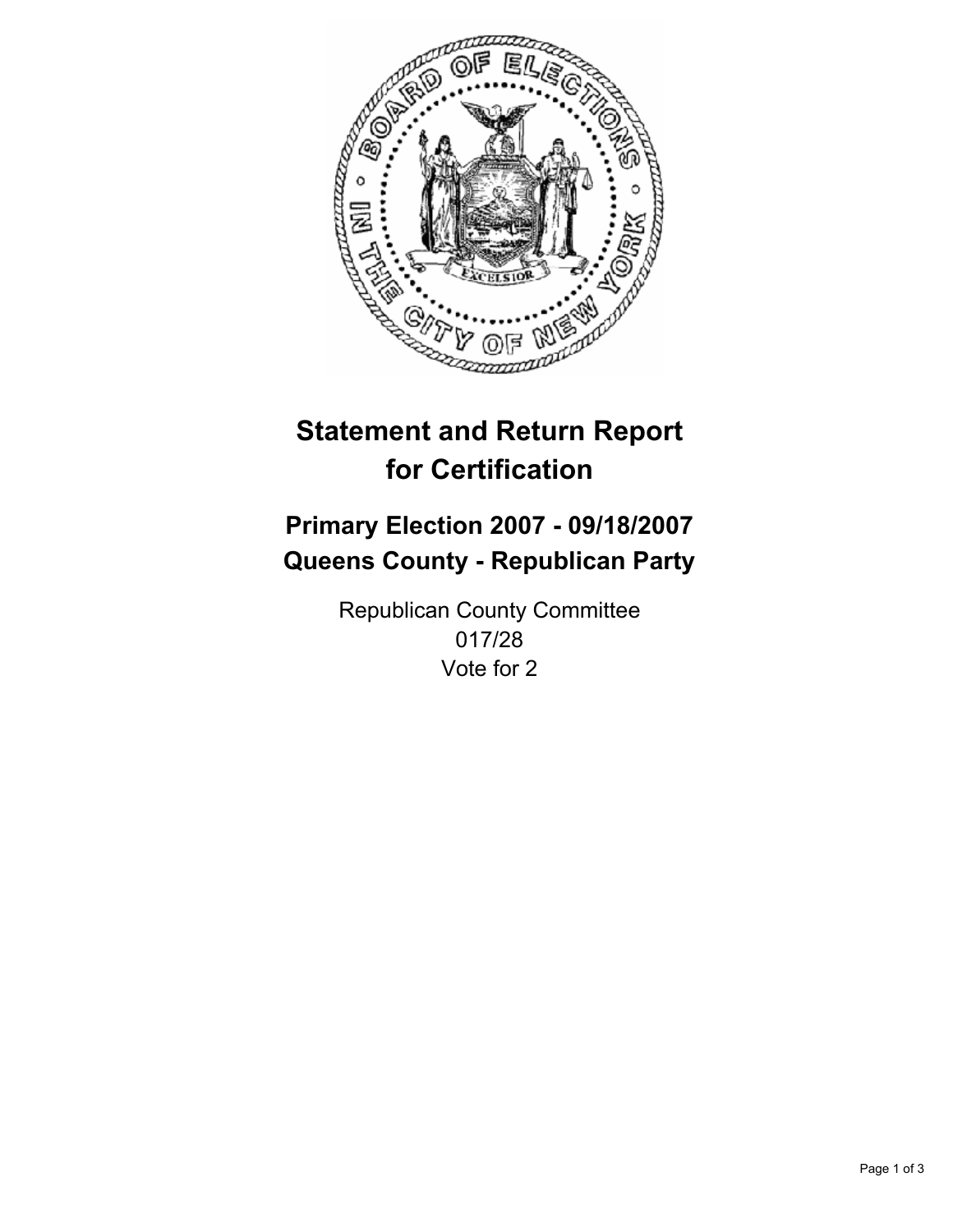

| <b>Total Votes</b>           | 20 |
|------------------------------|----|
| <b>RIDLEY G GUNDERSON</b>    |    |
| <b>CHRISTINE A GUNDERSON</b> |    |
| <b>CHRISTINA GREGORIAN</b>   |    |
| <b>DENNIS FINK</b>           |    |
| AFFIDAVIT                    |    |
| ABSENTEE/MILITARY            |    |
| <b>EMERGENCY</b>             |    |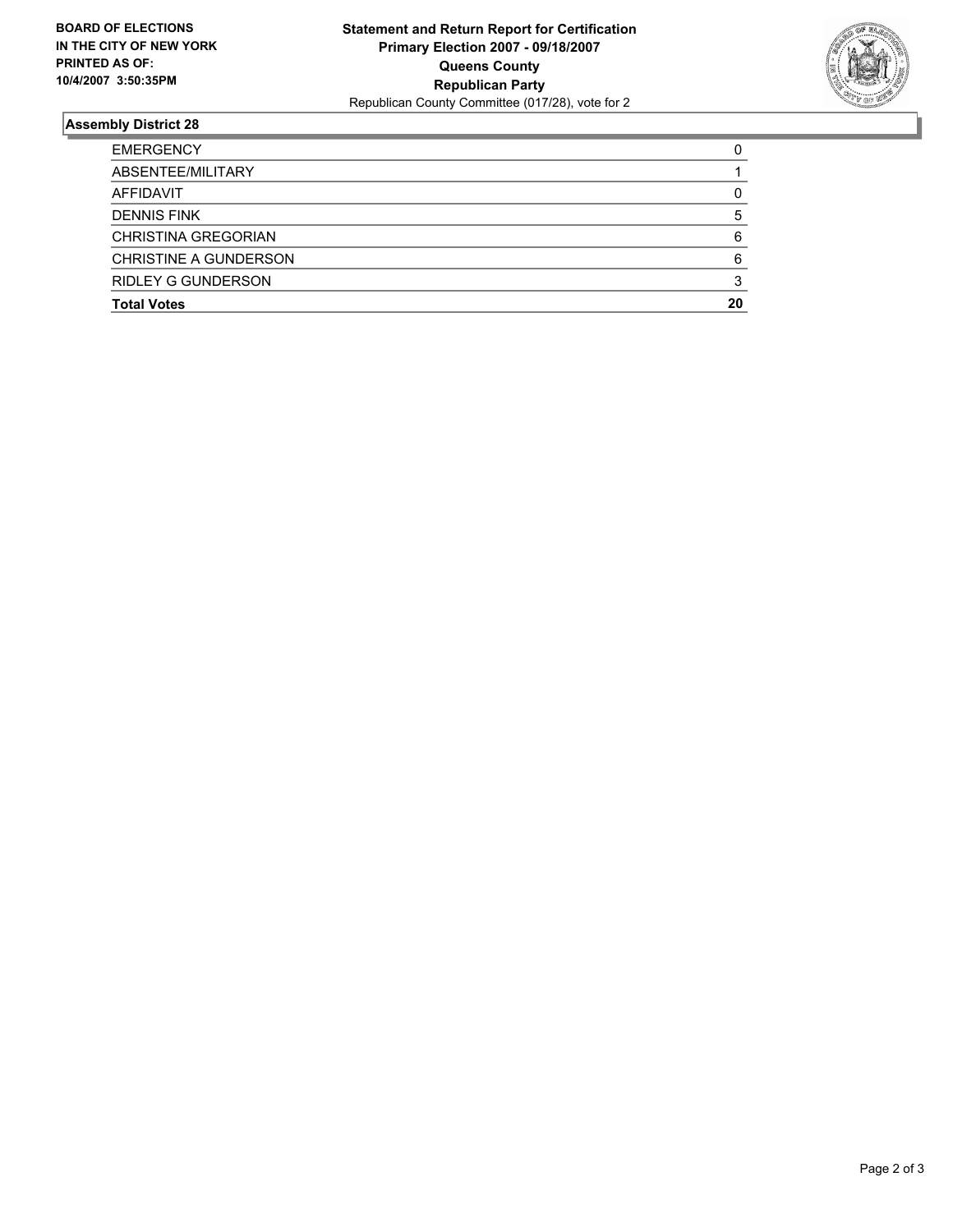#### **Statement and Return Report for Certification Primary Election 2007 - 09/18/2007 Queens County Republican Party** Republican County Committee (017/28), vote for 2



#### **Total for Republican County Committee (017/28) - Queens County**

| <b>EMERGENCY</b>          |    |
|---------------------------|----|
| ABSENTEE/MILITARY         |    |
| AFFIDAVIT                 |    |
| <b>DENNIS FINK</b>        |    |
| CHRISTINA GREGORIAN       | n  |
| CHRISTINE A GUNDERSON     |    |
| <b>RIDLEY G GUNDERSON</b> |    |
| <b>Total Votes</b>        | 20 |

We certify this statement to be correct, and have caused the same to be attested by the signatures of the members of the board, or a majority thereof, on

Secretary **Chairman** 

Date

Chief Clerk

Canvassing Board

Canvassing Board **Canvassing Board** Canvassing Board **Deputy Chief Clerk**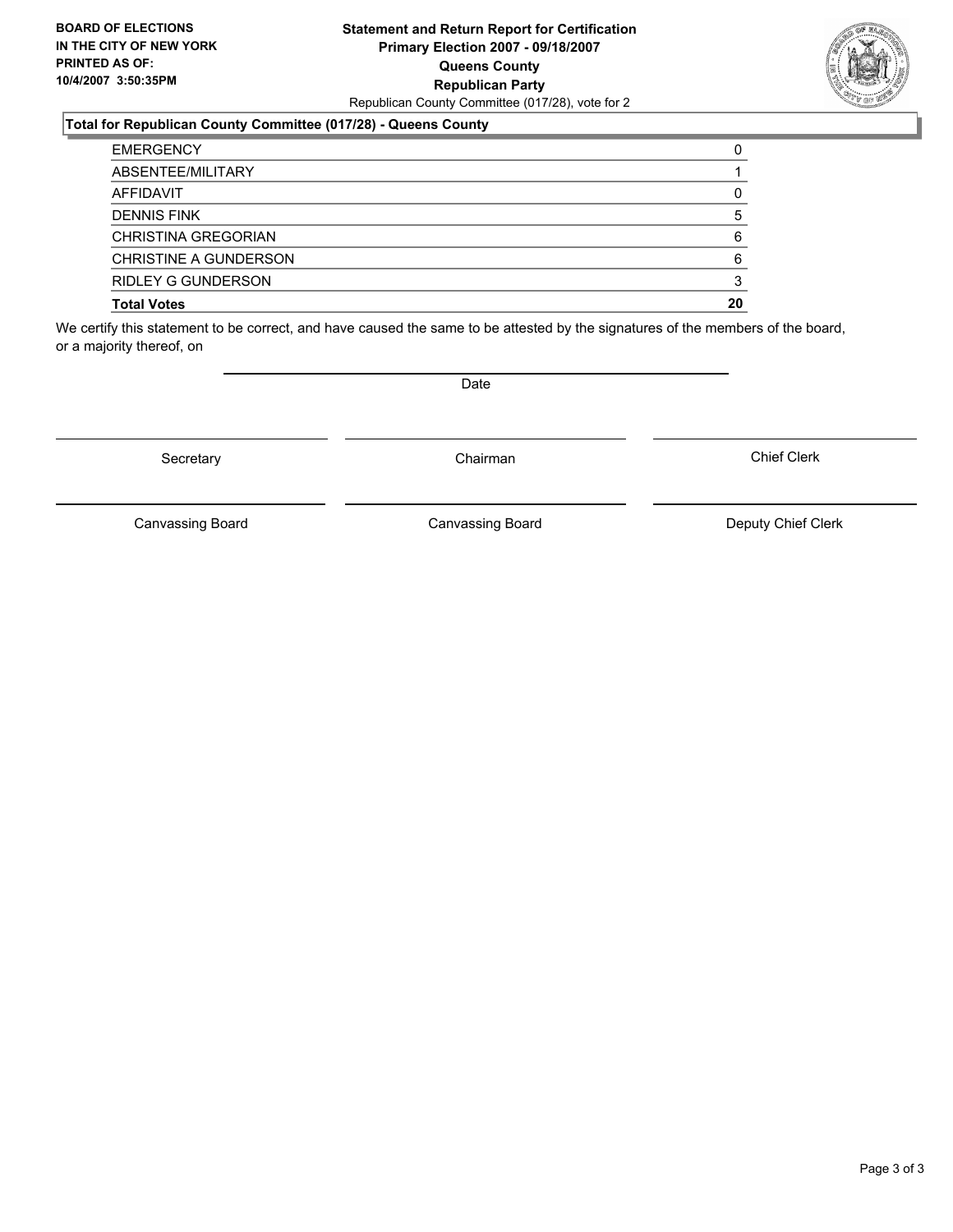

## **Primary Election 2007 - 09/18/2007 Queens County - Republican Party**

Republican County Committee 018/28 Vote for 2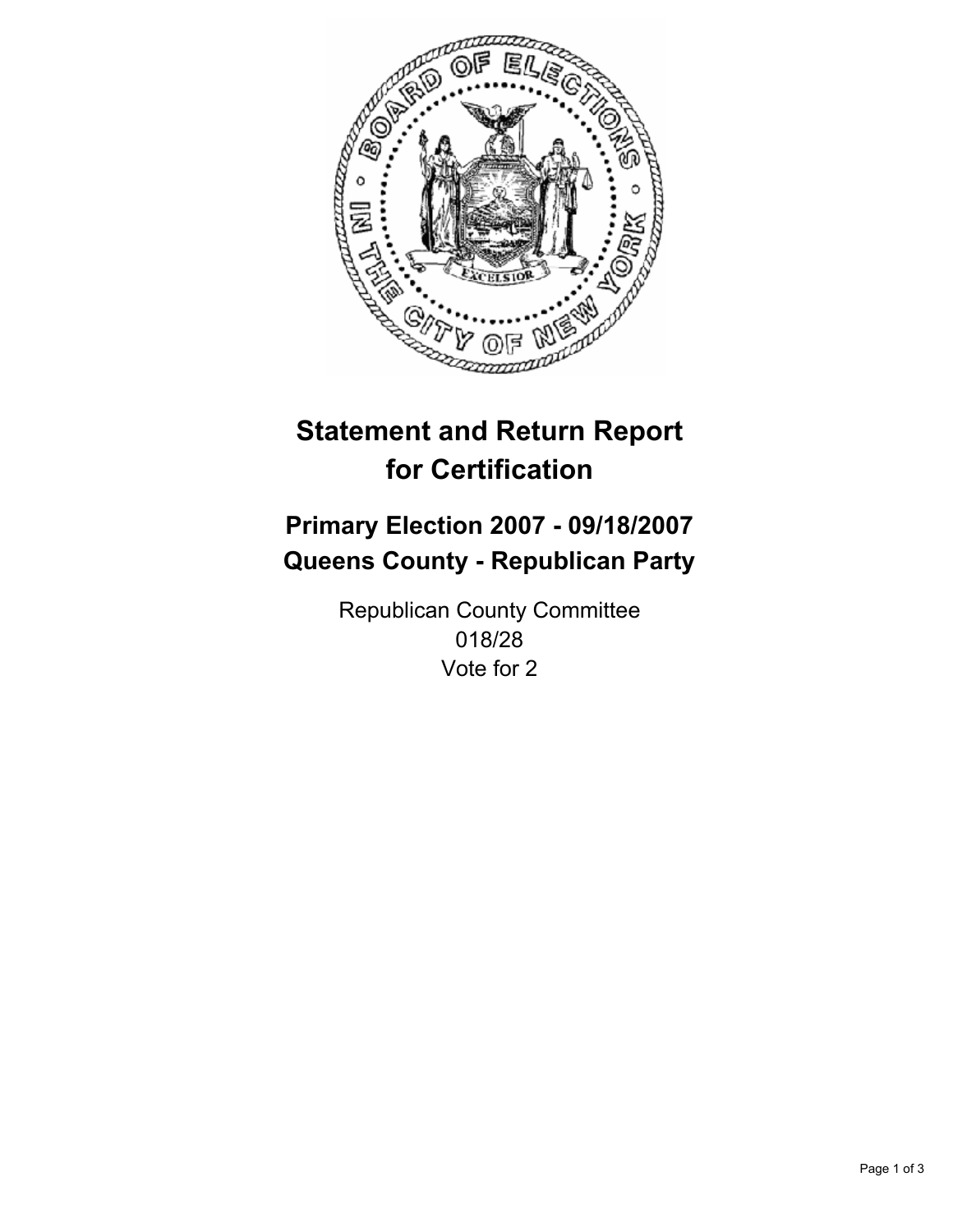

| <b>EMERGENCY</b>        |    |
|-------------------------|----|
| ABSENTEE/MILITARY       |    |
| AFFIDAVIT               |    |
| ANDREA CASSARA          |    |
| <b>VINCENZA CASSARA</b> |    |
| <b>JEFFREY J MILLER</b> | 12 |
| <b>MARY TSCHINKEL</b>   | 13 |
| <b>Total Votes</b>      | 28 |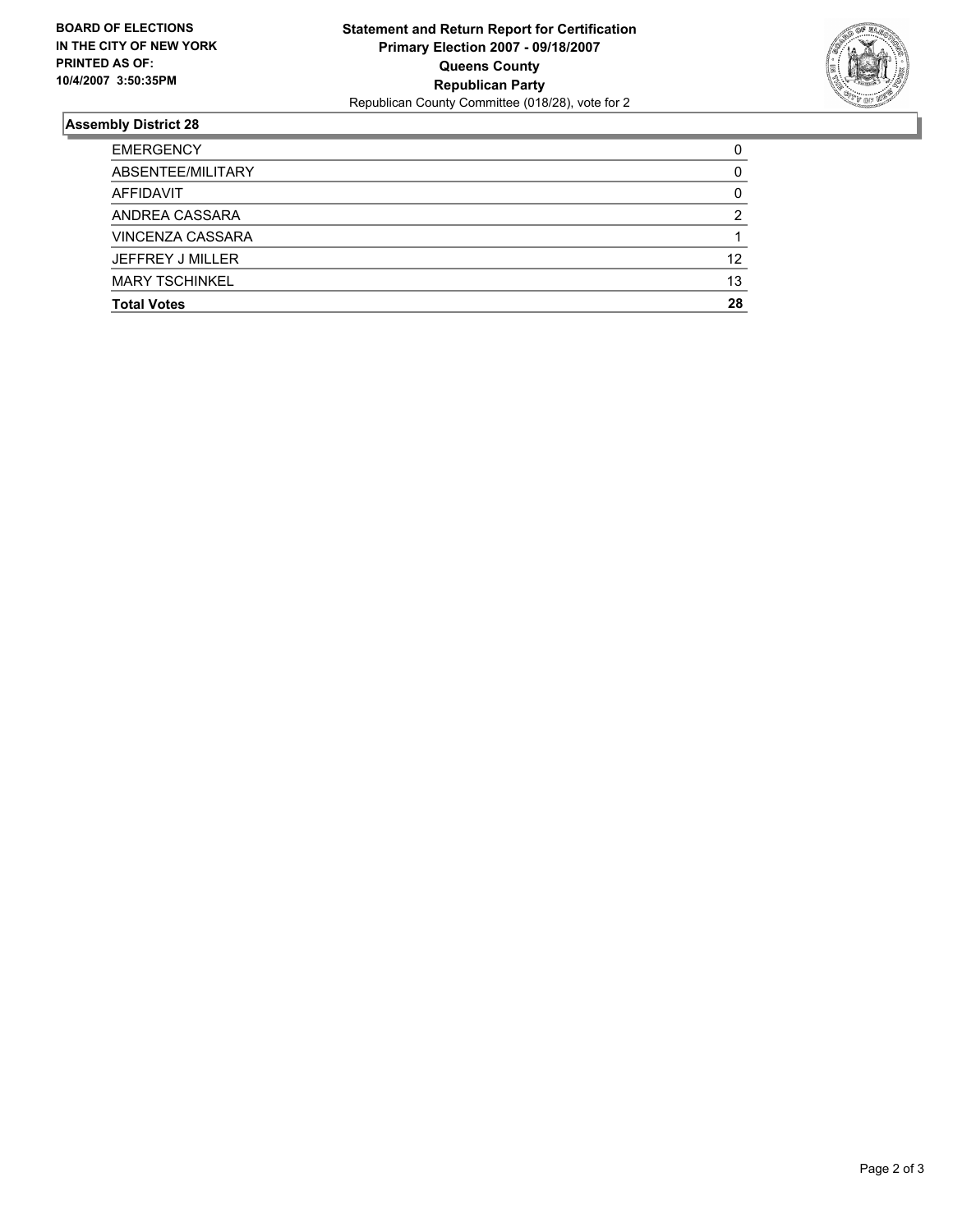#### **Statement and Return Report for Certification Primary Election 2007 - 09/18/2007 Queens County Republican Party** Republican County Committee (018/28), vote for 2

#### **Total for Republican County Committee (018/28) - Queens County**

| <b>EMERGENCY</b>        |    |
|-------------------------|----|
| ABSENTEE/MILITARY       |    |
| AFFIDAVIT               |    |
| ANDREA CASSARA          |    |
| <b>VINCENZA CASSARA</b> |    |
| JEFFREY J MILLER        | 12 |
| <b>MARY TSCHINKEL</b>   | 13 |
| <b>Total Votes</b>      | 28 |

We certify this statement to be correct, and have caused the same to be attested by the signatures of the members of the board, or a majority thereof, on

Secretary **Chairman** 

Chief Clerk

Canvassing Board



Canvassing Board Canvassing Board Canvassing Canvassing Board Deputy Chief Clerk

Date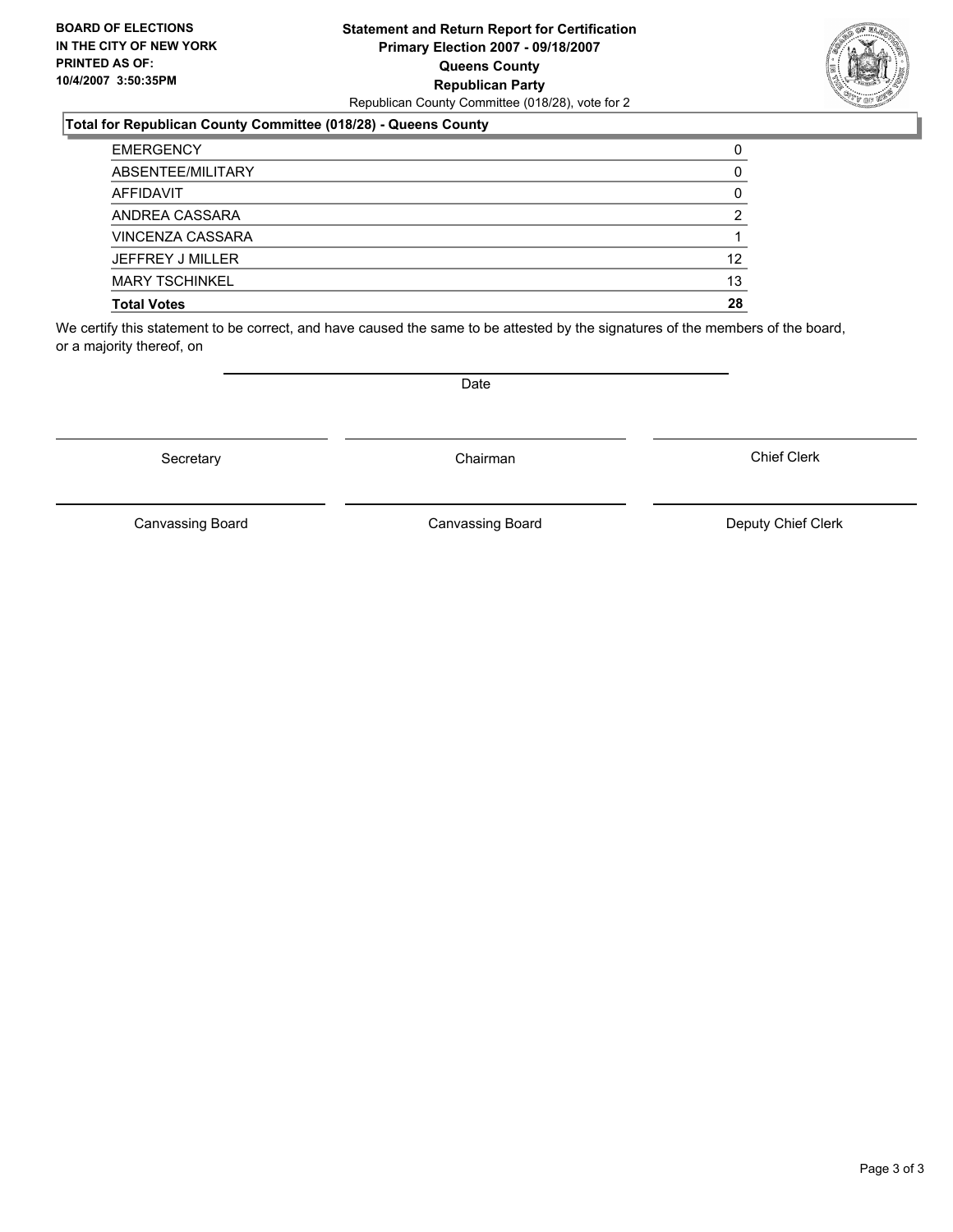

## **Primary Election 2007 - 09/18/2007 Queens County - Republican Party**

Republican County Committee 019/28 Vote for 2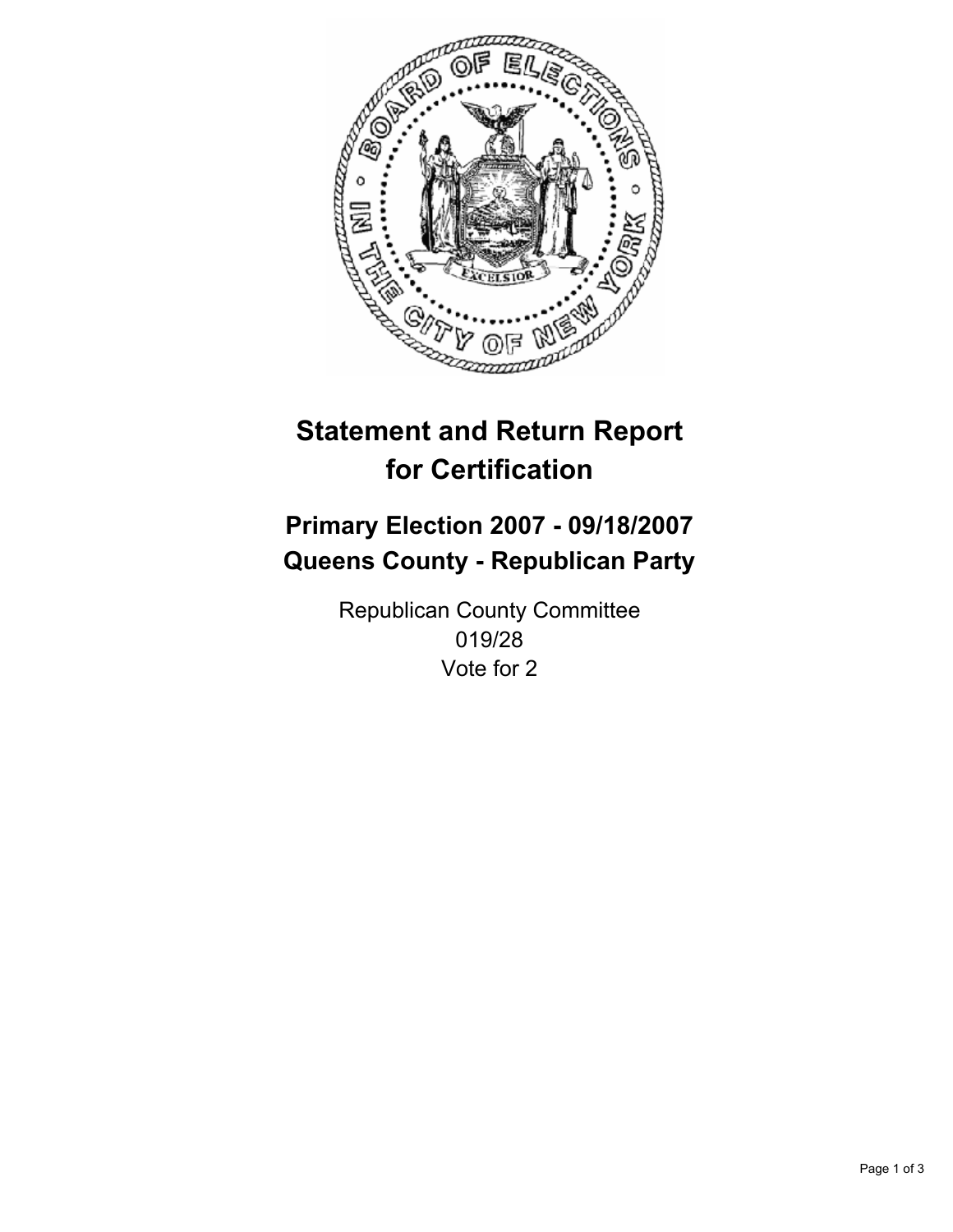

| <b>EMERGENCY</b>        |    |
|-------------------------|----|
| ABSENTEE/MILITARY       |    |
| AFFIDAVIT               |    |
| LINDA M CONGEMI         |    |
| <b>VIRGINIA TRAINOR</b> |    |
| <b>MARIA MORIARTY</b>   |    |
| <b>KEVIN G MORIARTY</b> |    |
| <b>Total Votes</b>      | 18 |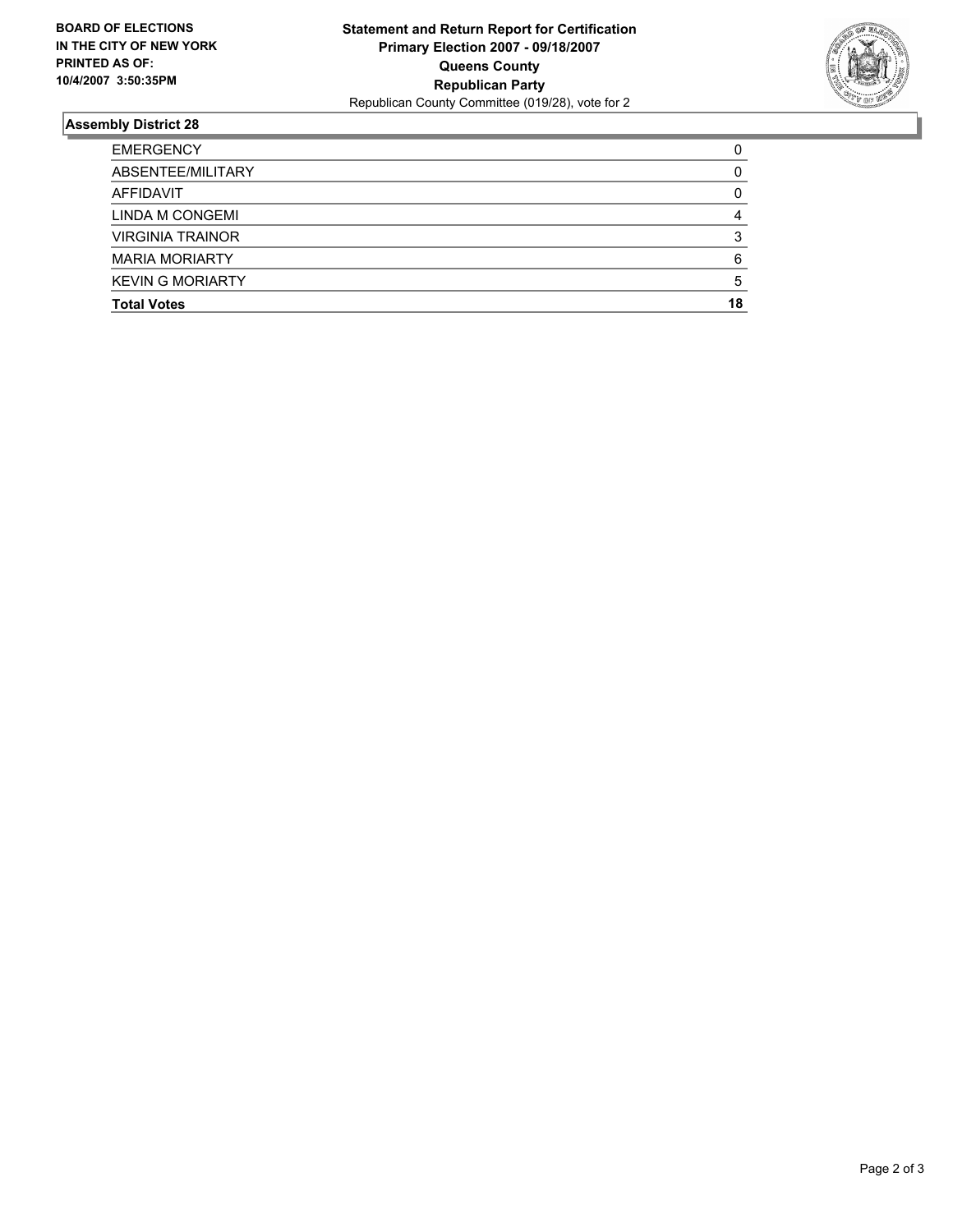#### **Statement and Return Report for Certification Primary Election 2007 - 09/18/2007 Queens County Republican Party** Republican County Committee (019/28), vote for 2

#### **Total for Republican County Committee (019/28) - Queens County**

| <b>EMERGENCY</b>        |    |
|-------------------------|----|
| ABSENTEE/MILITARY       |    |
| AFFIDAVIT               |    |
| LINDA M CONGEMI         |    |
| <b>VIRGINIA TRAINOR</b> |    |
| <b>MARIA MORIARTY</b>   |    |
| <b>KEVIN G MORIARTY</b> |    |
| <b>Total Votes</b>      | 18 |

We certify this statement to be correct, and have caused the same to be attested by the signatures of the members of the board, or a majority thereof, on

Date

Canvassing Board

Canvassing Board Canvassing Board Canvassing Canvassing Board Deputy Chief Clerk

Chief Clerk



Secretary **Chairman**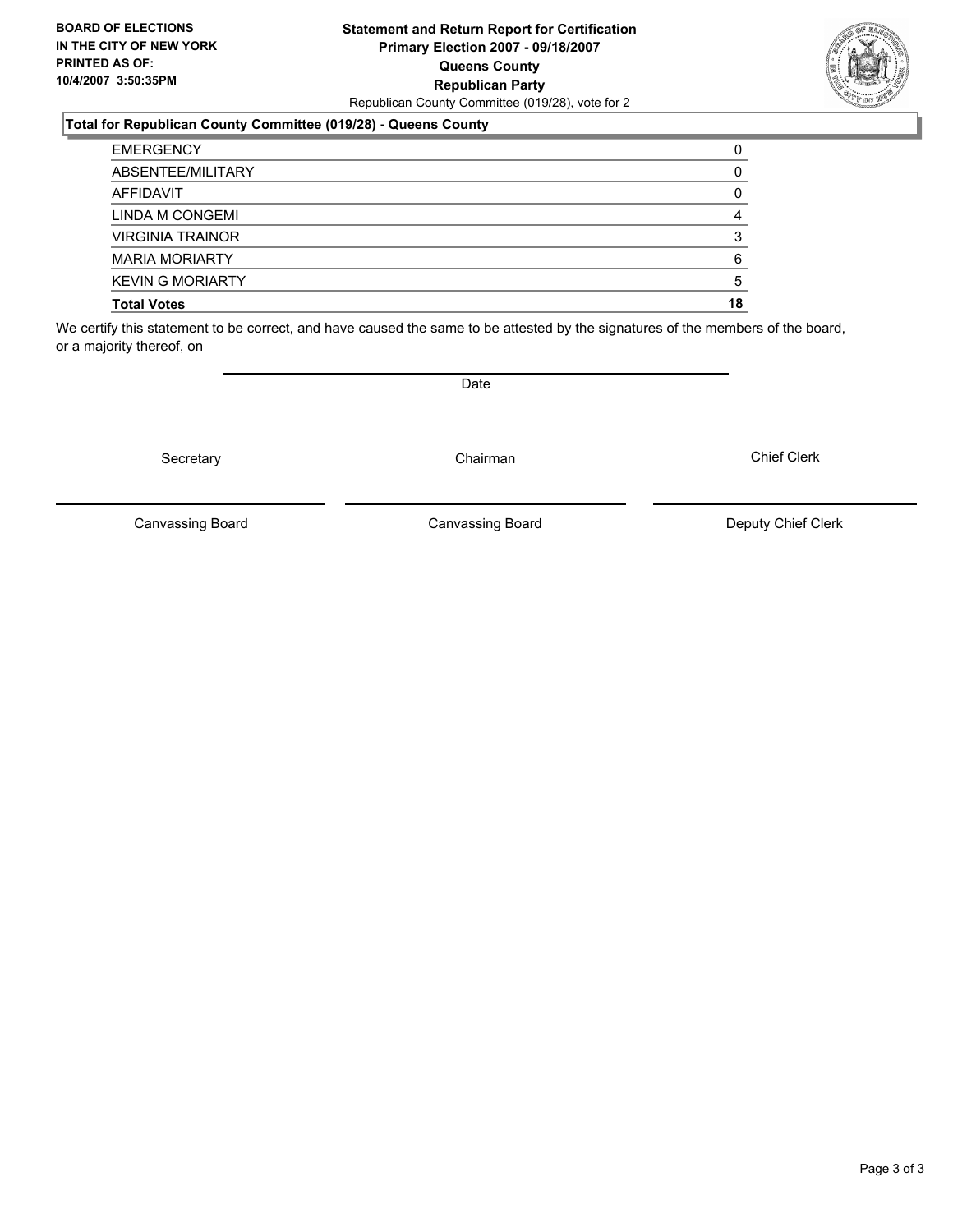

## **Primary Election 2007 - 09/18/2007 Queens County - Republican Party**

Republican County Committee 020/28 Vote for 2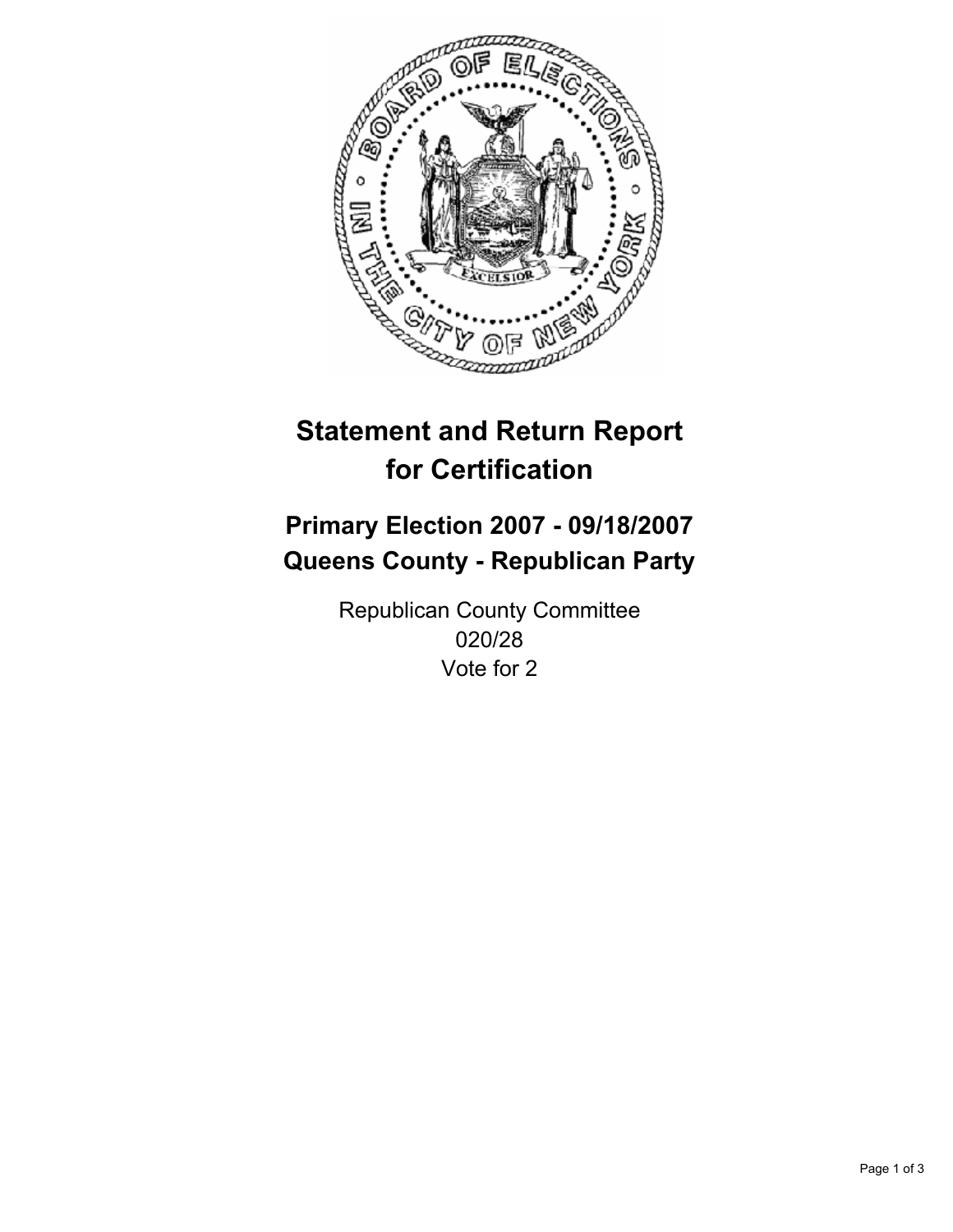

| <b>EMERGENCY</b>       |    |
|------------------------|----|
| ABSENTEE/MILITARY      |    |
| AFFIDAVIT              |    |
| JOHN C ATTANAS         |    |
| <b>BREDA M BUCKLEY</b> |    |
| <b>ALLEN MUNCAN</b>    |    |
| NICHOLAS M FUSCO       |    |
| <b>Total Votes</b>     | 14 |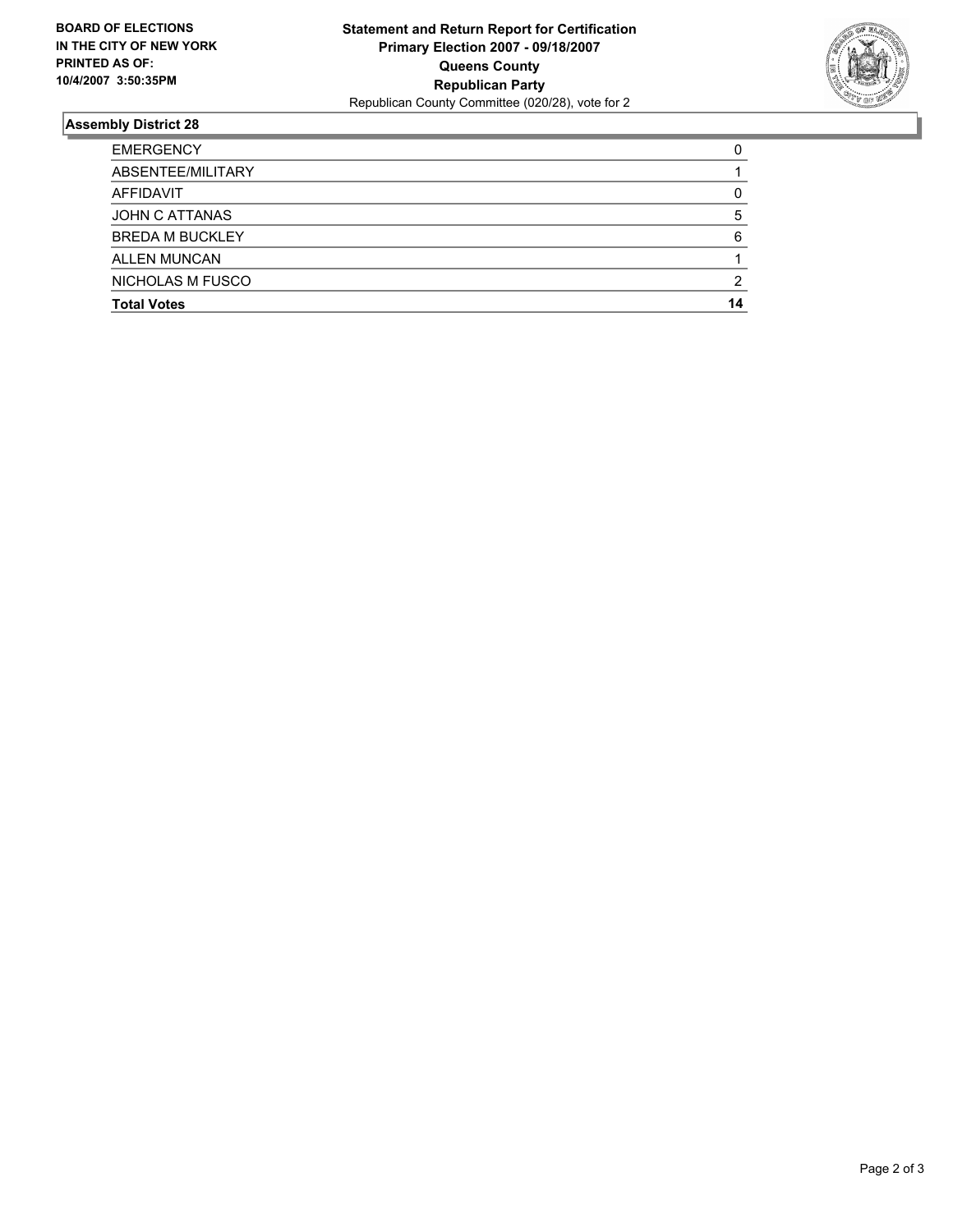#### **Statement and Return Report for Certification Primary Election 2007 - 09/18/2007 Queens County Republican Party** Republican County Committee (020/28), vote for 2

#### **Total for Republican County Committee (020/28) - Queens County**

| <b>EMERGENCY</b>       |    |
|------------------------|----|
| ABSENTEE/MILITARY      |    |
| AFFIDAVIT              |    |
| JOHN C ATTANAS         |    |
| <b>BREDA M BUCKLEY</b> |    |
| <b>ALLEN MUNCAN</b>    |    |
| NICHOLAS M FUSCO       | ◠  |
| <b>Total Votes</b>     | 14 |

We certify this statement to be correct, and have caused the same to be attested by the signatures of the members of the board, or a majority thereof, on

Secretary **Chairman** 

Canvassing Board

Date

Canvassing Board Canvassing Board Canvassing Canvassing Board Deputy Chief Clerk

Chief Clerk

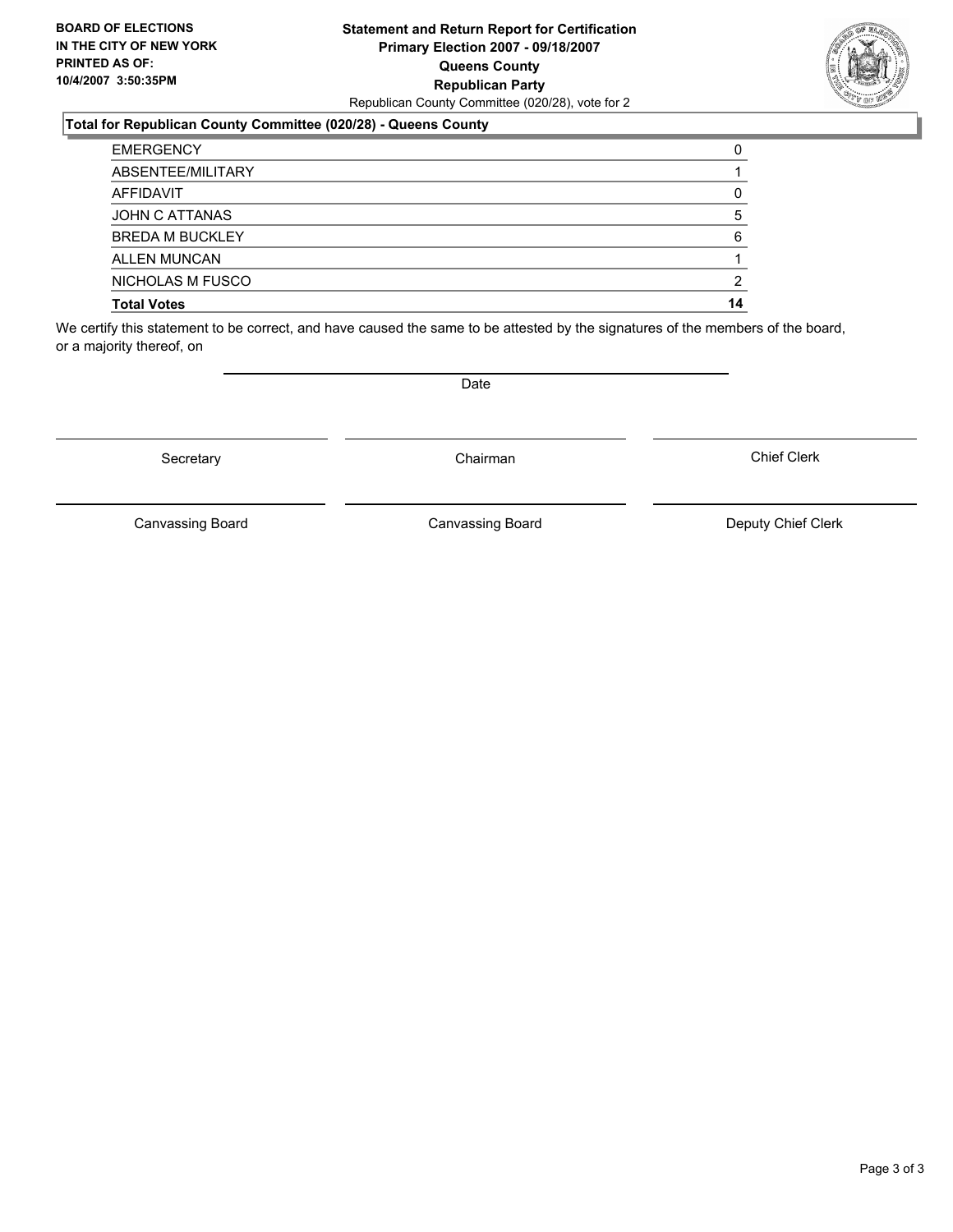

## **Primary Election 2007 - 09/18/2007 Queens County - Republican Party**

Republican County Committee 021/28 Vote for 2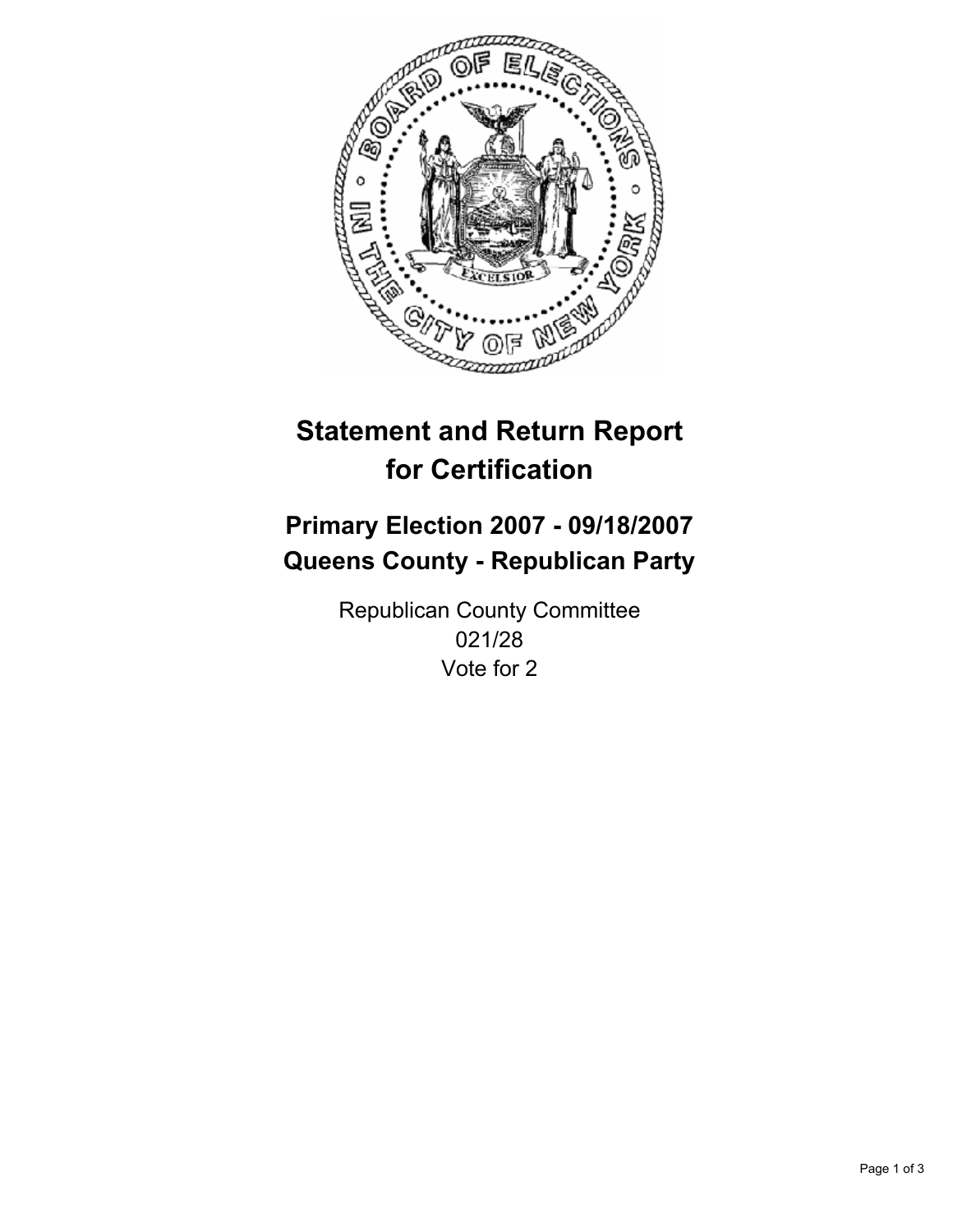

| <b>EMERGENCY</b>       |  |
|------------------------|--|
| ABSENTEE/MILITARY      |  |
| AFFIDAVIT              |  |
| MARIA A DECARVALHO     |  |
| <b>BART J HAGGERTY</b> |  |
| ROSEMARY FAMIGHETTI    |  |
| ANTHONY J FAMIGHETTI   |  |
| <b>Total Votes</b>     |  |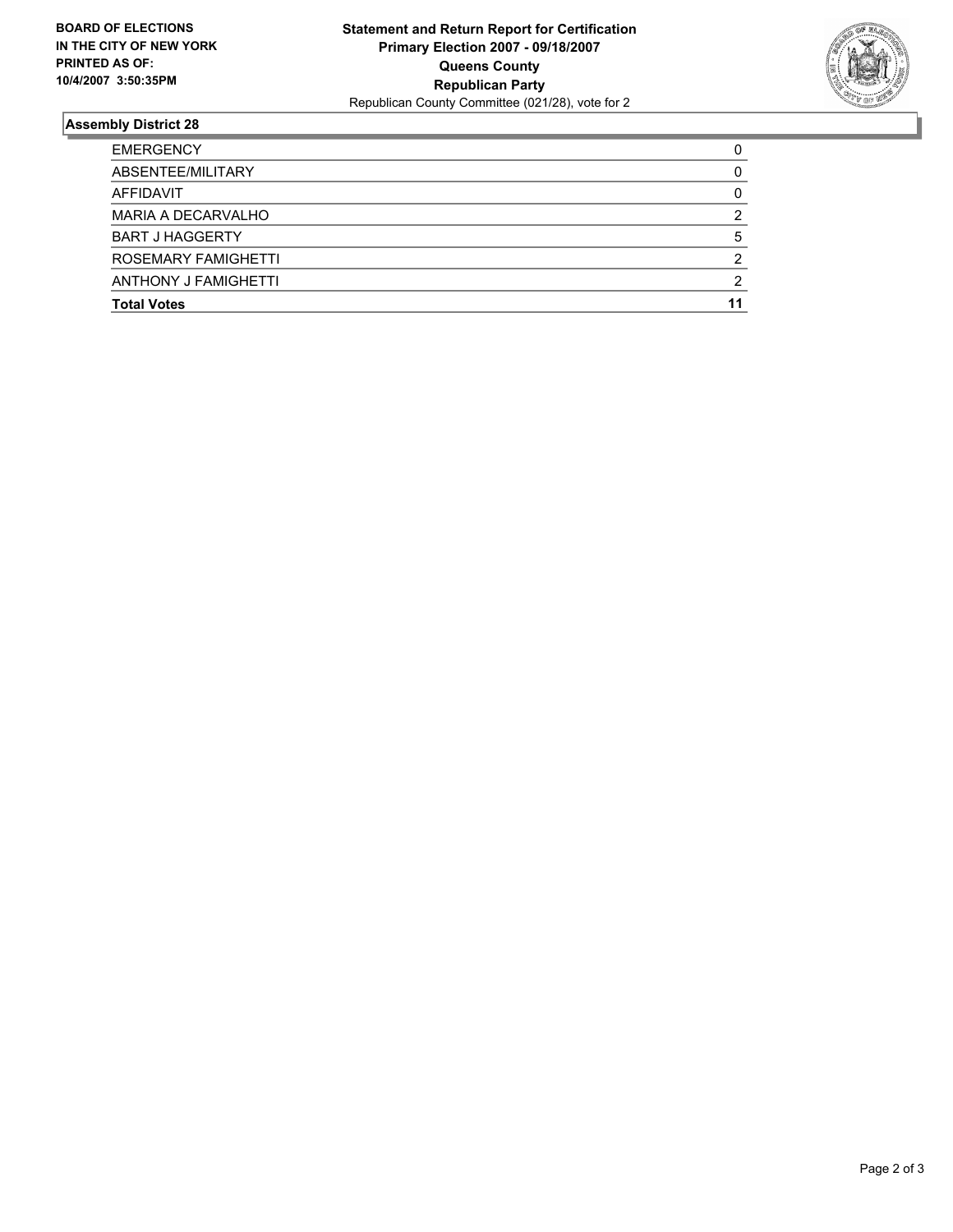#### **Statement and Return Report for Certification Primary Election 2007 - 09/18/2007 Queens County Republican Party** Republican County Committee (021/28), vote for 2

#### **Total for Republican County Committee (021/28) - Queens County**

| <b>EMERGENCY</b>       |   |
|------------------------|---|
| ABSENTEE/MILITARY      |   |
| AFFIDAVIT              |   |
| MARIA A DECARVALHO     |   |
| <b>BART J HAGGERTY</b> |   |
| ROSEMARY FAMIGHETTI    | ◠ |
| ANTHONY J FAMIGHETTI   |   |
| <b>Total Votes</b>     |   |

We certify this statement to be correct, and have caused the same to be attested by the signatures of the members of the board, or a majority thereof, on

Secretary **Chairman** 

Date

Chief Clerk

Canvassing Board

Canvassing Board **Canvassing Board** Canvassing Board **Deputy Chief Clerk**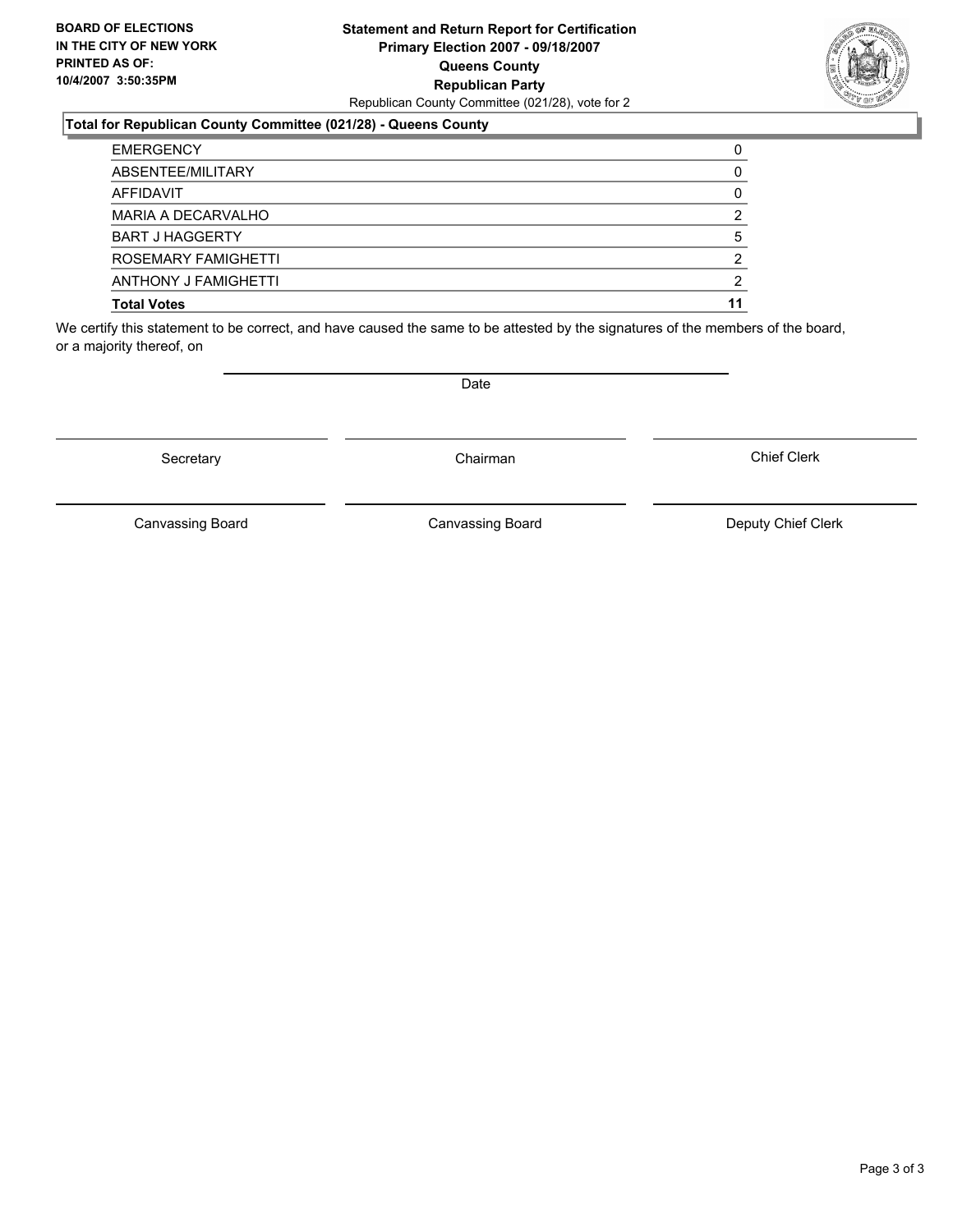

## **Primary Election 2007 - 09/18/2007 Queens County - Republican Party**

Republican County Committee 022/28 Vote for 2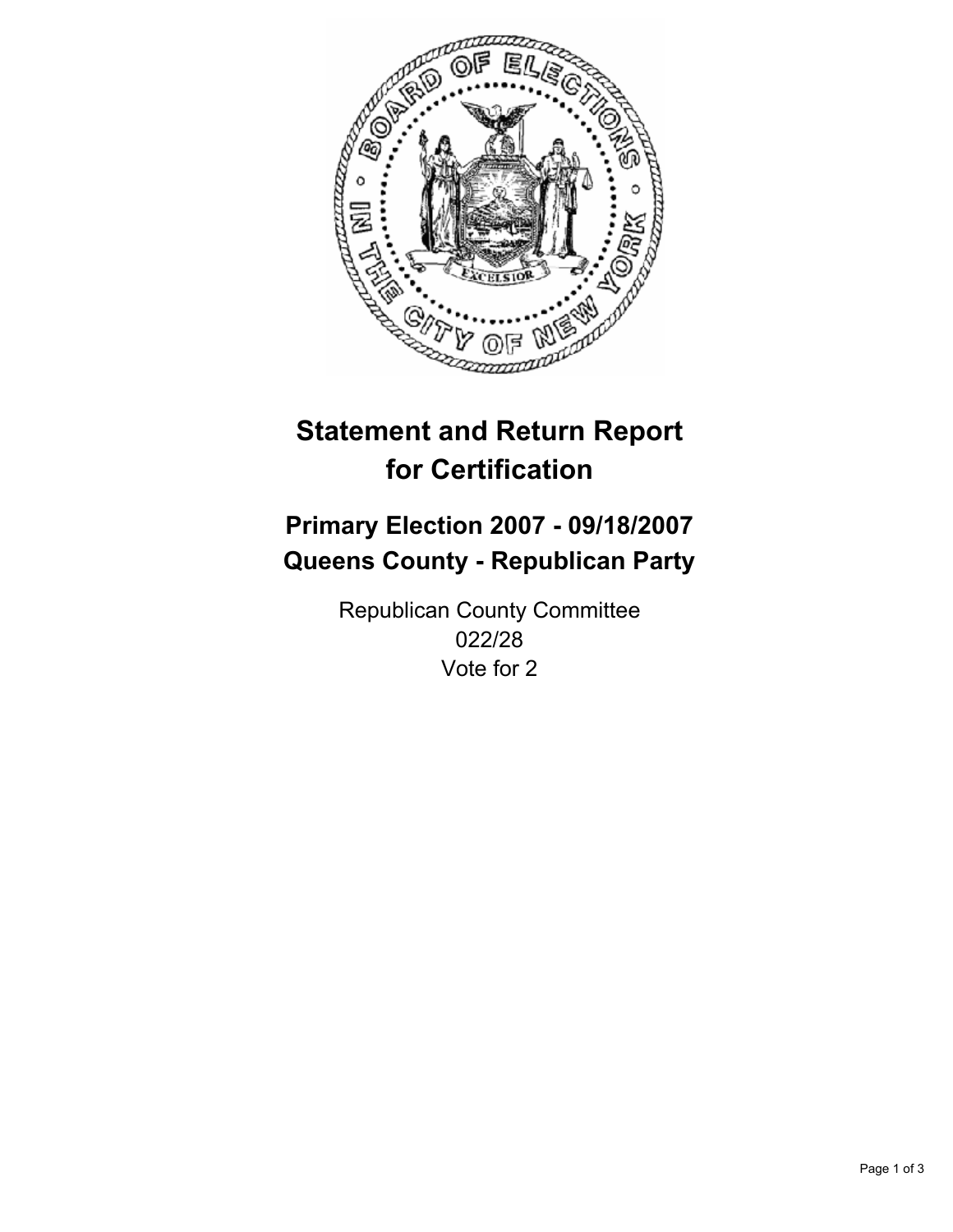

| <b>EMERGENCY</b>          |    |
|---------------------------|----|
| ABSENTEE/MILITARY         |    |
| AFFIDAVIT                 |    |
| <b>FLORENCE C BENNETT</b> |    |
| DANIELLE DOSIAK           |    |
| <b>JEROME W MINEO</b>     |    |
| LOUIS J SCATURRO          |    |
| <b>Total Votes</b>        | 10 |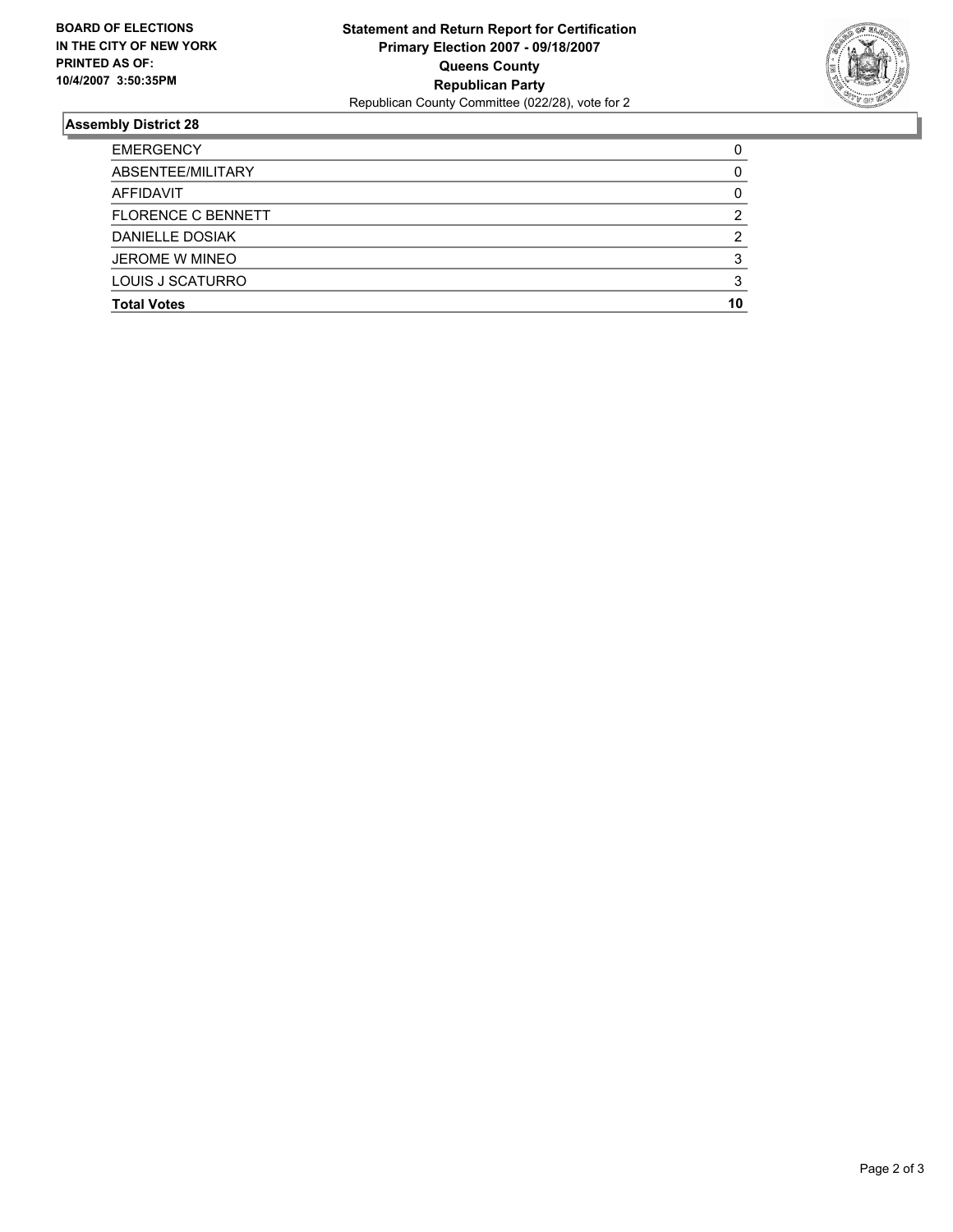#### **Statement and Return Report for Certification Primary Election 2007 - 09/18/2007 Queens County Republican Party** Republican County Committee (022/28), vote for 2

#### **Total for Republican County Committee (022/28) - Queens County**

| <b>EMERGENCY</b>          |    |
|---------------------------|----|
| ABSENTEE/MILITARY         |    |
| AFFIDAVIT                 |    |
| <b>FLORENCE C BENNETT</b> |    |
| DANIELLE DOSIAK           |    |
| <b>JEROME W MINEO</b>     |    |
| LOUIS J SCATURRO          |    |
| <b>Total Votes</b>        | 10 |

We certify this statement to be correct, and have caused the same to be attested by the signatures of the members of the board, or a majority thereof, on

Secretary **Chairman** 

Canvassing Board

Date

Chief Clerk



Canvassing Board Canvassing Board Canvassing Canvassing Board Deputy Chief Clerk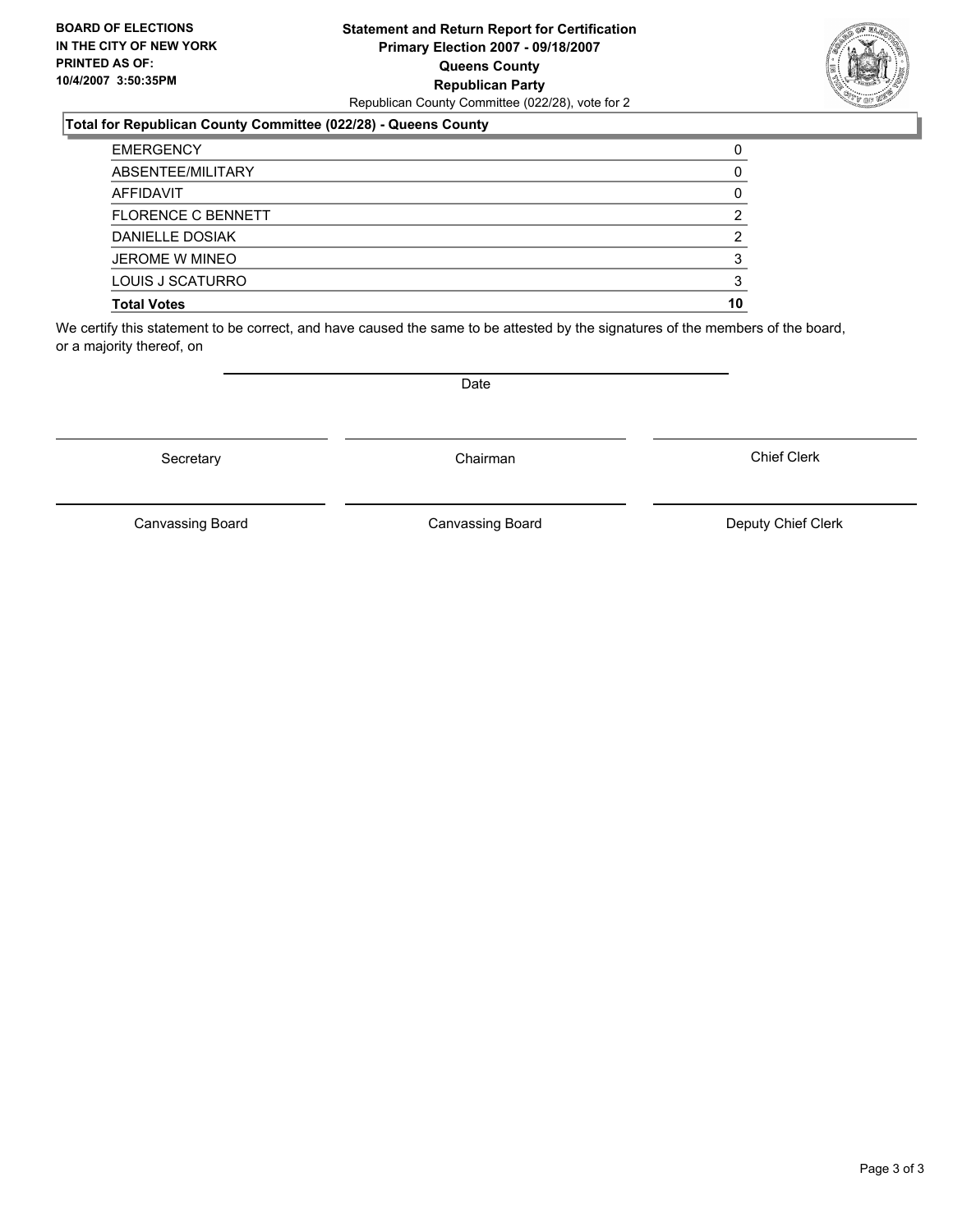

## **Primary Election 2007 - 09/18/2007 Queens County - Republican Party**

Republican County Committee 024/28 Vote for 2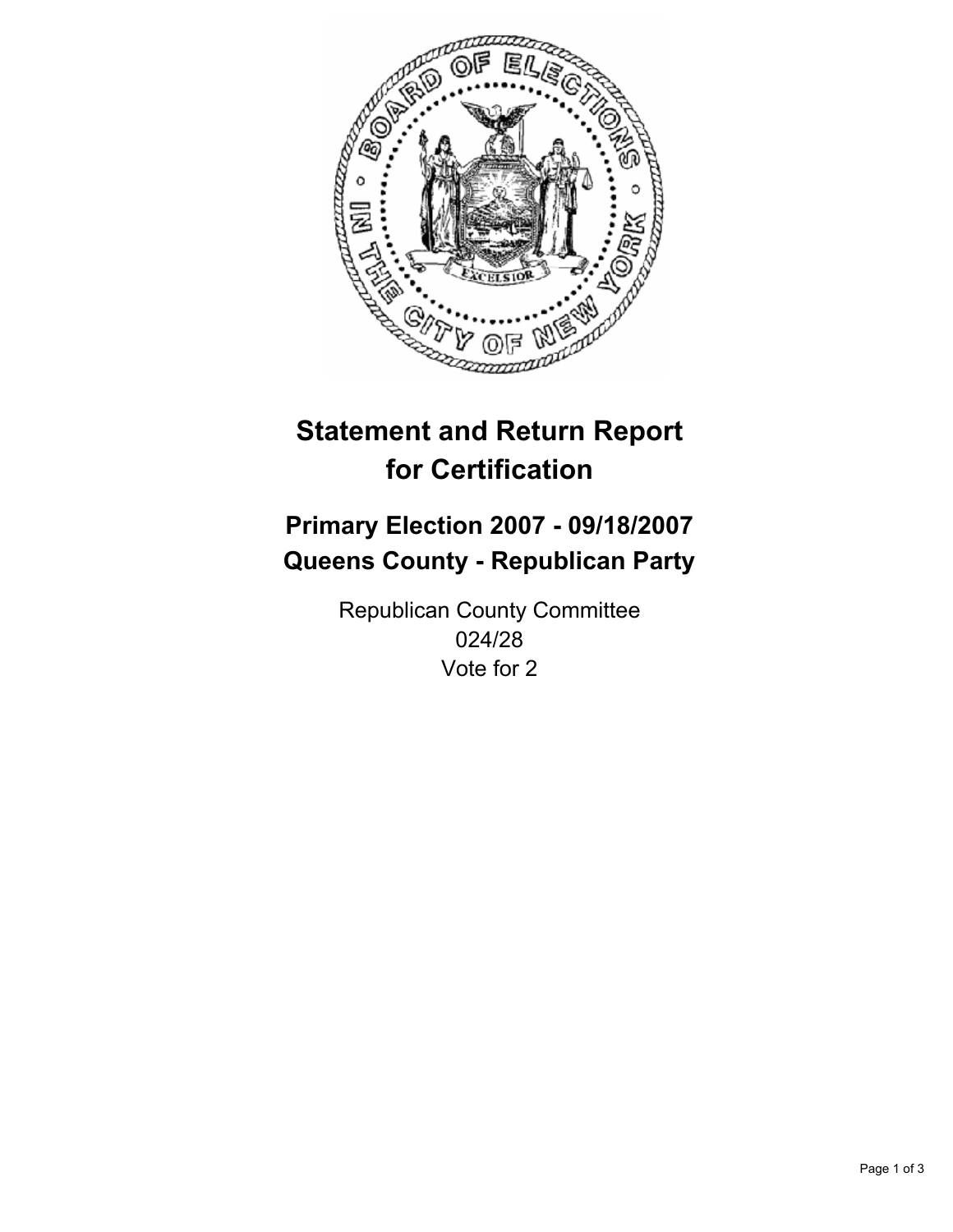

| <b>EMERGENCY</b>          |  |
|---------------------------|--|
| ABSENTEE/MILITARY         |  |
| AFFIDAVIT                 |  |
| JOHN F HAGGERTY           |  |
| LINDA J WEISS             |  |
| <b>KATHERINE E WEINER</b> |  |
| ANDREW S BURZYNSKI        |  |
| <b>Total Votes</b>        |  |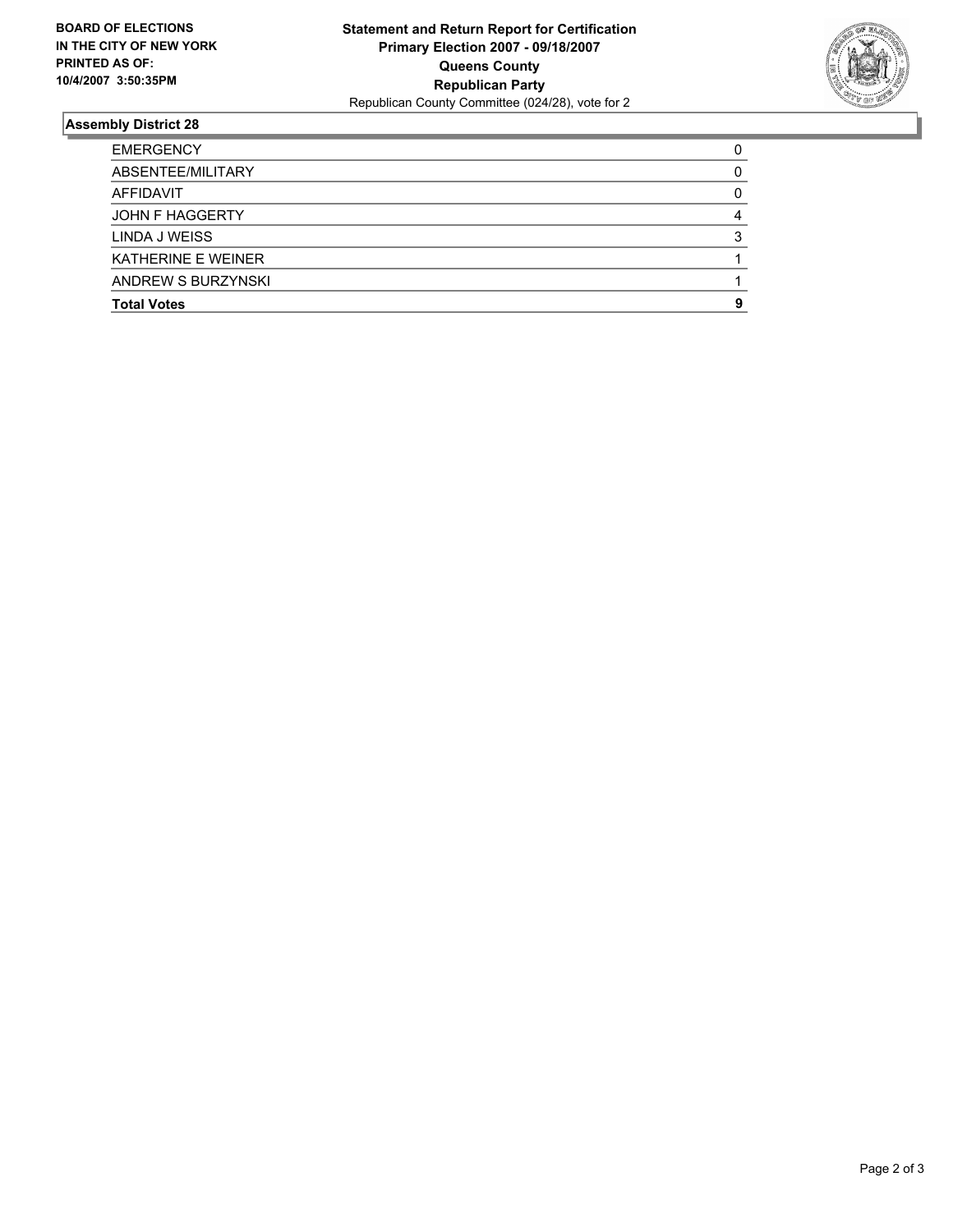#### **Statement and Return Report for Certification Primary Election 2007 - 09/18/2007 Queens County Republican Party** Republican County Committee (024/28), vote for 2

### **Total for Republican County Committee (024/28) - Queens County**

| <b>EMERGENCY</b>          |  |
|---------------------------|--|
| ABSENTEE/MILITARY         |  |
| AFFIDAVIT                 |  |
| JOHN F HAGGERTY           |  |
| LINDA J WEISS             |  |
| <b>KATHERINE E WEINER</b> |  |
| ANDREW S BURZYNSKI        |  |
| <b>Total Votes</b>        |  |

We certify this statement to be correct, and have caused the same to be attested by the signatures of the members of the board, or a majority thereof, on

Secretary **Chairman** 

Date

Chief Clerk

Canvassing Board

Canvassing Board Canvassing Board Canvassing Canvassing Board Deputy Chief Clerk

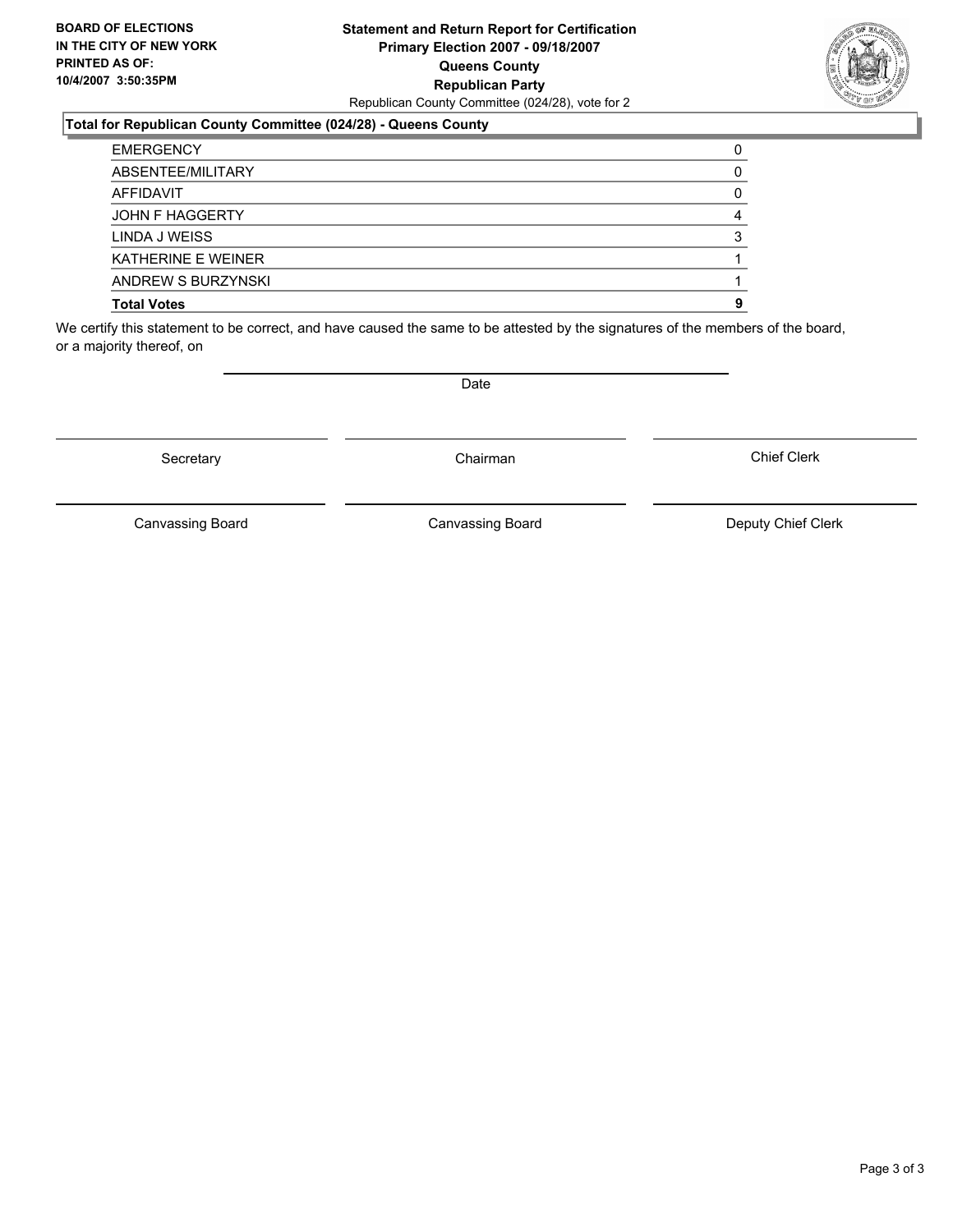

## **Primary Election 2007 - 09/18/2007 Queens County - Republican Party**

Republican County Committee 038/28 Vote for 2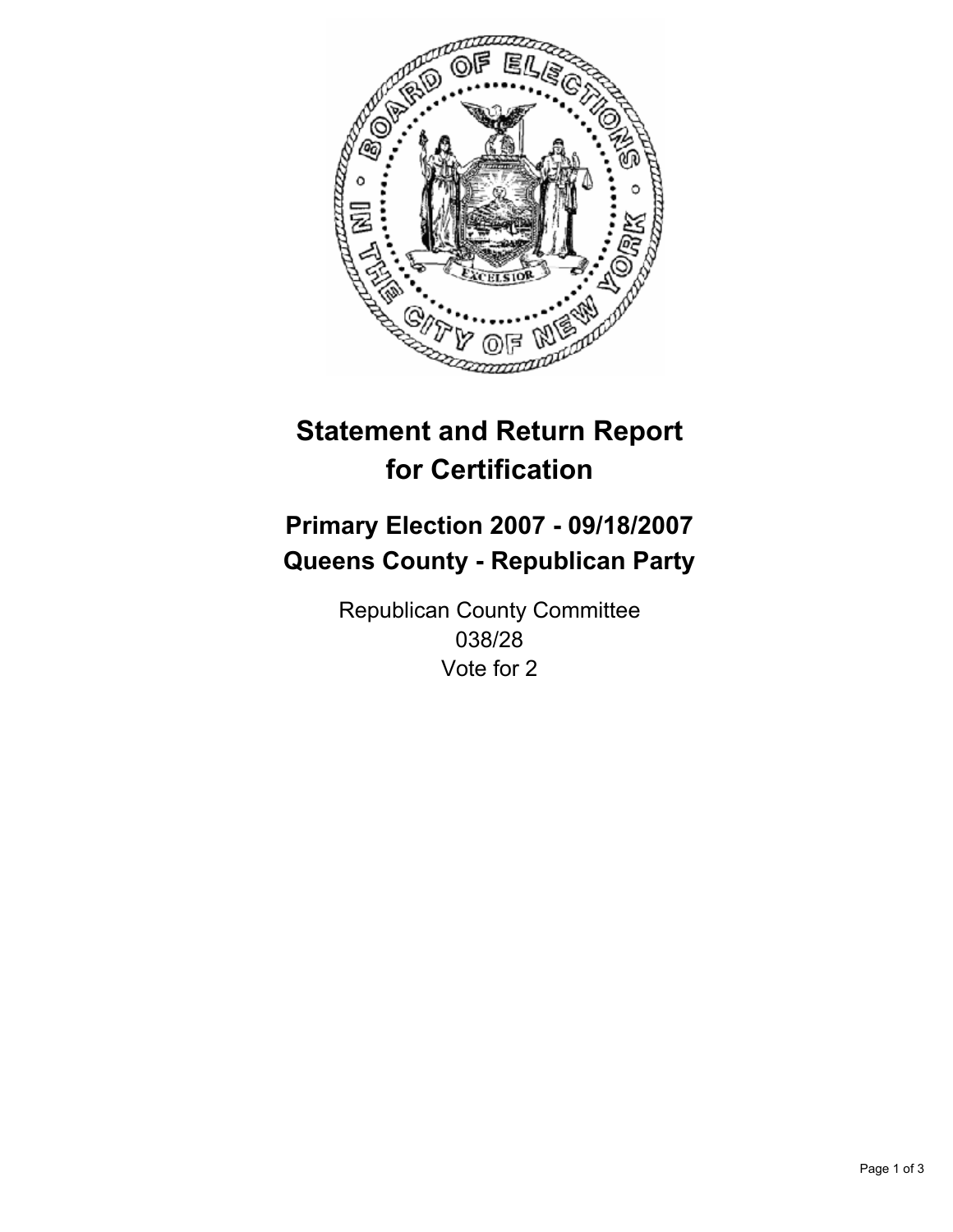

| <b>EMERGENCY</b>         |    |
|--------------------------|----|
| ABSENTEE/MILITARY        |    |
| AFFIDAVIT                |    |
| <b>LORRAINE GRUSKIN</b>  |    |
| <b>JOAN DAVIS</b>        |    |
| <b>MARY E LEONG</b>      |    |
| <b>GEORGE P O'MALLEY</b> |    |
| <b>Total Votes</b>       | 12 |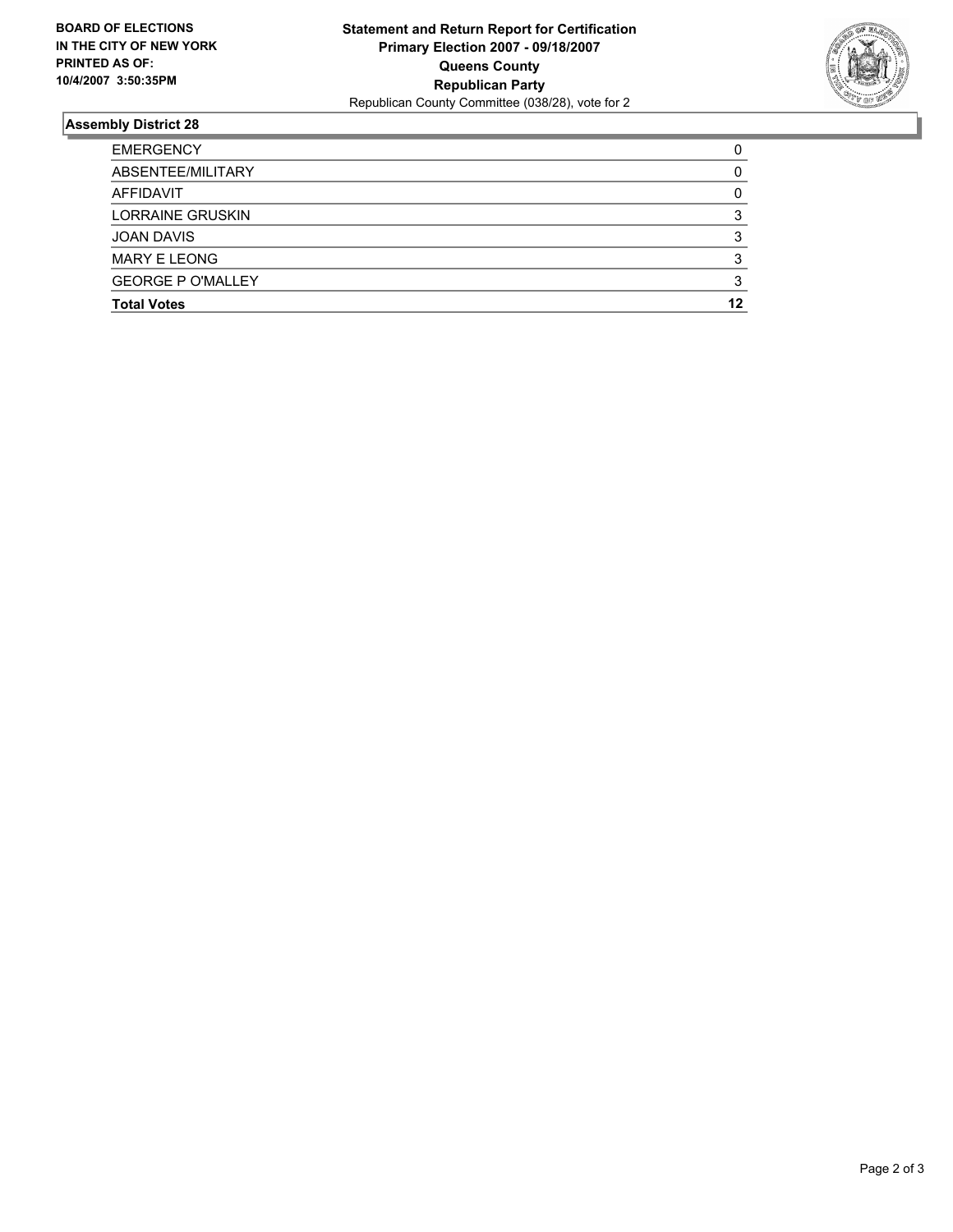#### **Statement and Return Report for Certification Primary Election 2007 - 09/18/2007 Queens County Republican Party** Republican County Committee (038/28), vote for 2

#### **Total for Republican County Committee (038/28) - Queens County**

| <b>EMERGENCY</b>         |    |
|--------------------------|----|
| ABSENTEE/MILITARY        |    |
| AFFIDAVIT                |    |
| <b>LORRAINE GRUSKIN</b>  |    |
| <b>JOAN DAVIS</b>        |    |
| <b>MARY E LEONG</b>      |    |
| <b>GEORGE P O'MALLEY</b> |    |
| <b>Total Votes</b>       | 12 |

We certify this statement to be correct, and have caused the same to be attested by the signatures of the members of the board, or a majority thereof, on

Secretary **Chairman** 

Canvassing Board

Chief Clerk



Date

Canvassing Board Canvassing Board Canvassing Canvassing Board Deputy Chief Clerk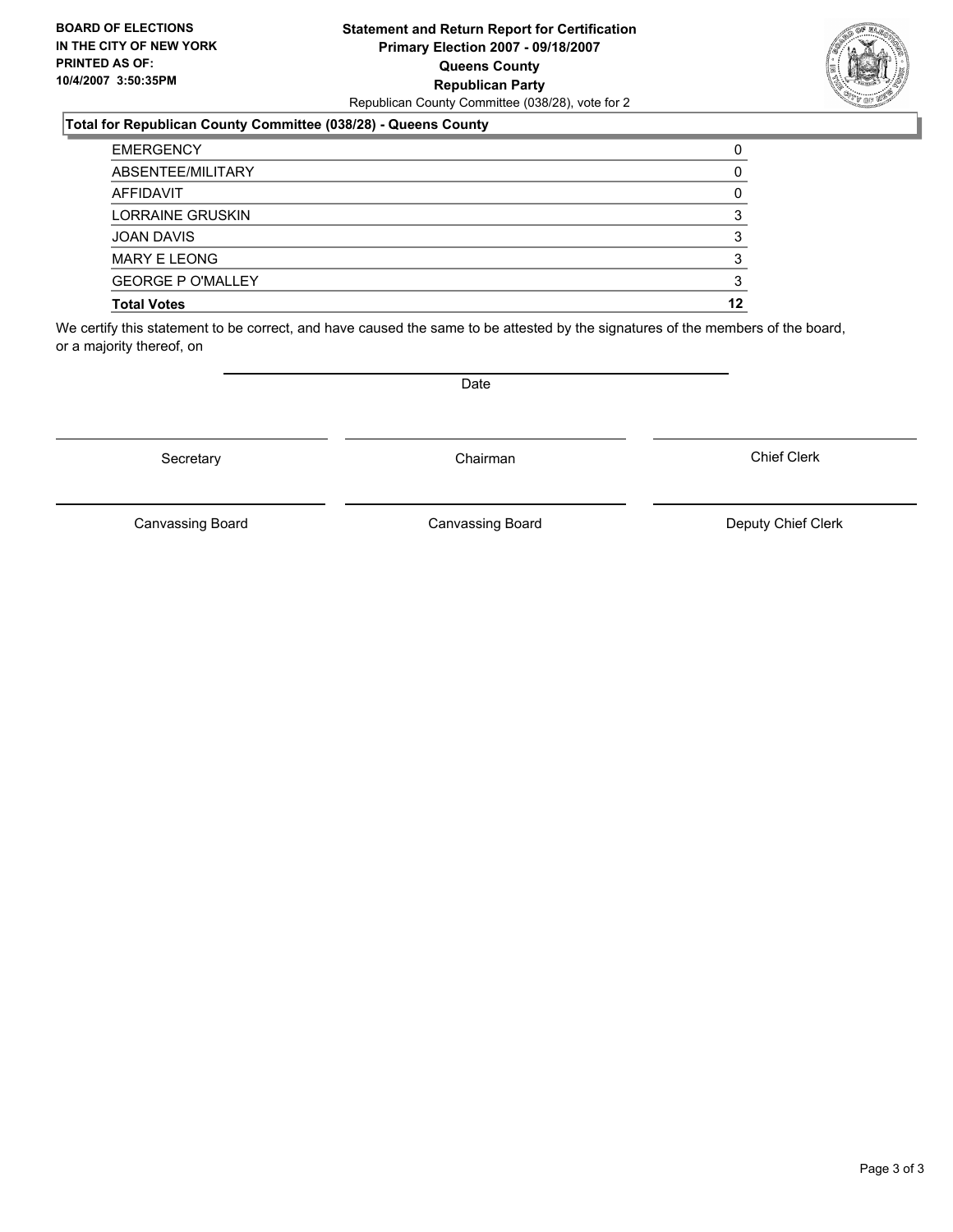

## **Primary Election 2007 - 09/18/2007 Queens County - Republican Party**

Republican County Committee 049/28 Vote for 2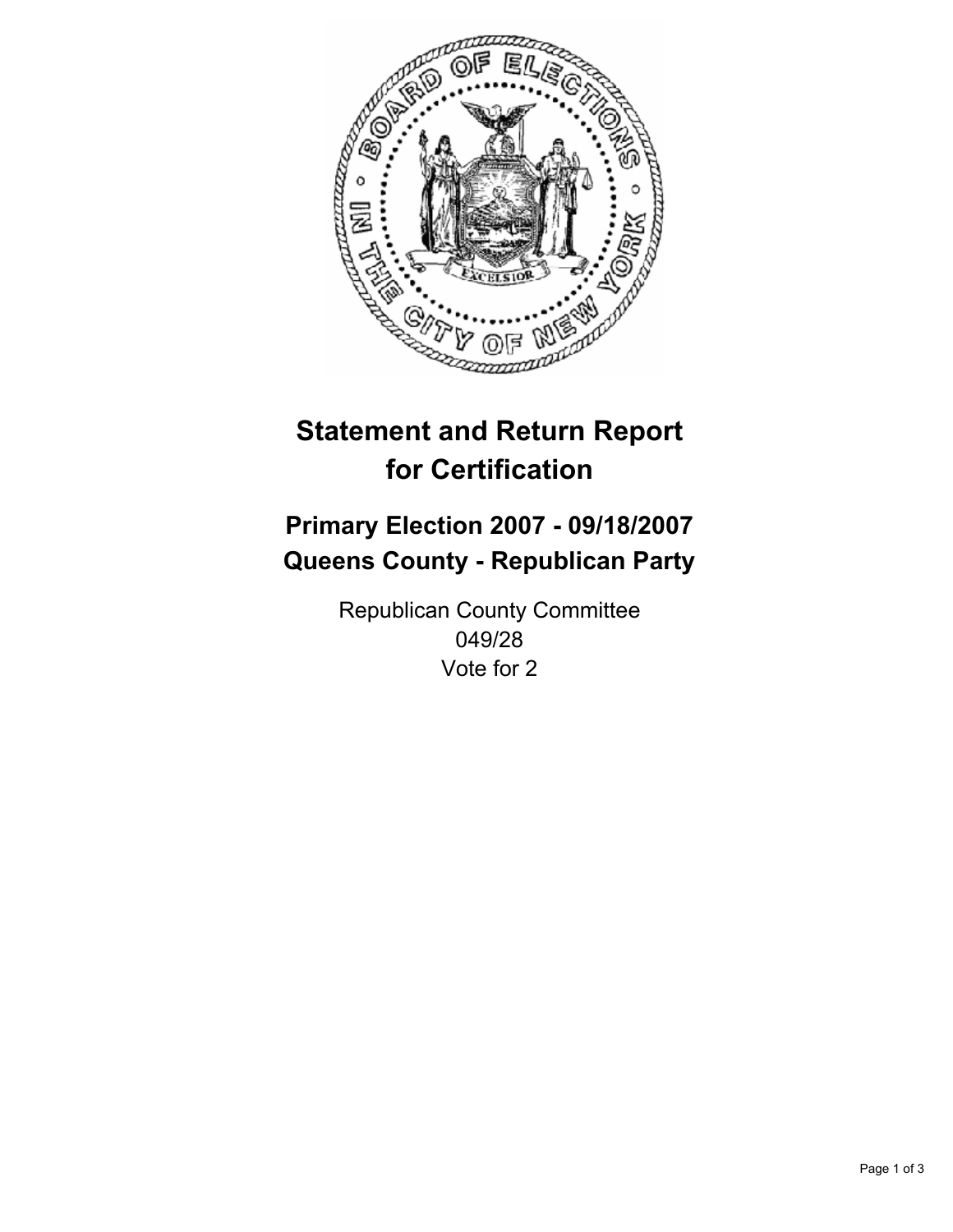

| <b>EMERGENCY</b>    |  |
|---------------------|--|
| ABSENTEE/MILITARY   |  |
| AFFIDAVIT           |  |
| ANGELINA FERZOLA    |  |
| <b>STEPHEN TIER</b> |  |
| ANNE R MILLER       |  |
| HARRIET L GEORGE    |  |
| <b>Total Votes</b>  |  |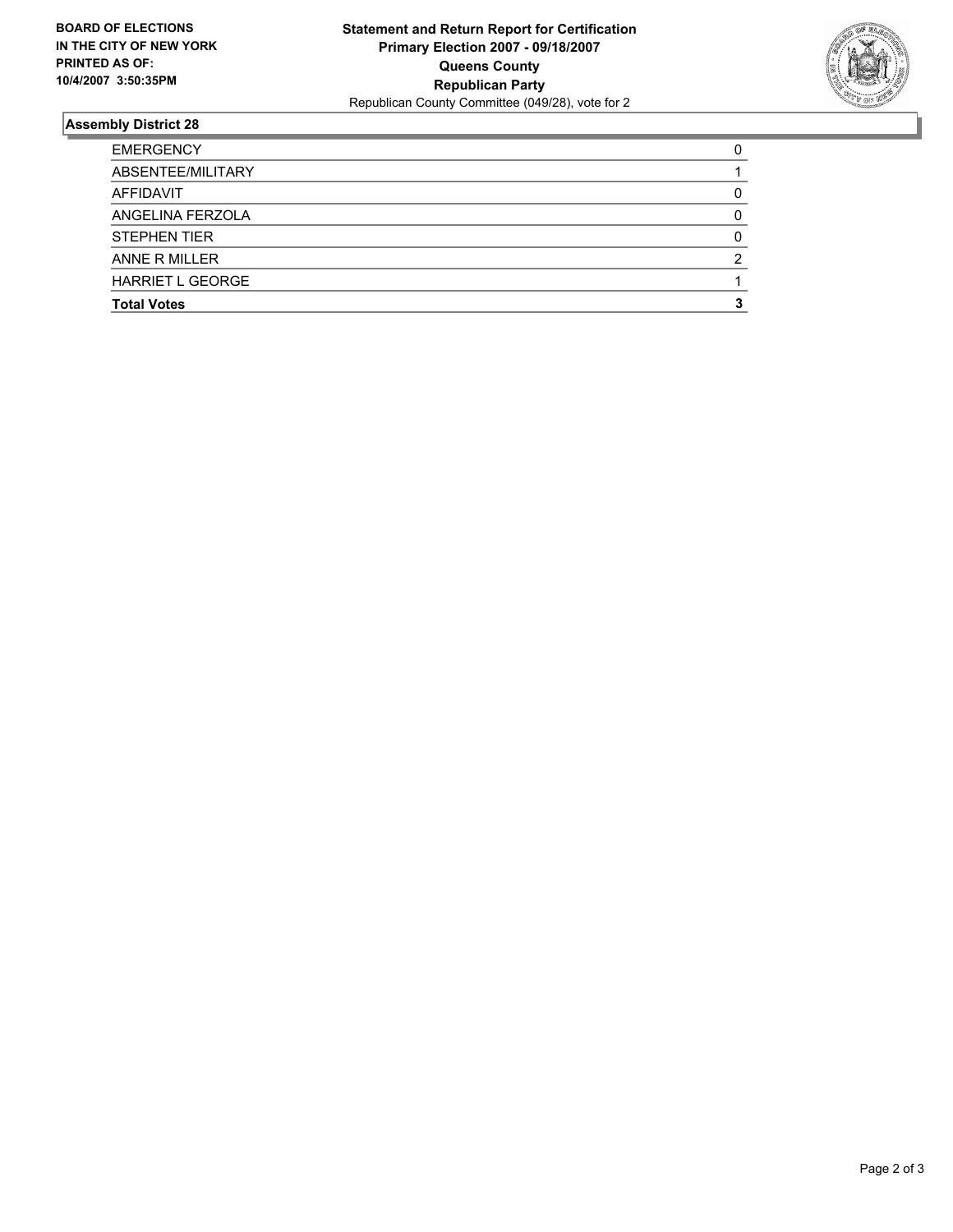### **Statement and Return Report for Certification Primary Election 2007 - 09/18/2007 Queens County Republican Party** Republican County Committee (049/28), vote for 2

### **Total for Republican County Committee (049/28) - Queens County**

| <b>EMERGENCY</b>        |  |
|-------------------------|--|
| ABSENTEE/MILITARY       |  |
| AFFIDAVIT               |  |
| ANGELINA FERZOLA        |  |
| <b>STEPHEN TIER</b>     |  |
| ANNE R MILLER           |  |
| <b>HARRIET L GEORGE</b> |  |
| <b>Total Votes</b>      |  |

We certify this statement to be correct, and have caused the same to be attested by the signatures of the members of the board, or a majority thereof, on

Secretary **Chairman** 

Canvassing Board

Canvassing Board Canvassing Board Canvassing Canvassing Board Deputy Chief Clerk

Chief Clerk

Date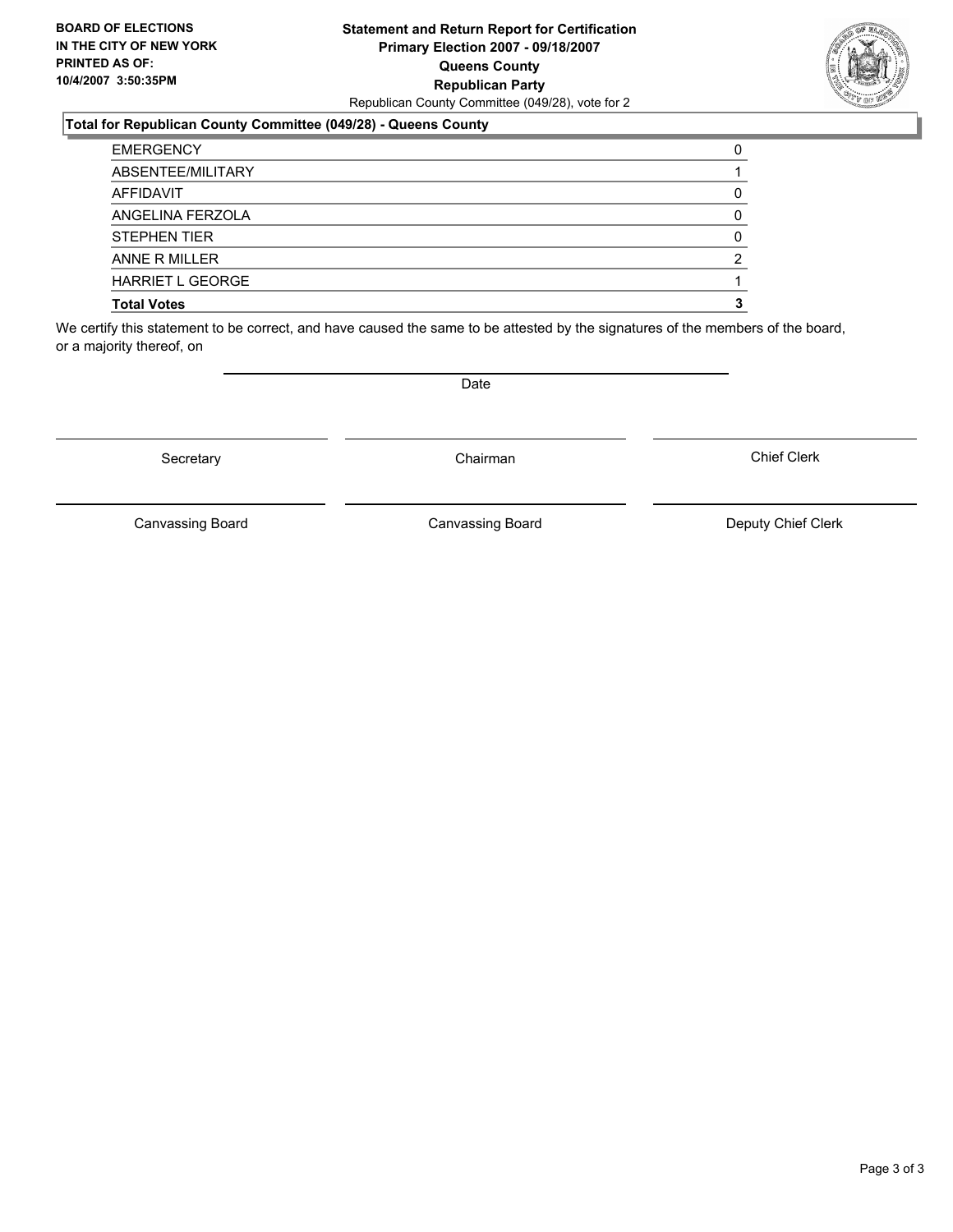

## **Primary Election 2007 - 09/18/2007 Queens County - Republican Party**

Republican County Committee 052/28 Vote for 2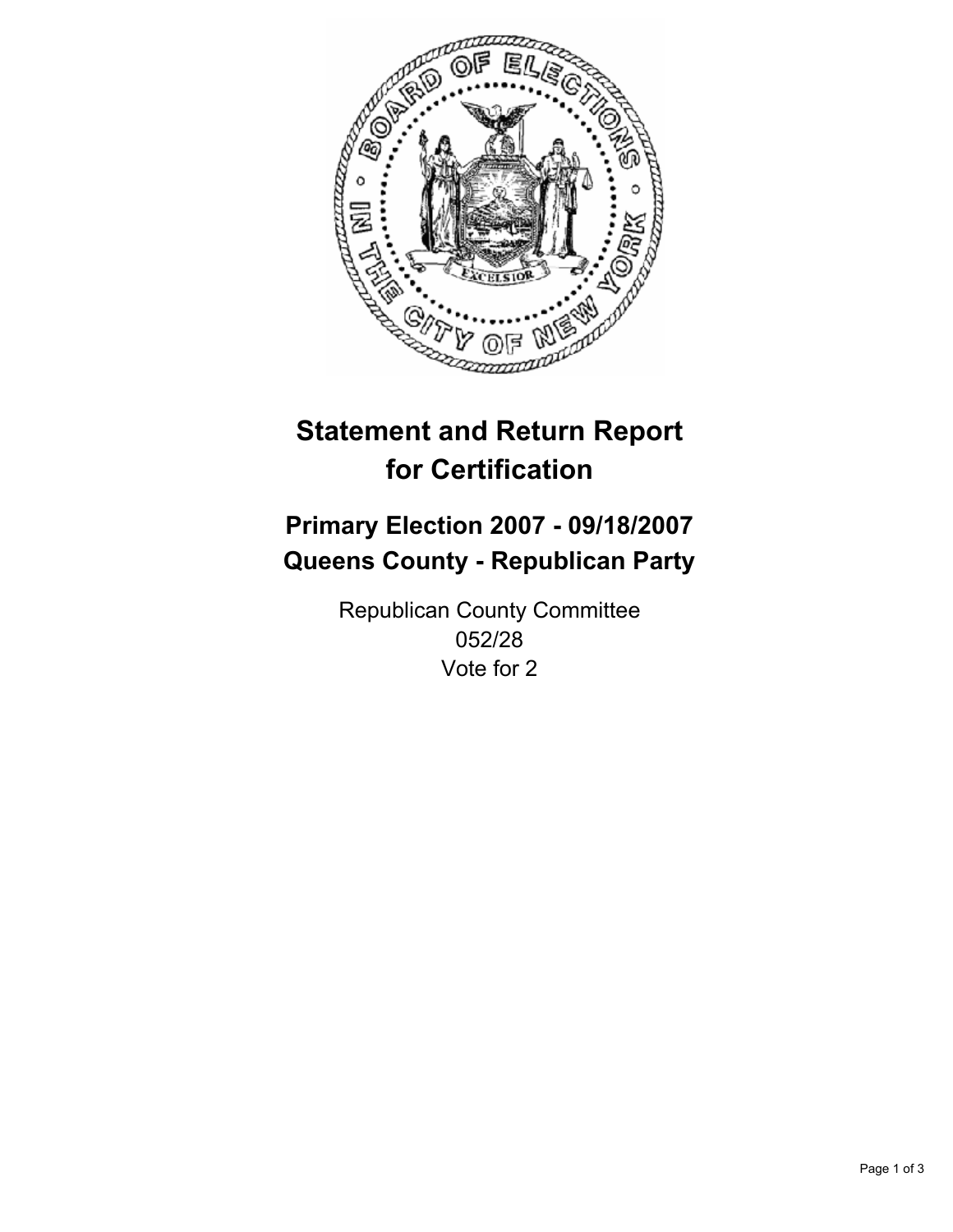

| <b>Total Votes</b>    | 18 |
|-----------------------|----|
| <b>LOIS CRABILL</b>   |    |
| <b>DOLORES MADDIS</b> |    |
| MICHAEL D WEISS       |    |
| DAVID J MACMILLAN     |    |
| AFFIDAVIT             |    |
| ABSENTEE/MILITARY     |    |
| <b>EMERGENCY</b>      |    |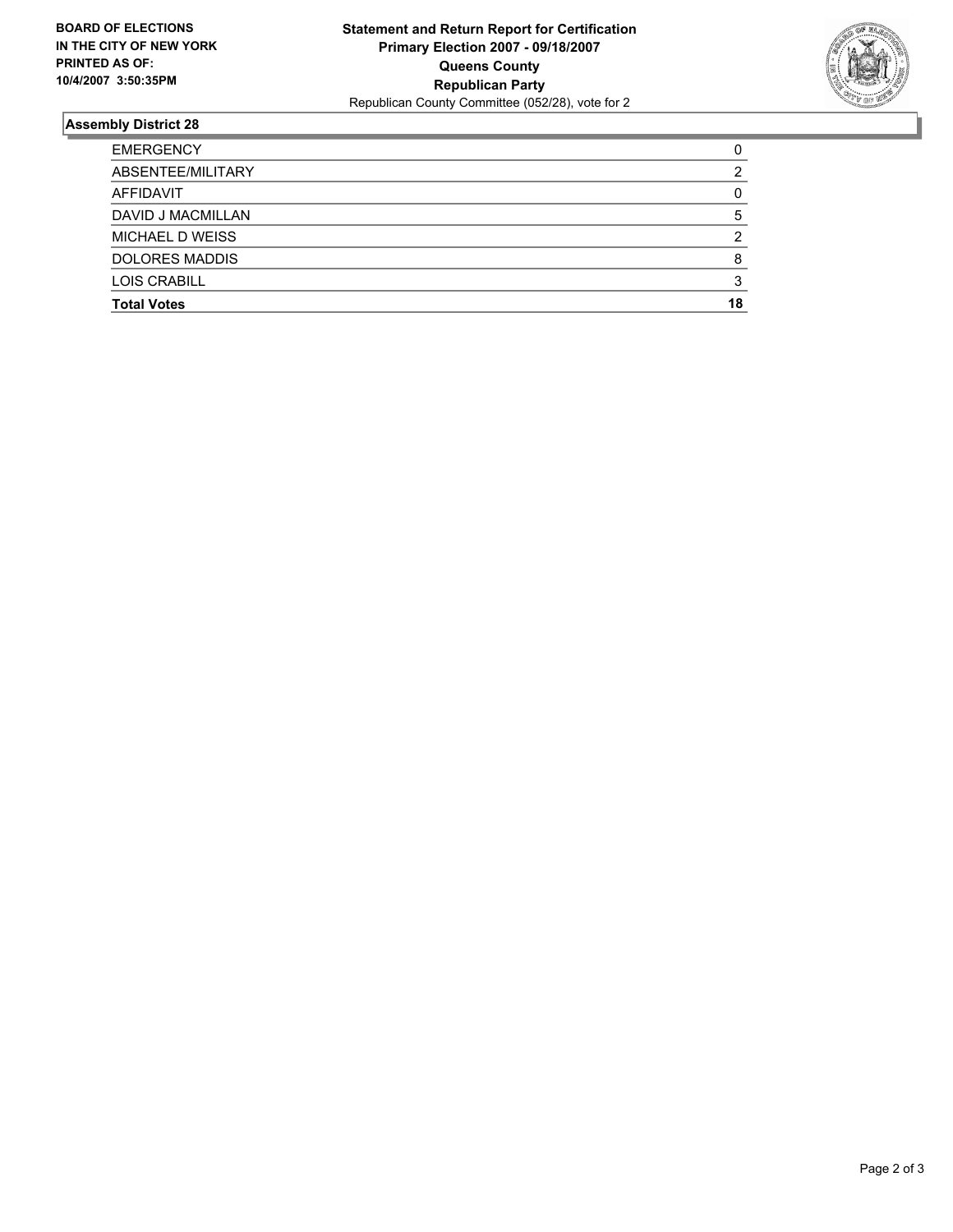### **Statement and Return Report for Certification Primary Election 2007 - 09/18/2007 Queens County Republican Party** Republican County Committee (052/28), vote for 2

### **Total for Republican County Committee (052/28) - Queens County**

| <b>EMERGENCY</b>      |    |
|-----------------------|----|
| ABSENTEE/MILITARY     |    |
| AFFIDAVIT             |    |
| DAVID J MACMILLAN     |    |
| MICHAEL D WEISS       |    |
| <b>DOLORES MADDIS</b> |    |
| LOIS CRABILL          |    |
| <b>Total Votes</b>    | 18 |

We certify this statement to be correct, and have caused the same to be attested by the signatures of the members of the board, or a majority thereof, on

Secretary **Chairman** 

Chief Clerk

Canvassing Board



Date

Canvassing Board **Canvassing Board** Canvassing Board **Deputy Chief Clerk**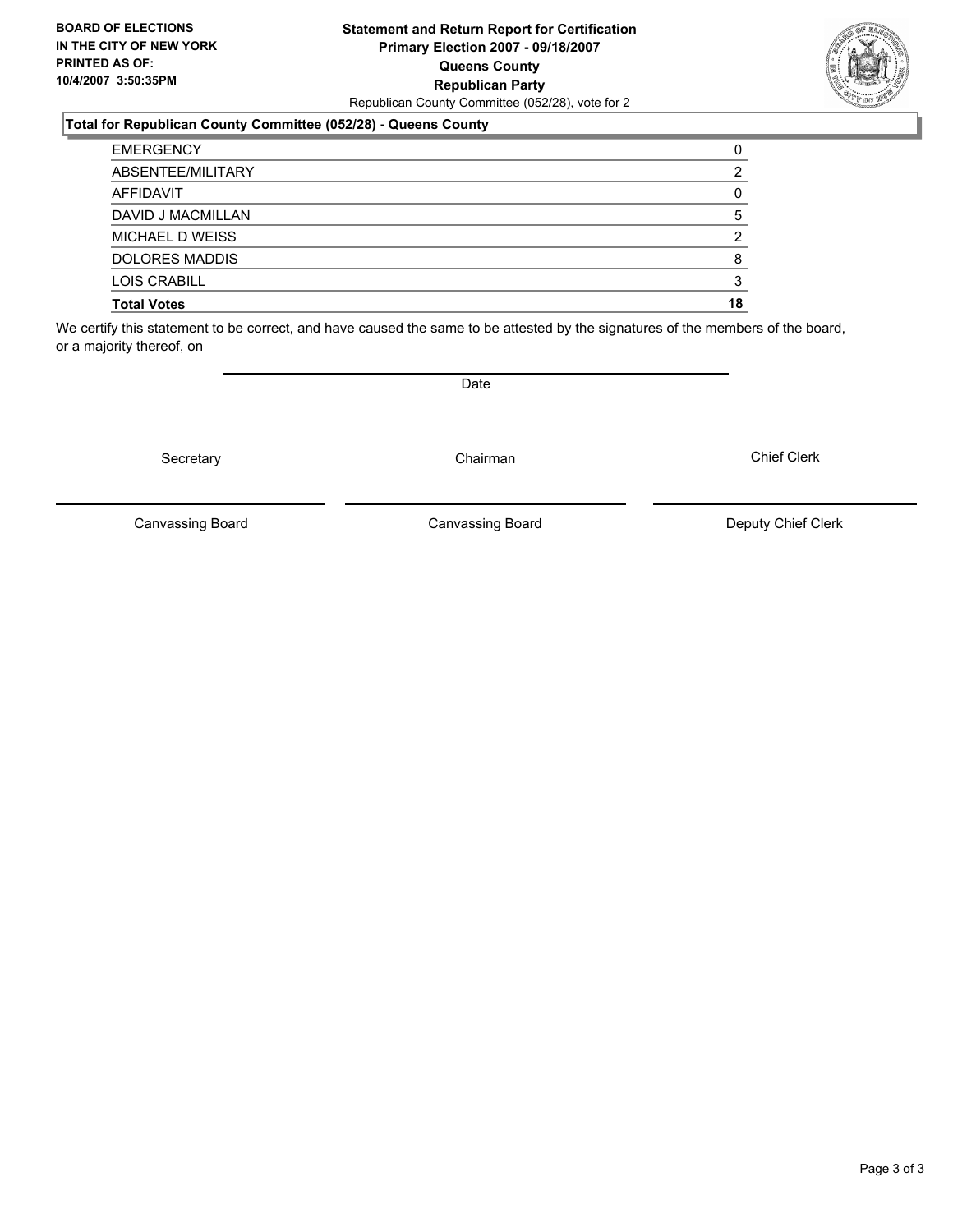

## **Primary Election 2007 - 09/18/2007 Queens County - Republican Party**

Republican County Committee 053/28 Vote for 2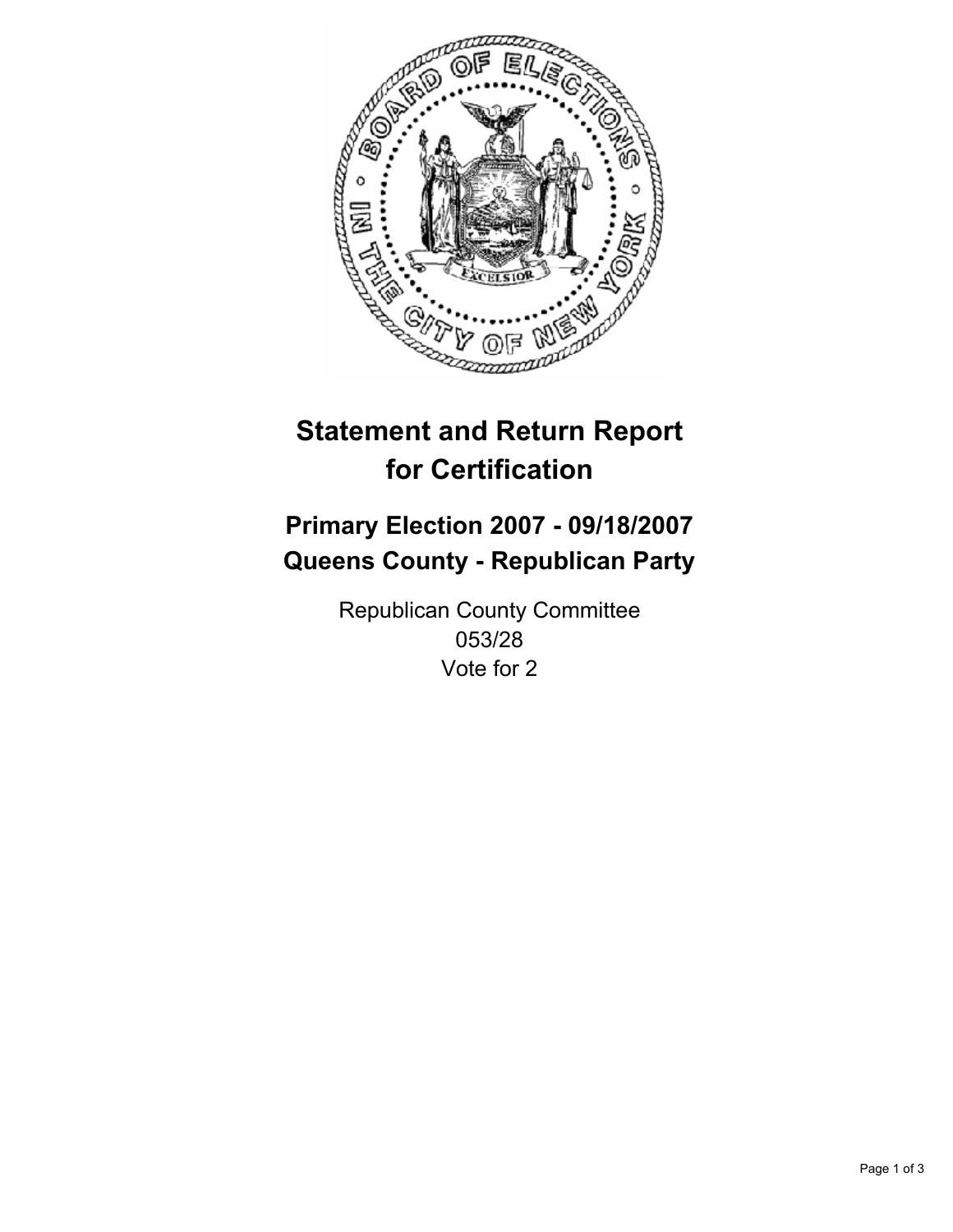

| <b>EMERGENCY</b>       |  |
|------------------------|--|
| ABSENTEE/MILITARY      |  |
| AFFIDAVIT              |  |
| <b>SUSIE MACMILLAN</b> |  |
| PHILOMENA J SCHMID     |  |
| MAGDALENA METZGER      |  |
| ADAM J METZGER         |  |
| <b>Total Votes</b>     |  |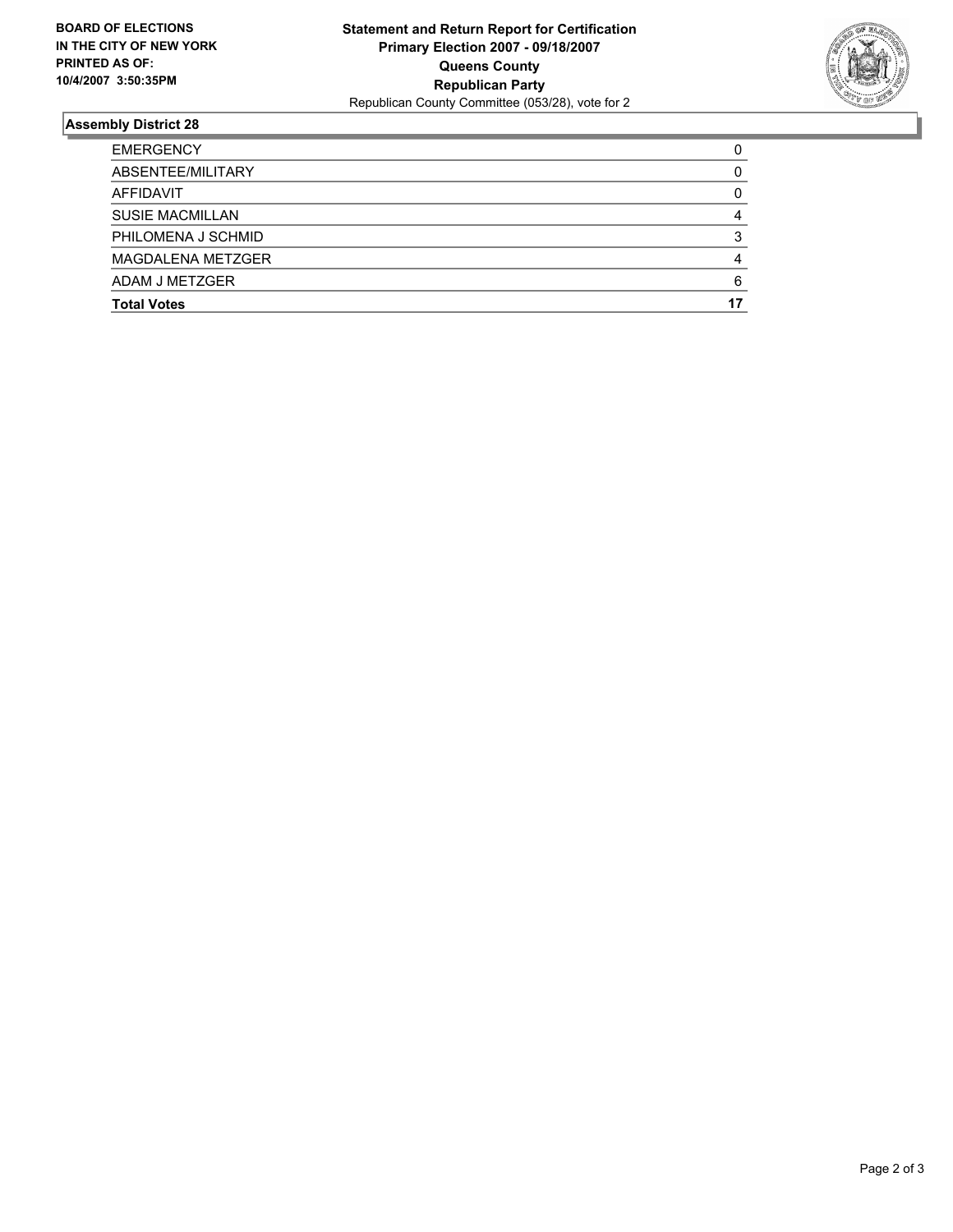### **Statement and Return Report for Certification Primary Election 2007 - 09/18/2007 Queens County Republican Party** Republican County Committee (053/28), vote for 2



#### **Total for Republican County Committee (053/28) - Queens County**

| <b>EMERGENCY</b>       |    |
|------------------------|----|
| ABSENTEE/MILITARY      |    |
| AFFIDAVIT              |    |
| <b>SUSIE MACMILLAN</b> |    |
| PHILOMENA J SCHMID     |    |
| MAGDALENA METZGER      |    |
| ADAM J METZGER         | 6  |
| <b>Total Votes</b>     | 17 |

We certify this statement to be correct, and have caused the same to be attested by the signatures of the members of the board, or a majority thereof, on

Secretary **Chairman** 

Date

Chief Clerk

Canvassing Board

Canvassing Board **Canvassing Board** Canvassing Board **Deputy Chief Clerk**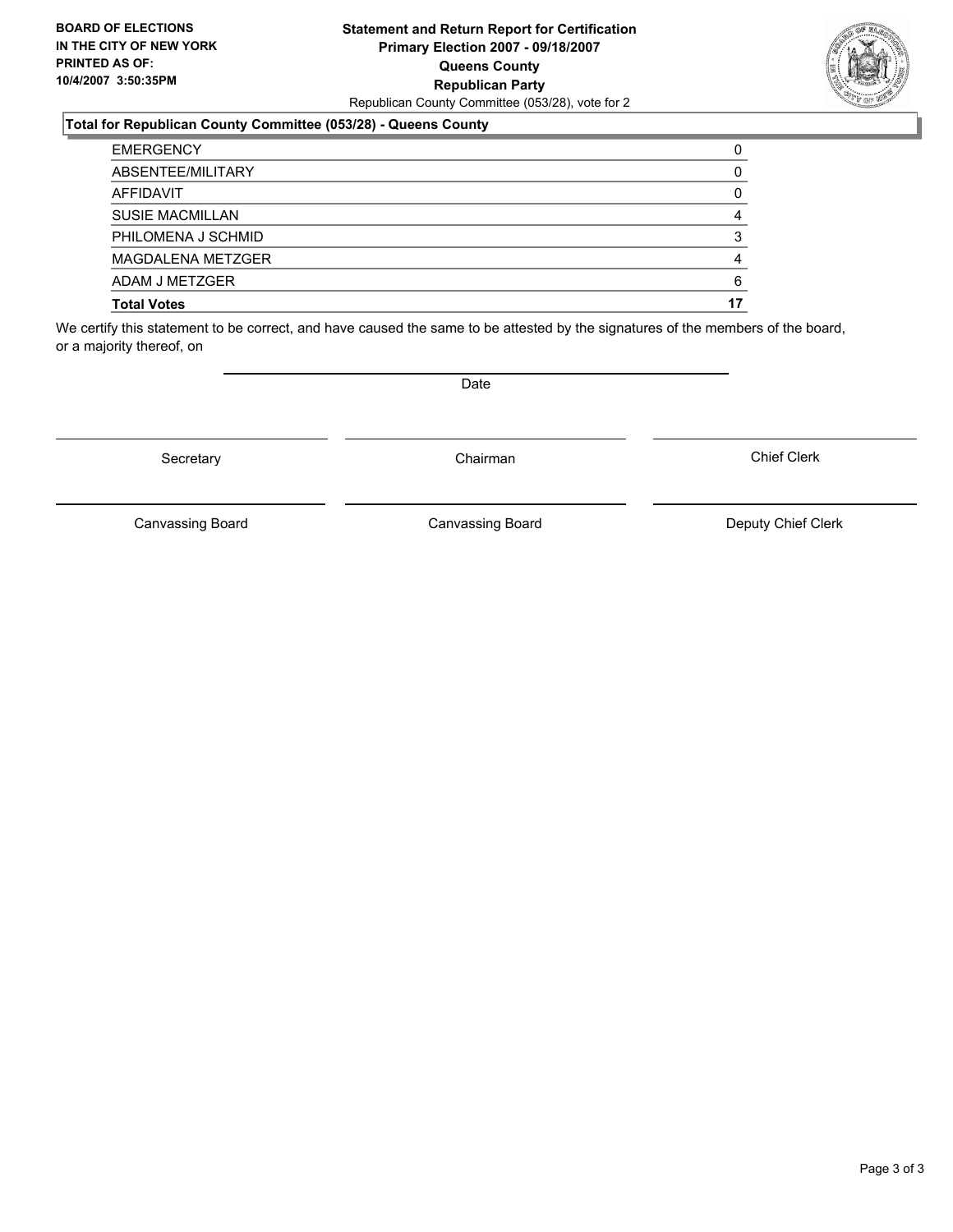

## **Primary Election 2007 - 09/18/2007 Queens County - Republican Party**

Republican County Committee 054/28 Vote for 2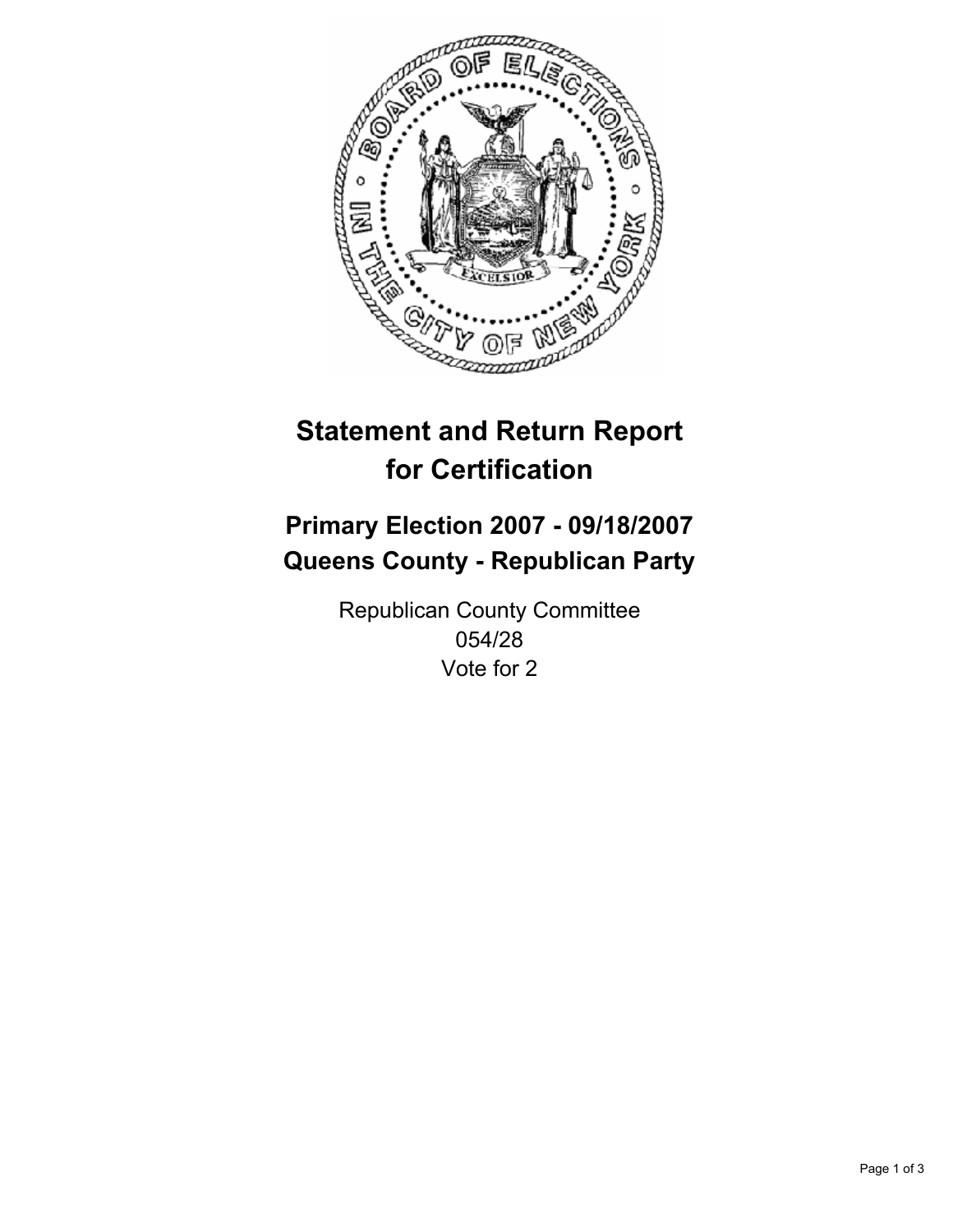

| <b>EMERGENCY</b>         |    |
|--------------------------|----|
| ABSENTEE/MILITARY        |    |
| AFFIDAVIT                |    |
| <b>BRIAN W DECOURSEY</b> |    |
| EVELYN F DECOURSEY       |    |
| <b>KATHLEEN TRAINOR</b>  |    |
| LAURA J MULVIHILL        |    |
| <b>Total Votes</b>       | 27 |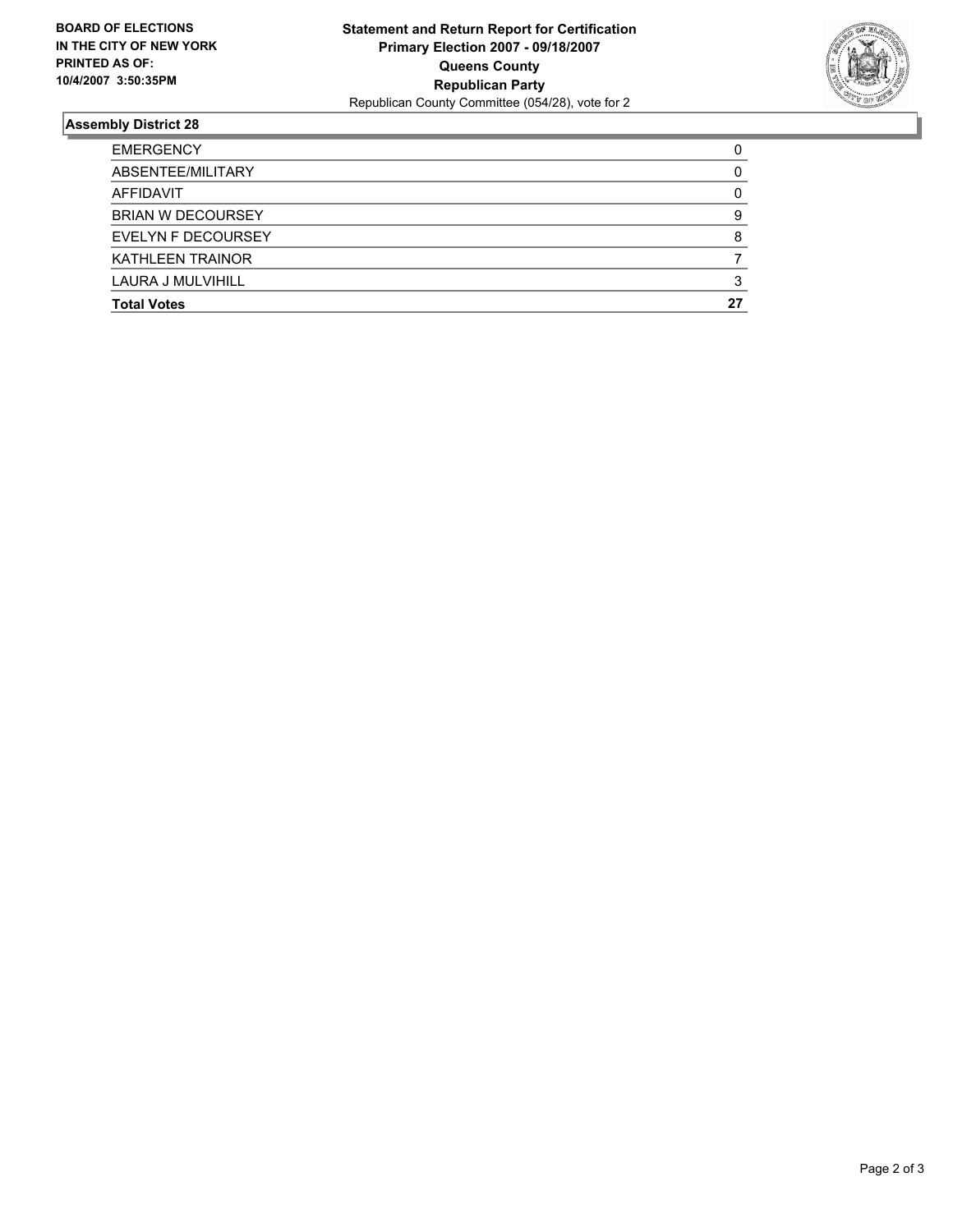### **Statement and Return Report for Certification Primary Election 2007 - 09/18/2007 Queens County Republican Party** Republican County Committee (054/28), vote for 2



#### **Total for Republican County Committee (054/28) - Queens County**

| <b>EMERGENCY</b>         |    |
|--------------------------|----|
| ABSENTEE/MILITARY        |    |
| AFFIDAVIT                |    |
| <b>BRIAN W DECOURSEY</b> |    |
| EVELYN F DECOURSEY       |    |
| <b>KATHLEEN TRAINOR</b>  |    |
| LAURA J MULVIHILL        |    |
| <b>Total Votes</b>       | 27 |

We certify this statement to be correct, and have caused the same to be attested by the signatures of the members of the board, or a majority thereof, on

Secretary **Chairman** 

Date

Chief Clerk

Canvassing Board

Canvassing Board **Canvassing Board** Canvassing Board **Deputy Chief Clerk**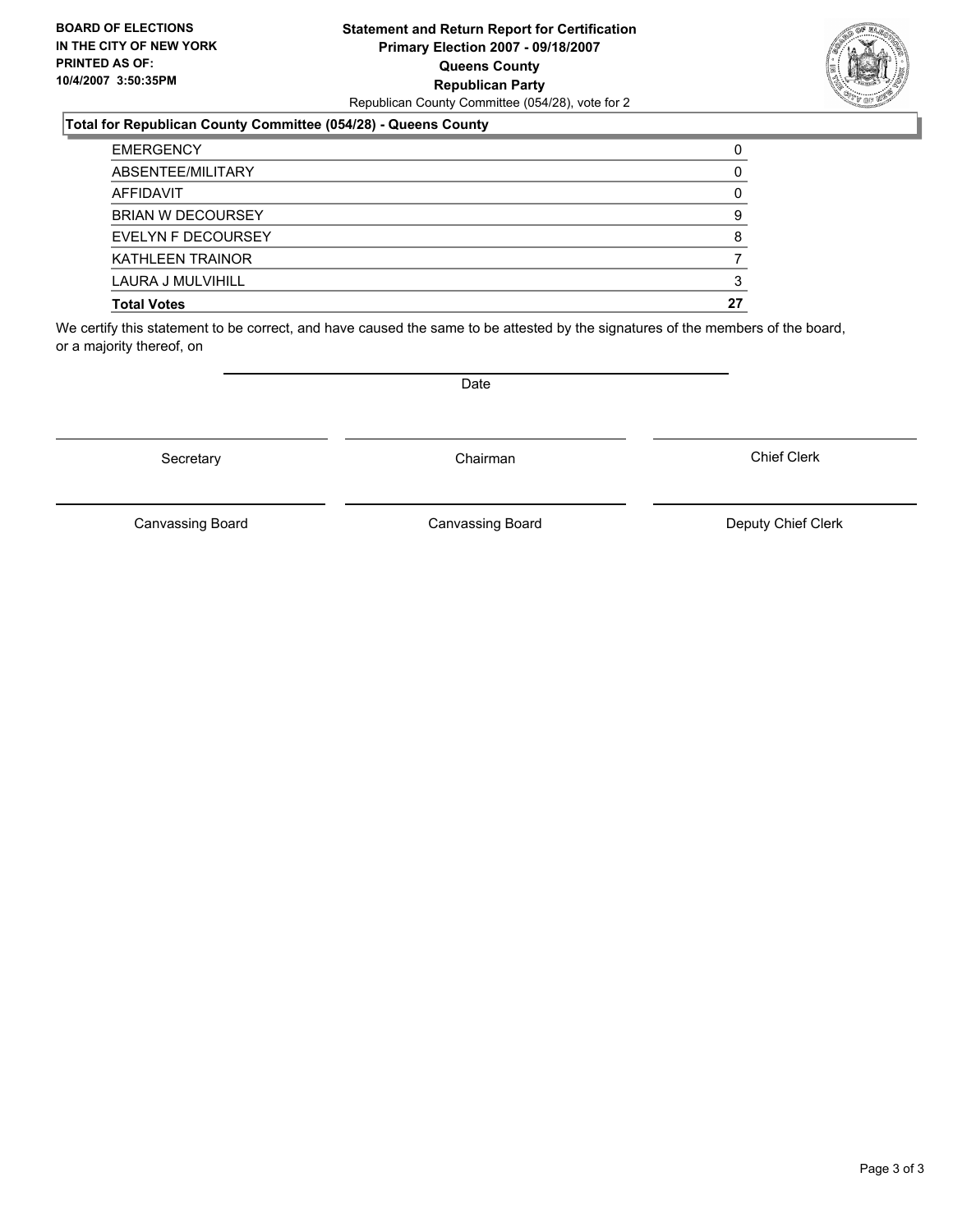

## **Primary Election 2007 - 09/18/2007 Queens County - Republican Party**

Republican County Committee 055/28 Vote for 2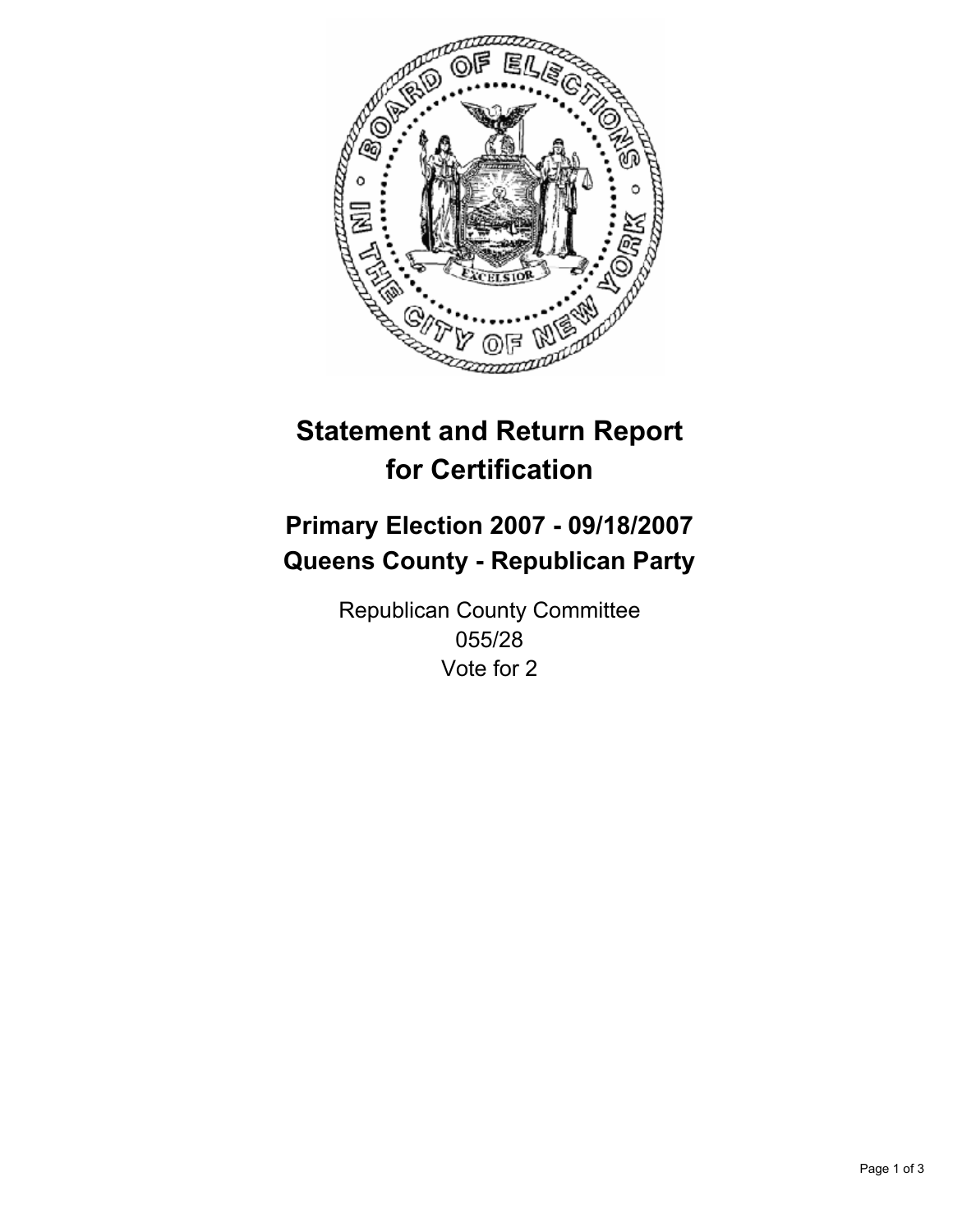

| <b>CHRISTOPHER O'MALLEY</b> |  |
|-----------------------------|--|
| <b>RITA B KOPETZ</b>        |  |
| <b>VIOLETTA KEMPIJAN</b>    |  |
| PETER KEMPIJAN              |  |
| AFFIDAVIT                   |  |
| ABSENTEE/MILITARY           |  |
| <b>EMERGENCY</b>            |  |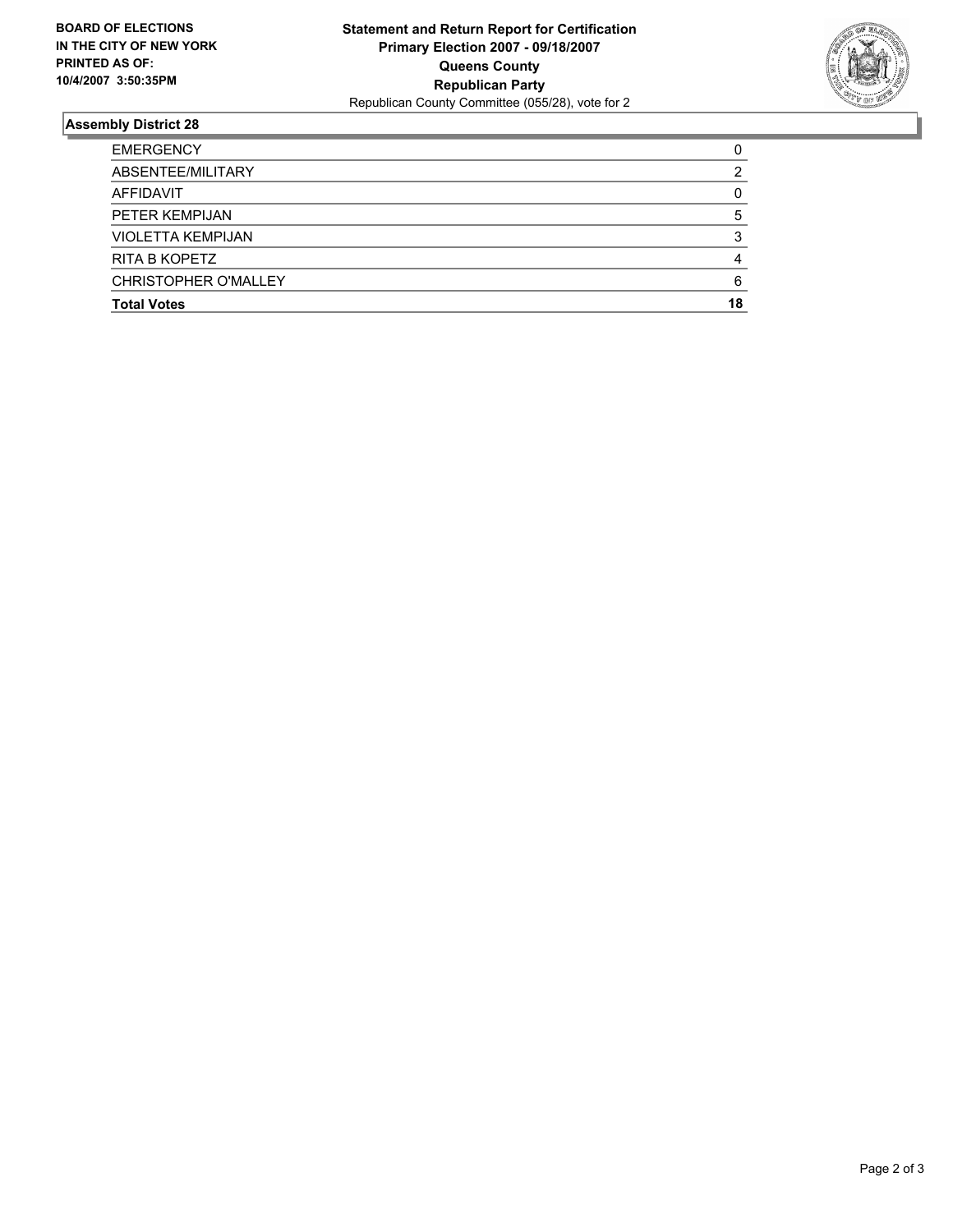### **Statement and Return Report for Certification Primary Election 2007 - 09/18/2007 Queens County Republican Party** Republican County Committee (055/28), vote for 2

### **Total for Republican County Committee (055/28) - Queens County**

| <b>EMERGENCY</b>         |    |
|--------------------------|----|
| ABSENTEE/MILITARY        |    |
| AFFIDAVIT                |    |
| PETER KEMPIJAN           |    |
| <b>VIOLETTA KEMPIJAN</b> |    |
| RITA B KOPETZ            |    |
| CHRISTOPHER O'MALLEY     |    |
| <b>Total Votes</b>       | 18 |

We certify this statement to be correct, and have caused the same to be attested by the signatures of the members of the board, or a majority thereof, on

Date

Secretary **Chairman** 

Canvassing Board

Canvassing Board Canvassing Board Canvassing Canvassing Board Deputy Chief Clerk

Chief Clerk

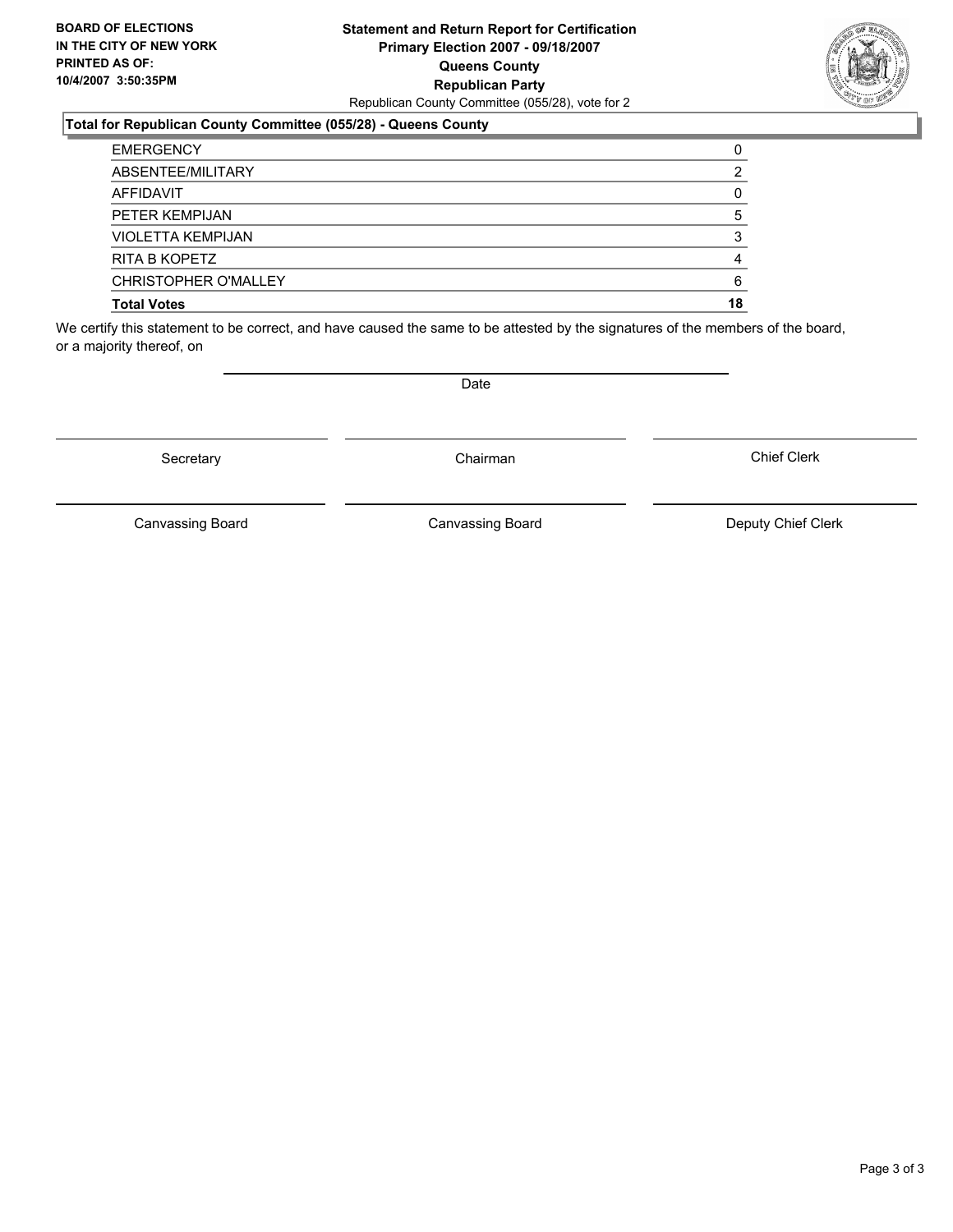

## **Primary Election 2007 - 09/18/2007 Queens County - Republican Party**

Republican County Committee 078/28 Vote for 2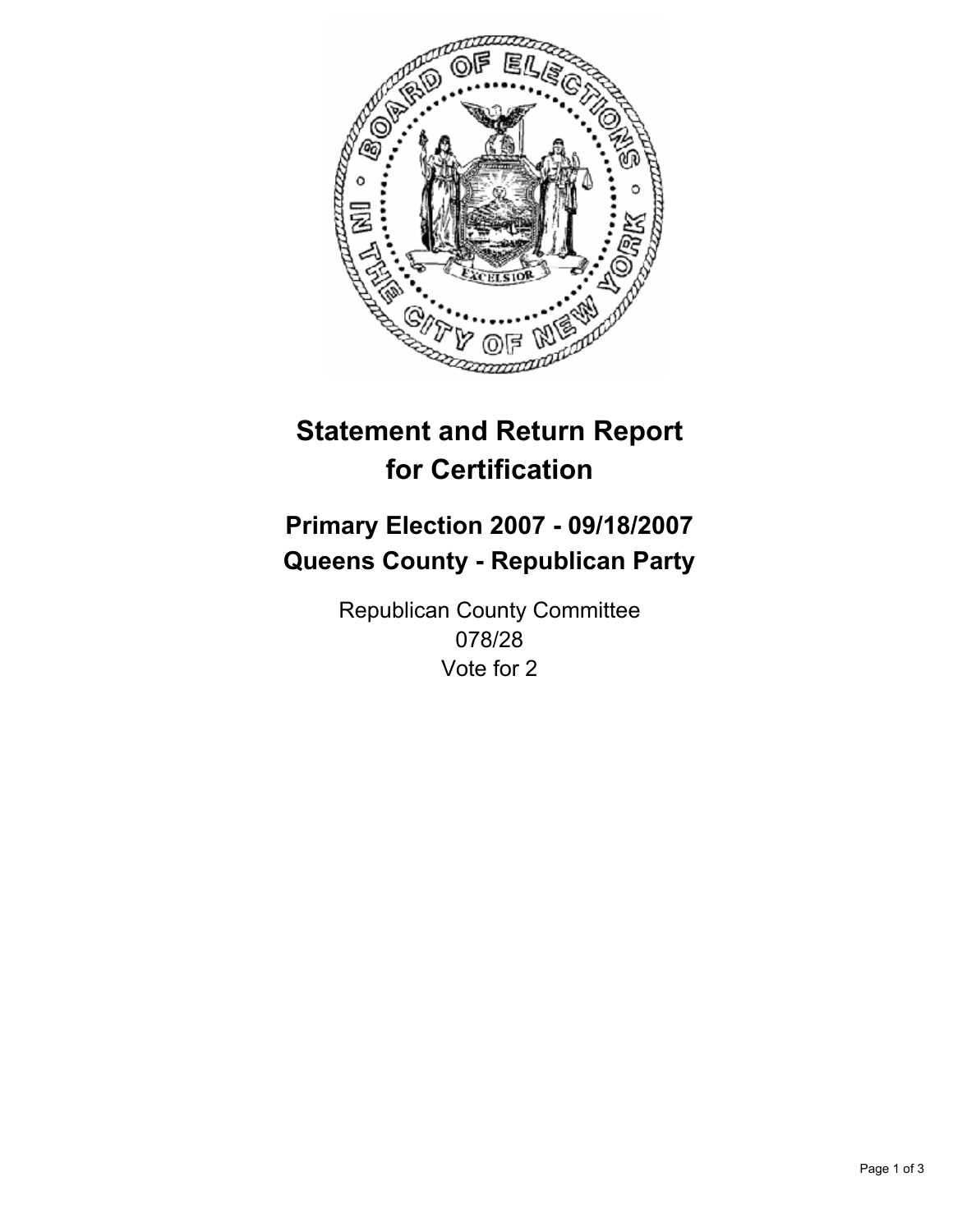

| <b>EMERGENCY</b>          |    |
|---------------------------|----|
| ABSENTEE/MILITARY         |    |
| AFFIDAVIT                 |    |
| SALVATORE COMO            | 10 |
| <b>CHRISTA T WALLS</b>    | 15 |
| <b>JOHN P EVANGELISTA</b> |    |
| <b>GERARD T MANZI</b>     |    |
| <b>Total Votes</b>        | 34 |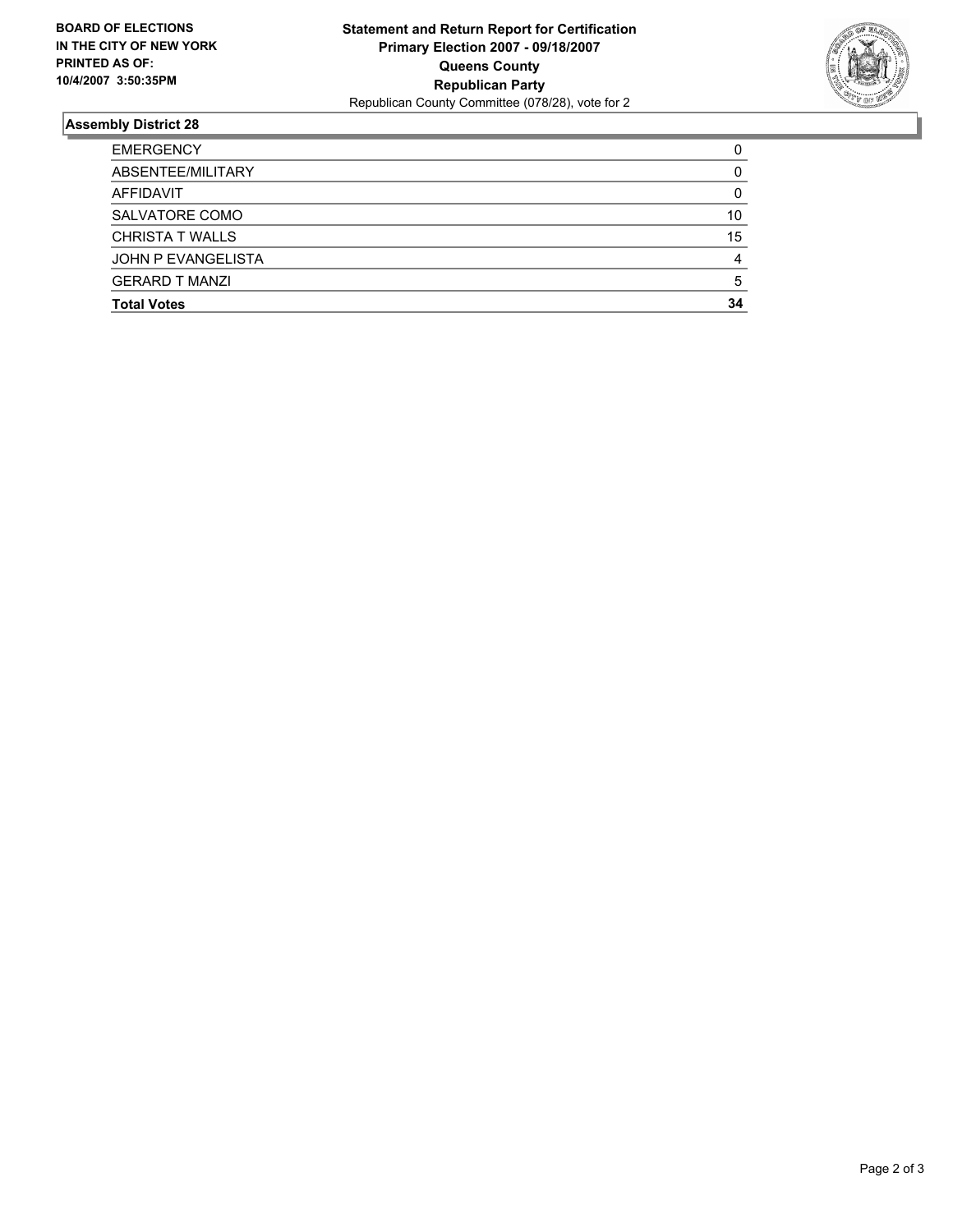### **Statement and Return Report for Certification Primary Election 2007 - 09/18/2007 Queens County Republican Party** Republican County Committee (078/28), vote for 2

### **Total for Republican County Committee (078/28) - Queens County**

| <b>EMERGENCY</b>       |    |
|------------------------|----|
| ABSENTEE/MILITARY      |    |
| AFFIDAVIT              |    |
| SALVATORE COMO         | 10 |
| <b>CHRISTA T WALLS</b> | 15 |
| JOHN P EVANGELISTA     |    |
| <b>GERARD T MANZI</b>  | 5  |
| <b>Total Votes</b>     | 34 |

We certify this statement to be correct, and have caused the same to be attested by the signatures of the members of the board, or a majority thereof, on

Secretary **Chairman** 

Canvassing Board

Canvassing Board Canvassing Board Canvassing Canvassing Board Deputy Chief Clerk

Chief Clerk



Date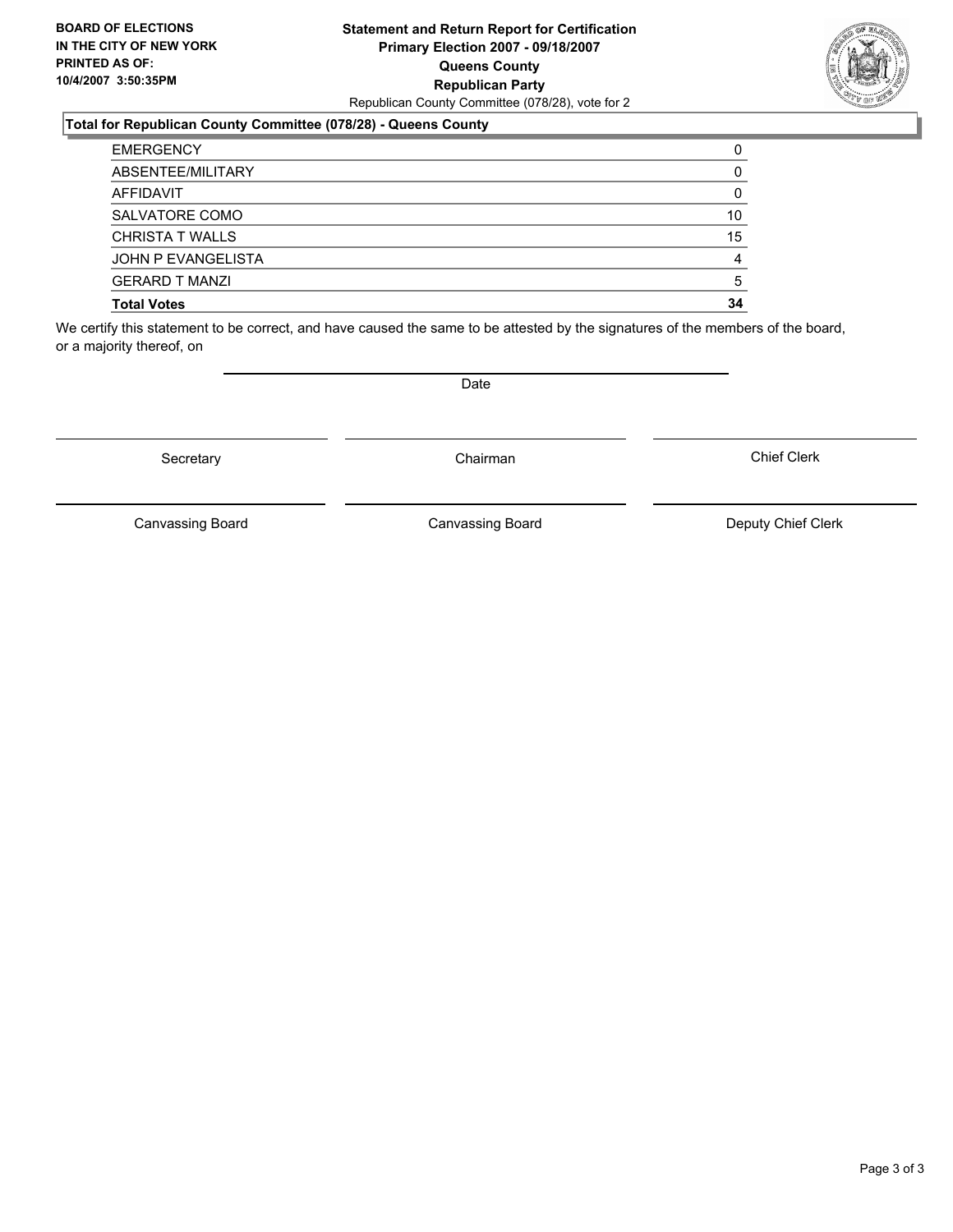

## **Primary Election 2007 - 09/18/2007 Queens County - Republican Party**

Republican County Committee 089/28 Vote for 2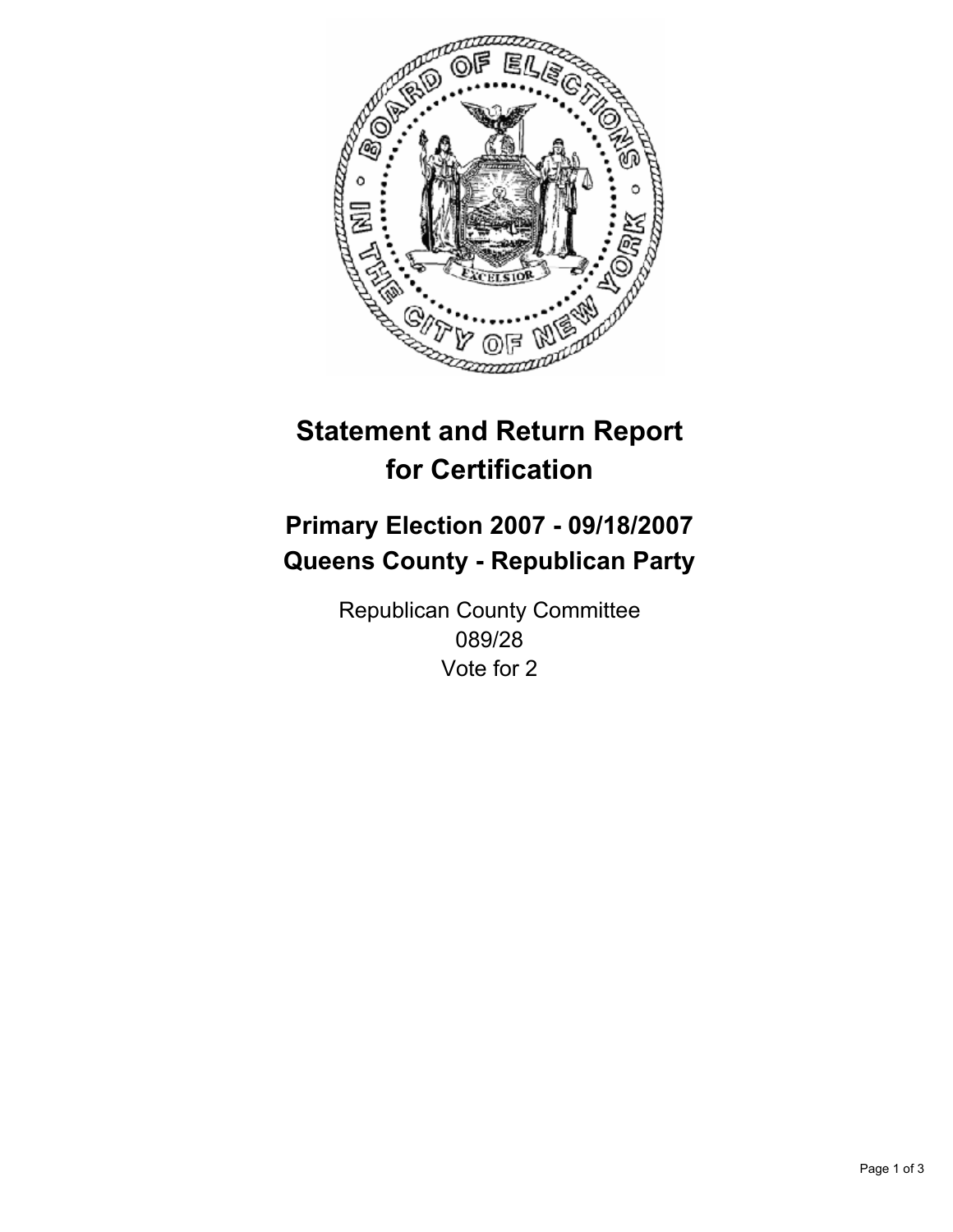

| <b>EMERGENCY</b>         |  |
|--------------------------|--|
| ABSENTEE/MILITARY        |  |
| AFFIDAVIT                |  |
| <b>ANDREW BOGAL</b>      |  |
| <b>PATRICIA I GMEREK</b> |  |
| <b>PATRICIA G RENDA</b>  |  |
| <b>Total Votes</b>       |  |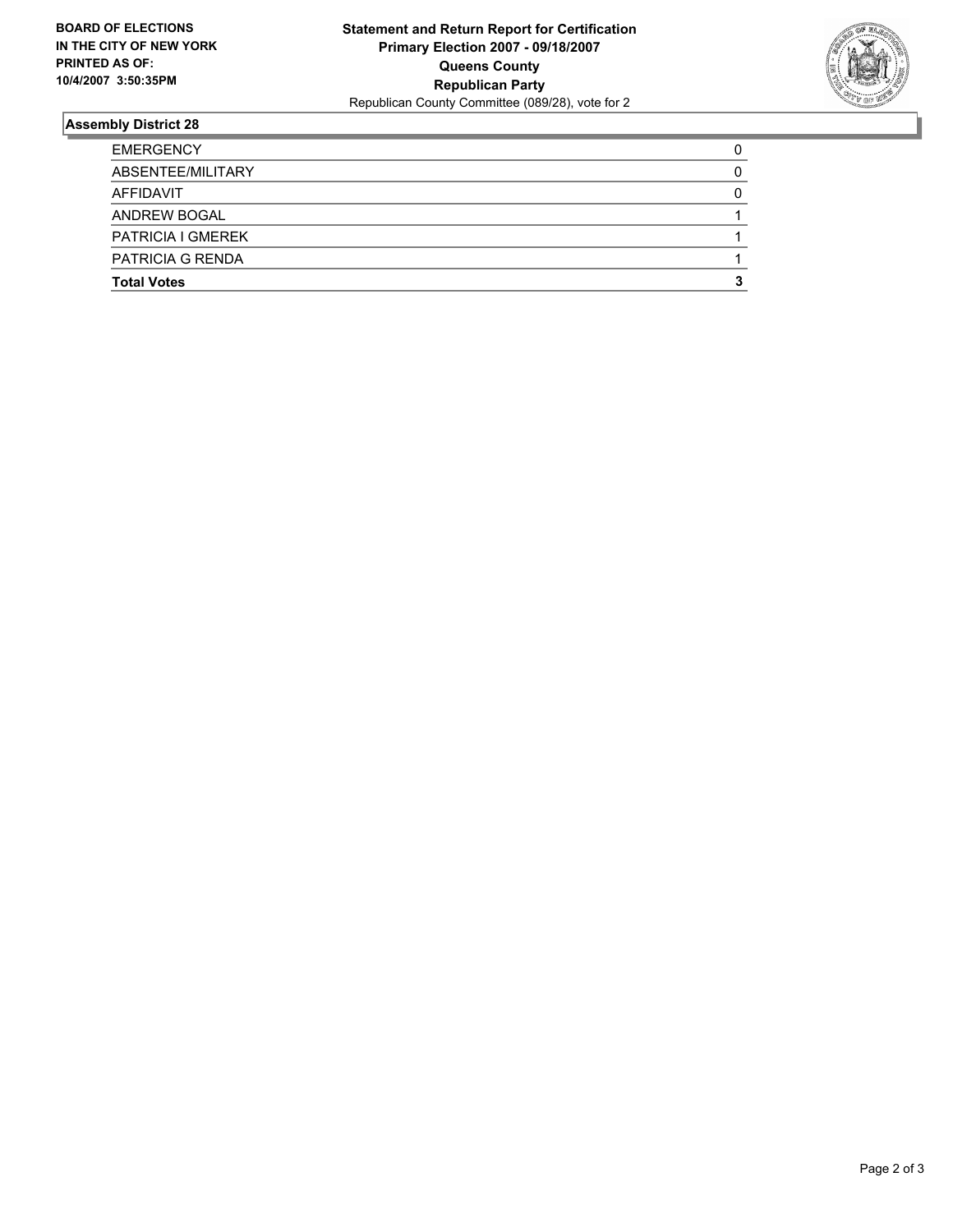### **Statement and Return Report for Certification Primary Election 2007 - 09/18/2007 Queens County Republican Party** Republican County Committee (089/28), vote for 2

### **Total for Republican County Committee (089/28) - Queens County**

| ANDREW BOGAL                                  |  |
|-----------------------------------------------|--|
| <b>PATRICIA I GMEREK</b>                      |  |
| <b>PATRICIA G RENDA</b><br><b>Total Votes</b> |  |

We certify this statement to be correct, and have caused the same to be attested by the signatures of the members of the board, or a majority thereof, on

Secretary **Chairman** 

Chief Clerk

Canvassing Board **Canvassing Board** Canvassing Board **Deputy Chief Clerk** 

Canvassing Board



Date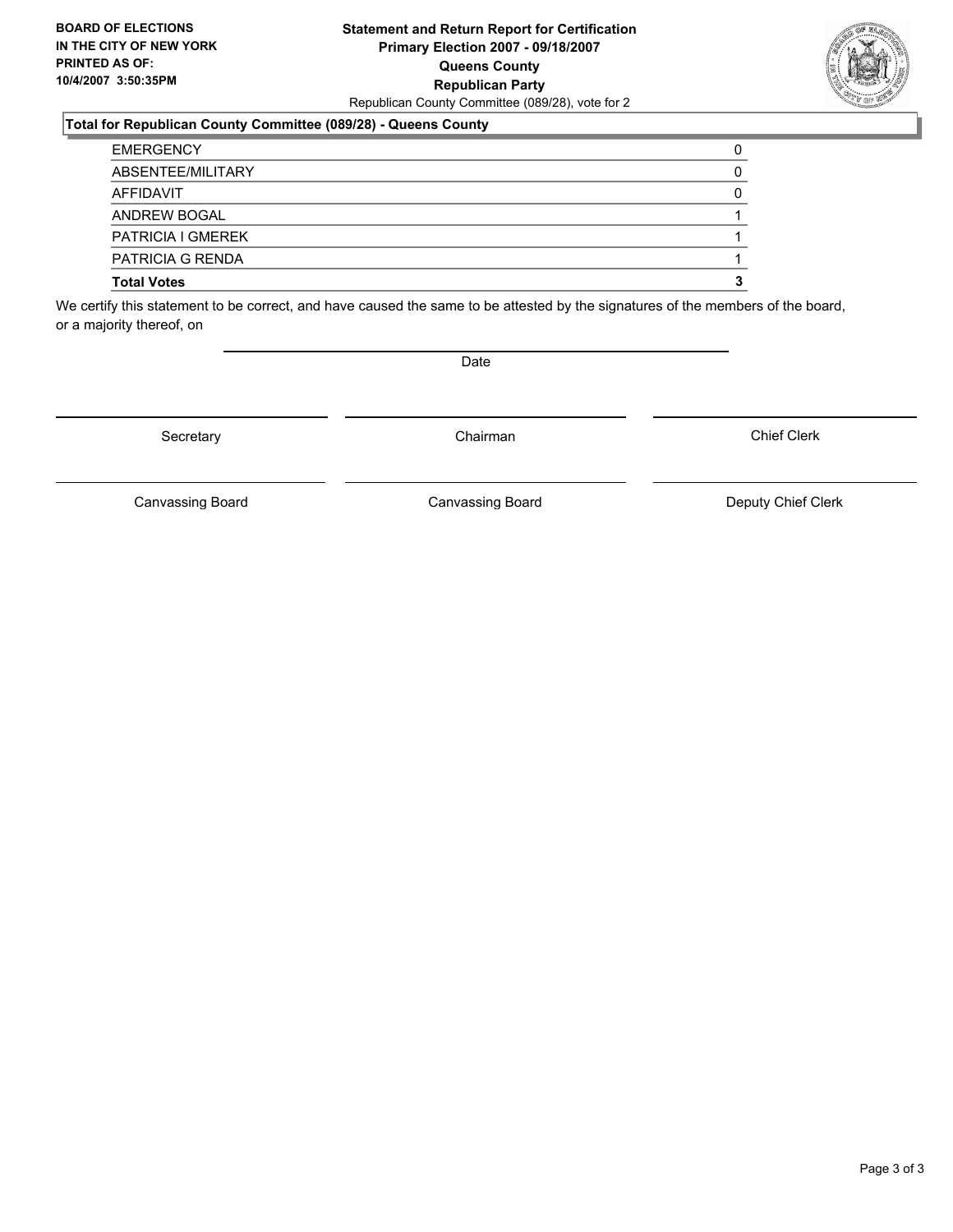

## **Primary Election 2007 - 09/18/2007 Queens County - Republican Party**

Republican County Committee 094/28 Vote for 2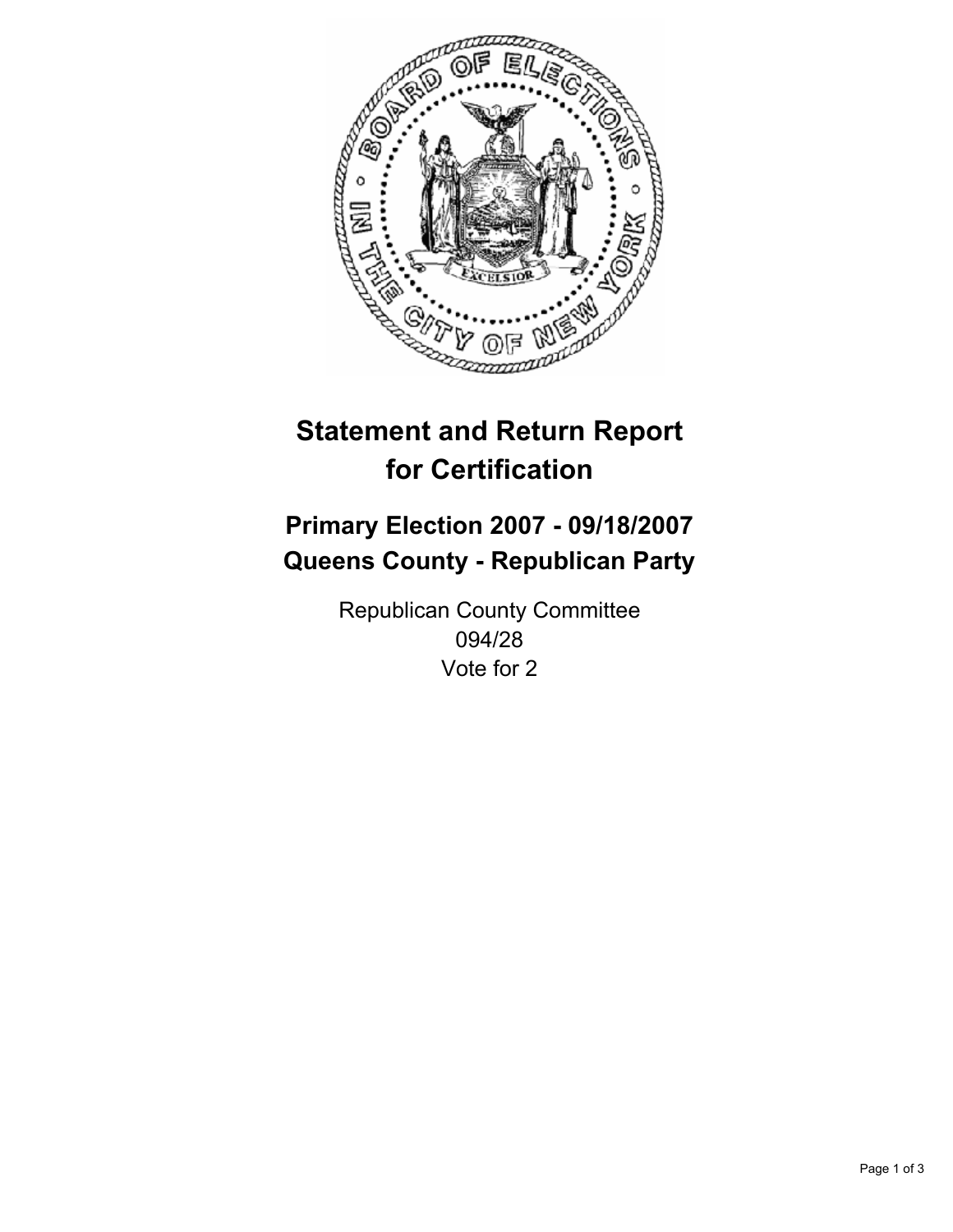

| <b>EMERGENCY</b>          |    |
|---------------------------|----|
| ABSENTEE/MILITARY         |    |
| AFFIDAVIT                 |    |
| <b>JOAN M MINISCHETTI</b> |    |
| <b>RALPH RUSSO</b>        | 13 |
| <b>GABRIEL TAPALAGA</b>   | 13 |
| MARGARET KETA TAPALAGA    | 10 |
| <b>Total Votes</b>        | 44 |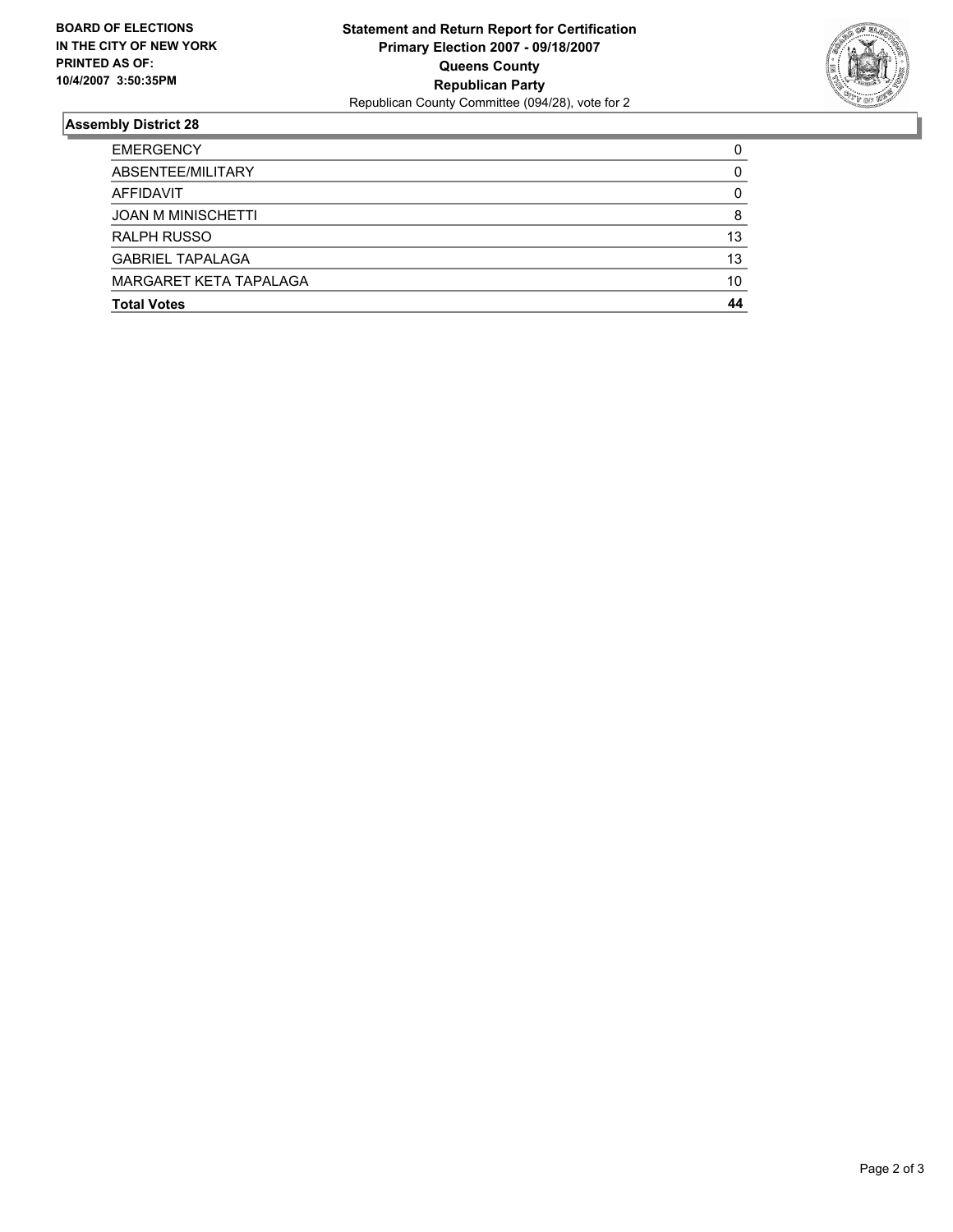### **Statement and Return Report for Certification Primary Election 2007 - 09/18/2007 Queens County Republican Party** Republican County Committee (094/28), vote for 2

### **Total for Republican County Committee (094/28) - Queens County**

| <b>EMERGENCY</b>          |    |
|---------------------------|----|
| ABSENTEE/MILITARY         |    |
| AFFIDAVIT                 |    |
| <b>JOAN M MINISCHETTI</b> | 8  |
| RALPH RUSSO               | 13 |
| <b>GABRIEL TAPALAGA</b>   | 13 |
| MARGARET KETA TAPALAGA    | 10 |
| <b>Total Votes</b>        | 44 |

We certify this statement to be correct, and have caused the same to be attested by the signatures of the members of the board, or a majority thereof, on

Secretary **Chairman** 

Canvassing Board

Canvassing Board Canvassing Board Canvassing Canvassing Board Deputy Chief Clerk

Chief Clerk



Date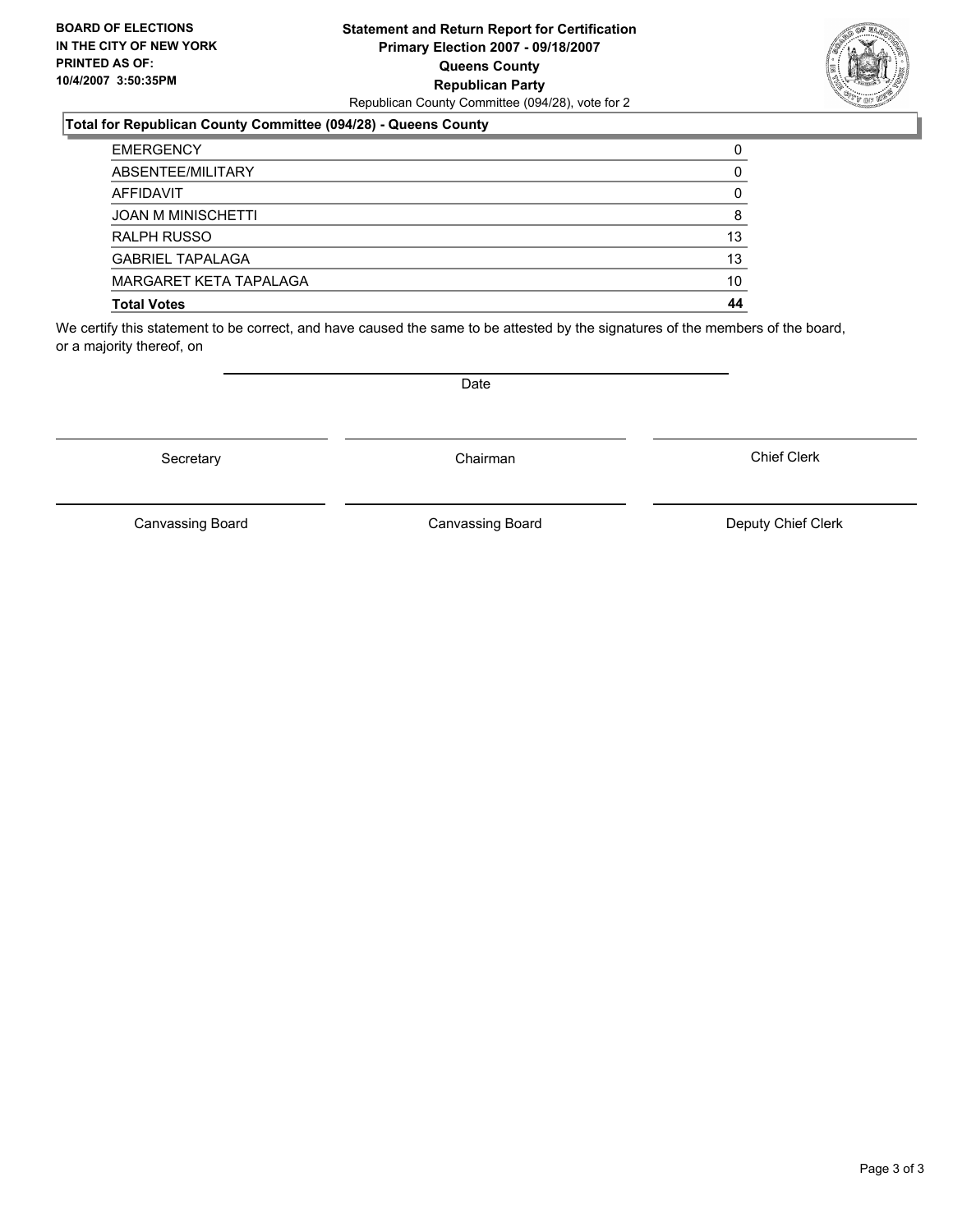

## **Primary Election 2007 - 09/18/2007 Queens County - Republican Party**

Republican County Committee 100/28 Vote for 2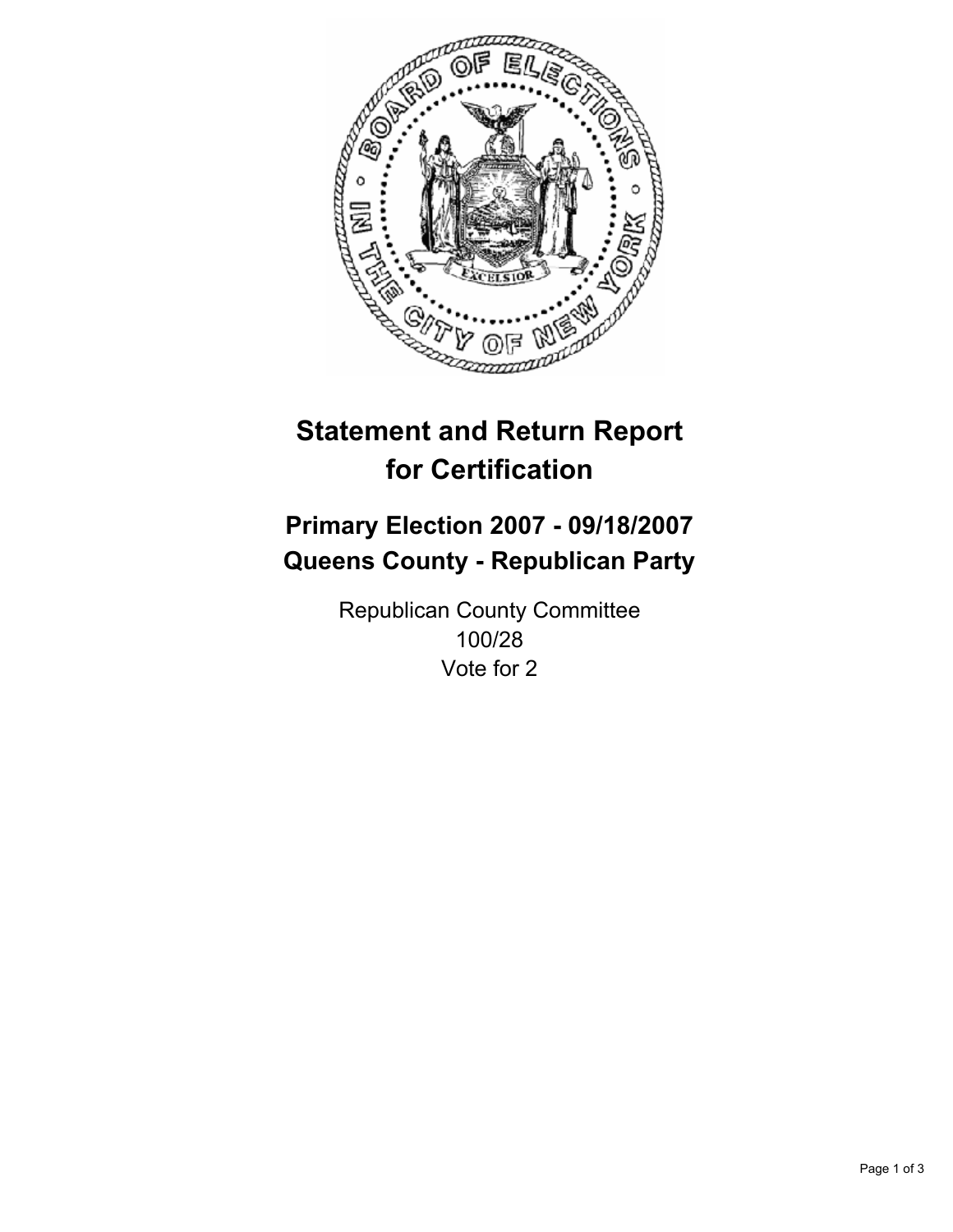

| <b>EMERGENCY</b>        |  |
|-------------------------|--|
| ABSENTEE/MILITARY       |  |
| AFFIDAVIT               |  |
| <b>MARGARET M QUINN</b> |  |
| AIDAN J QUINN           |  |
| MICHAEL J SAVINO        |  |
| <b>FRANK G STUHLER</b>  |  |
| <b>Total Votes</b>      |  |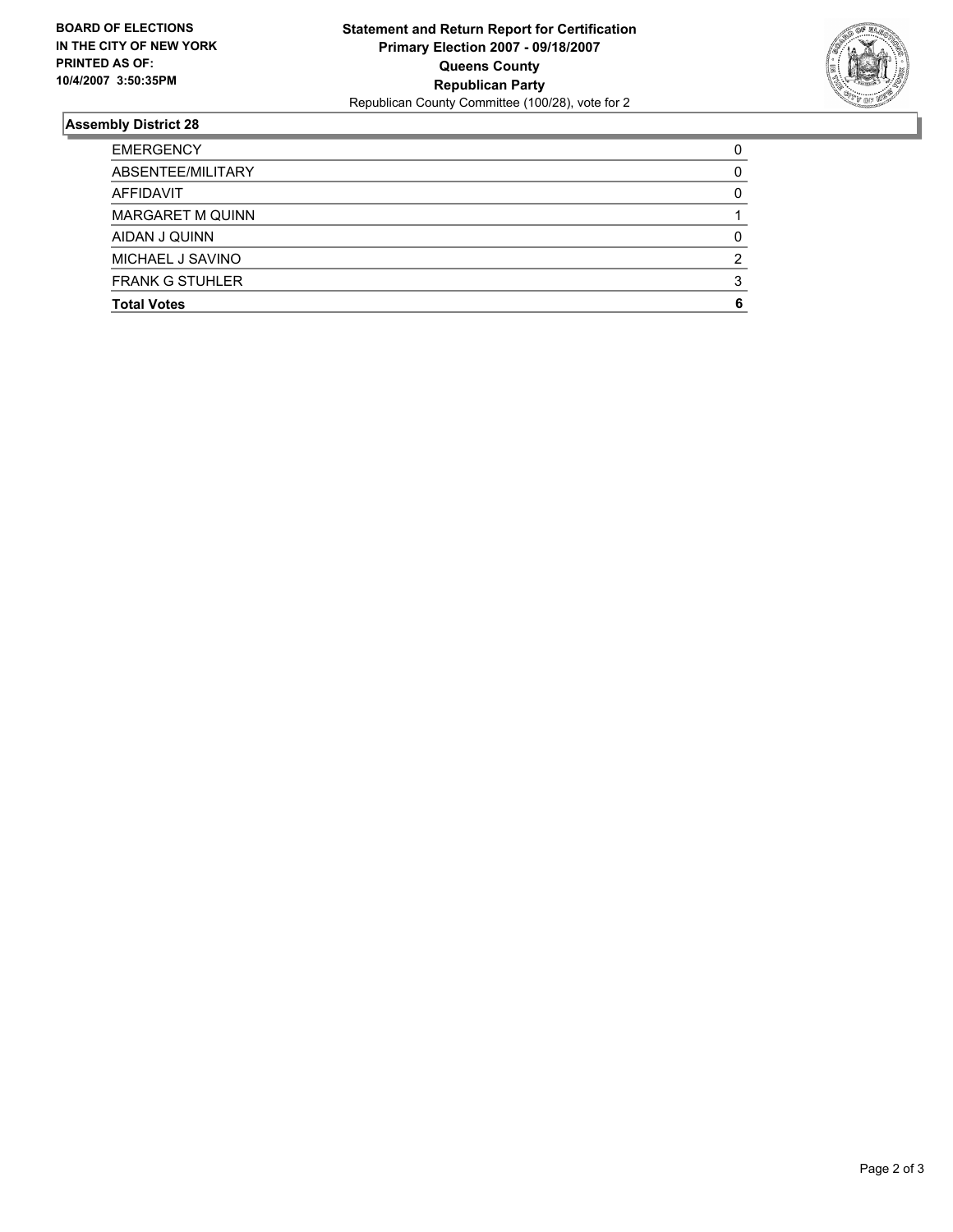### **Statement and Return Report for Certification Primary Election 2007 - 09/18/2007 Queens County Republican Party** Republican County Committee (100/28), vote for 2

### **Total for Republican County Committee (100/28) - Queens County**

| <b>EMERGENCY</b>        |  |
|-------------------------|--|
| ABSENTEE/MILITARY       |  |
| AFFIDAVIT               |  |
| <b>MARGARET M QUINN</b> |  |
| AIDAN J QUINN           |  |
| MICHAEL J SAVINO        |  |
| <b>FRANK G STUHLER</b>  |  |
| <b>Total Votes</b>      |  |

We certify this statement to be correct, and have caused the same to be attested by the signatures of the members of the board, or a majority thereof, on

Secretary **Chairman** 

Canvassing Board Canvassing Board Canvassing Canvassing Board Deputy Chief Clerk

Chief Clerk

Canvassing Board



Date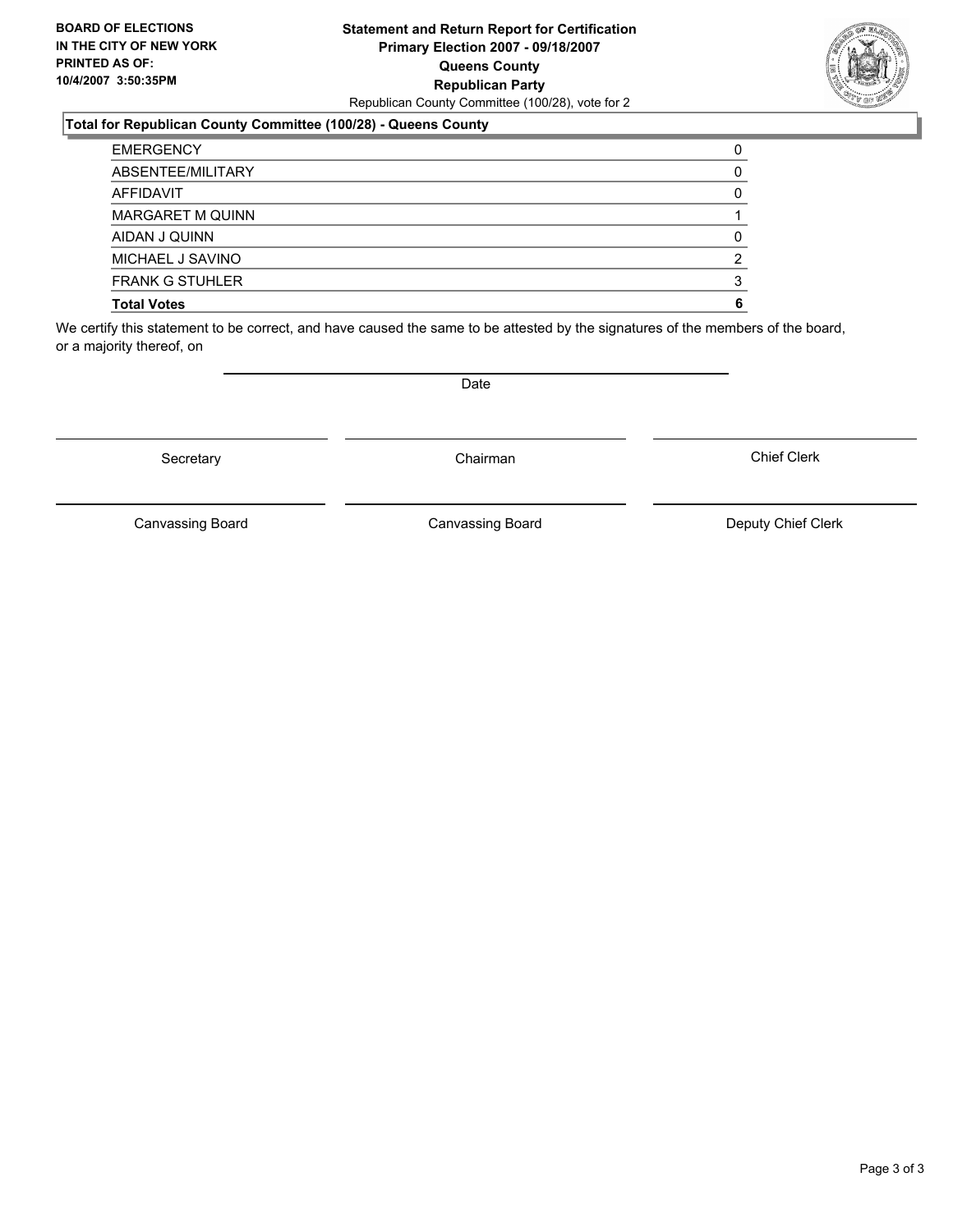

## **Primary Election 2007 - 09/18/2007 Queens County - Republican Party**

Republican County Committee 038/32 Vote for 2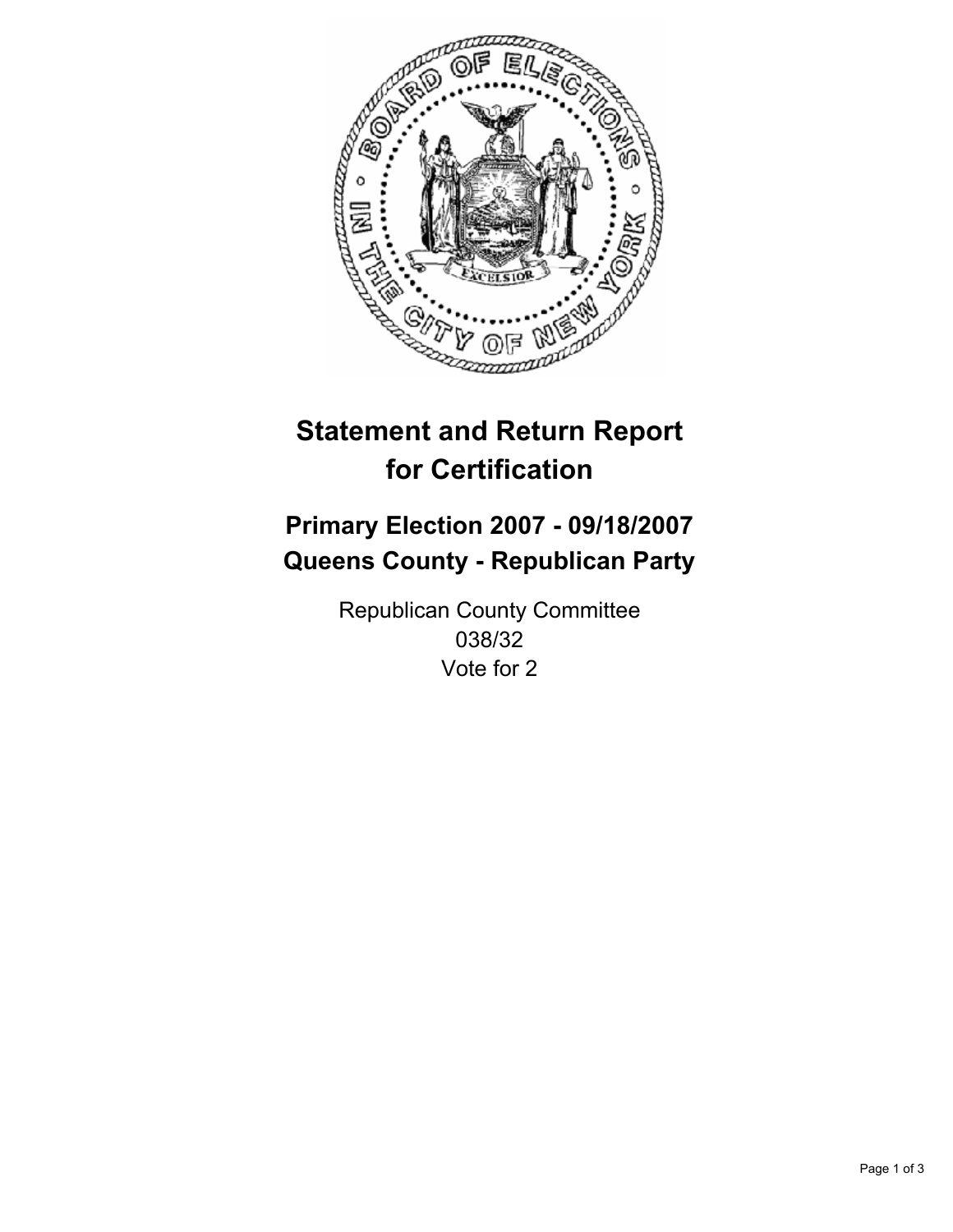

| <b>EMERGENCY</b>           |   |
|----------------------------|---|
| ABSENTEE/MILITARY          |   |
| AFFIDAVIT                  |   |
| DANIEL A APONTE            |   |
| <b>MARJORIE I ROBINSON</b> |   |
| <b>LENA V THOMPSON</b>     | ◠ |
| <b>Total Votes</b>         |   |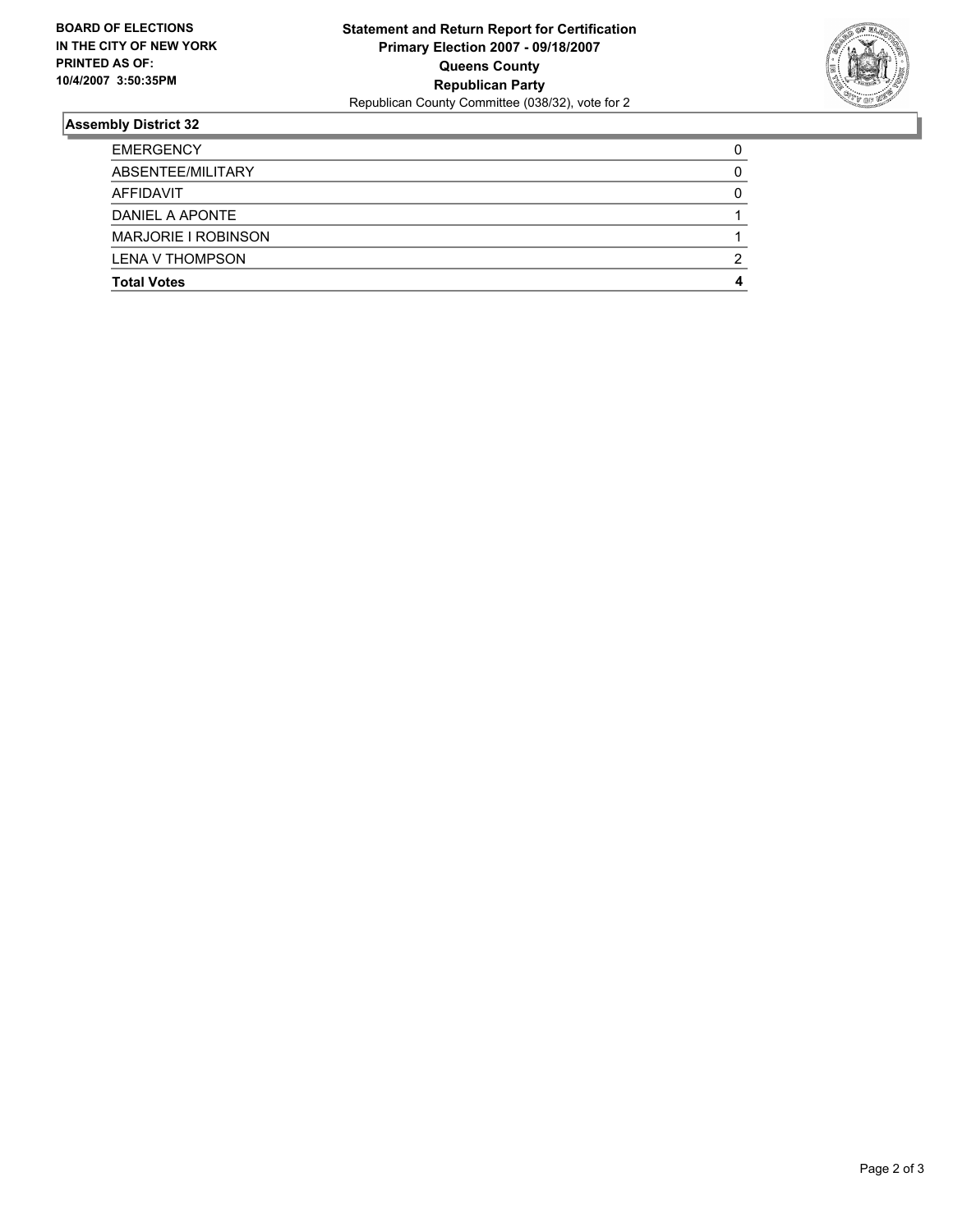### **Statement and Return Report for Certification Primary Election 2007 - 09/18/2007 Queens County Republican Party** Republican County Committee (038/32), vote for 2

### **Total for Republican County Committee (038/32) - Queens County**

| <b>EMERGENCY</b>           |  |
|----------------------------|--|
| ABSENTEE/MILITARY          |  |
| AFFIDAVIT                  |  |
| DANIEL A APONTE            |  |
| <b>MARJORIE I ROBINSON</b> |  |
| <b>LENA V THOMPSON</b>     |  |
| <b>Total Votes</b>         |  |

We certify this statement to be correct, and have caused the same to be attested by the signatures of the members of the board, or a majority thereof, on

Secretary **Chairman** 

Date

Chief Clerk

Canvassing Board **Canvassing Board** Canvassing Board **Deputy Chief Clerk** 

Canvassing Board

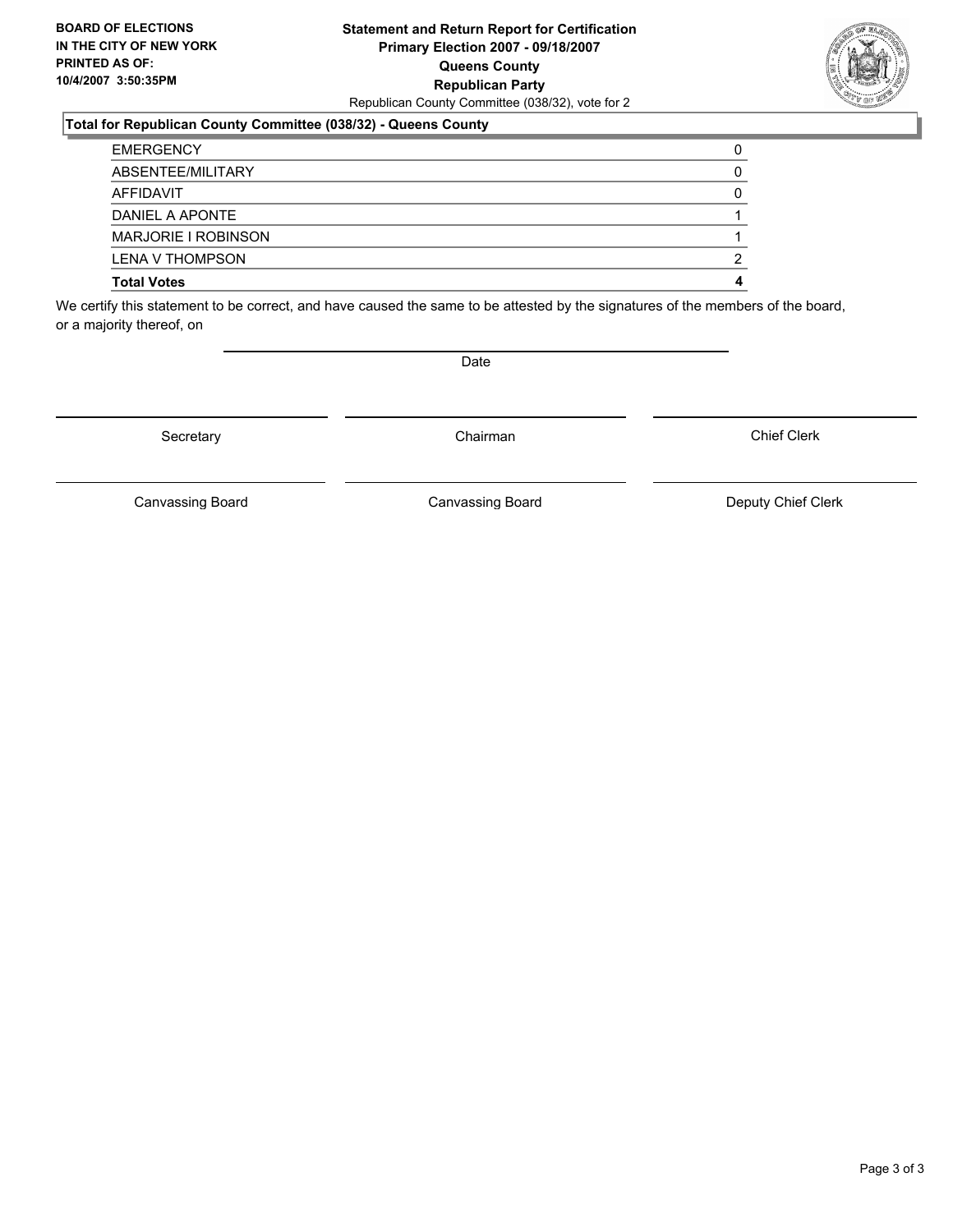

## **Primary Election 2007 - 09/18/2007 Queens County - Republican Party**

Republican County Committee 041/32 Vote for 2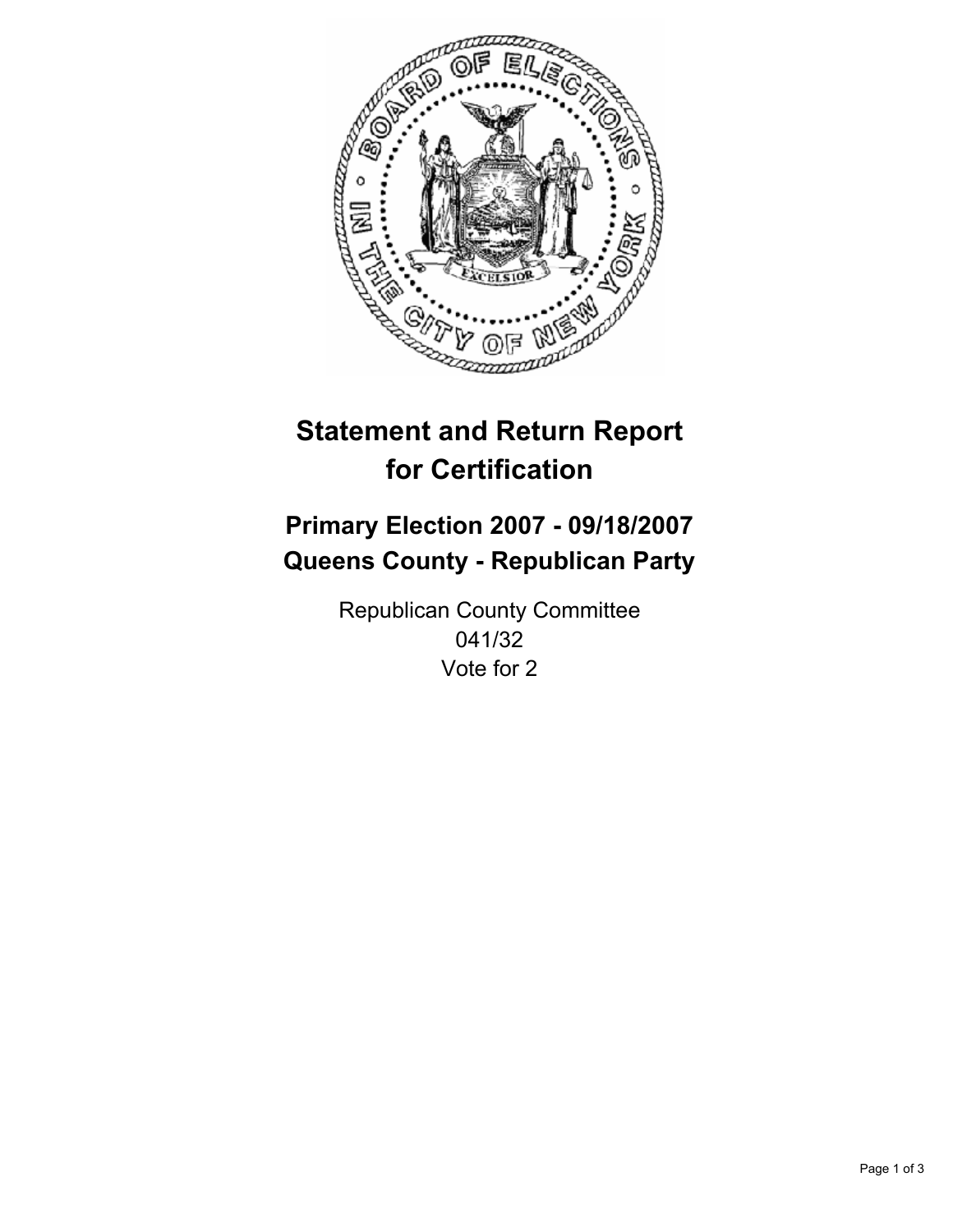

| <b>EMERGENCY</b>         |    |
|--------------------------|----|
| ABSENTEE/MILITARY        |    |
| <b>AFFIDAVIT</b>         |    |
| <b>ELAINE C JACKSON</b>  |    |
| <b>MABEL NUNEZ</b>       |    |
| <b>WILLIAM CARPENTER</b> | ົ  |
| <b>Total Votes</b>       | 10 |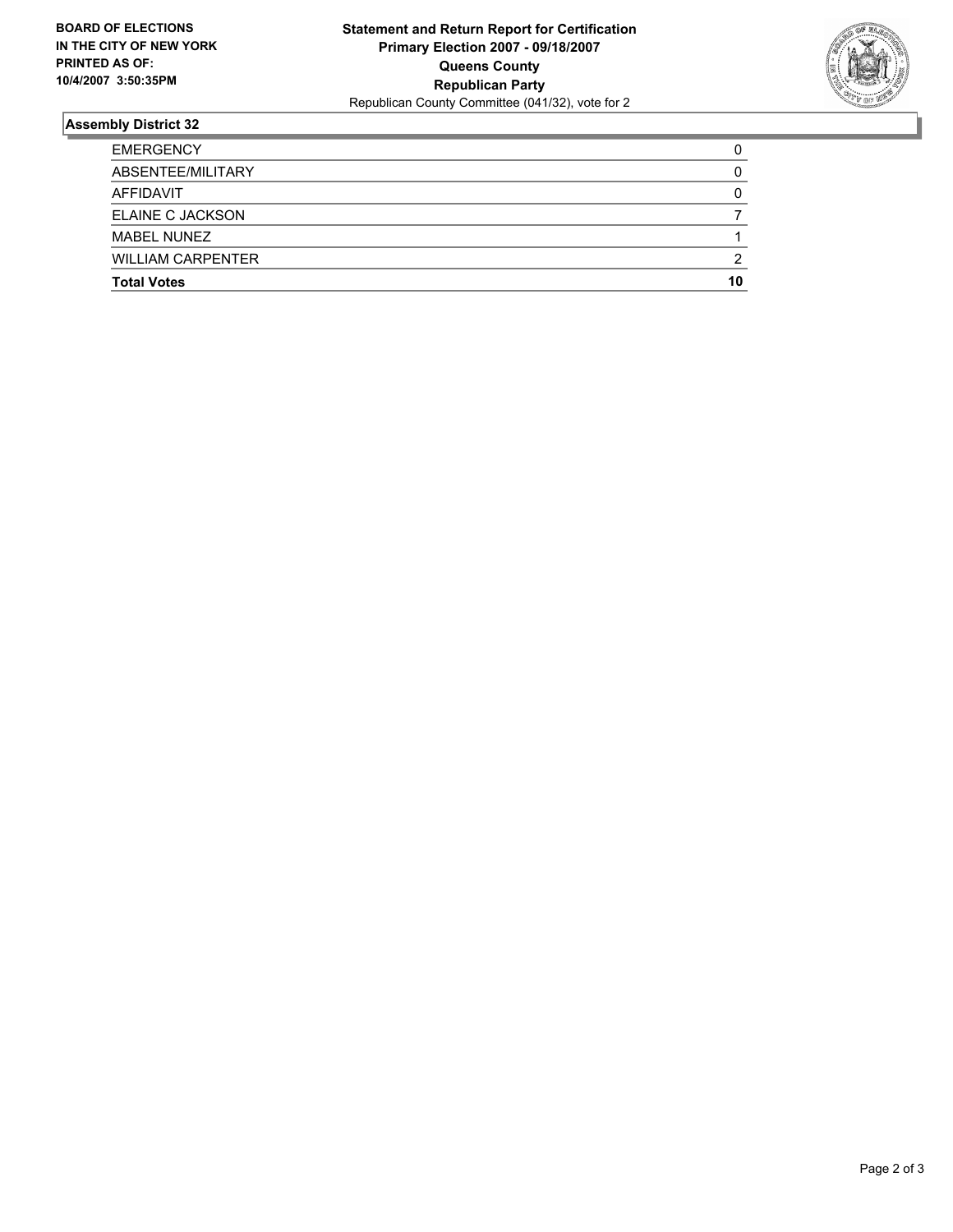### **Statement and Return Report for Certification Primary Election 2007 - 09/18/2007 Queens County Republican Party** Republican County Committee (041/32), vote for 2

### **Total for Republican County Committee (041/32) - Queens County**

| <b>EMERGENCY</b><br>ABSENTEE/MILITARY |    |
|---------------------------------------|----|
|                                       |    |
| AFFIDAVIT                             |    |
| <b>ELAINE C JACKSON</b>               |    |
| <b>MABEL NUNEZ</b>                    |    |
| <b>WILLIAM CARPENTER</b>              |    |
| <b>Total Votes</b>                    | 10 |

We certify this statement to be correct, and have caused the same to be attested by the signatures of the members of the board, or a majority thereof, on

Secretary **Chairman** 

Canvassing Board **Canvassing Board** Canvassing Board **Deputy Chief Clerk** 

Canvassing Board

Chief Clerk

Page 3 of 3



Date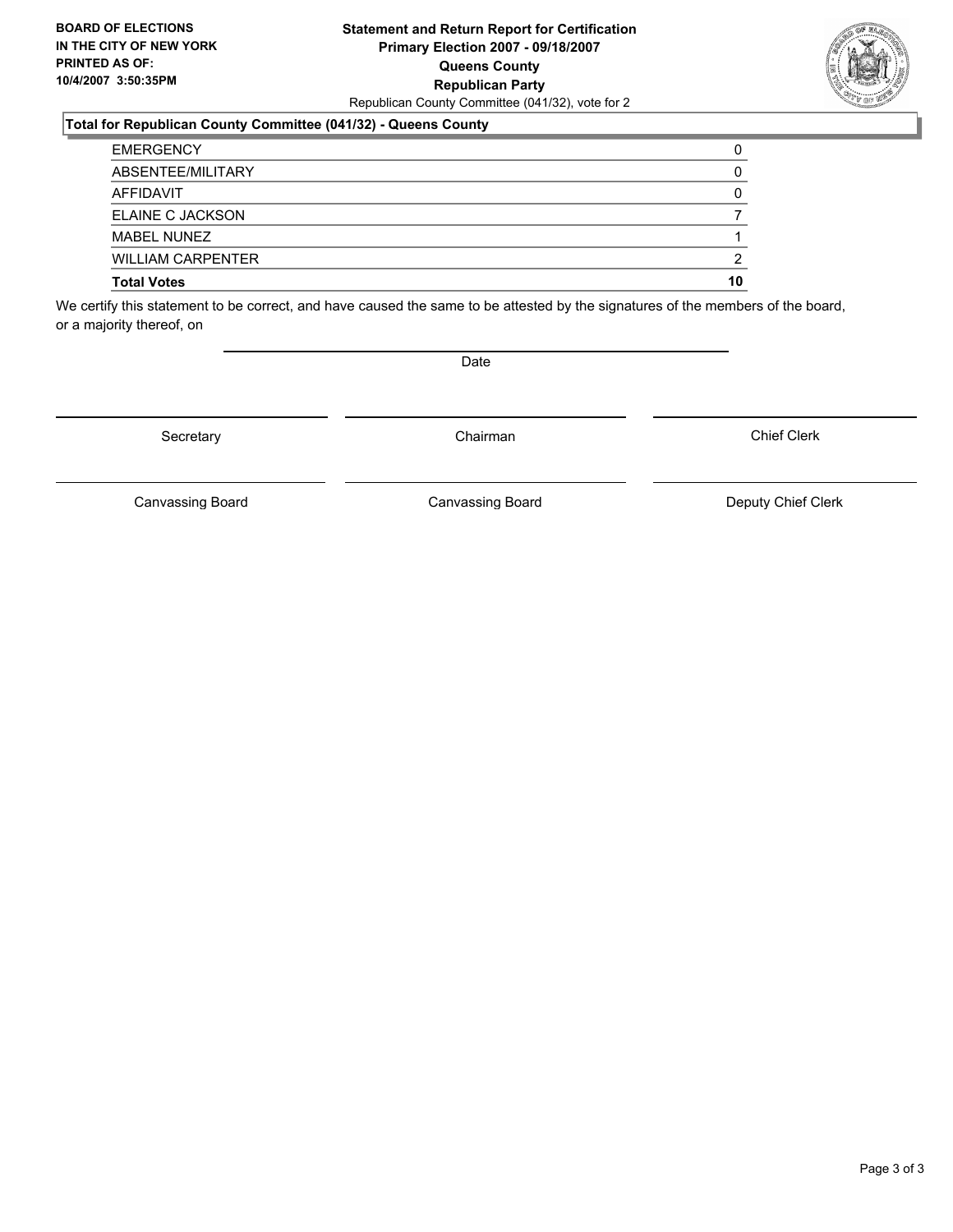

## **Primary Election 2007 - 09/18/2007 Queens County - Republican Party**

Republican County Committee 043/32 Vote for 2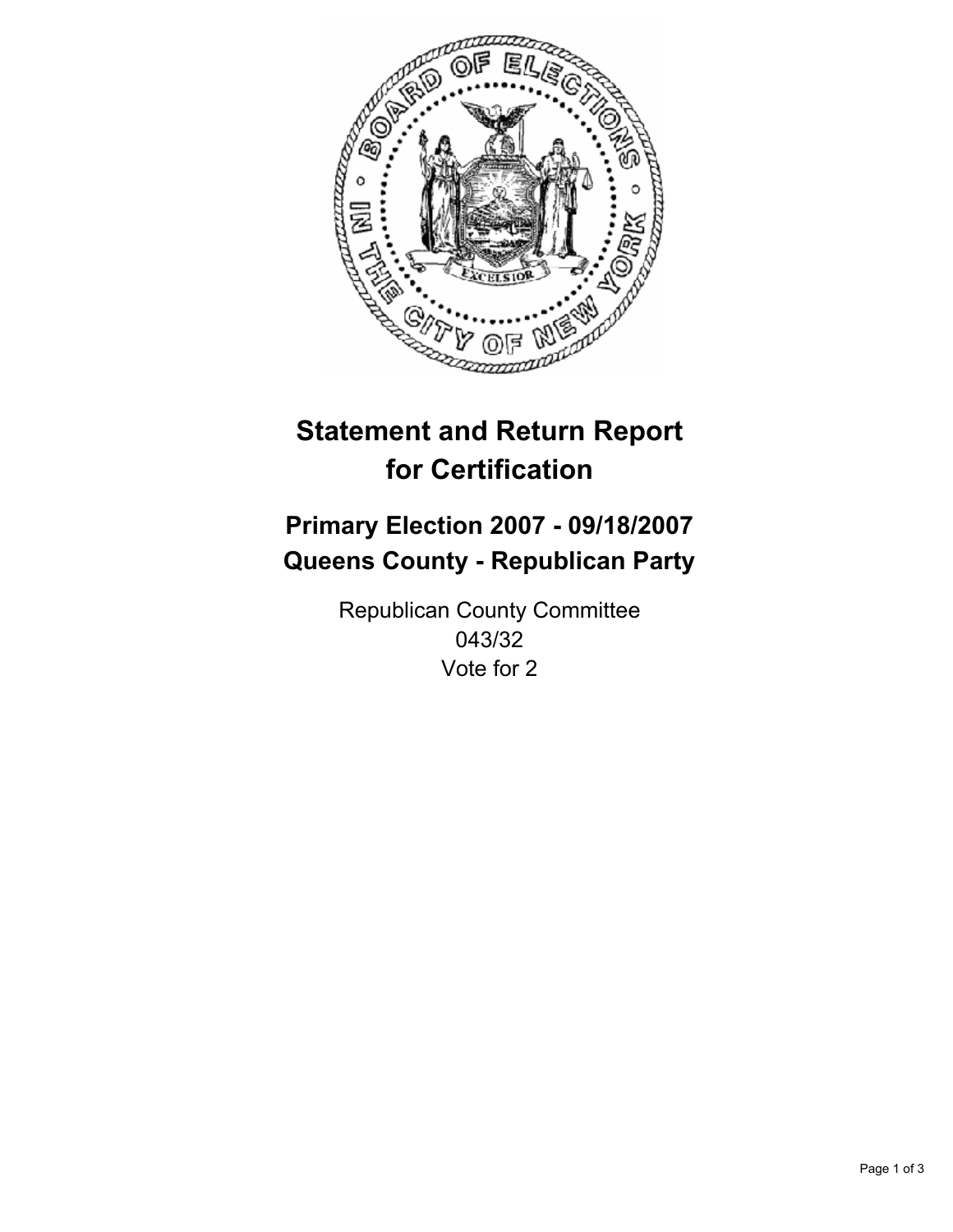

| <b>EMERGENCY</b>      |  |
|-----------------------|--|
| ABSENTEE/MILITARY     |  |
| AFFIDAVIT             |  |
| CHATTERPAUL DUKHRAM   |  |
| NAZMOON P PRITHWIPAUL |  |
| KATHERINE A JAMES     |  |
| <b>Total Votes</b>    |  |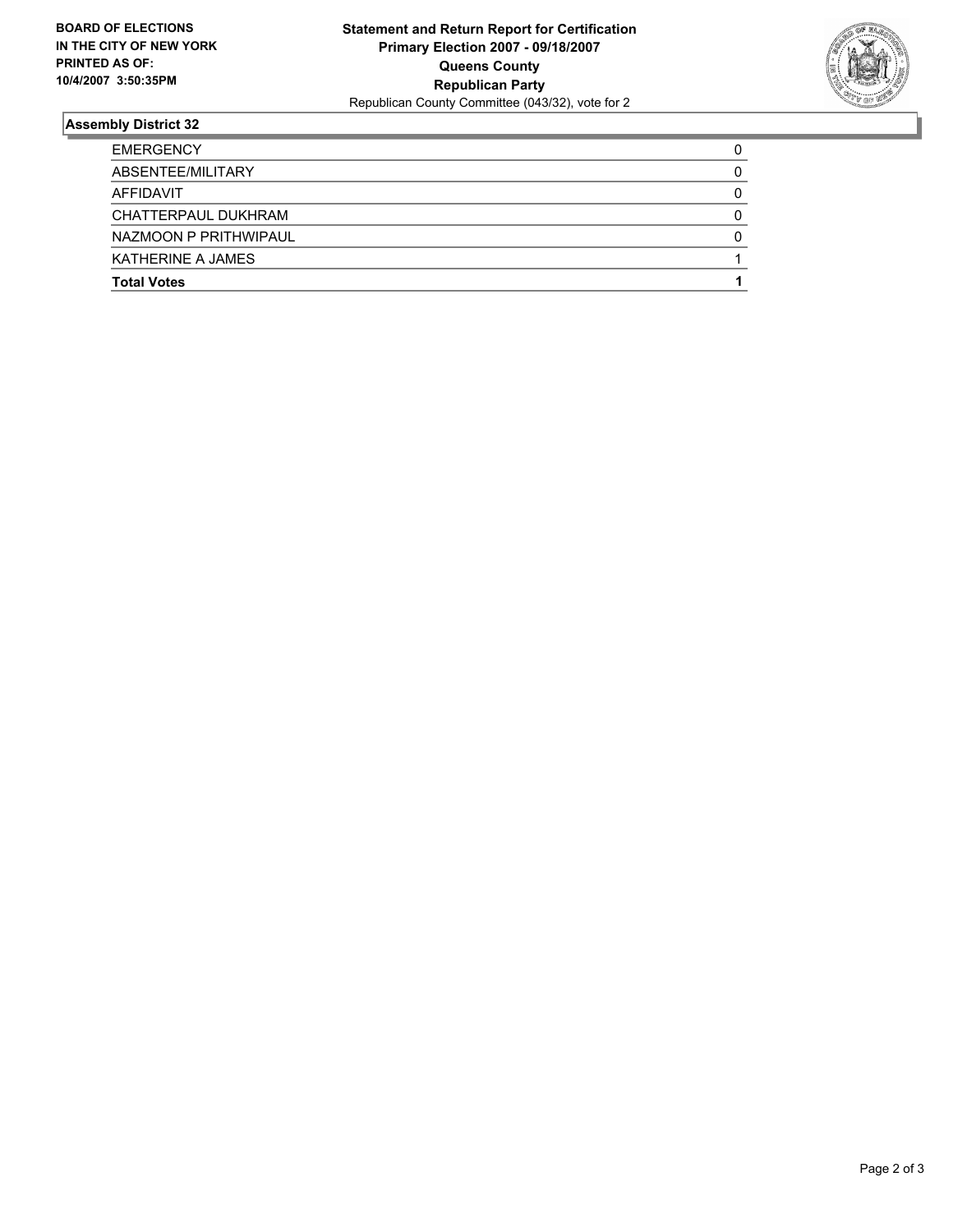### **Statement and Return Report for Certification Primary Election 2007 - 09/18/2007 Queens County Republican Party** Republican County Committee (043/32), vote for 2

### **Total for Republican County Committee (043/32) - Queens County**

| <b>EMERGENCY</b>         |  |
|--------------------------|--|
| ABSENTEE/MILITARY        |  |
| AFFIDAVIT                |  |
| CHATTERPAUL DUKHRAM      |  |
| NAZMOON P PRITHWIPAUL    |  |
| <b>KATHERINE A JAMES</b> |  |
| <b>Total Votes</b>       |  |

We certify this statement to be correct, and have caused the same to be attested by the signatures of the members of the board, or a majority thereof, on

Secretary **Chairman** 

Canvassing Board

Canvassing Board **Canvassing Board** Canvassing Board **Deputy Chief Clerk** 

Chief Clerk

Page 3 of 3



Date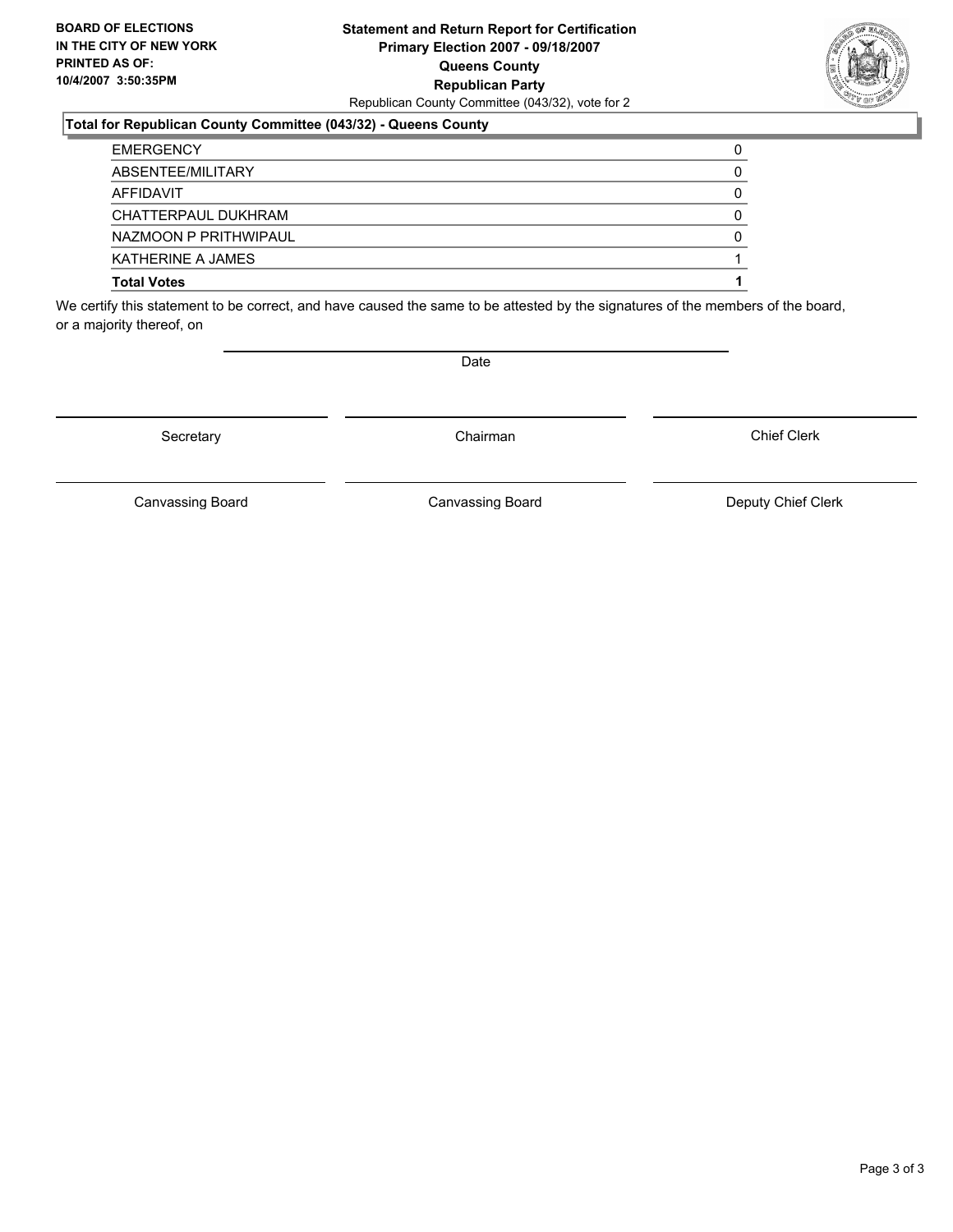

# **Statement and Return Report for Certification**

## **Primary Election 2007 - 09/18/2007 Queens County - Republican Party**

Republican County Committee 045/32 Vote for 2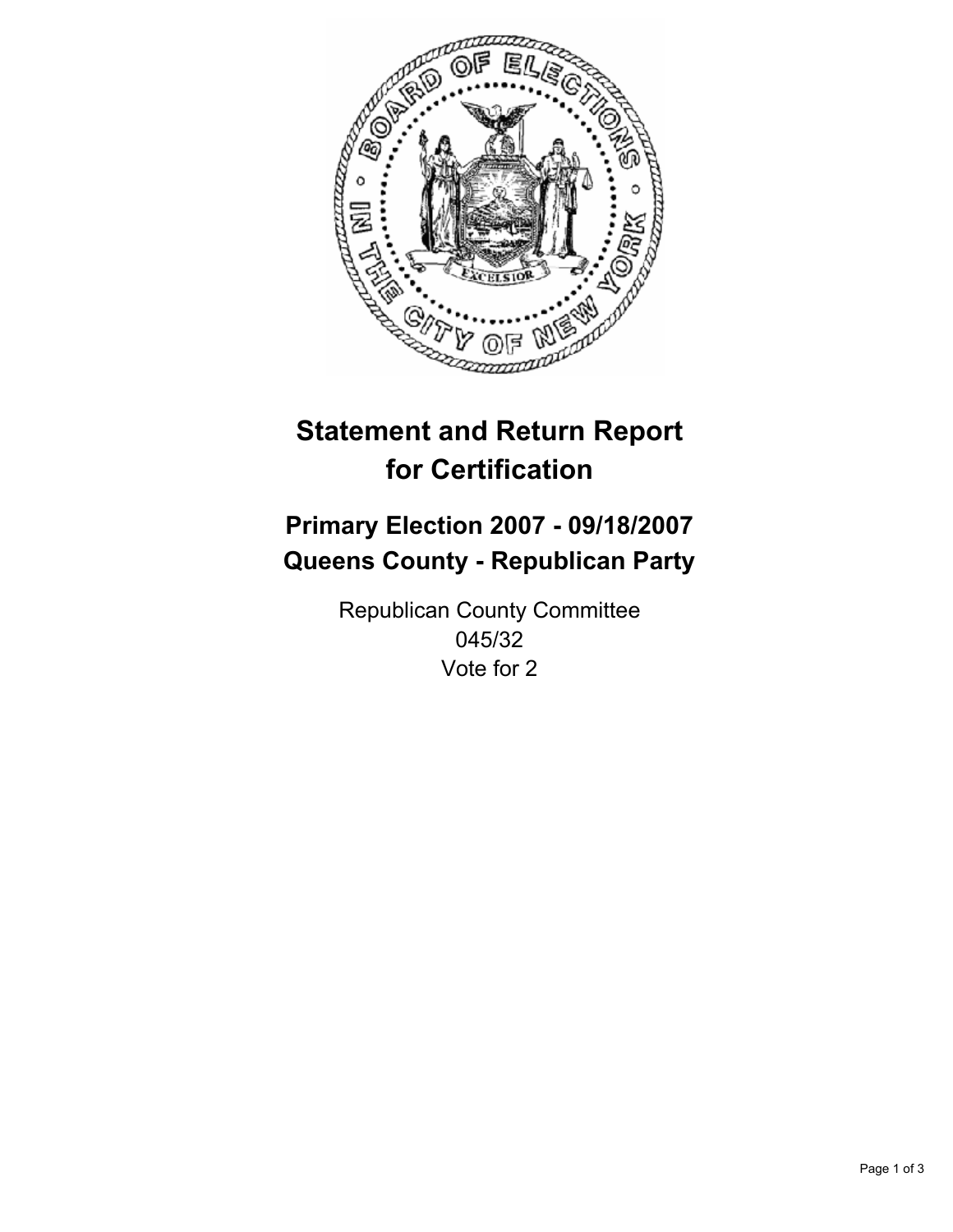

### **Assembly District 32**

| <b>EMERGENCY</b>         |  |
|--------------------------|--|
| ABSENTEE/MILITARY        |  |
| AFFIDAVIT                |  |
| SURSATTIE KHEMRAJ        |  |
| <b>MICHELLE WILLIAMS</b> |  |
| <b>DWAYNE FENNELL</b>    |  |
| <b>Total Votes</b>       |  |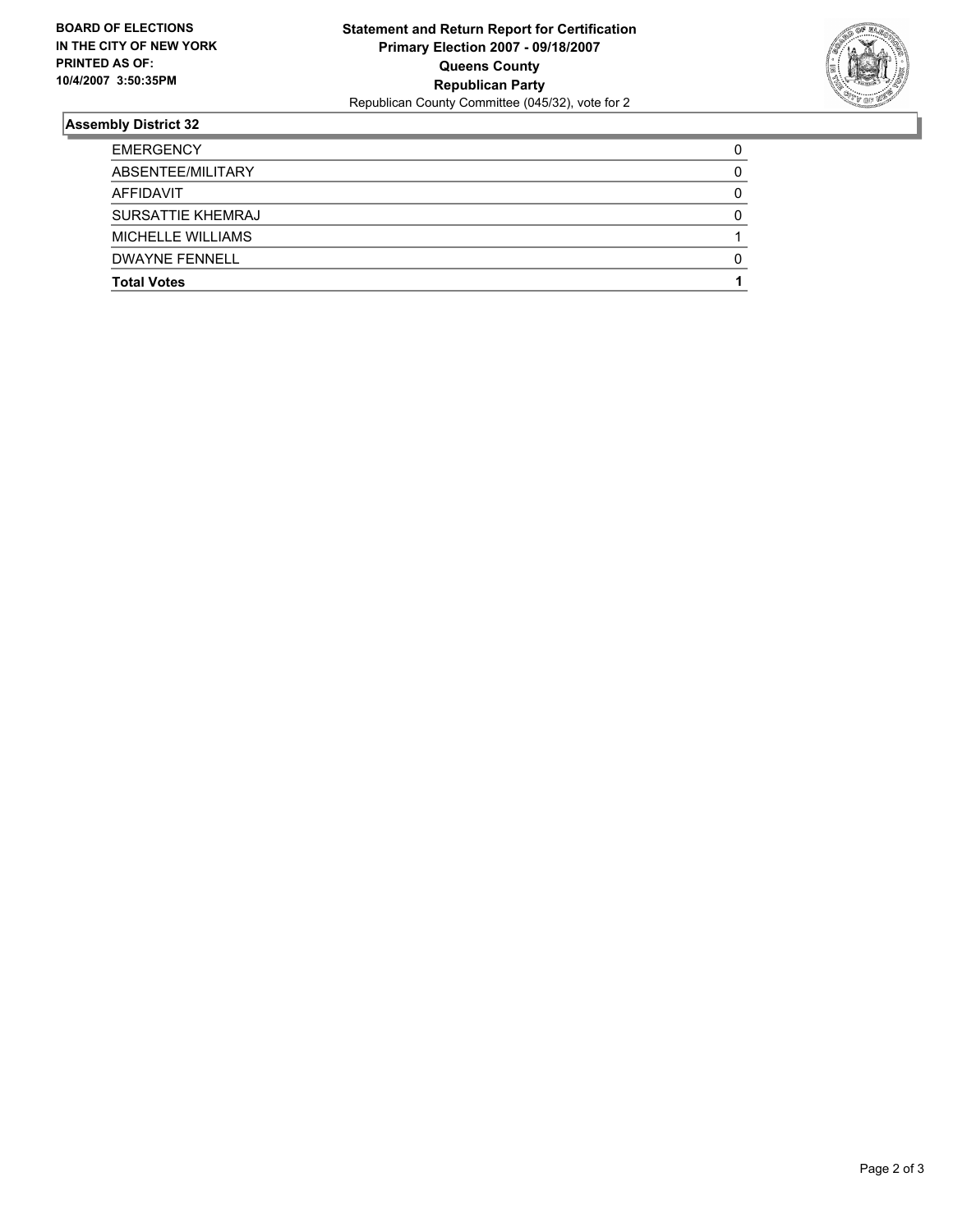### **Statement and Return Report for Certification Primary Election 2007 - 09/18/2007 Queens County Republican Party** Republican County Committee (045/32), vote for 2

### **Total for Republican County Committee (045/32) - Queens County**

| <b>Total Votes</b>    |  |
|-----------------------|--|
| <b>DWAYNE FENNELL</b> |  |
| MICHELLE WILLIAMS     |  |
| SURSATTIE KHEMRAJ     |  |
| AFFIDAVIT             |  |
| ABSENTEE/MILITARY     |  |
| <b>EMERGENCY</b>      |  |

We certify this statement to be correct, and have caused the same to be attested by the signatures of the members of the board, or a majority thereof, on

Secretary **Chairman** 

Chief Clerk

Canvassing Board **Canvassing Board** Canvassing Board **Deputy Chief Clerk** 

Canvassing Board



Date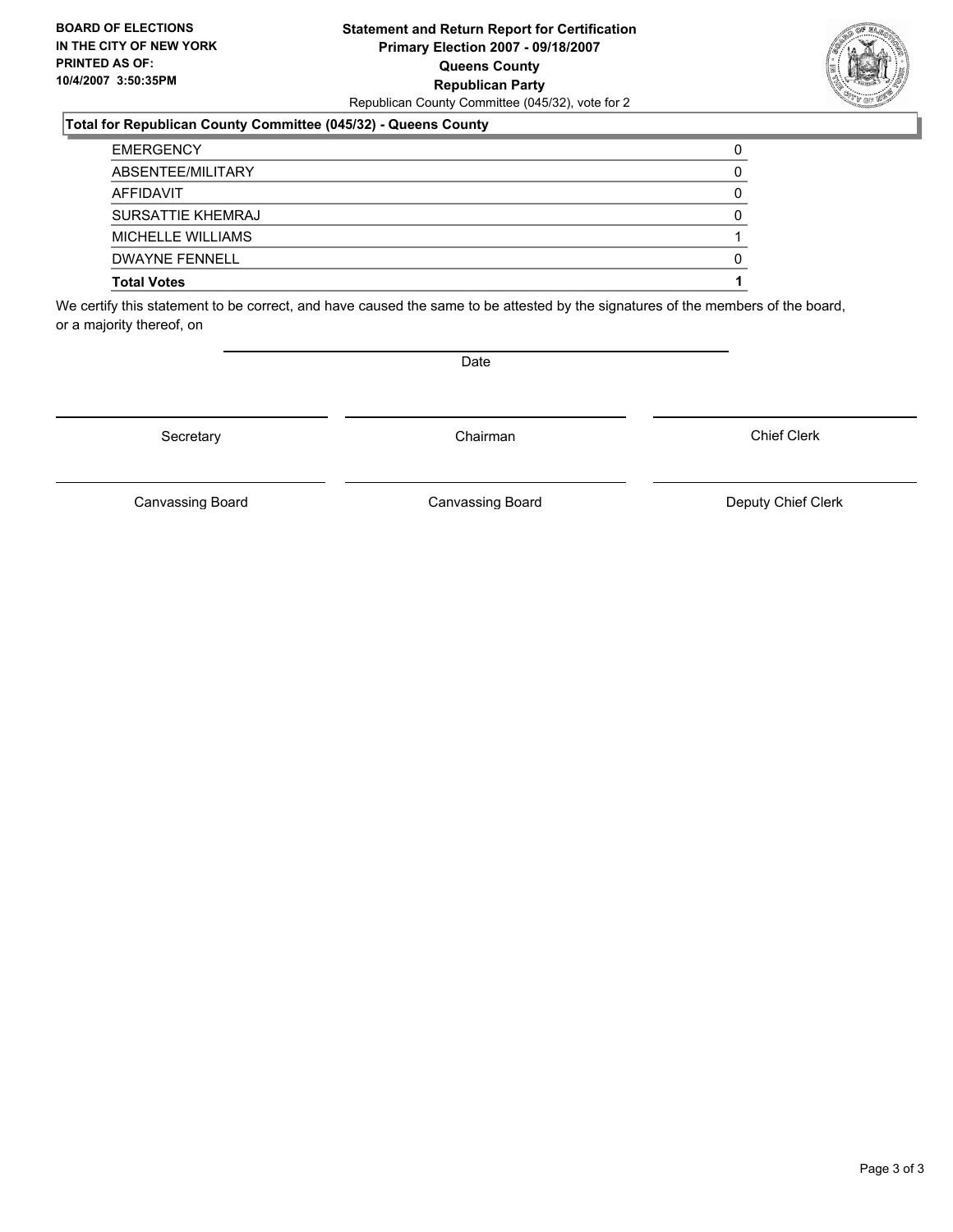

# **Statement and Return Report for Certification**

## **Primary Election 2007 - 09/18/2007 Queens County - Republican Party**

Republican County Committee 042/38 Vote for 2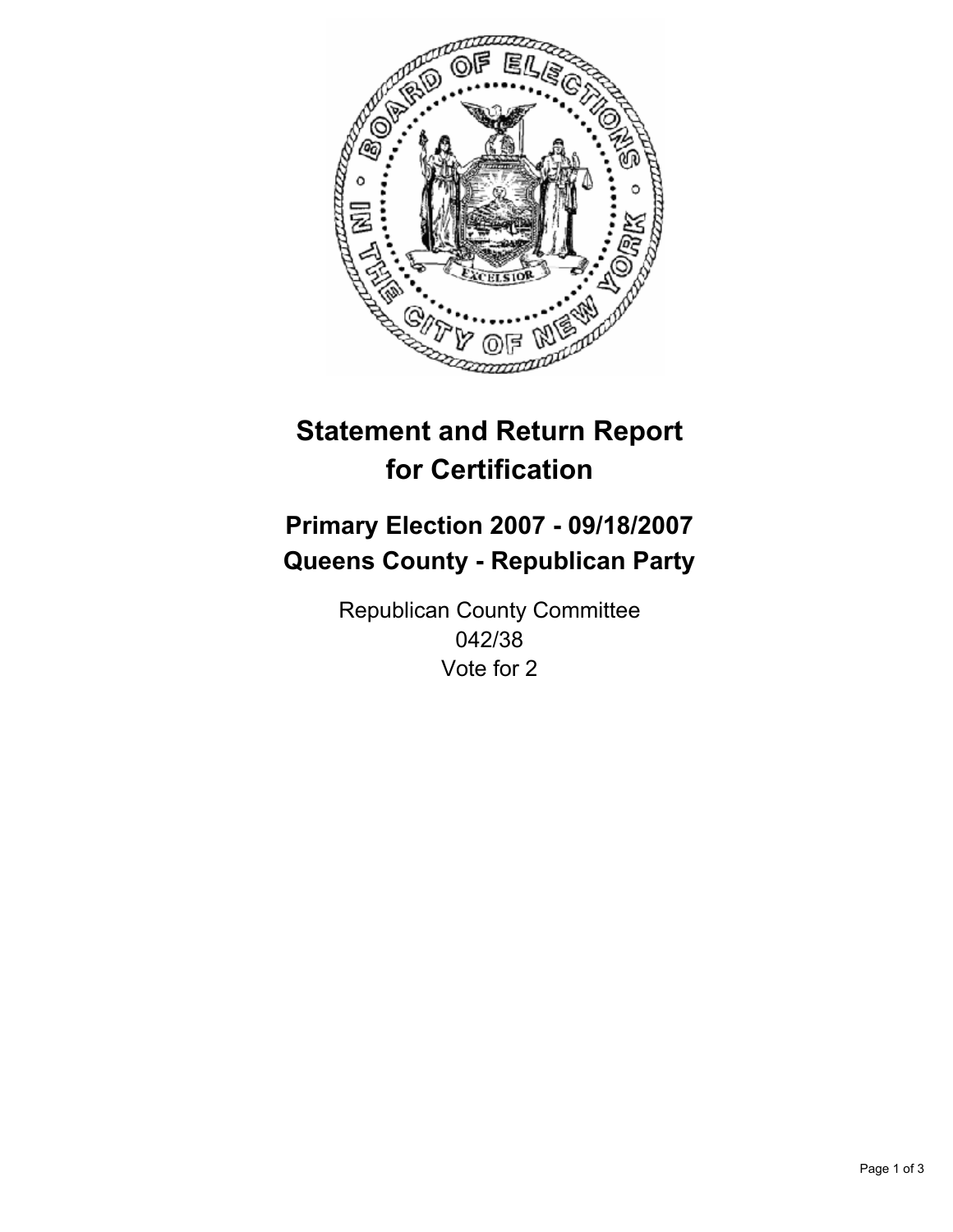

### **Assembly District 38**

| <b>Total Votes</b>      | 40 |
|-------------------------|----|
| <b>INGE VETTER</b>      | 16 |
| <b>JOAN K SMITH</b>     | 18 |
| <b>JOHN L LOCISCIO</b>  |    |
| <b>MATTHEW M GORTON</b> |    |
| AFFIDAVIT               |    |
| ABSENTEE/MILITARY       |    |
| <b>EMERGENCY</b>        |    |